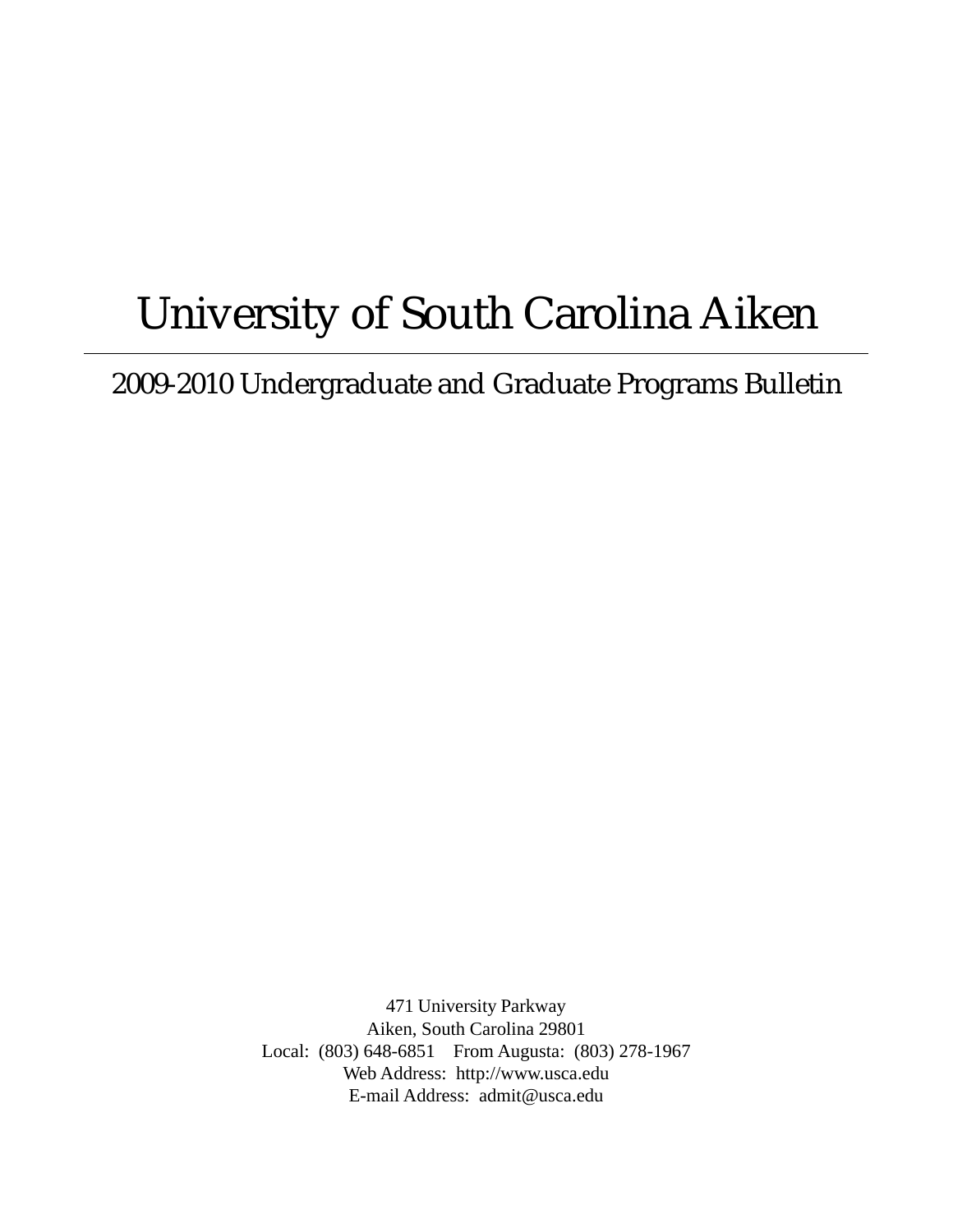# **2009-2010 Academic Calendar**

# Undergraduate Calendar

# **FALL SEMESTER, 2009**

*Wednesday-Thursday, July 15-16 Wednesday-Thursday, July 29-30 Saturday, August 15 Sunday-Tuesday, August 16-18 Tuesday-Wednesday, August 18-19 Thursday, August 20 Wednesday, August 26*

> *Wednesday, September 2 Monday, September 7 Thursday, October 8 Thursday-Friday, October 8-9 Wednesday, October 14 Thursday, October 15*

*Friday, November 13 Wednesday-Friday, November 25-27 Friday, December 4 Saturday-Sunday, December 5-6 Monday-Friday, December 7-11 Thursday, December 10*

New Student Orientation #1 New Student Orientation #2 2009-2010 Housing Check-in New Student Orientation #3 Registration Classes begin Last day to withdraw or drop without receiving a "W" Last day to invoke/revoke audit option Last day to submit Proficiency Portfolio in Writing Labor Day Holiday--the University will be closed Midpoint in the Semester Fall Break--no classes held Grad Finale Last day to withdraw or drop without receiving a "WF" Last day to elect/revoke the pass/fail option Last day to apply for May 2010 graduation Thanksgiving break--no classes held Classes end Reading days Final exams December Convocation

# **SPRING SEMESTER, 2010**

*To Be Determined Thursday, January 7 Friday, January 8 Monday, January 11 Friday, January 15*

*Monday, January 18 Wednesday, January 27 Monday, March 1 Wednesday, March 3 Friday, March 5*

*Monday-Friday, March 8-12 Friday, April 9*

*Thursday, April 22 Monday, April 26 Tuesday-Wednesday, April 27-28 Thursday-Wednesday, April 29 - May 5 Thursday, May 6*

New Student Orientation Spring Housing Check-in Registration Classes begin Last day to withdraw or drop without receiving a "W" Last day to invoke/revoke audit option Martin Luther King, Jr. Holiday--the University will be closed Last day to submit Proficiency Portfolio in Writing Midpoint in the Semester Grad Finale Last day to withdraw or drop without receiving a "WF" Last day to elect/revoke the pass/fail option Spring Break--no classes held Deadline to complete Continuing Student Housing Application for 2010-2011 Annual Academic Convocation Classes end Reading days Final exams Commencement Exercises

# **MAYMESTER, 2010**

*Monday, May 10 Monday, May 24 Tuesday, May 25 Wednesday, May 26* Classes begin Memorial Day - Classes will be held Classes end Final exams

# **SUMMER SESSION I, 2010**

**(TENTATIVE)**

*Thursday, May 27 Monday, May 31 Tuesday, June 29 Wednesday-Thursday, June 30-July 1*

Registration Classes begin Classes end Final exams

#### **SUMMER SESSION II, 2010 (TENTATIVE)**

*Thursday, July 1 Monday, July 5 Tuesday, July 6 Wednesday, August 4 Thursday-Friday, August 5-6 Saturday, August 7*

Registration Independence Day Holiday--the University will be closed Classes begin Classes end Final exams Commencement (Columbia Campus)

All dates included here are for primary session A002. Withdrawal and refund dates are available on the Records Office web site at http://www.usca.edu/records/deadlines.html.

# Graduate Calendar

*For the USCA Graduate Program*

# **FALL SEMESTER, 2009**

*Thursday, August 20* Classes begin *Monday, September 7* Holiday -- Labor Day -- the University will be closed *Thursday-Friday, October 8-9* Fall Break -- no classes held *Friday, November 13* Last day to apply for May 2010 graduation *Wednesday-Friday, November 25-27* Thanksgiving Break--no classes held *Friday, December 4* Classes end *Monday-Friday, December 7-11* Final Exams *Thursday, December 10* December Convocation

# **SPRING SEMESTER, 2010**

*Monday, January 11* Classes begin *Monday, January 18* Holiday--Martin Luther King, Jr.- the University will be closed *Monday-Friday, March 8-12* Spring Break--no classes held *Thursday, April 22* Annual Academic Convocation *Monday, April 26* Classes end *Thursday-Wednesday, April 29 - May 5* Final Exams *Thursday, May 6* Commencement Exercises

# **SUMMER, 2010**

For Summer 2010 graduate dates as well as a more detailed listing of all graduate dates, contact the USCA Graduate Office at (803) 641-3489.

# **OTHER GRADUATE PROGRAMS**

For more information on the graduate programs offered, contact the USCA Graduate Office at (803) 641-3489.

Session information regarding various course deadlines and refund schedules can be found on the Records Office web site at http://www.usca.edu/records/deadlines.html.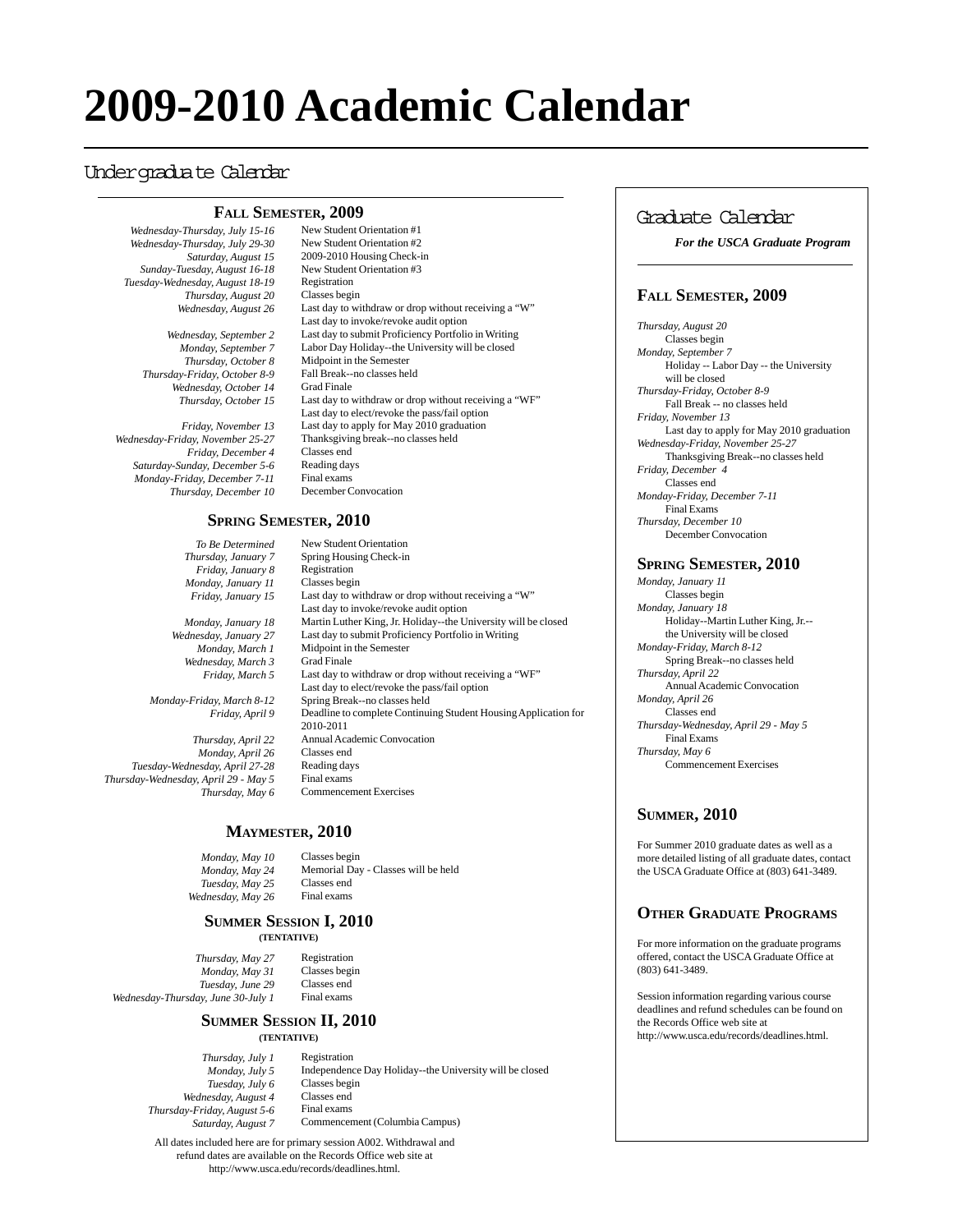# **Table of Contents**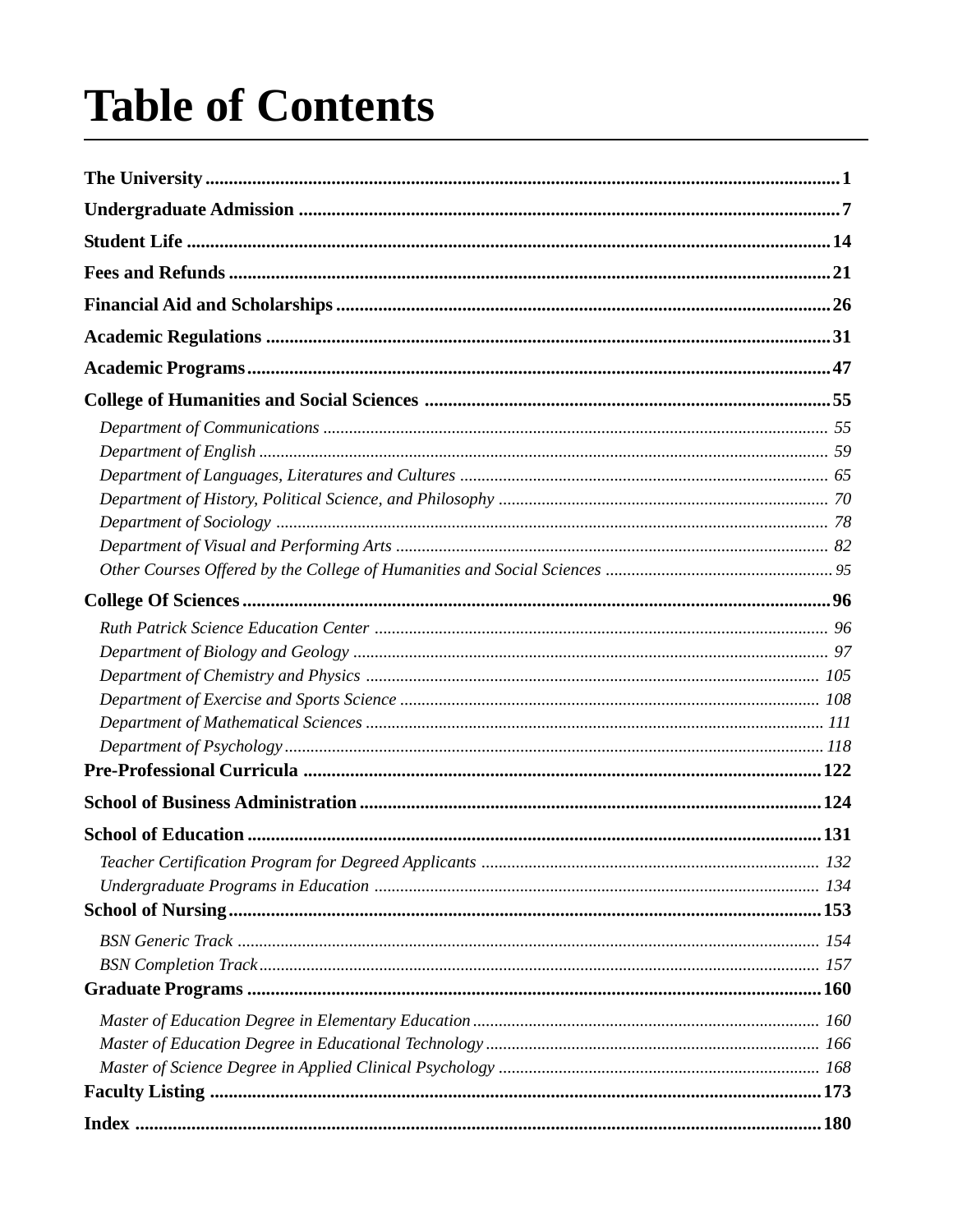Policies, procedures, requirements, and descriptions contained in this bulletin are subject to change without notice and may be obtained via consultation with the Office of the Executive Vice Chancellor for Academic Affairs.

The University of South Carolina Aiken does not discriminate in educational or employment opportunities or decisions for qualified persons on the basis of race, color, religion, sex, national origin, age, disability, sexual orientation, or veteran status. The University of South Carolina Aiken has designated as the ADA Title II, Section 504 and Title IX coordinator the Executive Assistant to the President for Equal Opportunity Programs. The Office of the Executive Assistant to the President for Equal Opportunity Programs is located at 1600 Hampton Street, Columbia, SC; telephone 803-777-3854.

The University of South Carolina Aiken is accredited by the Commission on Colleges of the Southern Association of Colleges and Schools to award baccalaureate and master's degrees. Contact the Commission on Colleges at 1866 Southern Lane, Decatur, Georgia 30033-4097 or call 404-679-4500 for questions about the status of the University.

Any person who feels they qualify for special accommodations due to physical, learning or psychological disability should contact the Office of Disability Services at (803) 641-3609 for a free, confidential interview.

Produced by the USCA Office of the Registrar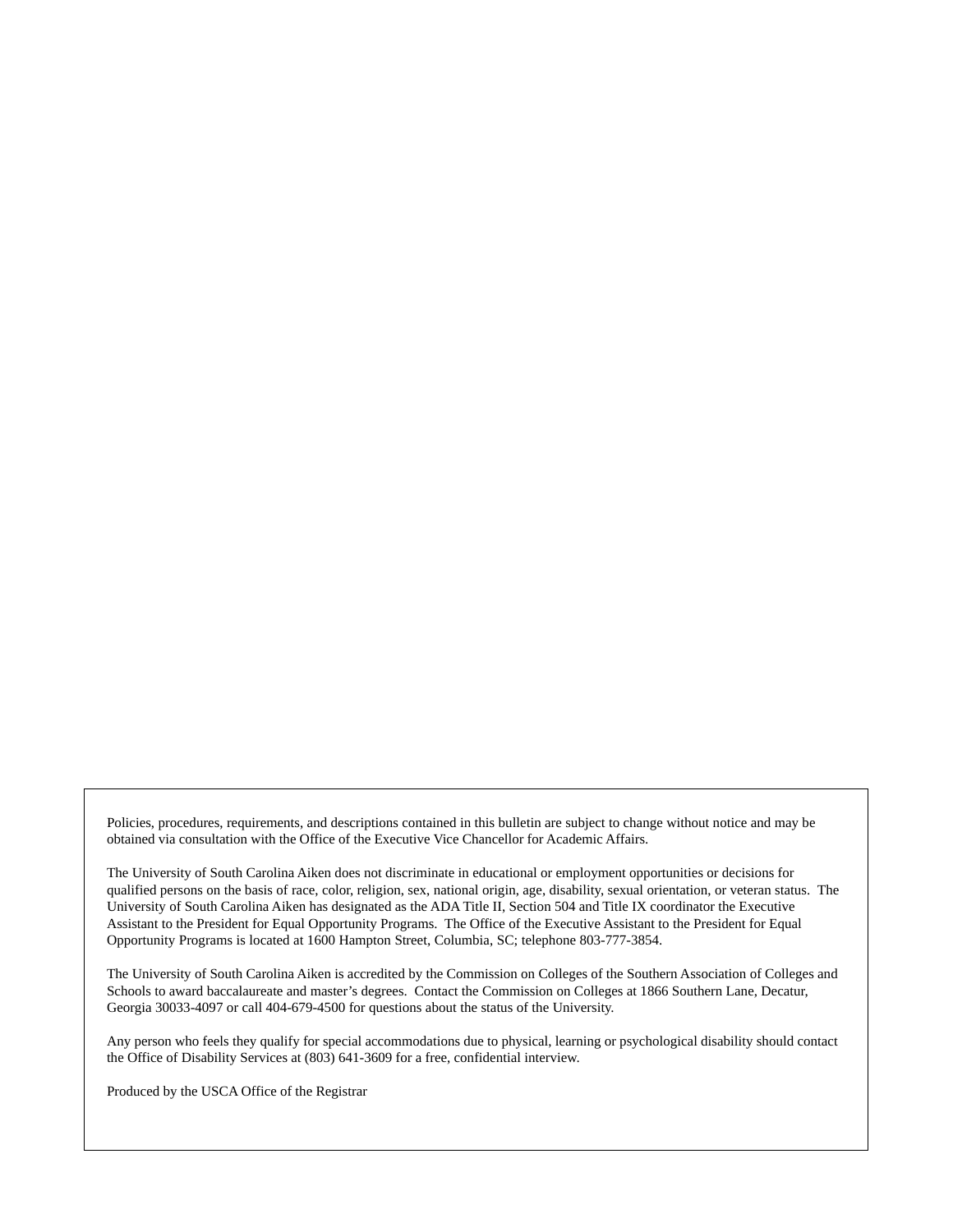# **The University**

# M ISSION STATEMENT

**T** ounded in 1961, the University of South Carolina Aiken (USCA) is a comprehensive liberal arts institution committed to active learning through excellence in teaching, faculty and student scholarship, research, creative activities and service. In this stimulating academic community, USCA challenges students to acquire and develop the skills, knowledge, and values necessary for success in a dynamic global environment.

The University offers degrees in the arts and sciences and in the professional disciplines of business, education, and nursing. All courses of study are grounded in a liberal arts and sciences core curriculum. USCA also encourages interdisciplinary studies and collaborative endeavors.

Emphasizing small classes and individual attention, USCA provides students with opportunities to maximize individual achievement in both academic and co-curricular settings. The institution challenges students to think critically and creatively, to communicate effectively, to learn independently, and to acquire depth of knowledge in chosen fields. The university values honesty, integrity, initiative, hard work, accomplishments, responsible citizenship, respect for diversity, and cross-cultural understanding.

USC Aiken attracts students of varying ages and diverse cultural backgrounds who have demonstrated the potential to succeed in a challenging academic environment. In addition to serving the Savannah River area, USCA actively seeks student enrollment from all parts of South Carolina as well as from other states and countries.

As a senior public institution of the University of South Carolina, USCA combines the advantages of a smaller institution with the resources of a major university system. Located in beautiful, historic Aiken, South Carolina, USCA is an institution of moderate size (2,500-5,000 students) that offers baccalaureate degrees in a number of disciplines, completion baccalaureate degrees at University of South Carolina regional campuses, and master's degrees in selected programs.

USCA endeavors to apply knowledge, skills and wisdom in ways that promote the common good. Accordingly, the University seeks to build strong community ties. The institution enriches the quality of life not only on campus but also throughout the surrounding region through a variety of activities including the fine and performing arts, athletics, continuing education, distance learning, and community service. In fulfilling its role as an institution of higher learning, the University of South Carolina Aiken is a community of individuals engaged in broadly based educational experiences necessary for an enlightened society.

April 5, 2002 (Assembly) June 27, 2002 (B.O.T.) February 25, 2005 (Assembly) June 23, 2005 (B.O.T.)

# VISION STAT E M E N T

USC Aiken's vision for the future flows from its institutional mission, its statement of core values, and its strategic goals and objectives.

The University of South Carolina Aiken ranks among the top comprehensive public institutions in South Carolina and the Southeast. At USC Aiken, we:

- Emphasize excellence in teaching and collaborative learning experiences, stressing the connections between the liberal arts and professionally based courses
- Encourage and support high quality scholarly and creative endeavors
- Emphasize collegiality, civility, cooperation and collaboration within a nurturing campus community where there is mutual support to grow and excel
- Honor human diversity and respect differences
- Encourage integrity, honesty, and accountability, and foster responsible citizenship and working for the common good
- Sustain a strong academic support system for all students and offer quality curricular and co-curricular programs that prepare students to be citizen leaders and effective participants and contributors in a dynamic global society
- Maintain a moderately-sized campus where students can expect an optimal faculty-student ratio and individual attention
- Maintain a campus environment that supports creativity and productivity
- Inspire all members of the campus community to participate in supporting the institutional mission
- Demonstrate commitment to the effective and efficient use of resources and the wise use of technology
- Continue to foster and protect strong community ties and to enrich the lives of all community members

# VALUES STAT E M E N T

USCA embraces the following values:

- **1. A High Quality Learning Environment**.
	- We seek to impart a broad range of skills, knowledge, and wisdom
		- We aim to maximize each student's potential
	- We expect and value high quality teaching and individualized attention from faculty and staff
	- We expect and value high quality scholarship and creative endeavors by faculty
	- We encourage
		- > Critical thinking
		- > Independent learning
		- > An understanding of the connections between the liberal arts and discipline-specific courses
		- > Curiosity and a love of continual learning

#### **2. Collegiality**

- We aspire to be a nurturing community where people support one another in their efforts to learn and excel
- We encourage cooperation, collaboration and collegiality

1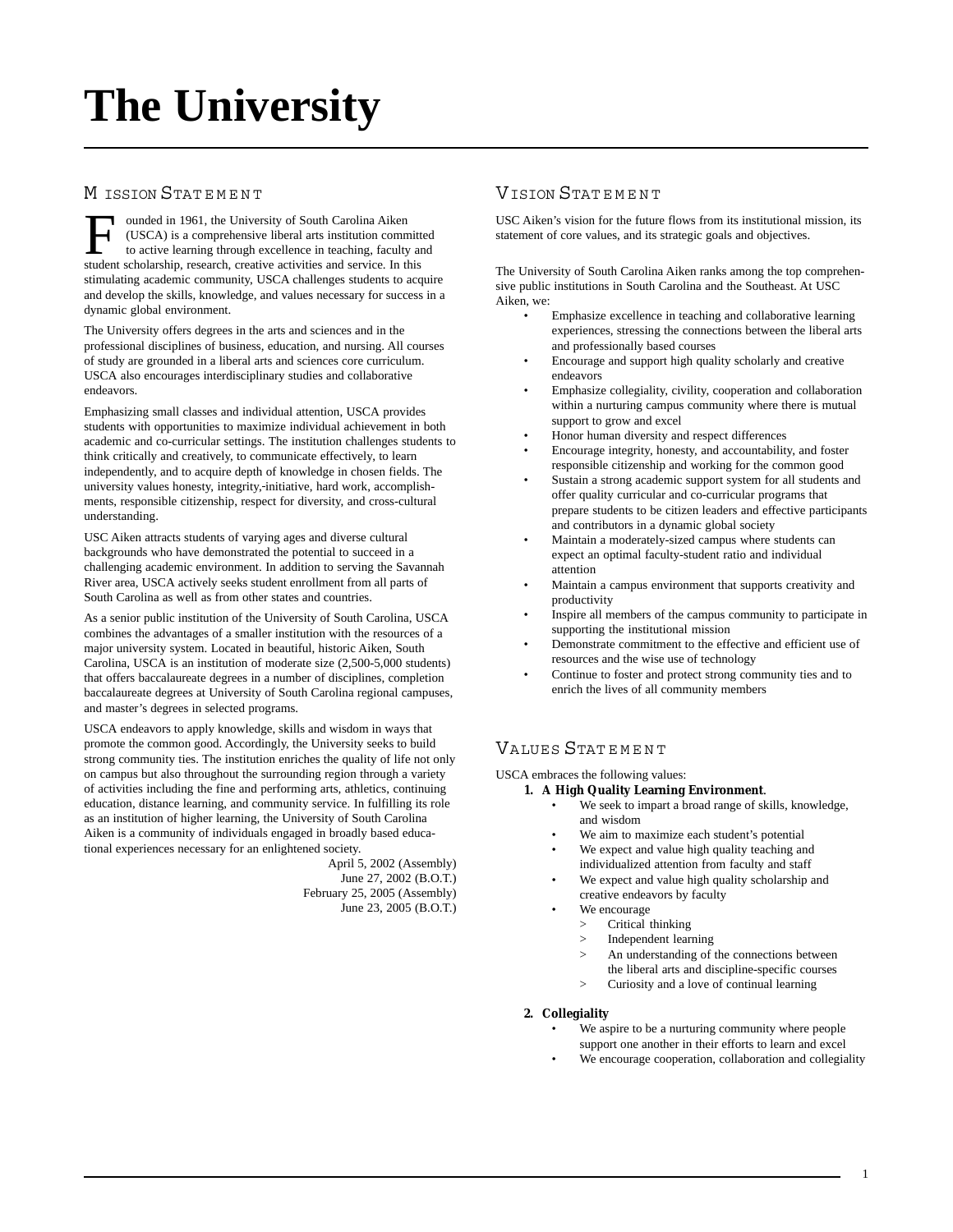#### **3. Character**

- We expect integrity, honesty and taking responsibility for our actions
- We embrace diversity and encourage respectfulness
- We encourage initiative, effort, and pride in hard work and accomplishments

#### **4. Citizenship**

- We strive to foster in students an understanding of the rights and responsibilities associated with membership in a community
- We seek to develop responsible citizenship and working for the common good
- We advocate involvement and partnerships with our external constituents to promote meaningful engagement and applied learning

# H ISTO RY

Under authority granted by the South Carolina General Assembly, the Aiken County Commission for Higher Education entered into an agreement with the University of South Carolina in 1961 to establish a two-year, off-campus center of the University in Aiken County. A small cadre of faculty and staff was assigned the mission of establishing a college community. The campus opened its doors in September 1961 with 139 students, three full-time faculty members, and a secretary. Mr. Chris Sharpe served as the first Director of the University of South Carolina Aiken Center, which was housed in Banksia, a renovated mansion in the City of Aiken. In 1962, Mr. Bill Casper was appointed Director of the Center.

Initially, the Center offered only freshman- and sophomore-level courses. In 1968, the Center underwent an institutional self-study and was accredited by the Commission on Colleges of the Southern Association of Colleges and Schools to award associate degrees as a branch of the University of South Carolina and as a junior college. The first associate degrees were awarded in June 1968.

In 1968, the South Carolina General Assembly authorized a bond issue to purchase a new site for the campus. After an extensive search, the Aiken County Commission for Higher Education purchased property from the Graniteville Company in 1970 for a new campus location. The campus moved from Banksia to its present site in 1972. All educational and student life programs were initially housed in one large, multi-purpose administration/classroom building, which was renamed the Robert E. Penland Administration and Classroom Building in 1999. The building features an open courtyard with a sculpture by artist Charles Perry. The sculpture, "Double Knot," was designed as a symbol of the University's close ties with the local community.

In 1972, the Gregg-Graniteville Foundation and the Swint Foundation contributed \$400,000 to establish a library on campus. This was the largest contribution ever made to a library in the state at that time. The Gregg-Graniteville Library was completed in 1975.

When student enrollment reached 1,066 in the fall of 1975, the Aiken Branch was permitted to plan senior-level courses, as well as to create a number of baccalaureate degree programs. A new agreement between the Board of Trustees of the University of South Carolina and the Aiken County Commission for Higher Education provided for direct involvement of the Aiken faculty in the development of academic programs. In 1976, the Student Activities Center, housing a gymnasium, bookstore, and food service facilities, was completed. In September 1976, the Board of Trustees granted academic autonomy to the Aiken campus. The institution was fully accredited as a senior college by the Commission on Colleges of the Southern Association of Colleges and Schools and granted its first baccalaureate degrees in 1977.

In 1977, a classroom-office building, later named the Humanities and Social Sciences Building was completed. An operations/maintenance building for auxiliary services was completed in 1978.

The 1980s marked a change in leadership as Mr. Bill Casper announced his retirement as Chancellor of the institution after 20 years of service. Dr. Robert E. Alexander was named Chancellor of the University of South Carolina Aiken in 1983.

The 1980s and 1990s included the completion of a number of construction projects on campus. An addition to the Gregg-Graniteville Library was completed in 1983. Pacer Downs student housing was completed in 1984 by a private developer and was acquired by the University in 1999. The Etherredge Center for the Fine and Performing Arts was completed in 1985. The Sciences Building was completed in 1989. The historic Pickens-Salley House, home to a former governor of South Carolina, was moved to the campus in 1989. The Children's Center was completed in 1990. The Ruth Patrick Science Education Center was completed in 1991 and expanded by 30,000 square feet in 1999. The Business and Education Building was completed in 1994. In 1995, the campus expanded to 453 acres through a donation/purchase from the Graniteville Company. As part of the Student Activities Center, a natatorium was completed in 1997. The Alan B. Miller Nursing Building was completed in 1999. In the fall of 2003, the Roberto Hernandez Baseball Stadium and Field were dedicated. Two student housing halls, Pacer Commons and Pacer Crossings, were completed in 2004 and 2008 respectively. The USCA Convocation Center, a venue for large community events and the home of Pacer Athletics opened in 2003.

USCA began offering its first master's degree, the Master of Education in Elementary Education, in 1994. USCA is accredited by the Commission on Colleges of the Southern Association of Colleges and Schools to offer baccalaureate and master's degrees in selected areas/disciplines. In 1998, USCA began offering its second master's degree, the Master of Science in Applied Clinical Psychology. In 2002, USCA began offering a third master's degree, the Master of Education in Educational Technology. Through the USCA Graduate Office, more than 500 students each year pursue postgraduate degrees on the Aiken Campus through USCA graduate programs or the University of South Carolina's Extended Graduate Campus.

In 2000, Dr. Alexander announced his retirement after 17 years of service. Dr. Thomas L. Hallman was named Chancellor of the University in 2001.

Today, the University is comprised of more than 3,200 students. USCA awards baccalaureate degrees in more than 30 major areas of study and master's degrees in three areas. In addition, the institution offers a varied program of non-credit continuing education courses for the surrounding and extended community.

# ACCREDITATION

The University of South Carolina Aiken is accredited by the Commission on Colleges of the Southern Association of Colleges and Schools to award baccalaureate and master's degrees. As part of the accreditation process, the institution is encouraged to provide a method by which the general public and academic community can file a formal written complaint when they believe accreditation standards are not being maintained. You can provide the accrediting agency with written testimony or file a formal complaint following the procedures detailed at the Commission on Colleges web site (http://www.sacscoc.org) or by directly contacting the Commission on Colleges at 1866 Southern Lane, Decatur, Georgia 30033-4097; phone number: 404-679-4500. In addition to this comprehensive accreditation, several programs are accredited by their respective associations as follows:

**School of Business Administration**: Association to Advance Collegiate Schools of Business (http://www.aacsb.edu)

**School of Education**: National Council for Accreditation of Teacher Education (http://ncate.org)

**School of Nursing**: National League for Nursing Accrediting Commission (61 Broadway - 33rd Floor, New York, New York, 10006; Telephone number: 800-669-1656, ext. 153; Fax number: 212-812-0390; e-mail address: www.nlnac.org).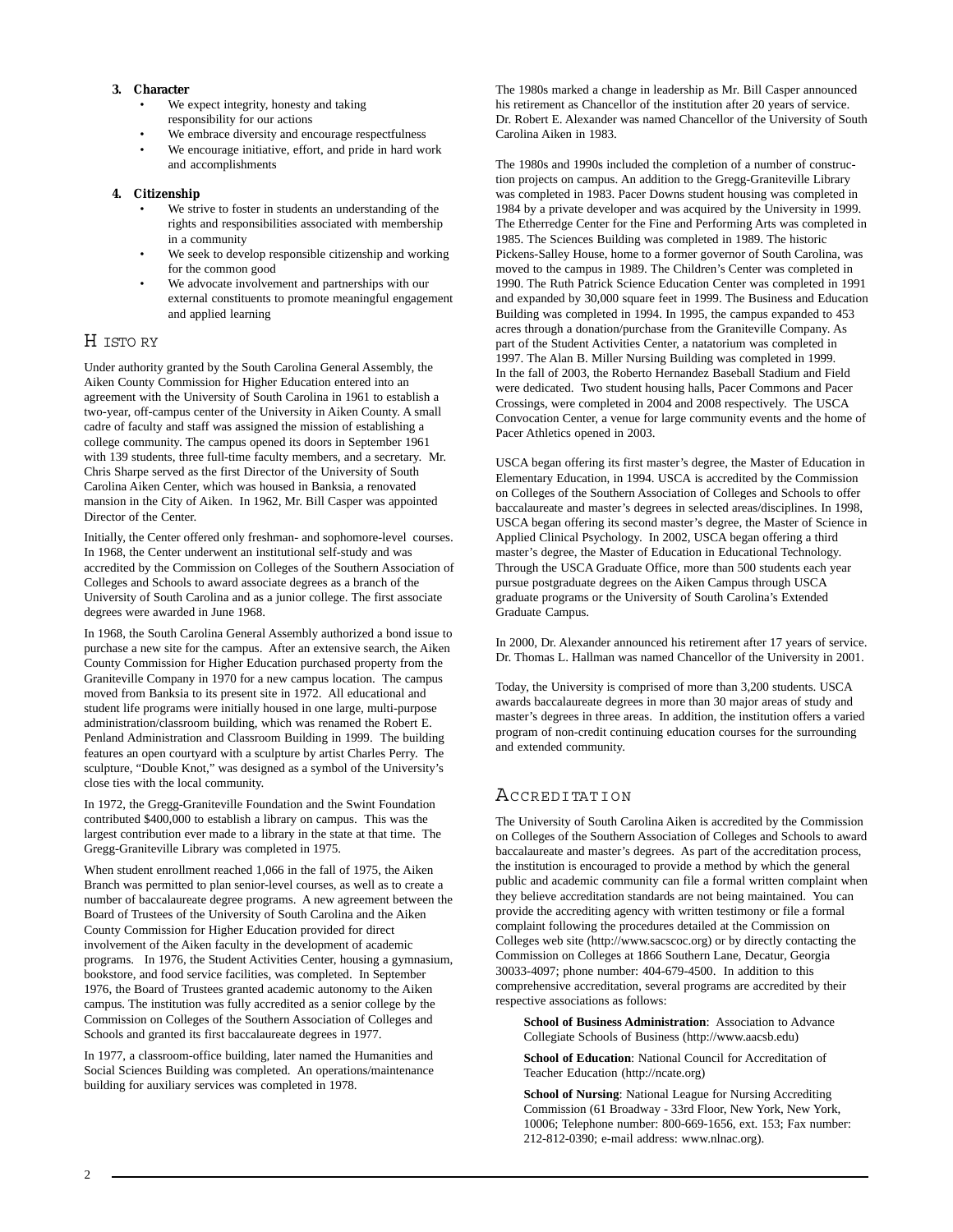The Master of Science degree in Clinical Psychology is accredited by the Masters in Psychology Accreditation Council (http://www.mpacsite.org).

The two year course sequence for engineering shares in the accreditation of the USC Columbia Mechanical Engineering program by the Accreditation Board for Engineering and Technology. Courses transferable to the USC baccalaureate program are available at USC Aiken.

# THE UNIVERSITY OF SOUTH CAROLINA

## **Mission Statement**

The primary mission of the University of South Carolina, a multi-campus public institution serving the entire state of South Carolina, is the education of the state's diverse citizens through teaching, research and creative activity, and service.

### *Teaching*

The University is committed to providing its students with the highestquality education, including the knowledge, skills, and values necessary for success and responsible citizenship in a complex and changing world. A particular strength of the University of South Carolina is the excellence, breadth, and diversity of the institution's faculty.

### *Research*

Convinced that research and scholarship, including artistic creation, are essential for excellent teaching, the University pursues aggressively an active research and scholarship program. The University is dedicated to using research to improve the quality of life for South Carolinians.

#### *Service*

Another important facet of the University's public mission is service—to its community, state, nation, and the world—in such areas as public health, education, social issues, economic development, and family support systems.

Founded in 1801 in Columbia, the University of South Carolina began providing programs in communities statewide in the 1950s and 1960s. At that time, a network of campuses was established in response to community initiative and support for accessible, affordable educational programs principally for local citizens. In the 1970s, the Aiken and Spartanburg campuses were granted the authority to award baccalaureate degrees. While the regional campuses, the senior campuses, and the Columbia campus all pursue teaching, research, creative activity, and service, they do so with an emphasis suited to their individual campus missions.

# *The Columbia Campus*

As a major teaching and research institution, the Columbia campus has long offered a comprehensive range of undergraduate and graduate programs through the doctoral level. With a mission of teaching, research, and service, USC Columbia addresses the state's needs for master's level, professional, and doctoral education, for conducting and sharing research, and for responding to statewide and regional demands for educational resources and professional expertise.

USC Columbia aspires to national and international stature as it provides equitable access to its opportunities, resources, and activities.

#### *Senior Campuses*

Separately accredited by the Southern Association of Colleges and Schools, Aiken, Beaufort, and Spartanburg take as their primary mission the delivery of basic undergraduate education to their respective areas. These senior campuses also offer graduate-level coursework through the University's Extended Graduate Campus Program and offer master's degree programs in response to regional demand.

#### *Regional Campuses*

Accredited with USC Columbia by the Southern Association of Colleges and Schools, the regional campuses in Lancaster, Allendale (Salkehatchie), Sumter, and Union principally provide the first two years of undergraduate education, as well as selected associate degree programs mainly for their locale. The regional campuses also provide for the completion of a bachelor's degree by offering selected upper-division course work in conjunction with the Aiken, Beaufort, Columbia, and Upstate campuses as well as some graduate education through the University's Extended Graduate Campus Program. In addition to providing these programs, the regional campuses bring the resources of the entire University to citizens throughout the state.

# ACADEMIC SUPPORT SE RVICES

# **[Gregg-Graniteville Library](http://library.usca.edu/Main/HomePage)**

The Gregg-Graniteville Library of the University of South Carolina Aiken strives to provide the academic community with the information required for intellectual, professional, and personal development. The Library also strives to serve as an information resource for the University's geographical service area.

The faculty, support staff and collections of the Gregg-Graniteville Library comprise an integral part of USCA's instructional program. The newly renovated two story 40,000+ square foot building houses an extensive book, periodical and microform collection. A wide variety of web-based resources are available. The USCA Library also serves as an official depository for federal and state documents and the Department of Energy's public reading room collection. The Library is fully automated and patrons are afforded the opportunity to access information in a variety of formats.

### **Instructional Services**

The mission of the Instructional Services Center is to provide the faculty, staff and students with effective audio-visual services, including delivery and pick-up in all USCA buildings, media materials production in support of classroom instruction to meet educational requirements, to provide and to maintain telecommunications/satellite transmission services campus-wide, to provide assistance and audio-visual services to outside organizations using USCA facilities as part of the University's community and public service mission.

#### **[Computer Services Division](http://www.usca.edu/CSD/)**

The mission of the Computer Services Division (CSD) at USCA is to assist faculty, staff and students in meeting their academic and administrative computing needs and to coordinate telecommunications services.

USCA's primary student computing resource lab is located in the Business and Education Building Suite 238. This area contains an open Windows and Macintosh computer lab as well as dedicated Macintosh and Windows classrooms. During Fall and Spring semesters, CSD staff and student assistants are located in this area from 8:00 A.M. - 10:00 P.M. Monday through Thursday and 8:00 A.M. - 5:00 P.M. on Fridays to assist you with your computing needs. During Summer I and Summer II, assistance is available 8:00 A.M. - 5:00 P.M. Monday through Thursday. Students have access to these facilities 24 hours-a-day, seven days-aweek.

The majority of academic computing is supported in the Windows XP and Macintosh OS-X environments. CSD offers training to students, faculty and staff in a variety of commonly used applications (such as Microsoft Office, electronic mail, and the Internet).

Network services are provided through USCA's state-of-the-art Cisco network providing 100 megabit connections to the desktop, gigabit connectivity between buildings, access to the entire University of South Carolina network and the Internet. CSD manages several Windows 2003 servers providing the campus community with electronic mail, network printing, file sharing, www services, and network applications. A wireless network is also available for student use within all academic buildings.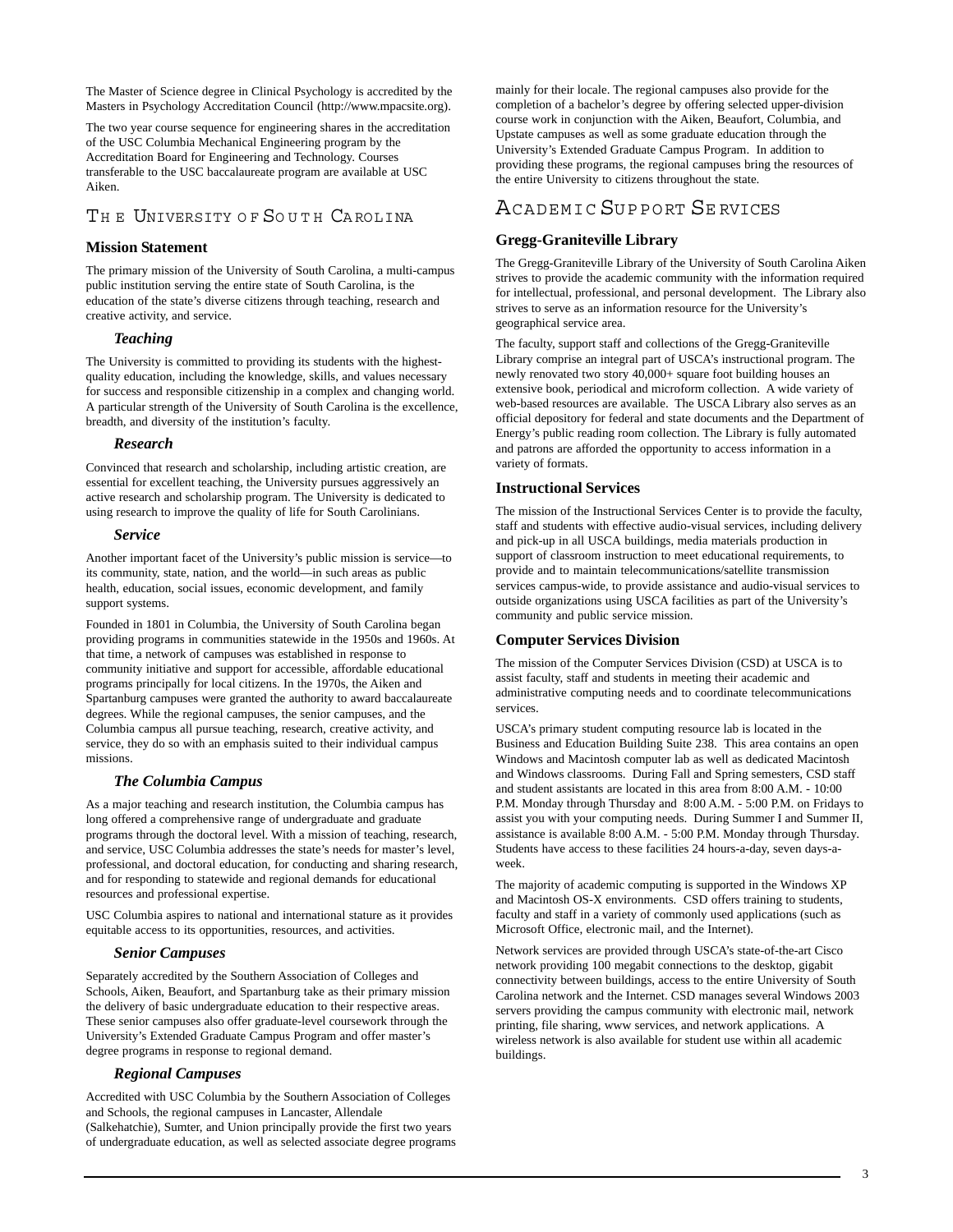#### **[Wellness Center](http://www.usca.edu/wellnesscenter/)**

The mission of the USCA Wellness Center is to offer the USCA family and the extended community exercise, educational and rehabilitative programs to promote a healthy lifestyle. The Center seeks to provide safe, clean, well-equipped facilities and trained, caring staff to the campus and the Aiken community. Additionally, the Wellness Center supports student training and education through its hiring and provision of clinical experiences.

The newly renovated USCA Wellness Center, located in the Business and Education Building, is open seven days a week and houses a cardiovascular and strength training area, an aerobics room, an exercise testing laboratory, educational room, jacuzzi and sauna, and locker room facilities.

Adjoining the Students Activities Center is the USCA Natatorium. The pool is open seven days a week for lifeguard supervised activities including lap swimming, water aerobics, scuba training, swim lessons, recreational activities, and competitive aquatic programs. Locker room facilities are available.

#### **[The Etherredge Center](http://web.usca.edu/etherredge-center/)**

The Etherredge Center, USCA's center for the fine and performing arts, fulfills the University mission by providing a first-class facility and the support services of a professional staff to accommodate a variety of diverse cultural activities held in the center.

In partnership with the University and greater Aiken Communities we support the University's outreach mission by providing K through  $12<sup>th</sup>$ grade students with a variety of cultural performances including: dance, theatre, and music. We offer programming designed to educate and encourage students to develop an appreciation for the visual and performing arts. We also offer programs to fulfill the cultural entertainment needs of these communities.

The building dedicated to the generosity of Cecil and Virginia Etherredge, houses two theatres, a 687 seat proscenium theatre, and the O'Connell, a 100 seat thrust theatre, an art gallery, as well as classrooms and offices for the academic department of the Visual and Performing Arts. University programs presented in the facility include: the USCA Cultural Series, The University Concert Choir, Masterworks Chorale, the Faculty Artist Recitals, USCA/Aiken Community Band performances. It is also home to the University Theatre and Playground Playhouse.

# **[Ruth Patrick Science Education Center](http://rpsec.usca.edu/)**

The motto of the Ruth Patrick Science Education Center (RPSEC) is, "Infusing a Love for Science, Mathematics, and Technology." The RPSEC is a cooperative effort between the University of South Carolina Aiken, business, industry, the South Carolina Department of Education, and schools in the Central Savannah River Area of South Carolina and Georgia. The RPSEC challenges the present and inspires the future to effect systemic change in science, mathematics, technology, and environmental education. Its hands-on approach to teaching endeavors to help people experience the beauty, the order, and the power of science and mathematics, as well as the interest and fun of discovery.

In order to promote lifelong learning and empower individuals to make informed decisions, the RPSEC provides services to students, educators, and the public. The RPSEC staff uses research-based methods and materials, models effective instruction, and influences the quality of science and mathematics education for students, teachers, and the public.

The RPSEC offers educational institutes, courses, and workshops for preservice and pre-K-12 inservice teachers that are designed both to enhance their knowledge of math, science and technology and to sharpen their teaching skills. Programs are also offered for K-12 students and their families to encourage greater interest in science and mathematics. The RPSEC emphasizes innovative, hands-on approaches that are intended to excite and encourage students and teachers as they learn the content. The RPSEC draws upon the expertise of professional educators, engineers and scientists from colleges, industries and schools throughout the Central Savannah River Area to provide its services.

# **Walter F. O'Connell Center for Entrepreneurship and Technology**

The O'Connell Center for Entrepreneurship and Technology (OCET) operates as an arm of the School of Business Administration fostering the study and encouragement of entrepreneurship. Founded in 1986 and funded by a grant from the John M. Olin Foundation, the center endeavors to create an interdisciplinary educational environment which conveys the skills necessary to start new businesses and to increase the potential for success of start-up ventures.

To accomplish this, OCET offers seminars, materials, management training courses, and opportunities to network with experienced entrepreneurs.

#### **[USC Small Business Development Center](http://www.usca.edu/sbdc/)**

The Small Business Development Center provides management assistance to small business through an office on the Aiken Campus. As a part of the SBDC Consortium for South Carolina, USCA faculty meet with small business persons on a one-to-one basis to analyze problems and provide advice. Consultants include SBDC staff and USCA faculty. Typical services include assistance in business planning, loan package preparation, feasibility studies and financial analysis.

# **[Child Care](http://www.usca.edu/childcenter/)**

The USCA Children's Center is located on the south side of the campus and offers child care for faculty, staff, and students and the community for a reasonable fee. It is licensed by the State of South Carolina and employs qualified teachers and students of the University. The Center is nationally accredited. The Center is open twelve months a year. Full-time care is available for children ages six weeks through five years. The Children's Center not only provides quality child care but also serves as a training and research site for the USCA School of Education's Early Childhood Education degree program.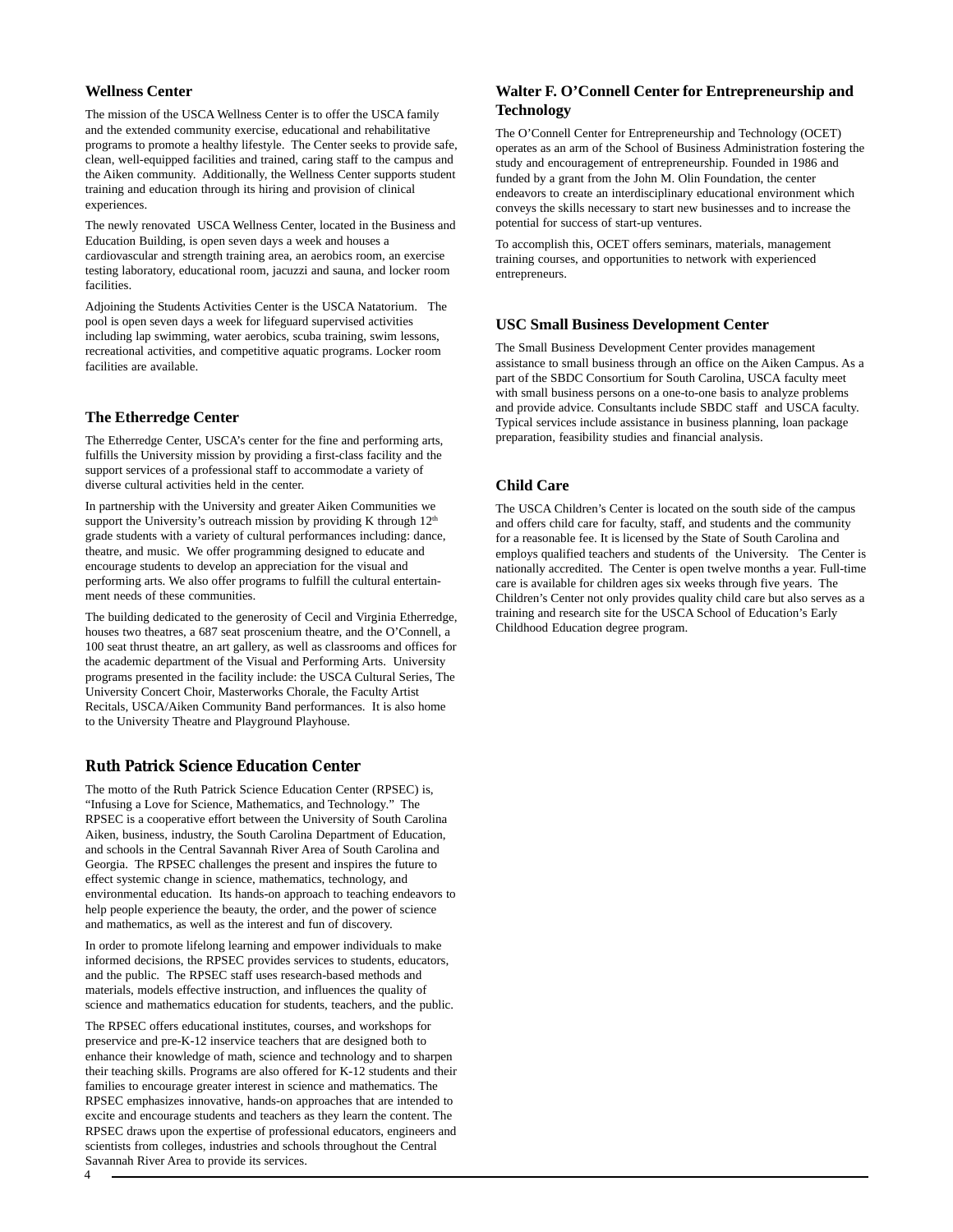# U NIVERSITY OFFICIALS AND PERSONNEL

#### **Board of Trustees**

Mark Sanford, Governor of South Carolina, *Ex Officio Chairman* Miles Loadholt, 2nd Judicial Circuit, *Chairman* Samuel R. Foster, II, 16<sup>th</sup> Judicial Circuit, *Vice Chairman* Herbert C. Adams, 8th Judicial Circuit, *Chairman Emeritus* Chuck Allen, 10<sup>th</sup> Judicial Circuit Arthur S. Bahnmuller, 3rd Judicial Circuit James Bradley, 6<sup>th</sup> Judicial Circuit J. Egerton Burroughs, 15th Judicial Circuit Mark W. Buyck, Jr., Governor's Designee C. Edward Floyd, M.D., 12<sup>th</sup> Judicial Circuit William C. Hubbard, 5th Judicial Circuit William W. Jones, Jr., 14<sup>th</sup> Judicial Circuit Toney J. Lister, 7<sup>th</sup> Judicial Circuit Darla D. Moore, Governor's Appointee Michael J. Mungo, 11<sup>th</sup> Judicial Circuit James H. Rex, State Superintendent of Education, *Ex Officio* Amy E. Stone, President USC Alumni Association, *Ex Officio* John C. von Lehe, Jr., 9<sup>th</sup> Judicial Circuit Eugene P. Warr, Jr., 4<sup>th</sup> Judicial Circuit Mack I. Whittle, Jr., 13<sup>th</sup> Judicial Circuit Othniel H. Wienges, Jr., 1<sup>st</sup> Judicial Circuit Thomas L. Stepp, *Secretary*

#### **President of the University**

Harris Pastides, Ph.D.

#### **Aiken County Commission for Higher Education**

Timothy W. Simmons, *Chairman* Ernest R. Allen, *Vice Chairman* Eugene S. Sawyer, *Secretary/Treasurer* Teresa H. Haas Barbara A. Hendrich Clarence G. Jackson Rebecca T. Robbins Gasper L. Toole, III James D. West M. Elizabeth Everitt, Superintendent of Aiken County Public Schools, *Ex Officio* Carlos F. Garcia, *Ex Officio* Thomas L. Hallman, *Ex Officio* Suzanne Ozment, *Ex Officio*

#### **Senior Administration**

Thomas L. Hallman, Chancellor, Ph.D., University of South Carolina, 1993

- Suzanne Ozment, Executive Vice Chancellor for Academic Affairs, Ph.D., University of North Carolina at Greensboro, 1982
- Randy R. Duckett, Vice Chancellor for Enrollment Services, M.Ed., University of South Carolina, 1984
- Virginia Hudock, Vice Chancellor for Business and Finance, M.B.A., University of North Carolina at Greensboro, 1983
- Deborah J. Kladivko, Vice Chancellor for Student Life and Services, Ph.D., Ohio University, 1991
- Michael W. Lemons, Vice Chancellor for Information Technology, M.S., Florida Institute of Technology, 1979
- Deidre M. Martin, Vice Chancellor for University Advancement, Ed.D., University of South Carolina, 1995
- Michael F. Jara, Assistant Chancellor of Facilities, M.B.A., University of Phoenix, 2007

# **Academic Affairs**

- L. Julia Ball, Associate Professor and Dean of the School of Nursing, R.N., Ph.D., University of South Carolina and Medical University of South Carolina, 1997
- J. Ralph Byington, Professor and Dean of the School of Business Administration, Ph.D., University of Arkansas, 1985
- Edward J. Callen, Professor, Chair of Psychology Department, Thurmond Chair in Behavioral Sciences, Coordinator for College of Sciences, Ph.D., Northern Illinois University, 1986
- Lloyd A. Dawe, Director of Institutional Effectiveness, Ph.D., McMaster University, 1993
- Stephanie Foote, Director of the Academic Success Center and the First-Year Experience, Ph.D., University of South Carolina, 2009
- Elaine Lacy, Professor, Assistant Vice Chancellor for Academic Affairs, Strom Thurmond Chair in Political Science or History, Director of Honors Program, Ph.D., Arizona State, 1991
- S. Thomas Mack, Professor, Chair of the English Department and Coordinator for the Council of the College of Humanities and Social Sciences, Ph.D., Lehigh University, 1976
- William A. Pirkle, Professor and Director of Sponsored Research, Ph.D., University of North Carolina at Chapel Hill, 1972
- Jeffrey M. Priest, Professor and Dean of the School of Education, Ph.D., Southern Illinois University, 1986
- Gary J. Senn, Director, Ruth Patrick Science Education Center, Ph.D., Florida Institute of Technology, 1992
- Kimberly Wood Woeber, Associate Professor and Director of Wellness Program, Ph.D., University of Southern California, 1982

#### **Administrative Support**

- Gwendolyn Ashley, Director of Business Services, B.S., Northeastern University, 1981
- Mary Anne Cavanaugh, Director of Conferences and Continuing Education
- Maria C. Chandler, Human Resources Director, Affirmative Action Officer, M.Ed., University of South Carolina, 2002
- Jennifer L. Conner, Director, Marketing and Community Relations, M.S., Cumberland University, 2002
- Heidi DiFranco, Director of Bookstore Services, B.B.A., Brenau University, 2006

Leonard E. Engel, Environmental Health and Safety Manager, Registered Environmental Manager, B.S., US Naval Academy-Annapolis, 1964, M.S., New York Institute of Technology-Old Westbury, 1989

- Linda D. Evans, Director of Major Gifts, B.A., Wichita State University, 1994
- Jeffrey J. Jenik, Director of Campus Support Services and Procurement Manager, B.S., Johnson and Wales University, 1988
- Jennifer Kelly, General Manager, Global Spectrum, USC Aiken Convocation Center, B.A., Indiana University, 1993
- Jon Maney, ARAMARK, Director of Food Services

Keith Pierce, Director of Center for Teaching Excellence and Instructional Support/Studio Services, B.A., Faulkner University, 1990

- Jamie Raynor, Director of Alumni Relations and the Annual Fund, M.Ed., University of South Carolina Aiken, 2005
- Jane Schumacher, Executive Director of the Etherredge Center, B.A., University of South Carolina Aiken, 2000
- Lynn Williams, Director of the Children's Center, B.S., Lander University, 1987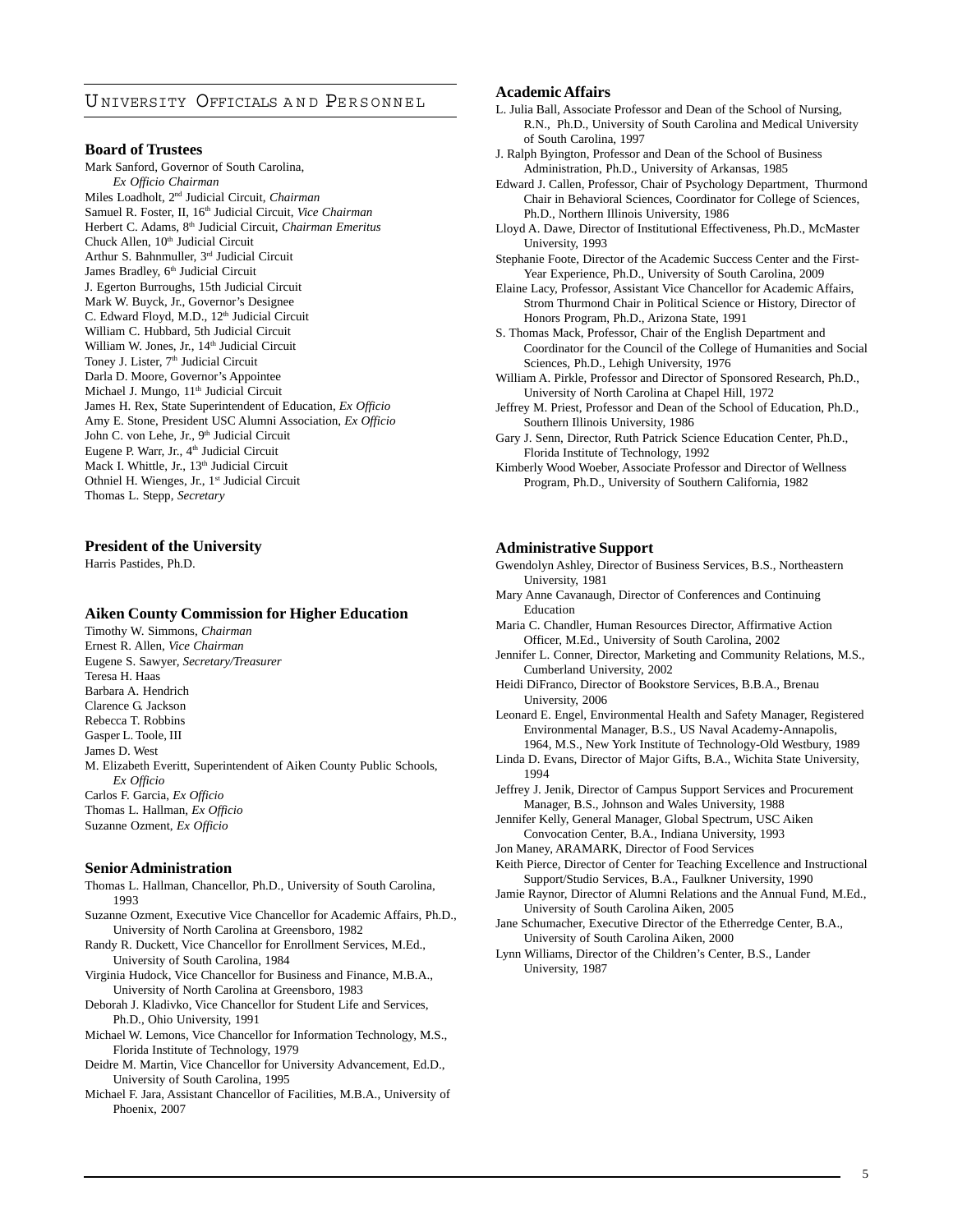#### **Enrollment Services**

- Corey Feraldi, Director of Career Services, M.S., State University of New York College at Buffalo, 1995
- Vivian D. Grice, Registrar, B.A., University of South Carolina, 1976
- Andrew H. Hendrix, Director of Admissions, B.A., Winthrop University, 1994
- Karen L. Morris, Coordinator of Graduate Studies and Residency, M.Ed., University of South Carolina, 2003
- A. Glenn Shumpert, Director of Financial Aid, M.Ed., University of South Carolina, 1987

#### **Library**

- Christina Eller, Reference Librarian, M.L.S., University of North Carolina at Chapel Hill, 2004
- Thomas C. Hobbs, Reference Librarian, M.S.L.S., University of Kentucky, 1972
- Paul H. Lewis, Documents Librarian, M.L., University of South Carolina, 1981, M.P.A., University of South Carolina, 1986.
- Rose Parkman Marshall, Library Instruction Coordinator, M.L.S., University of Alabama, 1989
- Natalia Taylor Poppeliers, Library Collections Coordinator, M.L.S., Indiana University, 2000, M.A., University of Arizona, 1995
- Jane H. Tuten, Director of Library, M.L.S., Pratt Institute, 1975

## **Student Life and Services**

Cynthia B. Gelinas, Director of the Counseling Center and Disability Services, M.S.W., Florida State University, 1999

- Timothy Hall, NCAA Compliance Officer/Associate Athletic Director, M.Ed., University of South Carolina, 1992
- Elijah Price, III, Chief of Police
- Ahmed Samaha, Director of Student Involvement, M.Ed., University of Georgia, 1994
- Randy Warrick, Athletic Director, M.A.T., University of North Carolina at Chapel Hill, 1978
- Stacie L. Williams, Director of Intercultural Programs, M.S., Auburn University, 2000
- Deri Wills, Director of Housing and University Police, M.S., University of Central Arkansas, 1990

Vacant, Director of the Student Health Center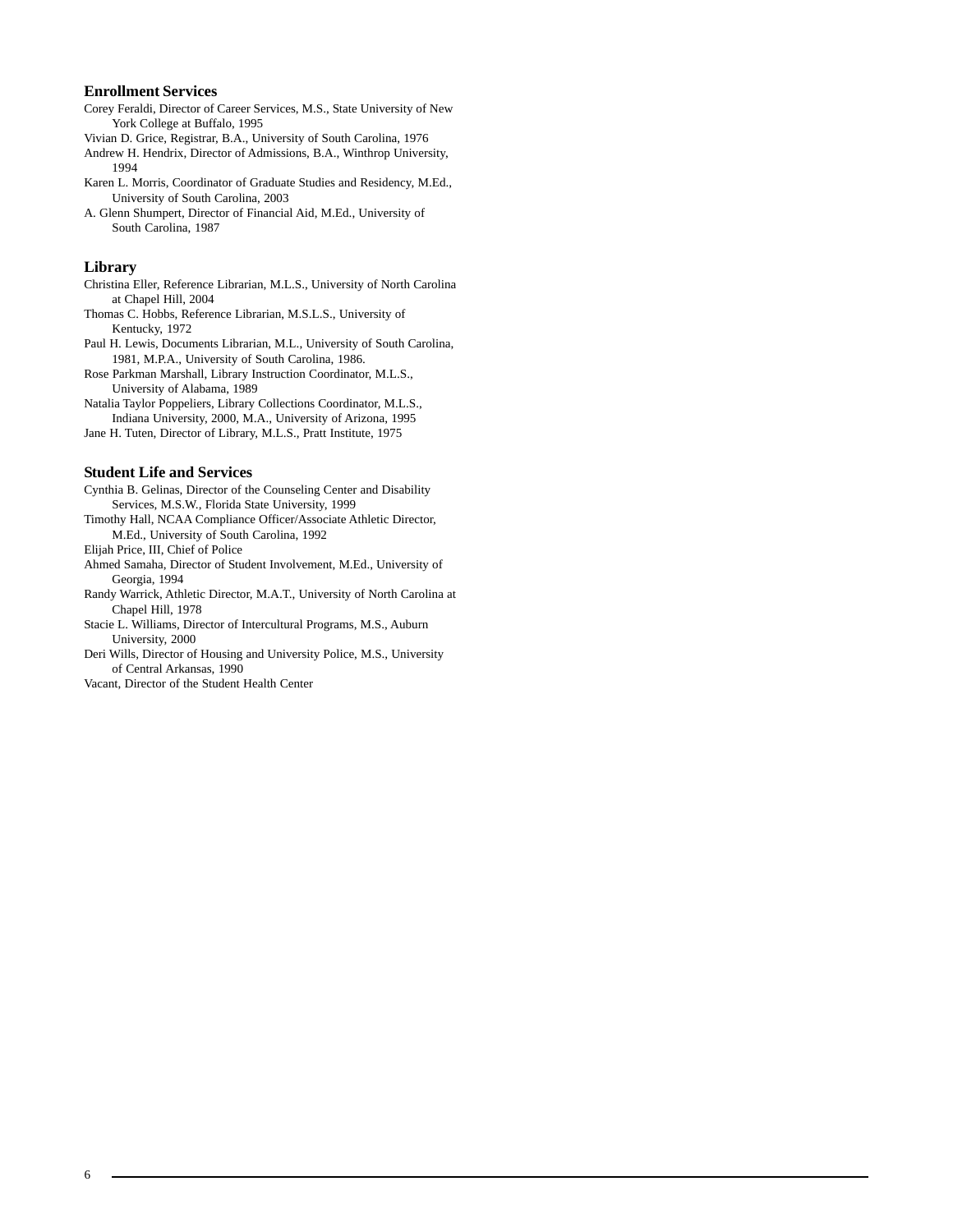# **Undergraduate Admission**

# UNDERGRADUATE ADMISSION

The Office of Admissions recruits students, evaluates<br>applications for undergraduate and graduate degree program<br>and represents the institution to external constituencies. T<br>office also works with internal constituencies t applications for undergraduate and graduate degree programs, and represents the institution to external constituencies. The policies such as South Carolina residency, international student admissions, and NCAA admissions compliance.

Applicants must complete appropriate admission forms and submit them with required credentials, such as the application for admission, official high school and/or college transcripts, and standardized test scores to the Office of Admissions. Admissions counseling and an appointment for interview are highly encouraged and are available by calling (803) 641-3366 or (803) 278-1967.

Applicants must apply for and take the SAT or ACT college entrance examinations well in advance of the term for which they seek admission. The applicant is responsible for having the results of all entrance examinations sent to the Office of Admissions.

Applicants over the age of 21 may not be required to submit entrance examination results. However, the applicant must submit other credentials which **provide evidence of reasonable academic potential**. Scores from college entrance examinations will be required in the absence of satisfactory credentials or evidence of academic potential.

A one-time, non-refundable \$45.00 application processing fee is required of all applicants and must accompany the application. A check or money order should be made payable to: USC Aiken.

Applications submitted more than one year in advance of the anticipated date of enrollment will be acknowledged, but no action will be taken until admission standards for the year in question have been established. The number of students admitted and enrolled in any year will be determined by the capacity of the institution to provide for the educational and other needs of the students and by budgetary or other appropriate considerations. Admissions policies and procedures are subject to continuous review by the admission staff and the Scholastic Standing and Petitions Committee and may be changed without notice.

# CATEGORIES OF ADMISSION

# **[Freshman Admission](http://www.usca.edu/admissions/freshmanadmissions.html)**

To be eligible to be considered for admission, freshman students must meet minimum standards of standardized test scores, class rank, course selection, and USCA Predicted College Grade Point Average (PCGPA). This average represents the academic average that a freshman applicant is predicted to earn at USCA at the completion of his/her first year. The PCGPA is determined by a formula which uses two variables: the high school grade point average computed on core college prep courses (Chart 2 located at the end of the Undergraduate Admissions section), and the SAT or ACT scores. Of these two variables, the high school grade point average is the more important and has more weight in the formula.

Students should prepare for the challenges USC Aiken will present by taking strong academic courses in high school, with core academic courses taken on the college-prep, honors, or higher level. Students graduating from high school in 1988-2000 are required to have completed the high school courses listed in Chart 1 located at the end of the Undergraduate Admissions section. Those graduating in 2001-2010 must complete courses listed in Chart 2 located at the end of the Undergraduate Admissions section. Those graduating in 2011 and beyond will complete a new set of courses. Information is available at www.usca.edu/admissions. Exceptions may be made for students from out-of-state who have not completed these courses, as long as they have completed a college-prep curriculum as defined by their state.

# **Provisional Admission**

The University provides a provisional admission program for students who do not meet requirements for regular admission, but who demonstrate academic potential. Such students may be admitted to the First Pace program, providing an avenue for those students with high school grades, class rank, and/or standardized test scores which are below standards to be regularly admitted. Students admitted through the First Pace program will be subject to certain limitations and requirements approved by the Scholastic Standing and Petitions Committee (SS&P). These limitations and requirements will be specified in the letter of acceptance. Failure to meet the requirements of the First Pace program may affect a student's enrollment status.

# **Readmission**

Students who discontinue their enrollment during a fall or spring semester must apply for readmission to return to USC Aiken at a later term. Students who attend a spring semester and do not attend the following summer terms are not required to apply for readmission for the following fall semester. A \$10.00 application fee is required of readmit students.

Readmission to the University and to the program in which the student was previously enrolled is not automatic. An interview may be requested and some basis for a favorable decision may be required.

A student who leaves the University in good standing, misses one or more major semesters and attends another institution while away, must submit the application for readmission and official transcripts of all college-level work attempted during his/her absence from the University. Such applicants must meet the same requirements as transfer students.

A student who leaves the University by suspension must apply for readmission upon completion of the period of suspension and qualify for readmission to the major program requested. See the "Academic Regulations" section of this bulletin for additional information.

# **[Transfer Admission](http://www.usca.edu/admissions/Transferadmissions.html)**

An applicant who, having graduated from high school, has attended another college-level institution and attempted one or more courses, is a transfer student, regardless of credit earned. If fewer than 30 semester hours (or 45 quarter hours) of college-level work have been attempted, the applicant must meet both transfer and freshman entrance requirements.

Transfer applicants for admission must submit:

- 1. completed application forms;
- 2. \$45.00 non-refundable application processing fee;
- 3. complete official transcripts through the time of application from all colleges/universities attended; these to be supplemented by final transcripts to reflect complete academic work prior to beginning classes at the University;
- 4. complete high school records including entrance exam results if less than 30 semester hours have been attempted at a college or university;
- 5. course-by-course transcript evaluation by a NACES-affiliated agency (www.naces.org) for any college coursework attempted outside of the United States.

To be considered for admission, transfer students are required to have a minimum 2.0 cumulative GPA (on a 4.0 GPA scale) in all previous collegelevel course work. In addition, they **must be in good standing and eligible to return to the institution last attended**. Transcript Request Forms are available through the USC Aiken Office of Admissions. Students must request and submit *official* transcripts from each previous academic institution. (Hand delivered transcripts will be considered unofficial.) **The applicant must submit transcripts of all previous college courses attempted whether or not credit was earned and regardless of whether the applicant wishes to transfer any credit. Failure to report all attempted college courses may constitute sufficient cause for later dismissal from the University.**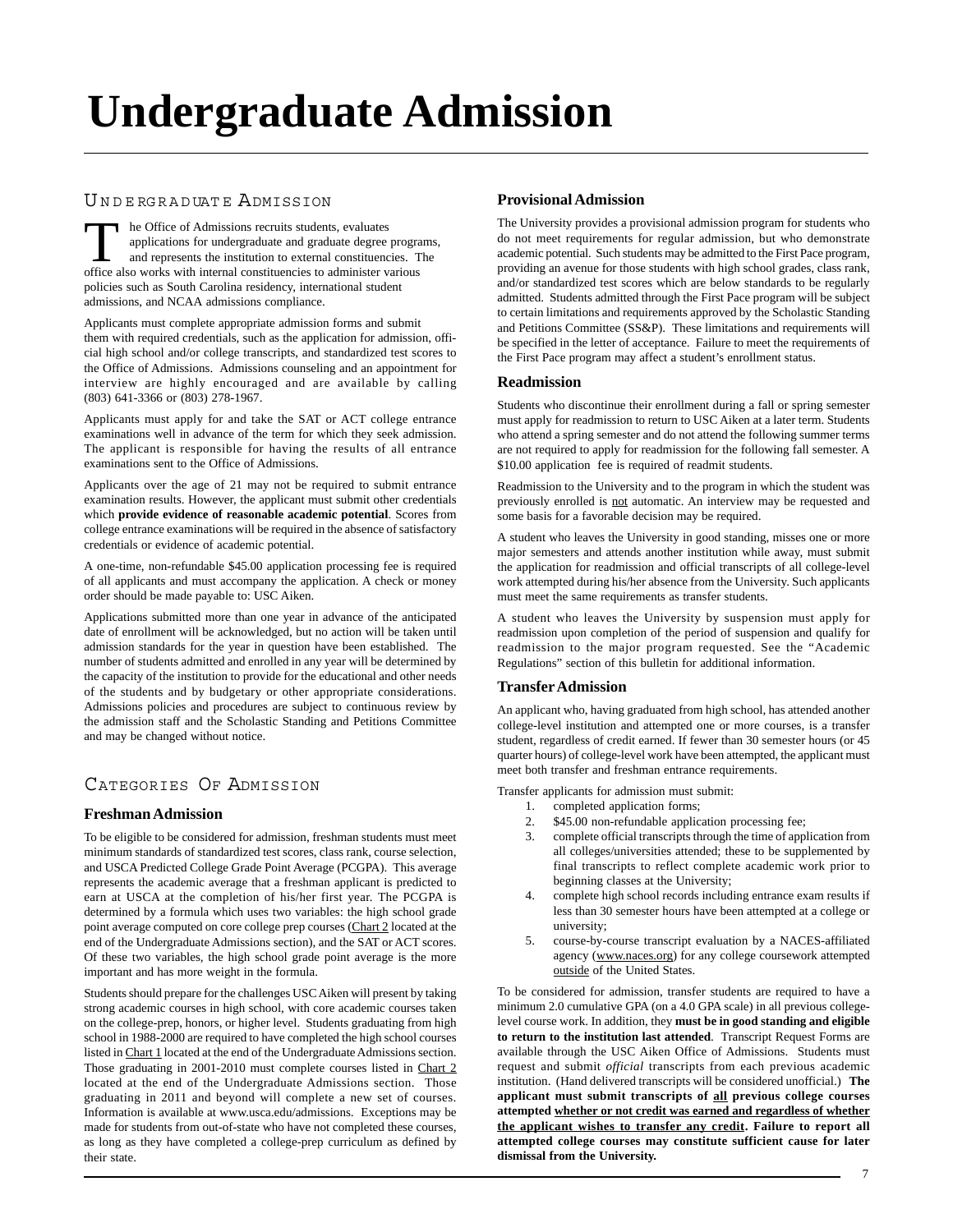### **Petitions**

An alternative is available to students who are denied admission. To be considered for this option, the student must submit a petition for admission to the USC Aiken Office of Admissions. The petition will be forwarded to the Scholastic Standing and Petitions Committee (SS&P) for additional consideration. Students admitted provisionally by SS&P will be required to meet stipulations as determined by this committee. Students who do not meet stipulated requirements during the first semester will not be allowed to continue their enrollment after their initial term. In the event stipulations are required, the conditions will be clearly explained in the letter of acceptance.

For additional information concerning the process of petitioning for admission, contact the Office of Admissions.

#### **Assessment of Academic Records**

In addition to the general requirements for transfer admission outlined in this section, the Schools of Business Administration, Education, and Nursing, along with the Exercise and Sports Science program set additional requirements that are higher than the University's minimum standards. Initial admission to the University does not guarantee admission to these schools or program. For more specific information concerning entrance requirements for individual schools and departments, contact the appropriate school or program.

A transfer grade point average is calculated for the purpose of admission, using all credits attempted and grades earned at other institutions, with the exception of occupational, technical or remedial courses. These credits and grades also will be included in calculating honors at graduation from the University. Schools and Departments within the University have the right to consider all attempted college-level work in determining admission to particular programs and/or advancement into upper-division or professionallevel courses.

As a general rule, credits earned in courses that fall in one or more of the following categories are not acceptable in transfer to USC Aiken:

- 1. courses that are occupational or technical in nature;
- 2. courses that are essentially remedial in nature;
- 3. courses from a two-year institution which are considered upperdivision or upper-level at the University;
- 4. courses from a two-year institution that are not listed as part of that institution's college parallel program.

Exceptions to this rule may be made only by the designated academic official(s) on the campus where the student is majoring and only in specific cases where such courses are judged to be uniquely relevant to the student's degree program.

Transfer credit will not be accepted for courses the equivalent of which a student has been enrolled in previously at the University, unless the academic work presented for transfer represents a minimum of a full year of resident work at the other institution. Similarly, a student cannot receive credit for a course taken at the University if he/she has received transfer credit for an equivalent course previously taken at another institution.

USC Aiken will *not* accept transfer credit for non-USC courses in which the student made a grade of D+ or lower.

**Evaluation of Transfer Credits.** Applicants for admission with advanced standing, having completed all admission procedures and requirements, will be given a statement of credits accepted by transfer to the University. Each course will be evaluated by the appropriate department chair/school dean to determine whether to award credit. The number of credits acceptable to the University and the number which may apply toward a particular degree may differ. Students must refer to their Transfer Credit Summary to determine how many of those hours have been applied to their major at USCA.

Original records may be required and evaluated for courses exempted at a previous college. Exemption credit or acceptance of transfer credit by another college has no bearing on the evaluation of transfer credit at USC Aiken. Typically, only undergraduate courses taken at a regionally accredited institution of higher education which are comparable in content and credit hours to specific courses offered by USC Aiken and in which grades of "C" or higher have been earned will be accepted for transfer. (State wide policies concerning transfer credit can be found on page 38.)

Evaluation of transfer credit awarded and the application of that credit to a degree program are valid only at the time the evaluation is conducted and may not apply if the student elects to change curriculum, major, degree, or university. Transfer credit awarded to a student who has been absent from the University for more than 36 months must be re-evaluated according to the standards in effect at the time the student is readmitted. Advisors and students are urged to use the Degree Audit Recording System (DARS) to review the application of transfer credit.

Students who need additional information about a transcript evaluation or who wish to appeal an evaluation should contact the Records Office. Information about earning course credit through challenge or CLEP examinations may be obtained from the Office of the Registrar.

#### **Parallel Advisement for Transfer Students (PATS)**

The PATS program is an effort between USC Aiken and Aiken, Orangeburg-Calhoun, and Piedmont Technical Colleges to provide advisement for students enrolled at these institutions who plan to transfer and complete a degree at USC Aiken. This advisement allows students to choose courses that meet degree requirements at both campuses. For additional information about the PATS program contact the USC Aiken Office of Admissions at (803) 641-3366.

#### **Change of Campus**

Changing campuses from one USC campus to USC Aiken is a relatively easy process. Students must complete and return a change of campus form (found in the Records Office at most campuses and the Deans Office in Columbia). The Records or Deans office at your original campus will forward your request to the USC Aiken Office of Admissions. To be admitted to the USC Aiken campus, change of campus students must be in good academic standing at the original campus of attendance, as well as maintaining a GPA that is above USC Aiken suspension levels. (See Academic Standing in the "Academic Regulations" section of this bulletin.) Those students who have attempted less than 30 hours of nondevelopmental course work must also meet freshman admission requirements.

#### **Non-Traditional Students**

Non-traditional students at USC Aiken are typically students who are 25 years of age or older. Non-traditional students may also be students who do not attend college the semester after they graduate from high school, transfer directly from another college to USC Aiken, or who have been employed for 2 years or more.

**Admissions Requirements for Non-Traditional Students:** Non-traditional students must submit the same credentials as other students, (high school and college transcripts), with the exception (if over the age of 21) of not submitting SAT or ACT results. However, students without SAT or ACT scores, must submit other credentials which provide evidence of reasonable academic potential. If non-traditional students fail to meet regular admission requirements, they may submit a petition to the Scholastic Standing and Petitions Committee for further consideration. Students must complete a written petition which requests information concerning extra-curricular and work experiences. This is an attempt to determine if the student has obtained sufficient knowledge/experience to be admitted to the University.

**Awarding Academic Credit to Non-Traditional Students:** Students may validate the knowledge they have gained through work or public service experiences by submitting the results of CLEP subject exams, taking USC Aiken challenge exams (exams, portfolios, etc.), submitting documents indicating educational experiences in the military, or submitting credits earned for USC correspondence courses. Appropriate scores, which have been established by the University, will result in credit being awarded for work and/or public service experience. USC Aiken policy also states that a maximum of 30 semester hours of non-traditional credit may be applied to a baccalaureate degree.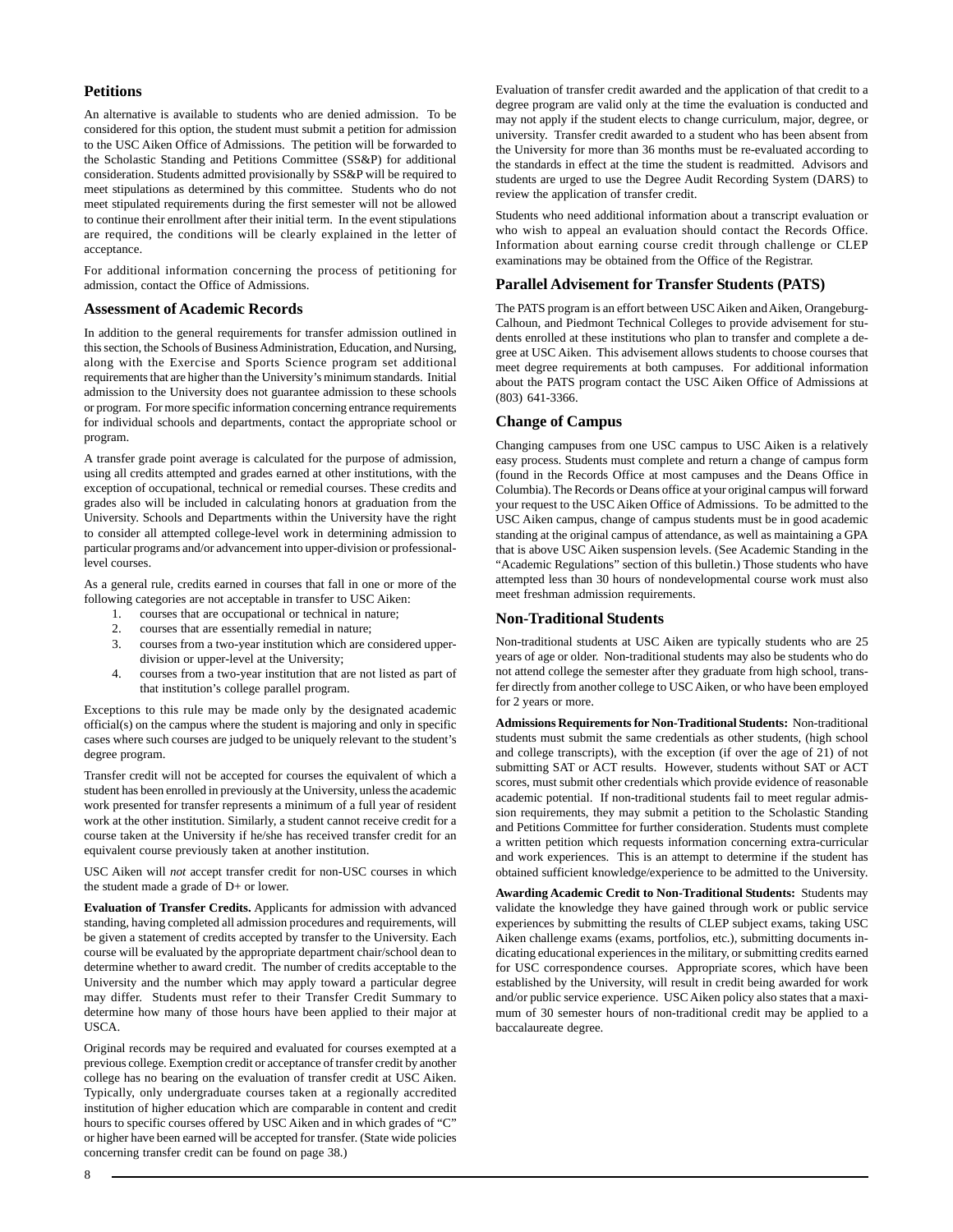#### **[International Student Admission](http://www.usca.edu/admissions/internationaladmissions.html)**

All international students applying for admission to an undergraduate degree program must complete an international student application, attach a \$45 application fee, and submit it to the Office of Admissions at USC Aiken. All international students must submit bank statements or certified statements for financial ability to provide approximately \$23,000 or more for twelve (12) months' total expenses. This is required before the I-20 certificate of eligibility can be signed.

Due to the complexities of evaluating international applications, along with problems associated with postage and traveling, international students are **strongly encouraged to submit an application at least six months prior to the semester the student wishes to enter**. International students who do not meet regular admission requirements and decide to petition for admission may not have adequate time to complete the admissions process. In such cases, their application will be considered for the following semester.

#### **International Freshman applicants**

In addition to the application and fee indicated above, freshmen applicants from foreign countries are required to submit:

- official copies of secondary school (high school) transcripts, including certified English translations of all transcripts;
- TOEFL scores (550 on the standard version, 213 on the computer-based version, or 80 on the internet-based version). Students who score between 500-549 on the standard version, 173-212 on the computer based version, or 61-79 on the internet-based version, may be admitted but must take English 111, English as a Second Language, in their first semester at the University.
- and SAT or ACT scores.

If the SAT/ACT is not offered in the student's country, the University will consider the TOEFL and other evidence of academic potential in lieu of the SAT/ACT. The Scholastic Standing and Petitions Committee will review the credentials of the student and determine whether the student should be admitted to the University.

#### **International Transfer applicants**

International students who are applying for admission and have completed courses at post-secondary institutions are considered to be transfer students, and must meet the transfer student requirements outlined on page 7, of the USC Aiken bulletin under Transfer Admission. If the applicant has completed fewer than 30 semester hours of college-level work, he/she must meet both transfer **and** freshman entrance requirements. In addition to the application and fee, the international transfer student must submit:

• complete official transcripts of college-level courses through the time of application; these are to be supplemented by final transcripts to reflect complete academic work prior to beginning classes at the University. Transfer students who have earned a degree or taken any courses in countries outside the US must have an official transcript evaluated by a professional evaluation service affiliated with the National Association of Credential Evaluation Services (NACES - www.naces.org on the internet). This evaluation must be forwarded directly to the USC Aiken Office of Admissions from the evaluation service. Students will not be considered for admissions until this evaluation is received.

• TOEFL scores (550 on the standard version, 213 on the computer-based version, or 80 on the internet-based version). Students who score between 500-549 on the standard version, 173-212 on the computer based version, or 61-79 on the internet-based version may be admitted but must take English 111, English as a Second Language, their first semester at the University.

If the applicant has attempted less than 30 semester hours of college-level work, the following must also be submitted:

- complete official high school records
- SAT/ACT scores

The TOEFL requirement will be waived for a transfer student if the student has completed the equivalent of USC Aiken's English 101 and 102 courses with a C or better at an accredited post secondary institution in the US. If the student has only completed English 101 with a C, he/she will be required to take English 111, English as a Second Language, in their first semester at the University.

Transfer students who have earned a degree or taken any courses in countries outside the US, must have an official transcript evaluated by a professional evaluation service. This evaluation must be forwarded directly to the USC Aiken Office of Admissions from the evaluation service. (A list of several professional Evaluation Services can be obtained from the USC Aiken Office of Admissions or found on the USC Aiken web site at: www.usca.edu/ admissions). Students will not be considered for admission until this evaluation is received.

#### **Waiver of Languages, Literatures, and Cultures Requirement for Bilingual Speakers**

Students whose native language is other than English, and who have scored either 500 on the paper-based or 173 on the computer-based Test of English as a Foreign Language (TOEFL), are exempt, without credit, from USC Aiken's languages requirement.

English-speaking students who document or certify native or near-native proficiency in a language other than English are also exempt, without credit, from this requirement.

All exemptions must be approved by the Languages Placement Coordinator and the department chair/dean of the student's degree program.

The department encourages exempt students to use electives to pursue other language and cultural studies.

#### **Admission of Non-Degree Students**

Applicants who wish to attend the University for one semester or on some limited basis may be approved to do so upon submitting an application, an application fee and an explanation of their educational goals. The Office of Admissions reserves the right to determine the proper category of admission and to determine what credentials may be required. **Applicants who have been officially denied admission are not eligible as non-degree students.**

**Concurrent Admission**. Concurrent Admission is a program offered by the University of South Carolina Aiken to high school juniors and seniors. It provides an opportunity for students who are capable of meeting an increased challenge to earn college credit by taking courses offered by the university while still enrolled in high school. To be considered for this program, students must submit: an application for admission, high school transcripts, SAT/ PSAT or ACT scores, a letter of approval from parent or guardian, a letter of approval from high school principal or guidance counselor.

#### *Student Eligibility*

- Student must be a junior or senior in high school
- Students must score at least 1020 on the SAT or PSAT or 21 on the ACT
- Students must submit a high school transcript and rank in the top 25% of their high school class
- Submit a letter of approval from their high school (Principal or Guidance Counselor)
- Submit a letter or approval from parent or guardian
- Avoid courses which are offered by the students' high school
- Must meet the prerequisites of any USC Aiken course before enrolling in that course

Students admitted to this program will be enrolled in regular college courses in general subject areas, and will be chosen in consultation with the student so as to complement their high school program. Students who are successful in their first course(s) may be able to continue their enrollment in this program during subsequent terms.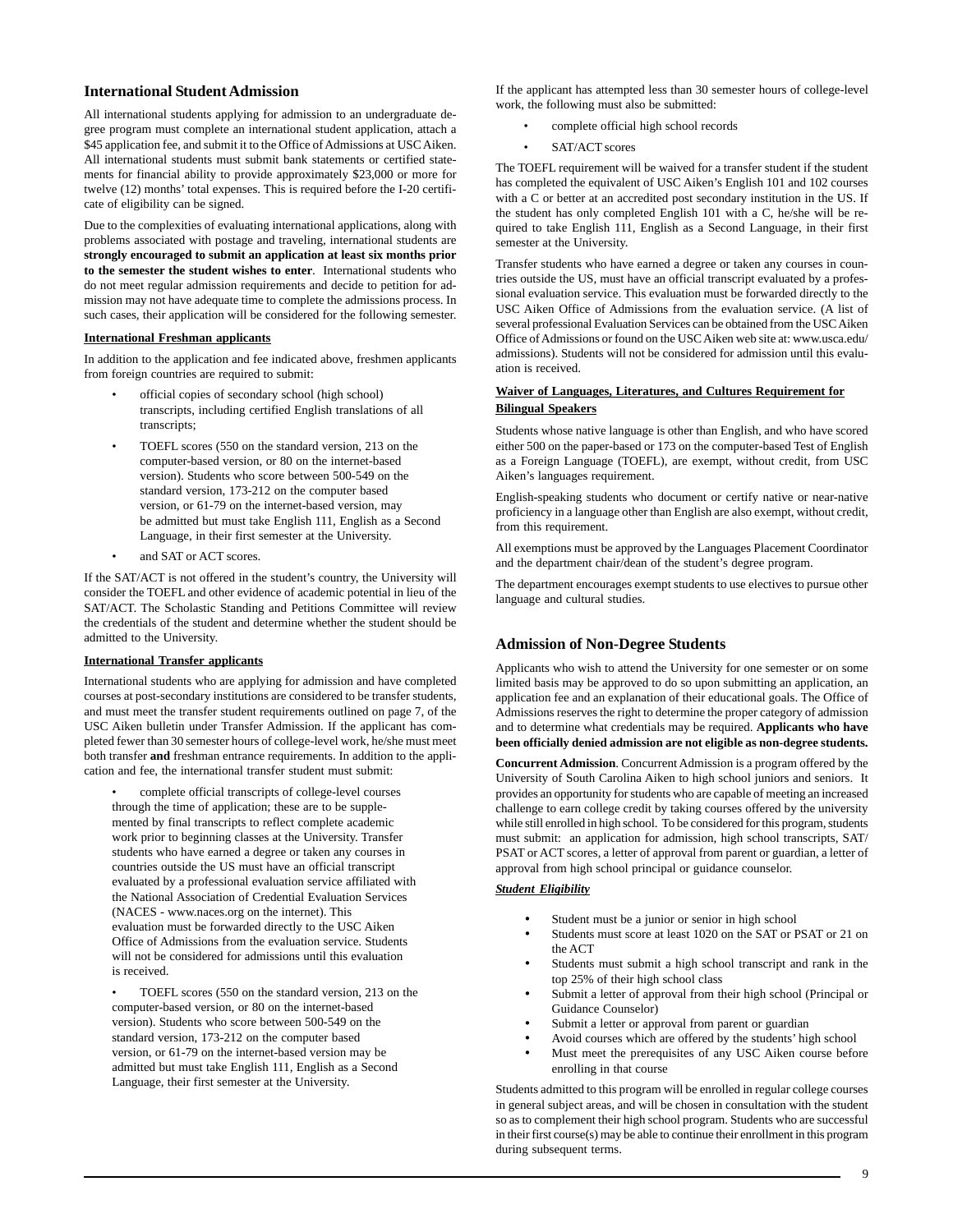**Early Admission**. Under exceptional circumstances a high school student wishing to leave high school prior to graduation and enroll full-time at USC Aiken may apply to this program. The student must demonstrate both academic and social skills needed for college. To be considered for this program, the student must submit:

- an admissions application and application fee;
- a cover letter requesting admission;
- a letter of approval from parent or guardian;
- a letter of comment from his/her principal;
- high school transcripts;
- achievement and PSAT or SAT scores if available.

The Early Admission applicant will then be interviewed by the Scholastic Standing and Petitions Committee, which will act on the application.

**Non-Degree** students are those wishing to take a course(s) for personal enrichment or professional enhancement. Entrance exams, transcripts and recommendations are generally *not* required. Students admitted in this classification may *not* earn more than 30 semester hours of credit and *must* be admitted as regular, degree-seeking students before credits may be validated and applied toward any USC degree. **Applicants who have been officially denied admission as degree seeking students are not eligible as non-degree students**. Non-degree students are subject to all standard University regulations.

**Auditing**. A person may audit courses of his/her choice at USC Aiken. A person desiring to audit courses must apply as a special student. Auditing is granted on a space-available basis only. An admission application and the application fee must be submitted. **Once audited, a course may not be taken for credit.** See Registration in the "Academic Regulations" section of this bulletin for further information.

**Transient**. Admission to undergraduate courses for one semester or two summer terms may be granted to students from other colleges and universities who are certified to be in good academic standing and whose program of study at USC Aiken has been approved by their academic dean or registrar.

**Unclassified Students**. Students who hold a baccalaureate degree may be admitted to undergraduate credit courses upon submission of an application and transcript showing graduation with a bachelor's degree from a college or university, or a copy of their diploma. This category is designed for those students not desiring to attend graduate school but seeking instead credits for teacher accreditation and similar purposes.

The period of enrollment in these categories is limited by either time or number of allowable credits. Non-degree students are not eligible for financial aid or housing during the fall or spring terms.

**Special Students.** Those persons not meeting the above criteria for admission may petition the Scholastic Standing and Petitions Committee for special consideration, and may do so by request through the USC Aiken Office of Admissions. The right of personal interview and appeal is available (also see Right of Petition on page 31). Students wishing to petition for admission must meet the following deadlines:

| <b>Fall Semester</b>     | August $1st$ ;   |
|--------------------------|------------------|
| Spring Semester          | December $1st$ : |
| <b>Summer I Session</b>  | May $1st$ ,      |
| <b>Summer II Session</b> | June $1st$ .     |

For information on academic advisement for non-degree students, see Academic Advisement on page 34.

#### **Admission of Senior Citizens**

South Carolina state law (59-111-320) authorizes USCA to permit legal residents of South Carolina at least sixty years of age to attend classes without the payment of tuition, on a space available basis, provided that such persons meet admission and other standards deemed appropriate by the university, and do not receive compensation as full-time employees. (Application fee, books, supplies, parking decals and other fees are not covered by this law and will be the responsibility of the senior citizen).

#### **Citizenship Verification**

USCA students must present proof of citizenship or lawful presence in the U.S. before enrolling in order to comply with section 59-101-430 of the South Carolina Code of Laws, as amended, which requires that lawful presence in the United States is verified before enrollment at any public institution of higher education. Students who are not verified as citizens during the Federal financial aid application (FAFSA) process must present proof of citizenship. Verification of immigration status for noncitizens will be conducted by International student officials.

# IMMUNIZATION REQUIREMENTS

All students born after December 31, 1956 must furnish proof of receiving two doses of measles (rubeola), mumps and rubella (German measles), known as the MMR vaccine on or after their 1st birthday prior to registration. Proof of Immunity requests documentation of one of the following:

- 1. Receiving two MMR vaccines (shots) after January 1, 1968 and on or after 1st birthday (Initial vaccination acceptable no earlier than 4 days before the first birthday), OR
- 2. Positive serum titers (blood antibodies) to measles, mumps, and rubella (German measles). Positive serum titers must have been performed within the last 5 years and a copy of the lab results sent to confirm results.

Freshman who live on campus must also comply with the Housing requirement regarding the meningococcal (menactra) vaccine. For additional information please contact the Housing Office at 641-3790.

The following vaccines are recommended for all students but are not mandatory: Meningococcal, Hepatitis B, and Varicella (if no prior history of Chicken Pox).

International Students additional requirement:

International Students should have a tuberculosis screening if they are not from the following countries:

Canada, Jamaica, Saint Kitts and Nevis, Saint Lucia, USA Virgin Islands (USA), Belgium, Denmark, Finland, France, Germany, Greece, Iceland, Ireland, Italy, Liechtenstein, Luxembourg, Malta, Monaco, Netherlands, Norway, San Marino, Sweden, Switzerland, United Kingdom, American Samoa, Australia or New Zealand.

# ADDITIONAL CREDIT

### **[College Board Advanced Placement \(AP\) Examinations](http://www.usca.edu/admissions/appolicy.html)**

The University of South Carolina Aiken supports the College Board's Advanced Placement Program, which allows high school students the opportunity to pursue college level courses in their own schools and to be taught the material by their own teachers. After completion of the AP courses, students take the appropriate AP test to determine their level of achievement. For college credit to be awarded, a student must have official score reports from the College Board sent directly to the Office of Admissions at USC Aiken.

In accordance with policies established by the South Carolina Commission on Higher Education, USC Aiken will award credit for AP scores of three or higher, unless evidence is presented for good cause not to do so. In addition, the S.C. Commission on Higher Education has issued the following policies:

Because of the major overlap in course content between the two English AP exams, the awarding of AP credit in English should be treated separately from that of other disciplines as follows:

1. If a student receives a score of "3" or "4" on either English AP exam, credit would be awarded for English 101 or its equivalent (three credits);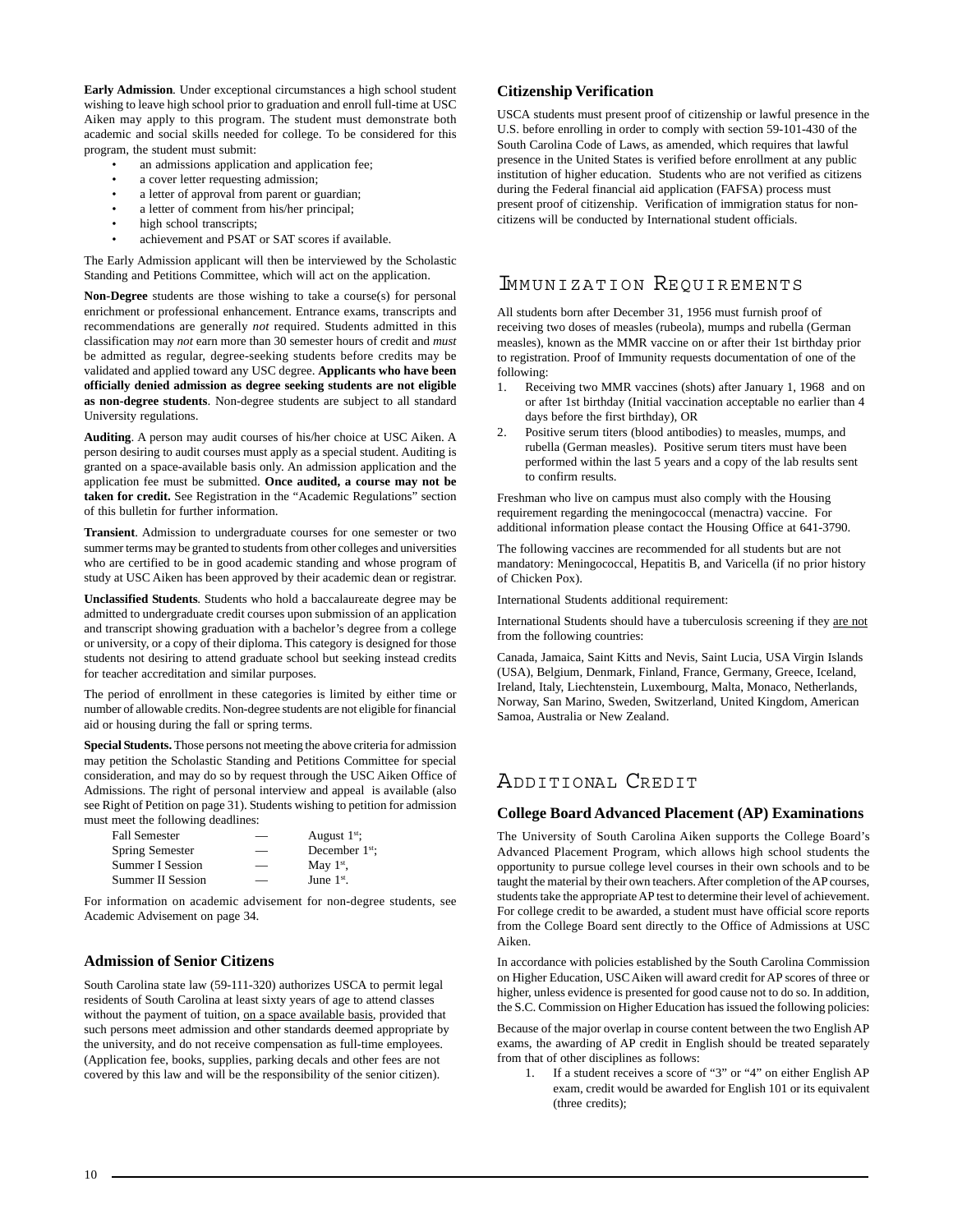- 2. If a student receives a score of "3" or "4" on both English AP exams, or a "3" on one and a "4" on the other, credit would be awarded for English 101 and 102 or their equivalents (six credits);
- If a student receives a score of "5" on either or on both English AP exams, credit would be awarded for English 101 and 102 or their equivalent (six credits).

For additional information concerning the awarding of AP credit, contact the USC Aiken Office of Admissions.

#### **International Baccalaureate (IB) Policy**

The University of South Carolina Aiken recognizes the academic challenge inherent in the IB Program and encourages students who have completed the IB diploma to apply. IB graduates who score well (4-7) on their *Higher Level* exams will be awarded college credit as determined by the academic departments. No credit is awarded for subjects passed at the Subsidiary level of IB, nor for scores below 4 on the higher level exams. IB credit is awarded for IB *Higher-Level* examination scores in the following areas: English A1, Biology, Business and Organization, Chemistry, Computing Studies, Economics, Foreign Languages, Geography, History, Mathematics, Music, Physics, Psychology, Social Anthropology. To receive credit, the student must have the official examination results sent to the Office of Admissions, USC Aiken, Aiken, SC, 29801.

For additional information concerning the awarding of IB credit, contact the USC Aiken Office of Admissions.

# **[College Level Examination Program \(CLEP\)](http://www.usca.edu/records/clepcreditpolicies.html)**

The University awards credit by examination to CLEP subject examinations only. By attaining an acceptable score, a student may receive credit equal to that normally earned in the comparable University course. To receive credit, the student must have the official examination results sent to the Office of Admissions, USC Aiken, Aiken, SC, 29801. The department chair/dean will make the decision to award credit based on the score.

CLEP credit is awarded in the following subject areas: Introductory Accounting, Introductory Business Law, Principles of Management, Principles of Marketing, Freshman College Composition, Analysis and Interpretation of Literature, American Literature, English Literature, American History I: Early Colonization to 1877, American History II: 1865 to the Present, Western Civilization I: Ancient Near East to 1648, Western Civilization II: 1648 to the Present, College Algebra, College Algebra and Trigonometry, Calculus with Elementary Functions, Trigonometry, General Biology, General Chemistry, American Government, General Psychology, Educational Psychology, Introductory Sociology.

For additional information concerning the awarding of CLEP credit, contact the USC Aiken Office of the Registrar.

#### **Credit by Examination (Challenge Exam)**

For more information see Credit by Examination under "Academic Regulations" on page 40.

## **Credit Granted for Educational Experiences in the Military**

USCA recognizes the educational experiences and training that members of the armed forces receive during their time of enlistment. Academic credit may be awarded for educational experiences in the military if they are in accordance with recommendations published by the American Council on Education (ACE) and are consistent with University policy on transfer of credit. Credit will be evaluated by the appropriate department chair/school dean to determine whether to award credit. Credit awarded for educational experience in the military may be extremely limited and may not be applicable in certain degree programs.

For additional information concerning the awarding of credit for military training, contact the USC Aiken Office of Admissions.

# ACADEMIC COMMON MARKET

A cooperative tuition-reduction agreement among 14 Southern Regional Education Board states is in place to allow students to take academic programs not available in their state.

USC Aiken has 2 programs recognized by the Academic Common Market. They are Business Administration - Marketing of Golf Course Services and Industrial Mathematics.

If interested in these programs, students must be admitted to USC Aiken as a degree seeking student. Then contact your state coordinator for additional information.

# PLACEMENT EXAMINATIONS

The purpose of the mathematics placement test is to assess each student's ability in mathematics and help place her/him in the proper initial mathematics course. Those students who have scored a 3, 4, or 5 on the Educational Testing Service Calculus Advanced Placement (AP) Exam will not need to take the mathematics placement test.

The mathematics placement test is required for all incoming students who plan to enroll in Math 108 (Applied College Algebra) or above. Since Applied College Algebra is required for many of the programs of study on campus, it will be necessary for most incoming freshmen and transfer students to take the mathematics placement test. If a student chooses not to take the placement test, her/his initial math course will be Math 103 (Mathematics in Society) or Math 104 (Mathematics for Practical Purposes) depending upon her/his major.

Transfer students and students who have already earned a baccalaureate degree who have partially or completely satisfied the math requirement of their major, or have successfully completed at the minimum a college algebra course at their previous institution, will not have to take the test. Those students may then proceed to the next required math course for their major or the prerequisite course for the required math course for their major.

The mathematics placement test is a user friendly computerized test which consists of multiple choice questions designed to measure an individual's proficiency in the areas of elementary algebra, intermediate algebra, college algebra and trigonometry. All students will begin testing in the elementary algebra area. The test is adaptive, which means that each student is prepared for those questions. The test will end when the student reaches the highest level of questions she/he can answer. Test results will be available when students come for orientation, advisement and registration. The results of this test will be used by the academic advisor to determine the particular mathematics course which is most appropriate for the student based upon her/his level of proficiency and the requirement of her/his academic major. Students are strongly encouraged to review previously learned math concepts before testing. Scores from the test will be valid for one year for nonmatriculated students.

If a student takes the mathematics placement test and does not place into the course they desire, he/she will be allowed to retake the test one time before being placed into a course. Refresher workshops will be offered throughout the summer months for students who wish to review mathematical topics that may increase their chances of doing well on the mathematics placement test. A student may choose to attend one of these free workshops before the first or second attempt at the placement test.

For additional information regarding mathematics placement test, contact the Academic Success Center.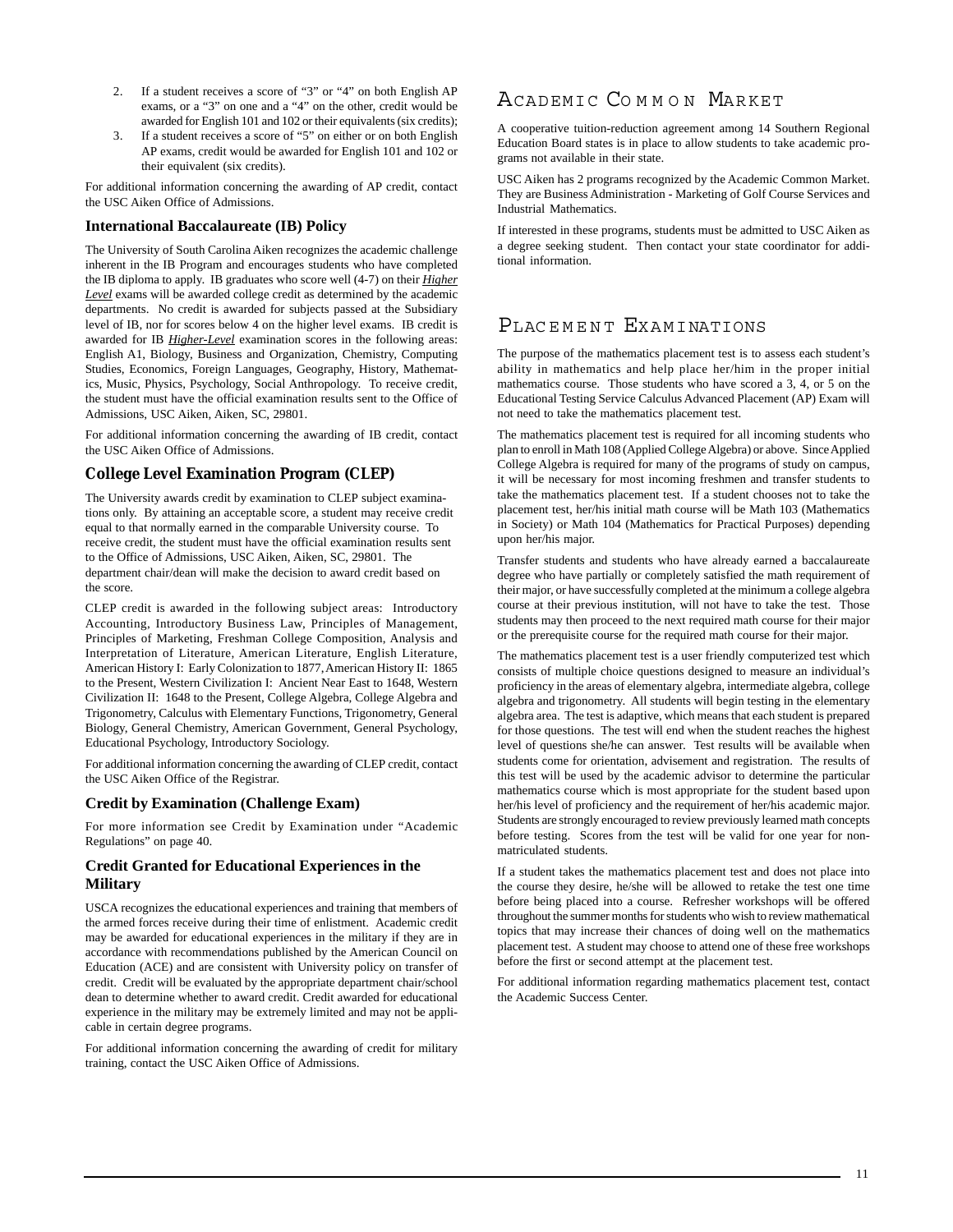# **Placement in Languages, Literatures and Cultures (French, German, Italian, Latin and Spanish)**

- $\blacktriangleright$ Students beginning to study a new language enroll in 101.
- $\blacktriangleright$  Students enrolling in a second language that they have previously studied (whether in high school or college) will be placed at the appropriate level based on previous second-language courses and grades. Each student's advisement folder will contain written information that specifies the level of the language in which they have been placed.
- $\blacktriangleright$  Students who place in 210 and pass the course with a grade of C or better will have completed USC Aiken's languages requirement.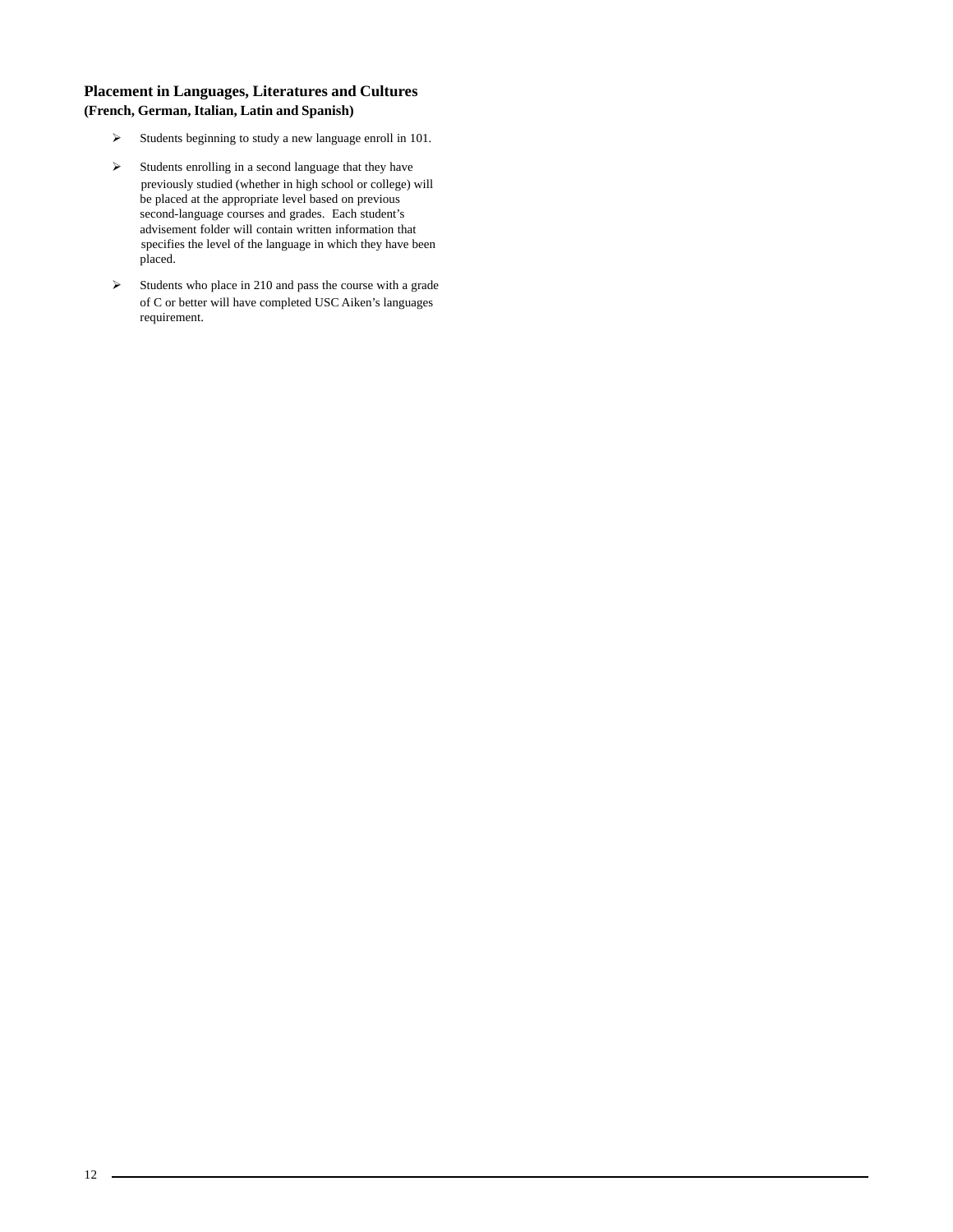# **High School Course Prerequisites for Freshmen who graduated from high school 1988-2000**

| Area                       | Units                                                                                                                                                                                                                                                                                                 |
|----------------------------|-------------------------------------------------------------------------------------------------------------------------------------------------------------------------------------------------------------------------------------------------------------------------------------------------------|
| English                    | At least two units having strong grammar and composition components; at least one unit in<br>4:<br>English literature; and at least one unit in American literature                                                                                                                                   |
| <b>Mathematics</b>         | 3:<br>These include Algebra I (for which Applied Mathematics I and II may count together as a<br>substitute, if a student successfully completes Algebra II); Algebra II, and Geometry. A fourth<br>unit is strongly recommended. (i.e., precalculus, calculus, statistics, or discrete mathematics.) |
| <b>Laboratory Science</b>  | At least one unit each of two laboratory sciences chosen from biology, chemistry or physics.<br>2:<br>A third unit of laboratory science is strongly recommended for prospective science,<br>mathematics and engineering students.                                                                    |
| Foreign Language           | 2:<br>Two units of the same foreign language.                                                                                                                                                                                                                                                         |
| Social Sciences            | 3:<br>One unit of US History is required; a half unit of Economics and a half unit in Government are<br>strongly recommended.                                                                                                                                                                         |
| Electives                  | One credit of advanced math or other computer science, or combination of these; or, one unit<br>1:<br>of world history, world geography or Western civilization.                                                                                                                                      |
| Physical Education or ROTC | 1:                                                                                                                                                                                                                                                                                                    |

Chart 2.

# **High School Course Prerequisites for Freshmen who graduated from high school in 2001 and beyond**

| Area                                   |    | <b>College Prep Units</b>                                                                                                                                                                                                                                                                                                                                                                                                                                                                                                                                                                                      |
|----------------------------------------|----|----------------------------------------------------------------------------------------------------------------------------------------------------------------------------------------------------------------------------------------------------------------------------------------------------------------------------------------------------------------------------------------------------------------------------------------------------------------------------------------------------------------------------------------------------------------------------------------------------------------|
| English                                | 4: | At least two units having strong grammar and composition components; at least one unit in<br>English literature; and at least one unit in American literature                                                                                                                                                                                                                                                                                                                                                                                                                                                  |
| <b>Mathematics</b>                     | 4: | These include Algebra I (for which Applied Mathematics I and II may count together as a<br>substitute, if a student successfully completes Algebra II); Algebra II, and Geometry. It is strongly<br>recommended that the fourth unit be a higher-level mathematics course. (i.e., precalculus,<br>calculus, statistics, or discrete mathematics.)                                                                                                                                                                                                                                                              |
| <b>Laboratory Science</b>              | 3: | Two units must be taken in two different fields and selected from biology, chemistry, or physics.<br>The third unit may be from the same field as one of the first two units (biology, chemistry or<br>physics) or from advanced environmental science with laboratory or marine biology with<br>laboratory for which biology and/or chemistry is a prerequisite. Courses in earth science, general<br>physical science, or introductory or general environmental science for which biology and/or<br>chemistry is not a prerequisite will not meet this requirement.                                          |
| Foreign Language                       | 2: | Two units of the same foreign language.                                                                                                                                                                                                                                                                                                                                                                                                                                                                                                                                                                        |
| Social Sciences                        | 3: | One unit of US History is required; a half unit of Economics and a half unit in Government are<br>strongly recommended.                                                                                                                                                                                                                                                                                                                                                                                                                                                                                        |
| Electives<br>history, or performance). | 4: | Four college preparatory units must be taken from three different fields selected from among<br>Computer Science, English, Fine Arts, Foreign Languages, Humanities, Lab Science (excluding earth<br>science, general physical science, general environmental science or other introductory science<br>courses for which biology and/or chemistry is not a prerequisite), Mathematices above the level of<br>Algebra II, and Social Sciences. It is strongly recommended that one unit be in Computer Science<br>which includes programming (not just keyboarding) and one unit in Fine Arts (appreciation of, |
| Physical Education or ROTC             | 1: |                                                                                                                                                                                                                                                                                                                                                                                                                                                                                                                                                                                                                |

# **High School Course Prerequisites for Freshmen who graduated from high school 2011 and beyond**

Not available at press time. Please visit www.usca.edu/admissions for details.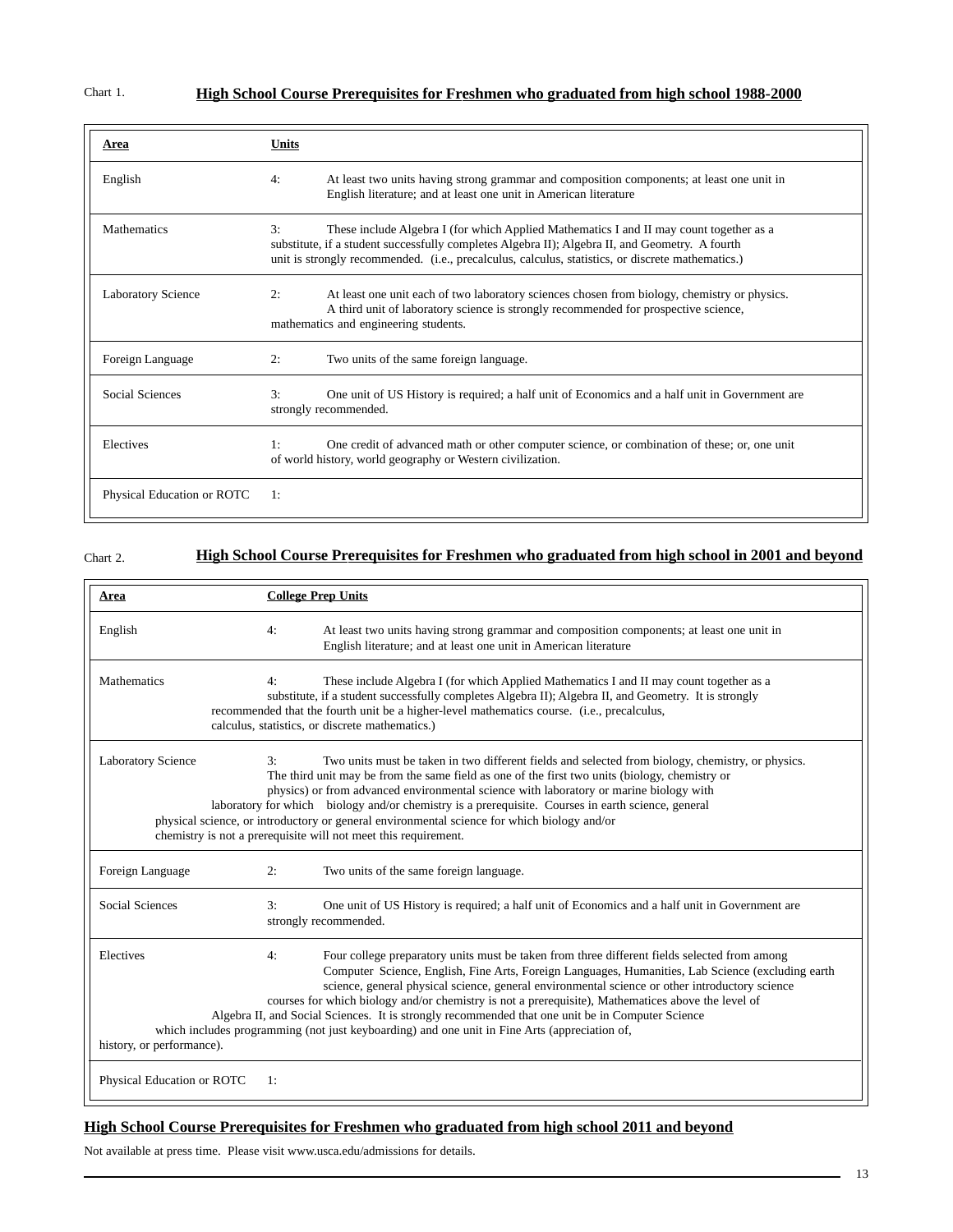# **Student Life**

The University encourages and fosters many co-curricular<br>activities and organizations that are designed to<br>complement and enhance the academic and social life of its<br>students activities and organizations that are designed to students.

# STUDENT ACTIVITIES

# **[Student Organizations](http://web.usca.edu/student-involvement/student-organizations/)**

The Student Activities Center is the focal point of campus life—providing comfortable lounge facilities, a cafeteria, and meeting and work areas for student organizations. There are more than 60 active organizations and committees on the campus offering opportunities for student involvement. Campus clubs and organizations include a variety of special interest groups, service groups, social groups such as fraternities and sororities, religiously oriented groups, Student Government, Pacer Union Board and student media. A men's and women's athletics program and an intramurals/recreation program round out the exciting student life opportunities on the USCA campus.

### **[Student Government](http://www.usca.edu/clubs/sga/)**

Involvement in Student Government is one of the most valuable learning experiences that a student may have. It provides the student the opportunity to participate in the decision-making process at USCA. Through SGA, the student can acquire and cultivate leadership skills in the legislative process.

The students at USCA have a constitution governing their Student Government Association. All students are encouraged to read this constitution and to run for the various offices created by it, thereby becoming more involved in institutional affairs. Since Student Government is no more effective than the enthusiasm and dedication of the students who participate in it, individual involvement is very important and students are encouraged to seek elected positions. Campus-wide elections are held once during each academic year to fill SGA seats vacated on a rotating basis.

# **Pacer Union Board**

**P**acer **U**nion **B**oard (PUB) provides an opportunity for USCA students to become involved in campus life by providing quality entertainment and programs for the USCA community. The Pacer Union Board utilizes a special event planning structure. Each special event is coordinated by a student who is responsible for the program development and implementation. Everyone is encouraged to become active in originating and executing activities for the campus through the USCA Pacer Union Board committees. Participating in PUB will provide students the opportunity to develop new friendships, have a voice in campus programming and enhance the leadership skills that they already possess in addition to developing new ones.

#### **[Intramurals](http://web.usca.edu/student-involvement/intramurals/)**

The Intramurals Program at the University of South Carolina Aiken is founded on the philosophy that exercise and relaxation are vital to the total educational process. The program is designed to offer a variety of challenging and enjoyable activities to every member of the student body. Activities include vigorous team sports such as football and basketball; competitive individual events such as table tennis and pool tournaments, and one-onone basketball; and non-competitive recreational activities.

# **[Athletics](http://www.pacersports.com/)**

With the goals of both athletic and academic excellence, the Athletic Department at USCA has emerged as a well-rounded intercollegiate program.

USCA is committed to fielding competitive athletic teams which are comprised of academically qualified student athletes. USCA holds membership in the NCAA Division II and is a charter member of the Peach Belt Conference (PBC). The PBC— consisting of Armstrong Atlantic State University, Augusta State University, Clayton College and State University, Columbus State University, Georgia College and State University, Georgia Southwestern State University, Lander University, Francis Marion University, University of North Carolina at Pembroke, North Georgia College, Flagler University, University of Montevallo, and USC Aiken— has conference championships in twelve different sports. The "Pacers" compete on a conference, state, and national level in eleven different sports. These sports are volleyball, men's and women's soccer, women's cross-country, men's and women's basketball, softball, golf, baseball and men's and women's tennis.

Facilities are also a plus. The new Roberto Hernandez Baseball Stadium is state of the art. All tennis courts have recently been renovated. The Pacers also have lighted soccer and softball fields. In addition, the new 3500 seat Convocation Center will keep USCA's facilities among the finest in the southeast.

### **Student Media**

Student Media at USCA is comprised of *Pacer Times* newspaper and *Broken Ink* literary magazine. Both are operated by students, offering valuable experience for all interested students, regardless of major. Students can also gain experience in sales, as student advertising representatives work for *Pacer Times*.

# **USCA Board of Publications**

Created in 1986, the Board of Publications (Media Board) is comprised of three faculty members and four students who allocate student activities funds to the student publications which come under the board's cognizance. These are *Pacer Times* (newspaper), and *Broken Ink* (literary magazine). The Board is the governing body for these media and oversees their budgets, hires the editors of each and sets high journalism standards in keeping with sound ethics.

### **Leadership Programs**

The Emerging Leaders Class is an eleven-week leadership training program designed especially for students interested in developing their leadership potential. The class teaches students leadership behavior skills, enhances personal development, introduces student to key campus personnel and other student leaders, and helps build confidence in students for participating in future leadership positions. During the class, topics covered include, but are not limited to: leadership styles, community service, power and authority, ethical dilemmas, cultural diversity awareness, personality types, and stress/ time management. The class includes a weekend retreat and an invitation to participate in various other leadership training and service programs sponsored by the Office of Student Activities. The class is a two credit course.

The Citizen Leadership Class is a two credit course which focuses on applying leadership theory to active service learning experiences. Students will look at citizenship from a variety of perspectives and reflect on their roles as leaders and citizens.

For more information on Leadership Programs, contact the Director of Student Involvement, 641-3411, ahmeds@usca.edu.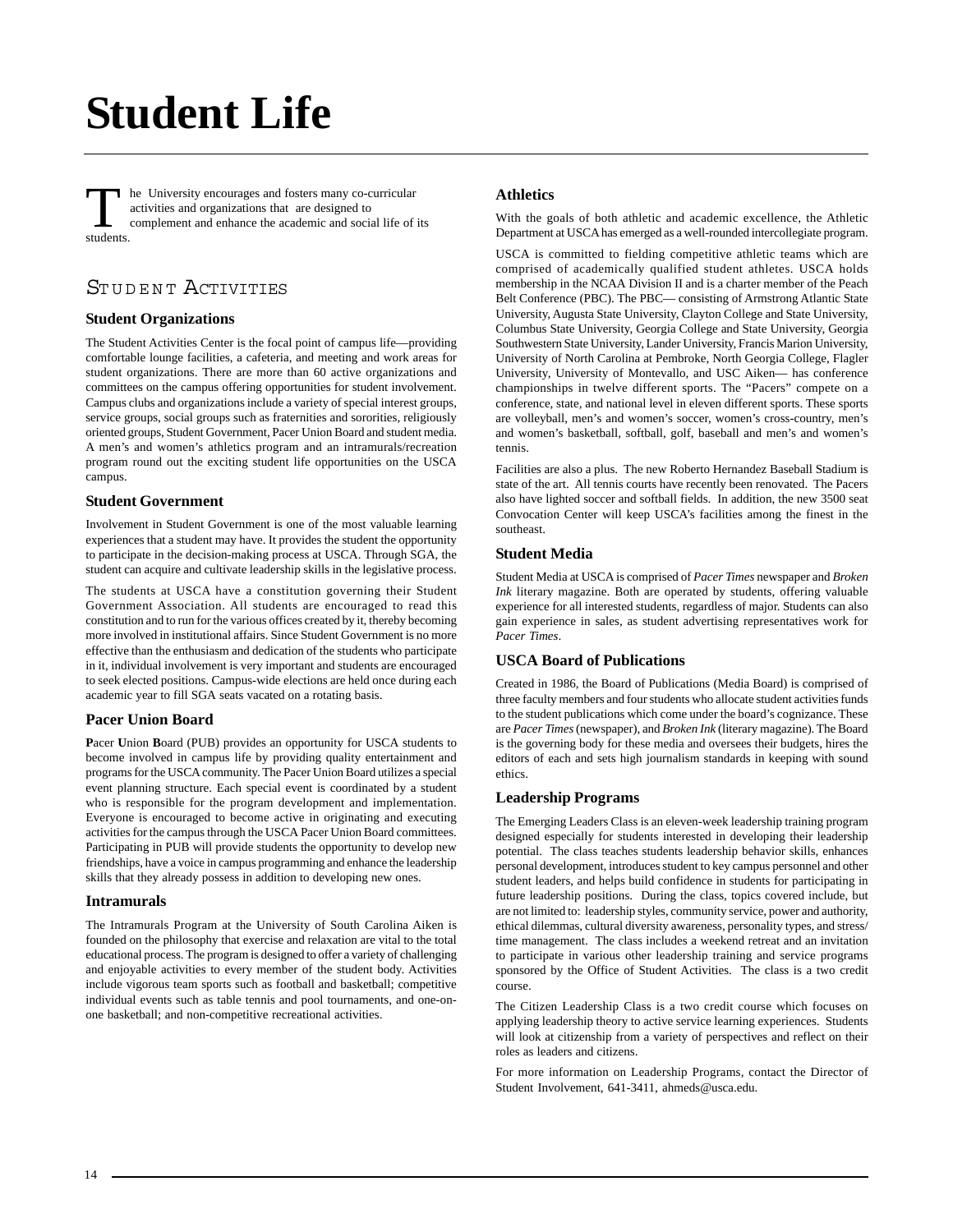# STUDENT ACADEMIC AND

# D EVELOPMENT SE RVICES

#### **Academic Success Center**

The Academic Success Center encourages the academic success of USC Aiken students by assisting them in developing educational plans, connecting them to campus resources, and promoting engaged learning and personal responsibility.

Below are descriptions of some of the services in the department. More detailed information about these services, a full list of the free programs in the department, and other academic resources can be accessed at www.usca.edu/asc.

#### **Academic Advisement**

The Academic Success Center helps connect USCA students to their assigned advisor. Students are required to be advised prior to each registration period. While the advisor assists students in pursuing educational goals, it is ultimately the student's responsibility to ensure they are making progress toward degree completion.

#### **Early Warning**

The Early Warning process is a mechanism to alert students to specific behaviors and academic issues that may affect their academic performance. USCA faculty and teaching staff are encouraged to submit Early Warning Forms. When an Early Warning Form is received, the student and the student's advisor are informed. Students who receive Early Warning letters are encouraged to meet with their advisor and professor for the course in which the Early Warning was received.

#### **First-Year Seminar (AFYS 101)**

This course assists students as they transition to the USCA community and provides the tools and strategies they need to have a successful undergraduate experience. For additional information, visit www.usca.edu/fye.

#### **Tutoring**

Tutoring is available in a number of content areas and courses. All USCA tutors are identified through faculty references, and tutoring is free for enrolled USCA students. To access a list of tutors available for the current semester, visit the Academic Success Center website. Additionally, if students need assistance in a course that is not included in the list, they can complete a "Tutor Request" form on the website.

#### **Academic Consultations**

The Academic Success Center offers academic consultations designed to assist students at any level. Students work one-on-one with professional staff members to improve time management, study skills, organizational skills and other academic skills. Students can schedule an appointment using the "Appointment Request" form on the website.

The Academic Success Center is located in Penland, Room 108.

# **[Career Services](http://web.usca.edu/career-services/)**

The mission of the Career Services Office is to assist all USCA students with their career-related concerns -- choosing a college major, choosing a career, career planning, experiential learning and job search. Realizing that career planning is a lifelong process, our objective is to teach effective selfassessment and skill development that will aid students and alumni in their pursuit of career goals. Another component of the office's mission is posting on-campus student employment positions and providing the campus-wide segment of student employment training.

The Career Services Office offers valuable resources and services to all students. To take full advantage of the many resources and services available requires some initiative on the part of the student. In this rapidly changing, competitive and global job market, the Career Services staff invites students to empower themselves by taking charge of their career futures. The staff is available to assist students through this process.

The following is only a sample of the resources and services available:

Career Counseling, including

- Career planning
- Choosing a major/career
- Career assessment instruments (DISCOVER, MBTI, Strong Interest Inventory)
- **Experiential** education
- Job search strategies
- Graduate school
- Career Library Resources Career planning books
	- Career magazines and other literature
	- Employer information and directories
	- Resume, cover letter and interview books
	- Graduate school

Career Information Handouts

- Career planning timeline
	- Job search strategies (resume, cover letter, networking, etc.)
	- Choosing a career/major
	- "What can I do with a major in......"

Career Workshops

- Career planning and career decision-making
- Resume preparation
- Interview techniques
- Job search strategies
- Myers Briggs
- **Networking**
- Graduate school

Career Fairs Career Panels Program Resume and Cover Letter Review

Mock Interviews

#### Experiential Education

The Career Services Office supports various aspects of experiential learning. The components of the Experiential Education Program are: Job Shadowing, Informational Interviews, Non-credit Internships, and Cooperative Education. These components allow students to gain practical experience in career areas of their choice. Experiences may range from observing a professional for a period of several hours to working for multiple semesters with a local company.

#### Job Postings and Resume Referral

Career Services uses an online system called "Pacer Career Connection" to post jobs and refer resumes. Job postings include all full-time, part-time, internship, co-op, on campus and off-campus positions. "Pacer Career Connection" can be accessed by going to the Career Services website at www.usca.edu/careers and clicking on "Pacer Career Connections".

For more detailed information about our services, visit the Career Services Office in the Penland Administration Building, Room 107.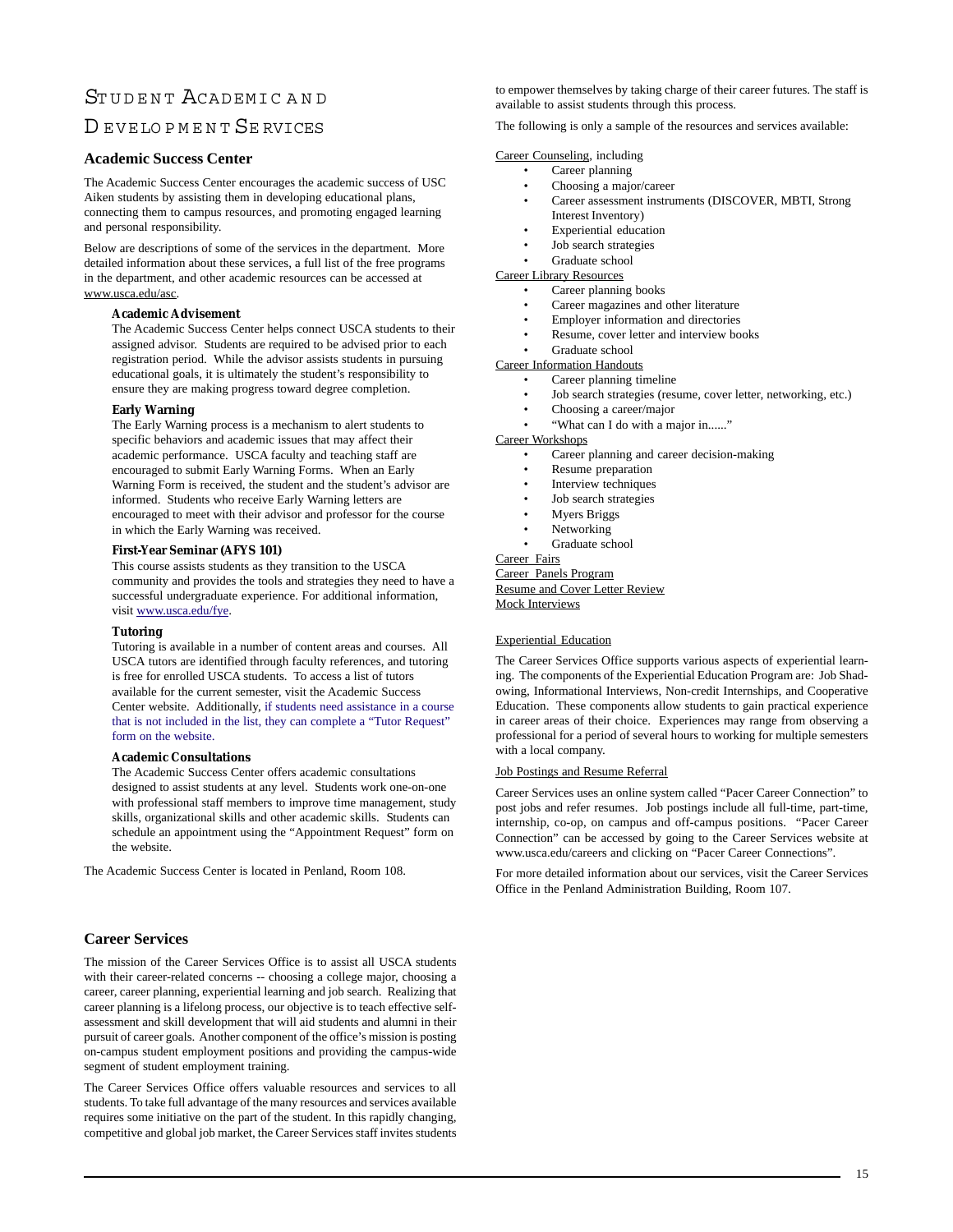## **[Counseling](http://www.usca.edu/cc/)**

The Counseling Center's mission is to support students in their individual development by maximizing their problem-solving and decision-making skills in order to facilitate constructive choices in accomplishing their academic and personal goals. In conjunction with this mission, the Counseling Center interacts with the University community to ensure a college environment that is as beneficial as possible to the overall wellbeing of students, thereby empowering them to meet their fullest potential.

The Counseling Center provides counseling services for USC Aiken undergraduate and graduate students. Services are free and confidential, unless the individual student specifically requests that information be revealed to a particular entity or the student poses a potential danger to himself/herself or others. The services offer an holistic, developmental and short-term approach to assessing, consulting, individual counseling, group counseling, psycho-education, and training which enhances students' lives. Counselors are available by calling the Counseling Center at (803) 641- 3609 for an appointment. Information on additional services is available in the Counseling Center, Business and Education Building, Room 126, or at the following web site: http://www.usca.edu/cc.

## **[Disability Services](http://www.usca.edu/ds/)**

The mission of Disability Services is to facilitate the transition of students with disabilities to the University environment and act to provide appropriate accommodations for each student's special needs in order to ensure equal access to all programs, activities and services at USCA.

USCA seeks to assist undergraduate and graduate students with medical, psychiatric, or learning disabilities in their college experience through an integration of on-campus services. The goal is to make all USCA programs and services accessible. Special classroom accommodations are provided to students with documented disabilities based on individual student needs. These services are the result of a cooperative effort with the student's instructor and may include: priority seating, a note taker, test proctoring, permission to tape record lectures, alternative media or other accommodations to assist the student in her/his classroom efforts. USCA also has an Assistive Technology Center with state of the art equipment and software to improve access for eligible students.

Students with a documented disability that significantly impairs their ability to maintain a full-time course load of 12 hours or more per semester may be considered on a case-by-case basis for modified full-time status. Verification of eligibility will be determined by the Disability Services Office. Those who would like to be considered for financial aid must contact the Office of Financial Aid regarding the eligibility requirements for students who are enrolled on a modified full-time basis.

Assistance begins when a student's Disability Services application is approved and ends when a student graduates. Throughout the USCA experience, campus-wide services are coordinated to meet the needs of the student. To be eligible for services, students must provide medical documentation that provides information about a substantial limitation to one or more major life activities, specifically as it applies to meeting the demands of University life, in and/or out of the classroom. Although some disabilities do not change over time, the medical documentation must address the student's current level of functioning, therefore, the documentation can be no more than three years old. IEP's and 504 Plans, although providing historical evidence of services and accommodations, are generally not considered sufficient to make a student eligible for services. For more information, contact Disability Services at (803) 641-3609, stop by the Business and Education Building, Room 126-A, or visit the Disability Services website at http://www.usca.edu/ds.

### **The Language Learning Center**

The Language Learning Center supports the integration of technology into language instruction and linguistic acquisition. Through methods such as aural-oral programs, video, and internet access, the Language Learning Center provides students with opportunities to acquire, develop, and practice effective communicative skills and to gain insight into and appreciation of diverse cultures and peoples. Students use the center to complete homework assignments and class projects.

The Language Learning Center is located in the Humanities and Social Sciences Building (Room 107) with open hours posted each semester.

## **[Math Lab](http://web.usca.edu/asc/tutoring/math-lab.dot)**

The mission of the Math Lab is to provide support for students enrolled in mathematics courses at USCA, and ultimately enable students to be successful in classes that use mathematics. This is accomplished by providing students with free peer tutoring in any freshman level and selected sophomore level mathematics classes. The Math Lab is located in Penland, Room 221 or online at www.usca.edu/asc/mathlab.htm.

# **[Office of Intercultural Programs](http://www.usca.edu/intercultural/)**

In support of the overall mission of the University of South Carolina Aiken and as an administrative component of the Student Life and Services Division, the Office of Intercultural Programs seeks to foster a warm, welcoming, and supportive environment for the diverse members of the campus community; to provide minority and international student support services and programs that assist with campus efforts to mirror the retention, graduation, and career placement rates of the larger student population; to work with various departments and committees of the university to provide programs and activities for the campus and local community that encourage an awareness and appreciation of cross-cultural perspectives; and to help equip members of the campus community with practical leadership and interpersonal skills to prepare them for living and working in an increasingly multicultural society.

The following is a sample of the resources and services available through the Office of Intercultural Programs:

#### *Domestic and general Intercultural Program concerns and programming*

- African American Students' Alliance (AASA)
- Minority Achievement Program (MAP)
- The Compass Leadership Program (Compass)
- The *Mosaic* Multicultural Newsletter
- Access and Equity compliance
- Annual campus and community-wide celebrations (such as Kwanzaa, Women's History Month and Dr. Martin Luther King, Jr. Remembrance Day celebrations)

For more information about the office and programs listed above, contact Stacie L. Williams, Director of Intercultural Programs, at 803-641-3412 or staciew@usca.edu, website at http://www.usca.edu/intercultural or visit the office located in the Student Life Office of the Student Activities Center.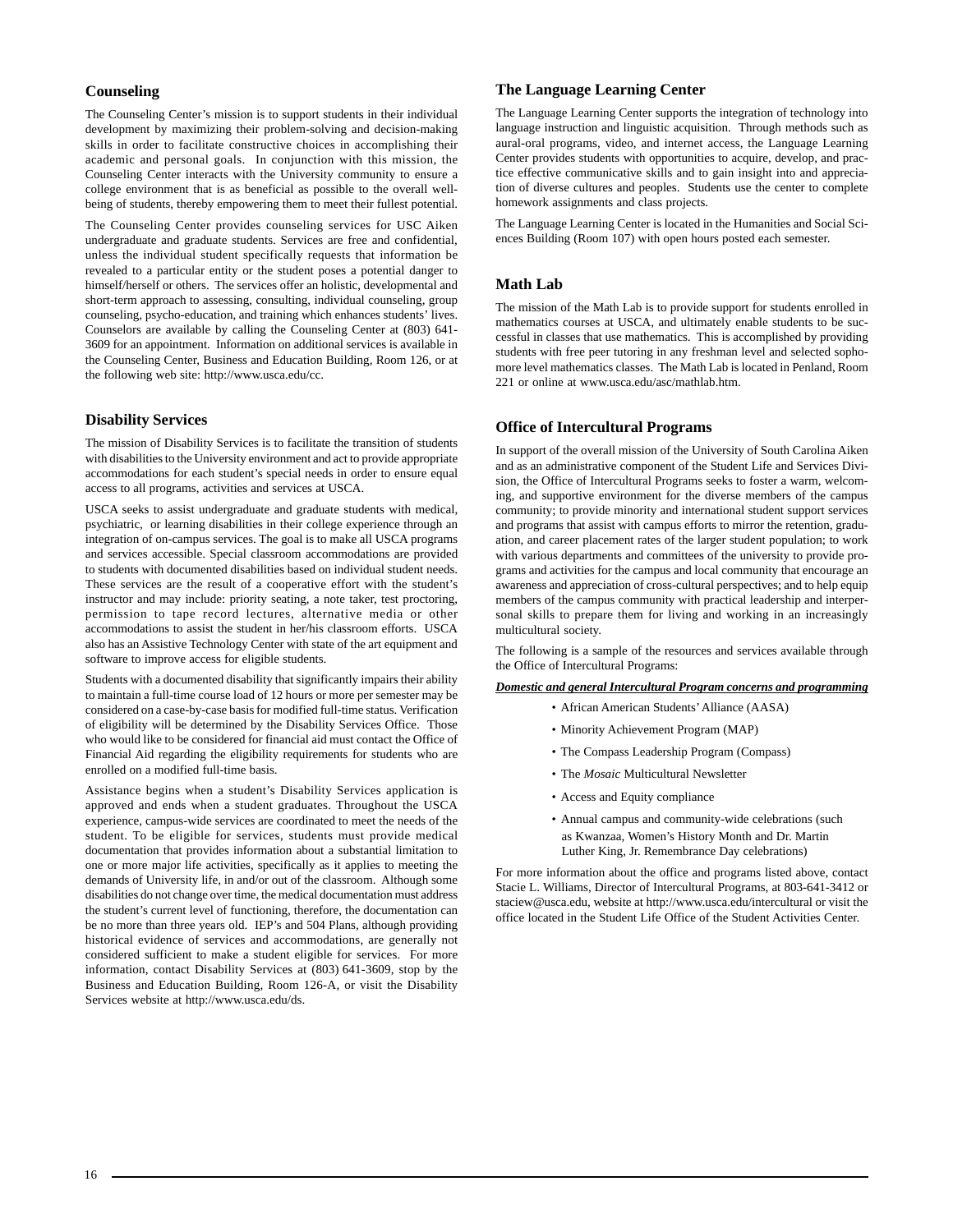#### *International programs and services*

- Visa information and assistance
- International student orientation and cultural adjustment
- Immigration regulations (including maintaining SEVIS)
- International Student Organization (GLOBE)
- Study, work and volunteering abroad
- Assisting with campus-wide international and intercultural programming (such as Intercultural Roundtables and the International Festival)

For more information about the international programs and services listed above, contact Amela P. Malkic, Assistant Director of Intercultural Programs, at 803-641-3671 or amelam@usca.edu or visit the office in the Student Life Office of the Student Activities Center.

# **Orientation**

Orientation programs are offered for all new freshmen and transfer students. Orientation is designed to ensure a smooth transition to USCA by familiarizing new students with the policies, procedures, opportunities, and people associated with USC Aiken. Several orientation programs are scheduled before the beginning of each semester. The School of Education and the Department of Psychology handle orientation for graduate students.

# **[Writing Room](http://web.usca.edu/asc/tutoring/writing-room.dot)**

The mission of the Writing Room is to provide an open teaching and learning environment for the collaborative discussion of writing so that students may become more aware and independent writers. Writing consultants come from a range of disciplines and are formally trained to provide feedback during all phases of the writing process. The Writing Room is located in H&SS, Room 112 or online at www.usca.edu/asc/writingroom.htm.

# CAMPUS SE RVICES

### **[Library](http://library.usca.edu/Main/HomePage)**

The Gregg-Graniteville Library of the University of South Carolina Aiken (USCA) supports the University's overall mission through excellence in facilities, collections, services, instruction, and scholarship.

The faculty, support staff, and collections of the Gregg-Graniteville Library comprise an integral part of USCA's instructional program. The following services and resources are available to all registered students:

### *Traditional and nontraditional library services*

- Reference and research assistance
- Active instruction and information literacy programs
- Interlibrary loan and PASCAL Delivers
- Self-service photocopying equipment
- Extensive website with links to Library services and resources

#### *Computerized library technology*

- Web-based catalog for all USC campuses
- Laptops for student use
- Wireless network access
- Multiple full-text databases
- Internet access terminals

#### *An attractive, modern library facility*

- Newly renovated 40,000 square-foot building
- Book and bound periodical collection of more than 219,500 volumes
- Microform collection numbering more than 76,000 volumes
- Periodical and newspaper title collection of over 29,000
- Official depository for United States Government publications and South Carolina state documents and the Department of Energy public reading room collection; over 70,000 documents in combined collections

# *Loan periods/Overdue charges*

- Four weeks for current USC System students
- Academic year, subject to recall after four weeks, for faculty and staff
- Two weeks for borrowers in other designated clientele categories
- Juvenile and Media Collection loan period of one week
- Reserve and Interlibrary Loan materials' loan periods vary
- Overdue charge of 25 cents per day; overdue Reserves charge of \$1.00 per day

#### *Hours*

| Monday-Thursday | 8:00 a.m.                   | to $11:00$ P.M. |
|-----------------|-----------------------------|-----------------|
| Friday          | 8:00 A.M. to $5:00$ P.M.    |                 |
| Saturday        | $10:00$ A.M. to $5:00$ P.M. |                 |
| Sunday          | 2:00 P.M. to $11:00$ P.M.   |                 |

Variations for holidays, intersessions, and exam periods are posted.

Presentation of current bar-coded University ID card required for checkout.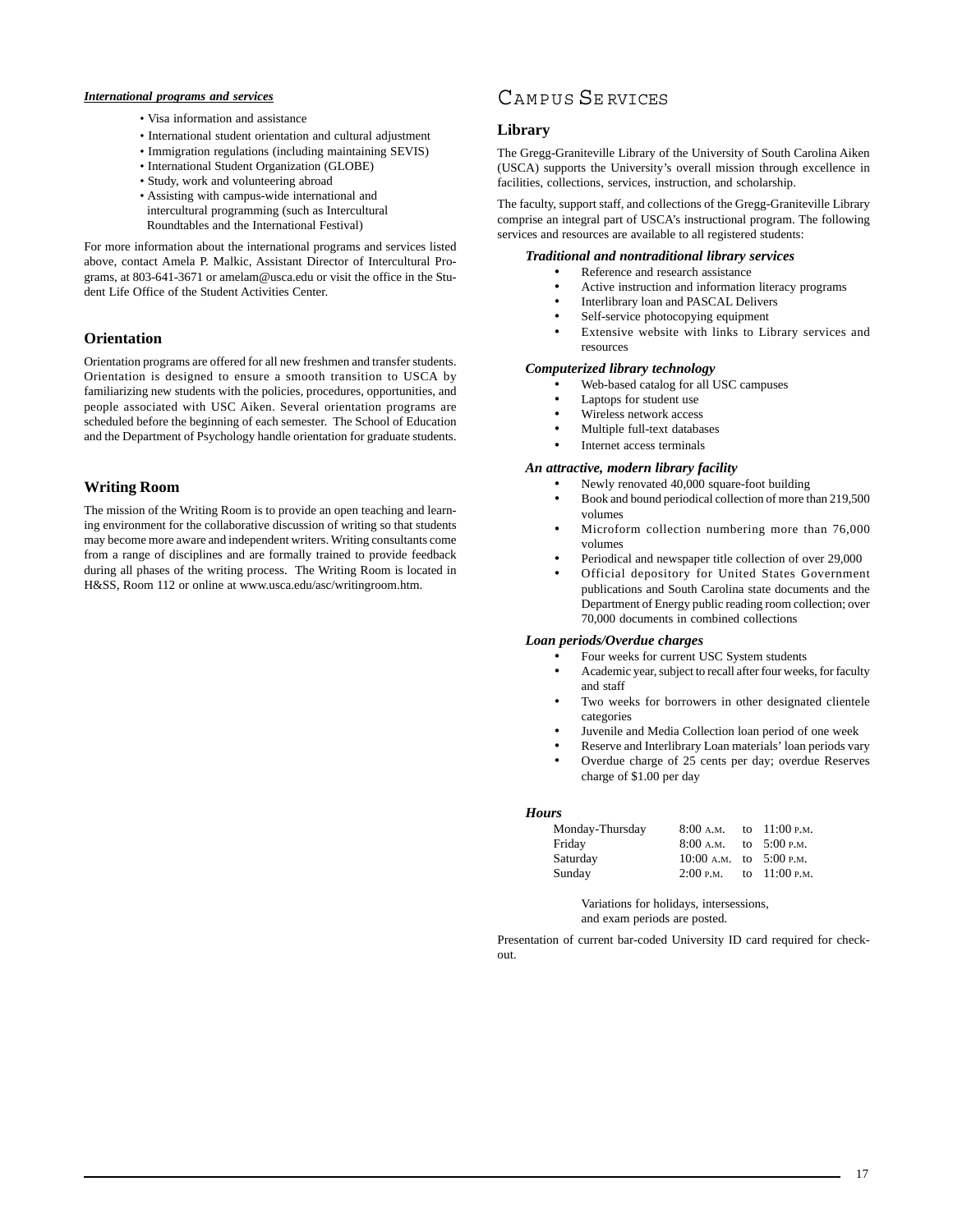# **[The USCA Bookstore](http://www.uscabookstore.com/)**

The mission of The USCA Bookstore is to provide a competitive source for purchases of course materials, USCA merchandise and other services related to campus life, while fostering, enhancing, and supporting the academic and administrative goals of the University of South Carolina Aiken.

The USCA Bookstore is the source for all course materials including textbooks, lab supplies, course packets, school supplies, and study aids. The bookstore is located in the Student Activities Center, (SAC) near the Food Court. Operated by the University of South Carolina Aiken, the primary goal of the bookstore is to provide educational materials to students at the lowest cost possible.

#### **Return Policy**

The USCA Bookstore offers refunds and exchanges.

- An original sales receipt is required for all refunds and exchanges.
- Merchandise must be returned in the same condition as when purchased.
- The final day for textbook refunds will be posted in the bookstore, and listed in campus publications each semester.
- No refunds are offered at any time for study outlines, unwrapped course packets, or magazines. Software and multimedia products are refundable in their original, unopened packaging only.
- Special orders are not returnable.

#### **Book Buy Back Policy**

The USCA Bookstore wants to buy as many books as possible. This helps reduce the expense of course materials for everyone. The best time to sell used books is during final exams at the end of each semester.

The bookstore will pay half (50%) for a book that has been readopted for an upcoming semester, is a current edition, is in re-sellable condition, and is not overstocked at the bookstore.

The bookstore will offer the current wholesale value for all other books as determined by a national textbook buying guide.

#### **Bookstore Hours**

|  |  |  | Fall & Spring Semesters |
|--|--|--|-------------------------|
|--|--|--|-------------------------|

| Monday through Thursday<br>Friday | $7:45$ am - 6:00pm<br>$7:45$ am - $3:00$ pm |
|-----------------------------------|---------------------------------------------|
| <b>Summer Sessions</b>            |                                             |
| Monday through Thursday           | $8:00am - 5:00pm$                           |
| Friday                            | $8:00am - 3:00pm$                           |

With extended hours at the start of each semester. Any change of Bookstore hours will be posted.

## **Contact Information**

Telephone 803-641-3457 e-mail bookstore@usca.edu url: www.uscabookstore.com

*Questions, comments, or suggestions regarding the bookstore may be directed to:*

*Heidi DiFranco: Director* e-mail: heidid@usca.edu

#### **[The Science Store](http://www.usca.edu/sciencestore/index2.html)**

The Science Store is located near the DuPont Planetarium in the Ruth Patrick Science Education Center. The Science Store is open during public planetarium shows and will also be open during all student program visits. For more information, please call 641-3313.

The Science Store specializes in unusual, hands-on science materials, toys, models, kits, and collectibles not typically found in larger chain stores. This is a child-friendly, "please touch" kind of store, with merchandise similar to that found in museum gift shops. The Science Store carries puzzles, games, tee shirts, posters, reference materials, educational books, science-related gifts and classroom teaching aids. This is a terrific resource for teachers, parents and students looking for unique items that make science come alive in the hands of a child.

#### **[Campus Dining](http://www.campusdish.com/en-US/CSSE/USCAiken)**

Campus Dining's mission is to maintain its unique partnership with the Aiken community. Campus dining strives to provide high quality products and excellent service to USC Aiken students, administration, faculty, staff, visitors, local merchants and residents.

The university contracts with one of the countries premier food service operators to provide food service on campus and offer many dining options at USCA, including:

- The Scoreboard Cafeteria located in the Student Activities Center which offers a full service cafeteria featuring a salad bar, display cooking, subs, and grilled entrees.
- The Station in the Humanities and Social Sciences Building, which includes subs, salads, pastries, and gourmet coffee.

#### **Pacer Downs Market**

The Pacer Downs Market is located next to the campus housing office at Pacer Downs. The market offerings include grocery items, snacks, and various other items.

# **USCA ID Card**

All students must have a University of South Carolina Aiken ID card. The ID card, also known as the CarolinaCard, will be an important item while a student is attending USC Aiken. The CarolinaCard will allow use of University facilities and services and is designed to be checked by computer for validity. This is a permanent card and is valid as long as a student is officially registered. The card is the property of the University of South Carolina Aiken and is intended solely for its use. The first student ID card is issued free of charge. Should the card be lost, stolen, or confiscated, or otherwise terminated, a replacement charge of \$25 will automatically be assessed upon issuance of a new card. If the ID card has a meal plan, the student must immediately contact Dining Services.

ID cards are made in the Records Office, Room 109, Penland Administration Building during regular office hours.

#### **Pacer Cards \$40.00**

Pacer Cards are ideal for those students not required to purchase a meal plan, commuter students, faculty and staff, or as a way to supplement an existing meal plan. Pacer Cards only cost \$40.00 and you receive \$44.00 of purchasing credit. When one runs out, just stop by and purchase another.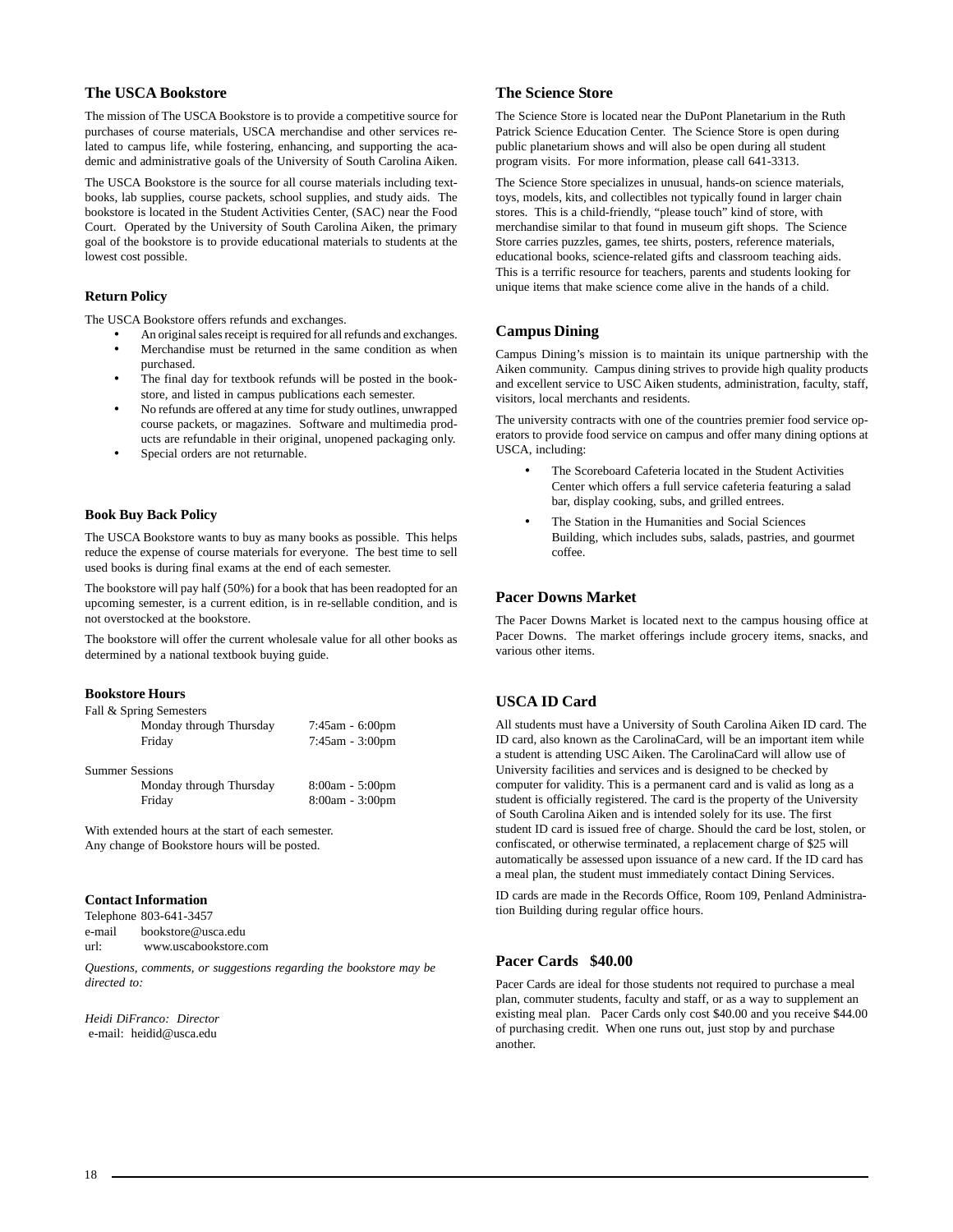#### **Meal Plan Options**

Meal plans are an excellent way to ensure proper nutrition and budgeting. Additionally, they offer the best dining value! There is a meal plan to suit the needs of every student, everyone should consider purchasing a meal plan.\*

Plan A: 19 Meal Plan-\$1075.00 per semester

Provides 19 full, hot meals in the cafeteria each week. This plan also offers a bonus \$75.00 in declining balance money, which may be used in any campus dining location.

Plan B: 15 Meal Plan-\$1000.00 per semester

Provides 15 full, hot meals in the cafeteria per week with equivalency credits that may be used in the Food Court. This plan offers \$75.00 in declining balance money, which may be used in any campus dining location.

• Plan C: 10 Meal Plan-\$920.00 per semester

Provides 10 full, hot meals in the cafeteria per week. This plan also offers a bonus \$50.00 in declining balance money, which may be used in any campus dining location. *This plan is not available for freshmen.*

Plan D: Sophomore/Junior/Senior Declining Balance Plan -\$785.00 per semester

Provides a declining balance value, which may be used like cash in any campus dining location.

*Offered to sophomore, junior, and senior students only.*

• Plan E: Junior/Senior Declining Balance Plan-\$400.00 per semester

Provides a declining balance value, which may be used like cash in any campus dining location. *Offered to junior and senior students only.*

### **Commuter Meal Plans:**

Intended for commuters, but also available to faculty and staff.

Plan F: Block 30-\$250.00 per semester

Choose any 30 all you care to eat meals through out the semester in the cafeteria **and** receive \$75 in declining balance money which can be used in any campus dining location.

Plan G: Block 50-\$400.00 per semester

Choose any 50 all you care to eat meals through out the semester in the cafeteria **and** receive \$125 in declining balance money which can be used in any campus dining location.

**~Rates and meal plans may be subject to change~**

#### **\*A Special Note to Students Residing in University Housing**

All students residing in university housing are required to purchase a meal plan.

Freshman residents may choose from Meal Plans: **A or B**

Sophomore residents may choose from Meal Plans: **A, B, C, or D**

Junior and Senior residents may choose from Meal Plans:

#### **A, B, C, D, or E**

Students residing in university housing will sign up for a meal plan when they complete their housing application, all other students should sign up during the registration process. All students must present a valid USCA I.D. and a receipt showing payment for the meal plan to the campus dining office located in the cafeteria in the Student Activities Center to activate their meal plan.

*Questions, comments, or suggestions regarding campus dining may be directed to:*

*Jon Maney, Director, Dining Services 471 University Parkway Aiken, SC 29801 803-641-3293 e-mail: jonm@usca.edu*

#### OR

*Jeff Jenik, Director of Campus Support Services and Procurement Manager University of South Carolina Aiken 471 University Parkway Aiken, SC 29801 e-mail: jeffj@usca.edu*

### **[University Housing](http://web.usca.edu/housing/)**

Living on campus allows students to have the opportunity of independence and privacy, while enjoying proximity to classes and activities, and the support and services provided by the University Housing staff. The professional staff and the Resident Assistants are dedicated to providing a variety of programs and activities.

Pacer Crossings is a new 300 bed residence hall especially designed to enhance the freshman experience by providing many amenities and services. Pacer Crossings will feature a shared, furnished four-bedroom suite (two students to each bedroom) with four baths, furnished living room area, free high-speed wireless internet access, phone service, micro fridge in each bedroom, and cable TV. Also within the residence hall is an onsite laundry facility, 12 study rooms, 8 kitchens, a learning center, lounge space and game room. Pacer Crossings is staffed by a live-in Assistant Director and 12 Resident Assistants. There will be one resident assistant to every 24 residents.

Pacer Commons consists of 79 4-person apartments, housing 316 residents. Pacer Commons contains 43 double-bedroom apartments and 36 single-bedroom apartments. Each apartment is furnished and contains two full bathrooms, a living area and a fully equipped kitchen. Pacer Commons is staffed by a live-in Assistant Director and 11 Resident Assistants. Pacer Commons has a recreational area that consists of a volleyball court and a basketball court. Within the halls of Pacer Commons there are 6 lounges, 2 classrooms, a computer room, game room with vending and laundry facility.

Pacer Downs is an apartment complex housing 352 residents. Each apartment is furnished and contains two double bedrooms, two full bathrooms, a living area, and a fully equipped kitchen. Pacer Downs is staffed by a live-in Assistant Director and 12 Resident Assistants. The recreation area within Pacer Downs consists of a pool, volleyball court and basketball court. There is a Community Center by the pool that includes a computer lab, kitchen area, lounge, and a covered patio going out to the pool.

 USCA students who wish to live on campus or have questions concerning housing should contact the University Housing office at 641-3790 or housing@usca.edu.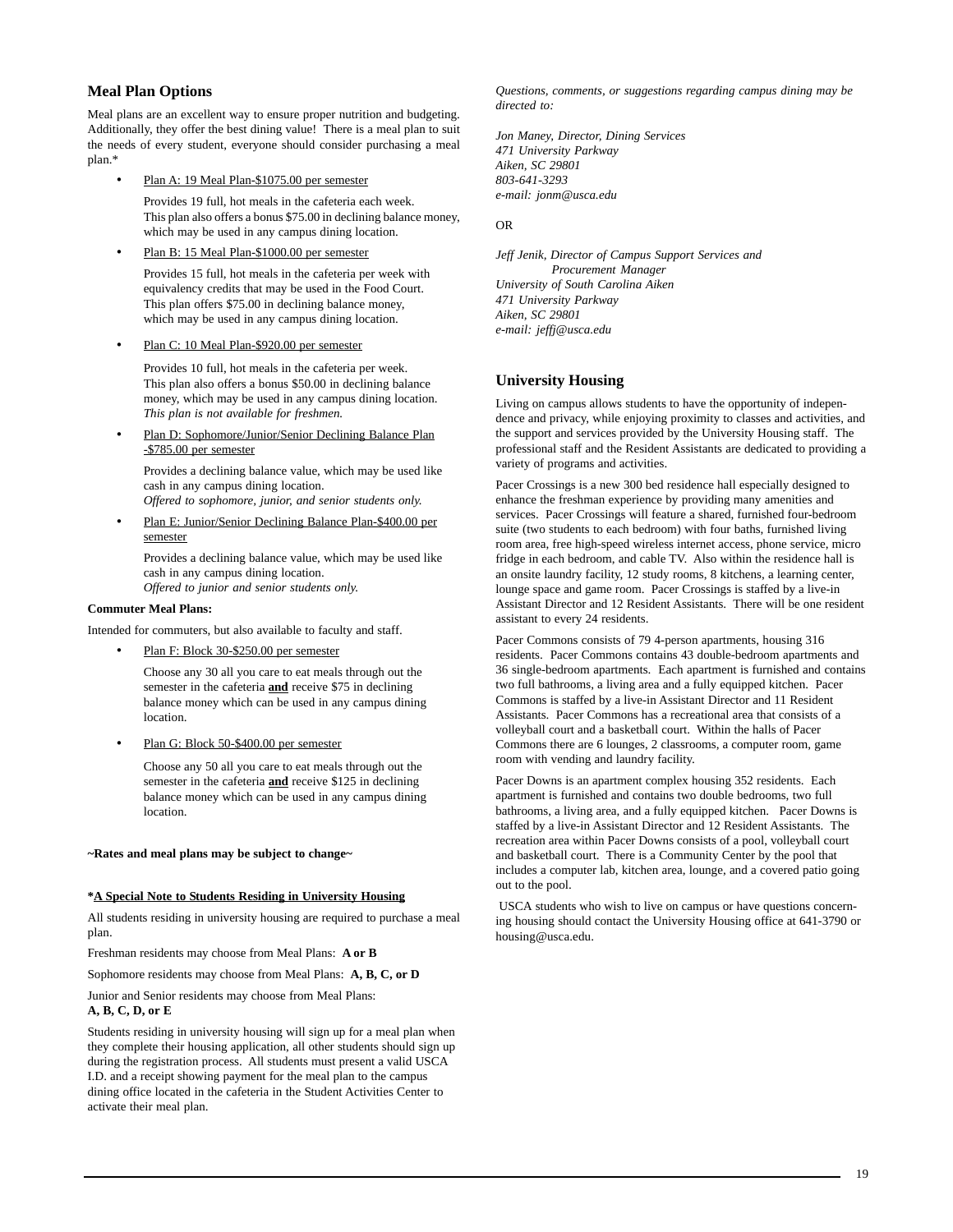# **[Safety at USCA](http://web.usca.edu/university-police/)**

USCA is concerned about safety issues for all of its students. The Student Right to Know Act gives all interested parties information concerning oncampus safety and crime. For information about the frequency and type of reportable incidents on campus, please contact the USCA University Police at (803) 641-3290 or at the following web address: http:// web.usca.edu/university-police/.

If off-campus housing is being considered, students and parents should be aware that Aiken County is served by three separate law enforcement units, with jurisdiction determined by location within the City of Aiken, the City of North Augusta, or the balance of the County, which is served by the Office of the Sheriff of Aiken County. Please contact rental agents for County or City emergency numbers that might be helpful such as fire, police, and hospital. In addition, USCA strongly suggests that all students considering off-campus housing contact the appropriate law enforcement agency for specific safety and crime information about the residential areas under consideration.

#### **Local Law Enforcement Contact Points:**

Aiken County Sheriff - Phone: (803) 642-1761 (or 911 for emergencies)

City of Aiken Public Safety - Phone: (803) 642-7620 (or 911 for emergencies) Web address: http://adps.aiken.net

City of North Augusta Public Safety - Phone: (803) 279-2121 Web address: http://www.northaugusta.net

#### **Automatic Teller Machine (ATM)**

An ATM is located in the Student Activities Center near the USCA Bookstore for your convenience.

#### **[Child Care](http://www.usca.edu/childcenter/)**

The USCA Children's Center is located on the south side of the campus and offers child care for faculty, staff, and students and the community for a reasonable fee. It is licensed by the State of South Carolina and employs qualified teachers and students of the University. The Center is nationally accredited. The Center is open twelve months a year. Full-time care is available for children ages six weeks through five years. The Children's Center not only provides quality child care but also serves as a training and research site for the USCA School of Education's Early Childhood Education degree program.

# GENERAL REGULATIONS

#### **Conduct**

The responsibility for administering undergraduate and graduate student discipline at USCA is vested in the Vice Chancellor for Student Life and Services. Conduct rules, disciplinary penalties, and complete hearing procedures are contained in the *USCA Student Handbook*, which is available on the USCA website.

The University reserves the right to decline admission, to suspend, or to require the withdrawal of a student from the University if the appropriate hearing body or official determines that this course of action is in the best interest of USCA students. Registration at the University assumes the student's acceptance of responsibility for compliance with all regulations published in the Student Handbook, as well as any rules found in any other official publication.

#### **USCA Academic Code of Conduct**

USCA supports a culture of academic integrity and requires that all faculty and students abide by the spirit and letter of the Academic Code of Conduct. Violations of this Code will not be tolerated by this community.

Academic honesty violations are dealt with in accordance with the Academic Code of Conduct, which is described in the *USCA Student Handbook*. Such violations include, but are not limited to, cheating, plagiarism, lying, and bribery. Undergraduate and graduate students who have committed infractions of the Academic Code of Conduct may receive a hearing before the University Judicial Board, with right of appeal to the Executive Vice Chancellor for Academic Affairs, who is responsible for maintaining and enforcing the Academic Code of Conduct.

#### **Student Consumer Information**

The Student Right-to-Know and Campus Security Act of 1990 (P.L. 101- 542) and the Higher Educational Technical Amendment of 1991 (P.L. 102-26) require that all institutions of higher education collect and make certain information available to students/prospective students and employees/prospective employers upon request. Title I of this act is known as the Student Right-to-Know Act and Title II is known as the Crime Awareness and Campus Security Act. Information requirements are separated into three categories: graduation or completion rates, athletically-related financial aid, and campus crime. Graduation or completion rates are prepared and published by the Registrar's Office and are readily available to current and prospective students upon request. Athletically-related aid reports are prepared for the NCAA and are available upon request from the Athletic Department. Statistics on campus crime are published annually by the USCA University Police Department and are available to current and prospective students and employees on the USCA web page.

The Americans with Disabilities Act (ADA), Public Law 101-336 of 1990 provides antidiscrimination (civil rights) protection and access to equal employment opportunities for persons with disabilities. Accessibility requirements are similar to those imposed under Section 504 of the Rehabilitation Act of 1973 which addresses non-discrimination in employment and program services by recipients of any federal assistance. The ADA compliments section 504 and expands its coverage as well as changes some of the application and accommodation processes.

USCA is committed to the letter and the intent of both the ADA and section 504. If a student has a question concerning possible discrimination due to a disability, they may contact the Coordinator of Disability Services at 641-3609 for further information.

**Both undergraduate and graduate students will find additional USCA regulations and procedures included in other sections of the** *Bulletin* **and the** *USCA Student Handbook***.**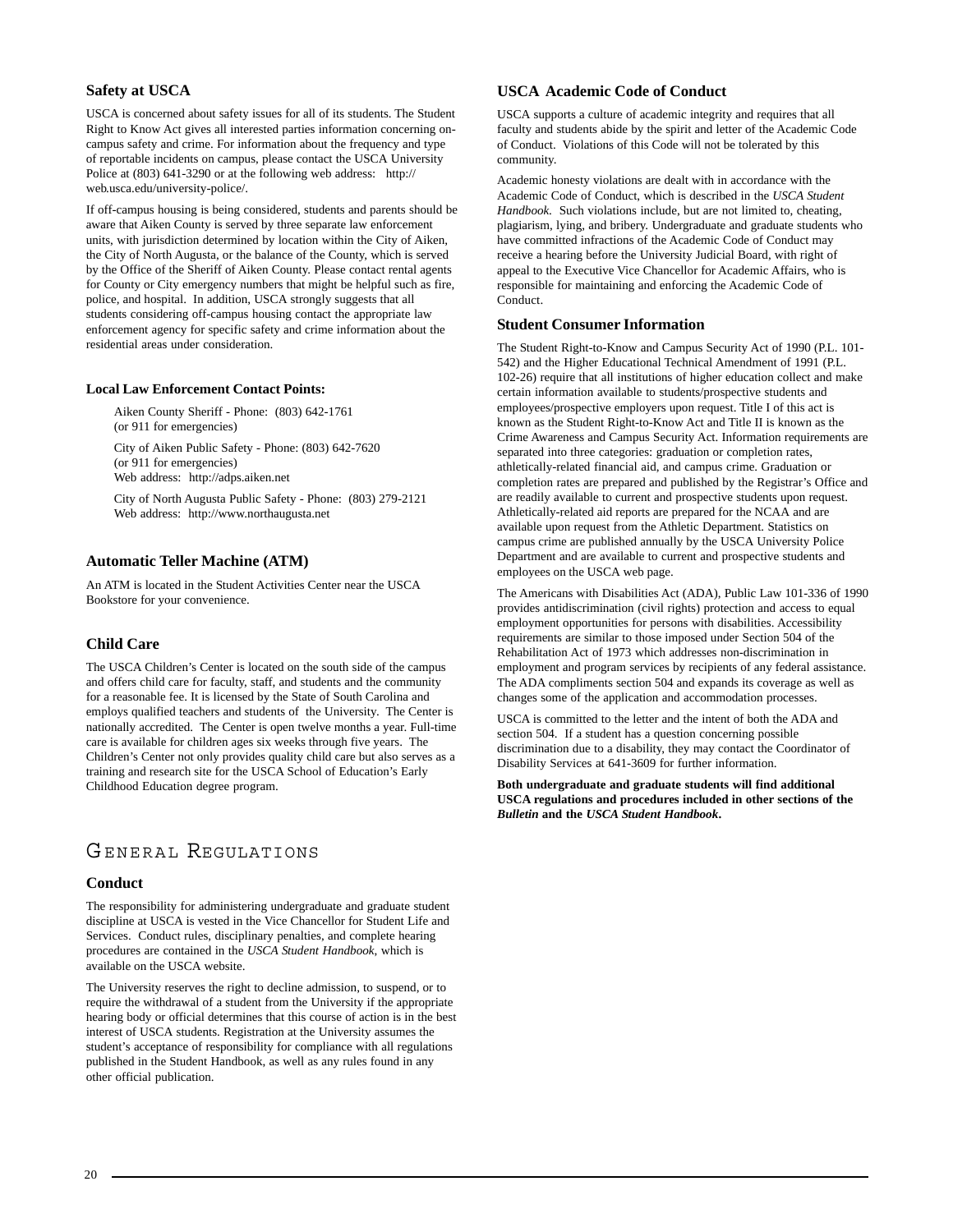# **Fees and Refunds**

The University reserves the right to alter tuition and fee charges without notice. All charges are due and payable on the date that they are incurred, or the due date indicated on the statement.

Any student who has failed to pay all required registration fees on or before the last date to change course schedules (as indicated in the University calendar) may be dropped from class rolls. Any student who fails to relieve any other indebtedness to the University or to any of its auxiliary agencies on the date such obligations become due may not be issued a transcript, diploma, or degree.

# CHECKS AND CREDIT CARDS

Payments may be made by check or electronic check on VIP. Checks for the exact amount of the total charge should be made payable to the University of South Carolina Aiken. There is a fee for e-checks on VIP.

If a check given in payment of academic and other fees is not honored upon presentation to the bank on which it is drawn, the student may be required to pay a late payment fee of \$5.00 per day beginning with the first day of classes (for a maximum of \$350.00) plus a \$30.00 service charge. If a check given in payment of other charges is returned from the bank on which the check is drawn, the maker will be required to pay a \$30.00 service charge.

If a check writer fails to pay the total amount of the check, plus the additional charges (by cash or cashier's check) within 10 working days, the University will have the right to refer the check to collection where additional costs will be incurred, and may not allow the student to reenter the University, secure a transcript of records, or receive a diploma until the total amount has been paid.

The University accepts only MasterCard, American Express and Discover credit cards in payment of tuition and fees on VIP (Visual Information Processing). There is a fee when paying by credit card on VIP. Visa, MasterCard, American Express and Discover credit cards may be used at all other campus locations. If a credit card given in payment of academic and other fees is not paid upon presentation to the bank on which it is drawn, the student may be required to pay a late payment fee of \$5.00 per day beginning with the first day of classes (for a maximum of \$350.00) plus a \$30.00 service charge.

# RESIDENT STATUS

The University has established a differential in tuition and fees between State residents and non-residents, and must therefore determine the resident classification of applicants and students in accordance with South Carolina Code of Laws (59-112-10 *et seq*.).

#### **Policies for Students**

The initial determination of one's resident classification is made at the time of admission. The determination made at that time, and any determination made thereafter, prevails for each semester until the determination is challenged successfully. The burden of proof rests with the student to show evidence as deemed necessary to establish and maintain their residence status.

# **Definitions of Terms**

**"Reside"**— continuous and permanent physical presence within the state. **"Domicile"**— true, fixed, principal residence and place of habitation indicating where a person intends to remain or to where one expects to return when away. One may have only one legal domicile.

- **"Independent person"**—one in his/her majority (18 or older) whose predominant source of income is his/her own earnings or income from employment, investments or payments from trusts, grants, scholarships, loans or payments made in accordance with court order. An independent person is also one who is independent during the tax year immediately prior to the year in which resident status is claimed and whose independent status has not changed. An independent person must provide more than half of his/her support during the 12 months immediately prior to the date that classes begin for the semester for which resident status is claimed. Definitions from independent/dependent persons for resident classifications may be different than definitions for financial aid purposes.
- **"Dependent person"**—one whose predominant source of income or support is payments from a parent, spouse or guardian and who qualifies as a dependent (or exemption) on the federal income tax return of the parent, spouse or guardian.

Under the law, residency for fee and tuition purposes can be established by an independent citizen or by certain classes of independent aliens.

**Resident Classification.** In order to be classified as a South Carolina resident for fee and tuition purposes, an independent person must physically reside and be domiciled in South Carolina for at least 12 months immediately preceding the date that classes begin for the term for which resident status is to be determined. The independent person must couple his/her physical presence within the state for 12 months with objective evidence that he/she intends to establish a permanent home in South Carolina.

If these steps are delayed, the 12-month duration period will be extended until both physical presence and intent have been demonstrated for 12 months.

Physical presence within the state solely for educational purposes does not constitute the establishment of South Carolina residence for fee and tuition purposes, regardless of the length of stay.

**Maintaining Residency.** A person's temporary absence from the state does not necessarily constitute loss of South Carolina residence unless that person has acted inconsistently with the claim of continued South Carolina residence during his/her absence from the state. The burden is on the person to show retention of South Carolina residence during the absence from the state.

**Dependent Persons.** The law also provides for resident classification of dependent persons. Generally, the resident status of a dependent person is based on the resident status of the parent, spouse or guardian upon whom the dependent person is financially dependent.

The resident status of a dependent person whose parents are separated or divorced may be based on the resident status of the parent who supports and claims the dependent person as a dependent for federal income tax purposes, or it may be based on the resident status of the parent who has legal custody or legal joint custody of the dependent person; or based on the resident status of the person who makes payment under court order for child support and at least the cost of his/her college tuition or fees.

A dependent alien may be entitled to resident classification if the alien and the parent of the alien have been lawfully admitted to the United States for permanent residence and the parent has physically resided and established permanent residence in South Carolina for at least 12 months after admission for permanent residence.

#### **Exclusions**

Persons in the following categories may qualify to pay in-state fees without having to establish a permanent home in South Carolina for 12 months. Persons qualifying under any of the exclusions below, must complete a residency application and provide documentation to verify their eligibility under the applicable exemption.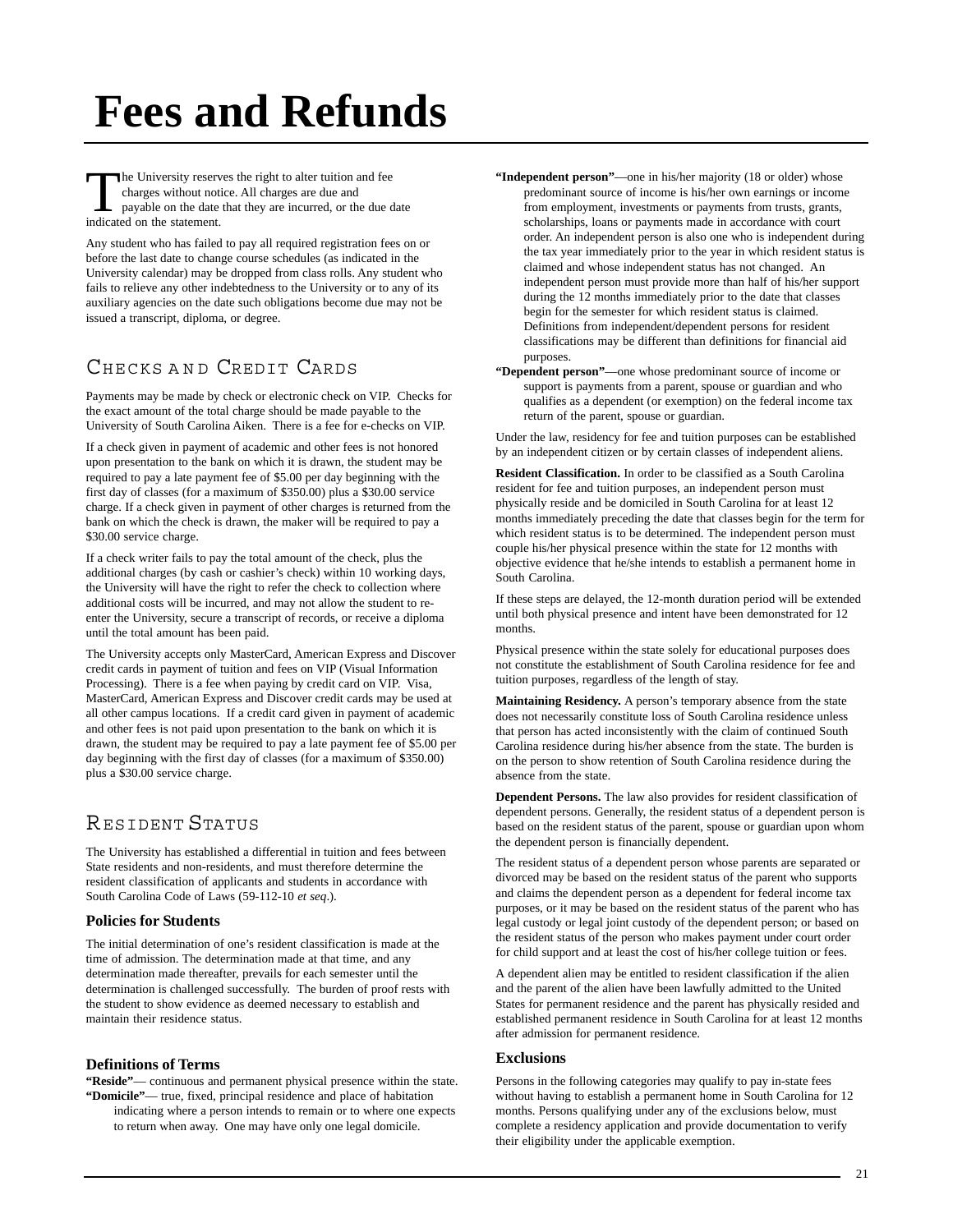**Richmond and Columbia County Residents**. Persons who are legal residents of Richmond or Columbia counties, Georgia, may qualify to pay the in-state tuition rate and should contact the Admissions office for additional information. **Note: reciprocal agreement for in-state applies to USC Aiken undergraduate or USC Aiken graduate courses taken at the Aiken campus.**

**Military Personnel and Their Dependents**. Members of the United States armed forces (and their dependents) who are stationed in South Carolina on active duty may be considered eligible for in-state rates.

When such personnel are ordered away from the state, their dependents may continue to pay in-state fees as long as they are continuously enrolled.

Such persons (and their dependents) may also be considered eligible for in-state rates as long as they are continuously enrolled after their discharge from the military, provided they have demonstrated an intent to establish permanent residence in South Carolina and they have resided in South Carolina for a period of at least 12 months immediately preceding their discharge.

Military personnel whose educational expenses are paid by the federal government are ineligible to pay in-state fees.

**Faculty and Administrative Employees and Their Dependents**. Fulltime faculty and administrative employees of South Carolina statesupported colleges and universities are eligible for in-state rates without regard to their state of permanent residence. Dependents of such persons are also eligible for in-state rates.

**Residents with Full-Time Employment and Their Dependents**. Independent persons who have resided and been domiciled in South Carolina for less than 12 months may be eligible for the in-state rates if they are full-time employed (minimum 37.5 hours a week on a single job) in the state and they will continue to work full-time until they meet the 12-month requirement provided they have taken steps to establish a permanent home in the state. The dependents of such persons may also be eligible for in-state rates.

# **Effects of Changes**

**Moving**. Any dependent person of a legal SC resident who has been domiciled with his/her family for a period of at least 3 years and whose family's domicile has been terminated (an employee directed transfer – not a voluntary change in domicile) immediately prior to his/her enrollment may enroll and continue to be enrolled at the in-state rate. Persons qualifying under this provision are eligible to pay in-state fees as long as there is not an interruption in their enrollment, summer terms excluded.

If a dependent or independent person has been domiciled in South Carolina for less than three years and his/her resident status changes between the time of acceptance and actual enrollment, the person may be allowed to pay resident fees the semester for which accepted and a grace period of one additional semester, provided the person was a permanent resident at least 12 months prior to acceptance for admission. If the person's resident status changes after he/she enrolls, the person may retain resident status for the continuation of the semester in which the person's resident status changed and for a grace period of one additional semester.

**Marriage**. If a non-resident marries a South Carolina resident, the nonresident does not automatically acquire South Carolina resident status. The non-resident may acquire South Carolina resident status if the South Carolina resident is an independent person and the non-resident is a dependent of the South Carolina resident.

# **Procedures**

**Applying for Resident Status.** Persons applying for resident status should determine that they meet the requirements for an independent citizen, an independent alien, a dependent citizen or a dependent alien as described above.

**Establishing Requisite Intent**. The following may be considered convincing evidence that one intends to establish permanent residence in South Carolina:

- 1. obtaining a South Carolina driver's license, or if a non-driver, a South Carolina identification card. Failure to obtain this within 90 days of the establishment of the intent to become a SC resident will delay the beginning of eligibility;
- 2. obtaining South Carolina vehicle registration. Failure to obtain this within 45 days of the establishment of intent to become a SC resident will delay the beginning date of eligibility;
- 3. paying South Carolina income tax as a resident, including income earned outside South Carolina from the date residence is established;
- 4. existing principal residence in South Carolina;
- 5. offer and acceptance of full-time employment in South Carolina;
- 6. absence of evidence of permanent residence in other states during any period for which residence in South Carolina is asserted.

Not any one of these factors or any group of these factors is necessarily determinative. Each case is decided individually on the basis of all facts submitted.

- 1. Persons applying for resident classification must complete a residency application and supply supportive documentation at least three weeks prior to the fee payment deadline for the applicable term to allow sufficient time for a decision to be made.
- 2. Persons who submit residency applications less than three weeks prior to fee payment deadlines for applicable terms may be required to pay out-of-state fees.
- 3. Refunds may be requested any time during the fiscal year in which the applicable term occurs. The fiscal year begins on July 1 of each year and ends on June 30 of the following year.

**Maintaining Resident Status.** A person who will be out of state temporarily should take the following steps to retain South Carolina resident status for fee and tuition purposes:

- 1. continue to use a South Carolina permanent address in all records;<br>2. satisfy South Carolina resident income tax obligations (individuals)
- satisfy South Carolina resident income tax obligations (individuals claiming permanent residence in South Carolina are liable for payment of income taxes on their total income from the date they establish South Carolina residence; this includes income earned in another state or country);
- 3. maintain South Carolina driver's license and vehicle registration.

**Incorrect Classification.** Persons classified incorrectly as residents are subject to reclassification and to payment of all non-resident fees not paid.

If incorrect classification results from false or concealed facts, such persons will be charged tuition and fees past due and unpaid at the out-ofstate rate, plus interest at a rate of 8% per annum, plus a penalty amounting to 25% of the out-of-state rate for one semester. Until these charges are paid, such persons will not be allowed to receive transcripts or graduate from the University.

Residents whose resident status changes are responsible for notifying the Residency Office of such changes.

**Inquiries and Appeals.** Inquiries regarding residency requirements and determinations should be directed to the Residency Officer, Office of Admissions, USC Aiken, 471 University Parkway, Aiken, SC 29801. No other University personnel are authorized to supply information relative to residency requirements for tuition purposes.

Any person, following a final decision on residence classification, may make an appeal to the University Committee on Legal Residence. The committee, however, is bound by the same laws as the residency officer, so its purpose is only to review the facts and details of any case brought before it to evaluate the correctness of the decision made by the residency officer. Neither the committee nor the residency officer may waive the provisions of the law.

This is a summation, not a complete explanation, of the law regarding residence. A copy of the law is available in the Office of Admissions. The residency requirements are subject to change without notification.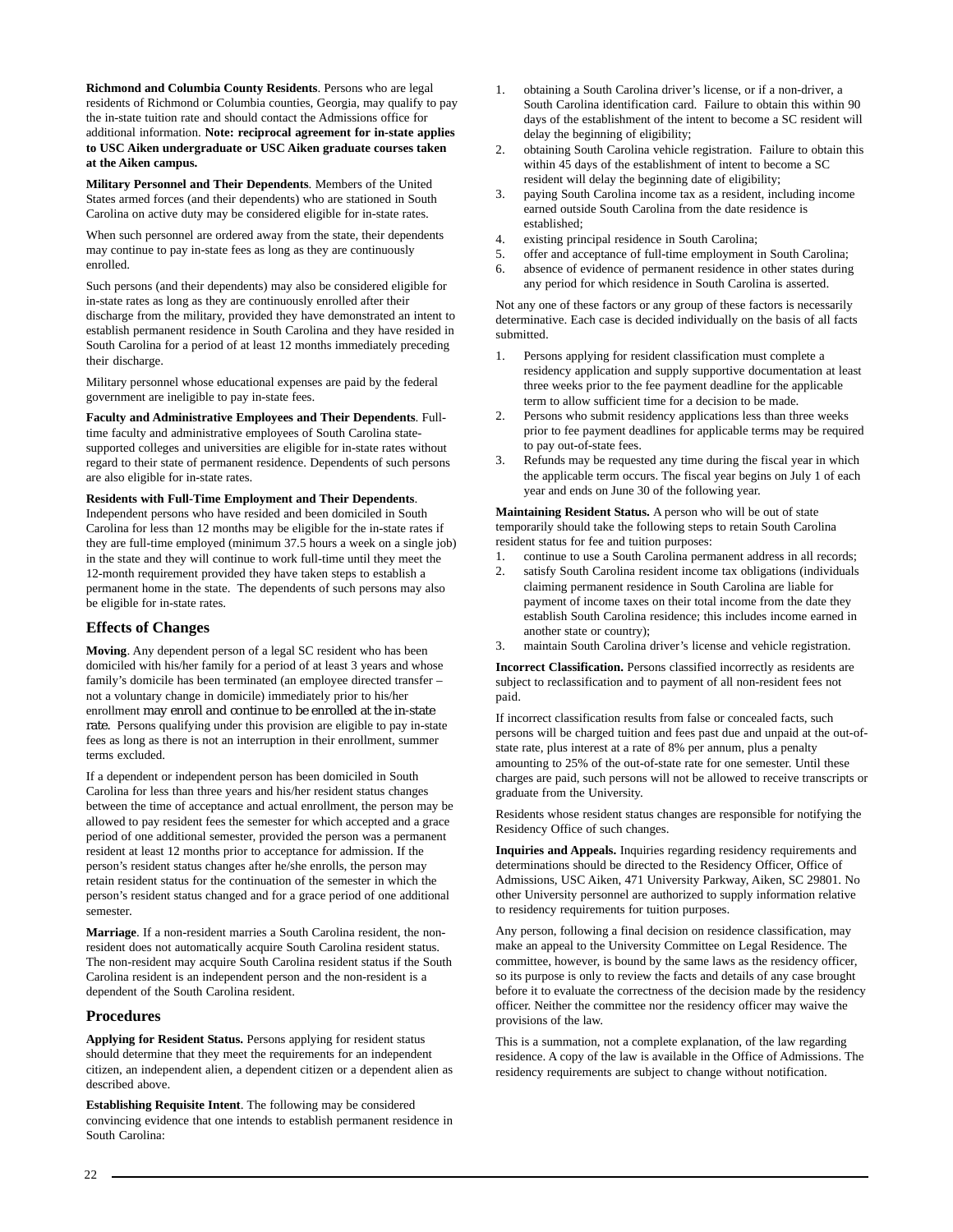# FEES (2009-2010)

# **Application Fee**

| A one-time, non-refundable application fee is required<br>of all students and must accompany the application.                                                                                                                     |  |
|-----------------------------------------------------------------------------------------------------------------------------------------------------------------------------------------------------------------------------------|--|
|                                                                                                                                                                                                                                   |  |
|                                                                                                                                                                                                                                   |  |
|                                                                                                                                                                                                                                   |  |
|                                                                                                                                                                                                                                   |  |
| $\alpha$ is the contract of the contract of the contract of the contract of the contract of the contract of the contract of the contract of the contract of the contract of the contract of the contract of the contract of the c |  |

*A one-time, non-refundable fee for orientation, assessment, and placement testing for all new degree-seeking students.*

|--|--|

## **Tuition**

| Full-Time Students (12 - 16 semester hours)                             |  |
|-------------------------------------------------------------------------|--|
|                                                                         |  |
|                                                                         |  |
|                                                                         |  |
|                                                                         |  |
| <b>Full-Time Students</b> (17 hours and above)                          |  |
|                                                                         |  |
|                                                                         |  |
|                                                                         |  |
|                                                                         |  |
| <b>Part-Time Students</b> (fewer than 12 semester hours)                |  |
|                                                                         |  |
|                                                                         |  |
| Dual/Concurrent Enrollment - SC Resident High School Students           |  |
|                                                                         |  |
|                                                                         |  |
|                                                                         |  |
| Graduate (SC certified teachers Resident)  (per semester hour) \$320.00 |  |
|                                                                         |  |
|                                                                         |  |

........................................................................ (per semester hour) **\$350.00** *Graduate fees must be paid by graduate students whether the courses taken are graduate or undergraduate.*

*Note: Students enrolled in courses at another USC campus will be required to pay the tuition and fees of that campus in addition to the USCA tuition and fees for USCA courses.*

### **Audit Fee**

## **Other Required Fees**

|  |  |  | (per credit hour each semester for part-time students) \$8.00 |  |  |
|--|--|--|---------------------------------------------------------------|--|--|

| This is a required fee of all students that includes a parking permit<br>as well as security and parking lot maintenance. |  |
|---------------------------------------------------------------------------------------------------------------------------|--|
|                                                                                                                           |  |
|                                                                                                                           |  |
|                                                                                                                           |  |

#### **Senior Citizens**

Legal residents of South Carolina who have attained the age of sixty (60) and meet admission and other standards deemed appropriate by the University may attend classes for credit or non-credit purposes on a space available basis at no tuition. All other required fees will be charged.

#### **Housing**

| Fees listed are per student, per semester |  |  |  |
|-------------------------------------------|--|--|--|
|                                           |  |  |  |
|                                           |  |  |  |
|                                           |  |  |  |
|                                           |  |  |  |
|                                           |  |  |  |
|                                           |  |  |  |
|                                           |  |  |  |
|                                           |  |  |  |

#### **Meals**

All students residing in campus housing will be required to purchase a meal plan. Other students may choose from any plan.

| Declining balance (Juniors and Seniors only)  (per semester) \$400.00 |
|-----------------------------------------------------------------------|
|                                                                       |
|                                                                       |
|                                                                       |
|                                                                       |

#### **Health Insurance** (optional)

# 2009-2010

Students seeking health insurance coverage are encouraged to evaluate the USC-sponsored plan and determine if it fits their individual needs and circumstances. Go to http://www.studentinsurance.com for more information on the plan, and eligibility and enrollment information.

# **Other Fees**

| Transcripts are obtained through the Office of the University |  |
|---------------------------------------------------------------|--|
| Registrar at USC Columbia, S.C. To contact the Office of the  |  |
| University Registrar, please call (803)777-5555.              |  |
|                                                               |  |

#### *The University retains the right to change tuition and fees as approved by the administration and Board of Trustees.*

#### **Fines**

| (after prescribed registration date)                           |  |
|----------------------------------------------------------------|--|
| After late registration there will be a \$40 reinstatement fee |  |
| in addition to all other fees (see Fees above).                |  |
|                                                                |  |

# **Library**

| Four day grace period; on the fifth day, a \$1.25 fine per item     |  |
|---------------------------------------------------------------------|--|
| will be levied and a charge of \$.25 per day per item will accrue   |  |
| until the item is returned. The maximum charge is \$10.00 per item. |  |
|                                                                     |  |

| no maximum |  |
|------------|--|
|            |  |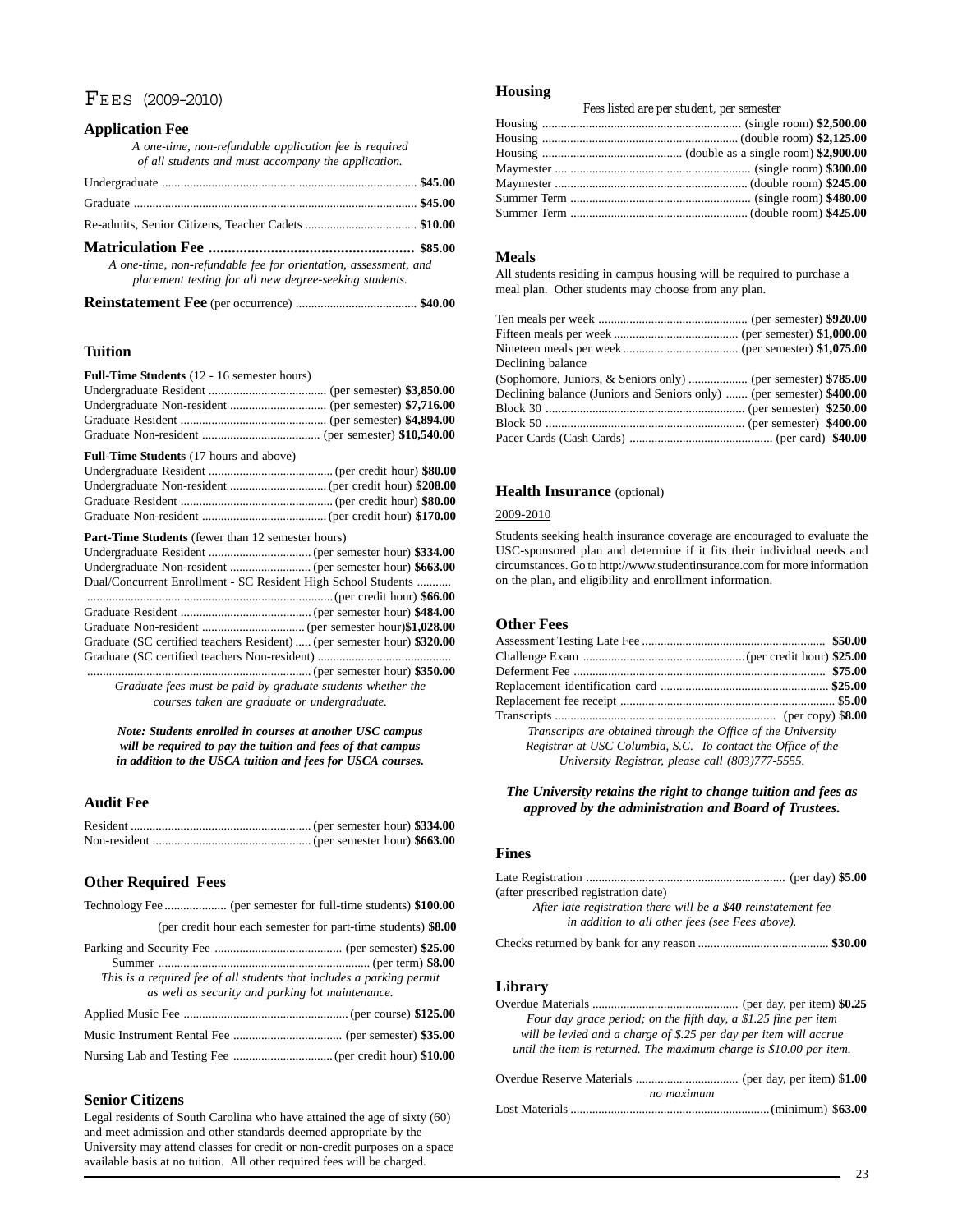# **Parking Fines**

|                                                          | \$20.00 |
|----------------------------------------------------------|---------|
|                                                          |         |
|                                                          |         |
|                                                          | \$25.00 |
|                                                          |         |
|                                                          |         |
|                                                          | \$20.00 |
|                                                          |         |
|                                                          |         |
|                                                          | \$75.00 |
|                                                          | \$40.00 |
| Parking in Student Housing area without a permit \$30.00 |         |
|                                                          |         |

# W ITHDRAW AL AND REFUND

# INFORMATION

Refunds are issued according to the schedules in this section to students who withdraw from the University, to part-time students who drop a course or courses, and to full-time students who are reclassified as parttime students because of dropping a course or courses.

If a student receiving federal Title IV financial assistance withdraws from the University, other than federal work-study funds, a portion of the refund must be returned to the program or programs that provided the funds.

# W ITHDRAWAL REFUND PROCEDURE

# **Standard Refund Procedures For Withdrawal From The University**

- A. 100% refund of the tuition and fee charges, if the student's **official withdrawal date** is by the end of the first week of classes of a sixteen (16) week session.
- B. 90% refund of the tuition charges if the student's **official withdrawal date** is between the period specified in (A) or before the end of the 10% period of enrollment for which the student was charged.
- C. 70% refund of the tuition charges if the student's **official withdrawal date** is between the period specified in (B) or before the end of the 16% period of enrollment for which the student was charged.
- D. 50% refund of the tuition charges if the student's **official withdrawal date** is between the period specified in (C) or before the end of the 25% period of enrollment for which the student was charged.
- E. 25% refund of the tuition charges if the student's **official withdrawal date** is between the period specified in (D) or before the end of the 50% period of enrollment for which the student was charged.

# D ROPPED COURSES -REFUND

# PROCEDURE

## **Standard Refund Procedures For Dropped Courses**

- A. 100% refund of the tuition and fee charges, if the student's **official withdrawal date** is by the end of the first week of classes of a sixteen (16) week session.
- B. 70% refund of the tuition charges if the student's **official withdrawal date** is between the period specified in (A) or before the end of the 16% period of enrollment for which the student was charged.

# **Summer Terms**

- A. 100% refund of the tuition and fee charges when a course is dropped before the end of the late registration period.
- B. 40% refund of the tuition charges when a course is dropped before the end of the late registration period until one week after the beginning of the term.
- C. 25% refund of the tuition charges when a course is dropped between one and two weeks after the beginning of the term.
- D. Course dropped more than two weeks after the beginning of the term - none.

# **Refund Schedules**

Refund schedules are available at the USCA Registrar Website in the *Schedule of Classes* and are available in the Registrar's Office.

# **Other Shortened Sessions**

Adjusted summer session and other shortened session refund schedules are available at the USCA Registrar Website in the *Schedule of Classes* and are available in the Registrar's Office.

# **Determining the Refundable Portion Procedure**

Fees such as lab, technology and parking are refunded only during the 100% withdrawal period. Housing and meal plan refunds are detailed in the housing contract.

# **Policy on the Return of Title IV Funds**

**Federal financial aid funds which includes Pell, Perkins, Stafford and PLUS (parent) Loans, and SEOG, are awarded with the expectation that students will complete the entire period of enrollment. Students "earn" a percentage of the funds that are disbursed with each day of class attendance. When a student who has received federal aid funds (Title IV Funds) leaves school before the end of the semester or period of enrollment, federal law requires the University of South Carolina Aiken to calculate the percentage and amount of "unearned" financial aid funds that must be returned to the federal government. Once a student has completed more than 60% of the enrollment period, students are considered to have earned all funding received.** *This calculation may have the effect of requiring the student to repay funds that have already been disbursed to the student or credited towards their current account for tuition, fees, housing and/or meals.* **Students are encouraged to meet with a counselor in the Office of Financial Aid prior to making the decision to withdraw from school.**

**The Office of Financial Aid determines how much of the refund is distributed back to Title IV, HEA programs or other Financial Aid sources.**

**Rebates will be refunded in the order prescribed by federal regulations: first to the Unsubsidized Federal Stafford and to Subsidized Federal Stafford loan, if any; then to Federal Perkins**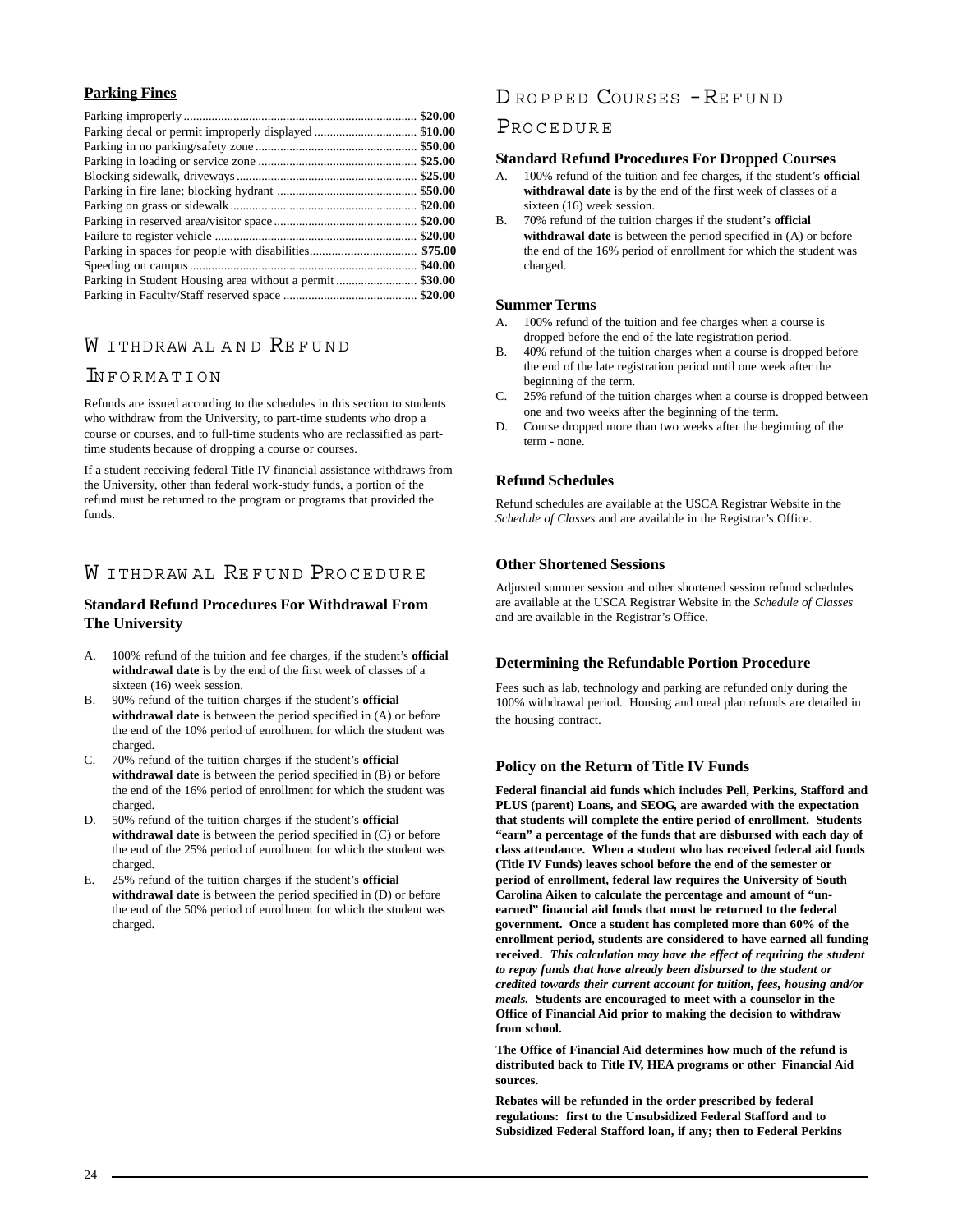**loan; next to Nursing Student loan, then to any other Federal, State, private or institutional scholarship and loans; and, finally, any remaining balance to the student.**

**Exit interviews are required before leaving the University of South Carolina for all students who withdraw and have received Stafford, Perkins, OR NSL loans. These students should contact the Office of Financial Aid (803-641-3476) to determine where to go for the interview.**

**Refunds are not made to students or parents until all institutional financial obligations for the period have been canceled or repaid in full.**

**Standard refunds are calculated on all students who withdraw from the university regardless of funding sources.**

# UNIVERSITY W ITHDRAW AL<br>REFUND APPEAL PROCEDURES

A committee is authorized to review and adjust **limited** exceptions to the University of South Carolina Aiken refund schedule. To be considered by the committee, the Refund Appeal Request Form along with supporting documentation must be completed and submitted to the Vice Chancellor for Enrollment Services, USC Aiken, 471 University Parkway, Aiken, SC 29801. **Please review the guidelines below carefully before submitting the form.**

The student will be informed of the outcome to the appeal by letter from the Vice Chancellor for Enrollment Services.

#### **Guidelines for Refund Appeals include:**

- 1. The appeal must be submitted in writing to the Vice Chancellor for Enrollment Services.
- 2. All requests for appeal must be submitted directly by the student or the students' legal representative.
- 3. The appeal must be initiated within 60 days of the end of a term or semester to which the appeal applies. Exceptions require approval of the Vice Chancellor for Business and Finance.
- 4. Appeals will only address whether or not a refund will be granted. No consideration will be given to grade assignments or other academic issues. If applicable, requests for extenuating circumstances withdrawals for grade purposes must be resolved prior to deliberation of the Refund Appeals Committee.
- 5. Requests for consideration for review by the Refund Appeals Committee must meet one or more of the following criteria:

a. Documentation of an acute or chronic illness or accident with medical recommendation for withdrawal. Documentation must include letters from physicians or health care providers.

b. Documentation of extraordinary incident that required withdrawal. Examples might include mandatory relocation for employment of family/primary wage earner where the relocation is more than 100 miles from Aiken.

c. Demonstration that application of the published refund policy would result in specific and substantial personal or financial hardship to the student. If this is the basis of the appeal, students must include the statement below with appropriate documentation of income. Documentation may include pay stubs, letters from employers or similar income verification.

- 1. My Current Monthly Income is \$
- 2. My Current Family Income is \$

d. Documentation of an error by the University or a University Official or of substantial circumstances where a student has in good faith relied upon the veracity of a University Official's advice or the official's interpretation of the text of a university document or publication and was consequently misled or mistaken about the terms of the published refund policy. Documentation must include letters or other correspondence from USCA faculty or staff supporting the mistake.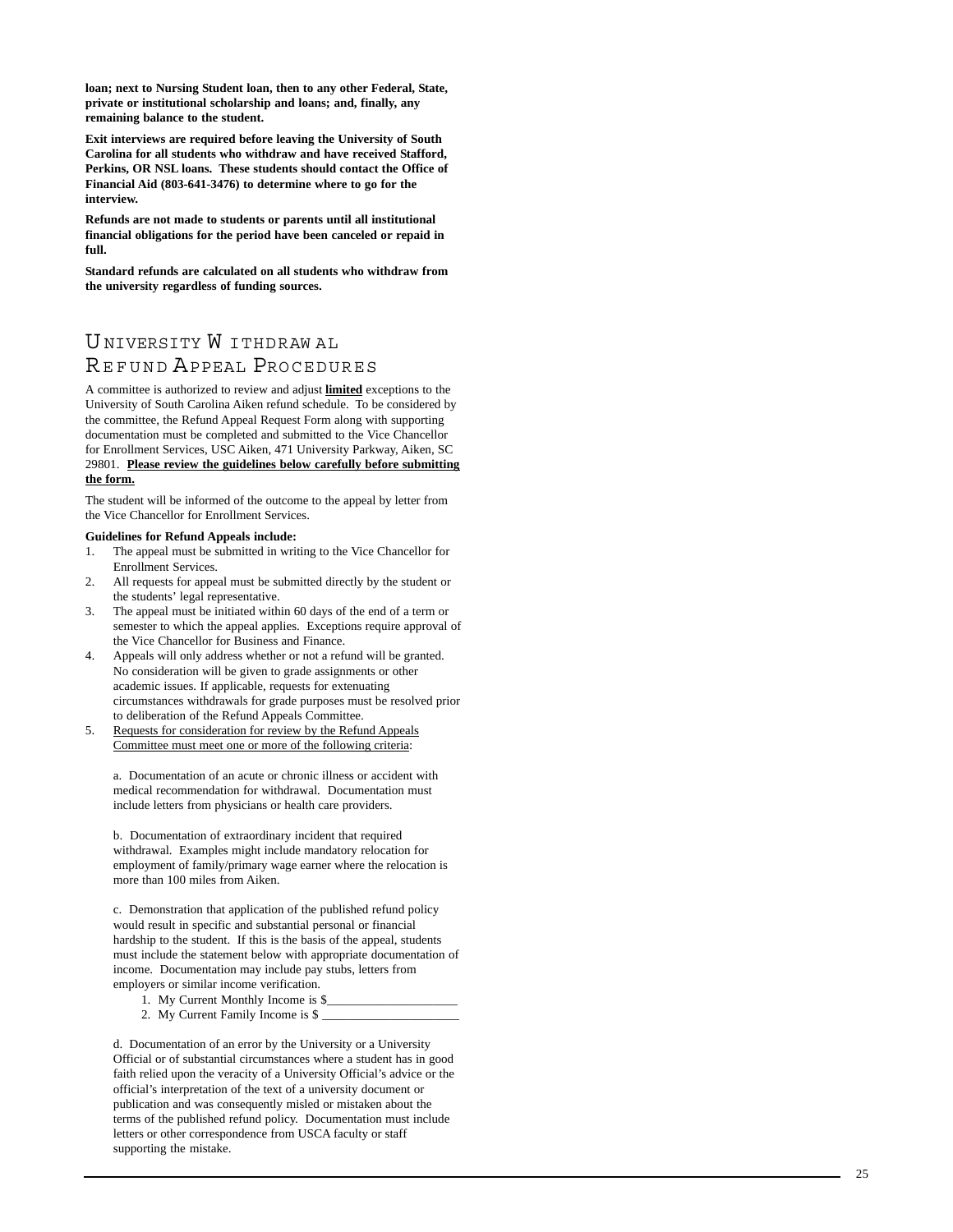# **Financial Aid and Scholarships**

he general purpose of the USCA Office of Financial Aid is to help students meet their educational expenses at the University of South Carolina Aiken. Financial assistance is awarded in the areas of scholarships, grants, loans, employment, or a combination of these programs. The primary responsibility for financing post-secondary education rests with the student and family; however, our office is available to assist applicants in obtaining financial aid assistance to bridge the gap between our educational cost and what the student and family are reasonably expected to contribute. The office is committed to timely delivery of financial aid proceeds in accordance with all federal, state, and institutional regulations. The financial aid packages are provided in correlation with the institution's recruitment and retention efforts.

# GENERALINFORMATION

The Office of Financial Aid at USCA provides a wide range of services and administers a variety of student financial assistance programs. Included among these are University scholarships, financial assistance programs originating outside the University, and all major federal student aid programs. Within these categories are financial assistance programs which are based upon financial need, academic merit, or other criteria. The different types of federal aid programs include grants, loans, and employment opportunities. The Office of Financial Aid provides counseling for students, prospective students, and parents in such areas as financial aid opportunities, the financial aid application process, and financial planning as it pertains to managing financial aid funds and meeting educational expenses. Anyone interested in these topics should contact the Office of Financial Aid to schedule an appointment. Below is a description of each category of financial assistance available at USCA:

**Scholarships** are usually based on academic merit and/or need and repayment is generally not required.

**Grants** are need based aid which do not have to be repaid.

**Employment** consists of part-time work that is arranged around the student's academic schedule. This type of employment is known as workstudy.

**Loans** are available to most students. Repayment is not required until the student graduates or drops below half-time enrollment. Interest rates vary depending upon the type of loan.

**Entitlements** are awards that are not necessarily need based in nature nor do they have repayment requirements. Eligibility for most entitlements is based on certain special qualifications and circumstances.

More detailed information about the various financial assistance programs can be found in the USCA Financial Aid Brochure.

The USCA scholarship and financial aid programs are administered in accordance with the nationally established philosophy of educational financial assistance. The basis of this philosophy is the belief that the student and/or his/her parents are the primary responsible source for meeting educational expenses and that student financial aid should be viewed only as supplementary to the efforts and resources of the family.

# FINANCIAL AID POLICIES

The following statement of policies is to help high school principals, counselors, parents, and students understand the goals of the financial aid program at USCA.

- 1. The primary purpose of the financial aid program is to help students meet educational costs beyond what the student and/or his/her family can contribute based on a standard analysis of a family's financial situation. USCA uses the **F**ree **A**pplication for **F**ederal **S**tudent **A**id (FAFSA) for the need analysis.
- 2. In estimating the amount that a student's family can provide for college expenses, USCA will consider the following factors affecting the family's financial strength: income, assets, number of dependents, certain debts, retirement needs, etc. Under unusual circumstances, special financial problems confronting parents and students can also be considered.
- 3. The student is expected to secure resources to assist in meeting educational expenses.
- 4. Financial aid awards are payable only while the student is enrolled at least half-time at USCA, excluding the Federal Pell Grant Program.
- 5. Students who transfer to another college or university (including those within the USC system) cannot receive any financial aid which has been awarded by USCA.
- 6. Financial assistance received from any source that is not included in the award letter must be reported to the Office of Financial Aid at USCA. This must be done even if the extra financial assistance has been reported to some other office at USCA. Failure to report extra financial assistance could harm a student's chances of receiving financial assistance in the future.
- 7. **The Office of Financial Aid has established March 15th as the priority date for receipt of The FAFSA Information**. Applications received after that date will be considered for appropriate available funds remaining.
- 8. USCA makes every effort to meet a student's need. Recipients are selected on the basis of general eligibility as well as specific program qualifications. Once a student has been determined to have financial need, awards are based on the enrollment status of the student and the availability of funds in each program. The determined award(s) comprise the student's financial aid "package." This package may consist of a combination of: a) grants, scholarships, entitlements, b) loans, and/or c) employment.
- 9. Notification of awards will be made as soon as possible after the successful completion of the application process. Awards may be declined or adjusted within two weeks of award notification. An internet link to terms and conditions of awards will be included with the award letter.
- 10. If the application has been submitted by the student in a timely fashion and financial aid has subsequently been awarded, the award will usually be paid in two disbursements (once during each registration period). The USCA Business Services Office will apply the award(s) to your student account as appropriate.
- 11. Under certain circumstances, a student may be deemed ineligible to receive financial aid. These circumstances include: a) not making satisfactory academic progress (standards are listed below); b) being in default on a federal student loan; c) owing a refund on a Federal Pell Grant or Federal Supplemental Educational Opportunity Grant; d) not demonstrating financial need; e) not enrolling in a degree-seeking program. If any of these conditions apply, feel free to contact the Office of Financial Aid at USCA for additional clarification.
- 12. USCA students taking classes at the Beaufort, Sumter, and Salkehatchie campuses should contact the USCA Office of Financial Aid concerning the method of disbursement 60 days prior to the begin date of the academic term(s).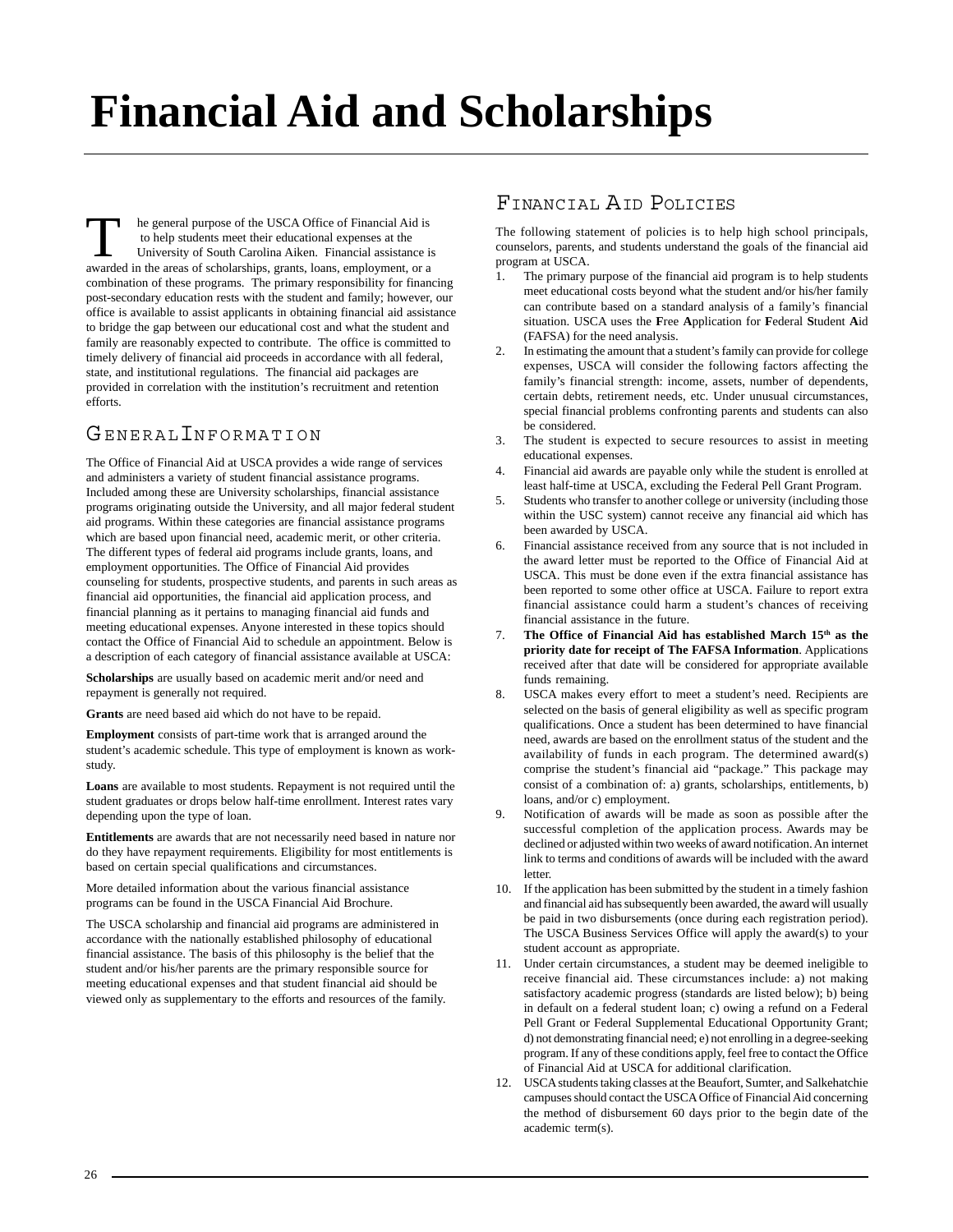#### **Satisfactory Academic Progress**

On the basis of federal regulations, financial aid is awarded only to students who are meeting the USCA standards of satisfactory academic progress. These standards have been established to ensure that recipients of financial aid are making measurable progress toward the completion of degree requirements within a reasonable period of time. At the time he or she applies for financial aid and at the end of every major semester thereafter, the academic record of each financial aid applicant is evaluated for compliance with the standards described below.

Students are considered to be making satisfactory progress only if they are meeting all of the standards set forth in this policy. If a student fails to meet any particular standard or combination of standards, he or she will become ineligible for federal financial aid. Students are considered to be making satisfactory progress only if they:

- A. are admitted and enrolled as degree-seeking students.
- B. meet the University standards for continued enrollment as specified in the Academic Regulations section of the *University of South Carolina Aiken Undergraduate and Graduate Programs Bulletin* available on the USCA website (www.usca.edu).
- C. meet the maximum total enrollment and minimum earned hours stipulations specified below:

1. **Maximum Total Enrollment** – This assessment applies to all work attempted at any post-secondary institution. It is not limited to enrollment at USCA or to semesters in which financial aid is received. To be eligible for financial aid, a student's total enrollment must be within the applicable time limitations as follows:

> The total number of semesters of full-time enrollment (12 or more semester hours attempted) at any postsecondary institution does not exceed ten semesters.

 The total number of semesters of part-time enrollment (fewer than 12 semester hours attempted) at any postsecondary institution does not exceed the equivalent of ten full-time semesters.

 The total number of full-time and part-time semesters combined does not exceed the equivalent of ten full-time semesters.

2. **Minimum Earned Hours** – To be making satisfactory progress, a student must earn a minimum number of semester hours each year, based upon his or her enroll ment status. Each period of enrollment included in the student's record is assessed. This assessment is not limited to semesters in which financial aid is received. To be eligible for financial aid, a student must:

- a. earn no fewer than 24 semester hours of undergraduate credit per academic year if enrolled as a full-time student (12 or more hours attempted per semester).
- b. earn no fewer than 18 semester hours of undergraduate credit per academic year if enrolled as a three-quarter-time student (9-11 hours attempted per semester).
- c. earn no fewer than 12 semester hours of undergraduate credit per academic year if enrolled as a half-time student (6-8 hours attempted per semester).

Summer session enrollment is not assessed in the determination of a student's total semesters of enrollment. However, semester hours earned during the summer session are assessed with regard to the student meeting the minimum earned hours requirement. Therefore, a student who is not meeting the minimum earned hours requirement may restore his or her record to compliance with this standard through summer session enrollment **ONLY at USCA or approved transient work at another USC system school**. If a student who has been deemed ineligible successfully changes his or her standing relative to this policy, it is the responsibility of the student to notify the Office of Financial Aid of this change. Otherwise, the student's financial aid file will remain in an inactive status.

A student whose total number of credit hours earned is not greater than three hours below the minimum number of credit hours required for that student shall be allowed to receive student financial aid for two consecutive major semesters following this determination. At the conclusion of this probationary period, the student must meet the University's non-probationary Satisfactory Academic Progress Standards in order to receive future student financial aid. This probationary standard will never be applied more than once for any student.

Students who are determined to be ineligible for federal financial aid under this policy may appeal this determination under specifically prescribed conditions. Such appeals are subject to all applicable deadlines. Detailed information regarding the appeal process can be obtained from the Office of Financial Aid.

The standards set forth in this policy apply to all federal financial aid programs including grants, loans and work funds. These standards will be applied to any determination or certification of satisfactory progress standing.

USCA has an established Academic Forgiveness Policy. When reviewing satisfactory academic progress for a student who has been granted Academic Forgiveness in consultation with the Scholastic Standing and Petitions (SS&P) Committee, the Office of Financial Aid insures that the monitoring complements the SS&P policy and is in compliance with Title IV satisfactory academic progress regulations.

# ACADEMIC SCHOLARSHIPS

# **USCA Scholarships**

USCA has a number of established scholarships. These scholarships are designed to recognize qualities of leadership, merit, and academic performance and to assist students in achieving their educational goals. All fully admitted, degree-seeking students are automatically considered for these scholarships annually based on their student profiles. Some awards can be renewed for up to 3 additional years.

#### **South Carolina Student Aid Programs**

For complete information on the LIFE, SC HOPE and Palmetto Fellows Scholarship programs, please visit the USCA Financial Aid Web Page at www.usca.edu/financialaid.

# **GRANTS**

# **Federal Pell Grant**

Students may apply for a Federal Pell Grant if they are enrolled in a program of study which is six months in length or longer and have not already earned a bachelor's degree. Eligibility is determined by the U.S. Department of Education. To apply for a Federal Pell Grant, students should complete a FAFSA. You will receive notification of eligibility within six weeks. The amount of the award will be based on the determination of eligibility and the cost of attendance at USCA.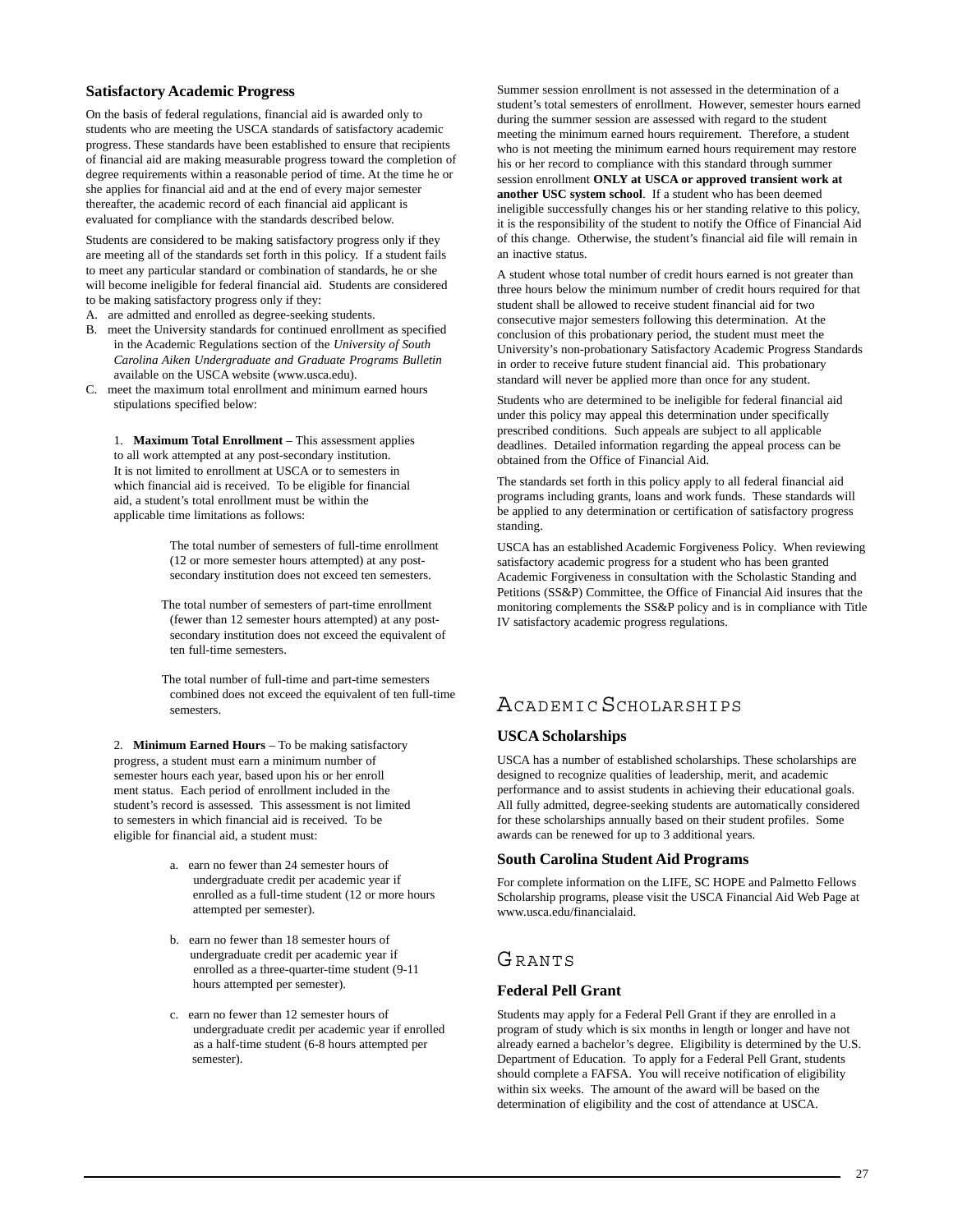# **Federal Supplemental Educational Opportunity Grant**

Using funds provided by the federal government, the University makes Federal Supplemental Educational Opportunity Grants available to a limited number of undergraduate students with greatest financial need.

These grants are awarded to eligible full-time undergraduate students who have not already earned a bachelor's degree. In order to determine eligibility, you must complete the FAFSA. Funds in this program are very limited and are awarded to students with the greatest financial need.

# **South Carolina Need-based Grant**

The South Carolina General Assembly created a South Carolina Needbased Grant Program beginning with the 1996-97 academic year. The SC Need-based Grant is available for a maximum of eight full-time semesters. The Grant will not be available for summer school or periods of attendance other than fall and spring semesters. In order to qualify for consideration for a South Carolina Need-based Grant at USCA, a student must meet all of the following minimum requirements:

- Be a needy student as defined by Title IV Federal Student Aid Programs for determining eligibility for federal student financial aid. The student must complete a Free Application for Federal Student Aid (FAFSA).
- Be a legal resident of the state of South Carolina.
- Be enrolled as a full-time undergraduate student seeking your first undergraduate degree.
- Register for 12 semester hours for the fall semester and 12 semester hours for the spring semester to receive the SC Need-based Grant. If you are not registered as a full-time student at the end of the 100% refund period for the fall semester, the grant will be withdrawn for the academic year.
- Complete a minimum of 24 semester hours to be eligible to receive the grant for the subsequent year.
- Certify that he or she has never been convicted of any felonies, has not been convicted of a second alcohol or drug-related misdemeanor offense within the 12 months prior to the period of the award, and is of good moral character by submitting a signed affidavit to the Office of Financial Aid.
- Be making satisfactory progress as defined in USCA's "Satisfactory Academic Progress Policy" which is available on the Financial Aid web page. On every award letter, students are provided with the web address for Financial Aid "Terms and Conditions" which references this policy.
- Maintain a minimum 2.0 grade point average.
- Certify that he or she does not owe a refund or repayment on any state or federal grant and is not in default on a loan under the Federal Perkins Loan or Federal Stafford Loan Programs.

# EM P LO Y M E N T

# **Federal Work-Study (FWS) Program**

This program provides jobs for students who have financial need. USCA participates in the Federal Work-Study program and helps coordinate job placement on campus.

The Federal Work-Study Program provides part-time on-campus and community service employment to USCA students. The salary is at least equal to the current minimum wage. You must complete a FAFSA in order for eligibility to be determined. Students must be enrolled at least half-time. Students who are awarded FWS may be employed for up to 15 hours per week. The average award usually allows 10 hours per week. The students' work schedule will be set around their class schedule. Funds in this program are limited and are awarded on a first come/first served basis.

# **Psychology Graduate Student Assistantships**

In an effort to enhance the student's opportunity to gain important practical experiences while at the same time providing a degree of financial support, USC Aiken has agreed to provide stipend support for select students when available. Each available stipend will be provided on a semester basis. A student receiving a stipend will be required to enroll in a minimum of 6 credit-hours per semester and will be required to work in a selected setting for a maximum of 15 hours per week. The total amount of weekly work time will be determined by the amount of funding that is available for the student. Generally, the student's work placement will be in a community mental health agency, in an applied clinical/ counseling setting at USC Aiken, or a research setting at USC Aiken. In addition to the direct financial support that is gained through the stipend, USC Aiken has also agreed to provide a substantial tuition reduction for each student receiving a stipend. Stipends are generally provided to students during the 9-month academic year. However, a few stipends are available in the summer months. In order to receive a stipend in the summer months, it is necessary to enroll in summer classes.

While an effort will be made to provide stipend opportunities for all interested and qualified degree-seeking students, available funding is limited. Accordingly, eligibility for stipends will be determined by an evaluation of the admission criteria for entering students, and by evaluation of existing performance criteria for more advanced students enrolled in the degree program. For eligible students, ongoing participation in this assistantship program will be contingent upon satisfactory performance within the setting, as evaluated by USC Aiken's clinical faculty and appropriate agency staff (when applicable). Due to limited funding opportunities, not all students enrolled in the graduate program will be eligible for stipends. Receiving a stipend during a particular academic period does not guarantee continued funding during subsequent academic periods. For additional information, see the *Psychology Graduate Student Handbook***.**

# **Education Graduate Student Assistantships**

For information on available assistantships contact the School of Education.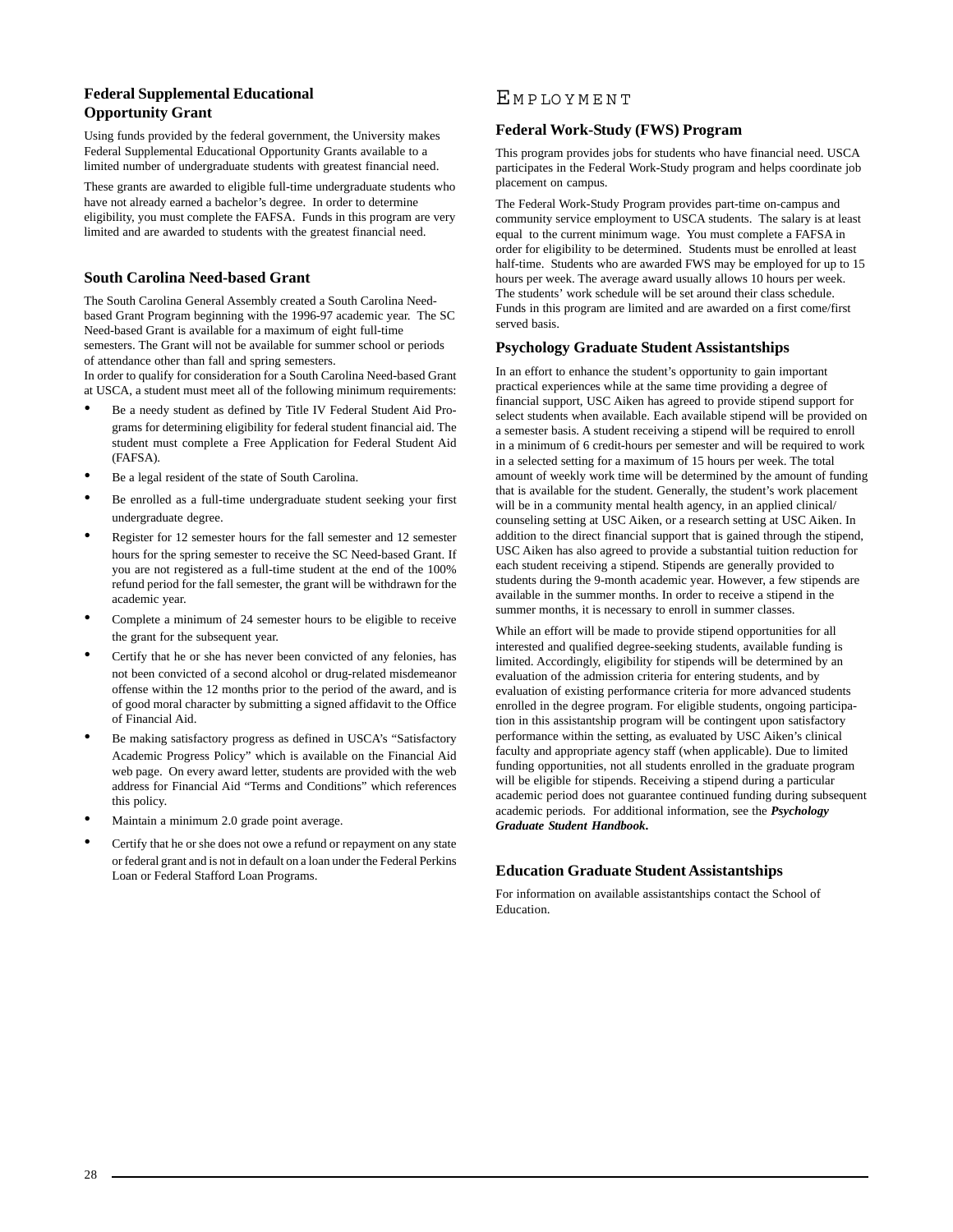# LOANS

# **The Federal Stafford Loan Program (subsidized and unsubsidized)**

The Federal Stafford Loan Program provides low-interest, long-term loans to eligible students through lenders outside the University. Subsidized Stafford Loans are awarded based on financial need. The federal government pays the interest on these loans while the student is enrolled in school at least half-time (6 semester hours), during the grace period and during deferment periods. Unsubsidized Stafford Loans are not based on financial need. Interest begins accruing after the first disbursement. Students have the option of paying the interest monthly or quarterly while in schools and during the grace period, or can have the interest capitalized and added to the principal amount of the loan upon entering repayment.

# **Maximum Loan Amounts**

| Freshmen          | \$5500 for dependent students (maximum \$3500)<br>subsidized)    |
|-------------------|------------------------------------------------------------------|
|                   | \$9500 for independent students (maximum \$3500)<br>subsidized)  |
| Sophomore         | \$6500 for dependent students (maximum \$4500)<br>subsidized)    |
|                   | \$10,500 for independent students (maximum \$4500<br>subsidized) |
| Junior and Beyond | \$7500 for dependent students (maximum \$5500)<br>subsidized)    |
|                   | \$12,500 for independent students (maximum \$5500<br>subsidized) |
| Graduate          | \$20,500 (maximum \$8500 subsidized)                             |
|                   |                                                                  |

#### **Aggregate Loan Limits**

| Undergraduate | \$31,000 for dependent students (maximum \$23,000)<br>subsidized)  |
|---------------|--------------------------------------------------------------------|
|               | \$57,500 for independent students (maximum \$23,000<br>subsidized) |
| Graduate      | \$138,500 (maximum \$65,500 subsidized)                            |
|               |                                                                    |

The graduate limit includes Stafford Loans received for undergraduate study.

# **Federal Perkins Loan Program**

Federal Perkins Loan Program provides low-interest (5%), long-term loans to eligible students. The USCA program provides up to \$4,000 per academic year, not to exceed \$20,000 for the completion of undergraduate study. For first time borrowers, repayment does not begin nor does interest accrue until 9 months after you have ceased to be enrolled at least half-time. Repayment for previous borrowers will begin six months after ceasing at least half-time enrollment. Minimum payments of \$120 per quarter (\$40 per month) are required, and you may have up to 10 years to repay, depending on the amount you have borrowed. Under certain circumstances, you may be eligible to cancel or defer some repayment.

# **Federal Parent Loan for Undergraduate Students (PLUS)**

Federal Parent Loan for Undergraduate Students (PLUS) provides longterm loans to parents for their dependents through lenders outside the University. Loan amounts under this program are limited to the student's cost of education minus other financial aid awards. Parents may be denied a PLUS loan due to adverse credit history. If the PLUS Loan is denied, the student is eligible for an additional Unsubsidized Stafford Loan. Sixty days after disbursement, parents begin repayment at a fixed interest rate of 8.5%. Parents have the option of postponing payments until six months after the student ceases to be enrolled at least half-time. Parents must contact the lender to request a postponement of payments. Interest will accrue during the postponement period. PLUS Loan funds will be disbursed in two equal payments, one at the beginning of each semester (Fall -- August, Spring -- January). One semester loans are disbursed at the beginning of the semester for the full loan amount. The lender will make the checks co-payable to the parent and the University and will mail the check to the school for endorsement.

## **Federal PLUS Loan for Graduate Students**

The Federal Graduate PLUS Loan provides long-term loans to graduate students through lenders outside the University. Loan amounts under this program are limited to the student's cost of education minus other financial aid awards. Graduate students may be denied a PLUS Loan due to adverse credit history. Graduate students must complete the Free Application for Federal Student Aid (FAFSA) to be considered for a PLUS Loan; and are only considered for this loan after applying for the maximum Stafford Loan. Sixty days after disbursement, students begin repayment at a fixed rate of 8.5%. Students have the option of requesting an in school deferment from their lender. PLUS Loan funds will be disbursed in two equal payments, one at the beginning of each semester (Fall - August, Spring - January). One semester loans are disbursed at the beginning of the semester for the full loan amount. The lender will make the checks co-payable to the student and the University and will mail the check to the school for endorsement.

# **South Carolina Teachers Loan Program**

South Carolina Teachers Loan Program provides loans in amounts up to \$2,500 for the first and second years of undergraduate study and \$5,000 per academic year for upperclassmen and graduate students. Loan indebtedness will be cancelled at the rate of 20% or \$3,000, whichever is greater, for each year of full-time teaching in a critical subject or critical geographic area in South Carolina. If you teach in both a critical subject and geographic area simultaneously, your loan shall be cancelled at the rate of 33 1/ 3% or \$5000, whichever is greater, for each full year of full-time teaching. The subject areas deemed critical at the time you apply will be honored for cancellation when you begin teaching; critical geographic areas must be deemed critical at the time of employment. If you decide not to teach, the interest rate shall be the rate on the Federal Stafford Loan plus 2%. This is a variable rate not to exceed 10.25% annually.

# **Career Changers Program**

The Career Changers Program provides loans to individuals wishing to enter the teaching profession. The program provides annual loan amounts of \$15,000, up to a cumulative amount of \$60,000. Loan indebtedness will be cancelled at the rate of 20% or \$3,000, whichever is greater, for each year of full-time teaching in a critical subject or critical geographic area in South Carolina. If you teach in both a critical subject and geographic area simultaneously, your loan shall be cancelled at the rate of 33 1/3% or \$5,000, whichever is greater, for each full year of full-time teaching. The subject areas deemed critical at the time you apply will be honored for cancellation when you begin teaching; critical geographic areas must be deemed critical at the time of employment. If you decide not to teach, the interest rate shall be the rate on the Federal Stafford Loan plus 2%. This is a variable rate not to exceed 10.25% annually.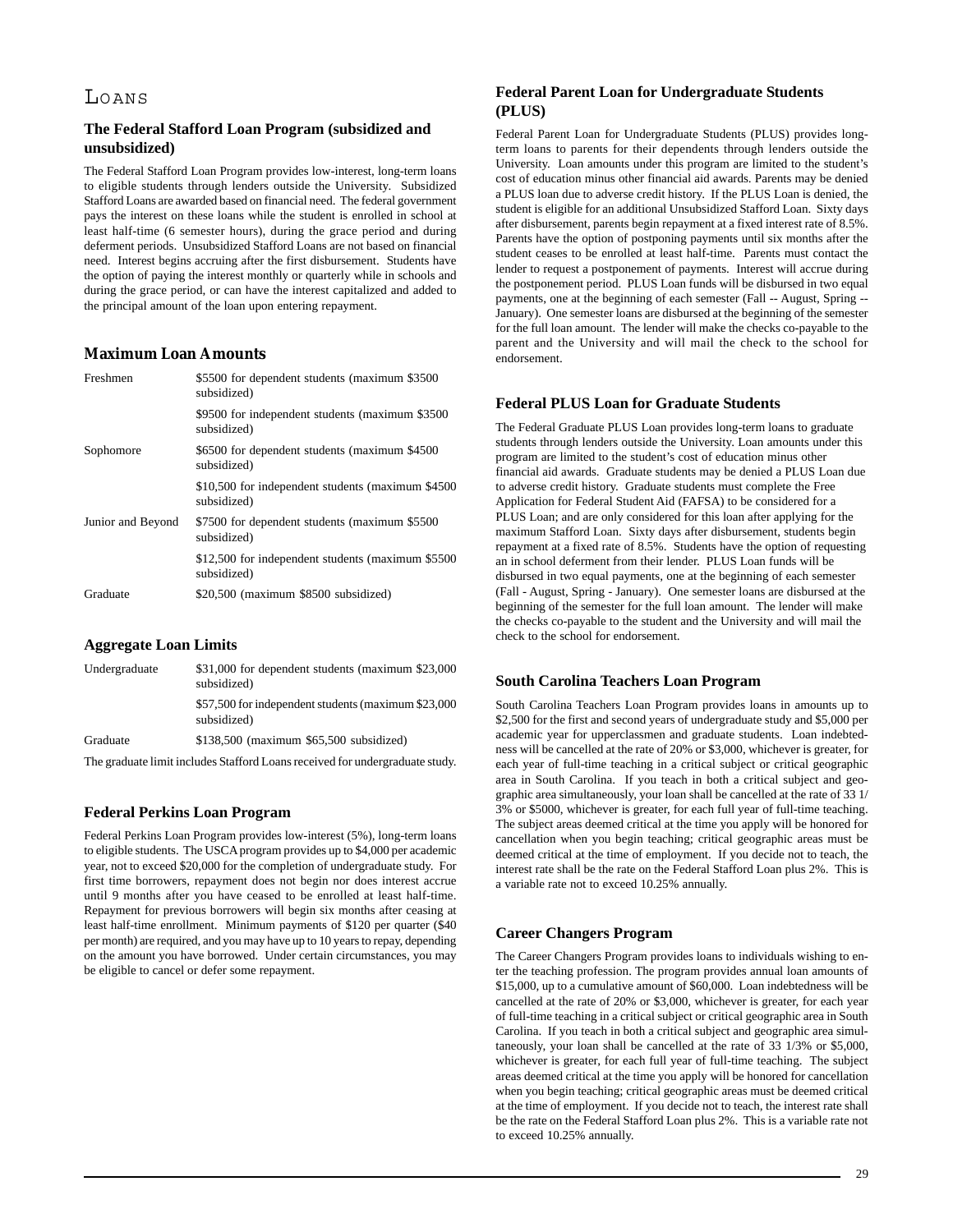# ENTITLEMENTS

# **Veterans Benefits**

The following policies and procedures are of primary concern to veterans, servicepersons, members of guard and selected reserves, and other eligible persons who receive VA educational assistance while enrolled at the University of South Carolina Aiken.

Academic standards of progress and attendance are covered under school standards of progress, as specified by the South Carolina Commission on Higher Education, License Division, and required by the U.S. Department of Veterans Affairs (VA).

# **Enrollment Certification**

Certification by the USCA VA Certifying Official, located in the Office of the Registrar, Penland Administration Building, Room 109, (803-641-3550) is required for eligible students who wish to receive VA educational assistance checks. Students must initiate their own requests for enrollment certification, as the Certifying Official processes certifications and other forms to the VA only for those students who have made such a request and completed the necessary paperwork.

VA requires that eligible students must have completed University admissions requirements and matriculation into degree-seeking status before they may receive VA educational benefits. However, those students admitted as Provisional, Military Special, or Transient or students enrolling for prerequisite courses required for admission into a professional degree program or school may request VA certification if they provide appropriate documentation. VA students in these categories should contact the USCA VA Coordinator for details. Only the federal VA has the final authority to award benefits to students in such admission categories.

All VA students who have earned college credit at another school or in another USC degree program are required to provide the USCA VA Certifying Official with a transfer credit evaluation from its academic department. The VA generally pays such students for one semester only, pending receipt of the amount of "prior credit" applied to their current degree program. It is also recommended that undergraduate veterans contact the Undergraduate Office of Admissions (803-641-3366) for consideration of college credit for military schools.

Students can best ensure receipt of benefits by informing the school VA Coordinator, Office of the Registrar, Penland Administration Building, Room 109, of their intent to register for classes and by supplying the number of credit hours for which they will enroll each semester. Eligible VA students must request certification on a semester-by-semester basis.

VA payments may be made only for those courses that are required by the academic department for the student's current degree program. All students receiving educational assistance checks from the VA are responsible for notifying the school VA Coordinator of changes in their degree program and /or course load during a semester, including drop/ add, withdrawal, audit status or involving pass/fail option in a course, or Distance Education enrollment, independent study, internship or practicum courses.

Benefits related information and forms are available from the University Veterans Affairs Coordinator, located in the Registrar's Office, Penland Administration Building, Room 109. Each student request will be handled individually according to the VA benefit program and enrollment status at the University.

## **Vocational Rehabilitation**

Students with disabilities may obtain grants-in-aid covering tuition, fees, books, supplies, and transportation through the Vocational Rehabilitation Service. Detailed information may be obtained from the Vocational Rehabilitation Department in Aiken.

# HOW TO APPLY FOR FINANCIAL AID

- 1. Make application for admission to USCA. Financial aid is awarded only to students who satisfactorily complete the requirements for admission.
- 2. Submit the **F**ree **A**pplication for **F**ederal **S**tudent **A**id (FAFSA). Application may be made online.
- 3. After students have been formally accepted for admission, their requests for aid will be considered. Official award notices will be made in May for the academic year, near November 1 for spring semester only, and near May 1 for the summer terms.
- 4. All students who wish to apply for financial aid for the summer terms are required to complete a summer student aid application and submit the application to the USCA Office of Financial Aid by the established deadline. These applications are available in early March of each year.

Financial aid is important to USCA students and parents. Funds are limited, but available. The key to receiving aid is to know what has to be done, when to do it, and how to do it correctly.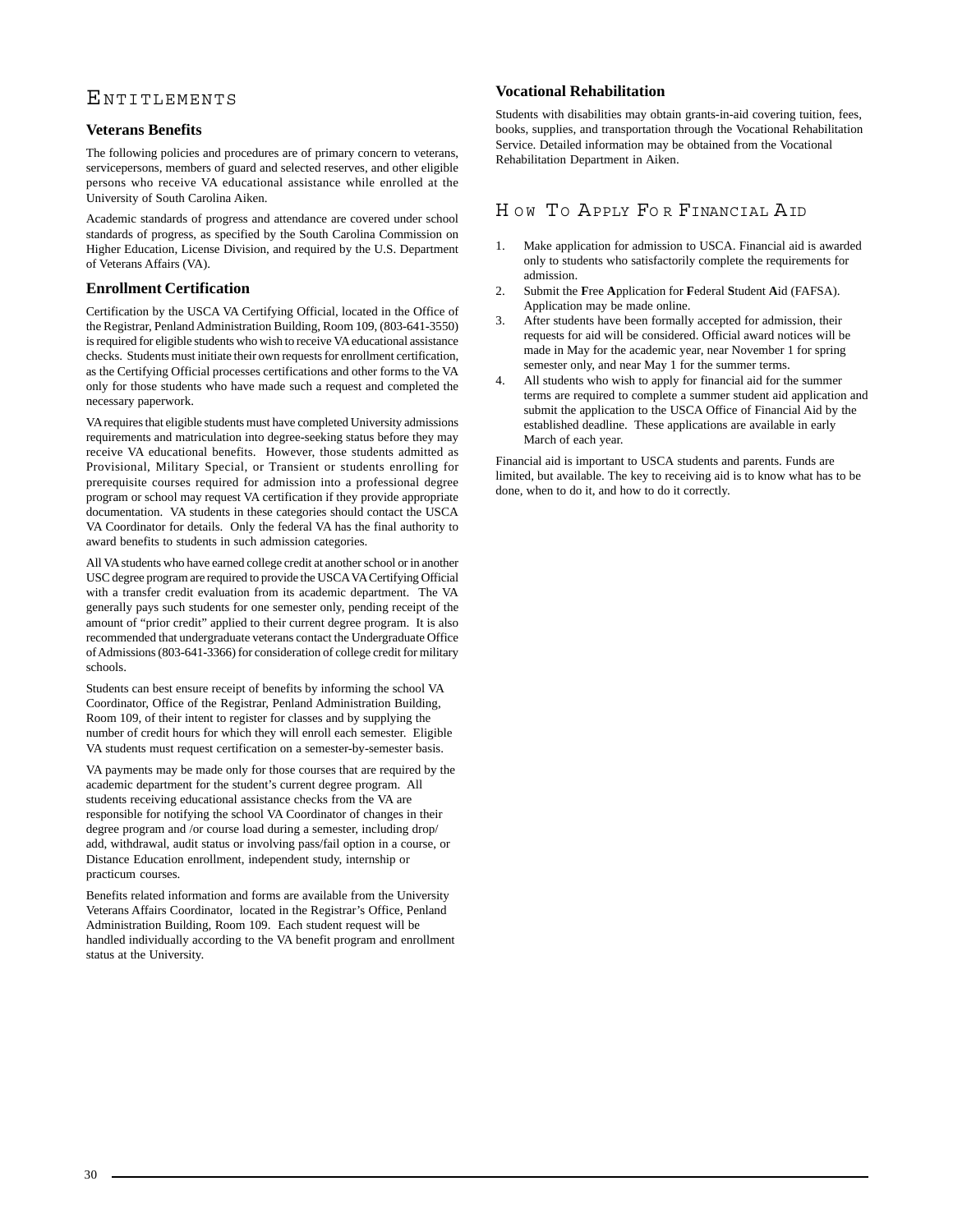# **Academic Regulations**

s the chief governing body of the University, the Board of<br>
Trustees delegates power to the President and faculty<br>
and the Board of Trustees the faculty retains legislative nowers in all Trustees delegates power to the President and faculty and the Board of Trustees, the faculty retains legislative powers in all matters pertaining to the standards of admission, registration, instruction, research and extracurricular activities; the requirements for and granting of degrees earned; the courses; the curricula; the discipline of students; the educational policies and standards of the University; and all other matters affecting the conduct of academic affairs.

The University reserves the right to make changes in degree requirements, course offerings and academic regulations at any time when in the judgment of the faculty, the President or the Board of Trustees such changes are in the best interests of the students and the University. Within these same guidelines, the University reserves the right to require testing for placement in academic courses.

Registration at the University assumes the student's acceptance of all published academic regulations, including those which appear in this Bulletin and all others found in any official announcement.

Official policies of the University listed below are published in the *USCA Student Handbook,* which is available through the Division of Student Life and Services and the Office of the Student Government Association: 1. Student Judicial Process

- A. Academic Code of Conduct
- B. Student Discipline System
- 
- C. Student Grievance Procedure
- 2. University Policy on Use of Alcohol and Drugs by Students
- 3. University Policy on Campus Solicitation

An undergraduate student may choose to obtain a degree in accordance with the curricular requirements for the particular degree set forth in the *USCA Bulletin* current at the time of the student's initial enrollment, or any subsequent *USCA Bulletin*, provided the student has not been absent from active enrollment at USCA for a period exceeding three years (thirtysix months). Transfer credit awarded to a student who has been absent from the University for more than 36 months must be re-evaluated according to the standards in effect at the time the student is readmitted. However, a student is restricted in his/her choice of requirements to one specific *USCA Bulletin*. Undergraduate students have a period of eight years, inclusive and continuous, in which to claim the rights of a specific *USCA Bulletin*.

Within the eight-year limit, an undergraduate student who is absent from the University for no longer than three years and who returns to complete his or her program of study, will have the right to continue under the *USCA Bulletin* in effect at the time of original enrollment. Alternatively, the student may elect the degree requirements set forth in the *USCA Bulletin* in effect at the time of re-enrollment.

When a student has been absent from enrollment at USCA for a period in excess of three years, the student is restricted in his/her choice of program requirements to those set forth in the *USCA Bulletin* in force at the time of re-enrollment or any subsequent *USCA Bulletin*.

Under no circumstances will students be allowed to appeal to short-lived rules, regulations, and/or curricular requirements which were adopted and subsequently abandoned during the period of their absence.

# ACADEMIC AFFAIRS

The office of the Executive Vice Chancellor of Academic Affairs provides supervisory authority to two colleges and three professional schools and the units therein, to the library, to the Ruth Patrick Science Education Center, to the Academic Success Center, to the Center for Teaching Excellence and to the Office of Institutional Effectiveness.

# RIGHT OF PETITION

Undergraduate students who wish to request an exception to the academic regulations regarding admissions or academic progression at the University should apply to the USCA Scholastic Standing and Petitions Committee. The student's petition for a modification of academic regulations must be submitted with a recommendation from the department chair/dean. The student will be allowed only one appearance before the Committee on the basis of a documented petition. Should the student's request be denied by the Committee, the student may appeal to the Executive Vice Chancellor for Academic Affairs. The Executive Vice Chancellor's response may be reviewed by the Chancellor, whose response will be final.

Graduate students who wish to request an exception to the academic regulations of the University should apply to the academic unit that directs the student's program. After the internal process has been exhausted, the student may apply to the USCA Graduate Advisory Council for approval. The student's petition for a modification of academic regulations must be submitted with a recommendation from the department chair/dean. The student will be allowed only one appearance before the Council on the basis of a documented petition. Should the student's appeal be denied by the Council, the student may appeal to the Executive Vice Chancellor for Academic Affairs. The Executive Vice Chancellor's response may be reviewed by the Chancellor, whose response will be final.

Students enrolled in USCA off-campus programs, once a Change of School Form has been completed, shall be entitled to relief from any academic complaint or grievance through the student grievance procedure established in the applicable USC Regional Campus Student Handbook. After a judgment has been rendered on that campus, an appeal to the Executive Vice Chancellor for Academic Affairs at USC Aiken and a subsequent appeal to the USC Aiken Chancellor may be made.

# [GR A D UAT E](http://www.usca.edu/admissions/Graduateadmissions.html) PROGRAMS

Information and policies regarding the Master of Education Degree in Educational Technology may be found on page 166, information on the Master of Education Degree in Elementary Education on page 160, and information on the Master of Science Degree in Applied Clinical Psychology on page 168.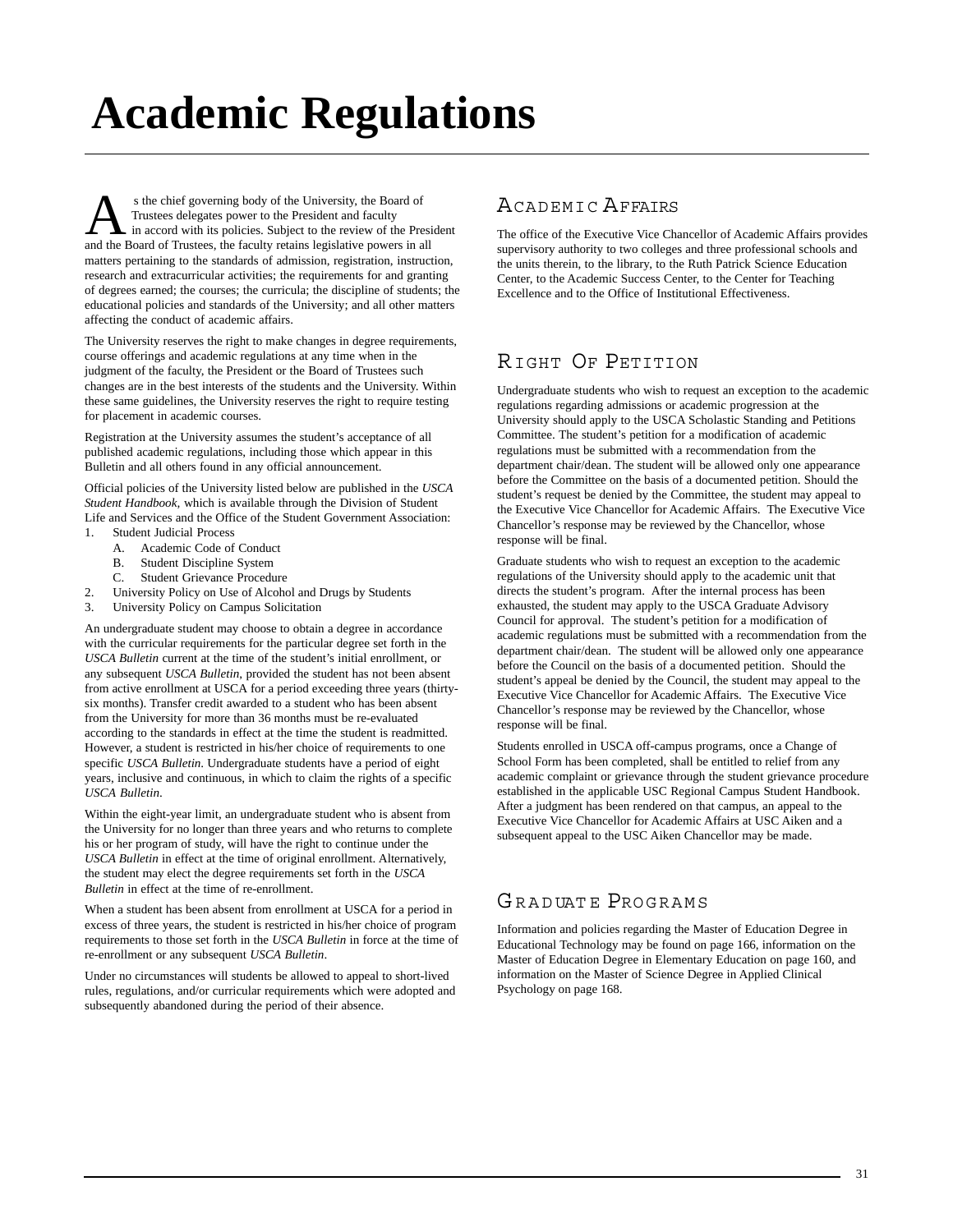# BACCALAUREATE DEGREES

# GENERAL EDUCATION REQUIREMENTS

The general education requirements address the goals of the USCA mission statement. The institution challenges students to think critically and creatively, to communicate effectively, to learn independently, and to acquire depth of knowledge in chosen fields.

These goals are intended to provide a breadth of experience in the critical disciplines which are the foundation of a liberal arts education.

Although these requirements take the form of individual courses, integration of knowledge is critical to the learning experience. Students are expected to pursue their studies in an ethical, honest manner.

- **1. General Education Requirements ............................... 50-52**
	- **A. Skills and Competencies ....................................... 21-23**
		- 1. Satisfactory completion of Writing Proficiency Requirement For more information, see Proficiency Portfolio in Writing on page 48.
		- 2. English 101 and 102 ................................................ 6 Students must complete English 101 and English 102 with a grade of C or better in order to fulfill general education requirements and before taking other English courses.
		- 3. Math/Statistics/Logic ............................................... 6 AMTH 221 and AMTH 222 cannot be used for General Education math credit EXCEPT by students graduating with degrees in Elementary, Early Childhood or Special Education.
		- 4. Applied Speech Communication ............................. 3 (ACOM 201, ACOM 241, and ACOM 342)
		- 5. Languages ............................................................. 6-8 Most degree programs require two (2) semesters of the same language. See individual degree program descriptions for language requirements.
	- **B. Methods and History of Disciplines......................... 29** At least 3 hours must be in **Non-Western World Studies**, unless an approved non-Western world studies course has been completed elsewhere in the student's degree program. See definition and list of approved courses on pages 32-33.
		- 1. Natural Sciences ...................................................... 8 Biology, Chemistry, Physics, Geology, Astronomy (2 labs)
		- 2. Social and Behavioral Sciences (at least two areas) 6 Psychology, Sociology, Anthropology, Economics, Political Science, Geography
		- 3. History of Civilization ............................................. 3 (AHST 101 or AHST 102)
		- 4. American Political Institutions ................................ 3 (APLS 201, AHST 201, or AHST 202)
		- 5. Humanities\* (at least two areas) .............................. 9 Communications (last two digits must be in 50s or 60s) History, Literature, Fine Arts History, Philosophy (other than logic), Religion, Selected Language courses, Humanities (AHUM acronym) Honors (AHON acronym)
	- **C. Inter-Curricular Enrichment (ICE) Program** Refer to page 47 for more information.

**Humanities Course Definition:** Study in the Humanities and fine arts develops an understanding of what it means to be human - the struggles and aspirations, achievements and failures, values and visions that help us make sense of our lives and our world. Situating the events, customs, and symbols of people throughout time in their appropriate cultural contexts furthers the development of verbal, perceptual, and imaginative skills needed for organizing and understanding our world in communicable ways. Courses designed to fulfill the humanities requirement focus on cultural and intellectual expressions through historical, hermeneutic, cultural and aesthetic investigations. Courses in philosophy, religious studies, languages (both classical and modern), literature, history, history and appreciation of the visual and performing arts, and designated areas in communications, such as rhetoric and intercultural communication are included among those considered to be humanities.

By contrast, those courses that primarily focus on developing a skill, such as writing, performance or production courses in the arts, technique or professional skills courses in communications, and those language courses that focus on learning to speak and write a different language at an elementary level, will not satisfy the humanities requirement.

## \***The following courses meet the Humanities general education requirement:**

**Art History (AARH):** 105, 106, 206, 312, 335, 397, 398

**Communications (ACOM):** 351, 352, 353, 450, 455, 462

**English (AEGL):** 275, 281, 282, 283, 284, 285, 286, 288, 289, 290, 291, 295, 301, 362, 385, 389, 390, 391, 392, 393, 394, 395, 401, 405, 407, 411, 412, 415, 416, 417, 419, 423, 424, 425, 426, 427, 428, 430, 431, 434, 435, 449, 474, 491, 494

#### **Languages, Literatures, and Cultures:**

**French (AFRE):** 302, 303, 305, 306, 307, 388, 397, 398, 399

**German (AGER):** 303, 305, 395, 397, 398, 399

**Spanish (ASPA):** 303, 308, 319, 320, 321, 340, 380, 388, 397, 399, 426, 488, 498

**History:** All History courses. **Note:** If AHST 101 or AHST 102 is used towards the History of Civilization requirement, the same course cannot count for the Humanities requirement. Also, if AHST 201 or AHST 202 is used towards the American Political Institutions requirement, the same course cannot count for the Humanities requirement.

### **Honors (AHON):** 101

**Humanities (AHUM):** 107, 201, 202, 211, 301

**Music (AMUS):** 173, 175, 371, 372, 374, 393

**Philosophy (APHL):** 102, 211, 302, 303, 304, 311, 312, 350, 390, 399

**Religion (AREL):** 101, 103, 301, 302, 390, 399

**Theatre (ATHE):** 161, 361, 362

**Non-Western World Course Definition:** A non-Western world studies course is any course which focuses substantially on the culture of a region of the world other than Europe or those areas in which the dominant culture is European, (*e.g.,* the United States, Australia, New Zealand, Poland, Greece). Study of the cultures of the indigenous peoples of these countries (*e.g.,* Maori, Apache, Iroquois, Aborigines) may be acceptable, but this would not include the study of "assimilated" ethnic groups (*e.g.,* African-American, Japanese-Americans). Courses focusing on US/European involvement in other regions of the world (*e.g.,* the Vietnam War, the British colonization of Africa) will not satisfy the nonwestern world studies requirement.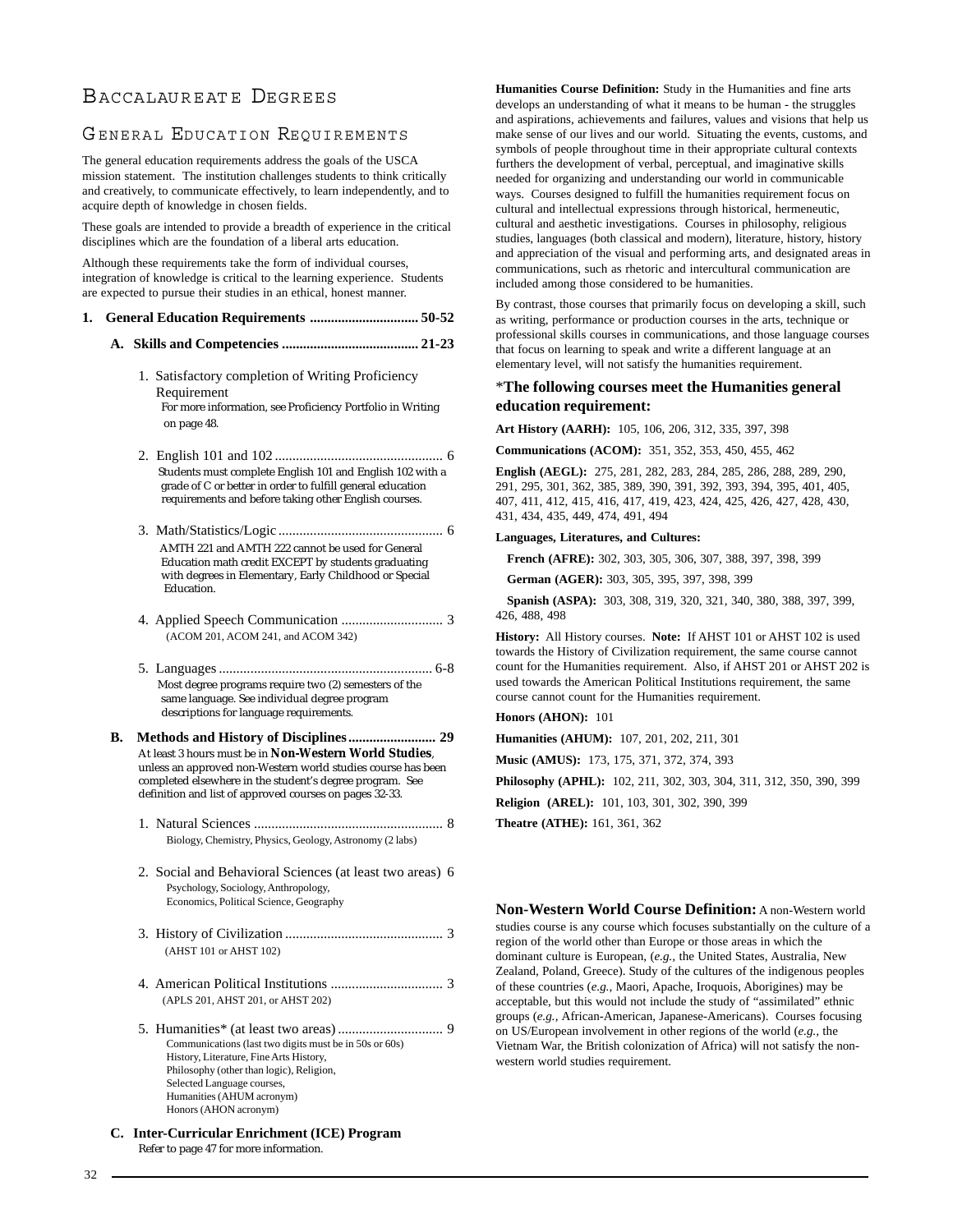**The following courses have been approved as meeting the non-Western world studies general education requirement:**

#### **Art History**

AARH 397 Topics in Non-Western Art History (3)

#### **Anthropology**

| Understanding Other Cultures (3)       |
|----------------------------------------|
| Peoples of the Indian Subcontinent (3) |
| Anthropology of Magic and Religion (3) |
| Topics in Anthropology (3)             |
|                                        |

#### **Communications**

ACOM 450 Intercultural Communication (3)

#### **English**

| AEGL 291        | Introduction to Non-Western Literature (3)  |
|-----------------|---------------------------------------------|
| <b>AEGL 385</b> | Studies in Non-Western Literature (3)       |
| AEGL 435        | African and African-American Literature (3) |

#### **Languages, Literatures and Cultures**

| <b>AFRE 303</b> | Francophone Culture and Civilization (3)         |
|-----------------|--------------------------------------------------|
| <b>AFRE 306</b> | Survey of Non-Western French Literature (3)      |
| <b>AFRE 388</b> | Selected Non-Western Topics in Translation (3)   |
| <b>ASPA 303</b> | Latin American Culture and Civilization (3)      |
| <b>ASPA 320</b> | Survey of Latin American Literature (3)          |
| <b>ASPA 321</b> | Survey of Latin American Literature II (3)       |
| <b>ASPA 380</b> | Hispanic Cultures and Identities (3)             |
| ASPA 388        | Selected Non-Western Topics in Translation (1-4) |
| <b>ASPA 397</b> | Hispanic Film (3)                                |
| <b>ASPA 426</b> | Afro-Hispanic Literatures (3)                    |
| ASPA 488        | Selected Non-Western Topics (1-4)                |

#### **Geography**

| AGRY 102 |  | Geography of the Developing World (3) |  |  |
|----------|--|---------------------------------------|--|--|
|----------|--|---------------------------------------|--|--|

#### **History**

| AHST 345            | Early Islamic Civilization (3) |
|---------------------|--------------------------------|
| AHST 346            | The Ottoman Empire (3)         |
| AHST 347            | The Modern Middle East (3)     |
| AHST 361            | Early Latin America (3)        |
| AHST 362            | Modern Latin America (3)       |
| <b>AHST 366</b>     | Modern East Asia (3)           |
| AHST <sub>423</sub> | History of Mexico (3)          |
| AHST <sub>447</sub> | The Arab-Israeli Conflict (3)  |
| AHST <sub>492</sub> | Non-Western Topics (3)         |

#### **Music**

AMUS 175 World Music (3)

#### **Political Science**

| <b>APLS 101</b> | Global Politics (3)                           |
|-----------------|-----------------------------------------------|
| <b>APLS 103</b> | Non-Western Politics (3)                      |
| <b>APLS 330</b> | International Organization (3)                |
| <b>APLS 344</b> | International Political Corruption (3)        |
| <b>APLS 487</b> | Politics and Governments of Africa (3)        |
| APLS 488        | Politics and Governments of Latin America (3) |
| <b>APLS 492</b> | Non-Western Topics (3)                        |
| <b>Religion</b> |                                               |
| <b>AREL 103</b> | Comparative Religion (3)                      |
| Sociology       |                                               |

ASCY 310 Social Demography (4)

**Note: Individual major degree programs may require specific courses within each category and may add requirements.**

**Please also see the sections of the** *USCA Bulletin* **describing the major programs of study for any limitations on general education requirements.**

#### **Program of Study**

Students are expected to follow the program outlined for their major as closely as possible, particularly within the first two years. When special problems arise, the student may consult the department chair/dean before consulting the Executive Vice Chancellor for Academic Affairs.

### **Students must pursue required courses in the prescribed sequence.**

Failure to do so may lead to scheduling difficulties. Students may find courses they wish to take either not available or closed to those without advanced standing.

Under current regulations, students who have failed to complete successfully all of the freshman requirements may not enroll in courses in their major field beyond the sophomore level. In this case, students may take electives until the deficiency is removed.

Students who enroll in classes for which prerequisites or other defined requirements have not been met may be removed from those classes.

#### **Declaration of Major**

The college experience provides an opportunity for exploration of many disciplines and fields of study. Therefore, students are not required to select a major upon admission to the university.

Students who have earned 30 semester hours and wish to continue their studies at the University should declare a major in a program for which they meet entrance or progression requirements. Undecided and changeof-major students should use the resources available in the Academic Success Center and in Career Services to help them choose a major.

Students must complete a special admission process prior to the junior year for some programs (Business Administration, Education, and Nursing).

#### **Degree Audit Reporting System (DARS)**

The Degree Audit Reporting System (DARS) is an advising tool used to produce student degree audits and to assist with transfer evaluations. Advisors may use DARS to review a student's degree requirements. The individual degree audits will show the student's progress by indicating the requirements that have been fulfilled and those remaining. DARS is available for students using any Bulletin since the 2001-2002 Bulletin was published.

# GENERAL**INFORMATION**

#### **Name Changes**

Forms for changing a name are available in the Registrar's Office. After producing legal proof of name change, the student should complete the form.

### **Address Updates**

The Registrar's Office also has the forms necessary for updating a student's address.

It is the obligation of every student to notify the Office of the Registrar of any change in name or address. Failure to do so can cause serious delay in the handling of student records and in notification to the student of any emergencies at home.

#### **Publications**

Each semester students are urged to become familiar with the University's Academic Calendar which is posted on the web at http://www.usca.edu/ records/calendars.html. It is each student's responsibility to know the last day to add or drop a class, the withdrawal deadline, and other important dates published in the calendar. The class schedule information is also available each semester on the web at http://www.usca.edu/records/ schedules.html.

The Registrar's Office communicates with all currently enrolled students via the student's USCA e-mail address. Information regarding the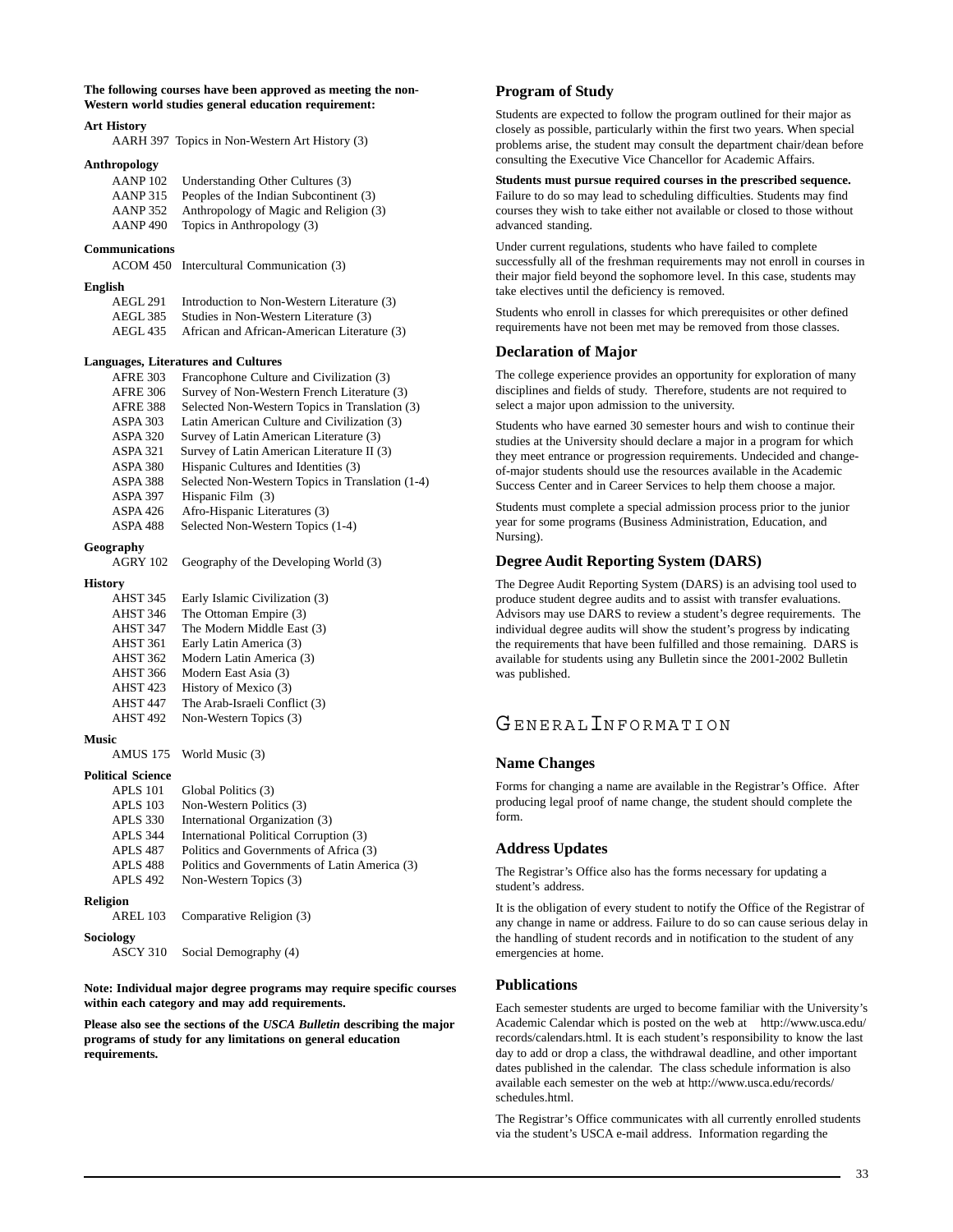registration processes and the graduation processes are communicated via e-mail.

### **Indebtedness**

Every student is expected to discharge any indebtedness to the University as quickly as possible. No degree will be conferred on, nor any diploma, certificate, record or transcript issued to, a student who has not made satisfactory settlement with the Business Services Office for all of his/her indebtedness to the University. A student may be prohibited from attending classes or taking final examinations after the due date of any unpaid obligation.

# REGISTRATION

To be officially enrolled in the University, students must be academically eligible, complete the registration process with the Office of the Registrar, and possess a receipt for payment of current academic fees. USC Aiken offers the Visual Information Processing (VIP) system as a means of registration. A student may also use the Visual Information Processing (VIP) system to access grades, view current class schedule, review fees, process tuition bills, check for registration appointment time, update address, and change a PIN.

Some academic advisors have been trained to register students via Faculty Desktop Registration (FDR).

Students are expected to complete registration (including the payment of all required fees) by the dates prescribed in the university calendar to avoid paying a late registration fee of \$5.00 per day (\$50.00 maximum). After late registration, a \$40 reinstatement fee will be charged in addition to all other fees.

# **Proxy Registration**

Enrollment by proxy is allowed provided the student has been advised and has supplied his/her proxy with the necessary tuition and fees.

# **Academic Advisement**

Students are responsible for completing all requirements for their degree. Academic advisors and the department faculty in the major are responsible for evaluating progress toward the degree and for interpreting and applying major requirements. Normally students will be able to progress by accepting the advice of their academic advisor. Undecided students are advised by a special group of advisors.

**Transient and non-degree students** will not be assigned advisors but may consult with advisors in the Academic Success Center about courses. To register, non-degree students must have a signed waiver from an advisor in the Academic Success Center.

# **Course Credit**

The number of class meetings per week for one semester usually determines the credit value of each course. Two or three laboratory hours (one period) are equivalent to one class meeting. The semester hour credit for each course is included in each course description.

# **Semester Course Load**

To graduate within 4-5 years, a student should earn a minimum of 15 credit hours per semester in academic studies.

# **Maymester and Summer Session Course Loads**

The maximum load allowed in Maymester is one course. The maximum load allowed in each summer session is two courses and associated labs. An overload in Maymester or either summer session must be approved by the student's academic advisor and department chair/dean according to the criteria described under "Course Overload."

### **Course Overload**

Students must pay an additional fee for 17 or more credit hours. Students must obtain course overload approval from their advisor and school dean/ department chair for 18 hours or more.Permission is required for an overload even if part of the course load is on an audit basis. A continuing student who wishes to take 18 or more hours must also have earned a GPA of at least 3.0 for the preceding semester's work (on a minimum of 12 semester hours). New students are eligible for 18 hours or more if they have a total score on the SAT of 1000 or higher. A "Course Authorization" form is available from the advisor or school dean/ department chair.

# **Course Numbering**

Courses numbered from 101 to 599 are available for undergraduate credit. Courses numbered 600 and higher can be taken only for graduate credit.

# **Course Descriptions**

Course descriptions are listed immediately following the various program outlines in this Bulletin.

# **Example: ASCY 355 Minority Group Relations. [=AANP 332] (3)** (Prereq: C or better in ASCY 101)

The elements of the course descriptions are as follows:

- **1. Academic discipline**. Course descriptions are arranged alphabetically by discipline. The four-letter abbreviation is the acronym used for course registration and all academic records. Example: ASCY
- **2. Course number and title** appear in bold type. Example: **355 Minority Group Relations**
- **3. Crosslisting**. In the case of courses which are offered in an identical form by two or more divisions or disciplines, all listings by which they may be identified appear in parentheses between the course title and indication of credit hours. An equality sign [=] indicates such equivalencies. Example: **[=AANP 332]**
- **4. Credit hours**. The number in parentheses indicates the semester credit hours awarded for successful completion of the course. In the case of course sequences where two or more related courses are included in the same entry, a statement such as "3 each" indicates that all courses in the sequence carry the same credit. If the courses do not all carry the same credit, the credit hours awarded for each course are individually itemized. Variable credit, indicated by an entry such as "3-6", is employed in the case of courses whose content and credit are to be individually determined. Example: **(3)**
- Prerequisites. Any necessary prerequisites or corequisites, indicated by the abbreviations "prereq" and "coreq," are given in parentheses after the credit hours. Example: (Prereq: C or better in ASCY 101)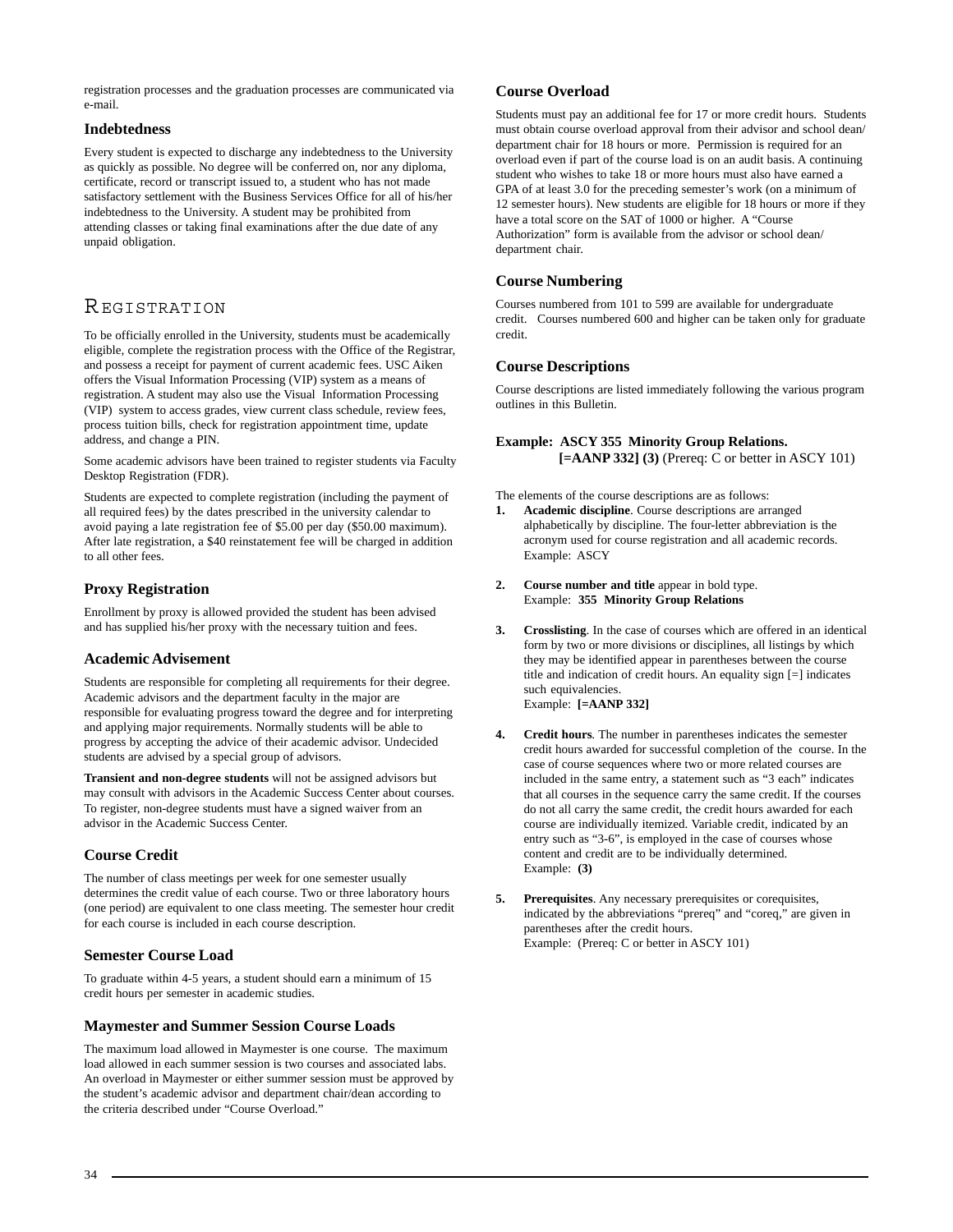# **Auditing**

Auditing a course entails attending classes and listening without actively participating in the class. A student who audits a class is not responsible for any assignments or examinations. No credit may be earned in an audited course by examination or otherwise. **No audited course may be repeated for credit at a later date.**

Students should submit the request for permission to audit a course to the instructional department concerned and should specify the semester when they wish to audit. **The applicant must complete the prescribed procedure for enrollment through the Registrar's Office prior to the last day to add a class for that semester.** A student must have been admitted to the University to be eligible to audit a course. **If a student decides to take the course for credit, he/she may change from audit to credit by the published deadline to change a schedule for that semester.** Auditors who are not enrolled as full-time students will be charged the current rate per credit hour.

### **Pass/Fail Option**

Students may elect to take one or more free elective courses under the Pass/Fail option each semester. (See Grading System on page 41 for all regulations pertaining to Pass/Fail.) A Pass/Fail Option form must be completed and returned to the Registrar by the published deadline to elect the Pass/Fail option for a particular semester. The student will receive the hours earned if the course is passed, but the grade point average will not be affected by a course taken Pass/Fail.

### **Independent Studies**

Advanced students may be afforded the opportunity to conduct independent study of a topic not covered in other courses under the guidance and supervision of a professor. Under normal circumstances a student may not take a regularly scheduled course on an independent study basis. All independent study courses must involve work which is clearly of an academic nature. The student must complete a significant body of work which is evaluated and graded.

All students taking courses on an independent study basis must have an approved independent study contract on file with the department and the Records Office. This contract must be completed by the instructor and the student and approved by the advisor and department chair/dean. Students must present their approved copy when registering for the course. The contract must include a detailed specification of the work the student is expected to complete and an explanation of how the student's grade will be determined. Published academic calendar deadlines and the established grading system apply to independent studies.

Independent study courses are intended primarily for juniors and seniors who desire advanced intensive work on a specific topic and, therefore, do not count toward general education requirements.

### **Repetition of Course Work**

Students may repeat any course. All registrations will appear on the student's permanent record and all grades will be computed in the student's grade point average. Course credit for graduation will be given only once unless otherwise stipulated in the course description.

### **Course Grade Forgiveness**

Beginning with the Fall 2007 semester, it is the policy of the University of South Carolina that every currently enrolled, fully-admitted, degreeseeking undergraduate student earning a "D+", "D", "F", or "WF" in a USC course may take up to two (2) undergraduate courses for a second time for the purpose of grade forgiveness. Both the first and second grades shall appear on the USC permanent record, but only the second grade will be used in computing the University of South Carolina cumulative grade point average. An explanatory notice will appear on the record.

This policy does not preclude students from repeating classes multiple times, in accordance with program requirements, but only the second attempt at the class may forgive the original grade of "D+", "D", "F", or "WF". Grade forgiveness can only be applied once per course for a maximum of two courses (not to exceed eight credits) on a student's undergraduate academic record, without regard to the number of degrees sought. Under the grade forgiveness policy, the forgiven and repeated class must both be taken at the same USC campus in the Fall 2007 semester or thereafter.

Established requirements for repeating classes, admission to, or progression in, specific academic programs of the University take precedence over the grade forgiveness policy. Program or progression grade point averages are not affected by this policy. Refer to the guidelines for each program for specific requirements.

Only a regular letter grade can replace a forgiven grade. Grades of "W", "I", "S", "U", or "AUDIT" may not replace previous grades. Courses intended to be repeated for additional credit, such as research or applied music, are not eligible for grade forgiveness.

Students who have been granted Academic Forgiveness to reset the grade point average after readmission are not eligible for course grade forgiveness. **Please refer to the Bulletin entry for Academic Forgiveness for Former USC Students with Less Than a 2.00 Cumulative GPA. Courses transferred from other institutions are excluded from this policy.**

Semester honors (dean's or president's honor list), academic standing (scholastic deficiency, probation, suspension), or previous grade point totals will not change retroactively as a result of applying this policy. Eligible students wishing to apply the course grade forgiveness policy to a course enrollment may do so at any time during his/her undergraduate enrollment, but no applications will be honored after the degree is awarded. Once grade forgiveness is applied to a repeated course, the action may not be revoked.

#### **Correspondence Courses**

Undergraduates may receive credit for only those correspondence courses taken through the Office of Independent Learning located on the Columbia campus. Students may request permission to enroll in such courses with the Request to Earn Credit Through Special Enrollment form available from the Registrar's Office. The student **must** have the advisor and department chair/dean sign the form and must return the bottom copy to the Office of Independent Learning with the application card. (Booklets describing all correspondence courses and how to enroll in them are available from the Registrar's Office). Since such courses are offered in the USC system, they are calculated into the GPA; however, for purposes of graduation with honors, they do not contribute to the minimum number of hours in residence.

### **Concurrent and Transient Enrollment**

Concurrent enrollment means attending USCA **and** another USC campus or another college at the same time. Transient enrollment means **leaving** USCA for a semester or more to attend another USC campus or another college in-state or out-of state.

Permission for either concurrent or transient enrollment is obtained on a Request to Earn Credit Through Special Enrollment form available from the Office of the Registrar. Courses must be approved by the appropriate department chair/dean and the form must be signed by the student's advisor and department chair/dean before it is submitted to the Office of the Registrar for processing. The Office of the Registrar will also confirm the USCA equivalent of each course taken in this manner based on transfer articulation tables developed by the Office of Admissions or as determined by the unit head of the academic area in which the course is housed. Students who wish to enroll in concurrent or transient work at another USC campus can usually register for those classes in Aiken.

Students wishing concurrent or transient enrollment at a college outside the USC system must remember the following:

a) Concurrent or transient enrollment outside the USC system within a student's last thirty hours is possible only after approval has been given on an Academic Petition. Students should allow approximately four weeks for approvals on such petitions.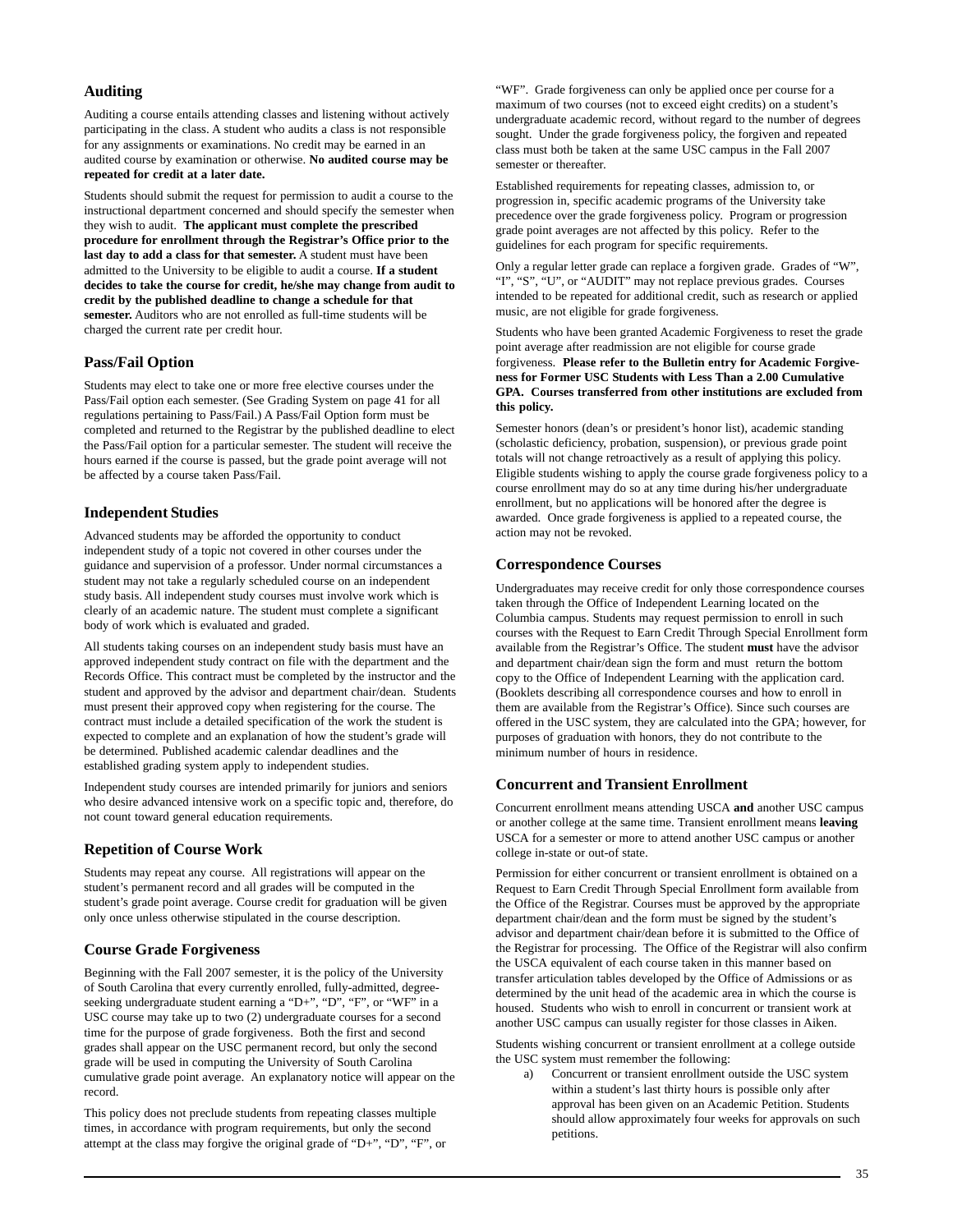- b) Courses taken outside the USC system must be passed with a letter grade of "C" or better in order for USCA to award credit.
- c) Courses taken outside the USC system transfer back to USCA as "hours earned" only; therefore, they are not calculated into the System GPA and have no bearing on suspension or probation. However, all grades earned will be included in the calculation of the Collegiate GPA.

USCA students who obtain credits as **transient/concurrent students** must have all official transcripts sent directly to the Office of the Registrar at USCA from each institution the student attends. This includes institutions the student attends during summers or while in transient or concurrent enrollment status, whether or not the student earns satisfactory grades or the credits apply to the degree sought.

# **Transient/Concurrent Study at USCA**

Students from another USC campus must obtain permission from their advisor or college dean/school head to take courses at USC Aiken by completing a Request to Earn Credit Through Special Enrollment form. Many times, students may register on their home campus for USC Aiken courses. Once the work is completed, the grades automatically transfer and are calculated into the student's System GPA.

Students from outside the USC system must be admitted to USCA prior to taking courses. The Office of Admissions will send notification of acceptance as concurrent or transient students. Registration procedures and academic calendar deadlines must be observed by all transient students. Once their work is completed, students from outside the USC system must request that an official transcript be sent to their home college.

# **Senior Citizens**

South Carolina state law (59-111-320) authorizes USCA to permit legal residents of South Carolina at least sixty years of age to attend classes without the payment of tuition, on a space available basis, provided that such persons meet admission and other standards deemed appropriate by the university, and do not receive compensation as full-time employees. For this reason, they may not register until after the general student population has completed registration. During the fall and spring semesters, they may register on the third day of class. During the summer terms, they may register on the first day of class. To enroll in a course, senior citizens must first complete all the necessary paperwork required by the Office of Admissions. Changes in enrollment status (i.e. changing from credit to audit or audit to credit) must be completed by the last day to change course schedule or drop without a grade of **"W"** being recorded, as published in the session and refund table located on the USCA website at http://www.usca.edu/records/deadlines.html.

# **Maymester**

Maymester is a compressed term, usually two weeks in length held between the close of the Spring semester and the beginning of the first Summer term. Although Maymester offers students a versatile schedule, complications can arise, especially for financial aid recipients. It is therefore very important to refer to the USCA website at http:// www.usca.edu/records/index.html for special course information, tuition deadlines, withdrawal deadlines, final examination schedule and grade reporting information.

**Students on suspension may not enroll in Maymester classes.**

#### **Summer Sessions**

The summer session consists of two terms. Any student regularly enrolled in the University may take work applicable to his or her degree program during the summer session. All regulations governing the regular academic year pertain to the summer session as well.

**The University reserves the right to cancel any course in the event of inadequate enrollment.** Registration in any course may be closed when the maximum enrollment has been reached.

# CHANGES IN REGISTRATION

### **Schedule Adjustments**

Students may make adjustments to their schedules during the drop-add period listed on the schedule of class offerings for that semester. **They must obtain permission on an advisement form to drop or add a class, to change credits, to change from audit to credit or to change from credit to audit. No permission from the advisor is needed for changing sections.** No student should present him/herself for registration without an advisement form signed by the appropriate advisor. Students may also make schedule adjustments via VIP once advisor approval has been given. **Failure to drop a course by the published deadline and through proper channels may result in the assignment of a grade of "F".**

# **Dropping a Course**

Students who drop a class or classes during the first week of a semester, the Schedule Adjustment Period, will have no record of the dropped courses on their permanent transcript. Courses dropped will not enter into the computation of hours attempted or the grade point average. Courses dropped after the Schedule Adjustment Period but prior to the last day to withdraw without academic penalty (as published in the University's academic calendar) will receive a grade of **"W"** which will be recorded on the student's permanent record but will not be used in computing his/ her grade point average.

A grade of **"WF"** will normally be recorded for any course dropped after the first eight weeks (pro-rated for shortened and elongated semesters). If the drop date occurs during a break (such as fall break or spring break), the class day closest to the 8 week mark will be designated as the deadline. (See "Withdrawal from the University" later in this section for more details.)

If a student drops a class or classes and is due a refund, the paperwork will be processed by the Records Office and the Business Services Office and a check will be mailed to the student. (See "Fees and Refunds" section of this Bulletin for more information.)

**Failure to drop a course by the published deadline and through proper channels may result in the assignment of a grade of "F".**

# **Change of Major**

Students who wish to change their major, advisor, or degree, must complete a Change of Major/Advisor form in the Academic Success Center. Credits earned in one degree program are not necessarily applicable toward other degrees. When a student changes a major, he/she should obtain written verification of applicability of credits earned from the chair/dean of the department/school in which the new degree or major is offered.

#### **Course Substitutions**

Only under unavoidable and exceptional circumstances will the faculty permit substitutions for or exemptions from the prescribed curricula. When it becomes necessary to request a deviation from the prescribed program of study, students should consult the department chair/school dean for their major before proceeding.

Requests to deviate from the general education requirements after enrollment at USC Aiken must be presented on an Academic Petitions Form, available from the Registrar's Office. The student must obtain the signature of the advisor and the dean/department chair before returning the Petition to the Registrar. The Registrar will submit the request to the Scholastic Standing and Petitions Committee for approval/disapproval. If the petition is approved, it will become part of the student's permanent record. If the petition is denied, the student will have the right to make a personal appeal to the Scholastic Standings and Petitions Committee at its next meeting. Should a student's personal appeal be denied by the Committee, the student may then appeal to the Executive Vice Chancellor for Academic Affairs, and, if necessary, to the Chancellor, whose decision shall be final. **Students should allow a minimum of one month for such requests to be reviewed.**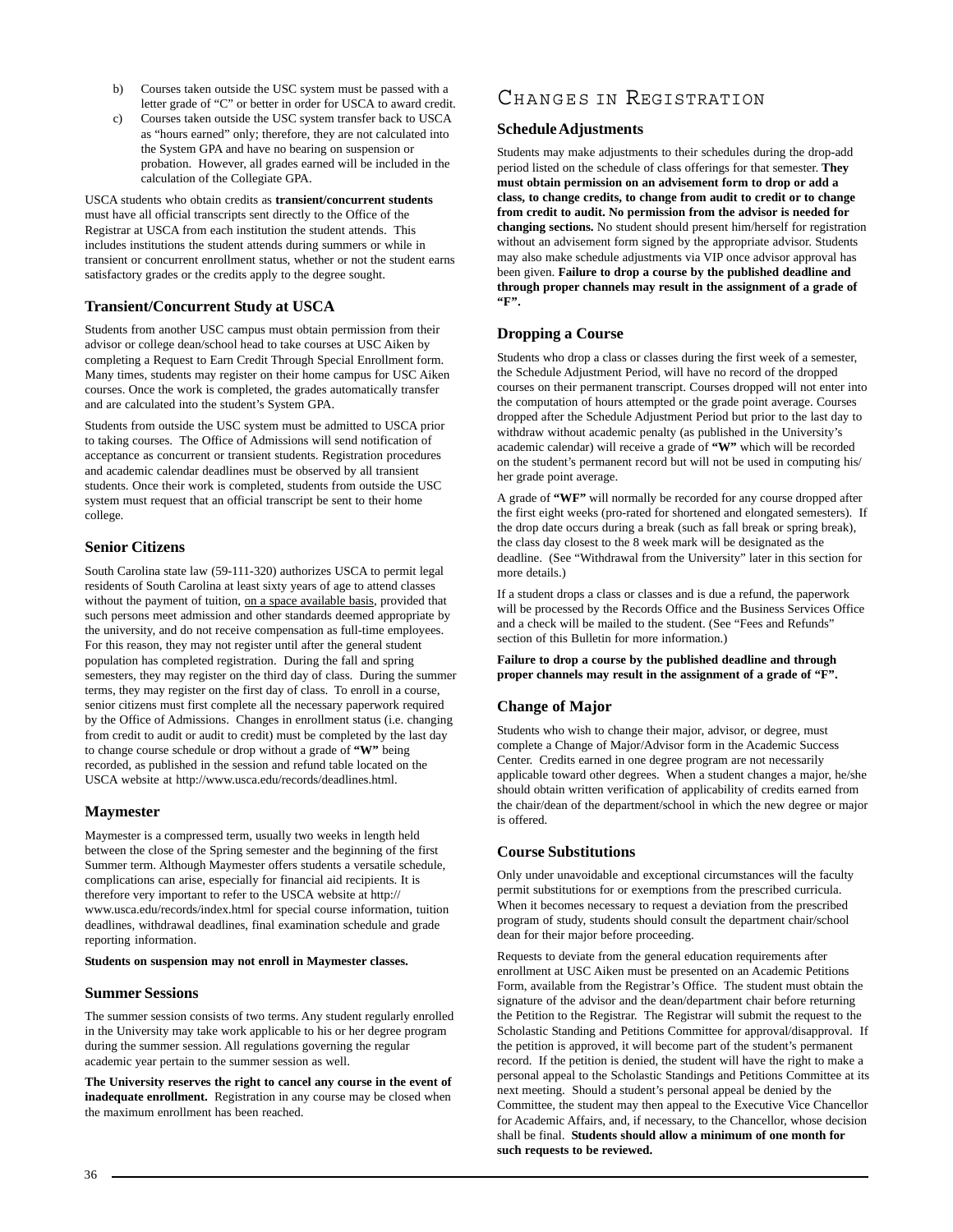Requests to deviate from the major requirements of a program of study must be approved by the school/department. The student should submit a memo describing the requested change and the rationale for the substitution. The memo must be signed by the advisor, dean/department chair, and the Executive Vice Chancellor for Academic Affairs and then returned to the Registrar's Office.

### **Cancelled Classes**

Occasionally a class will be cancelled due to insufficient enrollment or for some other legitimate reason. When this happens, the Records Office will automatically remove the students from the class and give them the option of either seeing their advisor and adding another class by the deadline to add classes or taking a 100% refund. Students are not responsible for any paperwork in this instance unless they want to add a substitute class.

# **Enrollment Discrepancies**

After mid-terms, instructors are sent mid-term class rolls and asked to forward to the Registrar's Office any enrollment discrepancies in the class. Students may be enrolled in one section and attending another or be enrolled in a course that they thought they had dropped. Students who receive notice of an enrollment discrepancy must contact the Registrar immediately and present all advisement forms pertaining to that semester.

# W ITHDRAW AL FRO M TH E UNIVERSITY

A student desiring to withdraw from the University for a semester should obtain a withdrawal form from the Records Office. Any refund the student may be due will be mailed to him/her by the Business Services Office. If a student withdraws during the Schedule Adjustment Period, there will be no record of enrollment for that semester on his/her permanent record. If a student withdraws during the second through the eighth week of classes, he/she will receive a **"W"** in all courses for that semester. A grade of **"WF"** will normally be recorded for any course dropped after the first eight weeks of the term (pro-rated for shortened and elongated terms). If the drop date occurs during a break (such as fall or spring break), the class day closest to the 8 week mark will be designated as the deadline.

#### **Withdrawal Due to Extenuating Circumstances**

If a student needs to withdraw after the first eight weeks of the term because of extenuating circumstances such as prolonged illness or debilitating accident, the student must complete the regular university withdrawal form and an additional form for Withdrawal Due to Extenuating Circumstances. Both forms are available in the Records Office. A student seeking withdrawal due to extenuating circumstances must withdraw from all courses for that term. The student should present a written explanation along with supporting documents and forms to the Executive Vice Chancellor for Academic Affairs for initial approval. The student will then present the documents to the appropriate instructors. Each instructor must sign the form and assign the grade of **"W"** or **"WF"**. A **"W"** is assigned if the student was passing the class at the time of the extenuating circumstances. A **"W"** does not affect the student's grade point average. A **"WF"** may be assigned if the student was not passing the course at the time of the extenuating circumstances. The **"WF"** is calculated as a failing grade in the student's grade point average. When all instructor signatures have been obtained, the form must be returned to the Executive Vice Chancellor for Academic Affairs for final approval and forwarding to the Records Office for processing.

**Students have only one semester following the term for which they are seeking withdrawal for extenuating circumstances to complete the entire process including the paperwork.** For example, a student who became ill during the spring semester would have until the end of the following fall semester both to request a withdrawal and process the paperwork. The Executive Vice Chancellor typically will not consider requests for withdrawal due to extenuating circumstances if the student

completes the required work in a course and is assigned a letter grade or if a student is assigned some combination of passing and failing grades during the term for which the withdrawal is sought.

It is important for students to understand that even if they are taking only one course per semester and wish to drop it, the proper procedure is to complete the paperwork for withdrawal in the Registrar's Office. Failure to complete the withdrawal process may result in the loss of a possible refund and may result in the assignment of failing grades in all courses for that semester.

# CLASS ATTENDANCE

When students enroll in a particular course, they obligate themselves to complete all the work which may be assigned. Punctual and regular attendance is vital to the discharge of this obligation. The faculty of each department or school will determine the attendance policy for courses taught under its authority. The department or school may establish one uniform policy for all of its faculty, may set unit policies for certain courses only, or may allow individual faculty members to determine attendance policy for their own classes. In the latter case the department or school will review the individual policies and modify them as the unit sees fit.

All instructors must include the policy they intend to follow in each course syllabus, which will be distributed to all students enrolled in the course.

Each policy, whether departmental or individual, will clearly explain the rules and limits regarding class attendance and absences. It may establish an allowable number of class absences which students may accumulate without penalty. If a policy limits the number of absences allowed, it should also list reasons for excused absences (for example, documented incapacitating illness, official representation of the University, death of a close relative, religious holidays, jury duty). Excused absences do not absolve a student of responsibility for the completion of all assigned work in the class. A student should inform the instructor of any anticipated absence. It is the responsibility of the student to complete any work missed during an absence.

In the event of an impasse between the student and instructor on whether an absence will be excused or on any other issue related to attendance, the student may appeal the instructor's decision to the chair of the department or dean of the school in which the course is taught. If the conflict cannot be resolved at that level, the student or the instructor may appeal the decision through the established University appeals procedure.

#### **Faculty Attendance**

In the event that any instructor is prevented from meeting class at the appointed time, and in the absence of any information regarding class dismissal from another faculty member or the departmental administrative specialist, students are required to wait fifteen (15) minutes before assuming that class will not be held.

#### **Student Deportment**

 It is the instructor's right to dismiss from the class any student who disrupts or disturbs the proceeding of the class. If the student who has been dismissed causes similar disturbances in subsequent meetings of the class, he/she may be denied admittance to the class for the remainder of the semester and be assigned a grade of **"F"**.

Faculty should refer to the *USCA Faculty Manual,* 4.1-4 for further information regarding the University's class attendance policy.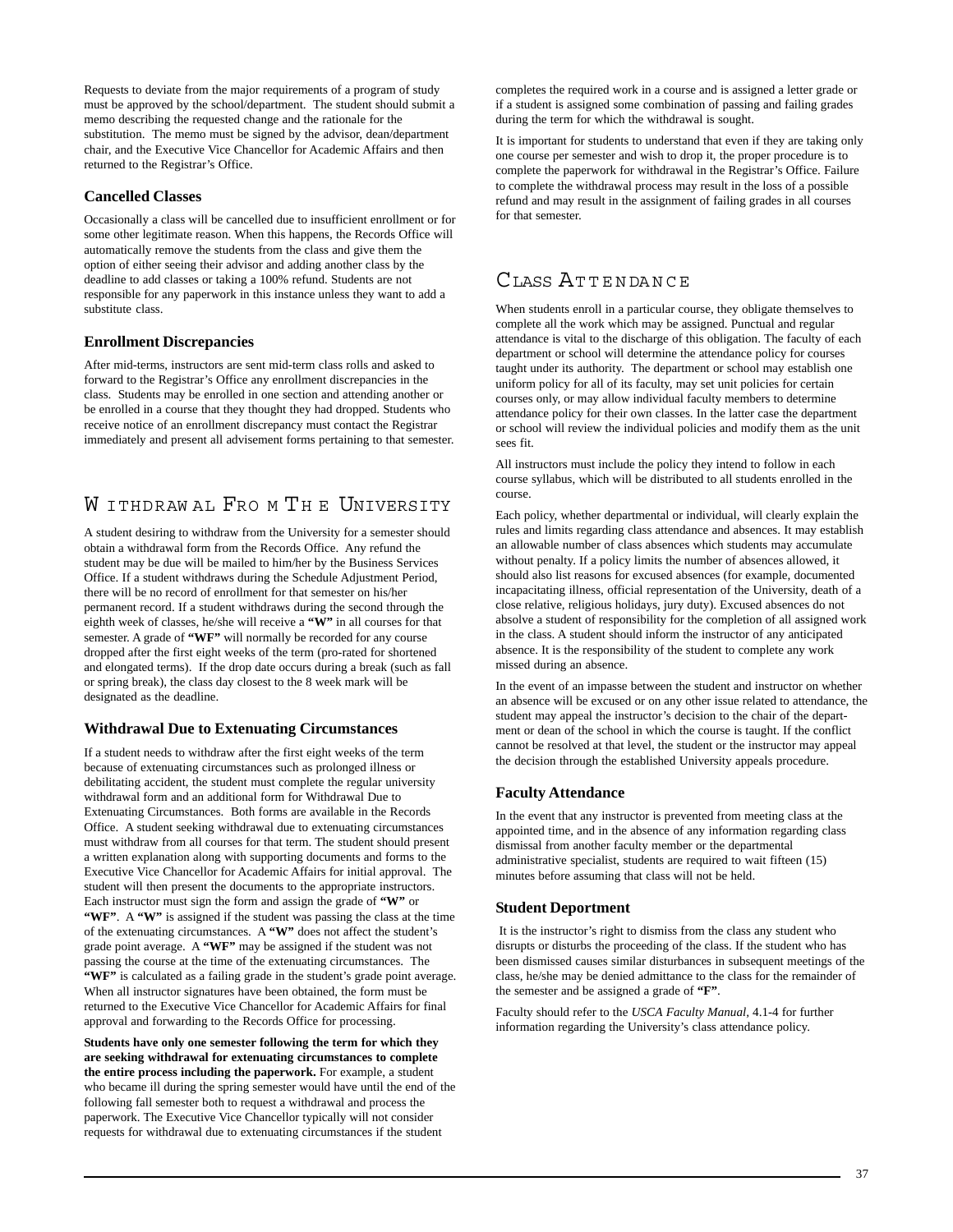# FINAL EXAMINATIONS

Regular final examinations for spring and fall semesters are held over a five-day period at the close of each semester. Summer term examinations are held during a two-day period at the close of each session. Maymester final exams are held for only one day. Examination schedules are published on the web site. Final examinations for laboratory sections may be administered during the last scheduled meeting of the lab. No final examination for any other course may be held outside of the officially scheduled examination time without the special permission of the Executive Vice Chancellor.

By consent of the instructor, a student may be transferred from one examination section to another if the instructor teaches more than one section of the same course.

Any student who is scheduled to take more than two exams on the same day may take one of the exams on another day of the exam week. This change in the exam schedule must be coordinated with the appropriate department chair or dean.

Students who are absent from any final examination may be given the grade of **"F"** in the course if they have not offered an excuse acceptable to the instructor.

Re-examination for the purpose of removing an "F" or raising a grade is not permitted.

No early examinations are given for graduating seniors.

# TRANSFER CREDIT

Transfer students are given credit for their previous college work by means of a Transfer Credit Summary. This is prepared by the Admissions Office after receipt of a student's official transcript from any college previously attended. Each course will be evaluated by the appropriate department chair/school dean to determine whether to award credit. The total number of hours transferred from any and all colleges will appear on the USCA transcript; however, students must refer to their Transfer Credit Summary to determine how many of those hours have been applied to their major at USCA. Transfer credits from schools outside the USC system appear as hours earned only and do not compute into the USCA grade point average. See Graduation With Honors on page 45 for additional information.

Following admission to USC Aiken, if a student wishes to earn credits for coursework at another institution, he or she must complete a Special Enrollment Request and obtain approval from the academic advisor and the appropriate department chair/school dean prior to enrollment.

Only undergraduate courses taken at a regionally accredited institution of higher education which are comparable in content and credit hours to specific courses offered by USC Aiken and in which grades of "C" or better have been earned will be accepted for transfer. See the State policy regarding transfer credit from a two-year institution on the following page. As a general rule, the following kinds of courses do not transfer:

- 1) those strictly occupational or technical in nature;
- 2) those remedial in nature;
- 3) those considered upper division or upper level at USCA that were taken at a two-year institution;
- 4) those not listed as part of the two-year institution's college parallel program

A maximum of **30** semester hours earned in correspondence courses, educational experiences in the military, off-campus extension classes or while classified as a 'special student' may be accepted as partial fulfillment of the requirements for an undergraduate degree. USCA accepts only those **correspondence courses** offered through the Office of Independent Learning at the Columbia campus.

For additional information regarding transfer credit visit the following web site: www.usca.edu/admissions/transferadmissions.html.

### **Transfer: State Policies and Procedures**

#### **Background**

 Section 10-C of the South Carolina School-to-Work Transition Act (1994) stipulates that the Council of College and University Presidents and the State Board for Technical and Comprehensive Education, operating through the Commission on Higher Education, will develop better articulation of associate and baccalaureate degree programs. To comply with this requirement, the Commission upon the advice of the Council of Presidents established a Transfer Articulation Policy Committee composed of four-year institutions' vice presidents for academic affairs and the Associate Director for Instruction of the State Board for Technical and Comprehensive Education. The principal outcomes derived from the work of that committee and accepted by the Commission on Higher Education on July 6, 1995, were:

An expanded list of 86 courses which will transfer to four-year public institutions of South Carolina from the two-year public institutions:

A statewide policy document on good practices in transfer to be followed by all public institutions of higher education in the State of South Carolina, which was accepted in principle by the Advisory Committee on Academic Programs and the Commission;

Six task forces on statewide transfer agreements, each based in a discipline or broad area of the baccalaureate curriculum.

 In 1995 the General Assembly passed Act 137 which stipulated further that the South Carolina Commission on Higher Education "notwithstanding any other provision of law to the contrary, will have the following additional duties and functions with regard to the various public institutions of higher education." These duties and responsibilities include the Commission's responsibility "to establish procedures for the transferability of courses at the undergraduate level between two-year and four-year institutions or schools." This same provision is repeated in the legislation developed from the Report of the Joint Legislative Study Committee, which was formed by the General Assembly and signed by the Governor as Act 359 of 1996.

 Act 137 directs the Commission to adopt procedures for the transfer of courses from all two-year public to all four-year public institutions of higher education in South Carolina. Proposed procedures are listed below. Unless otherwise stated, these procedures became effective immediately upon approval by the Commission and were to be fully implemented, unless otherwise stated, by September 1, 1997.

# **Statewide Articulation of 86 Courses**

1. The Statewide Articulation Agreement of 86 courses approved by the South Carolina Commission on Higher Education for transfer from twoto four-year public institutions will be applicable to all public institutions, including two-year institutions and institutions within the same system. In instances where an institution does not have synonymous courses to ones on this list, it will identify comparable courses or course categories for acceptance of general education courses on the statewide list.

#### **Admissions Criteria, Course Grades, GPAs, Validations**

2. All four-year public institutions will issue annually in August a transfer guide covering at least the following items:

A. The definition of a transfer student and requirements for admission both to the institution and, if more selective, requirements for admission to particular programs.

B. Limitations placed by the institution or its programs for acceptance of standardized examinations (e.g., SAT, ACT) taken more than a given time ago, for academic coursework taken elsewhere, for coursework repeated due to failure, for coursework taken at another institution while the student is academically suspended at his/her home institution, and so forth.

C. Institutional and, if more selective, programmatic maximums of course credits allowable in transfer.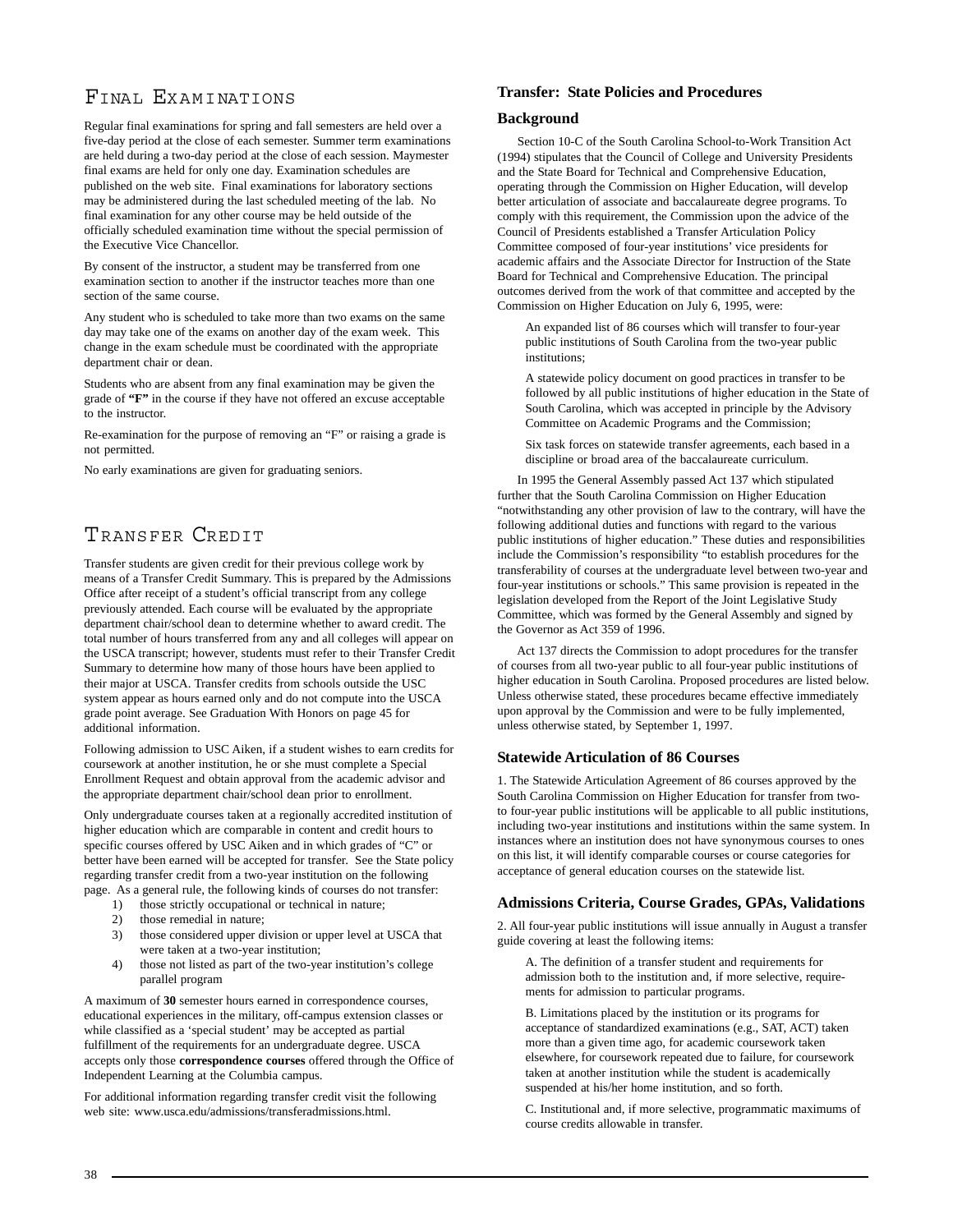D. Institutional procedures used to calculate student applicants' GPAs for transfer admission. Such procedures will describe how nonstandard grades (withdrawal, withdrawal failing, repeated course, etc.) are evaluated; and they will also describe whether all coursework taken prior to transfer or just coursework deemed appropriate to the student's intended four-year program of study is calculated for purposes of admission to the institution and/or programmatic major.

E. Lists of all courses accepted from each technical college (including the 86 courses in the Statewide Articulation Agreement) and the course equivalencies (including "free elective" category) found at the home institution for the courses accepted.

F. Lists of all articulation agreements with any public South Carolina two-year or other institution of higher education, together with information about how interested parties can access these agreements.

G. Lists of the institution's Transfer Officer(s) personnel together with telephone and FAX numbers, office address, and e-mail address.

H. Institutional policies related to "academic bankruptcy" (i.e., removing an entire transcript or parts thereof from a failed or underachieving record after a period of years has passed) so that reentry into the four-year institution with course credit earned in the interim elsewhere is done without regard to the student's earlier record.

I. "Residency requirements" for the minimum number of hours required to be earned at the institution for the degree.

3. Coursework (individual courses, transfer blocks, statewide agreements) covered within these procedures will be transferable if the student has completed the coursework with a "C" grade (2.0 on a 4.0 scale) or above, but transfer of grades does not relieve the student of the obligation to meet any G.P.A. requirements or other admissions requirements of the institution or program to which application has been made.

A. Any four-year institution which has institutional or programmatic admissions requirements for transfer students with cumulative grade point averages (GPAs) higher than 2.0 on a 4.0 scale will apply such entrance requirements equally to transfer students from regionally accredited South Carolina public institutions regardless of whether students are transferring from a four-year or two-year institution.

B. Any multi-campus institution or system will certify by letter to the Commission that all coursework at all of its campuses applicable to a particular degree program of study is fully acceptable in transfer to meet degree requirements in the same degree program at any other of its campuses.

4. Any coursework (individual courses, transfer blocks, statewide agreements) covered within these procedures will be transferable to any public institution without any additional fee and without any further encumbrance such as a "validation examination," "placement examination/instrument," "verification instrument," or any other stricture, notwithstanding any institutional or system policy, procedure, or regulation to the contrary.

# **Transfer Blocks, Statewide Agreements, Completion of the AA/AS Degree**

5. The following Transfer Blocks/Statewide Agreements taken at any two-year public institution in South Carolina will be accepted in their totality toward meeting baccalaureate degree requirements at all four-year public institutions in relevant four-year degree programs, as follows:

Arts, Humanities, and Social Sciences: Established curriculum block of 46-48 semester hours

Business Administration: Established curriculum block of 46-51 semester hours

Engineering: Established curriculum block of 33 semester hours

Science and Mathematics: Established curriculum block of 51-53 semester hours

Teacher Education: Established curriculum block of 38-39 semester hours for Early Childhood, Elementary, and Special Education students only. Secondary education majors and students seeking certification who are not majoring in teacher education should consult the Arts, Humanities, and Social Sciences or the Math and Science transfer blocks, as relevant, to assure transferability of coursework.

Nursing: By statewide agreement, at least 60 semester hours will be accepted by any public four-year institution toward the baccalaureate completion program (BSN) from graduates of any South Carolina public associate degree program in nursing (ADN), provided that the program is accredited by the National League of Nursing and that the graduate has successfully passed the National Licensure Examination (NCLEX) and is a currently licensed Registered Nurse.

6. Any "unique" academic program not specifically or by extension covered by one of the statewide transfer blocks/agreements listed in #4 above must either create its own transfer block of 35 or more credit hours with the approval of CHE staff or will adopt either the Arts/Social Science/Humanities or the Science/Mathematics block. The institution at which such program is located will inform the staff of the CHE and every institutional president and vice president for academic affairs about this decision.

7. Any student who has completed either an Associate of Arts or Associate of Science degree program at any public two-year South Carolina institution which contains within it the total coursework found in either the Arts/Social Sciences/Humanities Transfer Block or the Math/Science Transfer Block will automatically be entitled to juniorlevel status or its equivalent at whatever public senior institution to which the student might have been admitted. (Note: As agreed by the Committee on Academic Affairs, junior status applies only to campus activities such as priority order for registration for courses, residence hall assignments, parking, athletic event tickets, etc. and not in calculating academic degree credits.)

#### **Related Reports and Statewide Documents**

8. All applicable recommendations found in the Commission's report to the General Assembly on the School-to-Work Act (approved by the Commission and transmitted to the General Assembly on July 6, 1995) are hereby incorporated into the procedures for transfer of coursework among two- and four-year institutions.

9. The policy paper entitled State Policy on Transfer and Articulation, as amended to reflect changes in the numbers of transfer blocks and other Commission action since July 6, 1995, is hereby adopted as the statewide policy for institutional good practice in the sending and receiving of all course credits to be transferred. (Contact the Division of Academic Affairs for copies of this report.)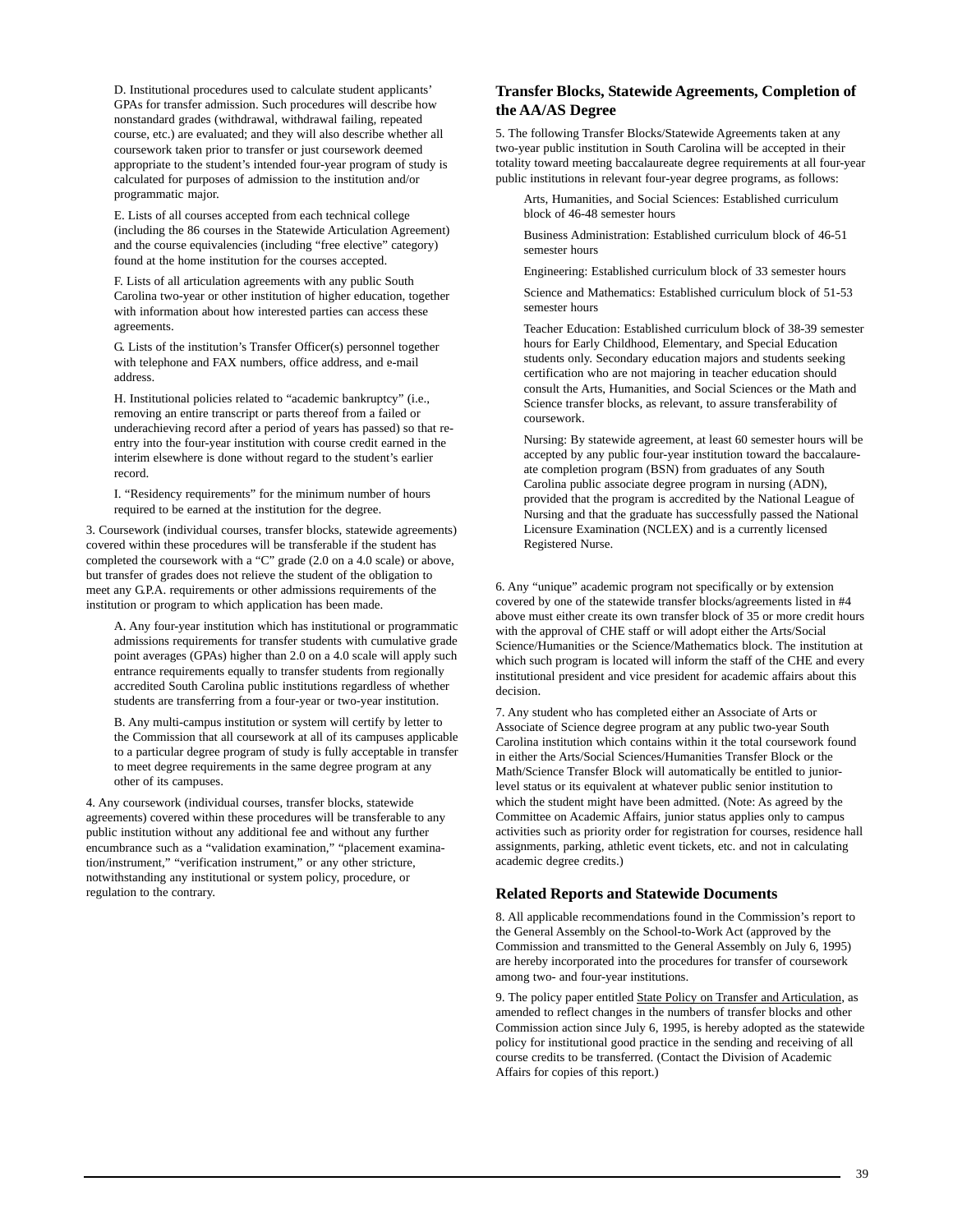# **Assurance of Quality**

10. All claims from any public two- or four-year institution challenging the effective preparation of any other public institution's coursework for transfer purposes will be evaluated and appropriate measures will be taken to reassure that the quality of the coursework has been reviewed and approved on a timely basis by sending and receiving institutions alike. This process of formal review will occur every four years through the staff of the Commission on Higher Education, beginning with the approval of these procedures.

# **Statewide Publication and Distribution of Information on Transfer**

11. The staff of the Commission on Higher Education will print and distribute copies of these Procedures upon their acceptance by the Commission. The staff will also place this document and the Appendices on the Commission's Home Page on the Internet under the title "Transfer Policies."

12. By September 1 of each year, all public four-year institutions will place the following materials on their internet websites:

A. A copy of this entire document.

B. A copy of the institution's transfer guide.

13. By September 1 of each year, the State Board for Technical and Comprehensive Education will place the following materials on its internet website:

A. A copy of this entire document.

B. Provide to the Commission staff in format suitable for placing on the Commission's website a list of all articulation agreements that each of the sixteen technical colleges has with public and other fouryear institutions of higher education, together with information about how interested parties can access those agreements.

14. Each two-year and four-year public institutional catalog will contain a section entitled "Transfer: State Policies and Procedures." Such section at a minimum will:

A. Publish these procedures in their entirety (except Appendices)

B. Designate a chief Transfer Officer at the institution who will:

—provide information and other appropriate support for students considering transfer and recent transfers

—serve as a clearinghouse for information on issues of transfer in the State of South Carolina

C. See the USCA Home Page on the Internet to view the Transfer Guide published by this institution.

# CREDIT BY EXAMINATION

A student who is currently enrolled may receive credit by examination in one of the following ways:

#### **Challenge Exams**

In some instances, currently enrolled students may receive credit for a course by requesting a challenge exam and **earning a "B" or better** on the exam. Credit will appear only as hours earned and will not affect the grade point average. Departments and schools determine which of their courses may be challenged and the number of challenge exams that may be applied to major course requirements. Department chairs/school deans should be consulted for individual unit guidelines.

Challenge exams are not permitted under the following circumstances:

- **a) if the student is currently enrolled in the course, b) if the student was previously officially enrolled in the**
- **course, either for credit or audit,**
- **c) if the student has previously challenged the course unsuccessfully, or**
- **d) if the course is a laboratory, activity or skill course.**

Also, if appropriate faculty are not available to develop and/or administer the exam, the department chair/school dean may decline or postpone the request. Challenge exams are not typically administered in the summer. Any student who wishes to challenge a course should take the following steps:

- 1) Obtain a **Credit by Examination** form from the Registrar's **Office**
- 2) Present the form to the department chair/school dean which offers the course to be challenged. The department chair/ school dean is then responsible for recruiting a qualified instructor to develop and/or administer the exam.
- 3) Return to the department chair/school dean within two weeks to obtain the form, which should be signed by the department chair/school dean and the instructor who will administer the exam.
- 4) Present the form to the Executive Vice Chancellor to be signed.
- 5) Pay the Business Services Office an examination fee of \$25.00 per credit hour and obtain a fee receipt for this amount.
- 6) Return to the instructor and arrange a time to take the exam. A challenge exam should be completed by the end of the semester in which the student applies to take such an exam.
- 7) Present the form and the fee receipt to the instructor **before** taking the exam as previously scheduled. **The instructor will record on the form the letter grade earned on the exam, and forward the form with attached fee receipt to the Registrar's Office.**

#### **[College Level Examination Program \(CLEP\)](http://www.usca.edu/records/clepcreditpolicies.html)**

The University awards credit by examination for CLEP subject examinations only. By attaining an acceptable score, a student may receive credit equal to that normally earned in the comparable University course. Applications for CLEP examinations may be obtained by calling 1-800-922-9755, ext. 2782. After the exam is taken, CLEP will send the student a score report which should be forwarded to the Registrar. The department chair/school dean will decide whether to award credit based on the score.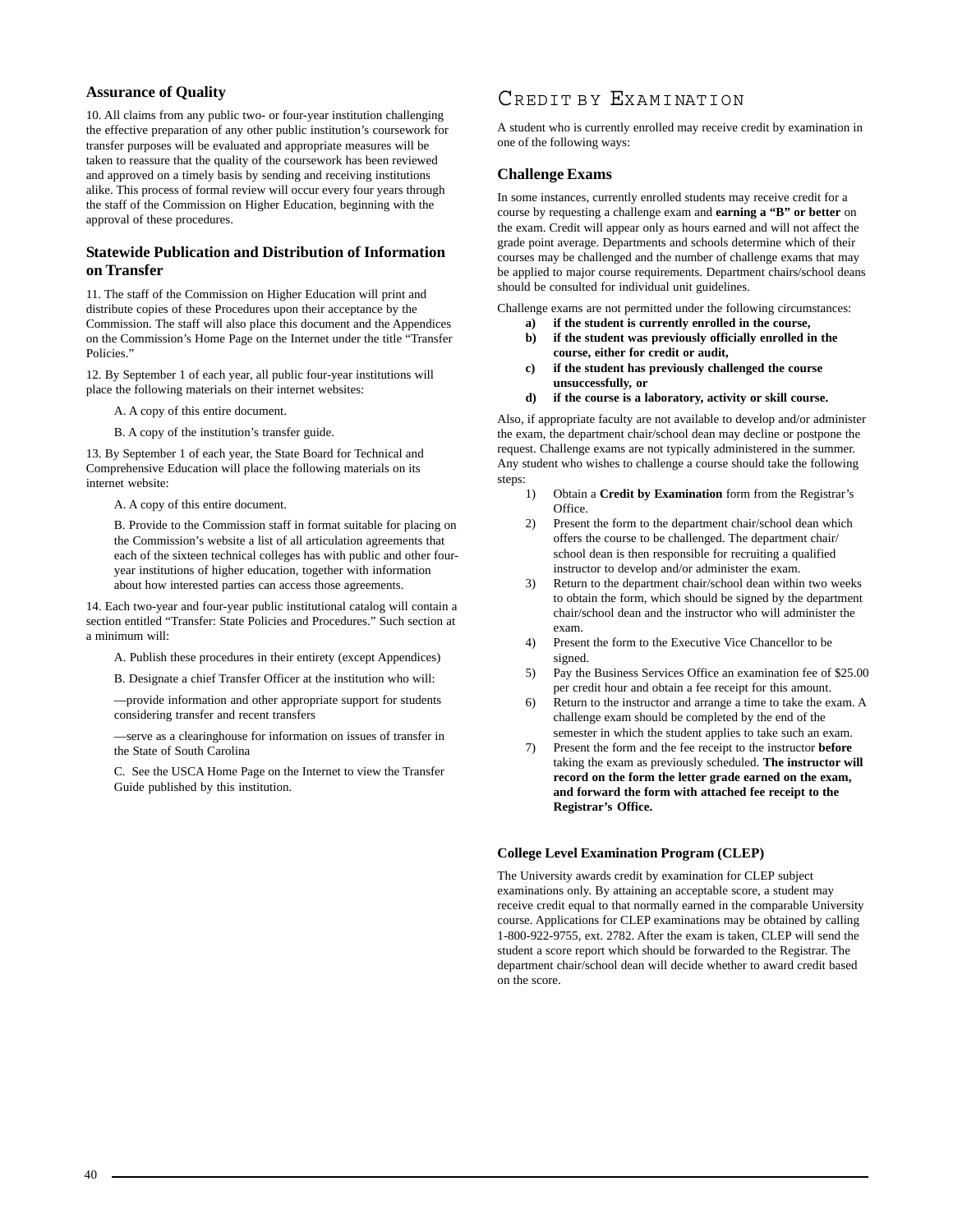# GRADING SYSTEM

# **Grading Symbols**

| Grade | Explanation                | Points |
|-------|----------------------------|--------|
| A     | Excellent                  | 4.0    |
| $B+$  | Very Good 3.5              |        |
| B     | Good                       | 3.0    |
| $C+$  | Above Average              | 2.5    |
| C     | Average                    | 2.0    |
| D+    | <b>Below Average</b>       | 1.5    |
| D     | Poor                       | 1.0    |
| F     | Failure                    | 0.0    |
| T     | In Progress <sub>0.0</sub> |        |

No minuses are used in the University's grading system.

**S** and **U** indicate, respectively, satisfactory (passing) and unsatisfactory (failing) performance in courses carried under **P**ass/**F**ail or non-credit options. The **S/U** designation is used also for research courses, workshops and seminars in which regular academic grades are not awarded. The use of the **P**ass/**F**ail grading option in such courses is indicated in their Bulletin descriptions. No course carried under the **P**ass/**F**ail option will affect a student's grade point average or the evaluation of suspension conditions.

**W** may be assigned in exceptional cases to a student who is performing satisfactorily but who withdraws after the withdrawal deadline due to extenuating circumstances. Assignment of a "W" requires the approval of the instructor and of the Executive Vice Chancellor for Academic Affairs. A grade of **"W"** will be treated in the same manner as a passing grade in the evaluation of suspension conditions. A "W" is not computed into the GPA.

**WF** will normally be recorded for any course dropped after the first eight weeks of the term (pro-rated for shortened and elongated terms). If the drop date occurs during a break (such as fall break or spring break), the class day closest to the 8 week mark will be designated. A "WF" is treated as an **"F"** in the evaluation of suspension conditions and is computed as an **"F"** into the student's GPA.

**I**, or Incomplete, indicates satisfactory attendance and performance, but inability, due to extenuating circumstances, to complete some portion of the assigned work at the end of the semester. By permission of the instructor and the dean/department chair, the student will have a time not to exceed 12 months in which to complete the work before a permanent grade is recorded. A deadline of less than 12 months may be stipulated if agreed upon by both the instructor and the student. It is the responsibility of the student to insure that all required work is completed by the deadline stipulated in the contract for the incomplete. Students are not allowed to return to the classroom to complete this work, nor are they allowed to "sit in" on a subsequent section of the course.

An incomplete grade contract must be signed by the student, the instructor and the dean/department chair and be on file in the Registrar's Office at the time the **"I"** grade is recorded. Incompletes are not computed in the GPA until the final grade is assigned. If an incomplete has not been made up by the end of the 12 month period, the **"I"** grade will become an "F" on the permanent record. In situations where the student has missed a majority of the semester for documented reasons, it is more appropriate for the student to seek withdrawal due to extenuating circumstances from the Executive Vice Chancellor.

**AUD** indicates a course was carried on an audit basis.

**NR** (No Report) is assigned by the Office of the Registrar only in situations when the submission of the normal Incomplete Contract and assignment of an **"I"** is not possible by the grade deadline. It is a temporary mark on the transcript and must be replaced by a grade. The instructor should notify the Registrar that a student has a problem that will prevent completion of an Incomplete Contract. The Office of the Registrar will then notify the student that the **"NR"** grade will be assigned and remind the student to contact the instructor to make arrangements to fill out an Incomplete Contract or complete the work, normally within four weeks after the date of the letter. If replacement of

the **"NR"** does not occur before the last week of the spring or fall semester immediately following the term for which an **"NR"** was recorded, a grade of **"F"** will be automatically assigned. The **"NR"** does not affect the grade point average.

**T** (In Progress) Courses numbered 799 are restricted to thesis work (variable credit, 1-5 hours). Satisfactory progress in the thesis will be indicated by the grade of **"T"**. Unsatisfactory progress in the thesis will be indicated by the grade of **"U"**. Completion of the thesis will also be indicated by the grade of **"T"**. In addition, a Clearance Recommendation for Graduate Degree Applicants form will be submitted to the Office of the Registrar to indicate successful completion (oral defense and final written paper) of the thesis.

# **Pass/Fail Grading**

The Pass/Fail option is designed to encourage undergraduate students to investigate fields outside of their major curriculum without affecting their grade point averages. Specific provisions of the Pass/Fail program are as follows:

- 1. Students are permitted to exercise the Pass/Fail option only on free elective courses.
- 2. The Pass/Fail option is available to all undergraduate students whose semester or cumulative GPA is a 2.0 or higher.
- 3. Students are permitted to take no more than eight courses on a Pass/ Fail basis during their undergraduate careers.
- 4. A student wishing to exercise the pass/fail option must have the permission of the department chair/dean and the academic advisor.
- 5. The Pass/Fail option may be elected or revoked by the student no later than the last date for withdrawing from the course without a penalty.
- 6. Normal prerequisites may be waived for students taking a course on a Pass/Fail basis at the discretion of the faculty member and department chair/dean.
- 7. A grade of **"S"** will be entered by the Registrar's Office from a regularly assigned passing grade; a failing grade will be recorded as **"U"**.
- 8. Credit hours will be awarded for courses in which an **"S"** is earned, but the grade will not be calculated into the GPA.
- 9. No course carried on a Pass/Fail basis will be counted toward the 12 hours required for either the President's or Dean's Honor Lists.
- 10. **Graduate courses may not be taken on a Pass/Fail basis.**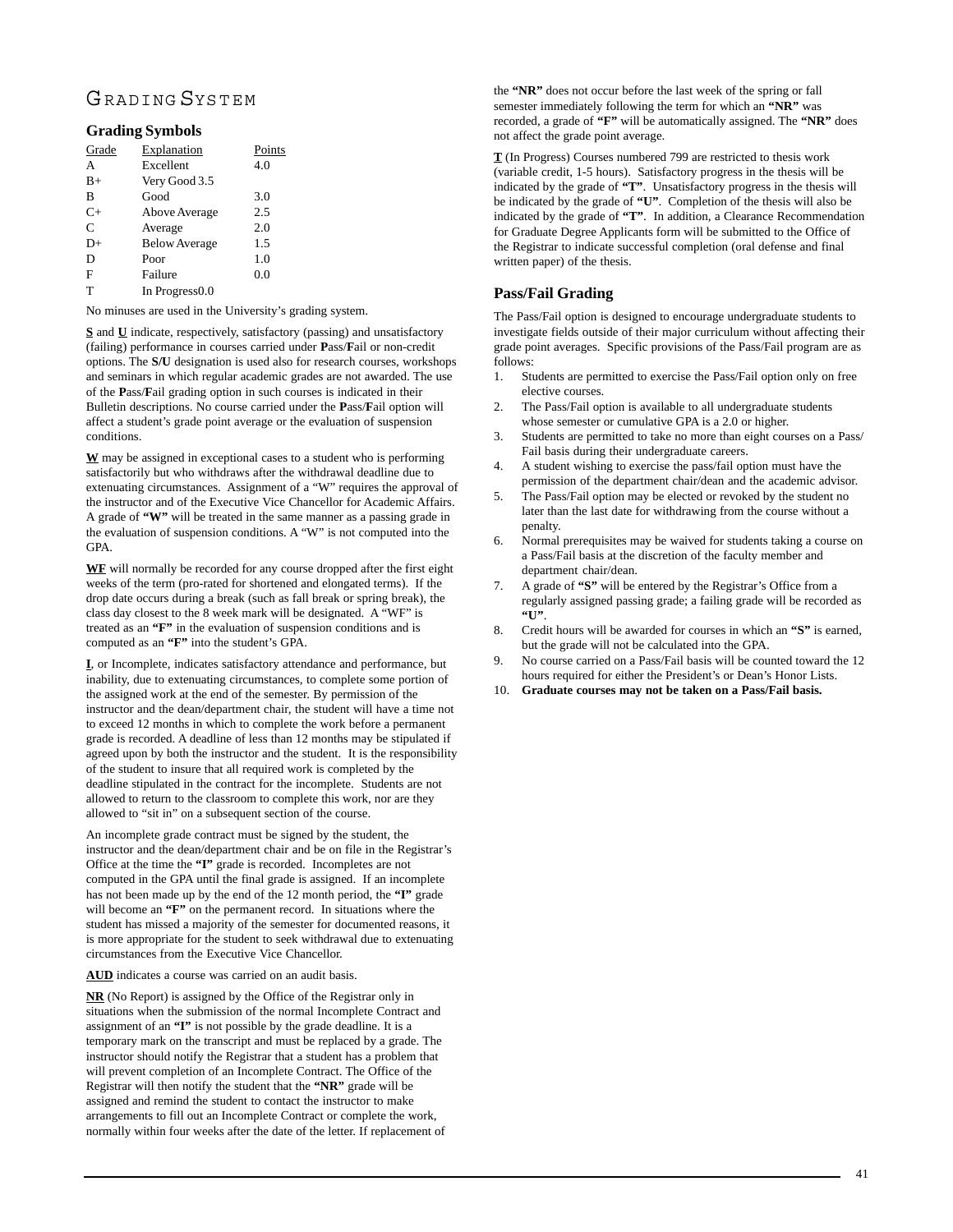# **Grade Point Average**

The grade point average (GPA) is the average of the grades a student earns at the end of a semester. The GPA is obtained by dividing the total number of grade points by the total number of grade hours. The GPA is computed on the basis of all semester hours attempted for credit, except for credit hours carried under the Pass-Fail or audit options. Courses in which grades of **"S", "U", "T", "AUD", "NR",** or **"W"** are earned are not considered in computing the GPA.

The GPA is calculated as follows:

**·** Add all hours carried (NOT hours earned).

| ۰ |             | Determine the grade points for each course based on the following: |        |                    |
|---|-------------|--------------------------------------------------------------------|--------|--------------------|
|   | $A =$       | 4.0 grade points                                                   | $C =$  | 2.0 grade points   |
|   | $B+ =$      | 3.5 grade points                                                   | $D+ =$ | 1.5 grade points   |
|   | $B =$       | 3.0 grade points                                                   | $D =$  | 1.0 grade points   |
|   | $C_{\pm} =$ | 2.5 grade points                                                   | $F =$  | $0.0$ grade points |

- **·** Multiply the credit hours carried for each course by the grade points for each course grade.
- **·** Total the grade points.
- **·** Divide the total number of grade points by the total number of grade hours.

#### **Example:**

| Course          | Grade | (HC)<br>Credit<br><b>Hours</b><br><b>Carried</b> | (HE)<br><b>Credit</b><br><b>Hours</b><br>Earned | (GH)<br>Grade<br><b>Hours</b> | (GP)<br>Grade<br><b>Points</b> | <b>Total Grade</b><br><b>Points for Course</b><br>(Grade Points x<br><b>Credit Hours</b><br>Carried) |
|-----------------|-------|--------------------------------------------------|-------------------------------------------------|-------------------------------|--------------------------------|------------------------------------------------------------------------------------------------------|
| <b>AEGL-101</b> | в     | 3                                                | 3                                               | 3                             | 3.0                            | $(3.0 \times 3 = 9.0)$                                                                               |
| <b>AHST-101</b> | A     | 3                                                | 3                                               | 3                             | 4.0                            | $(4.0 \times 3 = 12.0)$                                                                              |
| <b>ABIO-101</b> | D     | 4                                                | 4                                               | $\overline{\mathbf{4}}$       | 1.0                            | $(1.0 x 4 = 4.0)$                                                                                    |
| <b>ASCY-101</b> | F     | 3                                                | $\mathbf{0}$                                    | 3                             | 0.0                            | $(0.0 x 3 = 0.0)$                                                                                    |
| <b>TOTALS</b>   |       | 13                                               | 10                                              | 13                            |                                | 25.0                                                                                                 |

 **GPA = 25.0 (Grade Points)**

 **13 (Grade Hours) = 1.92**

### **System GPA and Collegiate Summary GPA**

Three lines of information pertaining to the GPA are listed at the bottom of a grade report and a transcript. These are a Non U.S.C. GPA, a USC System GPA, and a Collegiate Summary GPA.

**Non U.S.C. GPA:** The Non U.S.C. GPA is calculated on coursework taken at institutions outside of the USC system either prior to enrolling at USC Aiken or as a transient student or concurrent student. All transfer coursework taken outside of the USC system will be calculated in one GPA. This is referred to as the transfer GPA. The transfer GPA is used by the Office of Admissions to determine whether to accept a transfer student. Once a transfer student is enrolled, the student begins the System GPA, which will be used to determine if the student meets the requirements to receive a degree from USC Aiken.

**USC System GPA:** The USC system GPA is calculated on all coursework attempted at USC Aiken or other USC campuses. The USC system GPA is used to determine whether a student is placed on probation or suspension and whether a student meets the requirements to receive a degree from USC Aiken.

**Collegiate Summary GPA:** The Collegiate Summary GPA is calculated on the totals of the Non U.S.C. and USC System Grade Hours and the Non U.S.C. and USC System Grade Points.

#### **Example:**

| UNDERGRADUATE TOTALS                                                                  | $*HC$  | HF.    | GH     | GP     | <b>GPA</b> |
|---------------------------------------------------------------------------------------|--------|--------|--------|--------|------------|
| NON U.S.C.                                                                            | 49.00  | 49.00  | 45.00  | 157.50 | 3.500      |
| <b>USC SYSTEM</b>                                                                     | 88.00  | 88.00  | 88.00  | 338.00 | 3.841      |
| <b>COLLEGIATE SUMMARY</b>                                                             | 137.00 | 137.00 | 133.00 | 495.50 | 3.726      |
|                                                                                       |        |        |        |        |            |
| *Definitions:                                                                         |        |        |        |        |            |
| HC - Credit Hours Carried (also referred to as Credit Hours Attempted)                |        |        |        |        |            |
| HE - Credit Hours Earned                                                              |        |        |        |        |            |
| GH - Grade Hours (the total number of semester hours carried for credit (except hours |        |        |        |        |            |
| carried on a Pass-Fail or audit basis))                                               |        |        |        |        |            |
| GP - Grade Points                                                                     |        |        |        |        |            |
| GPA - Grade Point Average                                                             |        |        |        |        |            |
|                                                                                       |        |        |        |        |            |

### **Grade Reports**

Grades are available through the Visual Information Processing (VIP) system. Grade reports include a cumulative summary of all course work taken in the USC system. Students are encouraged to keep copies of their current grade reports.

In the event a student suspects a grade has been miscalculated or entered incorrectly, he/she should report the problem to the professor within thirty (30) days of when the course grade is assigned. If an error has been made, the professor should contact the Registrar's Office for a Course Grade Change form as soon as possible so the grade can be changed and the student's records promptly amended. Should an impasse between professor and student occur, the student should refer the problem to the dean/department chair supervising the professor.

### **Enrollment Certification**

Certification of enrollment is based upon the total number of credit hours for which a student is registered at the time of certification request. Beginning and ending dates reported in the enrollment certification conform to the official USCA academic calendar dates for the term requested. **An undergraduate student who is enrolled in 12 semester hours or more in a regular semester is considered full-time** (disabled students may be eligible for modified full-time status; see Disability Services on page 16 for further information). During a regular summer session an undergraduate student must be enrolled in six semester hours or more to be considered a full-time student. Full-time fees are calculated on 12 semester hours or more. Full-time benefits for veterans are determined by the Veterans Affairs Office.

### **Transcripts**

A transcript of a student's record carries the following information: admission data; current status; a detailed statement of the scholastic record showing courses pursued with semester hours carried, semester hours earned, grades, grade points and system of grading. All failures, incomplete grades, and penalties such as probation, suspension or other restrictions are also indicated.

Requests for transcripts must be in written form and sent to: University Registrar; University of South Carolina; Columbia, South Carolina 29208. Transcripts are \$8.00 each.

Forms for requesting transcripts are available in the Registrar's Office at USCA, but the actual transcript comes from the Records Office at USC Columbia. No transcript will be issued to a student who is indebted to any office on any University of South Carolina campus.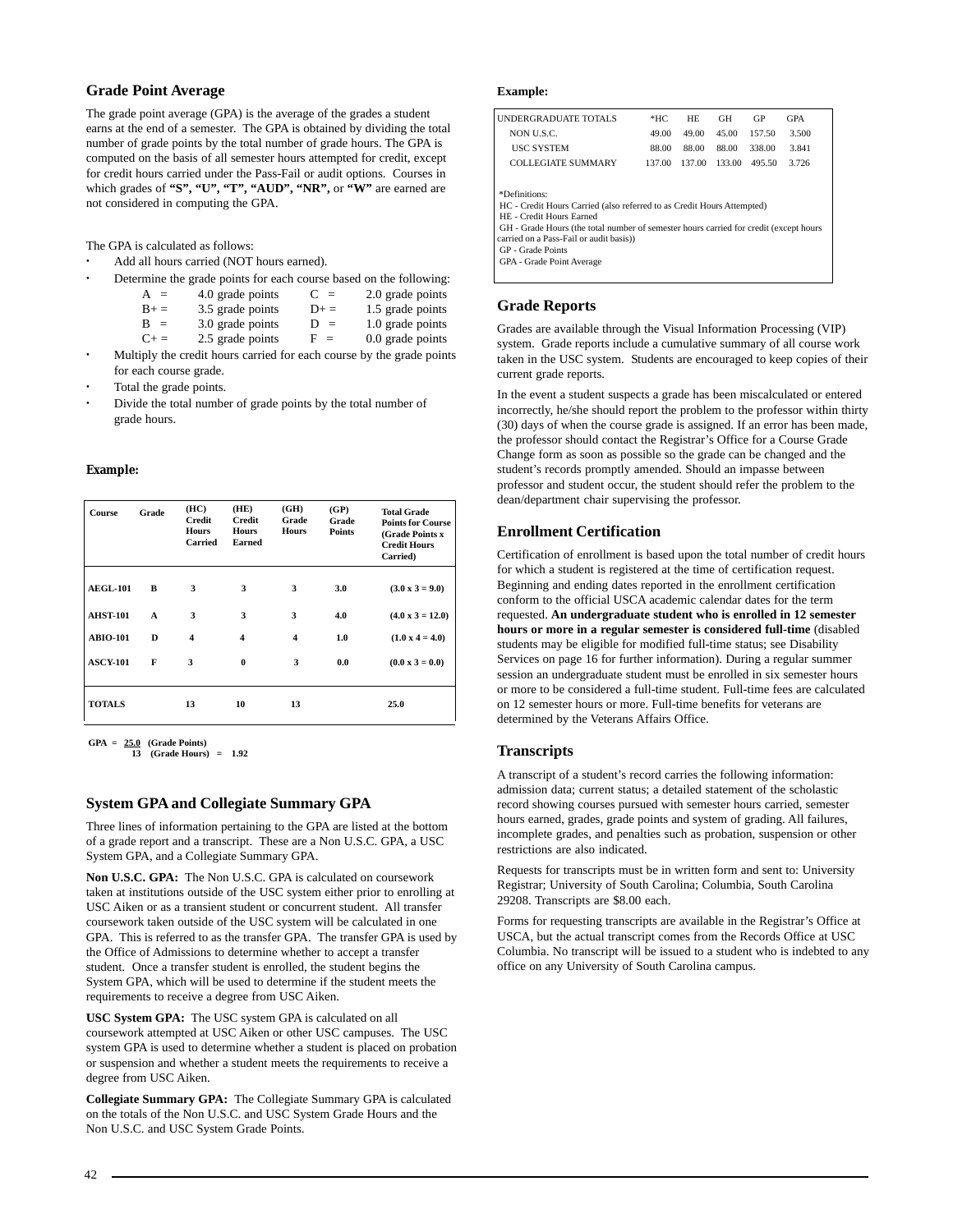# CONFIDENTIALITY OF STUDENT

# RECORDS

In accordance with the Family Education Rights and Privacy Act (FERPA) of 1974, USCA students have the right to review, inspect and challenge the accuracy of information kept in a cumulative file by the institution unless the student waives this right. The Act also ensures that records cannot be released in other than emergency situations without the written consent of the student, except in the following situations:

- 1. to other school officials, including faculty within the educational institution or local educational agency who have legitimate educational interests;
- 2. to officials of other schools or school systems in which the student intends to enroll, upon condition that the student is notified of the transfer, receives a copy of the record desired and has an opportunity for a hearing to challenge the contents of the record;
- 3. to certain officials of the U. S. Department of Education, U.S. Department of Defense (Solomon Amendment), U.S. Attorney General, INS, the Comptroller General of the United States, and state and local educational authorities, in connection with certain state or federally supported education programs, organizations conducting studies for or on behalf of the University, and accrediting organizations;
- 4. in connection with a student's application for, and receipt of, financial aid;
- 5. to parents of an eligible student who claim the student as a dependent for income tax purposes. Upon receipt of the parents' most recent federal income tax return listing the student as a dependent, USCA will give access to the student's records. The student will be notified in writing through certified mail that this access has been given.
- 6. if required by a state law requiring that disclosure was adopted before November 19, 1974;
- 7. to comply with a judicial order or a lawfully issued subpoena. The student will be notified in writing sent certified mail that this access has been given;
- 8. to appropriate parties in a health or safety emergency;
- the results of any disciplinary proceeding conducted by the University against an alleged perpetrator of a crime of violence to the alleged victim of that crime;
- 10. the result of a disciplinary proceeding to a parent or guardian so long as the student is under the age of 21 at the time of the incident and the proceeding has resulted in a violation of University drug or alcohol policies, or any federal, state, or local law;
- 11. to students currently registered in a particular class, the names and e-mail addresses of others on the roster may be disclosed in order to participate in class discussion;
- 12. where the information is classified as "directory information." The following categories of information have been designated by the University as directory information: student's name, student ID photograph, local and permanent mailing addresses and telephone numbers, e-mail address, semesters of attendance, enrollment status (full- or part-time), date of admission, date of expected or actual graduation, school, major and minor fields of study, whether or not currently enrolled, classification (freshmen, etc.), type of degree being pursued, degrees, honors, and awards received (including scholarships and fellowships), weight and height of members of athletic teams, and whether the student has participated in officially recognized activities and sports sponsored by the University. **Students who do not wish such information released without their consent should notify the Registrar's Office prior to the first day of classes.**

Questions concerning this law and the University's policy concerning release of academic information may be directed to the Registrar's Office.

# STUDENT GRIEVANCE PROCEDURE

Students enrolled at USCA are provided with a standard, formal process for seeking a resolution when, in the student's judgment, he or she has been treated unfairly or improperly. This includes a situation in which a student's academic progress has been adversely affected due to problems in the instructor's ability to write or speak English. Information regarding grievances and the grievance procedure is contained in the *USCA Student Handbook*, which is available on the USCA web site.

Students enrolled in USCA off-campus programs, once a Change of School Form has been completed, shall be entitled to relief from any academic complaint or grievance through the student grievance procedure established in the applicable USC Regional Campus Student Handbook. After a judgment has been rendered on that campus, an appeal to the Executive Vice Chancellor for Academic Affairs at USC Aiken and a subsequent appeal to the USC Aiken Chancellor may be made.

# ACADEMIC STANDING

# **Classification Of Students**

Academic classification is based on the total number of semester credit hours earned. A student must have earned:

**30** hours to be classified as a **sophomore**, **60** hours to be classified as a **junior**,

**90** hours to be classified as a **senior**.

Students are classified at the beginning of each semester.

# **Probation and Suspension Designations**

The probation and suspension policy described below went into effect in Fall 1991 and was revised in Spring 2001 and Spring 2006. It applies to all USCA students regardless of the year when they first started attendance at the University. Probation and suspension are based on the system cumulative GPA, which is calculated using only grades earned at USCA or other USC System campuses. The following chart shows the various levels of grade point hours and GPA's for both probation and suspension.

| <b>GPA Hours</b> | <b>Probation Levels*</b> | <b>Suspension Levels</b> |
|------------------|--------------------------|--------------------------|
| $0 - 14$         | Below 1.2 CGPA           | Not applicable           |
| $15 - 30$        | Below 1.4 CGPA           | Below 1.0 CGPA           |
| $31 - 45$        | Below 1.6 CGPA           | Below 1.4 CGPA           |
| 46-89            | Below 1.8 CGPA           | Below 1.6 CGPA           |
| $90 - 105$       | Below 2.0 CGPA           | Below 1.8 CGPA           |
| 106 or more      | Not applicable           | Below 2.0 CGPA           |

**The Registrar's Office sends both probation and suspension notices to the student's permanent address. These notices include all the information students need concerning their ability to continue at the University and the petitioning procedure.**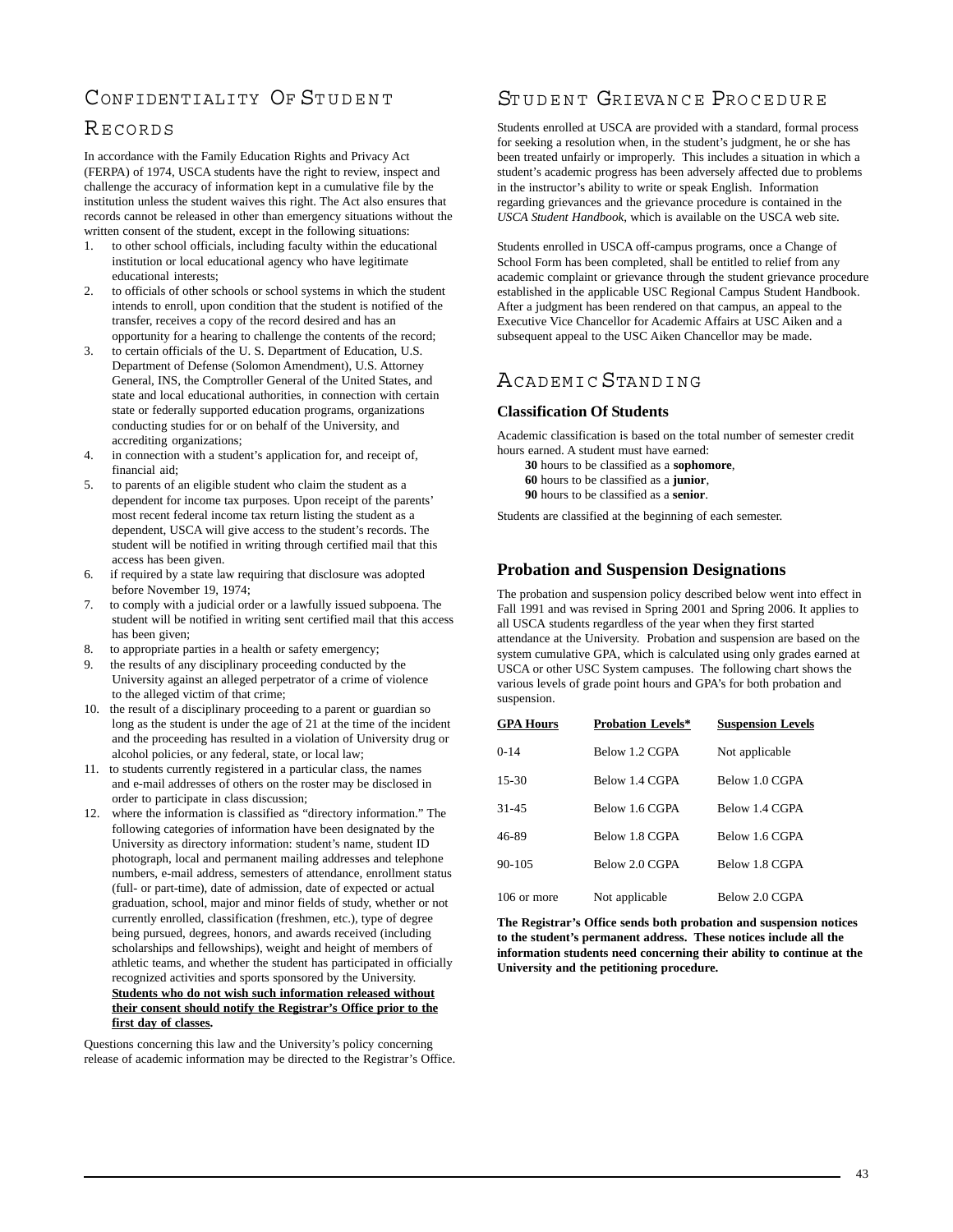# **Probation**

Probation is a warning to the student that great effort should be taken to improve the cumulative system GPA in the next semester. Students on probation are jeopardizing their chances of graduating in a reasonable time. It is quite likely that students on probation will eventually be placed on academic suspension unless they take their period of probation seriously. There is no separation from the University involved with probation, but stipulations are imposed upon students on probation. Students placed on probation will be notified in writing by the Registrar's Office and that notice will include these stipulations.

- 1. Students on probation are limited to taking a maximum of thirteen (13) credit hours during a regular semester until the GPA rises above the probationary level.
- 2. Students on probation are required to participate in the Pacer Success Program offered through the Academic Success Center.
- 3. Students on probation should limit participation in cocurricular activities such as sororities, fraternities, intramural sports, student publications, clubs.
	- Students with a cumulative GPA less than 2.0 are **prohibited from holding office** in any student organization, including SGA and Pacer Union Board.
	- Students with a cumulative GPA less than 2.0 are **prohibited from holding any titled position** on *Pacer Times* or any other University sanctioned publication.
	- Student athletes on probation are prohibited from participating in NCAA athletics. Exceptions require written permission from the Executive Vice Chancellor.

Failure to meet the stipulations of probation may affect a student's class schedule and future course enrollment.

### **Suspension**

Suspension means a student may not attend the University during the time of his/her suspension. Students should be aware that once they are placed on suspension from the University they are no longer making satisfactory academic progress as required for the continued receipt of financial aid (see page 27). Students petitioning for reinstatement to the University under the procedure listed below must file a separate appeal through the Office of Financial Aid in order to regain financial aid.

First suspension is for one regular semester; second suspension is for two regular semesters; and third suspension is indefinite.

**FIRST SUSPENSION:** Students may attend summer school in the attempt to improve the cumulative System GPA. Only summer work taken at USCA or another USC campus is used to calculate this grade point average. Students on first suspension may also petition the Scholastic Standing and Petitions Committee (SS&P) to have the suspension lifted prior to serving it. If the student is not successful in either summer school work or in petitioning SS&P and subsequently exhausts all means of appeal, he/she must sit out the semester of suspension. When the student wishes to return to USCA, he/she must complete an application for readmission in the Admissions Office and petition the Scholastic Standing and Petitions Committee (SS&P). See reinstatement petition process below for details.

**SECOND SUSPENSION:** Students may still attend summer school (only USCA or USC system campuses) in the attempt to improve the cumulative System GPA to the required level. Even if the GPA does improve to the necessary level, students on second suspension must still petition SS&P prior to their return to have the suspension lifted. If a student on second suspension is not successful in summer school work, fails to have a reinstatement petition approved and exhausts all means of appeal, he/she must leave the University for a period of two regular semesters. After this time has been served, the student must complete an application for readmission in the Admissions Office and petition the Scholastic Standing and Petitions Committee (SS&P). See reinstatement petition process below for details.

**THIRD SUSPENSION:** This is indefinite suspension from USCA. Students on third suspension may attend summer school **only** if it can be mathematically proven that it is possible to improve the System GPA to the required level during that time. This option is available **only** during the summer immediately after the indefinite suspension was issued.

### **Reinstatement Petition Process**

The procedure for filing for reinstatement is the same for all students, regardless of their type of suspension:

- 1. The student must first complete a reinstatement petition, available from the Registrar's Office. The Registrar then prepares the petition and presents it at the next meeting of the Scholastic Standing and Petitions Committee (SS&P).
- 2. There are set deadlines for the submission of petitions. Reinstatement petitions for Fall semesters are due no later than August 1<sup>st</sup>. Spring reinstatement petitions are due the first day the University reopens after the New Year holiday. Each academic year the actual deadline dates are established for both the Fall and Spring semesters and are published in the USCA Academic Calendar located on the USCA web page.
- 3. Students who have completed Priority Registration before the suspension list is compiled will have their registration cancelled unless the reinstatement petition is on file by the appropriate deadline.
- 4. SS&P may approve a petition and attach restrictive stipulations. A student may be reinstated with the stipulation that he/she take only two courses, for example, or the stipulation may be that the student must obtain a specified GPA within that semester. SS&P may also disapprove a petition. The Registrar notifies students of all action taken. The Advisement Center is also notified, especially when students are reinstated with stipulations. **Positive decisions made by SS&P cannot be appealed either to the Committee or the Executive Vice Chancellor for Academic Affairs.**
- 5. Students whose petitions for reinstatement are disapproved may appear in person before the Committee at its next scheduled meeting.
- 6. If a reinstatement petition is denied after the personal appeal to the Committee, the student may appeal in writing to the Executive Vice Chancellor.
- 7. Should the student's petition be denied by the Executive Vice Chancellor, the student may appeal to the Chancellor whose decision is final.

USCA honors the suspension and probation policies of other USC campuses and those campuses honor the policy at USCA. If a student is placed on first suspension by USC Columbia, for example, and is later suspended by USC Aiken, the suspension from USC Aiken will be considered the student's second suspension.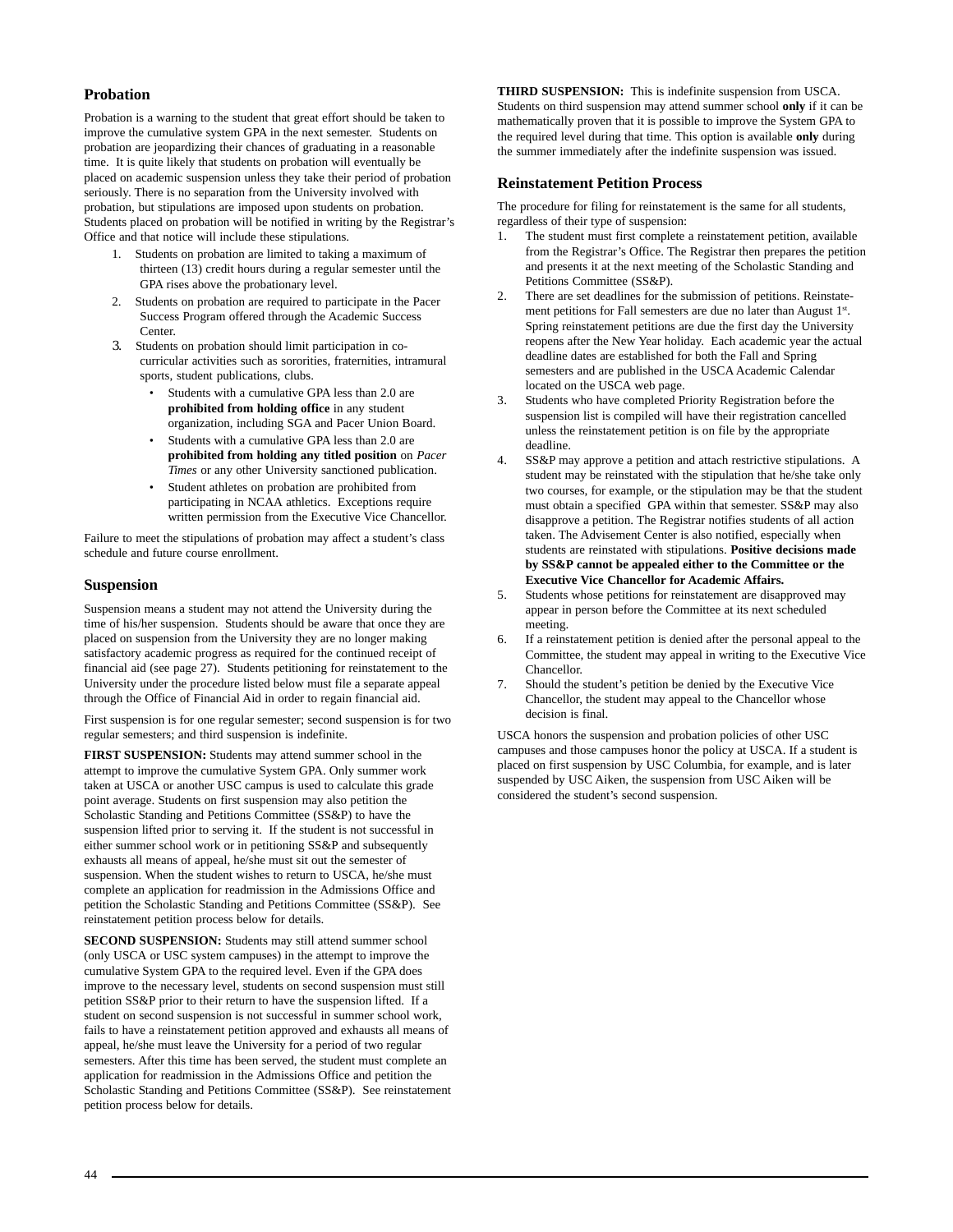### **Academic Forgiveness for Former Students**

**Academic Forgiveness is designed for former USC System students whose GPAs during previous enrollments in the system are so low that the 2.00 System GPA required for graduation would be mathematically impossible for them to attain. Such students were placed on academic suspension at least once during their former enrollment.**

Academic Forgiveness means that students' past failures are forgiven to allow them to resume their college careers with a realistic possibility of completing a degree. In essence, the program will allow the calculation of a grade point average (GPA) based on the student's performance in courses taken after being granted forgiveness.

A student who meets all of the following conditions may apply for academic forgiveness:

- 1. The student was not enrolled at any academic institution for at least 48 months.
- 2. The student must be readmitted at the University of South Carolina Aiken and must complete at least 24 hours of degree-applicable graded course work with grades of "C" or better in each course prior to applying for academic forgiveness.
- 3. The student has not previously been granted academic forgiveness.

A student who has met these conditions and desires to receive academic forgiveness must submit the application for Academic Forgiveness for the evaluation and signatures of the student's advisor and dean/department chair. After obtaining these signatures and evaluation, the student must submit the petition to the Scholastic Standing and Petitions Committee. If the student's written petition for academic forgiveness is denied, the student may make a personal appeal before the Scholastic Standing and Petitions Committee at its next regularly scheduled meeting. If the student's appeal is denied, the student may appeal in writing to the Executive Vice Chancellor for Academic Affairs. If the petition is again denied, the student may appeal to the Chancellor, whose decision is final. After final action on the petition for academic forgiveness, the Chair of the Scholastic Standing and Petitions Committee shall inform the Registrar if academic forgiveness has been granted to the student.

Once academic forgiveness has been granted, the following rules apply to the student's academic record:

- 1. All curriculum requirements will be in accordance with those in force at the time of the student's readmission.
- 2. THE STUDENT MAY NOT RECEIVE ACADEMIC HONORS UPON GRADUATION.
- 3. The student's grade point average is recalculated beginning with the semester in which the student was readmitted to the university.
- 4. Courses in which the student received a passing grade **("C" or better)** prior to readmission and the granting of academic forgiveness may, at the discretion of the student's school or department, be used for academic credit, but may not be used in the calculation of the grade point average.
- 5. The following statement shall appear on the academic record of any student granted academic forgiveness: "This student was granted academic forgiveness under the University of South Carolina Academic Forgiveness Program. No courses taken prior to are used in the calculation of the GPA, but those in which the student received a passing grade (C or better) may be applied to meeting degree requirements."
- 6. The permanent academic record will remain an unmodified record of all work attempted at the University of South Carolina. Non-USC credits and GPA are still shown for those students with transfer/ transient work.

# ACADEMIC HONORS

# **Honor Lists**

The President's Honor List recognizes students who, in the previous semester, earned a GPA of 4.0 on a minimum of 12 semester hours.

The Dean's Honor List recognizes freshmen who earned a GPA of 3.25 or higher and upperclass students who earned a GPA of 3.50 or higher in the previous semester on a minimum of 12 semester hours.

No correspondence course or course carried on a Pass/Fail basis will be counted toward the 12 hours required for the President's or Dean's Honor List.

### **Honors Program**

For information on the USC Aiken Honors Program, see page 49.

### **Graduation With Honors**

Graduation with honors is based on a cumulative GPA calculated on the basis of **all** work in the student's college career, including any transferred from other institutions. This calculation will include all courses attempted, not just those submitted to satisfy graduation requirements.

Transfer students must show, in courses taken within the USC System, a GPA which meets the level specified for honors being sought in order to qualify for this distinction. **Transfer students must also have at least 60 hours in residence within the USC system to qualify for graduation** with honors in a bachelor's program. Courses taken by a transient student at another institution by correspondence, by examination, or by exemption are not considered "in residence." Courses taken under the pass-fail option meet "in residence" requirements; however, courses taken under the "audit" option are not used since no credit is given. Finally, for transfer students, the transfer GPA is averaged into the System GPA to determine the Collegiate GPA.

The following designations indicate a consistently high level of academic achievement throughout a student's entire academic career.

### **For Bachelor Degrees:**

| <b>Summa Cum Laude:</b> | A cumulative Collegiate GPA of 3.95 or<br>higher |
|-------------------------|--------------------------------------------------|
| <b>Magna Cum Laude:</b> | A cumulative Collegiate GPA of 3.75-3.94         |
| <b>Cum Laude:</b>       | A cumulative Collegiate GPA of 3.50-3.74         |

*Students who have specific questions concerning graduation with honors should direct those questions to the Registrar.*

#### **Recognition of Honor Organizations at Commencement**

Only academic honor organizations will be recognized at Commencement. Recognition of academic honor organizations may include the right of organization members to wear a designated honor symbol such as a cord, and/or a brief description in the program of the honor organization with reference to its honor symbol. A one-time approval for recognition or for changes in the form of recognition must be obtained by the honor organization from the Campus Life Committee prior to March  $1<sup>st</sup>$  of the academic year in which recognition is to be given.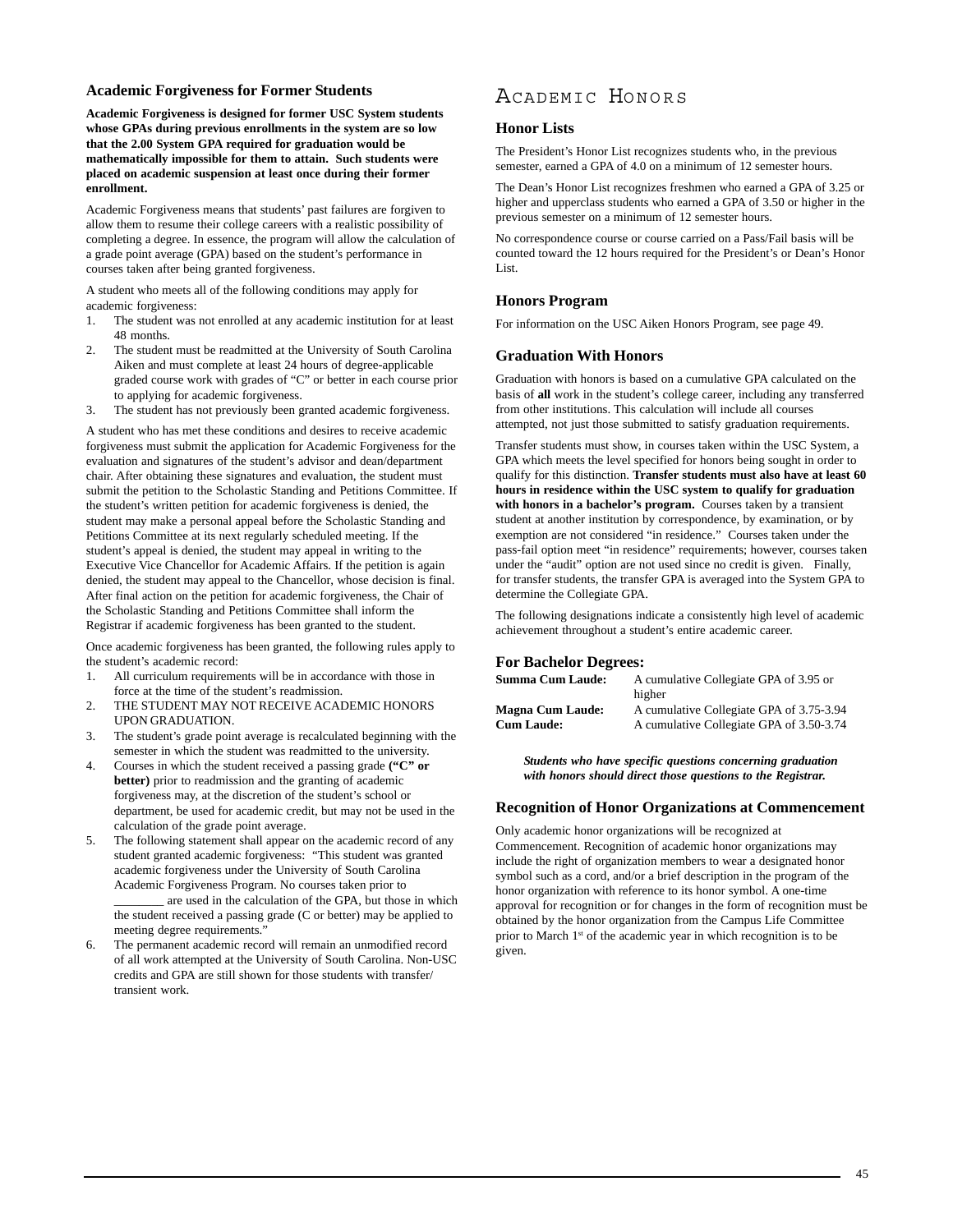# G R A D UATION

Students wishing to receive a degree from the University must complete a degree application in the Office of the Registrar by the published deadline for that semester. When the form is complete, the Registrar will attach a printout of the student's academic work so that the student can take the application and academic record to his or her advisor for review. After the initial review by the advisor, the form is given to the respective department chair/dean for approval, pending any course work to be completed that semester.

The senior year of work (30 semester hours) must be completed in residence at the University and at least 12 hours of the student's major courses must be earned at the University. At least 25 percent of semester credit hours applicable toward the degree must be earned at USCA. A minimum of one hundred twenty semester credit hours with a minimum **System** GPA of 2.0 are required for all baccalaureate degrees. Some degrees require more credit hours and/or a higher cumulative GPA.

Students who wish to participate in either the May Commencement or the December Convocation must have a minimum System GPA of 2.00 in addition to any GPA requirements of the major at the time of the ceremony.

Degree candidates whose degree application has received preliminary approval may attend the graduation ceremony. Diplomas are mailed after official verification that all degree requirements have been met.

# **Second Undergraduate Degree**

A student may earn a second baccalaureate degree provided that the additional requirements for the second degree include a minimum of 24 semester hours beyond those required for the first degree and a minimum of 144 semester hours total. In all cases the student must fulfill the complete degree requirements for both degrees (this stipulation includes all general education and major requirements plus the writing proficiency portfolio). A double major will not necessarily lead to the conferral of a second degree. The student may apply for two degrees at one time or separately. The student may receive 1) two B.A. degrees; 2) two B.S. degrees; or 3) a B.A. and a B.S. degree.

# **Double Major**

To graduate with a double major, a student must fulfill all requirements for one degree and all of the major course requirements of a second. **A double major does not necessarily lead to a second degree**. If one or both of the student's two major programs normally requires a cognate or minor, that requirement is met with the second major. All requirements for the double major must be completed before graduation. The diploma and the baccalaureate degree will be awarded for the program for which all of the degree requirements have been met.

Any student who wishes to pursue a double major must complete a change of program form obtained from the Academic Success Center so that he/she may be assigned an advisor in each major area.

# ACADEMIC ASSESSMENT

Academic assessment is the process of evaluating the extent to which students have learned and mastered the skills, knowledge, and values necessary for success in today's dynamic global environment. Measurement of these "learning outcomes" occurs throughout university classes, in co-curricular activities, in capstone projects, major field tests, student surveys, and in many other areas. The results of assessment are used for curricular improvements and adjustments as well as overall institutional improvement.

Faculty in each academic program have the primary responsibility for determining the appropriateness of these educational outcomes, which extend beyond student performance as registered by final course grades, as well as the methods and instruments for evaluating the level at which the outcomes have been accomplished. Because assessment methods should be chosen to evaluate the extent to which educational outcomes are achieved, different methods of assessment may be appropriate for different programs. Academic units are also responsible for assessing the extent of learning outcomes in general education courses delivered by their unit.

The Office of Institutional Effectiveness assists faculty, staff, and administrators in gathering data to evaluate the effectiveness of programs and services at USCA as they promote student learning and advance the institutional mission. To this end, the Office of Institutional Effectiveness in conjunction with the Academic Assessment Committee:

- Coordinates and monitors the assessment of academic programs;
- Oversees and orchestrates the assessment of general education;
- Develops and administers surveys, tests, and other evaluation instruments.

Student participation in assessment activities is mandatory. Information pertinent to the assessment of the major or area of concentration is provided to students by the department from which the degree will be granted.

Students will be notified about times, dates, and locations of required assessment procedures. If a student fails to participate in a required assessment activity, a "hold" will be placed on that student's record. The "hold" will indicate that the student may not register for classes and/or that no diploma, certificate, grade report, or enrollment verification will be issued to or for the student. This "hold" will be removed after the student completes the required assessment(s).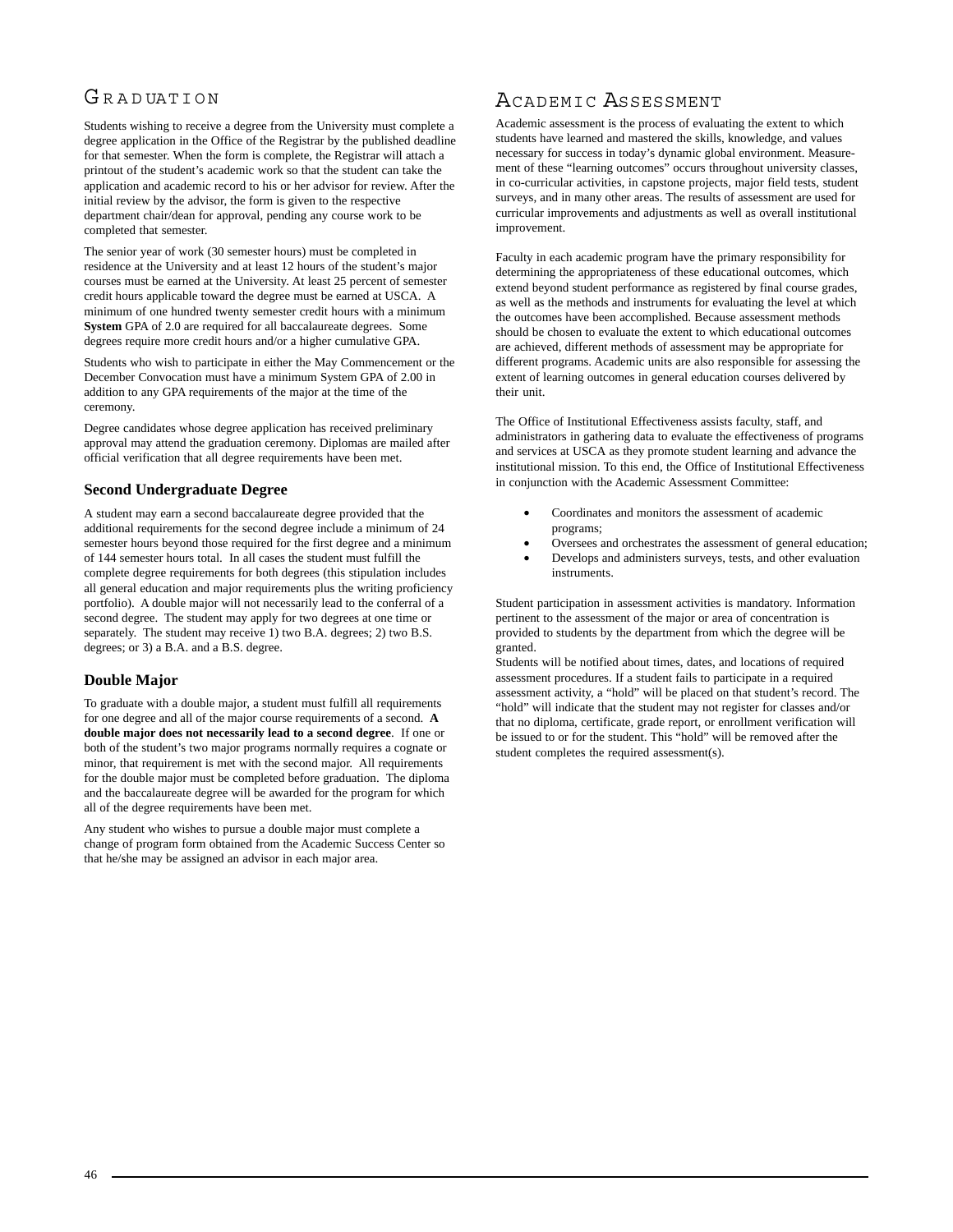# **Academic Programs**

# GRADUATE DEGREES

# **[Master of Education Degree in Educational](http://edtech.usca.edu/) Technology**

The Master of Education Degree in Educational Technology is designed to provide advanced professional studies in graduate level course work to develop capabilities essential to the effective design, evaluation, and delivery of technology-based instruction and training (e.g., software development, multimedia development, assistive technology modifications, web-based development, and distance learning). For more information, see page 166.

# **[Master of Education Degree in Elementary](http://www.usca.edu/education/elementaryedmasters.html) Education**

The Master of Education Degree in Elementary Education is designed to provide advanced professional studies in graduate level course work for persons who currently hold teacher certification and who are committed to excellence in elementary education. For more information, see page 160.

# **[Master of Science Degree in Applied Clinical](http://www.usca.edu/psychology/master.html) Psychology**

The Master of Science Degree in Applied Clinical Psychology provides graduate study and clinical experience in preparation for careers in applied clinical and counseling settings and as a foundation for students interested in pursuing doctoral studies. Students enrolled in this program are expected to pursue a plan of study to assure increased professional competence and breadth of knowledge in the field of clinical and counseling psychology. For more information, see page 168.

# BACCALAUREATE DEGREES

# **Curricula**

The curricula established for all baccalaureate degrees include a set of courses that fulfill the general education requirements, a set of courses that comprise a departmental major, a set of courses that comprise a cognate and several hours of free elective courses. See page 32 for General Education Requirements. Major, cognate, and elective courses are described under each individual degree program.

# **1. Inter-Curricular Enrichment (ICE) Program**

Student participation in the Inter-Curricular Enrichment (ICE) Program is among the requirements for graduation from USC Aiken. Students are required to attend approved events that include lectures, performances, films, concerts, and exhibits. The Inter-Curricular Enrichment (ICE) Program is designed to support USC Aiken's goal to produce "engaged learners and principled citizens" by broadening students' cultural and intellectual perspectives.

Requirement: USC Aiken undergraduate students who are admitted in Fall 2009 and thereafter will attend at least 2 ICE events per academic semester up to a total of 16 over their 4-year college career. Students will not be approved to receive their degree until they have met the ICE requirement.

Specific provisions of the program are as follows:

- Undergraduate students admitted in Fall 2009 and thereafter are required to attend at least 2 ICE events per academic semester in order to graduate.
- Transfer students will complete 2 ICE events for each academic semester remaining before graduation.
- Part-time students will complete 2 ICE events for every 15 hours of completed course credit.
- Students admitted to and enrolled in degree programs that are delivered entirely online will be given online options to earn ICE credits.
- Freshman Convocation will constitute the first ICE event for entering freshmen.
- Participation in ICE events will be recorded and monitored for each student.
- The calendar of ICE events will be available online.
- Students participating in university Study Abroad programs may earn 2 ICE credits while overseas by participating in pre-approved inter-curricular academic events.
- On occasion, a student may be granted special permission to receive ICE credit for attendance at an off-campus event if he/she can demonstrate an inability to attend on-campus programs. Any such exceptions must be approved in advance by the Assistant Vice Chancellor for Academic Affairs.
- Students may not miss regularly scheduled classes to participate in an ICE event.
- Students may attend only 2 major-specific events per 30 hours of degree credit.
- Expectations for student behavior are the same at ICE events as in the classroom.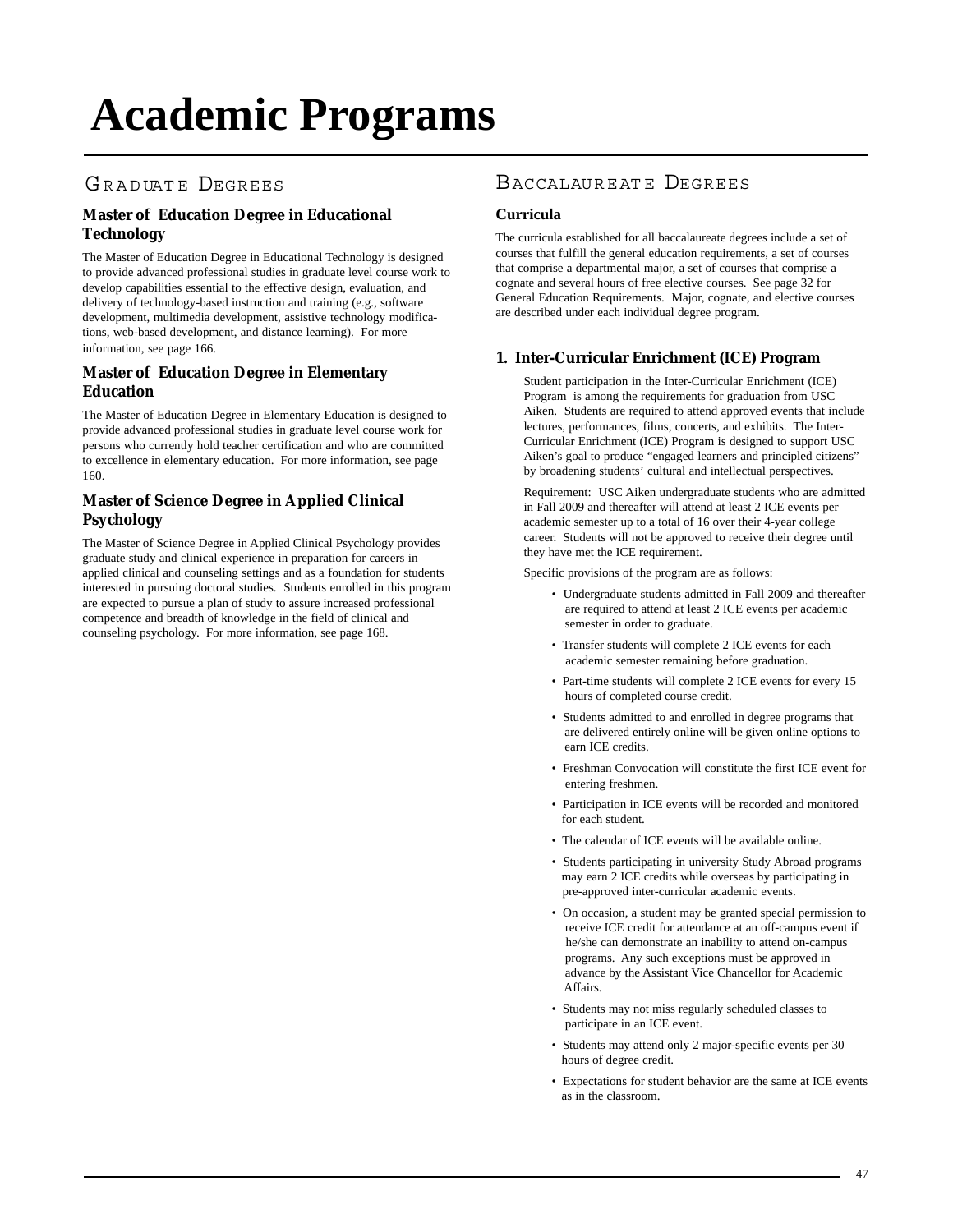# **2. Proficiency Portfolio in Writing**

The Proficiency Portfolio in Writing serves a twofold purpose:

- 1. to certify each student's writing proficiency within the context of general education assessment, and
- 2. to make all students aware of the necessity for developing and transferring their writing skills beyond the composition sequence.

To these ends, each student must submit a writing proficiency portfolio between sixty and ninety hours. **Application for graduation will not be allowed until the student has satisfied the writing proficiency requirement.** Transfer students who have completed sixty hours at other institutions are given up to thirty hours in residency at USCA to build their portfolios; however, transfer students must satisfy the portfolio requirement in the semester before applying for graduation.

Students are encouraged to visit the USCA Writing Room regularly during their first sixty hours to work on their academic writing. Any questions concerning this portfolio process should be addressed to the Director of Writing Assessment in the Department of English.

For the schedule of submission deadlines, please consult the USCA Undergraduate Calendar.

Students should consult their advisors about meeting the deadline for submission of the portfolio. Failure to submit the portfolio on time can place a student's anticipated graduation in jeopardy.

The Proficiency Portfolio in Writing is designed to allow students seeking a baccalaureate degree from USCA an opportunity to demonstrate their ability to apply the skills and competencies they began to develop in the composition sequence to university writing contexts beyond that level. It will consist of three course-related papers selected by the student as examples of his/her best writing in the English language and one reflective essay annotating the various reasons for his/her selections. The three course-assigned papers must include researched writing. Essays, extended essay exam answers, journals assigned for class, or other appropriate written assignments may be used. No more than one of these may come from the composition sequence. Since the portfolio is designed to show the range of a student's writing, the student is encouraged to select work from a variety of courses. Papers produced through group work are discouraged in this portfolio review. Each selection must be identified by course title, semester taken, and instructor's name. All of these three papers may be rewritten to demonstrate the student's current writing proficiency, for a paper deemed satisfactory at the freshman level may not adequately demonstrate proficiency at the rising-junior level. The reflective essay will serve as a cover essay for the portfolio and should discuss the reasons the student selected each paper.

While papers from USCA classwork are preferred, transfer students may submit papers from other academic settings. Transfer students who enter USCA with fewer than thirty (30) hours of required coursework to complete at USCA may elect to enroll in AEGL 201 in lieu of portfolio submission.

Those students who have demonstrated competency in universitylevel writing will be certified as having satisfied USC Aiken's expectations concerning writing proficiency within the context of general education requirements. Students who demonstrate exceptional competency will be recognized as meritorious. Those students whose portfolios do not meet expectations will be advised to appeal or to enroll in and pass English (AEGL) 201: Writing in the University.

# **3. Major Requirements**

Each baccalaureate degree program includes courses to enable specialization in a particular area of interest. The competencies to be gained in the course of study in the major are specified in the description of each major.

### **4. Cognates**

A cognate is an additional concentration of study intended to support course work in the student's chosen major. Cognates differ from minors (see below) as cognate courses may be distributed over more than one subject area and more than one department. Cognate courses should be junior-senior level courses and must be approved by the student's major department. Cognates or minors are required for most degrees. The specific cognate requirements for each degree program are outlined in the *Bulletin*. Courses taken toward a cognate cannot be counted as major or general education requirements, with the exception of free electives.

#### **5. Minor**

A minor prepares the student in a second field which may or may not be directly related to the major field. Requirements are established by the department/school which offers the minor program. See department listings for specific minor requirements. Courses taken toward the minor cannot be counted toward major or general education requirements, with the exception of free electives. All courses must be passed with a grade of "C" or higher. Students should notify their advisor and the department chair/dean of the minor which is selected. A list of minors available is presented on page 54.

### **6. Electives**

The number of elective credits varies according to the major the student selects. See the descriptions of specific degree programs beginning on page 55 of the *Bulletin.* Elective credits for participation in University performing ensembles may be counted up to a maximum of 4 credits.

# **7. Technological Literacy**

USC Aiken uses technology to enhance student learning. Students receive training in the use of appropriate technology through their academic majors. Details are provided in the descriptions of individual degree programs.

# D EGREE REQUIREMENTS

A student must successfully complete at least one hundred and twenty (120) semester credit hours with a minimum System GPA of 2.0 to earn a baccalaureate degree. Some degree programs require more credit hours and/or a higher System GPA. General education requirements are a component of all majors.

# D EGREES OFFERED

The chart on page 53 provides a comprehensive listing of fields available as academic majors at USCA. The programs are arranged by disciplinary area rather than by college, school, or department.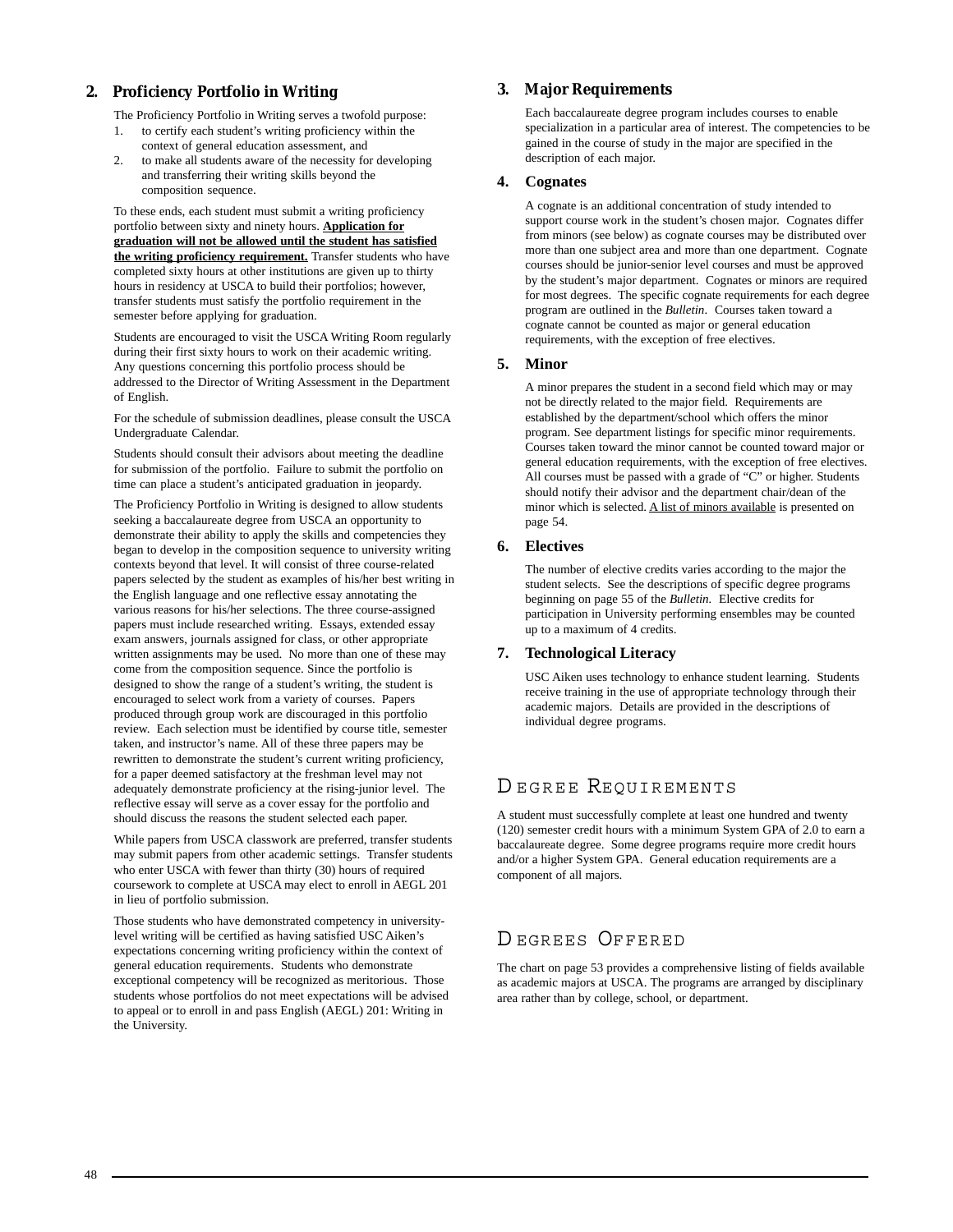# [USC AIKEN HONORS](http://web.usca.edu/honorsprogram/) PROGRAM

#### Dr. Elaine C. Lacy, Director

The USC Aiken Honors Program provides an enriched academic experience, both in and out of the classroom, for outstanding students committed to reaching their highest potential as scholars and creative thinkers.

#### **Admission Requirements**

- First-year students (incoming freshmen) will be invited to participate in the Honors Program based on their predicted GPA.
- Continuing USC Aiken students and students transferring to USC Aiken may apply for admission to the Honors Program if they have a 3.5 GPA or higher on at least 24 hours of coursework applicable to their major program of study.
- Regardless of point of entry, each student will be screened for admission into the Honors Program. This screening process will include the submission of a writing sample from a recent course and two letters of recommendation from high school teachers for incoming freshmen, or in the case of USC Aiken students and transfer students, a writing sample from a recent course and two letters of recommendation from professors.

#### **Continuation Requirements**

Honors students are recommended to take at least 3 credit hours, but generally not more than 7 credit hours, of Honors Program coursework per semester. To remain in the program, a student must maintain a USC Aiken cumulative GPA of 3.0 or higher after the first and second semesters, 3.1 or higher after the third and fourth semesters, 3.2 or higher after the fifth and sixth semesters, and 3.3 or higher after the seventh and eighth semesters. In addition, students must successfully complete at least 3 credit hours of Honors Program course work each academic year. The Honors Program Committee will review the academic work of all Honors students each year. Students who do not meet the requirements will be placed on Honors Program probationary status for one (1) semester. If the student meets the standards at the end of that semester, the Honors Program probation will be lifted. Failure to meet the requirements in any semester after the Honors Program probation has been lifted will result in dismissal from the Honors Program.

#### **Honors Curriculum**

To graduate from the USC Aiken Honors Program, a student must earn 24-29 hours of Honors Program credits in the following categories. All courses applied to honors credit must be passed with a grade of "B" or better.

#### **1. AHON 101 Interdisciplinary Inquiry: Humanities**

**3 hours**

#### **2. Honors Colloquia 3 hours**

Three one-hour courses are required. An Honors Colloquium is a one-credit hour course that allows for focused study in a particular topic. One or more colloquia may be offered each semester.

#### **3. Honors-Designated Courses. Total of five courses:**

| a. Three honors-designated general education/elective |            |
|-------------------------------------------------------|------------|
| courses are required                                  | 9-12 hours |
| b. Two honors-designated courses are required in the  |            |
| student's major field                                 | 6-8 hours  |

An Honors-Designated Course is one that includes enhanced learning experiences for honors students.

#### **4. Capstone Experience/Project 3 hours**

The Capstone Experience is a project that will be completed in the student's senior year. These projects, which will be completed under the supervision of a faculty member selected by the student, require research, data analysis and communication of the results of the research or, in the case of the arts, an appropriate creative project. Honors students will be expected to present the results of their projects to their peers and to the faculty.

**Total 24-29 hours**

#### **Course Descriptions**

#### **Honors (AHON)**

**AHON 101 Interdisciplinary Inquiry: Humanities. (3)** (Prereq: Admission to Honors Program) This common first-year course of the Honors Program will be offered each academic year and is meant to introduce students to the craft and concepts involved in interdisciplinary knowledge production. Students will be exposed to materials used in a multitude of disciplines and will be asked to evaluate and interpret such documents as historical primary sources, memoirs, literary works, filmic representations, photographs, artifacts, music, and art. The course instruction will take a holistic approach to a general theme.

AHON 201 **Honors Colloquium.** (1) (Prereq: Admission to Honors Program) An Honors Colloquium is a one-credit hour course that allows for focused study in a particular topic. One or more colloquia may be offered each semester.

**AHON 499 Honors Capstone Project. (3)** (Prereq: Admission to Honors Program, Senior standing, permission of the Honors Program Director) The Capstone Experience/ Project is a project that will be completed in the student's senior year. These projects, which will be supervised by a faculty member selected by the student, require research, analysis and communication of the results of the research. Honors students will be expected to present the results of their projects to their peers and to the faculty. Contract required.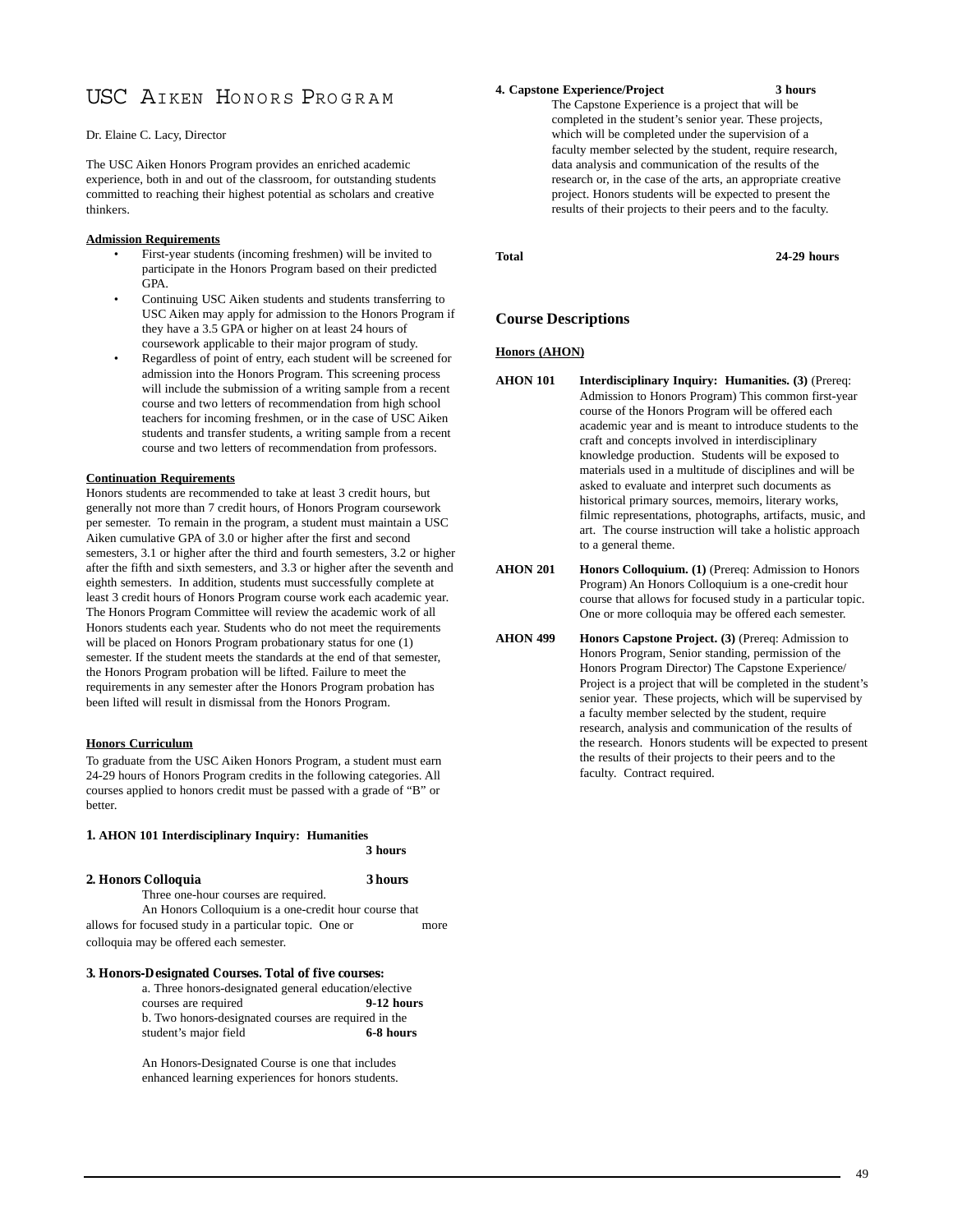# BACHELOR OF ARTS OR BACHELOR OF SCIENCE IN INTERDISCIPLINARY **STUDIES**

The faculty of the College of Humanities and Social Sciences and the College of Sciences offer the Bachelor of Arts or the Bachelor of Science in Interdisciplinary Studies degree. The Interdisciplinary Studies program is structured in part to meet an individual student's specific academic and career goals. It is designed for those students whose educational objectives are better served by a flexible interdisciplinary program of study rather than by a traditional single-discipline major. The Interdisciplinary Studies degree is not meant to substitute for existing majors and/or minors.

The goals of the Interdisciplinary Studies program are to offer students:

- the opportunity for in-depth study of a meaningful combination of academic areas or disciplines that reflect the student's educational and/or career goals;
- the opportunity to discover and explore the connections between/among different disciplines and areas of study; and
- the opportunity to articulate the strengths, connections, and applications discovered during the student's course of study for the degree.

Students in the Interdisciplinary Studies program typically have interests that involve studies from multiple disciplines. A variety of disciplines and courses can be combined to create a defensible area of study. Some examples are medical illustration, environmental communication, environmental science, international studies, community leadership, cross-cultural studies, southern studies, and history of visual art.

Admission into the Interdisciplinary Studies program is by application only. (This is in addition to the application for admission to the University.) Students interested in the BAIS/BSIS degree should apply during the sophomore year, preferably having completed no fewer than 30 hours and no more than 60 hours. To apply for the program, the student must have at least a 2.5 USC system GPA. The application procedure includes meeting with at least two faculty members from different disciplines who agree to sponsor the student in his or her studies, completing a statement of educational and career goals, developing with the faculty members a curriculum contract, and meeting with the Interdisciplinary Studies Director to discuss and defend the plan. The Interdisciplinary Studies Advisory Committee must approve the proposed program and curriculum contract. The determination of whether the degree is a Bachelor of Arts or Bachelor of Science will be made by the Interdisciplinary Studies Advisory Committee.

Each Interdisciplinary Studies major must complete a capstone experience and have a completed portfolio on file with the Interdisciplinary Studies Director before the BA or BS degree is granted. This portfolio will consist of papers written and/or projects completed for selected courses in the student's major classes. Portfolios will be used for an ongoing process of program assessment. (Interdisciplinary Studies majors should see the Interdisciplinary Studies Director for details.)

# **Interdisciplinary Studies Degree Requirements**

|  | Composition/Composition and Literature            |  |
|--|---------------------------------------------------|--|
|  |                                                   |  |
|  |                                                   |  |
|  |                                                   |  |
|  |                                                   |  |
|  |                                                   |  |
|  | Biology, Chemistry, Physics,                      |  |
|  | Geology, Astronomy (2 labs)                       |  |
|  |                                                   |  |
|  | Psychology, Sociology, Anthropology,              |  |
|  | Economics, Political Science, Geography           |  |
|  |                                                   |  |
|  | Philosophy (not logic),                           |  |
|  | History, Literature, Fine Arts History,           |  |
|  | Humanities (AHUM acronym), Religion,              |  |
|  | Selected Language courses,                        |  |
|  | Communications (last two digits in 50s or 60s),   |  |
|  | Honors (AHON acronym)                             |  |
|  | History of Civilization (AHST 101 or AHST 102)  3 |  |
|  |                                                   |  |
|  | (APLS 201, AHST 201, or AHST 202)                 |  |
|  |                                                   |  |

#### **C. Inter-Curricular Enrichment (ICE) Program8**

#### **2. Interdisciplinary Studies Program Requirements ....................... 36**

Based upon each student's educational and career goals, the student and his/her sponsoring faculty members will develop a curriculum contract consisting of a combination of courses from those currently offered at USCA. A minimum of 36 hours of coursework is required, and at least 24 hours must be 300 level or above. No more than two (2) independent studies courses may be taken in any single discipline. A C or better is required in all coursework applied to the program of study.

- **3. Interdisciplinary Studies Capstone Experience ......................... 3-6**
- **4. Minor or Cognate Courses ....................................................... 12-18**
- **5. Electives ...................................................................................... 13-19**
- **6. Portfolio on file with Interdisciplinary Studies Director**

**Total hours required ........................................................................... 120** <sup>1</sup> For undergraduate writing proficiency, see Proficiency Portfolio in Writing described on page 48.

<sup>2</sup> Students must complete English 101 with a grade of C or better in order to fulfill general education requirements. Students must also complete AEGL 102 with a grade of C or better in order to fulfill general education requirements and before taking other English courses.

<sup>3</sup> AMTH 221 and AMTH 222 cannot be used for General Education math credit EXCEPT by students graduating with degrees in Elementary, Early Childhood or Special Education.

The following are considered Applied Speech Communication courses: ACOM 201, ACOM 241, and ACOM 342.

- <sup>5</sup> Two (2) semesters of the same language. See degree program requirements for Language study.
- <sup>6</sup> At least 3 hours must be in non-Western world studies, unless an approved non-Western world studies course has been completed elsewhere in the student's degree program.
- $7$  For a list of courses that will meet the Humanities general education requirement, see page 32.
- <sup>8</sup> For Inter-Curricular Enrichment requirement, see page 47.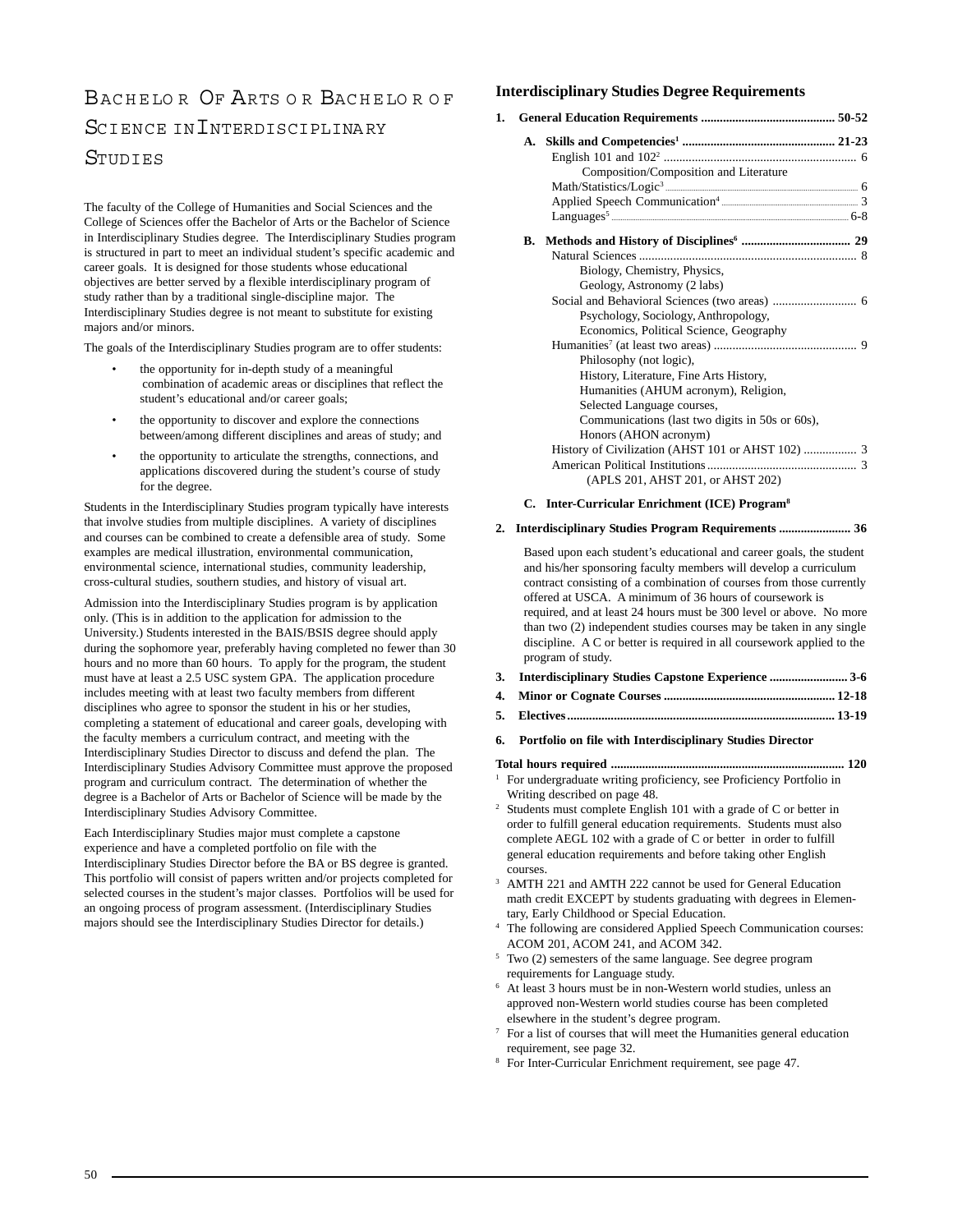# O FFICE OF INTERNATIONAL

# PROGRAMS

The Office of International Programs coordinates programs and services that promote international awareness among students and faculty, and addresses contributions and concerns of international students.

The Office provides information to students on study abroad, work abroad and volunteer abroad opportunities. It is the goal of the Office of International Programs to work closely with faculty and staff on developing new study abroad programs for students and to assist faculty with research/teaching projects abroad.

The Office of International Programs provides services to international students on campus. Services include providing information to prospective international students, assisting international students with academic and social issues, and advising on immigration regulations. We work closely with student and community organizations to insure that international students are well-adjusted and successful on campus.

The USCA Office of International Programs has as its mission the provision of a global perspective by advancing knowledge and appreciation of the broader world and its cultures. This is accomplished by bringing the world to USCA via campus lectures, panel discussions, other cultural events, and through internationalizing the curriculum when appropriate.

The Office of International Programs is located in the Student Life Office in the Student Activities Center.

# USCA DISTANCE EDUCATION

Distance Education includes education delivered live via an audio/video connection or education delivered asynchronously via video tape. Webbased distance education includes education delivered via the Internet.

Distance education offers not only the opportunity to provide quality instruction to those at a distance from the campus, but also a means to improve instructional opportunities for students on campus.

Distance education extends the reach of the campus to the work force by offering college level courses and enhances existing off-campus programs in Sumter, Allendale and Walterboro.

Only catalog courses taught by full-time faculty are offered via distance education.

The University of South Carolina Aiken subscribes to the principles of good practice for electronically offered academic degree and certificate programs developed by the Western Cooperative for Educational Telecommunications (WICHE). The factors for assessment of quality that are included in the WICHE documents are:

- conformance to standards of all courses/programs offered by the college or university;
- assessment of learners (outcomes, competency of graduates);
- specific goals with clear requirements for courses/ programs;
- selection of media on basis of needs and capability;
- quantity and quality of interaction with other students and instructor;
- support services (facilitator, technology, library services, advising, instructor availability).

# M ILITA RY SCIENCE/RO TC

The University of South Carolina Aiken does not offer ROTC courses; however ROTC courses are offered by Augusta State University.

# CERTIFICATE PROGRAMS

### **Certificate Program in Writing**

This post-baccalaureate, completion certificate program is designed for students who have already earned a college degree but are seeking coursework in writing for work-related purposes or for personal growth and satisfaction. Individuals wishing a Certificate in Writing from USCA must complete 15 hours of course work in writing of which at least three must be in theory. Entry requirements: interview with and portfolio to program director.

# USC DISTANCE EDUCATION

The **Distance Education Program** offers classes for graduate credit. The course work is designed to meet educational needs of adults with busy professional and personal schedules. Students may study at home using the web, or DVD and audiocassettes or by viewing local South Carolina Educational Television broadcasts. As an ITFS (Instructional Television Fixed Service) site, classes held on the Columbia campus may be viewed on the Aiken campus. Contact Distance Education at 803-777-7210.

Credits toward graduate degrees in Business Administration, Education, Engineering, Journalism, Library and Information Science, Nursing, Public Health, and Social Work may be earned on the Aiken campus. Course work meeting other graduate degree requirements may also be earned.

Utilizing the entire range of educational technology, including live instruction, satellite, web, and DVD delivery, the residents of this region are able to take advantage of the resources of a much larger university without leaving the area.

# **The Professional Master of Business Administration Program** is

designed to provide, in a schedule suited to the working professional, all the course work required to complete the MBA degree. Most classes are broadcast over a closed-circuit viewing system to the Aiken campus. Onsite communication facilities allow two-way voice contact between student and professor during class. Approximately three Saturday sessions in Columbia each semester provide students opportunity for direct interaction with their professors.

# [CONTINUING EDUCATION](http://web.usca.edu/conted/)

Ranging from personal enrichment to professional development, from Kids in College summer camps to world-wide educational travel, the Office of Continuing Education offers a wide selection of certificate and non-credit learning opportunities, as we support USC Aiken's mission of serving the public. Our programs strive to meet the needs of busy people by offering a variety of class dates and times, in single, multi-session, and seminar formats.

Our Professional Development and Corporate Training division offers training tailored to the needs of individual businesses. Career development classes are also offered for individuals. Our experts use practical tools and interactive experiences to provide a quality educational experience to meet your specific business needs. The University of South Carolina Aiken is a member of the University Continuing Education Association and, as such, awards certificates recognizing earned Continuing Education Units (CEU's).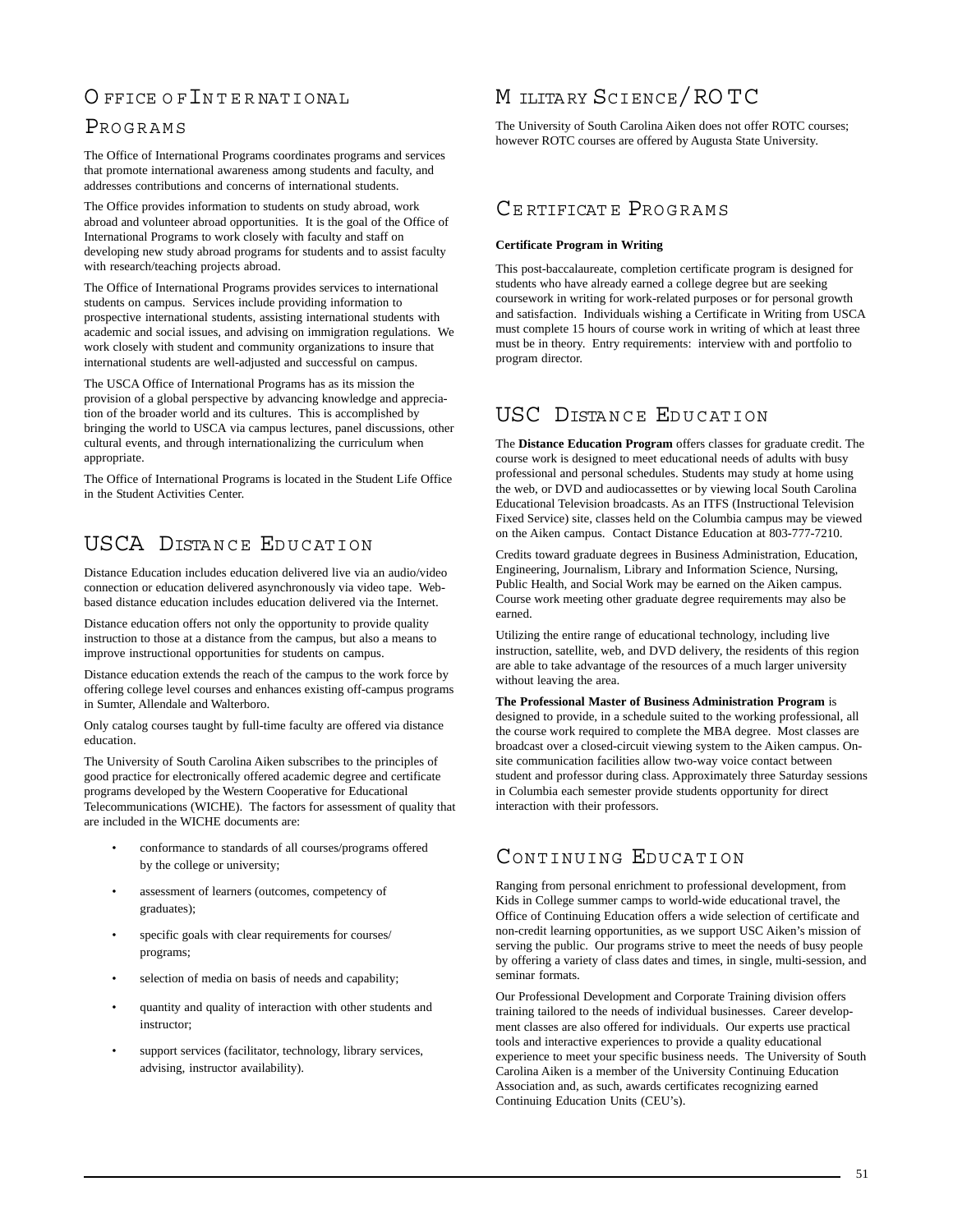The Academy for Lifelong Learning and SeniorNet programs are another major focus of the Office of Continuing Education. The Academy programs, geared to mature adults, provide opportunities to explore many fascinating subjects, take trips, and meet others with a passion for learning. The SeniorNet computer classes are unique in that seniors teach seniors. With a high instructor to student ratio, they are successful in creating confident computer users.

For information concerning course offerings and activities, please contact the Office of Continuing Education in the Business and Education Building (room 113) at (803) 641-3563. E-mail us at lauraa@usca.edu.

# PR E-LAW

Students who are interested in pre-legal education may enroll in one of several bachelor's degree programs at USCA. For pre-law advisement and for information on preparing for the Law School Admissions Test (LSAC), students should contact Dr. Carol Botsch, in H&SS C-5.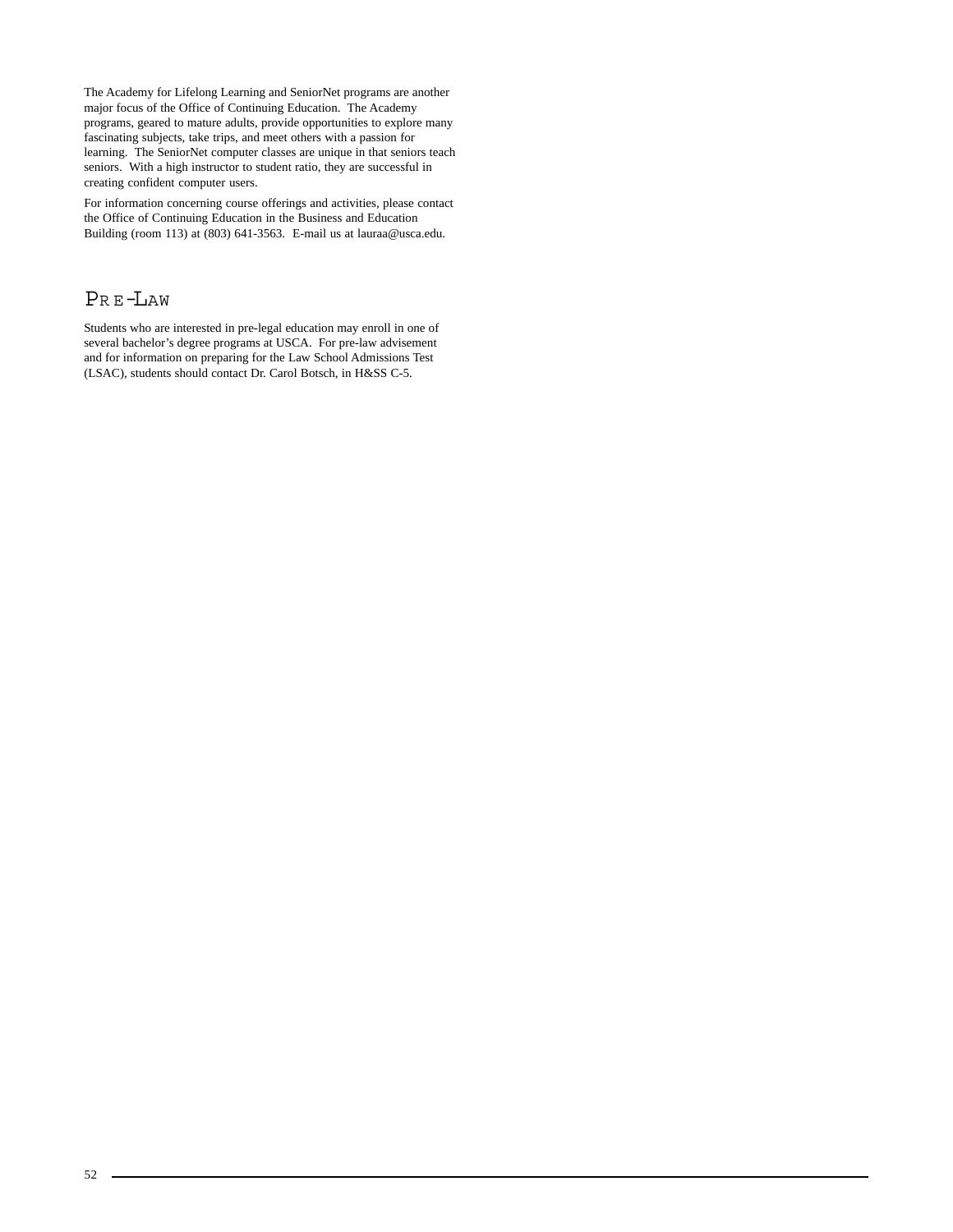# GRADUATE PROGRAMS

| Discipline                         | Major Numbers | Graduate Degree     | Degree Numbers |
|------------------------------------|---------------|---------------------|----------------|
| <b>Educational Technology</b>      | 389           | Master of Education |                |
| <b>Elementary Education</b>        | 310           | Master of Education |                |
| <b>Applied Clinical Psychology</b> | 169           | Master of Science   |                |

# BACCALAUREATE PROGRAMS (9 BACCALAUREATE DEGREES IN 21 PROGRAMS OF STUDY)

| <b>Discipline</b>                                                                                                                                                                                                                                    | <b>Major Numbers</b>  | <b>Undergraduate Degree</b>                                                      | <b>Degree Numbers</b> |
|------------------------------------------------------------------------------------------------------------------------------------------------------------------------------------------------------------------------------------------------------|-----------------------|----------------------------------------------------------------------------------|-----------------------|
| <b>Biology</b>                                                                                                                                                                                                                                       | 106                   | BA or BS                                                                         | 40, 41                |
| <b>Business Administration</b><br>(area of concentration)<br>Accounting<br>(205)<br>(210)<br>Finance<br>Management (220)<br>Marketing (a) standard concentration<br>Marketing (b) optional concentration - Golf Course Services                      | 991<br>(225)<br>(760) | BS in Business Administration                                                    | 46                    |
| Chemistry                                                                                                                                                                                                                                            | 109                   | <b>BS</b>                                                                        | 41                    |
| Communications                                                                                                                                                                                                                                       | 640                   | BA                                                                               | 40                    |
| Early Childhood Education<br><b>Elementary Education</b><br>Middle Level Education<br>Mathematics/Science<br>(501)<br>Mathematics/Social Studies<br>(502)<br>Mathematics/English<br>(503)<br>Science/Social Studies (504)<br>Science/Engish<br>(505) | 311<br>310<br>314     | <b>BA</b> in Education<br><b>BA</b> in Education<br><b>BA</b> in Education       | 48<br>48<br>48        |
| English/Social Studies<br>(506)<br>Secondary Education<br>Biology<br>(106)<br>Chemistry<br>(109)<br>English (115)<br>Mathematics<br>(145)<br>Comprehensive Science<br>(759)<br>Comprehensive Social Studies                                          | 373<br>(758)          | <b>BA</b> or <b>BS</b> in Education                                              | 48, 49                |
| Special Education                                                                                                                                                                                                                                    | 385                   | <b>BA</b> in Special Education                                                   | 4C                    |
| English<br>(area of concentration)<br>English (Writing Concentration)<br>English (General)                                                                                                                                                           | 115<br>(751)<br>(990) | BA                                                                               | 40                    |
| <b>Exercise and Sports Science</b><br>(area of concentration)<br>Fitness Management (756)<br>Basic Sciences (757)                                                                                                                                    | 334                   | <b>BS</b>                                                                        | 41                    |
| Fine Arts                                                                                                                                                                                                                                            | 127                   | BA                                                                               | 40                    |
| History                                                                                                                                                                                                                                              | 136                   | BA                                                                               | 40                    |
| <b>Interdisciplinary Studies</b>                                                                                                                                                                                                                     | 910                   | <b>BA</b> in Interdisciplinary Studies<br><b>BS</b> in Interdisciplinary Studies | 60<br>59              |
| Math and Computer Science<br><b>Industrial Mathematics</b>                                                                                                                                                                                           | 140<br>126            | <b>BS</b><br><b>BS</b>                                                           | 41<br>41              |
| Music Education                                                                                                                                                                                                                                      | 328                   | BA                                                                               | 40                    |
| Nursing (RN - 4 year)<br>(RN - completion program)                                                                                                                                                                                                   | 050<br>051            | <b>BS</b> in Nursing<br><b>BS</b> in Nursing                                     | 52<br>52              |
| <b>Political Science</b>                                                                                                                                                                                                                             | 157                   | BA                                                                               | 40                    |
| Psychology                                                                                                                                                                                                                                           | 159                   | BA or BS                                                                         | 40, 41                |
| Sociology<br>(area of concentration)<br>Criminology and Criminal Justice<br>Human Social Services<br>(753)<br>General<br>(990)                                                                                                                       | 175<br>(763)          | $\rm BA$                                                                         | 40                    |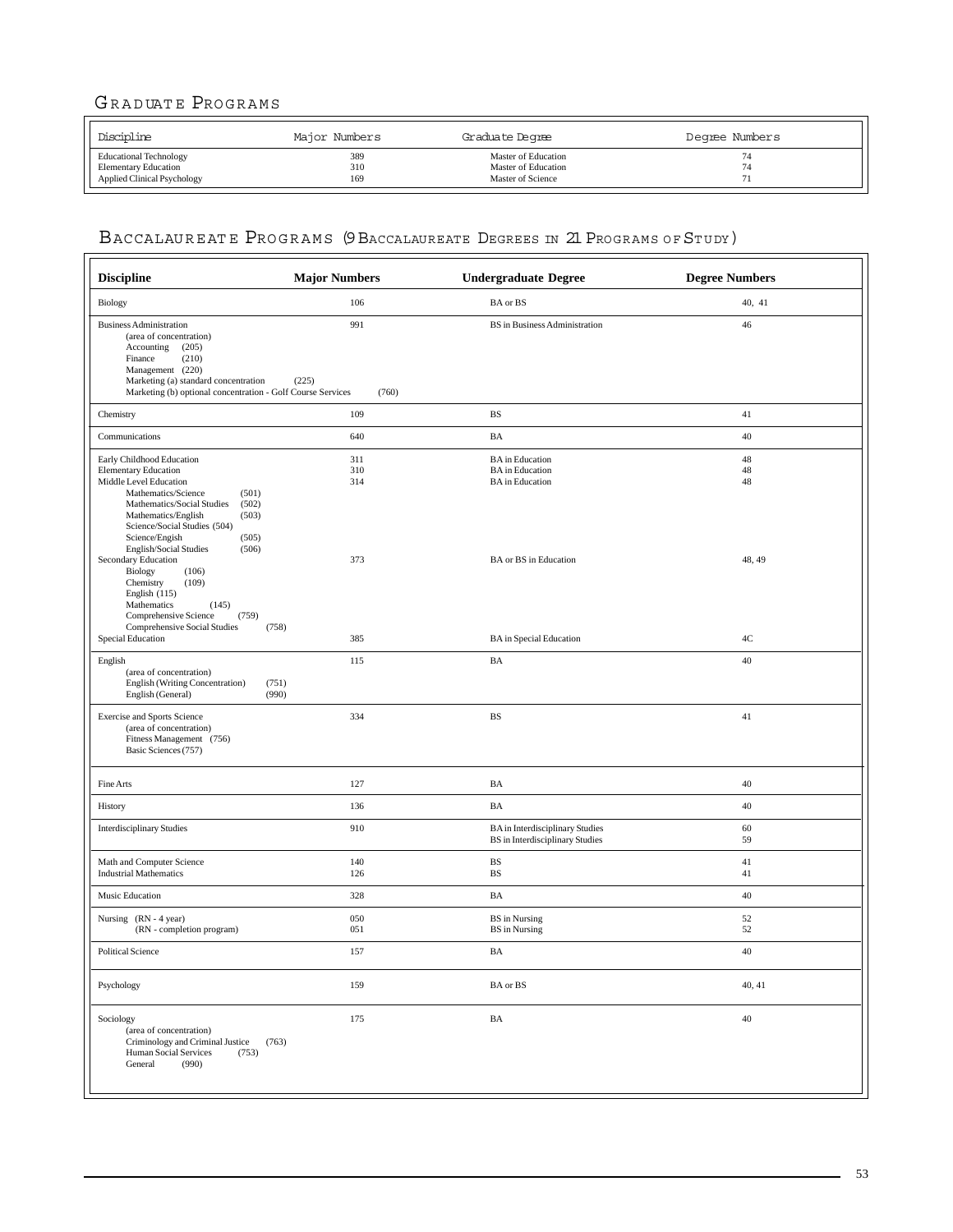# M INORS AVAILABLE

| <b>Discipline</b>                | <b>Minor Numbers</b> | <b>School/Department Responsible</b>       | <b>Page Number</b> |
|----------------------------------|----------------------|--------------------------------------------|--------------------|
| Anthropology and Human Geography | 877                  | Sociology                                  | 79                 |
| Art History                      | 105                  | Visual and Performing Arts                 | 85                 |
| Biology                          | 106                  | <b>Biology</b> and Geology                 | 100                |
| <b>Business</b>                  | 991                  | <b>Business Administration</b>             | 126                |
| Chemistry                        | 109                  | Chemistry and Physics                      | 106                |
| Communications                   | 640                  | Communications                             | 57                 |
| <b>Computer Science</b>          | 108                  | <b>Mathematical Sciences</b>               | 114                |
| Criminology and Criminal Justice | 763                  | Sociology                                  | 80                 |
| Geology                          | 124                  | <b>Biology and Geology</b>                 | 100                |
| History                          | 136                  | History, Political Science, and Philosophy | 72                 |
| <b>International Relations</b>   | 888                  | History, Political Science, and Philosophy | 73                 |
| <b>International Studies</b>     | 139                  | History, Political Science, and Philosophy | 73                 |
| Literature                       | 887                  | English                                    | 61                 |
| Mathematics                      | 145                  | <b>Mathematical Sciences</b>               | 114                |
| Music                            | 148                  | Visual and Performing Arts                 | 85                 |
| Philosophy                       | 163                  | History, Political Science, and Philosophy | 73                 |
| <b>Political Science</b>         | 157                  | History, Political Science, and Philosophy | 73                 |
| Psychology                       | 159                  | Psychology                                 | 120                |
| <b>Religious Studies</b>         | 168                  | History, Political Science, and Philosophy | 73                 |
| Sociology                        | 175                  | Sociology                                  | 80                 |
| Spanish                          | 184                  | Languages, Literatures and Cultures        | 66                 |
| Studio Art                       | 104                  | Visual and Performing Arts                 | 85                 |
| Theatre                          | 110                  | Visual and Performing Arts                 | 86                 |
| Women's and Gender Studies       | 882                  | English                                    | 62                 |
| Writing                          | 886                  | English                                    | 61                 |
|                                  |                      |                                            |                    |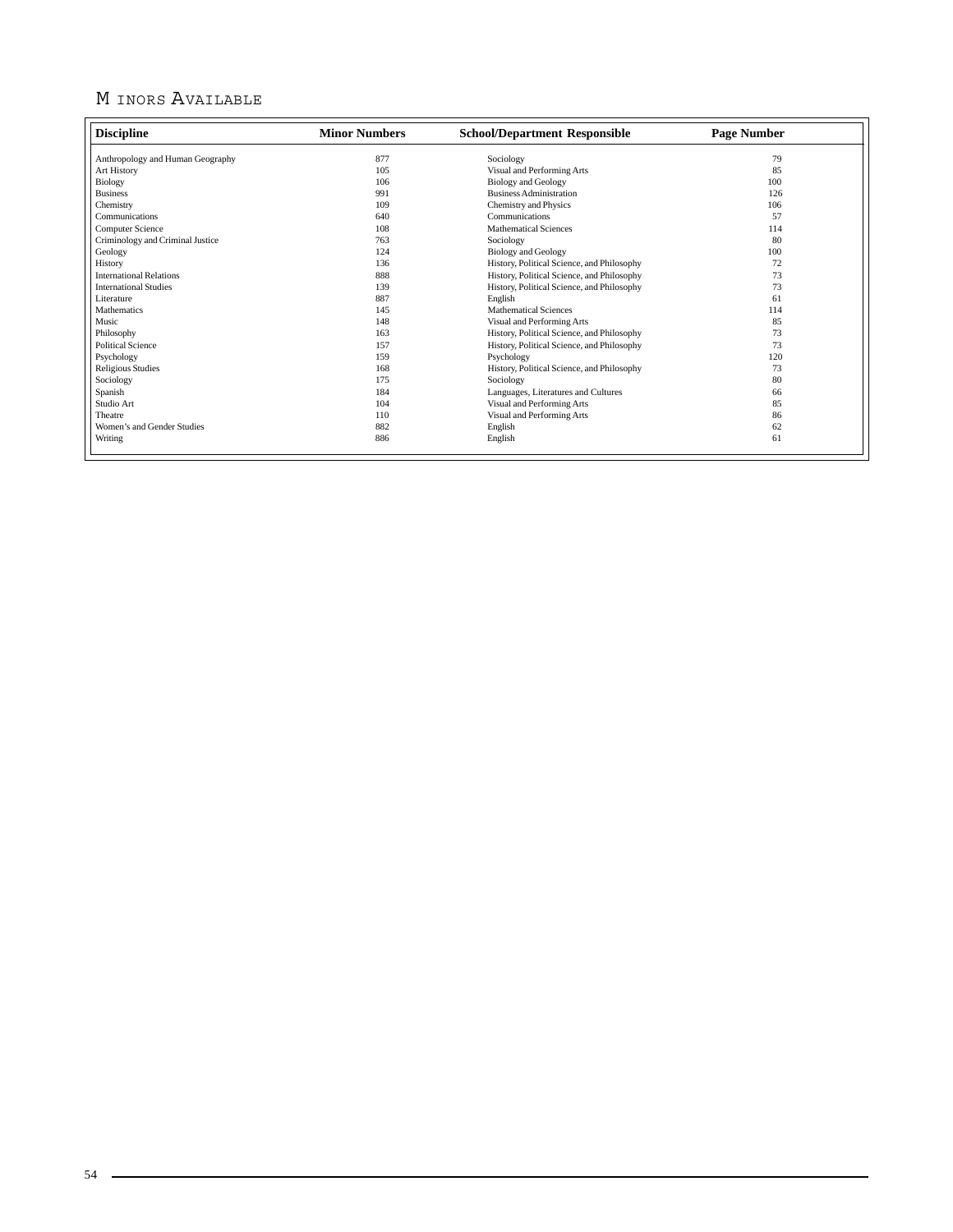# **College of Humanities and Social Sciences**

S. Thomas Mack, Coordinator of the College Council

ix departments comprise the College of Humanities and Social Sciences: Communications (interpersonal, public, organizational and mass communications and public relations); English (language, literature, and writing); Languages, Literatures and Cultures; History, Political Science, and Philosophy (religious studies); Sociology (also including anthropology and geography); and Visual and Performing Arts (art history, art studio, dance, music and theatre).

The mission of the College of Humanities and Social Sciences is to provide, through teaching, research/creative activity, and service, an understanding of the individual and collective human experience. To that end, the College:

- 1. provides students throughout the University with experiences in thinking creatively and critically and in communicating effectively both ideas and creative impulses,
- 2. provides a variety of electives and general education courses for students engaged in either a liberal arts education or a professional program of study, and
- 3. currently provides baccalaureate degree programs in communications, English, fine arts, history, interdisciplinary studies, political science, and sociology; offers minors in anthropology and human geography, art history, communications, criminology and criminal justice, English (both literature and writing), history, international relations, international studies, music, philosophy, political science, religious studies, sociology, Spanish, studio art, theatre, and women's and gender studies.

**Developmental Work Policy**. No remedial coursework may be applied toward any degree offered by the College.

**Independent Study Policy**. Independent study courses are designed primarily for juniors and seniors who desire advanced intensive work on a specific topic. Independent studies are not intended to substitute for courses listed in the *USCA Bulletin*. The maximum number of independent study hours a student may earn in any given discipline in the College is limited to six, except in art studio, which permits a maximum of nine, and history and political science, which permit of maximum of fifteen (nine in the major field, six outside the major field).

To enroll in an independent study course, a student must: (1) have written approval of the faculty member who is to supervise the independent study and of the appropriate department chair before registering for the course; (2) agree with the supervising faculty member on a contract which describes the work involved in the project and the criteria for grading; and (3) file an independent study application with the Office of the Registrar before registering for the course.

Students interested in enrolling for an independent study course should see the appropriate department chair for more specific details.

# DEPARTMENT OF [COMMUNICATIONS](http://web.usca.edu/communications/)

William D. Harpine, Department Chair

#### **Professors**

William D. Harpine (Speech Communication), Ph.D., The University of Illinois at Urbana-Champaign, 1982

Charmaine E. Wilson (Speech Communication), Ph.D., University of Washington, 1986

#### **Assistant Professor**

Bing Han (Speech Communication), Ph.D., The University of Maryland, 2008

### **Instructors**

Teresa Kay Humphrey (Speech Communication), M.A., San Diego State University, 1980

Peggy O'Neal Elliott (Journalism), M.A.J.C., University of Florida, 1978 Karen Randall (Mass Media Communication), M.A., University of South Carolina, 1997

#### **Lecturer**

Jeffrey Bruce Wallace (Journalism), B.A., University of South Carolina, 1970

#### **Teaching Associate**

Deidre M. Martin (Curriculum and Instruction), Ed.D., University of South Carolina, 1995

#### **Distinguished Professor Emerita**

Sandra Hochel (Speech Communication), Ph.D., Purdue University, 1973

### **Professor Emerita**

Linda C. Owens (Journalism), M.A., University of South Carolina, 1982

#### **Department Mission Statement**

We help each student understand how fundamental theories, principles, and practices apply in many communication contexts such as interpersonal, groups, organizations, cultures, and the mass media.

#### **Department of Communications Goals**

The specific educational objectives of the Communications Department core curriculum, areas of emphasis, and elective courses are to provide students with systematic learning experiences to develop their abilities to communicate effectively, think critically, work effectively with others, and make ethical decisions. Upon completing the Communications degree program, students will demonstrate competence in the curriculum's primary categories of knowledge, skills, and abilities:

*Goal 1:* Students will demonstrate critical thinking, analytical and evaluative skills.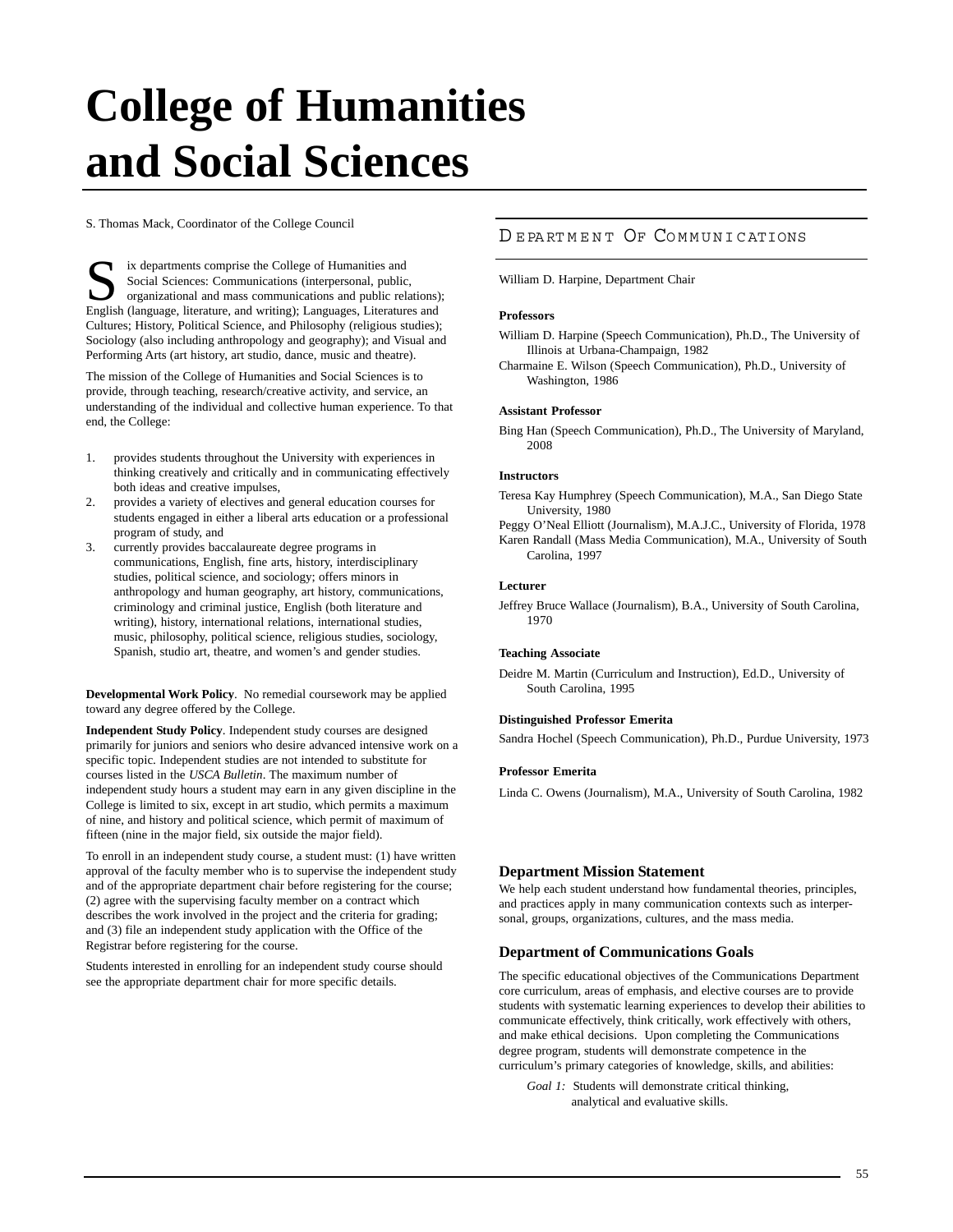- *Goal 2:* Students will demonstrate research abilities: gather and synthesize information, and share results with others.
- *Goal 3:* Students will apply knowledge of communication principles and theories.
- *Goal 4:* Students will demonstrate interpersonal communication competence.
- *Goal 5:* Students will demonstrate competence in public presentation.
- *Goal 6:* Students will demonstrate competence in written communication.
- *Goal 7:* Students will demonstrate competence in visual communication.

# **Curricula**

The Bachelor of Arts degree with a major in communications is a liberal arts degree designed to enhance understanding of communication processes and develop communication skills (oral, written and visual). Students majoring in communications examine communication processes in interpersonal, small group and public settings; within organizations and cultures, and in the mass media. The degree program is designed to be flexible enough to provide the student with the necessary background to pursue graduate studies (including journalism, speech communication, student personnel services and law) or to pursue diverse professions in diverse areas, including media, business, social and human services, the ministry, education, government and politics.

For students wishing a more specialized degree in Journalism, the first courses leading to that degree may be taken at USC Aiken in coordination with nationally-accredited School of Journalism and Mass Communications on the Columbia campus. The number of courses which can be taken at USCA depends on the area of speciality: public relations, advertising, print journalism (newspapers and magazines), or electronic journalism (television and radio).

# **Technological Literacy in Communications**

The Department of Communications covers the use of presentation software and hardware in ACOM 241 and ACOM 353. Students receive advanced work in visual communication computing in ACOM 376 and ACOM 476.

#### **Bachelor of Arts—Major in Communications**

| 1. |    |                                                   |
|----|----|---------------------------------------------------|
|    | A. |                                                   |
|    |    |                                                   |
|    |    | Composition/Composition and Literature            |
|    |    |                                                   |
|    |    |                                                   |
|    |    |                                                   |
|    |    |                                                   |
|    |    |                                                   |
|    |    | Biology, Chemistry, Physics,                      |
|    |    | Geology, Astronomy (2 labs)                       |
|    |    |                                                   |
|    |    | Psychology, Sociology, Anthropology,              |
|    |    | Economics, Political Science, Geography           |
|    |    |                                                   |
|    |    | Philosophy (not logic),                           |
|    |    | History, Literature, Fine Arts History,           |
|    |    | Humanities (AHUM acronym), Religion,              |
|    |    | Selected Language courses,                        |
|    |    | Communications (last two digits in 50s or 60s),   |
|    |    | Honors (AHON acronym)                             |
|    |    | History of Civilization (AHST 101 or AHST 102)  3 |
|    |    |                                                   |
|    |    | (APLS 201, AHST 201, or AHST 202)                 |

### **C. Inter-Curricular Enrichment (ICE) Program8**

| 2. |                                                  | 42 |
|----|--------------------------------------------------|----|
|    |                                                  |    |
|    | ACOM 190 Introduction to Communications          |    |
|    | ACOM 241 Public Speaking                         |    |
|    | <b>ACOM 290 Communications Colloquium</b>        |    |
|    | ACOM 300 Media and Society                       |    |
|    | ACOM 385 Group Communication                     |    |
|    | ACOM 450 Intercultural Communication             |    |
|    | Writing--Select one of the following:            |    |
|    | ACOM 332 Writing Across the Media                |    |
|    | AEGL 250 Rhetorical Grammar                      |    |
|    | <b>AEGL 460 Advanced Composition</b>             |    |
|    | <b>AEGL 467 Argumentation</b>                    |    |
|    | Capstone--Select one of the following:           |    |
|    | ACOM 497 Directed Capstone Internship (3)        |    |
|    | ACOM 499 Service Learning Capstone Experience(3) |    |
|    | Area Classes:                                    |    |

# **One course (3 hours) from each area ................................ 12**

### **Area I: Persuasion**

ACOM 325 Advertising ACOM 351 Persuasive Communications ACOM 353 Advanced Public Speaking ACOM 462 Political Rhetoric AEGL 467 Argumentation<sup>9</sup> ACOM 493 Topics in Persuasion

#### **Area II: Visual Communication**

ACOM 376 Visual Communication ACOM 476 Advanced Visual Communication AART 370 Digital Video Editing ACOM 496 Topics in Visual Communication

#### **Area III: Public Relations/Print Journalism**

ACOM 303 Communications Law and Ethics ACOM 305 Editing Skills ACOM 328 Principles of Public Relations ACOM 332 Writing Across the Media10 ACOM 335 Advanced Writing for the Public ACOM 352 History & Philosophy of Mass Media ACOM 433 Free Lance Writing ACOM 436 Public Relations Writing ACOM 477 Fundraising and Volunteer Leadership<sup>12</sup> ACOM 495 Topics in PR/Journalism

### **Area IV: Interpersonal/Organizational Communication** ACOM 342 Interviewing ACOM 455 Gender, Communication and Culture ACOM 477 Fundraising and Volunteer Leadership<sup>12</sup> ACOM 480 Organizational Communication ACOM 491 Topics in IP/Organization

**3. Cognate11 or Minor ............................................................... 12-18**

### **4. Free Electives ........................................................................... 8-16**

- **Total hours required6 .......................................................................... 120**
- <sup>1</sup> For undergraduate writing proficiency, see Proficiency Portfolio in Writing described on page 48.

2 Students must complete English 101 with a grade of C or better in order to fulfill general education requirements. Students must also complete AEGL 102 with a grade of C or better in order to fulfill general education requirements and before taking other English courses.

<sup>3</sup> AMTH 221 and AMTH 222 cannot be used for General Education math credit EXCEPT by students graduating with degrees in Elementary, Early Childhood or Special Education.

4 Must earn a C or better.

<sup>5</sup> Two (2) semesters of the same language. See degree program requirements for Language study.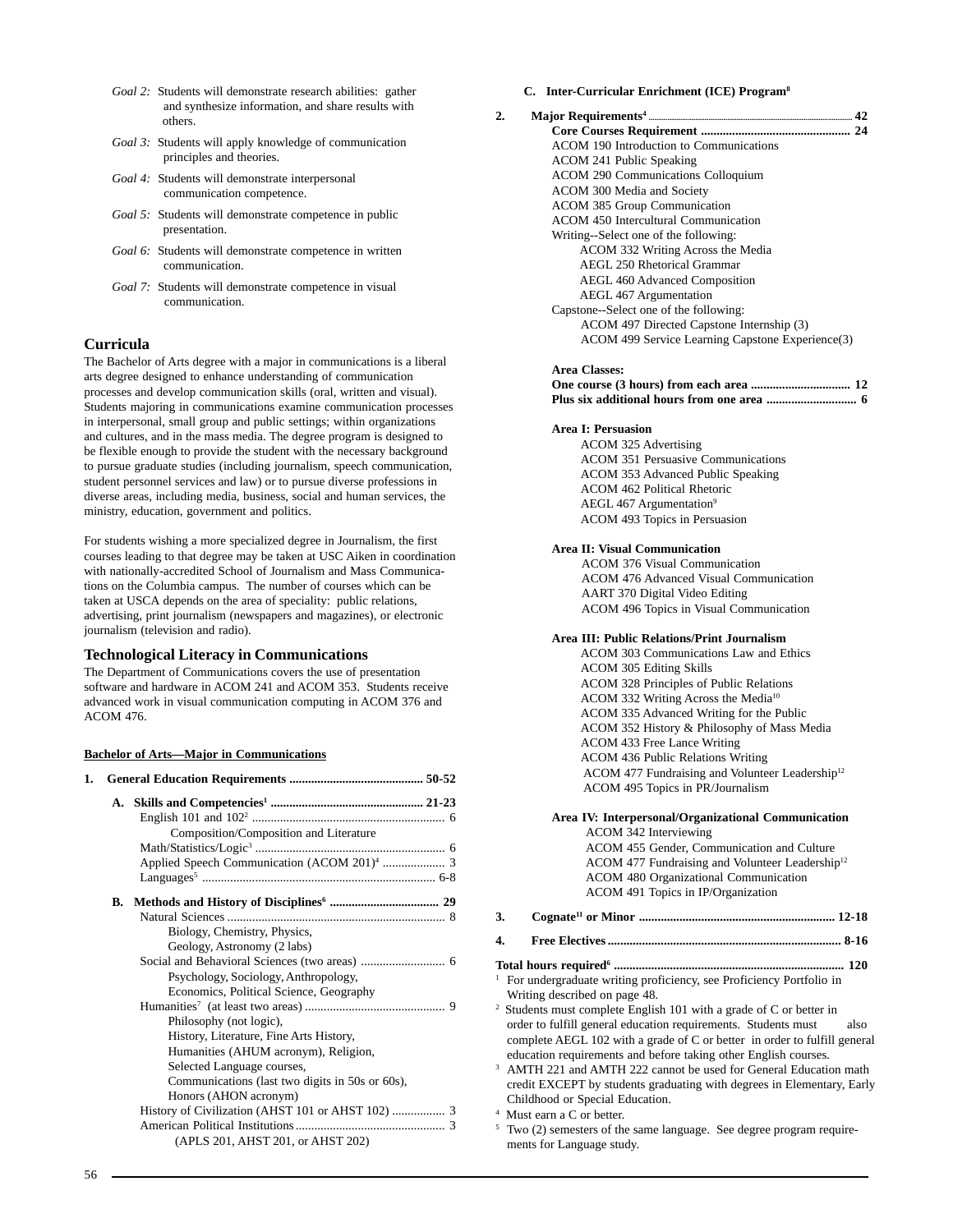- <sup>6</sup> At least 3 hours must be in non-Western world studies, unless an approved non-Western world studies course has been completed elsewhere in the student's degree program.
- <sup>7</sup> For a list of courses that will meet the Humanities general education requirement, see page 32.
- <sup>8</sup> For Inter-Curricular Enrichment requirement, see page 47.
- May not be counted in core AND Area I.
- <sup>10</sup> May not be counted in core AND Area III.
- <sup>11</sup> Must earn a C or better in all cognate courses.
- <sup>12</sup> May not be counted in more than one area.

#### **Minor in Communications**

#### **General Education Requirements:**

ACOM 201 - Interpersonal Communication (C or better) - should be taken as the applied speech communication general education requirement.

#### **Minor Requirements1**

All courses in the minor must be passed with a C or better.

<sup>2</sup> No more than three hours of independent study will count toward the minor requirement.

# **Course Descriptions**

#### **Communications (ACOM)**

**Applied Speech Communication Requirement**. Students seeking a baccalaureate degree must complete an applied course in speech communication as part of the general education requirements. The following three courses are considered applied speech communication courses: ACOM 201, 241 and 342. Some majors may require a specific course, so students should consult the requirements for each major.

**General Education Humanities Requirement**. Certain communications classes will meet the General Education Humanities requirement. These classes are designated by the last two digits of the course number, and end in the 50's and 60's; for example, ACOM 351, Persuasive Communications, will meet the requirement but ACOM 385, Group Communications, will not.

- **ACOM 190 Introduction to Communications. (3)** An introduction to communications as a field of study, including the concepts, ideas, issues, methods and theories associated with the discipline.
- **ACOM 201 Interpersonal Communication. (3)** (Sophomore standing or consent of instructor) A study of communication in one-on-one and small group situations. Emphasis is on applying the theories and principles toward becoming a more competent interpersonal communicator. This course may satisfy the applied speech communication requirement.
- **ACOM 241 Public Speaking. (3)** (Prereq: C or better in AEGL 102 or consent of instructor) A course in the principles, preparation, delivery, and evaluation of public speaking. This course may satisfy the applied speech communication requirement.
- **ACOM 290 Communications Colloquium. (3)** (Prereq: C or better in ACOM 190 and Communications Major or consent of instructor) This transitional course introduces communications majors to the discipline, the degree program, and the implications of being a

communications major, including expectations, requirements, opportunities and post graduate options. Students will prepare an annotated bibliography, participate in and lead discussions, conduct interviews with professional communicators and make presentations. Communications majors must complete ACOM 290 within their first 12 hours of ACOM courses.

- **ACOM 300 Media and Society. (3)** (Prereq: AEGL 102 with a C or better) A survey of mass media forms and support industries and their effects on society. Examination of media development, technologies, economics, laws and ethics.
- **ACOM 303 Communications Law and Ethics. (3)** (C or better in ACOM 190, Junior Standing) A study of constitutional and statutory law for communications with emphasis on principles set by case law. Focus will be on the role of law and ethics in decision making by the professional communicator.
- **ACOM 305 Editing Skills. (3)** (Prereq: C or better in AEGL 102) Techniques required in preparing materials for publication.
- **ACOM 325 Principles of Advertising. (3)** (Prereq: C or better in ACOM 190 or consent of instructor) Advertising and its relationship to media, marketing and consumers.
- **ACOM 328 Principles of Public Relations. (3)** (Prereq: C or better in both ACOM 190 and ACOM 332 or consent of instructor) History, theory, and principles of public relations including an analysis of how business, government, and other groups work to influence public attitudes toward their activities. Class requires practice in writing, including press releases and public relations campaigns.
- **ACOM 332 Writing Across the Media. (3)** (Prereq: C or better in AEGL 102 and word processing skills) Basic instruction in writing for different media forms, such as print, broadcast, websites and presentations. Includes development of researching and interviewing skills.
- **ACOM 335 Advanced Writing for the Public. (3)** (Prereq: C or better in ACOM 332) Study of and practice in writing for mass media with emphasis on Associated Press style.
- **ACOM 342 Interviewing. (3)** Designed to acquaint the student with principles and methods of interviewing and to assist the student in developing skills in conducting interviews. This course may satisfy the applied speech communication requirement.
- **ACOM 351 Persuasive Communications. (3)** (Prereq: C or better in both ACOM 190 and ACOM 241 or consent of instructor) This course focuses on expanding the student's ability to recognize persuasive messages, and analyze and act as competent, critical **receivers** of those messages, whether written, oral or mediated.
- **ACOM 352 History & Philosophy of Mass Media. (3)** History of mass media from the 1400s to the present. Situated in an historical context, this course examines media effects on social, cultural and political issues both nationally and internationally. (Students who earned credit for ACOM 302 may not take ACOM 352 for credit.)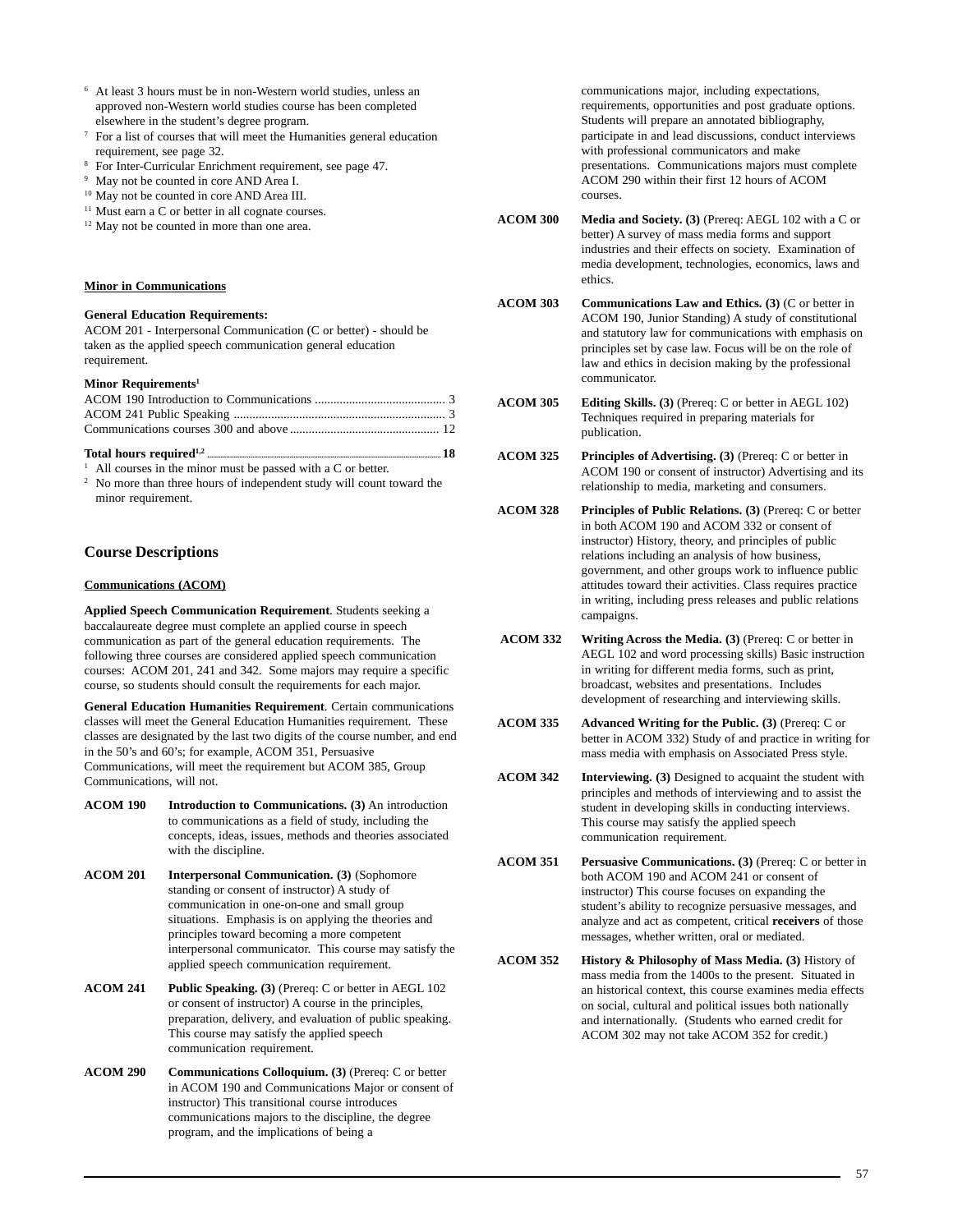**ACOM 353 Advanced Public Speaking. (3)** (Prereq: C or better in both ACOM 190 and ACOM 241 or consent of instructor) Course focuses on enhancement of public speaking and argumentation/debate skills, through selection and application of appropriate organizational strategies, compelling support, and convincing arguments. Includes application of classical and contemporary rhetorical theories to the critical analysis of choices made by notable speakers.

**ACOM 376 Visual Communication. (3)** (Prereq: C or better in ACOM 190) Basic instruction on design and layout with emphasis on visual communication principles for design, layout and production of printed materials. Introductory practice using computer desktop publishing.

**ACOM 385 Group Communication. (3)** (Prereq: C or better in ACOM 190) A study of the theories, principles and practices associated with effective communication in the small group setting. The course relies on both theoretical and experiential approaches to understanding group communication.

**ACOM 399 Independent Study. (1-6)** (Prereq: permission of instructor) Directed independent project.

**ACOM 433 Free-Lance Writing. (3)** (Prereq: AEGL 102 with C or better) Study of newspaper and periodical features. Practice in writing and marketing articles.

**ACOM 436 Public Relations Writing. (3)** (Prereq: C or better in ACOM 332 or consent of instructor) Special areas of writing for Public Relations.

**ACOM 450 Intercultural Communication. (3)** A study of cultural differences in human communication with a focus on theoretical and experiential approaches toward gaining competence in communicating across cultures. (Satisfies non-Western world studies requirement)

**ACOM 455 Gender, Communication, and Culture. (3)** (Prereq: C or better in both ACOM 190 and ACOM 201 or consent of instructor) An exploration of the relationships among gender, communication, and culture from descriptive and critical perspectives with three focused themes: 1) communication creates, sustains, and sometimes challenges concepts of gender; 2) the conceptualization of gender is a cultural process; and 3) gender shapes communication.

**ACOM 462 Political Rhetoric. (3)** In order to become more sophisticated and critical participants in the democratic process, students will apply classical and contemporary models in the critical analysis of political and campaign rhetoric. The course also provides the opportunity to acquire and practice argumentation and debate skills.

**ACOM 476 Advanced Visual Communication. (3)** (Prereq: ACOM 376 with C or better) Advanced methods in the use of graphics to communicate in a variety of media/methods, including printed materials, broadcast media, presentations, and electronic formats. Students gain experience in desktop publishing techniques to create communication materials from the concept stage to actual production.

**ACOM 477 Fund Raising and Volunteer Leadership. (3)** This course explores the principles and practices of fund raising and volunteer management with an emphasis on promoting an understanding of the nature of philanthropy and its importance in our society. The course will seek to provide students with the knowledge and skills to assess and prepare an organization fund raising, identify prospective sources of funding, prepare a case, organize an annual fund raising effort, and have a

working knowledge of ethical issues and future fund raising trends.

**ACOM 480 Organizational Communication. (3)** (Prereq: junior standing and C or better in both ACOM 190 and ACOM 201) A study of how the context of the organization influences interpersonal communication processes. Emphasis on applying theory and research to identify effective organizational communication practices and strategic communication behavior within organizations.

**ACOM 491 Topics in Interpersonal/Organizational Communication. (1-3)** (Prereq: consent of instructor) Selected topics relevant to interpersonal and/or organizational communication. Course content will vary and will be announced in the schedule of classes. Course may be taken twice with different topics.

**ACOM 493 Topics in Persuasion. (1-3)** (Prereq: consent of instructor) Selected topics relevant to persuasion. Course content will vary and will be announced in the schedule of classes. Course may be taken twice with different topics.

**ACOM 495 Topics in Public Relations/Journalism. (1-3)** (Prereq: consent of instructor) Selected topics relevant to public relations/journalism. Course content will vary and will be announced in the schedule of classes. Course may be taken twice with different topics.

**ACOM 496 Topics in Visual Communication. (1-3)** (Prereq: consent of instructor) Selected topics relevant to visual communication. Course content will vary and will be announced in the schedule of classes. Course may be taken twice with different topics.

**ACOM 497 Directed Capstone Internship. (3)** (Prereq: consent of instructor, completion of ACOM 190, 201, 241 and 290 with a C or better, successful completion of Rising Junior Writing Proficiency Portfolio and USC system GPA of 2.0 or better) Supervised professional experience in communications. Contract required. (May be repeated for a maximum of 6 hours.)

**ACOM 499 Service Learning Capstone Experience. (3)** (Prereq: consent of instructor, completion of ACOM 190, 201, 241 and 290 with a C or better, successful completion of Rising Junior Writing Proficiency Portfolio, and USC system GPA of 2.0 or better) The course provides the opportunity to apply principles of effective communication in community service projects. In addition to the work in a community charitable organization, students must complete a research paper or substantive project under the direction of the faculty supervisor. Contract required. May be repeated for a maximum of 6 hours.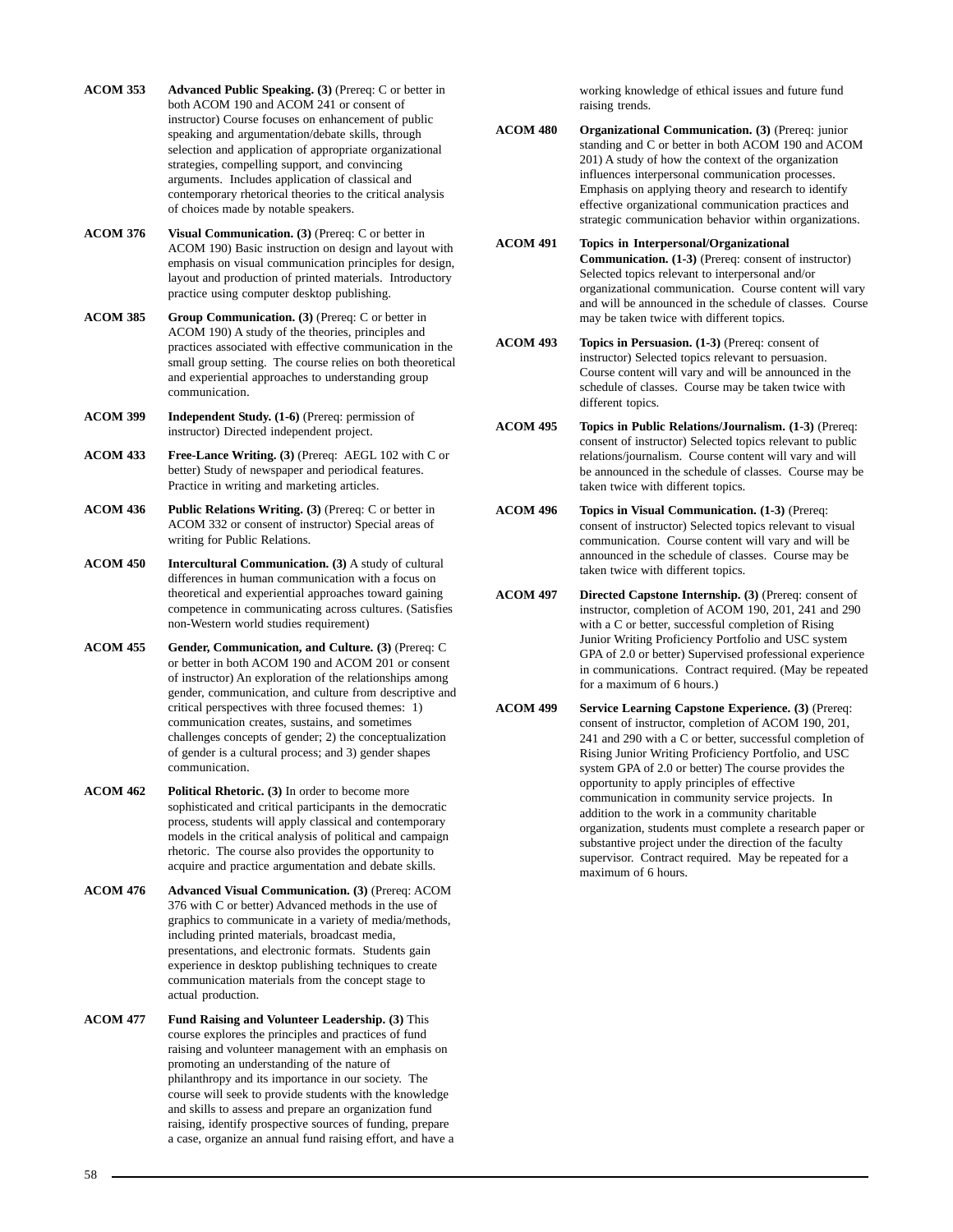# DEPARTMENT OF ENGLISH

#### S. Thomas Mack, Department Chair

#### **Professors**

S. Thomas Mack, (English), Ph.D., Lehigh University, 1976, *Carolina Trustee Professor, G.L. Toole Chair in English* Suzanne Ozment (English), Ph.D., U.N.C. - Greensboro, 1982

#### **Associate Professors**

William Claxon (English), Ph.D., Indiana University, 1984 Jill Hampton (English), Ph.D., Southern Illinois University - Carbondale, 1999

Lynne A. Rhodes (English), Ph.D., University of South Carolina, 1996, *Writing Assessment Director*

#### **Assistant Professors**

Eric Carlson (English), Ph.D., Purdue University, 2006 Andrew Geyer (English), Ph.D., Texas Tech University, 2003 Douglas Higbee (English), Ph.D., University of California - Irvine, 2006 Kathleen Kalpin (English), Ph.D., University of California - Davis, 2005 Matthew Miller (English), Ph.D., University of South Carolina, 2005 Carla Elizabeth Coleman Prichard (English), Ph.D., University of North Carolina - Chapel Hill, 2003

#### **Senior Instructors**

Karl F. Fornes (English), M.A., University of Dayton, 1992 Ilona Ilinitch Law (English), M.A., New York University, 1974

#### **Instructors**

Vicki Collins (Education), M.A., College of Mount St. Joseph, 1988 Roy Seeger (English), M.A., Ohio University, 2000; M.F.A., Western Michigan University, 2005

#### **Lecturers**

Kathryn Hauer (English), M.A., College of William and Mary, 1985 Jim Saine (English), M.A., University of North Carolina - Chapel Hill, 1975

Gregory White Smith (English), A.B., Colby College, 1973 Amanda Warren (English), Ph.D., Western Michigan University, 2006

#### **Distinguished Professors Emeriti**

J. Donald Blount (Comparative Literature), Ph.D., University of South Carolina, 1973

- Phebe E. Davidson (English), Ph.D., Rutgers University, 1991 *Carolina Trustee Professor*
- Stephen L. Gardner (English), Ph.D., Oklahoma State University, 1979 Ann Adele Lee (Comparative Literature), Ph.D., University of South Carolina, 1978

Sue Lorch (English), Ph.D., University of Louisville, 1976 J. Stanley Rich (English), Ph.D., University of Alabama, 1979

#### **Professor Emeritus**

Daniel Miller (English), Ph.D., University of Massachusetts, 1970

### **Department Mission Statement**

The USCA English Department's mission is to provide students with an understanding and appreciation of the written word, both as writers and as readers of significant literature.

To that end, the Department has three major purposes:

1.) to provide students throughout the University with experience in thinking creatively and critically and in writing articulately about ideas in general,

2.) to provide a variety of electives for students engaged in either a liberal arts education or a professional program of study, and

3.) to provide English majors with background for graduate studies in English or preparation for careers that draw on communication skills and critical thinking abilities.

For more information on the Department of English and its programs, visit the departmental web site at http://www.usca.edu/english/.

**The Oswald Review.** The USCA Department of English sponsors *The Oswald Review*, an international journal of undergraduate research and criticism in the discipline of English. Published annually, *The Oswald Review*, is a refereed journal that accepts submission from undergraduates in the field of English in this country and abroad. For more information, visit the journal homepage at the following address: <http:// web.usca.edu/english/oswald-review/>

**Broken Ink.** The English Department supports *Broken Ink*, USCA's award winning literary magazine. The magazine, produced entirely by student staff and contributors, is published annually and offers students the opportunity to publish their creative writing and art, as well as provide experience in editing, layout, and magazine production.

**Sigma Tau Delta.** Since 1986, the English Department has sponsored a campus chapter (Epsilon Upsilon) of Sigma Tau Delta, the International English Honor Society. This international organization recognizes academic achievement and promotes interest in literature and the English language; membership is offered on an invitational basis to superior students majoring or minoring in English or pursuing a degree in English Education.

**Oswald Freshman Writing Award.** The Oswald Freshman Writing Award is presented annually on a competitive basis to a first-year student who demonstrates excellence in expository writing. The award is presented in the form of a scholarship.

**Kaplan Writing Award.** The Kaplan Writing Award is given annually on a competitive basis to the student whose writing exemplifies the qualities valued and stressed by Professor Virginia Kaplan during her years of teaching English at USCA: depth of thought, clarity of expression and command of language. The award is presented in the form of a cash prize or scholarship.

**Phebe Davidson Creative Writing Prize.** In honor of distinguished South Carolina poet and USCA professor emerita Phebe Davidson, this prize is offered annually on a competitive basis to a full-time student at USCA whose work demonstrates superior achievement in creative writing. The prize is awarded in the form of a scholarship or cash award.

**James and Mary Oswald Distinguished Writers Series.** Since 1985, the English Department has brought to Aiken a number of distinguished visiting writers. During that period, such significant literary personalities as Nikky Finney, Peter Taylor, Marge Piercy, Mark Strand, Donald Hall, Alison Lurie, Alan Gurganus, and Robert Creeley have visited USCA, interacted with students in English classes, and presented free public readings of their work.

**Internships.** The Department of English administers a number of internship opportunities so that those students majoring in English can gain hands-on experience in professional writing. These include internship agreements with local businesses and government agencies and campus-based small presses and scholarly journals. The Department of English maintains an ongoing internship arrangement with *The Aiken Standard*. Interested students should see the Department Chair for more information.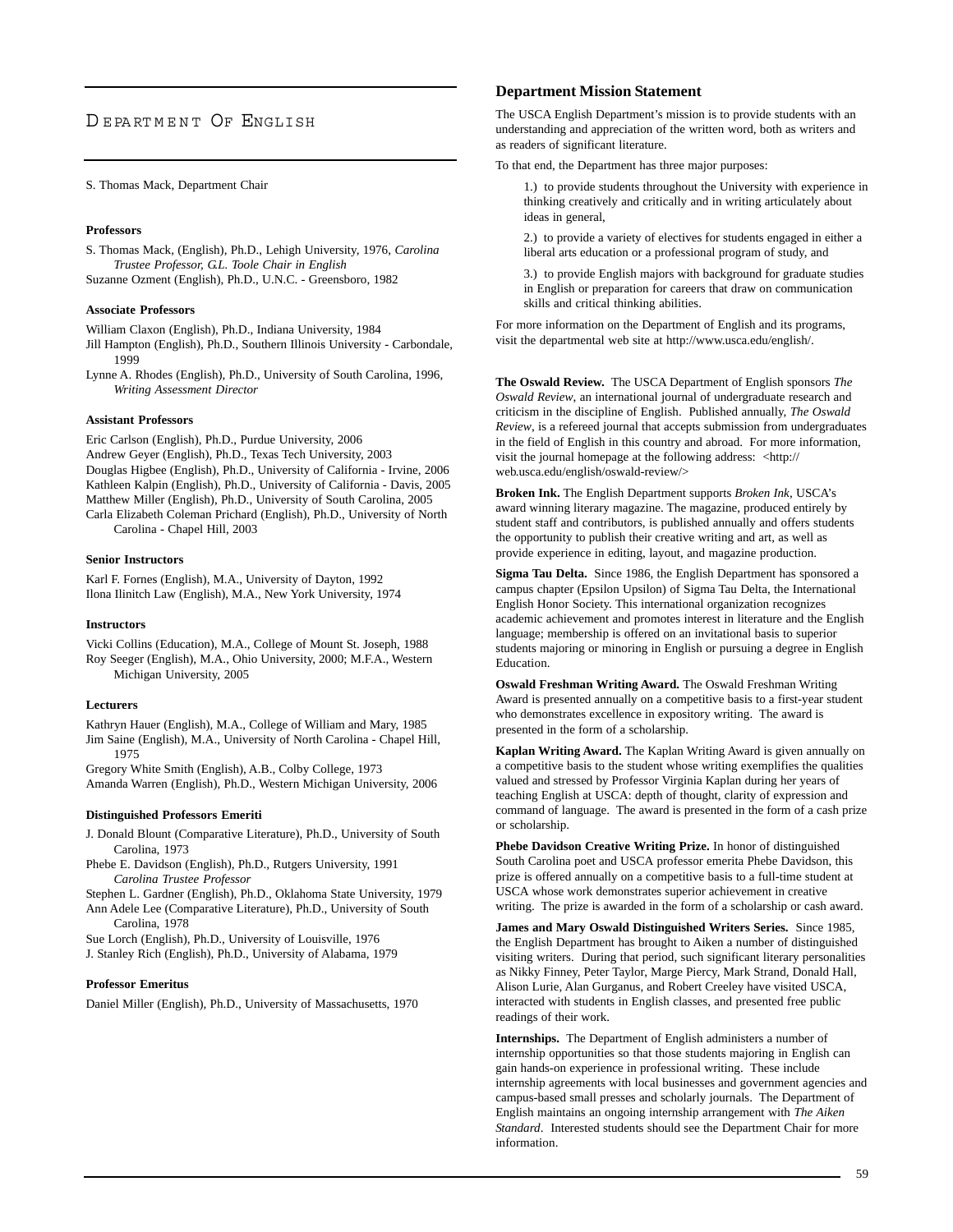**The Writing Room.** The Writing Room, located in Humanities and Social Sciences Building 112, is open to all USCA undergraduate and graduate students seeking feedback on any of their written projects. Students are welcome to drop by but appointments are recommended. Qualified students can become consultants in the Writing Room, earning valuable experience, academic credit, and financial compensation. The Writing Room is open regular daytime and evening hours. For more information, call the Director of the Academic Success Center and the First -Year Experience at extension 3321 or visit the On-line Writing Room at http://www.usca.edu/writingroom/.

The Proficiency Portfolio in Writing required of all students is described in the section devoted to the General Education Requirements on page 48.

# **Curricula**

The Bachelor of Arts with a major in English is designed to be flexible enough to provide the student with an adequate background for graduate studies in English or preparation for such professions as law, medicine, the ministry, advertising, communications, technical writing, and library science.

A grade of C or better in English 102, or its equivalent, is a prerequisite for all other English courses.

All students pursuing the B.A. in English must complete at least 18 hours in the major (coursework at the 300 level or above) at USCA.

# **Technological Literacy in English**

All English majors will demonstrate proficiency in the compilation, evaluation, and integration of electronic sources in researched writing, particularly in the following required courses: AEGL 284, 285, 288, 289, and the senior project. Furthermore, all English classes require some use of computer technology, from simple word-processing to internet navigation.

#### **Bachelor of Arts—Major in English**

| 1. |                                                 |  |
|----|-------------------------------------------------|--|
|    |                                                 |  |
|    |                                                 |  |
|    | Composition/Composition and Literature          |  |
|    |                                                 |  |
|    |                                                 |  |
|    |                                                 |  |
|    |                                                 |  |
|    |                                                 |  |
|    | Biology, Chemistry, Physics,                    |  |
|    | Geology, Astronomy (2 labs)                     |  |
|    |                                                 |  |
|    | Psychology, Sociology, Anthropology,            |  |
|    | Economics, Political Science, Geography         |  |
|    |                                                 |  |
|    | Philosophy (not logic),                         |  |
|    | History, Literature, Fine Arts History,         |  |
|    | Humanities (AHUM acronym), Religion,            |  |
|    | Selected Language courses,                      |  |
|    | Communications (last two digits in 50s or 60s), |  |
|    | Honors (AHON acronym)                           |  |
|    |                                                 |  |
|    |                                                 |  |
|    | (APLS 201, AHST 201, or AHST 202)               |  |

**C. Inter-Curricular Enrichment (ICE) Program8**

- **2. Introduction to Literary Criticism (AEGL 275) ........................... 3**
- **3. Survey Requirements ..................................................................... 12** AEGL 284, 285, 288, and 289 English majors may use six of these twelve hours toward satisfying the Humanities component of the General Education Requirements. All English majors are also strongly advised to complete their survey requirements before enrolling in upperlevel literature classes.

#### **4. Major Requirements (300 level or above) ................................... 24**

One course from each of the following areas: Area I: British Literature (AEGL 401, 405, 411, 412, 416, 417, 419, 423, 424) Area II: American Literature (AEGL 425, 426, 427, 428, 430, 431, 449) Area III: Major Author Studies (AEGL 494) Area IV: English Grammar (AEGL 450) Area V: World Literature and Areas of Interest (AEGL 385, 389, 390, 391, 392, 393, 394, 395, 415, 434, 435, 474, 491) Area VI: Writing (AEGL 360, 362, 460, 461, 462, 463, 464, 466, 467, 468, 469) Area VII: Shakespeare (AEGL 407) Area VIII<sup>9</sup>: Senior Thesis or Seminar (AEGL 496 or AEGL 499) **5. Electives in English .......................................................................... 9** Any three English courses at the 300 level or above **6. Required Cognate or Minor ..................................................... 12-18** Cognate ........................................................................................... 12 Minor .............................................................................................. 18 **7. Electives ........................................................................................ 2-16 Total hours required6 .......................................................................... 120**

- <sup>1</sup> For undergraduate writing proficiency, see Proficiency Portfolio in Writing described on page 48.
- Students must complete English 101 with a grade of C or better in order to fulfill general education requirements. Students must also complete AEGL 102 with a grade of C or better in order to fulfill general education requirements and before taking other English courses.
- <sup>3</sup> AMTH 221 and AMTH 222 cannot be used for General Education math credit EXCEPT by students graduating with degrees in Elementary, Early Childhood or Special Education.
- <sup>4</sup> The following are considered Applied Speech Communication courses: ACOM 201, ACOM 241, and ACOM 342. Some majors may require a specific course so students should consult requirements for their major.
- <sup>5</sup> Two (2) semesters of the same language. See degree program requirements for Language study.
- <sup>6</sup> At least 3 hours must be in non-Western world studies, unless an approved non-Western world studies course has been completed elsewhere in the student's degree program.
- $7$  For a list of courses that will meet the Humanities general education requirement, see page 32.
- <sup>8</sup> For Inter-Curricular Enrichment requirement, see page 47.<br><sup>9</sup> The proficiency portfolio in writing is a general education.
- The proficiency portfolio in writing is a general education requirement that must be satisfied before any student attempts the senior thesis or senior seminar requirements.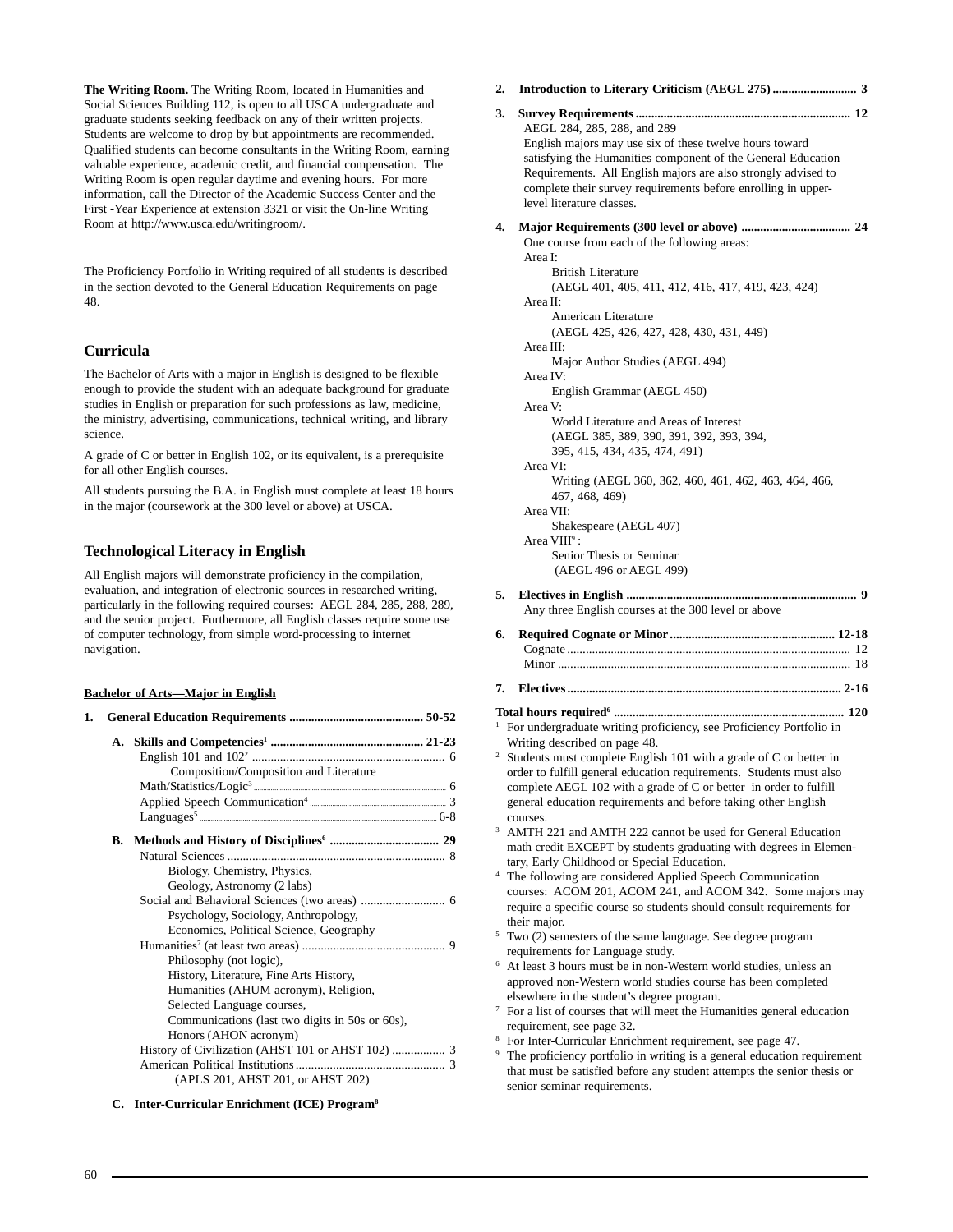# **B.A. in English**

# **Major Program Goal and Objectives**

The Department has established the following goal for those students completing the B.A. in English:

Students will develop not only the ability to derive meaning from what they read, particularly literary texts, but also the ability to write analytically about literature and its history.

Derived from this goal are the following five objectives:

1) Students will demonstrate the ability to do a close reading of genres (e.g., poetry, fiction, drama, or film);

2) Students will demonstrate a general knowledge of major movements, periods, and authors in British and American literature;

3) Students will demonstrate a working knowledge of literary terms;

4) Students will demonstrate the ability to understand literature in its cultural context;

5) Students will demonstrate the ability to locate, read, understand, and apply literary criticism and scholarship; and

6) Students will demonstrate the ability to write analytically and articulately about literature, offering evidence of clarity, coherence, and style.

#### **Writing Concentration (option for English majors only)**

Students wishing a degree program that is more writing intensive can supplement their major requirements with the following writing concentration. This concentration requires 3 hours of coursework in Theory and 9 hours of coursework in Practical Applications. Total required hours: 12.

#### **Theory (3 hours):**

#### **Practical Applications (9 hours):**

#### **Total hours required .................................................................................................................................. 12**

\* AEGL 468, Studies in Writing, is a special topics course that may apply to either Theory or to Practical Applications depending on the nature of the project defined by the student and instructor.

The English faculty recommends that students planning to attend graduate school take the second year of a language. It is also advisable that the student take as electives as many upper-level English courses as possible.

Students seeking the bachelor's degree in English must earn a grade of C or better in all required English courses at the 200 level and above in order for those courses to count toward their major program. Students can repeat courses in which they make a grade of less than C.

English majors are limited to no more than 6 hours of independent study credit.

An exit survey is required of all graduating seniors.

#### **Minor in Literature**

#### **Prerequisites:**

AEGL 101 Composition AEGL 102 Composition and Literature

#### **Requirements:**

| 200 and 300 level courses, including at least |  |
|-----------------------------------------------|--|
|                                               |  |
| AEGL 284 Survey of American Literature I      |  |
| AEGL 285 Survey of American Literature II     |  |
| AEGL 288 Survey of British Literature I       |  |
| AEGL 289 Survey of British Literature II      |  |
| AEGL 390 Great Books of the Western World I   |  |
| AEGL 391 Great Books of the Western World II  |  |
|                                               |  |

All other courses on the 400 level with at least one course each in American and British literature ............................................................9-12

#### **Total hours required1 ............................................................................ 18**

<sup>1</sup> Three hours of independent study may be applied to the minor only in extraordinary cases and with the approval of the English Department Chair.

#### **Minor in Writing**

The Writing Minor is designed for students who are **not** English Majors. Students wishing a minor in Writing must complete 6 hours of coursework in Theory and an additional 12 hours in Practical Applications. Total required hours: 18.

#### **Theory (6 hours):**

#### **Practical Applications (12 hours):**

| المالية المنادية المتحددة المتحدثة والمستحدثة المستحدثة المتحددة المتحددة المتحددة المتحددة المتحددة المتحددة |  |
|---------------------------------------------------------------------------------------------------------------|--|
|                                                                                                               |  |
|                                                                                                               |  |
| (may be repeated for a maximum of 6 hours)                                                                    |  |
|                                                                                                               |  |
|                                                                                                               |  |
|                                                                                                               |  |
| (may be repeated for a maximum of 6 hours)                                                                    |  |
|                                                                                                               |  |
| (may be repeated for a maximum of 6 hours)                                                                    |  |
|                                                                                                               |  |
|                                                                                                               |  |
|                                                                                                               |  |
|                                                                                                               |  |
|                                                                                                               |  |
|                                                                                                               |  |

\* AEGL 468, Studies in Writing, is a special topics course that may apply to either Theory or to Practical Applications depending on the nature of the project defined by the student and instructor.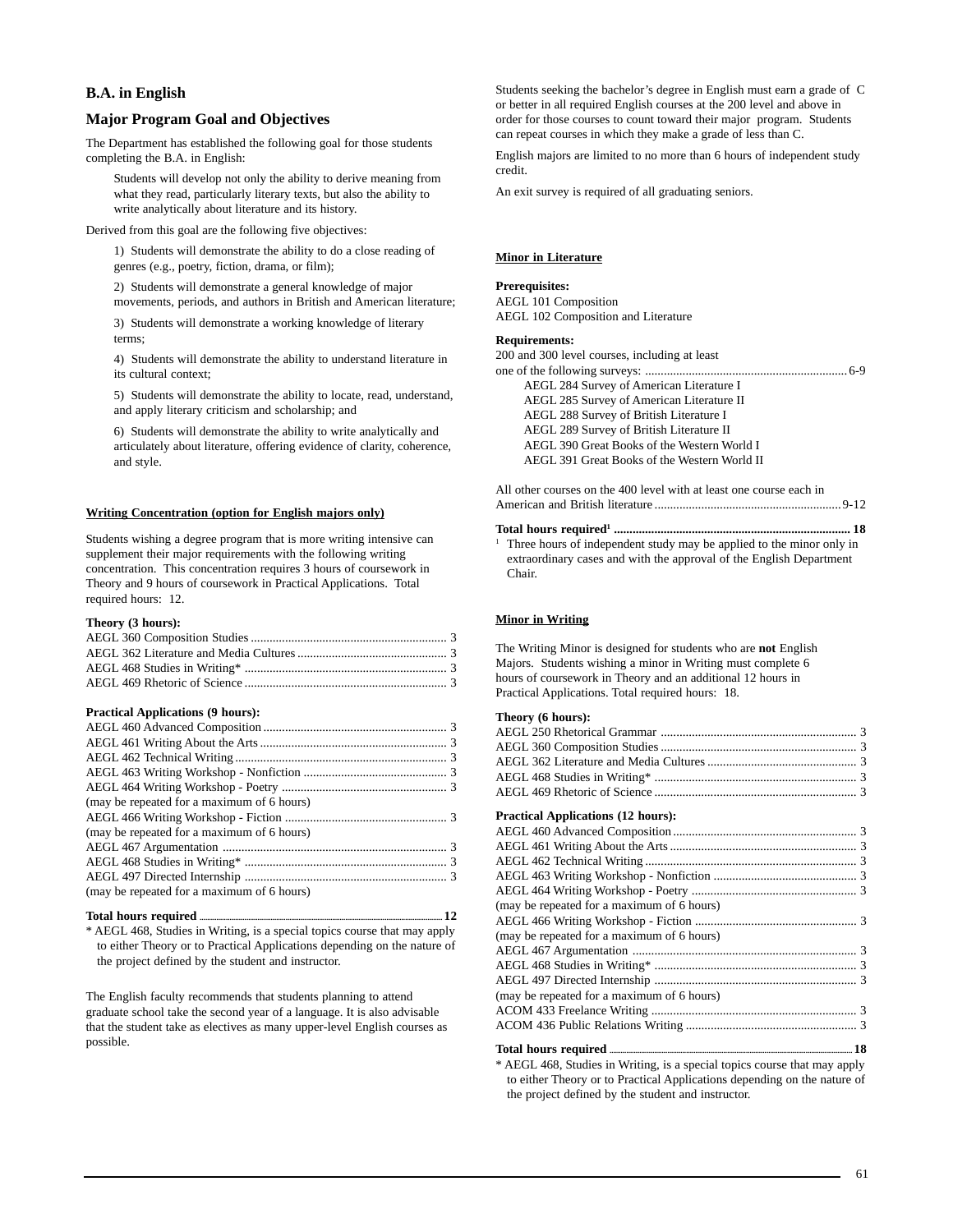#### **Minor in Women's and Gender Studies**

This is an interdisciplinary minor requiring eighteen hours (at least 3 disciplines; no more than 9 hours from any one) selected from courses in the humanities, the social sciences, and the sciences.

#### **Central Courses: Two courses (6 hours):**

#### **Requirements: Four courses (12 hours):**

| Total hours required <b>Manual Lines and September 28</b> |  |
|-----------------------------------------------------------|--|

Appropriate special topics courses in the disciplines may be selected.

#### **Certificate Program in Writing**

This post-baccalaureate, completion certificate program is designed for students who have already earned a college degree but are seeking coursework in writing for work-related purposes or for personal growth and satisfaction. Individuals wishing a Certificate in Writing from USCA must complete 15 hours of course work in writing of which at least three must be in theory. Entry requirements: interview with and portfolio to program director. Total required hours: 15.

#### **Theory:**

#### **Practical Applications:**

| (may be repeated for a maximum of 6 hours) |  |
|--------------------------------------------|--|
|                                            |  |
| (may be repeated for a maximum of 6 hours) |  |
|                                            |  |
|                                            |  |
| (may be repeated for a maximum of 6 hours) |  |

# **Total hours required .................................................................................................................................. 15** \* AEGL 468, Studies in Writing, is a special topics course that may apply

to either Theory or to Practical Applications depending on the nature of the project defined by the student and instructor.

### **Add-On Teacher Certification in English**

Students can earn certification in English through the "add-on" certification process. Interested students should consult with the Dean of the School of Education to have their transcripts evaluated and to learn more about specific requirements.

### **Applied Writing Courses**

The following English courses are applied writing courses: 201, 250, 264, 360, 460, 461, 462, 463, 464, 466, 467, 468 and 469.

Applied writing courses cannot be used to satisfy General Education Requirements; see B.5 (Methods and History of Disciplines: Humanities).

### **Course Descriptions**

#### **English Language and Literature (AEGL)**

A student must complete English 102 with a grade of C or better before taking other English courses; only in exceptional cases (and then with approval of the Chair of the Department of English) may a student take English 102 concurrently with a higher-level English course.

- **AEGL 101 Composition. (3)** A course in the composing process with attention to invention, arrangement, and style and closely supervised practice in reading and writing. Students must complete AEGL 101 with a grade of C or better in order to fulfill English general education requirements. (Every semester)
- **AEGL 102 Composition and Literature. (3)** (Prereq: a grade of C or better in AEGL 101) A course in the writing of expository and critical essays with an introduction to literature and including a research paper. Students must complete AEGL 102 with a grade of C or better in order to fulfill English general education requirements. (Every semester)
- **AEGL 111 English as a Second Language. (3)** A course designed to offer practice in and promote further development of essential listening, speaking, reading and writing skills for those students for whom English is their second language. (May be repeated for credit up to 6 hours; may be taken concurrently with AEGL 101 or 102).
- **AEGL 201 Writing in the University. (3)** (Prereq: Grade of C or better in AEGL 101 and 102) A comprehensive review of composition, focusing on clarity of purpose, quality of thought, organization, use of sources, language/style, and mechanics/grammar. Students who complete the course with a grade of C or better will satisfy the junior writing proficiency requirement. For elective credit only. (Every semester)
- **AEGL 250 Rhetorical Grammar. (3)** (Prereq: Grade of C or better in AEGL 101 and 102) This course will enable writers to gain more confidence in their writing (1) by understanding the many, varied structural and stylistic choices of the English language, (2) by increasing their ability to talk consciously about their writing choices as they revise their papers, and (3) by recognizing the rhetorical effects their choices may have on their readers. Special attention will be given to audience expectations, sentence rhythm and cohesion, coordination and subordination, punctuation, modifiers, and diction.

**AEGL 264** Introduction to Creative Writing. (3) (Prereq: Grade of C or better in AEGL 101 and 102) A beginning course in the theory and practice of writing poetry, fiction, and drama. (Every fall)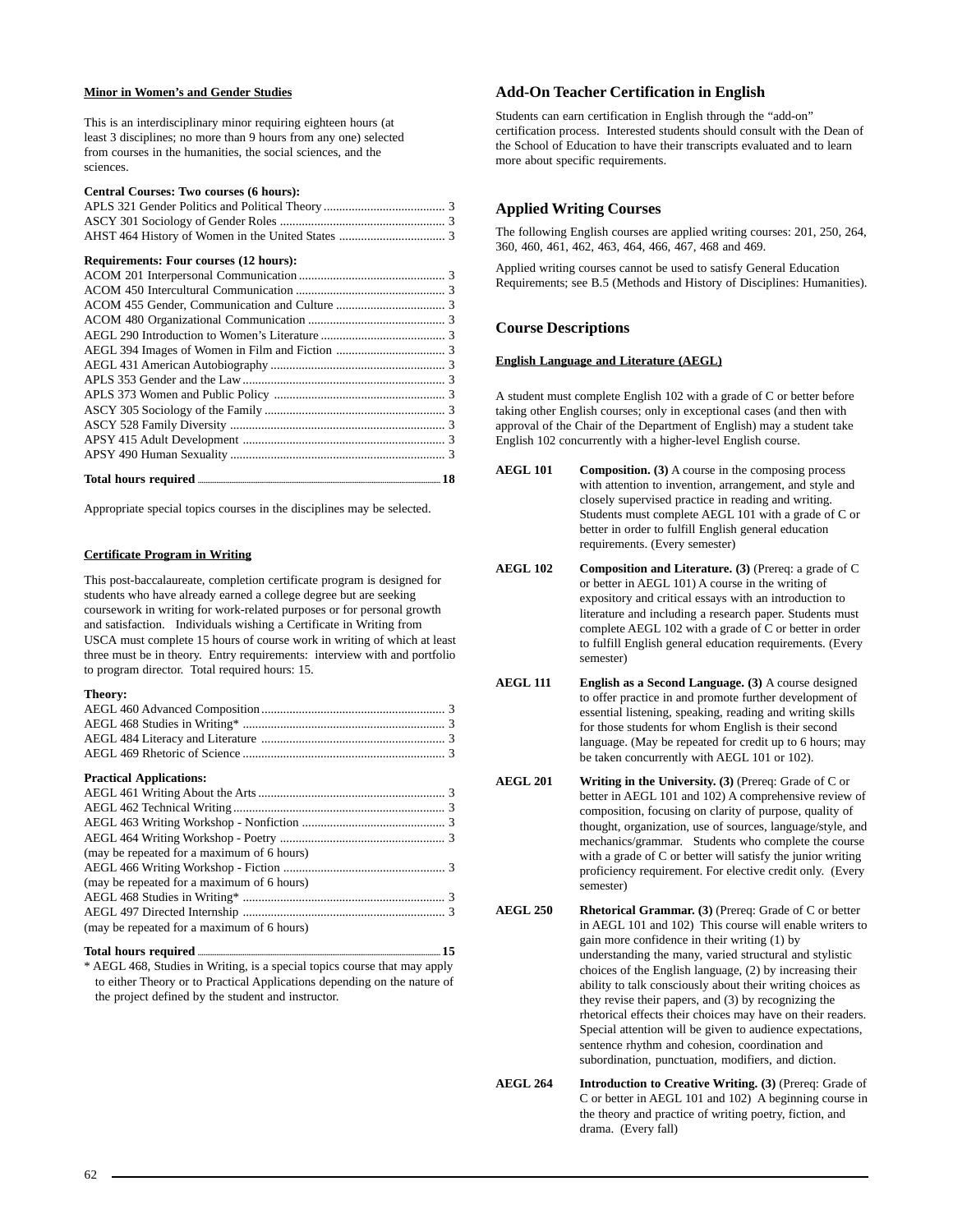**AEGL 275 Introduction to Literary Criticism. (3)** (Prereq: Grade of C or better in AEGL 101 and 102) A survey of the major theories of literary criticism. Students will learn how to discover and create meaning from literary texts by responding to and interpreting those texts in different ways; they will gain practice in criticizing literary works with the aim of establishing standards of judgment. (Every fall)

**AEGL 281 The Novel to 1920**. **(3)** (Prereq: Grade of C or better in AEGL 101 and 102) A study of significant novels in Western literature from the Renaissance to 1920.

**AEGL 282 Contemporary Fiction. (3)** (Prereq: Grade of C or better in AEGL 101 and 102) A study of the nature and significance of contemporary fiction.

**AEGL 283 Contemporary Poetry. (3)** (Prereq: Grade of C or better in AEGL 101 and 102) A study of the nature and significance of contemporary poetry.

- **AEGL 284** Survey of American Literature I. (3) (Prereq: Grade of C or better in AEGL 101 and 102) A study of American literature from its beginning to the Civil War. (Every fall)
- **AEGL 285 Survey of American Literature II. (3)** (Prereq: Grade of C or better in AEGL 101 and 102) A survey of American literature from the Civil War to the present. (Every spring)
- **AEGL 286 Survey of African-American Literature. (3)** (Prereq: Grade of C or better in AEGL 101 and 102) A survey of African-American literary history from the oral traditions of slavery to contemporary forms.
- **AEGL 288 Survey of British Literature I. (3)** (Prereq: Grade of C or better in AEGL 101 and 102) Extensive reading in the works of major writers from the Beowulf poet through the  $17<sup>th</sup>$  century. (Every fall)
- **AEGL 289 Survey of British Literature II. (3)** (Prereq: Grade of C or better in AEGL 101 and 102) Extensive reading in the works of major writers from the  $18<sup>th</sup>$  century through the Modern Age. (Every spring)
- **AEGL 290 Introduction to Women's Literature (3)** (Prereq: Grade of C or better in AEGL 101 and 102) A survey of literature by women writing in the English language. The course is historically based and emphasizes women's perceptions of themselves as writers and participants in their own culture. (Every semester)
- **AEGL 291 Introduction to Non-Western Literature. (3)** (Prereq: Grade of C or better in AEGL 101 and 102) A study of selected literatures of non-Western cultural traditions. (Satisfies the non-Western world studies requirement; offered every semester)
- **AEGL 295 Introduction to Dramatic Literature. (3)** (Prereq: Grade of C or better in AEGL 101 and 102) A study of representative works of primarily Western dramatic literature from multiple time periods and nationalities. The course emphasizes the development and interconnectedness of important genres and dramatic movements.
- **AEGL 301 Introduction to Human Language. (3)** (Prereq: Grade of C or better in AEGL 101 and 102) A study of the design and function of human language: sound systems, word systems, and sentence patterns; language acquisition; language history; relationships to social contexts and to the mind. English will be the primary language for illustration. This course fulfills the general education requirement in the humanities. (Every spring)
- **AEGL 360 Composition Studies. (3)** (Prereq: Grade of C or better in AEGL 101 and 102) A survey of composition and rhetorical theories within a practical context. The study of relevant movements, figures and texts will provide an introduction to the principles of teaching writing. (Fall, odd years)
- **AEGL 362 Literature and Media Cultures. (3)** (Prereq: Grade of C or better in AEGL 101 and 102) Explores the concepts of and relationships between literacy and literature in four media cultures: oral, manuscript, print, and electronic. (Fall, even years)
- **AEGL 385 Studies in Non-Western Literature. (3)** (Prereq: Grade of C or better in AEGL 101 and 102) Intensive study in selected topics focusing on the non-Western world. (Satisfies the non-Western world studies requirement; offered on demand)
- **AEGL 389 Classical Mythology. (3)** (Prereq: Grade of C or better in AEGL 101 and 102) A study of the nature and significance of myths, with emphasis on the major Greek and Roman myths of divinities and heroes. (Students who received credit for AEGL 110 may not take this course for credit.) (Spring, even years)
- **AEGL 390 Great Books of the Western World I. (3)** (Prereq: Grade of C or better in AEGL 101 and 102) A comparative study (in translation) of great books from antiquity to the beginning of the Renaissance. (Fall, odd years)
- **AEGL 391 Great Books of the Western World II. (3)** (Prereq: Grade of C or better in AEGL 101 and 102) A comparative study (in translation) of great books from the Renaissance to the present. (Spring, even years)
- **AEGL 392 Early Modern European Drama. (3)** (Prereq: Grade of C or better in AEGL 101 and 102) A survey of dramatic literature from sixteenth- and seventeenth-century England and Continental Europe.
- **AEGL 393 Film and Society. (3)** (Prereq: Grade of C or better in AEGL 101 and 102) Film as cultural text, with special emphasis on the relation between the film and its cultural/critical context.
- **AEGL 394** Images of Women in Film & Fiction. (3) (Prereq: Grade of C or better in AEGL 101 and 102) A study of the evolving images of women as they are presented in film and fiction. (Every Spring)
- **AEGL 395 The Graphic Novel. (3)** (Prereq: Grade of C or better in AEGL 101 and 102) A study of graphic novels or booklength comics with emphases on genre, literary elements, and visual design and style. Graphic novels from the United States as well as European and Non-western countries will be examined.
- **AEGL 399 Independent Study. (3-6)** (Prereq: Grade of C or better in AEGL 101 and 102) Directed independent study. A student chooses a project and finds a professor willing to work with him/her.
- **AEGL 401 Chaucer. (3)** (Prereq: Grade of C or better in AEGL 101 and 102) Chaucer's works, with special attention to *The Canterbury Tales*. (Spring, odd years)
- **AEGL 405 The English Renaissance. (3)** (Prereq: Grade of C or better in AEGL 101 and 102) Literature of the English Renaissance, in its cultural contexts, explored through representative works.
- **AEGL 407 Shakespeare. (3)** (Prereq: Grade of C or better in AEGL 101 and 102) A study of the plays of Shakespeare. (Every spring)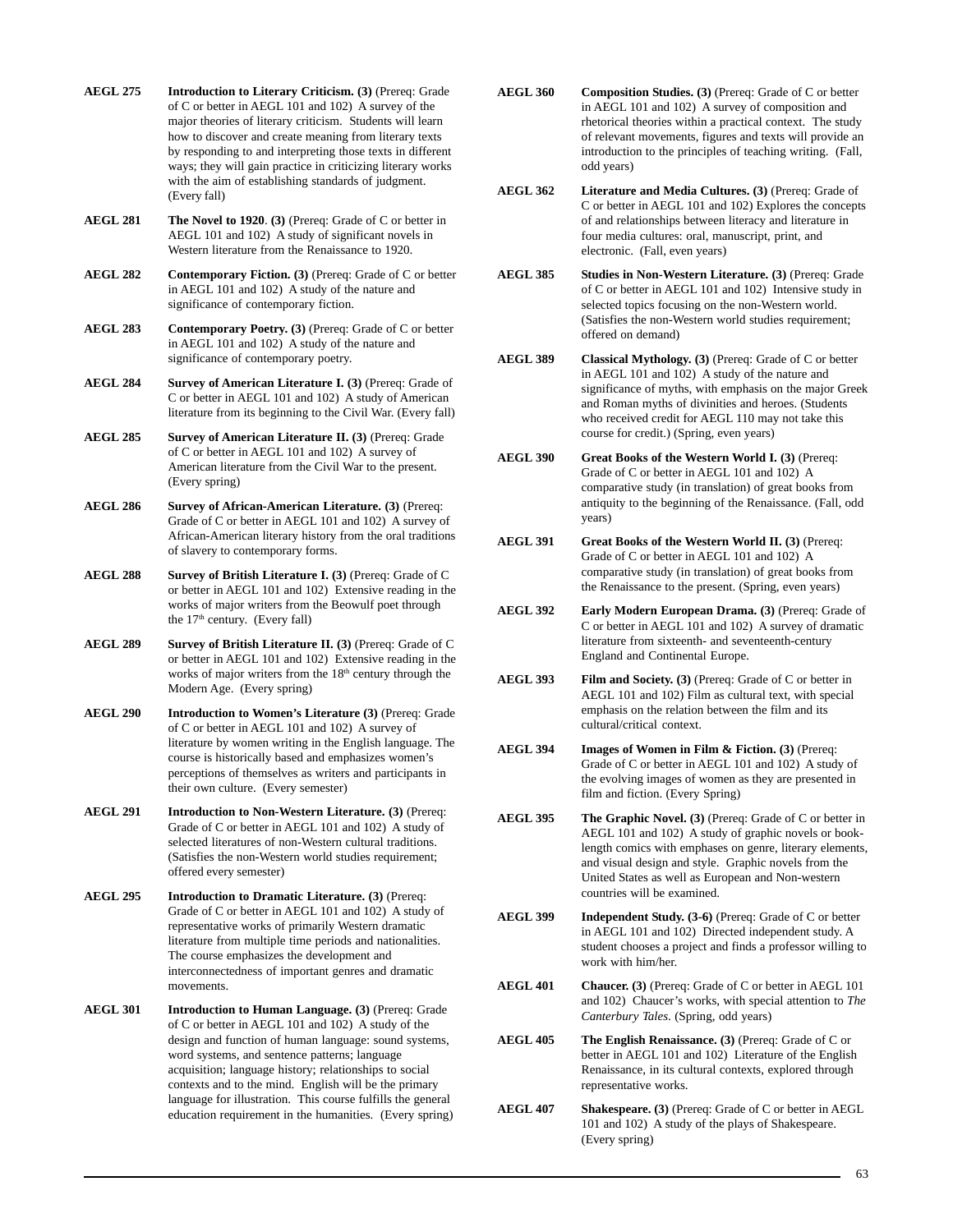- **AEGL 411 The Eighteenth Century. (3)** (Prereq: Grade of C or better in AEGL 101 and 102) A survey of British literature from 1660 to 1800.
- **AEGL 412 Contemporary British Fiction. (3)** (Prereq: Grade of C or better in AEGL 101 and 102) A study of representative contemporary British writers of the latter half of the 20th Century with special emphasis on the cultural context of the works and on developing criteria for evaluating contemporary writing. Includes such writers as Iris Murdoch and John Fowles. (Offered on demand)
- AEGL 415 Science Fiction. (3) (Prereq: Grade of C or better in AEGL 101 and 102) A study of science fiction that offers students an opportunity to explore a significant literature of what is generally called "pop-culture" in relation to the generally acknowledged literary canon, and to explore its importance in an academic setting. (Offered on demand)
- **AEGL 416 The British Novel. (3)** (Prereq: Grade of C or better in AEGL 101 and 102) A survey of the English novel from DeFoe to Lawrence (representative authors will include Fielding, Austen, Scott, Dickens, George Eliot and Conrad). (Spring, even years.)
- **AEGL 417 Romanticism. (3)** (Prereq: Grade of C or better in AEGL 101 and 102) A study of the  $18<sup>th</sup>$  century transition from Classicism to Romanticism and of the  $19<sup>th</sup>$  century masters: Wordsworth, Coleridge, Byron, Shelly and Keats. (Fall, even years)
- **AEGL 419 The Victorian Age. (3)** (Prereq: Grade of C or better in AEGL 101 and 102) A survey of Victorian prose and poetry. (Spring, odd years)
- **AEGL 423 Modern British Literature. (3)** (Prereq: Grade of C or better in AEGL 101 and 102) A survey of  $20<sup>th</sup>$  century British literature with representative readings from the poets, the dramatists and the novelists.
- **AEGL 424 Studies in British Literature. (3)** (Prereq: Grade of C or better in AEGL 101 and 102) Intensive study of selected topics. (Offered on demand)
- **AEGL 425 Early American Literature. (3)** (Prereq: Grade of C or better in AEGL 101 and 102) A study of representative works from the nation's colonial beginnings to 1800 with special emphasis on Puritan, Neoclassical and Pre-Romantic writers. (Fall, odd years)
- **AEGL 426 American Romanticism. (3)** (Prereq: Grade of C or better in AEGL 101 and 102) A study of representative works from 1800 to the Civil War with special emphasis on such major figures as Poe, Hawthorne, Melville, Emerson and Thoreau. (Spring, even years)
- **AEGL 427 American Realism. (3)** (Prereq: Grade of C or better in AEGL 101 and 102) A study of representative works from the Civil War to 1910 with special emphasis on such literary subcategories as naturalism and the local color movement and such major figures as Whitman, Dickinson, Crane, Twain and James. (Fall, even years)
- **AEGL 428 Modern American Writers. (3)** (Prereq: Grade of C or better in AEGL 101 and 102) A study of American thought in literature since World War I. Particular emphasis is placed upon regional schools, their techniques, their philosophies. (Spring, odd years)
- **AEGL 430 Southern Literature. (3)** (Prereq: Grade of C or better in AEGL 101 and 102) A study of representative writers of the American South with special emphasis on the cultural context of the works. Includes such writers as

Zora Neale Hurston, William Faulkner, Tennessee Williams, Robert Penn Warren, Eudora Welty, and Alice Walker. (Fall, odd years)

- **AEGL 431** American Autobiography. (3) (Prereq: Grade of C or better in AEGL 101 and 102) A survey of American autobiography that considers work by writers of various backgrounds, cultures and historical periods. (Offered on demand)
- **AEGL 434 The Russian Novel in Translation. (3)** (Prereq: Grade of C or better in AEGL 101 and 102) A survey of the Russian novel from Pushkin to Pasternak, including such writers as Gogol, Tolstoy, Dostoyevsky, and Turgenev. (Offered on demand)
- **AEGL 435 African and African-American Literature. (3)** (Prereq: Grade of C or better in AEGL 101 and 102) A comparative study of representative African and African-American writers with special emphasis on the cultural, historical, and literary connections between the two traditions. (Satisfies the non-Western world studies requirement; Spring, odd years)
- **AEGL 449 Studies in American Literature. (3)** (Prereq: Grade of C or better in AEGL 101 and 102) Intensive study of selected topics. (Offered on demand)
- **AEGL 450 English Grammar. (3)** (Prereq: Grade of C or better in AEGL 101 and 102) Study of traditional, structural and generative systems of English. (Fall, even years)
- **AEGL 453 Development of the English Language (3)** (Prereq: Grade of C or better in AEGL 101 and 102) English from Indo-European through Germanic and into Old English, Middle English and Modern English. No previous knowledge of Old English or Middle English is required. (Fall, odd years)
- **AEGL 459 Studies in English Linguistics. (3)** (Prereq: Grade of C or better in AEGL 101 and 102) Intensive study of selected topics. (Offered on demand)
- **AEGL 460 Advanced Composition. (3)** (Prereq: Grade of C or better in AEGL 101 and 102) Extensive practice in different types of expository and persuasive nonfiction writing. The course will focus on both different writing processes and different forms of written discourse used to generate meaning, clarify understanding, and influence thought and action. (Every fall)
- **AEGL 461 Writing About the Arts. (3)** (Prereq: Grade of C or better in AEGL 101 and 102) Workshop in writing about the fine and performing arts, including an introduction to the vocabulary of the arts and practice in composing critical responses to selected campus cultural offerings. (Offered on demand)
- **AEGL 462 Technical Writing. (3)** (Prereq: Grade of C or better in AEGL 101 and 102) Preparation for and practice in reporting technical information logically and lucidly for a variety of audiences. (Every Spring)
- **AEGL 463 Writing Workshop Nonfiction. (3)** (Prereq: Grade of C or better in AEGL 101 and 102) Practice and discussion of the basic techniques of writing creative nonfiction, such as memoir, personal essay , nature essay, travel memoir, etc. (Offered on demand)
- **AEGL 464 Writing Workshop-Poetry. (3)** (Prereq: Grade of C or better in AEGL 101 and 102 and consent of instructor) Practice and discussion of basic techniques of writing poetry. May be repeated for a maximum of 6 credit hours. (Spring, odd years)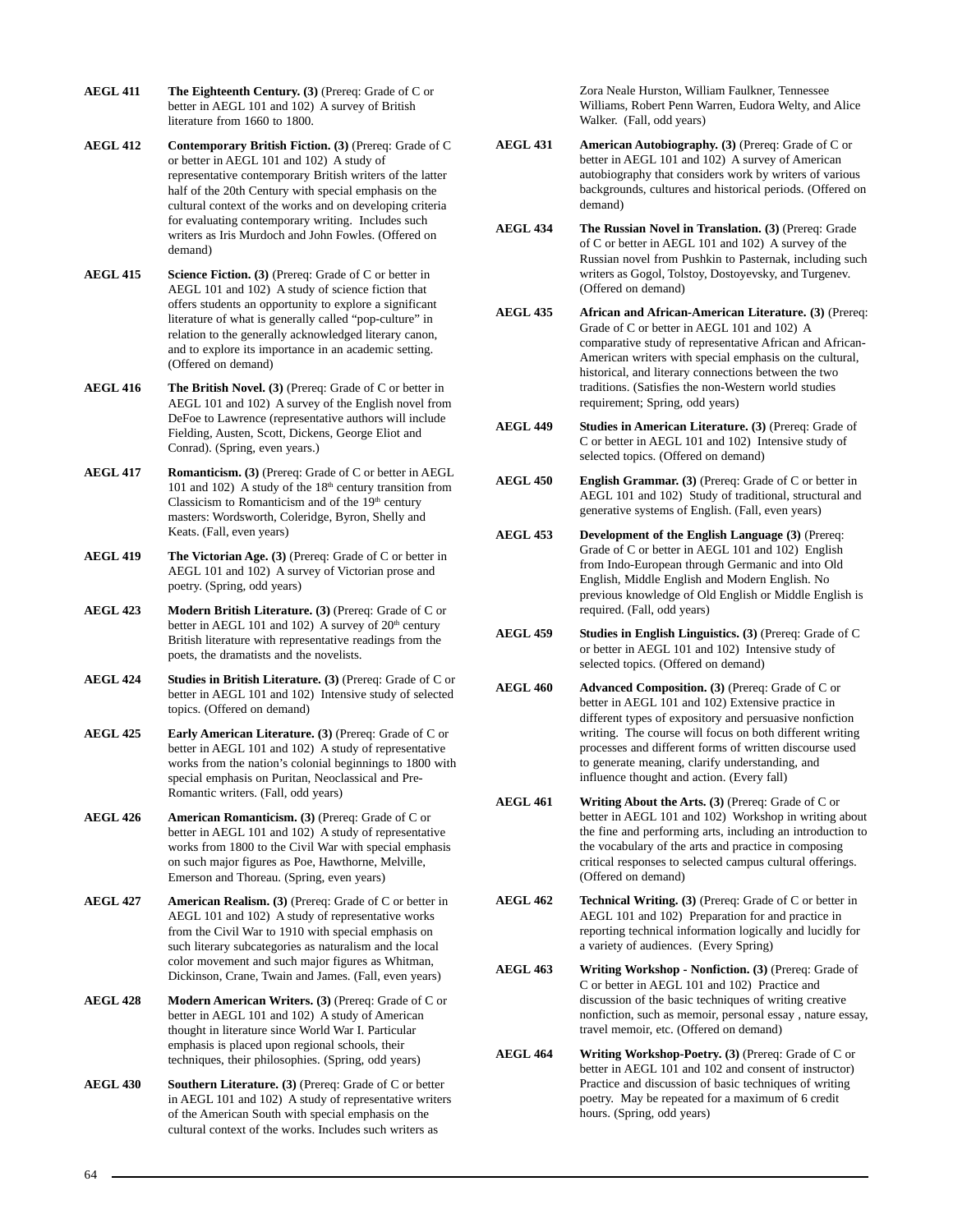**AEGL 466 Writing Workshop - Fiction. (3)** (Prereq: Grade of C or better in AEGL 101 and 102) Practice and discussion of basic techniques of writing fiction. May be repeated for a maximum of 6 credit hours. (Spring, even years)

- **AEGL 467** Argumentation. (3) (Prereq: Grade of C or better in AEGL 101 and 102) A writing intensive study of the rhetorical principles of argument, focusing most closely on written argument in contemporary American culture. Students will be expected to produce written work that applies the formal structure, rhetoric, and logic of argument to an assortment of topics and issues. (Fall, even years)
- **AEGL 468** Studies in Writing. (3) (Prereq: Grade of C or better in AEGL 101 and 102) Advanced theory and practice in selected genres. Choice of genres to be studied varies with instructor. (Offered on demand)

**AEGL 469 Rhetoric of Science. (3)** (Prereq: Grade of C or better in AEGL 101 and 102) An exploration of writing in the sciences, with an overview of current rhetorical theory applicable to the sciences and a contemporary critique of scientific writing.

- **AEGL 474 Modern Western Drama. (3)** (Prereq: Grade of C or better in AEGL 101 and 102) Critical studies of English, European and American dramatists from Ibsen to the present. (Offered on demand)
- **AEGL 491 Studies in Comparative Literature. (3)** (Prereq: Grade of C or better in AEGL 101 and 102) Intensive studies in selected topics (Offered on demand).
- **AEGL 494** Studies in Major Authors. (3) (Prereq: Grade of C or better in AEGL 101 and 102) Intensive study of one or two major authors. This is a special topics course; choice of author or authors varies with instructor. (Offered on demand)
- **AEGL 495 Independent Reading and Research. (3)** (Prereq: Grade of C or better in AEGL 101 and 102 and consent of instructor)
- AEGL 496 Senior Thesis. (3) (Prereq: Grade of C or better in AEGL 101 and 102, Senior standing, minimum 3.0 GPA, completion of at least 12 hours at the 300 level or above, permission of instructor and department chair, and successful completion of the proficiency portfolio in writing or AEGL 201). Directed independent research and writing project. The English major may choose to explore in depth a literary topic of special interest or to produce an original work and to place this work into the context of the appropriate tradition. Topic choice will be made by student and instructor with approval by department chair. The thesis of 25-30 pages will be defended before a committee of three faculty members, including the thesis director, the department chair and / or BIS director, and one additional faculty member chosen by the student. All thesis students and their faculty directors will meet as a group during the semester for discussion of the process. A transcript designation, "Exceptional work on the senior thesis," may be given if recommended by the faculty thesis committee (Offered on demand).
- **AEGL 497 Directed Internship. (1-3)** (Prereq: Grade of C or better in AEGL 101 and 102, Junior standing, consent of department) Supervised professional experience in writing. (May be repeated for a maximum of 6 credit hours)

**AEGL 499 Senior Seminar. (3)** (Prereq: Grade of C or better in AEGL 101 and 102, Senior standing, completion of at least 12 hours at the 300 level or above, consent of instructor, and successful completion of the proficiency portfolio in writing or AEGL 201). A seminar in which the students apply to instructor-selected literature the critical and analytical skills developed in their previous course work. Students will produce a critical analytical paper of approximately fifteen pages on literature of their own choosing. The course will culminate in an oral defense of the final paper within the context of the seminar and before the faculty seminar committee. (Offered every spring).

# DEPARTMENT OF LANGUAGES, LITERATURES AN D CU LTURES

Victor Manuel Duran, Department Chair

#### **Associate Professors**

- Victor Manuel Duran (Romance Languages/Spanish), Ph.D., University of Missouri, 1988
- Karl L. Stenger (German), Ph.D., Ohio State University, 1984

#### **Assistant Professor**

Timothy Ashton (Hispanic Studies), M.A., Bowling Green State University, 2003

### **Instructors**

Rayito Calderon (Spanish Linguistics/Spanish), M.A., University of Florida, 2003

El-Ayech Mahfoudhi (French), M.A., University of South Carolina, 2004 Craig Stangohr (Spanish), M.A., Illinois State University, 1980; M.B.A., University of Illinois-Chicago, 1984

#### **Distinguished Professor Emerita**

Ann Adele Lee (Spanish, Comparative Literature), Ph.D., University of South Carolina, 1978

#### **Professor Emeritus**

Stanley F. Levine (French/Latin), Ph.D., Stanford University, 1984

# **Department Mission Statement**

The Department of Languages, Literatures and Cultures promotes an awareness and an appreciation of and a respect for other cultures through language acquisition and stimulates students' perspectives and knowledge of other countries, other traditions and other practices. The department strives to improve the communication skills, at all levels, of the students by encouraging them to explore and understand the linguistic and cultural parameters of diverse populations and by helping them to think analytically and systemically about the importance of languages. Moreover, students will gain academic enrichment through knowledge of a diversity of cultures in any given society.

The department offers a range of second-language courses, from linguistics to literature to culture and civilization in French, Spanish and German and in introductory courses in Latin and Italian. In addition, USCA students can opt to minor in Spanish. The Department of Languages, Literatures and Cultures focuses on the communicative approach to second language acquisition.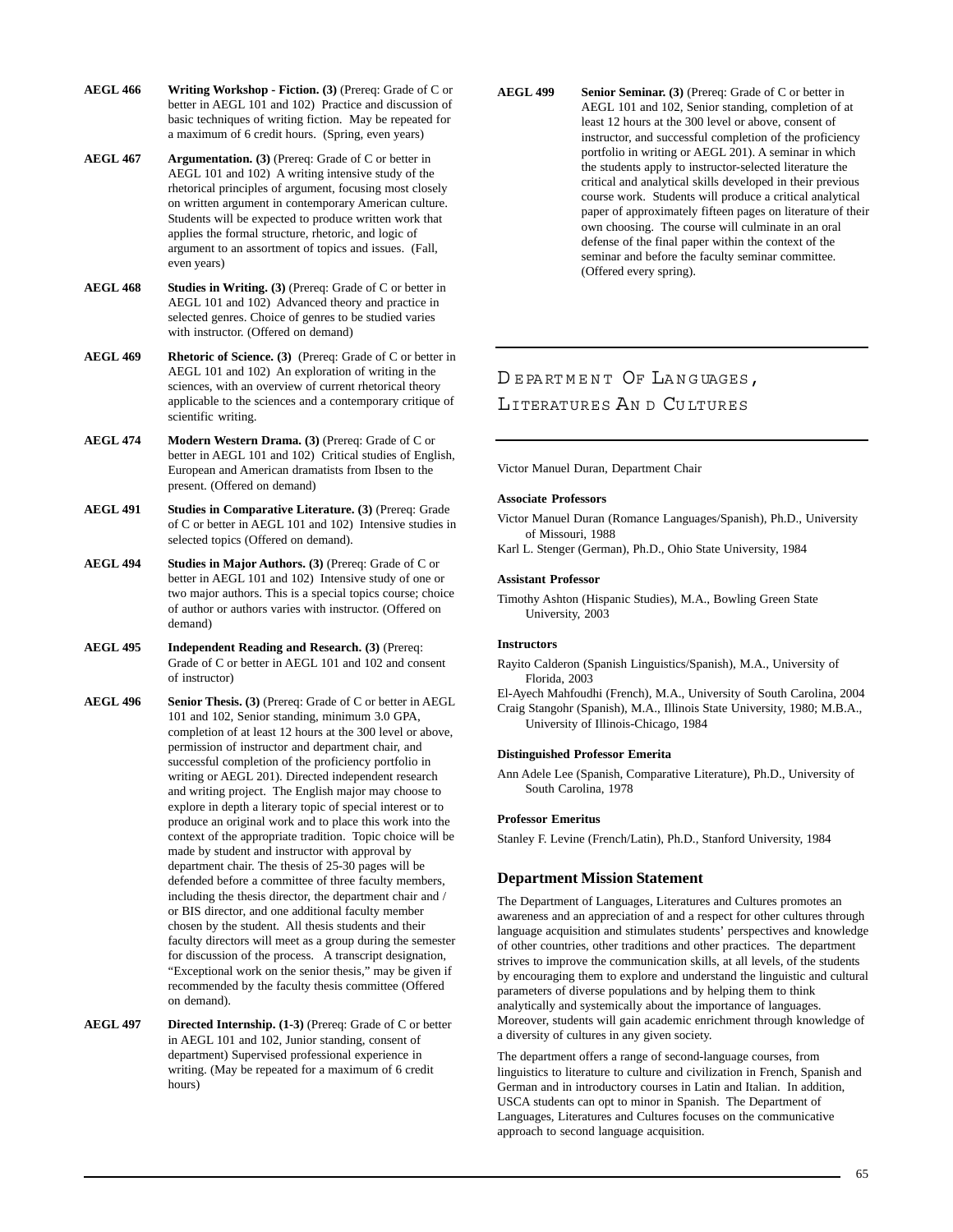The Department of Languages, Literatures and Cultures promotes study abroad as a viable and documented means by which students learn the nuances and linguistic differences of the targeted second language through active and total immersion in the country where the language being studied is utilized as the primary means of communication.

# **Introductory Languages, Literatures and Cultures Sequence Goals**

Students will acquire and demonstrate listening, speaking, reading, and writing skills at the introductory level of the target language consistent with national standards for language education. Students will also acquire and demonstrate knowledge of the culture and practices associated with the target language.

# **Languages, Literatures and Cultures Placement (French, German, Italian, Latin, and Spanish)**

- $\blacktriangleright$ Students beginning to study a new language enroll in 101.
- $\blacktriangleright$  Students enrolling in a second language that they have previously studied (whether in high school or college) will be placed at the appropriate level based on previous second-language courses and grades. Each student's advisement folder will contain written information that specifies the level of the language in which they have been placed.
- $\blacktriangleright$  Students who place in 210 and pass the course with a grade of C or better will have completed USC Aiken's languages requirement.

# **Waiver of Languages, Literatures, and Cultures Requirement for Bilingual Speakers**

Students whose native language is other than English, and who have scored either 500 on the paper-based or 173 on the computer-based Test of English as a Foreign Language (TOEFL), are exempt, without credit, from USC Aiken's language requirement.

English-speaking students who document or certify native or near-native proficiency in a language other than English are also exempt, without credit, from this requirement.

All exemptions must be approved by the Chair of the Languages, Literatures, and Cultures Department and the department/school head of the student's degree program.

The department encourages exempt students to use electives to pursue other language and cultural studies.

# **The Language Learning Center**

The Language Learning Center supports the integration of technology into language instruction and linguistic acquisition. Through methods such as aural-oral programs, video, and internet access, the Language Learning Center provides students with opportunities to acquire, develop, and practice effective communicative skills and to gain insight into and appreciation of diverse cultures and peoples. Students use the center to complete homework assignments and class projects.

The Language Learning Center is located in the Humanities and Social Sciences Building (Room 107) with open hours posted each semester.

# **Tutoring Services**

The department provides student-tutoring services for introductory French, German, and Spanish classes. For more information, contact the Department of Languages, Literatures and Cultures.

#### **Minor in Spanish**

#### **Prerequisites**

ASPA 210 Intermediate Spanish or by placement

| ASPA 316 Conversation and Composition<br>ASPA 317 Advanced Spanish Conversation and<br>Composition |
|----------------------------------------------------------------------------------------------------|
|                                                                                                    |
| ASPA 303 Latin American Culture and Civilization ASPA                                              |
| 319 Spanish Peninsular Culture and Civilization                                                    |
|                                                                                                    |
| EITHER ASPA 320 Survey of Latin American Literature,                                               |
| or                                                                                                 |
| ASPA 321 Survey of Latin American Literature II, or                                                |
| ASPA 340 Survey of Peninsular Literature                                                           |
|                                                                                                    |
| Any Spanish course numbered 300 and above, including ASPA 388                                      |
| 18                                                                                                 |

# **Add-On Teacher Certification in Spanish**

Students can earn certification in Spanish through the "add-on" certification process. Initially certified individuals who complete 18 hours of electives in Spanish (210 and above) and pass the content area of the PRAXIS II exam can qualify for certification in Spanish. Students should consult with the Spanish program coordinator or the Dean of the School of Education concerning specific requirements for add-on certification in Spanish.

# **Course Descriptions**

#### **Languages, Literatures, and Cultures**

Introductory language courses are sequential (101, 102, 210); each lower numbered course is a prerequisite for the next one in the sequence. For entrance into any course except 101, the student must have taken the previous course or have placed into that level. It is not permissible for a student to enroll in one of the above courses with a lower number than any other course in that language which the student has successfully completed with a grade of C or better. (For example, enrolling in 101 after completing 102 with a grade of C or better will not be allowed.)

Courses taught in translation (such as AFRE 388, AFRE 398, AGER 398, or ASPA 388) do not have a language prerequisite and cannot be used to satisfy the language requirement.

#### **French (AFRE)**

- **AFRE 101** Beginning French. (4) (Prereq: Open to students who have not studied French previously or who place into this course) Study of the fundamentals of the language to develop an ability to read, write, speak, and understand spoken French at the most basic level as well as to be aware of cultural contexts.
- **AFRE 102** Continuing French. (4) (Prereq: C or better in AFRE 101 or by placement) Continuation of Beginning French with more intense practice in reading, writing, understanding and analyzing spoken French at the ACTFL-recommended novice high level. Knowledge of culture, traditions, and customs of the regions where French is spoken will also be included.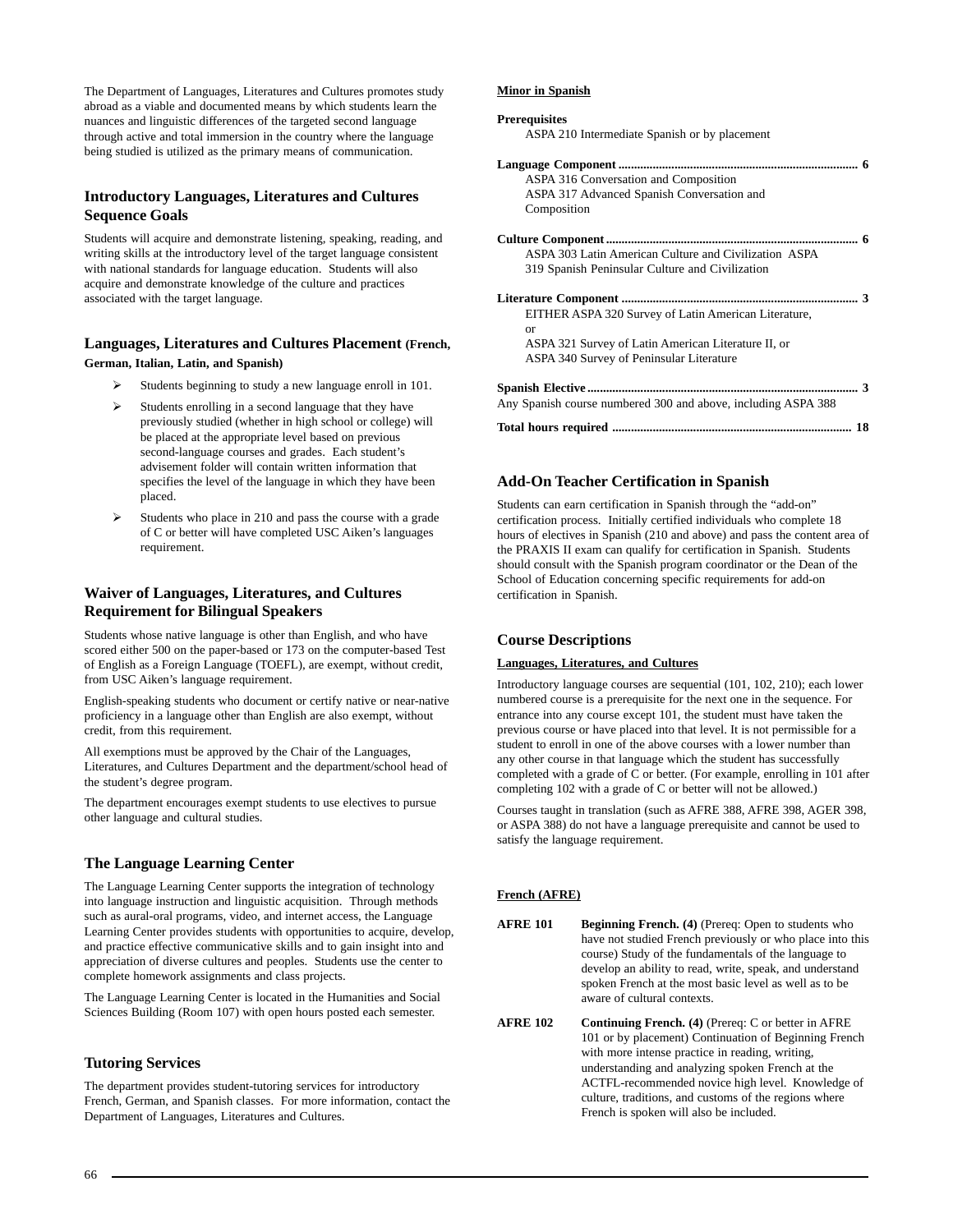- **AFRE 210** Intermediate French. (4) (Prereq: C or better in AFRE 102 or by placement) Students will develop proficiency in French at the Intermediate High level or above through the use and intense practice of multiple linguistic skills. Among these skills are sustaining and concluding a conversation in French on controversial topics, debating opinions, writing analytical paragraphs based on a movie and/or a newspaper article, and understanding native speech articulated at the normal pace. Emphasis will also be placed on knowledge of the cultural constructs in which French is spoken as well as on the geographic region in which this language is spoken.
- **AFRE 300 Conversation and Composition. (3)** (Prereq: AFRE 210 or by placement) Intensive oral-aural practice in conversational French with emphasis on spontaneous discourse in French, on pronunciation and fluidity, on critical analysis and interpretation of short monographic texts in French and on the techniques of writing basic compositions, utilizing diverse tenses and advanced vocabulary.
- **AFRE 301 Advanced Conversation and Composition. (3)** (Prereq: AFRE 210 or by placement) Intensive study of conversations and written French using the multi-skills approach and on the techniques of writing extemporaneous, anecdotal, humorous, descriptive and controversial compositions using expanded vocabulary and advanced tenses and moods in French.
- **AFRE 302 French Culture and Civilization. (3)** (Prereq: AFRE 300 or 301, or permission of instructor) Intensive study of the cultures and civilization of France from the Gauls, Romans, and Gallo-Roman civilization to the varied cultures which have combined to form modern France. Study of France's economic power, technological achievements, diplomatic presence, art, music, literature, film and cuisine, and its role in the evolving European union. Appreciation of the contemporary international influence of France in the economic, technical, diplomatic and artistic realms.
- **AFRE 303 Francophone Culture and Civilization. (3)** (Prereq: AFRE 300 or 301, or permission of instructor) Intensive study of the cultures and civilizations of the francophone world, concentrating on the evolution of diverse cultures and their impact on present-day France. Exploration and discussion of the hybrid cultures which have evolved in these diverse areas resulting from the contact between the indigenous populations and the French settlers, French education and social structure. A comparison between Haiti, the world's first Black republic, and other Caribbean islands which have remained part of France with African countries which emerged in the last fifty years. The development in North Africa (e.g. Algeria) of an original culture melding Berber, Roman, Arabic and French influences, with reference to Algerian history, music, art and literature, as well as its contemporary impact on French culture. French communities in Louisiana, New England and Canada with an introduction to the study of Cajun/Creole French and its concomitant influence on the contemporary culture (food, music, art, etc.) of Louisiana and the rest of the U.S.
- **AFRE 305 Survey of French Literature. (3)** (Prereq: AFRE 300 or 301, or permission of instructor) Reading, discussion, study and analysis of selected representative literature from French writers from the Middle Ages up to the present. Special attention will be given to the development of critical skills for literary analysis.
- **AFRE 306 Survey of Non-Western French Literature. (3)** (Prereq: AFRE 300 or 301, or permission of instructor) Reading, discussion, and study of selected representative literature by French-language writers. Focus on the writings and cultures of the French Caribbean, French West Africa, North Africa, Southeast Asia and the Indian Ocean - countries such as Algeria, Tunisia, Senegal, Mali, the Democratic Republic of the Congo, Vietnam, Martinique, and Guadeloupe.
- **AFRE 307 Women in France and the Francophone World. (3)** (Prereq: AFRE 300 or 301, or permission of instructor) Study of the role of women in France from the Middle Ages to the present and in the Francophone world of independent, mostly third-world French-speaking communities, as reflected in selected writings, films and music, as well as relevant magazine articles and press reports, by and about women. Discussion of the political, economic and social status of women, conflicts between modernization and tradition, empowerment and subservience, autonomy and community, patriarchy and equality.
- **AFRE 388 Selected Non-Western Topics in Translation. (3)** (Prereq: AEGL 102) Intensive study of selected topics of the non-Western French-speaking world (Africa, Asia, the Caribbean), with specific topics announced for each offering of the course. May be repeated with permission of instructor. Cannot be used to satisfy the language requirement. No previous knowledge of French necessary. (Satisfies the non-Western world studies requirement.)
- **AFRE 397 The French Film Experience. (3)** An introduction to the rich and varied French cinema with emphasis on the New Wave, *film noir*, historical, epic and psychological drama. Will also consider recent experiments in postmodern, absurd or fantasy movies of the last decade. Includes one or more films from Africa. Films will be in French with English subtitles. Taught in English. No prior knowledge of French required.
- **AFRE 398 Selected Topics in Translation. (1-4)** (Prereq: AEGL 102) Intensive studies in selected authors or literary movements of France and the French-speaking world, with specific topics announced for each semester/year. May be repeated for credit with permission of instructor.
- **AFRE 399 Independent Study. (1-6)** (Prereq: permission of instructor)

#### **German (AGER)**

- **AGER 101** Beginning German. (4) (Prereq: Open to students who have not studied German previously or who place into this course) Study of the fundamentals of the language to develop an ability to read, write, speak, and understand spoken German at the most basic level as well as to be aware of cultural contexts.
- **AGER 102 Continuing German. (4)** (Prereq: C or better in AGER 101 or by placement) Continuation of Beginning German with more intense practice in reading, writing, understanding and analyzing spoken German at the ACTFL-recommended novice high level. Knowledge of culture, traditions, and customs of the regions where German is spoken will also be included.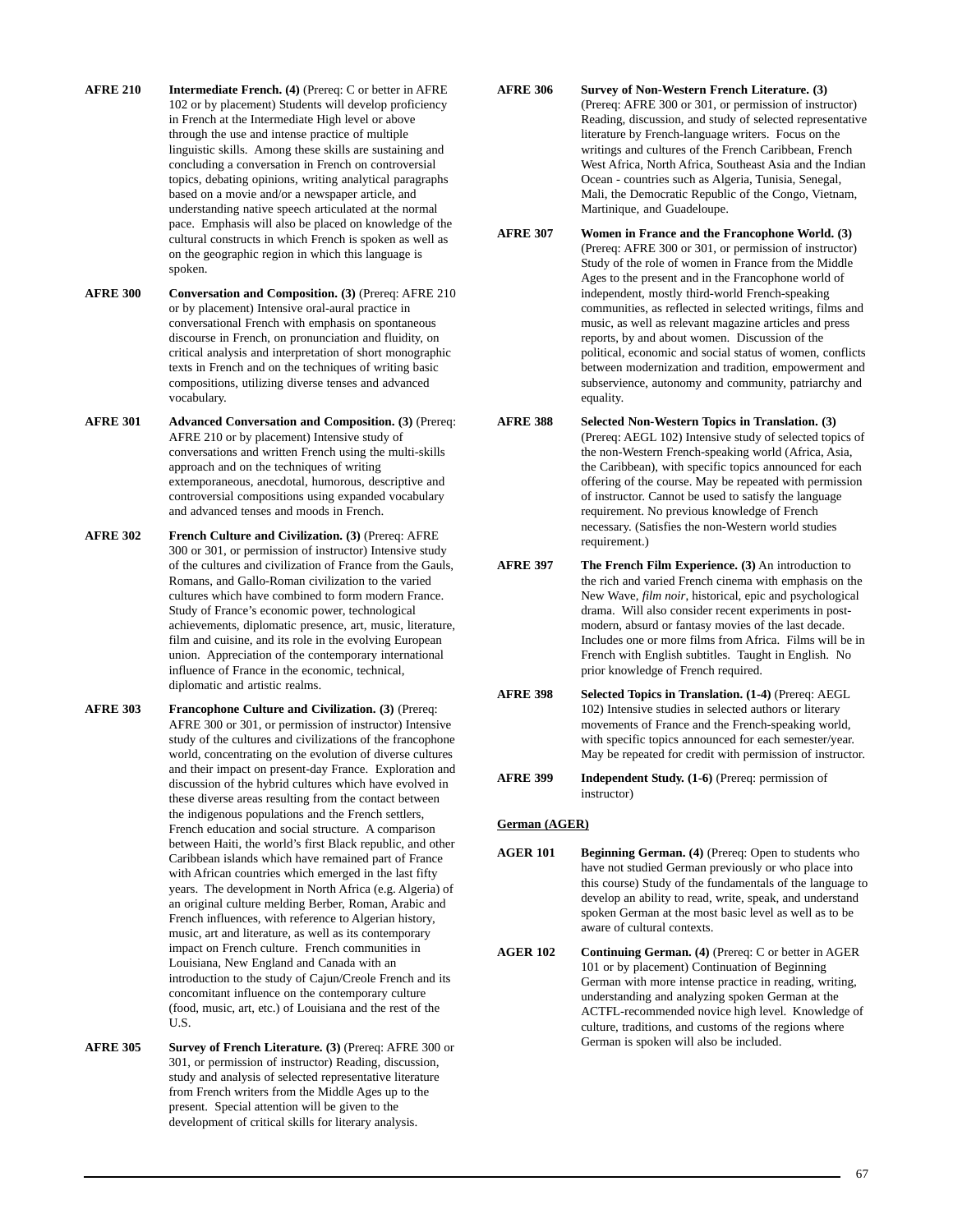- **AGER 210 Intermediate German. (4)** (Prereq: C or better in AGER 102 or by placement) Students will develop proficiency in German at the Intermediate High level or above through the use and intense practice of multiple linguistic skills. Among these skills are sustaining and concluding a conversation in German on controversial topics, debating opinions, writing analytical paragraphs based on a movie and/or a newspaper article, and understanding native speech articulated at the normal pace. Emphasis will also be placed on knowledge of the cultural constructs in which German is spoken as well as on the geographic region in which this language is spoken.
- **AGER 300 Conversation and Composition. (3)** (Prereq: AGER 210 or by placement) Intensive oral-aural practice in conversational German with emphasis on spontaneous discourse in German, on pronunciation and fluidity, on critical analysis and interpretation of short monographic texts in German and on the techniques of writing basic compositions, utilizing diverse tenses and advanced vocabulary.
- **AGER 301 Advanced German Conversation and Composition. (3)** (Prereq: AGER 210 or by placement) Intensive study of conversation and written German using the multiskills approach and on the techniques of writing extemporaneous, anecdotal, humorous, descriptive and controversial compositions using expanded vocabulary and advanced tenses and moods in German.
- **AGER 303 German Culture and Civilization. (3)** (Prereq: AGER 300 or 301, or consent of instructor) Intensive study of the Germanic cultures and civilizations, concentrating on the evolution of High and Low German; the development of the conditions that led to the downfall of the Berlin Wall; the current immigration into Germany by a variety of people, particularly from East Germany; worldchanging issues like the Holocaust; and the current and traditional impact of German economic power on other European countries and on the USA.
- **AGER 305 Survey of German Literature. (3)** (Prereq: AGER 300 and 301, or by placement) Reading, discussion, study and analysis of selected representative literature from German writers beginning from Middle Ages up to the present. Special attention will be given to the development of critical skills for literary analysis.
- **AGER 395 Selected Topics. (1-4)** (Prereq: AGER 103, or permission of instructor, or by placement exam) Intensive study of selected topics of German and the German-speaking world, with specific topics announced for each offering of the course.
- **AGER 397 German Film. (3)** (Prereq: AEGL 102) The course investigates how post WWII German filmmakers deal with the Nazi past and the Third Reich. In addition, films by the most important contemporary German filmmakers (Fassbinder, Schloendorff, Herzog, Wenders, etc.) will be analyzed. Films will be in German with English subtitles or dubbed. Taught in English. No prior knowledge of German is required. Satisfies the humanities requirement.
- **AGER 398 Selected Topics in Translation. (1-4)** (Prereq: AEGL 102) Intensive studies in selected authors or literary movements of the German speaking countries. Specific topics to be announced each semester/year. May be repeated with permission of instructor.
- **AGER 399 Independent Study. (1-6)** (Prereq: permission of instructor)

# **Italian (AITL)**

- **AITL 101 Beginning Italian. (4)** (Prereq: Open to students who have not studied Italian previously or who place into this course) Study of the fundamentals of the language to develop an ability to read, write, speak and understand spoken Italian at the most basic level as well as to be aware of cultural contexts.
- **AITL 102 Continuing Italian. (4)** (Prereq: C or better in AITL 101 or by placement) Continuation of Beginning Italian with more intense practice in reading, writing, understanding and analyzing spoken Italian at the ACTFL-recommended novice high level. Knowledge of culture, traditions, and customs of the regions where Italian is spoken will also be included.

# **Latin (ALAT)**

- **ALAT 101 Beginning Latin. (4)** (Prereq: Open to students who have not studied Latin previously or who place into this course) Study of the fundamentals of the language at the most basic level with an emphasis on reading Latin as well as enriching one's English vocabulary and examining the cultural context of Latin (e.g., Roman way of life, art, architecture, history, literature, etc.). The evolution of modern European languages from Latin will also be studied.
- **ALAT 102 Continuing Latin. (4)** (Prereq: C or better in ALAT 101 or by placement) Continuation of Beginning Latin with more intense practice in reading, writing, understanding and analyzing Latin at the ACTFL-recommended novice high level. Knowledge of culture, traditions, and customs of the regions where Latin was developed will also be included.
- **ALAT 210 Intermediate Latin. (4)** (Prereq: C or better in ALAT 102 or by placement) Students will develop proficiency in Latin at the Intermediate High level or above through the use and intense practice of multiple linguistic skills. Emphasis will also be placed on knowledge of the historical constructs in which Latin was used and on the geographic regions in which this language was developed.

# **Spanish (ASPA)**

- **ASPA 101 Beginning Spanish. (4)** (Prereq: Open to students who have not studied Spanish previously or who place into this course) Study of the fundamentals of Spanish to develop an ability to read, write, speak, and understand spoken Spanish at the most basic level as well as to be aware of cultural contexts.
- **ASPA 102 Continuing Spanish. (4)** (Prereq: C or better in ASPA 101 or by placement) Continuation of Beginning Spanish with more intense practice in reading, writing, understanding and analyzing spoken Spanish at the ACTFL-recommended novice high level. Knowledge of culture, traditions, and customs of the regions where Spanish is spoken will also be included.
- **ASPA 210 Intermediate Spanish. (4)** (Prereq: C or better in ASPA 102 or by placement) Students will develop proficiency in Spanish at the Intermediate High level or above through the use and intense practice of multiple linguistic skills. Among these skills are sustaining and concluding a conversation in Spanish on controversial topics, debating opinions, writing analytical paragraphs based on a movie and/or a newspaper article, and understanding native speech articulated at the normal pace. Emphasis will also be placed on knowledge of the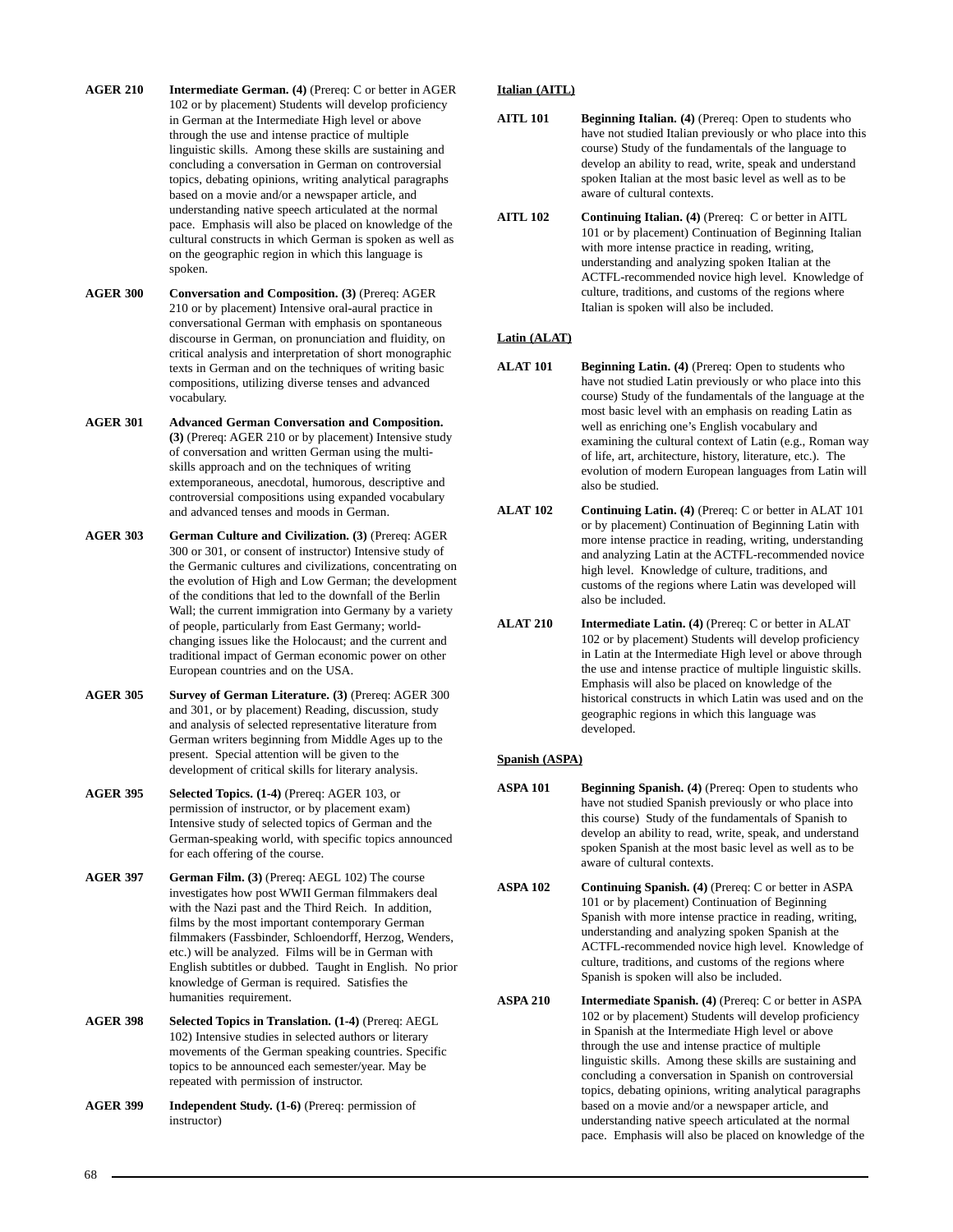cultural constructs in which Spanish is spoken as well as on the geographic regions in which this language is spoken.

- **ASPA 303 Latin American Culture and Civilization. (3)** (Prereq: ASPA 316 and 317, or by placement) Study of the religious, historical, political, social and economic organizations of the three important pre-Colombian tribes and an analysis of the impact that these cultural entities have had on contemporary Latin American Culture and Civilization. Study of the cultural changes caused in Latin America by the conquest. Study of the impact of western capital investments on Latin America and finally, an analysis of current Latin American-USA relationships, emphasizing historical and contemporary US military interventions in Latin America. Satisfies the Non-Western world studies requirement.
- **ASPA 308 Art, Literature and Film of U.S. Latinos. (3)** (Prereq: ASPA 316 and 317, or consent of instructor) Reading, study and analysis of selected visual art, literature and film by US Latinos from the many Latino communities of the USA, such as Dominicans, Puerto Ricans, Mexicans and Cubans. Emphasis will be placed on contemporary representative works of each of the above genres and on discussions and analysis of the selected works.
- **ASPA 312** Spanish for Medical Personnel. (3) This course will enable pre-med students, nurses, doctors and other health-care professionals to communicate effectively with the Latino patient, in and out of the United States, in the course of their daily work. The course will prioritize communicative skills in Spanish through the use of diverse and contemporary second-language acquisition pedagogy, including personalized questions/ answers, focused role-play, translation and interpretation exercises and technology-based activities. May be taught as a ten to twelve day immersion course during the regular semester, including Maymester, or during the summer or spring breaks. Cannot be used to fulfill second language requirements.
- **ASPA 313 Spanish for Teachers. (3)** This course will present to elementary and secondary student-teachers and regular full-time teachers specialized vocabulary, grammar and cultural information that will allow them to communicate effectively with the Latino students and their parents in the course of their interaction. This course will emphasize communicative skills and realistic roleplaying activities that will focus on everyday classroom vocabulary, on social/personal situations that enhance the learning environment and on familial constructs that address the issue of communication between the teacher and the Latino student. May be taught as a ten to twelve day immersion course during the regular semester, including Maymester or during the summer or spring breaks. Cannot be used to fulfill second language requirements.
- **ASPA 314 Spanish for Public Service. (3)** This course develops oral and aural proficiency in public service-related interactions where Spanish is the principal means of communication through practical situations and roleplaying. The course studies multicultural awareness and understanding of Latino attitudes. May be taught as a ten to twelve day immersion course during the regular semester, including Maymester, or during the summer or spring breaks. Cannot be used to fulfill second-language requirements.
- **ASPA 315 Spanish for Business and Finance. (3)** Study of grammar, culture and specialized vocabulary that professionals in business, commerce and finance will need to be able to communicate effectively with the Latino community, in and out of the United States, as they fulfill their daily work-related obligations. The course will emphasize communicative skills in the Spanish language and will include a variety of pedagogical strategies, such as personalized questions, cultural role-play, translation and interpretation exercises and technology-based activities all designed to enhance the participant's knowledge of functional Spanish for business. May be taught as a ten to twelve day immersion course during the regular semester, including Maymester, or during the summer or spring breaks. Cannot be used to fulfill second language requirements.
- **ASPA 316 Conversation and Composition. (3)** (Prereq: ASPA 210 or by placement) Intensive oral-aural practice in conversational Spanish with emphasis on spontaneous discourse in Spanish, on pronunciation and fluidity, on critical analysis and interpretation of short monographic texts in Spanish, and on the techniques of writing basic compositions, utilizing diverse tenses and advanced vocabulary.
- **ASPA 317 Advanced Spanish Conversation and Composition. (3)** (Prereq: ASPA 210 or by placement) Intensive study of conversation and written Spanish using the multiskills approach and the techniques of writing extemporaneous, anecdotal, humorous, descriptive and controversial compositions using expanded vocabulary and advanced tenses and moods in Spanish.
- **ASPA 318 Spanish Linguistics. (3)** (Prereq: any ASPA 300 level course) Introduction to Spanish linguistics. Emphasis on phonology, pronunciation, semantics and syntax. The historical, regional and social variations of the Spanish language and their practical and global applications will be studied and analyzed.
- **ASPA 319 Spanish Peninsular Culture and Civilization. (3)** (Prereq: ASPA 316 and 317, or by placement) Study of the different cultures of Spain, beginning with the Iberian tribes and continuing with the Romans, the Visigoths, the Arabs and up to the contemporary culture and civilization. Study of the impact that these different cultures have on Spanish traditional and contemporary culture. Study of the classical and contemporary art of Spain and its major national and international influences.
- **ASPA 320 Survey of Latin American Literature. (3)** (Prereq: ASPA 316 or 317, or by placement) Reading, discussion and study in all literary genres of selected representative works of Latin American writers, beginning from the pre-Columbia period up to the late nineteenth century. Special emphasis will be given to the development of critical skills for literary analysis.
- **ASPA 321 Survey of Latin American Literature II. (3)** (Prereq: ASPA 316 and 317, or by placement) Reading, discussion, and study of selected representative works of Latin American writers, beginning from the late nineteenth century up to the present. Special emphasis will be given to the development of critical skills for literary analysis.
- **ASPA 340 Survey of Peninsular Literature. (3)** (Prereq: ASPA 316 or 317, or by placement) Reading, discussion and study in all literary genres of selected representative works of Spanish Peninsular literature, beginning from the Middle Ages up to the present. Special emphasis will be given to the development of critical skills for literary analysis.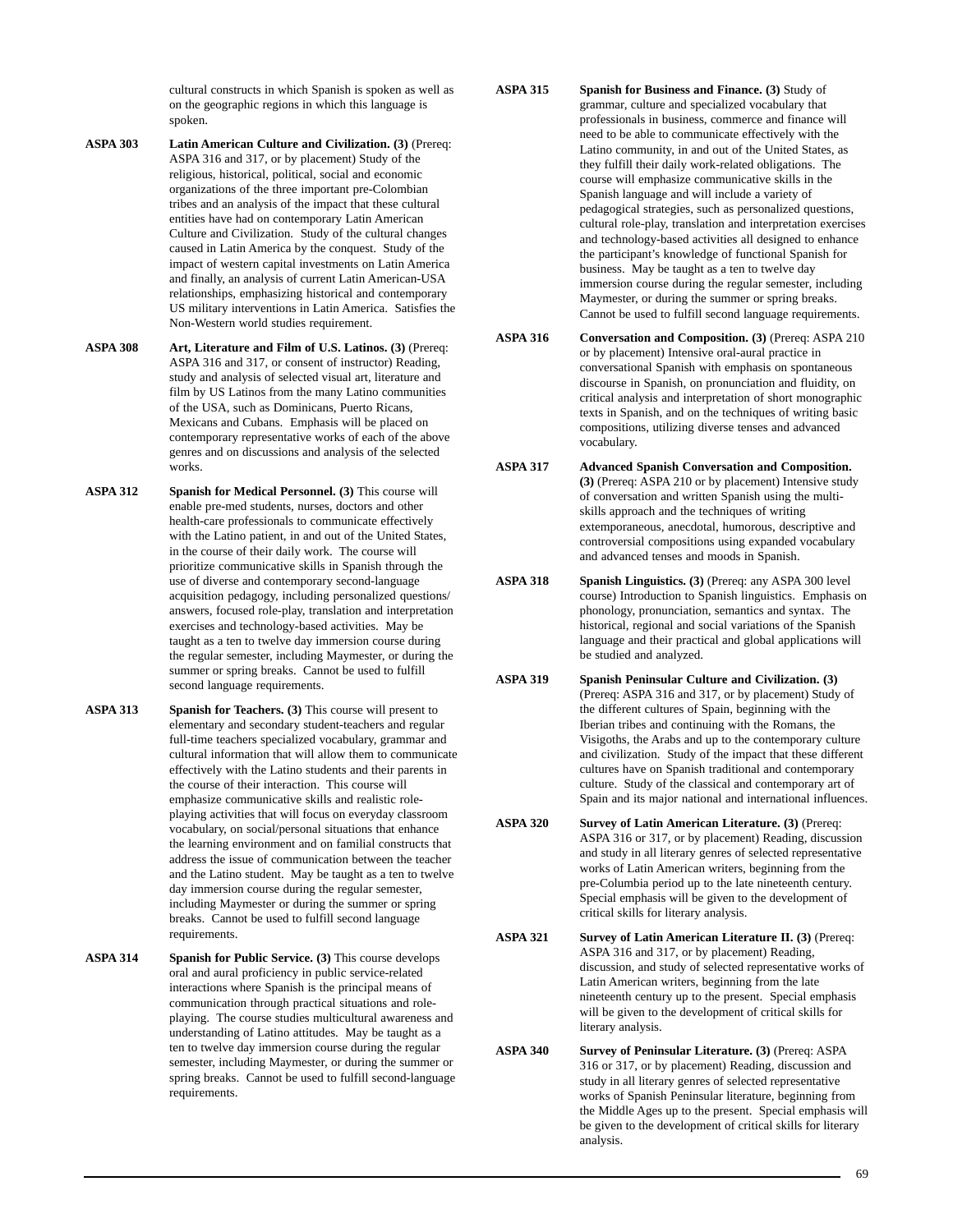- **ASPA 380 Hispanic Cultures and Identities. (3) (Prereq: AEGL)** 102) Taught in English. Course explores the development of contemporary Latin American worldviews and identity by focusing on the various contributions of indigenous, European, and African peoples to the sense of identities and cultural traditions in the Americas. This course does not apply towards a Spanish minor. Cannot be used to satisfy the language requirement. (Satisfies the non-Western world studies requirement.)
- **ASPA 388 Selected Non-Western Topics in Translation. (1-4)** (Prereq: AEGL 102) Taught in English. An intensive, critical study of selected topics in literature, culture, and civilization. Topics will address primarily Latin American issues. Specific topics will be announced each semester. May be repeated with permission of instructor. Cannot be used to satisfn language requirement. (Satisfies the non-Western world studies requirement.)
- **ASPA 397 Hispanic Film. (3)** (Prereq: AEGL 102) The course will be taught in English and the films will have English subtitles. An introduction to Hispanic film with emphasis on its artistic, social, political, and cultural contexts. Students will analyze a variety of classic and contemporary films from Latin America, Spain, and the United States. (Satisfies the non-Western world studies requirement)
- **ASPA 399 Independent Study. (1-6)** (Prereq: permission of instructor)
- **ASPA 426 Afro-Hispanic Literatures. (3)** (Prereq: ASPA 311) The course is an interdisciplinary approach to the confluence of African and Hispanic cultures in the Caribbean and continental regions. Readings and discussion of works in their cultural, historical, literary, and socio-economic context. (Satisfies the non-Western world studies requirement).
- **ASPA 488 Selected Non-Western Topics. (1-4)** (Prereq: ASPA 316 or ASPA 317, or permission of instructor) An intensive study of classical and contemporary Latin American topics in language, literature, literary theory, and culture and civilization. Topics will be announced in advance. (Satisfies the non-Western world studies requirement.)
- **ASPA 498 Selected Topics. (1-4)** (Prereq: ASPA 309 or permission of instructor) An intensive study of selected topics in literature, language, culture, civilization and theory. Specific topics will be announced each semester.

# DEPARTMENT OF HISTORY, POLITICAL SCIENCE, AN D PHILOSOPHY

Valdis O. Lumans, Department Chair

#### **Professors**

- Carol Botsch (Political Science), Ph.D., University of South Carolina, 1988
- Robert E. Botsch (Political Science), Ph.D., University of North Carolina at Chapel Hill, 1977, *Carolina Trustee Professor, John and Mary P. Grew Chair in American Studies*
- Elaine Lacy (History), Ph.D., Arizona State, 1991, *Strom Thurmond Chair in Political Science or History*

Valdis O. Lumans (History), Ph.D., University of North Carolina at Chapel Hill, 1979, *Carolina Trustee Professor, Cleora Toole Murray Chair in History*

#### **Associate Professors**

Steven P. Millies (Political Science), Ph.D., Catholic University of America, 2003

Maggi M. Morehouse (History), Ph.D., University of California-Berkeley, 2001

#### **Assistant Professors**

Rebecca N. Brannon (History), Ph.D., University of Michigan, 2007 Roger A. Deal (History), Ph.D., University of Utah, 2006 David Dillard-Wright (Philosophy), Ph.D., Drew University, 2007 Thomas J. Wood (Political Science), Ph.D., Tufts University, 2005

#### **Instructor**

Alexia J. Helsley (History), M.A., University of South Carolina, 1974

#### **Lecturers**

Robert P. Anzuoni (History), M.A., University of Massachusetts, 1993 Joseph C. Elliott (History), M.A., Appalachian State University, 1970 William E. Kiesling (History), M.Ed., University of South Carolina, 1979 Terry A. Roof (Religion), M.Div., Erskine, 2006

Kenneth C. Warble (Philosophy), M.A., University of South Carolina, 2007

#### **Distinguished Professors Emeriti**

William S. Brockington, Jr. (History), Ph.D., University of South Carolina, 1975

James O. Farmer (History), Ph.D., University of South Carolina, 1982 Girma Negash (Political Science), Ph.D., University of Colorado, 1982 W. Calvin Smith (History), Ph.D., University of North Carolina at Chapel Hill, 1971

## **Professors Emeriti**

George Bowdler (Political Science), Ph.D., University of South Carolina, 1974

Blanche Premo-Hopkins (Philosophy), Ph.D., Marquette University, 1974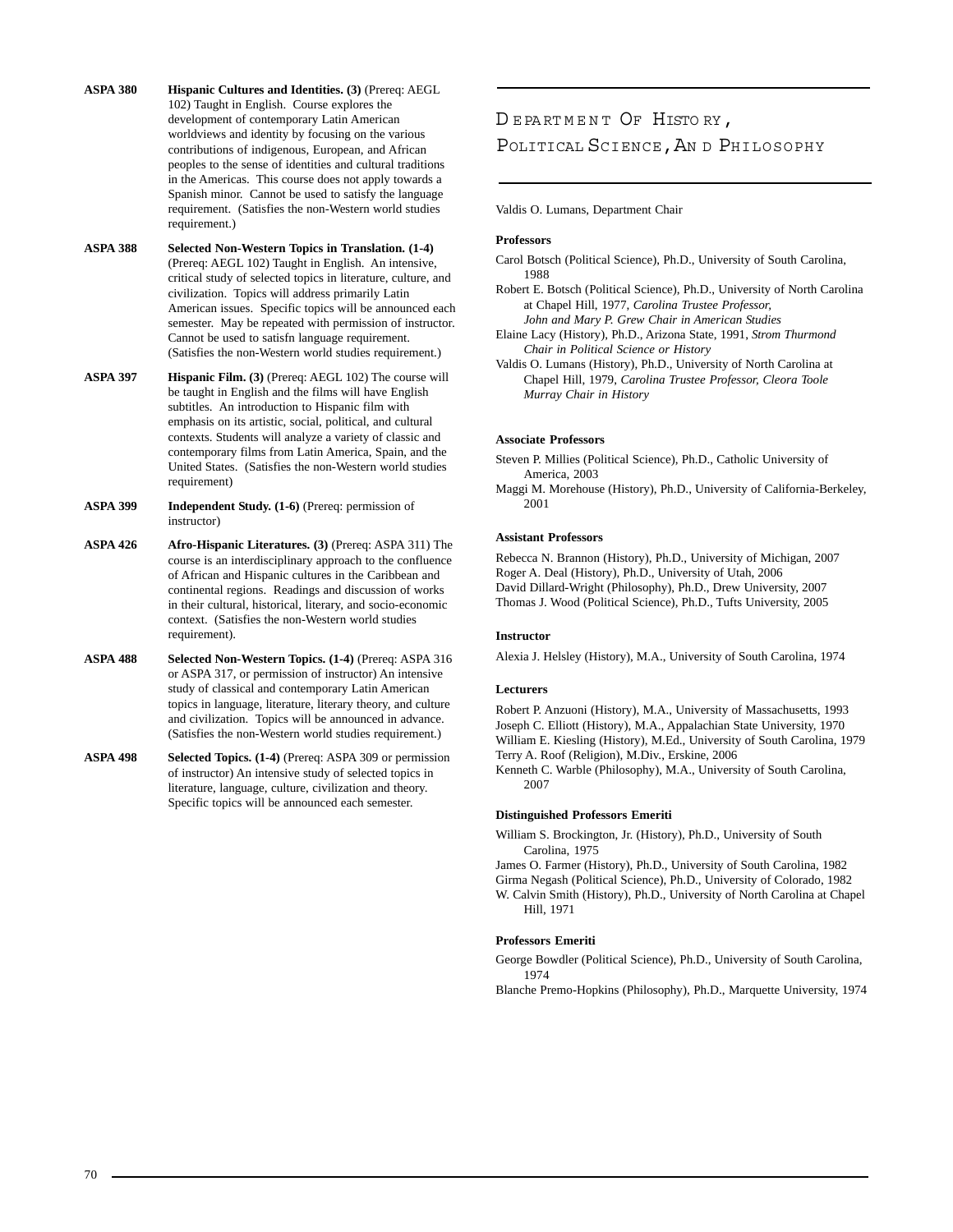## **Department Mission Statement - History Program**

The History Program, an exclusively undergraduate program leading to the BA degree, supports the USCA mission as written on page 1 of the *USCA Bulletin* and is designed to achieve these goals. In addition we have accepted as our specific mission the following : 1) Contribute to the humanistic, liberal education of all USCA students; 2) prepare History majors to meet program requirements and ultimately receive the BA degree in History; 3) provide auxiliary services for other disciplines (e.g., history courses as electives, cognates, minors and other curriculum requirements); 4) contribute to the overall development of the USCA academic community through faculty services activities; 5) contribute academic and scholarly expertise to the Aiken community and beyond. Our faculty strives to fulfill its mission primarily through instruction, research, and service, in particular the emphasis on pursuit of academic excellence.

## **Curricula**

In order to be awarded a bachelor's degree with a major in History or a major in Political Science, students must complete the basic requirements listed below and specific major requirements. The basic requirements include general education requirements (page 32, "Academic Regulations") and either a minor (18 hours) in a discipline other than the major discipline, or a cognate (12 hours), consisting of advanced courses in at least two different disciplines related to the student's major interest. Political Science and History majors who either have a completed degree in another field, or are working on another degree concurrently, or have declared a double major, are not required to have a minor or cognate as a requirement for graduation. All course work counting towards the major, minor or cognate must be completed with at least a C grade. Courses in which a grade less than C is made may be repeated. Electives, courses not counting towards the general education requirements, major requirements, or either the minor or cognate, should be chosen to provide the student with the broadest possible education. Developmental courses will not count toward the 120 hour requirement for a bachelor's degree in this department. The maximum number of credit hours for activities courses accepted for credit towards a Political Science or a History degree is four. The department chair will determine the applicability of all transfer courses towards degrees granted in the department. Transfer students working towards a degree in History or Political Science must take a minimum of 12 hours of major requirement courses at USCA. It is the student's responsibility to plan a suitable course of study for her/his goals and to consult frequently with a major advisor as to the selection of courses. Each student is responsible for ensuring completion of all degree requirements and compilation of records of course work.

## **Technological Literacy in History and Political Science**

History and Political Science majors receive fundamental information technology instruction and develop basic computer skills needed for their respective fields in their required methodology courses, AHST 300 and APLS 301. All other Department courses, surveys as well as upper level courses, require some exposure to computer technology, from simple word-processing, to internet and Web-usage, to more complex data manipulation. The particular mode of technology is left to the discretion of the instructor and the nature of the course.

## **Bachelor of Arts—Major in History**

To fulfill the Bachelor of Arts degree requirements in History a student must successfully complete at least 120 credit hours in academic subjects. All candidates for the degree of Bachelor of Arts with a major in History must satisfy a set of general education requirements, listed below, which are designed to prevent any student from adopting too narrow an academic focus. In addition to these requirements the student must choose to pursue either a minor or a cognate. As a major requirement the student must take 31 hours of history courses numbered 300 or above.

AHST 300 should be taken as soon as possible after a history major attains sophomore status (30 hours).

**History Honors Recognition**: Senior History majors (90 hours or more) will be considered, by the department, as a "History Honors Major," upon completion of the Senior Honors Thesis, AHST 500, with the grade of B or higher. See the description of AHST 500 for prerequisites and conditions. AHST 500 may be included as one of nine 300 level and above courses (27 hours) required of History majors.

History majors may take up to 9 hours of independent study in history that will count towards the major and 6 hours in other disciplines for a maximum 15 hours of independent studies.

#### **1. General Education Requirements ........................................... 56-58**

| А. |                                                        |  |
|----|--------------------------------------------------------|--|
|    |                                                        |  |
|    | Composition/Composition and Literature                 |  |
|    |                                                        |  |
|    |                                                        |  |
|    |                                                        |  |
| В. |                                                        |  |
|    |                                                        |  |
|    | Biology, Chemistry, Physics,                           |  |
|    | Geology, Astronomy (2 labs)                            |  |
|    | Social and Behavioral Sciences (at least two areas)  9 |  |
|    | Psychology, Sociology, Anthropology,                   |  |
|    | Economics, Political Science, Geography                |  |
|    |                                                        |  |
|    | Philosophy (not logic),                                |  |
|    | History, Literature, Fine Arts History,                |  |
|    | Humanities (AHUM acronym), Religion,                   |  |
|    | Selected Language courses,                             |  |
|    | Communications (last two digits in 50s or 60s),        |  |
|    | Honors (AHON acronym)                                  |  |
|    |                                                        |  |
|    |                                                        |  |
|    | (APLS 201, AHST 201, or AHST 202)                      |  |

#### **C. Inter-Curricular Enrichment (ICE) Program8**

| $\overline{2}$ . |                                                                                  |  |
|------------------|----------------------------------------------------------------------------------|--|
|                  |                                                                                  |  |
|                  |                                                                                  |  |
|                  | The 27 hours must be distributed as follows <sup>9</sup> :                       |  |
|                  |                                                                                  |  |
|                  |                                                                                  |  |
|                  |                                                                                  |  |
| 3.               |                                                                                  |  |
|                  |                                                                                  |  |
|                  |                                                                                  |  |
| 4.               |                                                                                  |  |
|                  |                                                                                  |  |
|                  | $\frac{1}{1}$ For undergraduate writing proficiency see Proficiency Portfolio in |  |

- ite writing proficiency, see Proficiency Portfolio in Writing described on page 48.<br><sup>2</sup> Students must complete English 101 with a grade of C or better in
- order to fulfill general education requirements. Students must also complete AEGL 102 with a grade of C or better in order to fulfill general education requirements and before taking other English courses.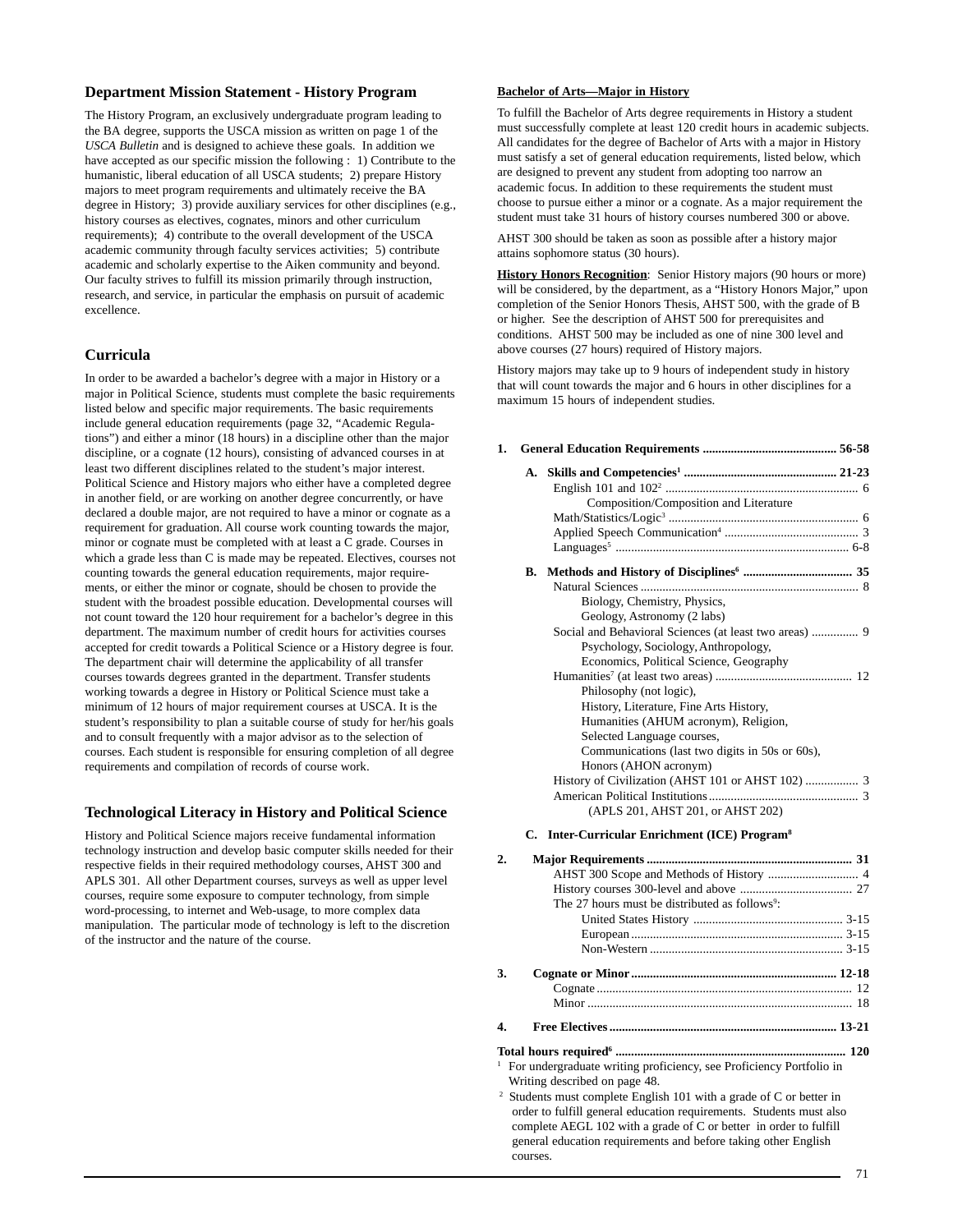- <sup>3</sup> AMTH 221 and AMTH 222 cannot be used for General Education math credit EXCEPT by students graduating with degrees in Elementary, Early Childhood or Special Education.
- The following are considered Applied Speech Communication courses: ACOM 201, ACOM 241, and ACOM 342.
- <sup>5</sup> Two (2) semesters of the same language. See degree program requirements for Language study.
- <sup>6</sup> At least 3 hours must be in non-Western world studies, unless an approved non-Western world studies course has been completed elsewhere in the student's degree program.
- <sup>7</sup> For a list of courses that will meet the Humanities general education requirement, see page 32.
- <sup>8</sup> For Inter-Curricular Enrichment requirement, see page 47.
- <sup>9</sup> The department will determine the field of any course whose subject is general in nature and does not clearly fit any of the three fields.

## **Minor in History**

All courses must be 200-level or higher

#### **Requirements:**

## **Department Mission Statement - Political Science Program**

The Political Science Program, an exclusively undergraduate program leading to the BA degree, supports the USCA mission as written on page 1 of the *USCA Bulletin* and is designed to achieve these goals. In addition we have accepted as our specific mission the following: 1) Contribute to the humanistic, liberal education of all USCA students; 2) prepare Political Science majors to meet program requirements and ultimately receive the BA degree in Political Science; 3) provide auxiliary services for other disciplines (e.g., Political Science courses as electives, cognates, minors, and other curriculum requirements); 4) contribute to the overall development of the USCA community through faculty service activities; 5) contribute academic and professional expertise to the Aiken community and beyond. The faculty strives to fulfill its mission primarily through instruction, research, and service, and especially the pursuit of academic excellence.

**Political Science Honors Recognition:** Senior Political Science majors (90 hours or more) will be considered by the department as a "Political Science Honors Major, " upon completion of the Senior Honors Thesis, APLS 500, with the grade of B or higher. See the description of APLS 500 for prerequisites and conditions. APLS 500 will be included as one of five electives, either in Option #1 or Option #2 below.

## **Bachelor of Arts—Major in Political Science**

All candidates for the Bachelor of Arts degree with a major in Political Science must complete 120 credit hours of academic work, including the general education requirements listed below (56-58 hours), either a minor (18 hours) or a cognate (12 hours) (refer to description of minor and cognate under History requirements), and the following major requirements:

| 1. |  |  |
|----|--|--|
|    |  |  |

| Composition/Composition and Literature |  |
|----------------------------------------|--|
|                                        |  |
|                                        |  |
|                                        |  |

| Biology, Chemistry, Physics,                    |
|-------------------------------------------------|
| Geology, Astronomy (2 labs)                     |
|                                                 |
| Psychology, Sociology, Anthropology,            |
| Economics, Political Science, Geography         |
|                                                 |
| Philosophy (not logic),                         |
| History, Literature, Fine Arts History,         |
| Humanities (AHUM acronym), Religion,            |
| Selected Language courses,                      |
| Communications (last two digits in 50s or 60s), |
| Honors (AHON acronym)                           |
|                                                 |
|                                                 |
| (APLS 201, AHST 201, or AHST 202)               |
|                                                 |

#### **C. Inter-Curricular Enrichment (ICE) Program8**

#### **2. Major Requirements ..................................................................... 37 Common Core:** APLS 101 or 103, and 110, 201, 301 ................................... 13 American Government 300 level or above ............................. 3 International Relations/Comparative Politics above 300 level3 Political Theory 300 level or above ........................................ 3 Public Administration 300 level or above ............................... 3

#### **Option #1: Comprehensive Political Science:**

Any Political Science 300 level or above ................................. 12 For those who qualify, an approved APLS 500 - Senior Honors Thesis<sup>9</sup>.

#### **Option #2: Campaign Management and Elections:**

Four of the following Political Science courses .................... 12 APLS 321, 322, 340, 345, 352, 368, approved 399, 431, 458, 461, 463, approved 493 or 494 courses, and for those who qualify, an approved APLS 500 - Senior Honors Thesis<sup>9</sup>.

## **Option #3: International Service:**

Four of the following Political Science courses: ................... 12 APLS 315, 316, 320, 330, 340, 345, 385, 487, 488, or approved 492, 493 or 494 courses, and for those who qualify, an approved APLS 500 - Senior Honors Thesis<sup>9</sup>.

#### **Option #4: Public Service:**

Four of the following Political Science courses .................... 12 APLS 322, 353, 370, 373, 374, 458, 471, 472, 473, 399 (approved Internship), or approved 493 or 494 courses, and for those who qualify, an approved APLS 500 - Senior Honors Thesis<sup>9</sup>.

**4. Free Electives .............................................................................. 7-15**

#### **Total hours required6 ............................................................................................................................ 120**

- <sup>1</sup> For undergraduate writing proficiency, see Proficiency Portfolio in Writing described on page 48.
- 2 Students must complete English 101 with a grade of C or better in order to fulfill general education requirements. Students must also complete AEGL 102 with a grade of C or better in order to fulfill general education requirements and before taking other English courses.
- <sup>3</sup> AMTH 221 and AMTH 222 cannot be used for General Education math credit EXCEPT by students graduating with degrees in Elementary, Early Childhood or Special Education.
- The following are considered Applied Speech Communication courses: ACOM 201, ACOM 241, and ACOM 342.
- Two (2) semesters of the same language. See degree program requirements for Language study.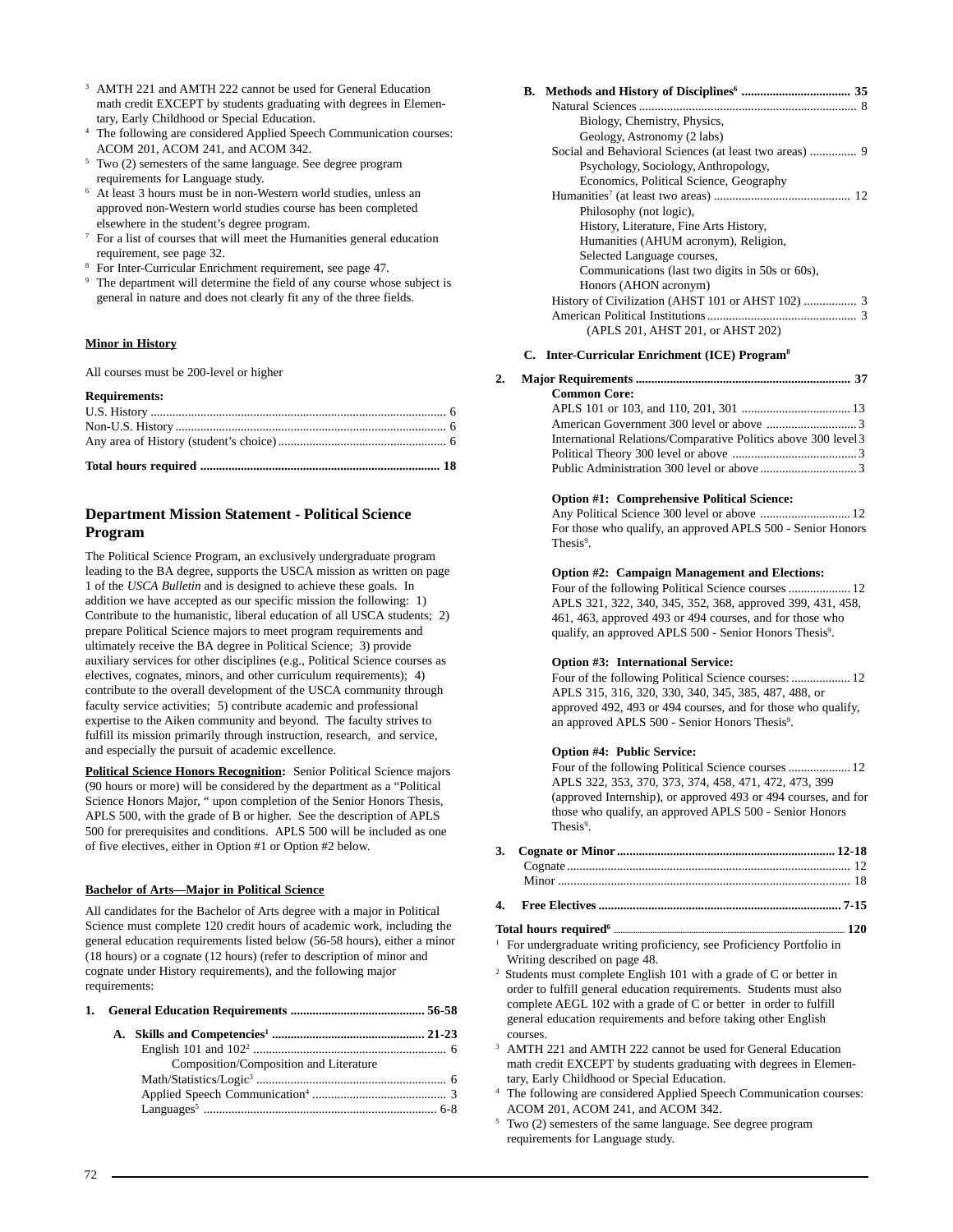- <sup>6</sup> At least 3 hours must be in non-Western world studies, unless an approved non-Western world studies course has been completed elsewhere in the student's degree program.
- <sup>7</sup> For a list of courses that will meet the Humanities general education requirement, see page 32.
- <sup>8</sup> For Inter-Curricular Enrichment requirement, see page 47.
- <sup>9</sup> Requires a 3.5 GPA in major courses and permission of instructor.

APLS 301 should be taken as soon as possible after a political science major attains sophomore status (30 hours).

Political Science majors may take up to 9 hours of independent study in Political Science that will count towards the major and 6 hours in other disciplines for a maximum of 15 hours of independent study.

## **Minor in Political Science**

## **Requirements:**

| International Relations/Comparative Politics 300 level or above  3 |  |
|--------------------------------------------------------------------|--|
|                                                                    |  |
|                                                                    |  |
|                                                                    |  |

## **International Studies**

#### **Minor in International Studies**

#### **Requirements:**

| Humanities                                                |
|-----------------------------------------------------------|
|                                                           |
| AARH 105, 106, 312 or 397                                 |
| A non-US literature course above the 200 level            |
| <b>AHUM 201 Peace Studies</b>                             |
| ACOM 450 Intercultural Communication                      |
| Language 200 level or greater                             |
| Anthropology/Geography/Sociology                          |
|                                                           |
| AANP 102 Understanding Other Cultures or                  |
| upper level cultural anthropology course                  |
| AGRY 101 Geography of the Developed World,                |
| or AGRY 102 Geography of the Developing World,            |
| or other non-US geography course                          |
| ASCY 310 Social Demography or                             |
| <b>ASCY 315 World Population Problems</b>                 |
|                                                           |
| Any non-US History above the 300 level                    |
|                                                           |
| APLS 101 Global Politics or APLS 103 Non-Western Politics |
| APLS 315 International Relations                          |
| <b>APLS 316 Comparative Politics</b>                      |
| APLS 487 Government and Politics of Africa                |
| APLS 488 Government and Politics of Latin America         |
|                                                           |

#### **Minor in International Relations**

## **Requirements:**

| APLS 101 Global Politics or APLS 103 Non-Western Politics  3 |
|--------------------------------------------------------------|
|                                                              |
| <b>APLS</b> 315 International Relations                      |
| APLS 330 International Organization                          |
| APLS 340 Conduct and Formulation of US Foreign Policy        |
| APLS 316 Comparative Politics                                |
| APLS 487 Government and Politics of Africa                   |
| APLS 488 Government and Politics of Latin America            |
|                                                              |

## **Philosophy**

Several courses in philosophy are offered. Students contemplating a major in Philosophy can complete at least the first two years of a standard curriculum at USCA and transfer to another college to complete their degree. Students may include Philosophy as a concentration or component of the BIS program.

#### **Minor in Philosophy**

#### **Requirements:**

## **Religious Studies**

Several courses in religious studies are offered. Students contemplating a major in Religious Studies can complete at least their first two years at USCA. Students may include Religious Studies as a concentration or component in the BIS degree.

## **Minor in Religious Studies**

#### **Requirements:**

| AANP 352 Anthropology of Magic and Religion                 |    |
|-------------------------------------------------------------|----|
| AHST 341 Religion in America: A Historical Survey           |    |
| AREL 301 Introduction to the Hebrew Bible                   |    |
| <b>AREL 302 Introduction to Early Christian Writings</b>    |    |
|                                                             |    |
| <b>AEGL 389 Classical Mythology</b>                         |    |
| AEGL 425 Early America Literature                           |    |
| <b>AHUM 201 Peace Studies</b>                               |    |
| <b>APHL 211 Contemporary Moral Issues</b>                   |    |
| <b>APHL 302 Ancient Philosophy</b>                          |    |
| <b>APHL 311 Ethics</b>                                      |    |
| AREL 390 Topics in Religious Studies                        |    |
| Any of the courses listed above in III not taken to fulfill |    |
| item III                                                    |    |
|                                                             | 18 |
|                                                             |    |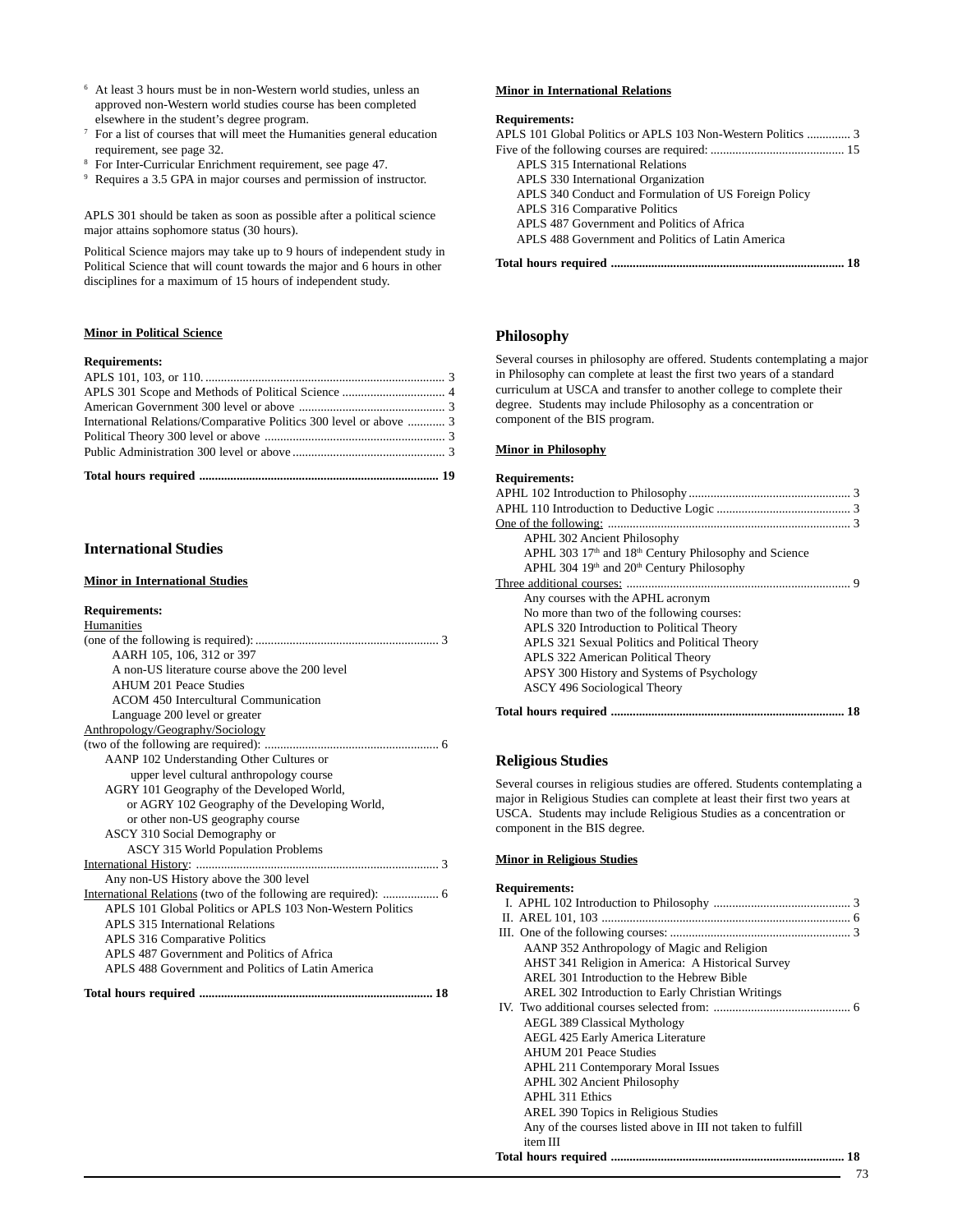## **Course Descriptions**

## **History (AHST)**

- **AHST 101 Introduction to World Civilizations to 1750. (3)** A survey of the social, economic, cultural and political development of the major world civilizations of Europe, Asia, Africa, and the Western Hemisphere from prehistory to ca. 1750.
- **AHST 102 Introduction to World Civilizations Since 1750. (3)** A survey of the social, economic, cultural and political development of the major world civilizations of Europe, Asia, Africa, and the Western Hemisphere from ca. 1750 to present. (AHST 101 is not a prerequisite for AHST 102).
- **AHST 201 History of the United States from Discovery to 1865. (3)** A general survey of the history of the United States from the era of discovery through the Civil War, emphasizing major political, constitutional, economic, social and intellectual developments.
- **AHST 202 History of the United States from 1865 to the Present. (3)** A general survey of the history of the United States from the Civil War to the present, emphasizing major political, constitutional, economic, social and intellectual developments. (AHST 201 is not a prerequisite for AHST 202.)
- **AHST 300 Scope and Methods of History. (4)** (Prereq: Sophomore standing [30 hours] or permission of instructor) A study of the historical method, methods of research, sources, interpretations, and bibliographies. Includes a laboratory. Required of all history majors.
- **AHST 312 A Survey of British History since 1750. (3)** A survey of the political, economic, social and cultural development of Britain from pre-Roman times to the present.
- **AHST 313** Great Britain and the World. (3) A survey of the impact of the British Empire upon world history, 1600 to the present. Emphasis will be on political, economic and cultural exchanges and legacies.
- **AHST 319** The Birth of Europe. (3) A survey of the formation and development of Europe from the  $4<sup>th</sup>$  to  $14<sup>th</sup>$  centuries. Emphasis upon the emergence of European culture and the interaction between western Europe and the Byzantine/Islamic East.
- **AHST 320 Early Modern Europe, 1300-1789. (3)** A survey of the dynastic, territorial states of Europe from the Renaissance to the French Revolution.
- **AHST 321 Modern Europe. (3)** A survey of the development of the modern nation state from the French Revolution to the present.
- **AHST 325 Modern Russia. (3)** A survey of the development of Czarist Russia and the Soviet Union with emphasis upon Russia from the time of Peter the Great.
- **AHST 326 Modern Germany. (3)** A history of modern Germany since the unification of 1871, covering the Imperial Era, World War I, the Weimar years, the Third Reich, World War II and contemporary Germany.
- **AHST 329 History of Modern Eastern Europe. (3)** The political, economic, and cultural development of Eastern Europe from earliest times to the present.
- **AHST 330 Colonial America. (3)** The European migration to America, the founding of the English colonies, the major aspects of colonial life, society, customs and institutions in the 17<sup>th</sup> century and the developing maturity and transformation of the colonies in the  $18<sup>th</sup>$  century.
- **AHST 331 The American Revolutionary Era. (3)** The background, causality and unfolding of the Revolutionary Era, the course of the War for Independence, the establishment of the Confederation and the Constitution, and the early development of the new nation to 1815.
- **AHST 332 The South, the Sections and the Nation, 1815-1850. (3)** The political, economic and cultural development of the United States in the antebellum era, focusing on the interaction of the sections and the forces that made each distinctive, with emphasis on the South.
- **AHST 334 The Era of Civil War and Reconstruction, 1850-1877. (3)** The political, military and social history of the Civil War era and the reorganization in the United States which followed the war.
- **AHST 335 Emergence of Modern America, 1877-1920. (3)** A survey of late nineteenth-century and early twentiethcentury United States history with emphasis on the economic, cultural, and resulting political developments from the end of Reconstruction through 1920.
- **AHST 338 Contemporary United States. (3)** A history of the United States from the New Deal to the present. Emphasis is placed on social-cultural, economic, military, and political changes resulting from the New Deal, World War II, and the Cold War.
- **AHST 340 Life and Thought in American History. (3)** A survey of the major ideas, attitudes, values and other cultural forces that have shaped the United States from colonial times to the present.
- **AHST 341 Religion in America: A Historical Survey. (3)** A survey of the historical development of religion in America from the Puritan experience through contemporary religious pluralism.
- **AHST 345 Early Islamic Civilization. (3)** A survey of the Islamic world from its 7th Century beginnings to the Mongol conquests of the early 15th Century. Covers origins and spread of Islam, the political and cultural evolution of the Umayyad and Abbasid states, and developments in Islam beyond the Middle East.
- **AHST 346 The Ottoman Empire. (3)** A survey of the Ottoman Empire from 1299-1922. Examines the origins of the Ottoman Empire and its expansion at the expense of the Byzantine empire, the growth of the Ottoman state to its position as the preeminent Islamic Empire, its efforts to maintain its power in its struggle with European imperialism, and its collapse as a result of World War I.
- **AHST 347 The Modern Middle East. (3)** The history of the Middle East from World War I to the present. Topics include European colonialism and post-colonialism, Zionism, nationalism, modernization and Westernization, and modern Islamist political movements.
- **AHST 351 South Carolina Heritage. (3)** A survey of South Carolina history from its Native American origins to the present. Major topics include the context of its founding, its maturation and "golden age," its role in the Revolution, internal divisions, including slavery, and their resolution, conflicts with the federal government and their climax in war and reconstruction, the slow recovery from these traumas, and the state's gradual modernization.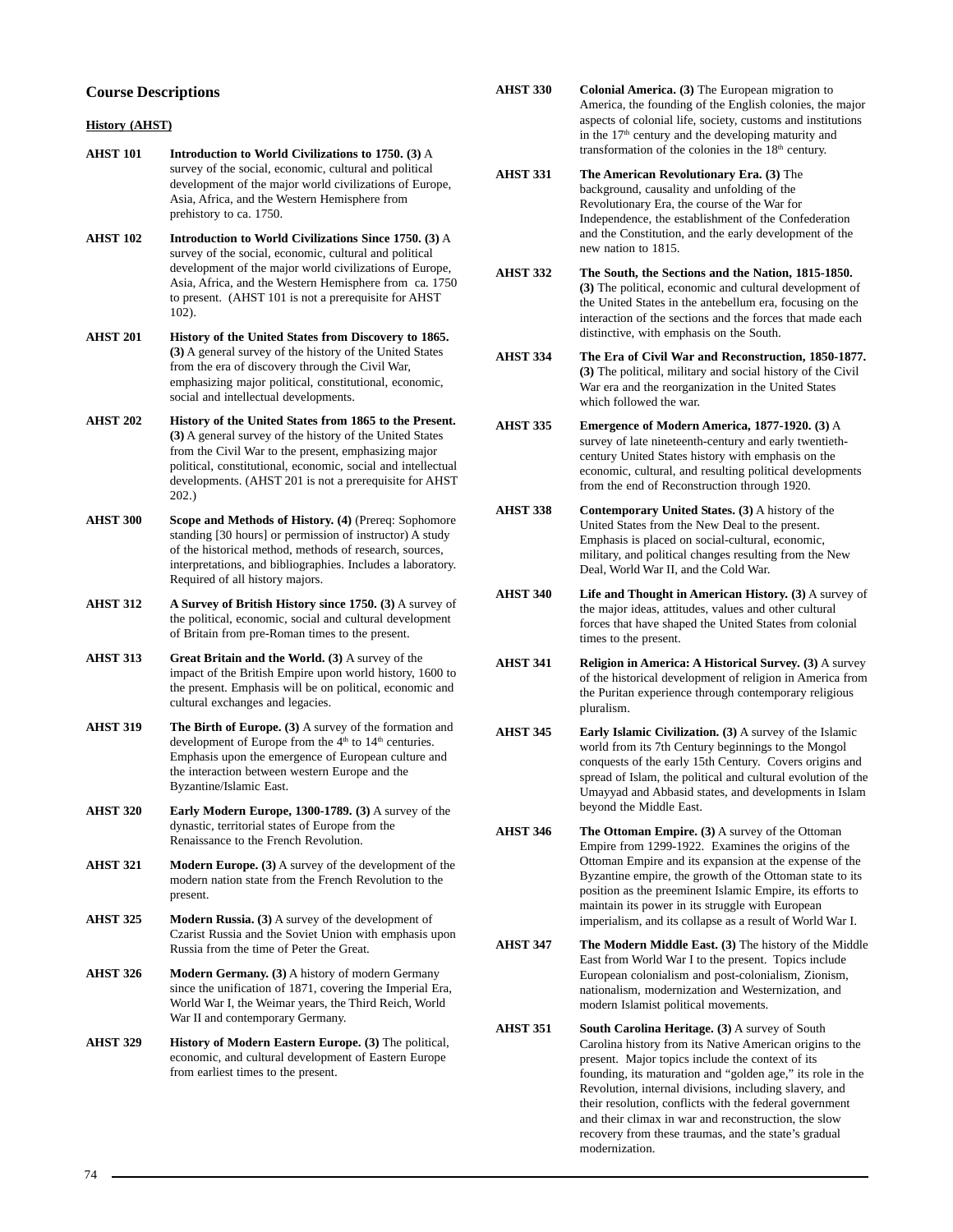- **AHST 361 Early Latin America: From European Discoveries Through Independence. (3)** The establishment and consolidation of European empires in Central and South America; the formation of political, social, economic, and cultural traditions of Latin America; the struggle for political independence. Satisfies non-Western world studies requirements.
- **AHST 362 Modern Latin America: From Independence to the Present.** (3) The consequences of independence; the evolution of Latin America society, culture, economy, and states since independence; the problems of modernization and development from the period of independence to the present. Satisfies non-Western world studies requirements.
- **AHST 366 Modern East Asia. (3)** A survey of the political, social, and economic development of the four major East Asian societies and civilizations, China, Japan, Korea, and Viet Nam, from earliest times to the present, with emphasis on the 19<sup>th</sup> and 20<sup>th</sup> centuries. Satisfies non-Western world studies requirements.
- **AHST 385 Evolution of Warfare. (3)** A history of tactics, strategy, weapons and logistics from 500 B.C. to the present.
- **AHST 386** War in the  $20<sup>th</sup>$  Century. (3) A study of the  $20<sup>th</sup>$  century themes of nationalism, totalitarianism and imperialism. Extensive use of documentaries and feature films illustrate these themes.
- **AHST 399 Independent Study. (1-6)** (Prereq: permission of instructor) Directed independent project.
- AHST 423 **History of Mexico.** (3) A survey of political, social and economic aspects of Mexican history from pre-Columbian times to the present, with an emphasis on modern Mexico. Satisfies non-Western world studies requirements.
- **AHST 429 The Holocaust. (3)** History of the Holocaust, from early antecedents in biblical times, through the Shoah itself, and up to the most current interpretations and scholarship on this historical phenomenon.
- **AHST 430 U.S. Constitutional History to 1877. (3)** A study of United States Constitutional history from the Colonial Period through Reconstruction with emphasis on the background of the constitution, the formation of the Union, and the increasing role of the Supreme Court in early American History.
- **AHST 435 Survey of African-American History. (3)** A topical study of African-American history from colonial times to the present.
- **AHST 436 Issues in African American History. (3)** A detailed examination of several issues in the history of African Americans. This course is intended to follow the more general survey of African American history with in-depth readings of key primary and secondary sources. Completion of AHST 435 is recommended as a background but is not required.
- **AHST 447 The Arab-Israeli Conflict. (3)** Examines the historical origins and development of the current conflict between Israel and the Arab countries, particularly Palestine, from the beginning of political Zionism in the late 19th Century to the present.
- **AHST 451 Issues in South Carolina History. (3)** A detailed examination of some of the forces, personalities and events that have shaped South Carolina from its founding in 1670 to the present. Completion of AHST 351 is recommended as background.
- **AHST 452 History of the New South. (3)** A study of the South from Reconstruction through the Bourbon era, agrarian revolt, industrial revolution, racial problems, the impact of World Wars and New Deal to the present.
- **AHST 464 History of Women in the United States. (3)** The social, political, and economic activities and roles of women in the United States from early settlement to the present.
- AHST 492 Non-Western Topics. (3) Topics selected will satisfy the non-Western world studies general education requirements.
- **AHST 493, 494, 495 Topics in History. (3)** Reading and study of selected historical subjects. To be offered as a regular lecture/discussion course on a "demand basis" only.
- **AHST 500 Senior Honors Thesis. (3)** An individual research and writing project under faculty supervision. Must have senior standing; 3.0 overall GPA; 3.5 GPA in history courses; permission of instructor.
- **AHST 599 Advanced Topics in History. (3-6)** Reading and research on selected historical topics. Course content varies and will be announced in the schedule of classes by suffix and specific title.

## **Political Science (APLS)**

- **APLS 101 Global Politics. (3)** A survey course of international politics introducing the concepts and tools of the field with exposure to the unfolding events of world politics. The course will address major themes such as nationalism, conflict and cooperation, international security, global economic disparity, human rights, sustainable development and ecological balance. Satisfies non-Western world studies requirements.
- **APLS 103 Non-Western Politics. (3)** An introductory comparative politics course focusing on the economically developing countries of the world. Selected issues on the politics of socio-economic transformation will be examined. Understanding the enhanced by the political imagination of artists and other representative voices. Satisfies non-Western world studies requirements.
- **APLS 110 Introduction to Politics. (3)** Concepts and problems involved in the political relationship among and between individuals, governments and nations, and an overview of the tools used by political scientists to study these changing political relationships.
- **APLS 201 American National Government. (3)** The formation and development of the national government, its organization and powers.
- **APLS 301 Scope and Methods of Political Science. (4)** (Prereq: Sophomore standing [30 hours] or permission of instructor) Political Science: its subject matter and methods of study, with particular emphasis on the scientific method and survey research. Includes a laboratory.
- **APLS 315 International Relations. (3)** Required of all international studies majors. A study of the major political-diplomatic practices and ideas relevant to international relations and foreign policy choices.
- **APLS 316 Comparative Politics. (3)** Comparative approaches to political systems, behavior, and institutions.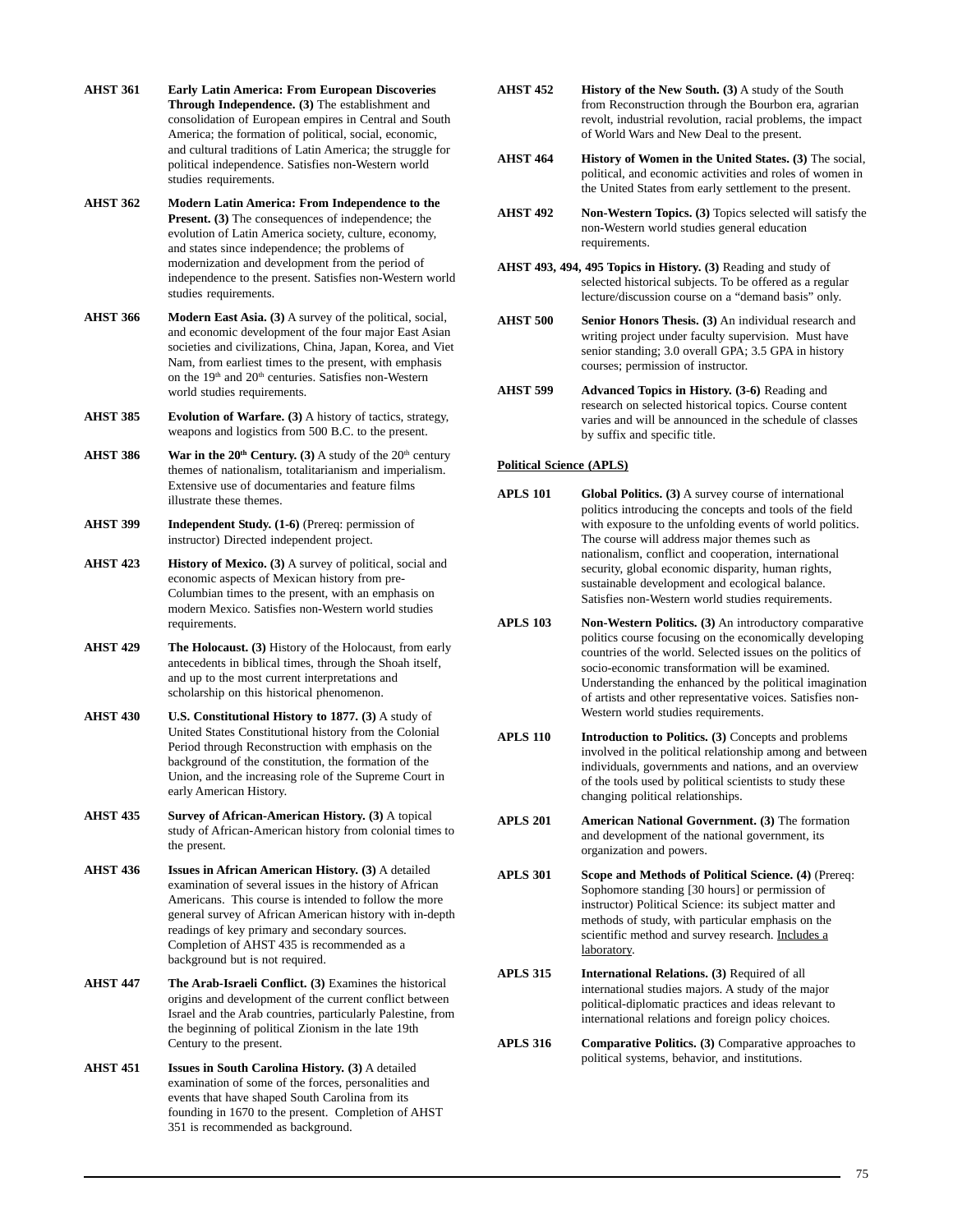- **APLS 320 Introduction to Political Theory. (3)** A study of several major political theorists with different views about human nature, justice, freedom and equality. Emphasis is on understanding the strengths and weaknesses of various positions in political thought, and seeing how articular issues fit into a theoretical framework.
- **APLS 321 Gender Politics and Political Theory. (3)** This course identifies major political factors which gave rise to the women's movement in the United States. The course examines various schools of thought on the development of feminist theory and how feminism affects the lives of both genders in contemporary politics and society.
- **APLS 322 American Political Theory. (3)** An intensive study of the American founding, emphasizing why our government is structured as it is and the alternatives that were considered. The second half looks at the tension between freedom and equality, and the character of American democracy through the contemporary era.
- **APLS 330 International Organization. (3)** An introduction to the structure and functions of international political and economic organizations. Particular attention to the United Nations and its specialized agencies, and to emerging regional communities. Satisfies non-Western world studies requirements.
- **APLS 340 The Conduct and Formulation of United States Foreign Policy. (3)** An analysis of how contemporary United States foreign policy is made and conducted.
- **APLS 344 International Political Corruption. (3)** This course will deal with political corruption as it pertains to democratization, political change, electoral processes, voting, and the formation of government policy and behavior. Case studies, ranging from the US to Chad, will contrast the experience of established democracies as well as authoritarian regimes. We will also look at supranational entities such as the United Nations (UN) and the European Union (EU).
- **APLS 345 The Vietnam War: American Policy. (3)** A comprehensive view of the Vietnam War that includes both background to the American involvement in the conflict and what has happened since the U.S. withdrew in 1975. Particular emphasis on the interplay between popular culture (music, movies, poems, novels, etc.) and U.S. policies; on the Vietnamese perspectives of the conflict; and on the policy decision making process.
- **APLS 352 Judicial Politics. (3)** A study of the legal process and judicial structure, judicial decision-making, political influences on the legal system and the role of the courts in our political system. Contemporary issues used to explore the court's role as policy-maker and to observe evolution in the law.
- **APLS 353 Gender and the Law. (3)** A study of case law which affects gender roles and status in the areas of civil rights, family, employment and sexuality. The emphasis of the course is on the impact of law on political, social, and private relations, and on the potential of the law to stimulate change in these and other areas.
- **APLS 368 Public Opinion, Interest Groups and Parties. (3)** An analysis of American public opinion including how opinion is formed and influences public policies through interest groups, parties and elections.
- **APLS 370 Introduction to Public Administration. (3)** A study of the basic principles and theory of administrative structure, responsibility and control in relation to policymaking in the modern state.
- **APLS 373 Women and Public Policy. (3)** Examination of how public policy affects women. A number of policy areas will be covered, including both a historical perspective and current issues. Focus is on the United States.
- **APLS 374 Introduction to Public Policy. (3)** Examination of social, political and technical forces in policy-making. Various theories of public policy as well as selected policy areas are covered. Current policy issues will also be included and integrated into the larger theories of decision-making.
- **APLS 385 Politics and the Arts. (3)** A comparative introduction of the political aspects of artistic expressions through an overview of the roles of the different art media as instruments of domination, control, persuasion, protest, and liberation.
- **APLS 399A Independent Study. (Political Science) (1-6)** (Prereq: permission of instructor) Directed independent project.
- **APLS 399B Independent Study. (International Studies) (1-6)** (Prereq: permission of instructor) Directed independent project.
- **APLS 431 Constitutional Law. (3)** A study of the development of Constitutional law from the Reconstruction to the present with special emphasis on the role of the Supreme Court regarding individual rights and liberties.
- **APLS 440 Russian and Post-Soviet Foreign Policy. (3)** This course examines the growth of multiple foreign policy trajectories in Russia and the other fourteen former Soviet Republics since 1991. Comparisons will also be made to regional state systems and foreign policy cultures in post-colonial Africa, the Middle East and Southeast Europe. Issues of security, geopolitical orientation, identity and foreign policy will be highlighted, as will non-traditional security threats.
- **APLS 458 South Carolina and State and Local Politics. (3)** Using South Carolina as a point of departure, a comparative analysis of the powers, organization, problems, processes, and programs of state and local politics.
- **APLS 461 Congressional Politics. (3)** A study of the structure, organization, powers, functions, problems, and politics of the American Congress.
- **APLS 463 Presidential Politics. (3)** A study of the organization, powers, roles, problems, and politics of the American Presidency.
- **APLS 471 Public Financial Administration. (3)** Principles and practices of financial administration, including organization, budgeting, assessment, treasury management and debt.
- **APLS 472 Public Personnel Management. (3)** Fundamental principles of personnel organization and administration, including an analysis of personnel techniques.
- **APLS 473 Politics and Public Planning. (3)** The scope and nature of public planning in American government-federal, state, and local. Types of planning agencies, their organization, functions and authority.
- **APLS 487 Politics and Governments of Africa. (3)** Political developments, processes and institutions of selected African states. Satisfies non-Western world studies requirements.
- **APLS 488 Politics and Governments of Latin America. (3)** The development, principles, political thought and politics of the several Latin American states. Satisfies non-Western world studies requirements.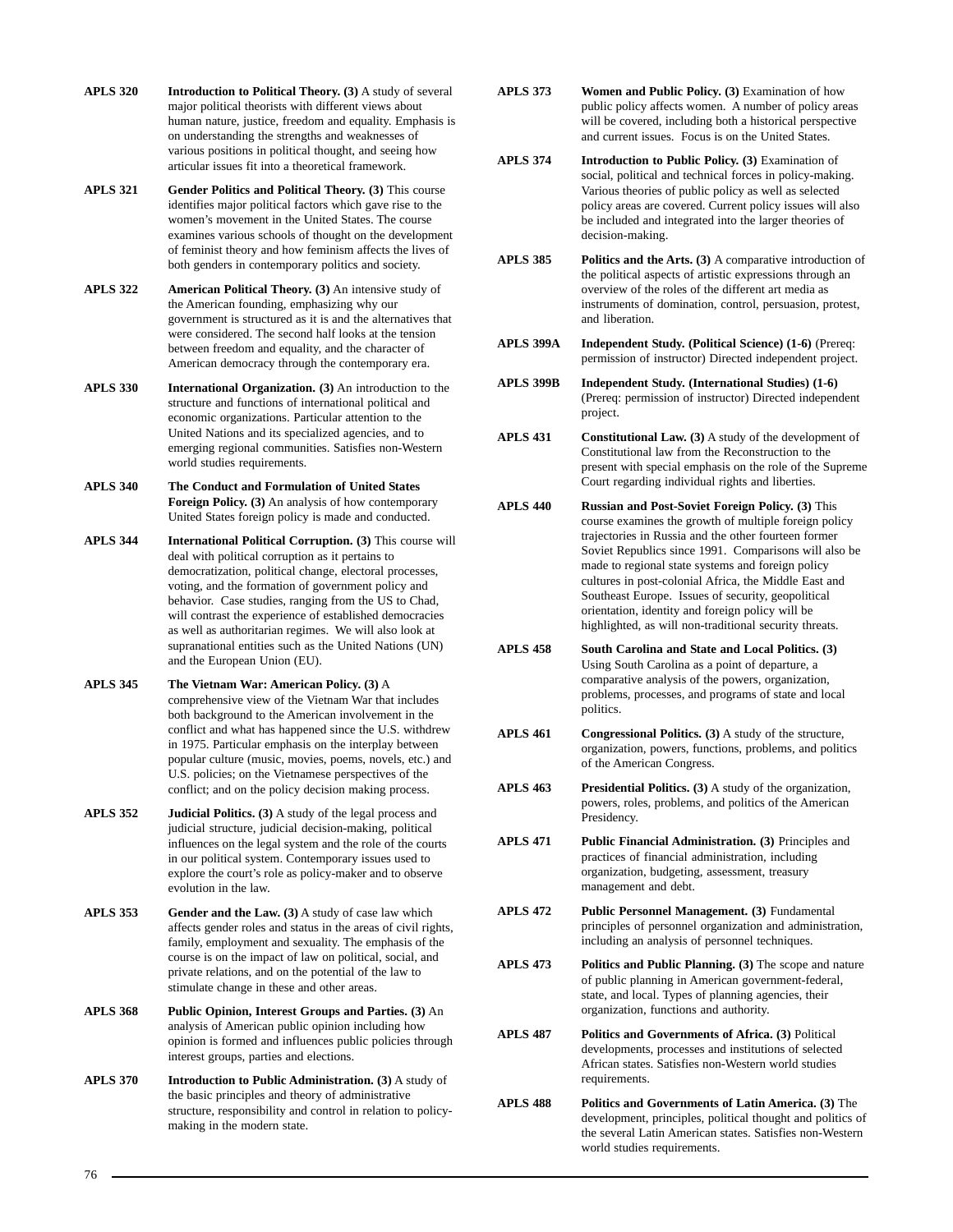**APLS 492 Non-Western Topics. (3)** Topics selected will satisfies the non-Western world studies general education requirements.

## **APLS 493, 494 Special Topics. (3 each)**

**APLS 500 Senior Honors Thesis. (3)** An individual research and writing project under faculty supervision. Must have senior standing; 3.0 overall GPA; 3.5 GPA in political science courses; permission of instructor.

## **Philosophy (APHL)**

- **APHL 102 Introduction to Philosophy. (3)** An introduction to the main problems of philosophy and its methods of inquiry, analysis and criticism. Works of important philosophers will be read.
- **APHL 110** Introduction to Deductive Logic. (3) The nature of arguments, fallacies, criteria and techniques of valid deductive inference; applications.
- **APHL 211 Contemporary Moral Issues. (3)** (Prereq: APHL 102 or permission of instructor) Moral issues confronting men and women in contemporary society. Topics will vary but may include discussion of problems related to abortion, euthanasia, war, punishment of criminals, poverty, race relations, sexual equality and ecology.
- **APHL 302 Ancient Philosophy. (3)** (Prereq: APHL 102 or permission of instructor) An introduction to the development of philosophy in the ancient world through the study of the works of representative philosophers focusing on Plato and Aristotle.
- **APHL 303 Seventeenth and Eighteenth Century Philosophy and Science. (3)** (Prereq: APHL 102 or permission of instructor) An examination of the development of modern philosophy. Special attention is given to the Scientific Revolution and to the interaction of philosophy, religion and science.
- **APHL 304 Nineteenth and Twentieth Century Philosophy. (3)** (Prereq: APHL 102 or permission of instructor) An introduction to principal movements of Western philosophy since 1800 through study of significant philosophers. Movements studied may include Idealism, Marxism, Pragmatism, Existentialism, Hermeneutics and Analytical Philosophy.
- **APHL 311 Ethics. (3)** (Prereq: Sophomore or higher class standing) A study of the principles of moral conduct and of the basic concepts underlying these principles, such as good, evil, right, wrong, justice, value and obligation. The ethical works of influential philosophers are analyzed in terms of these concepts. Study will include analysis of cases, literature, and film to elicit moral response and argument.
- **APHL 312 Philosophy and Science. (3)** (Prereq: APHL 102 or permission of instructor) This course introduces students to the intersection between science and philosophy. Topics include the analysis of scientific inference (induction) and the methods and theories contributed by science to our understanding of the world. Questions explored include the following: Can we justify claims made by scientific theories? What counts as scientific "truth?" What are "laws of nature" and how are they "discovered?" The course also addresses questions that both philosophers and scientists pursue through interdisciplinary exchange in the classroom.
- **APHL 350 Philosophy of the Animal. (3)** A study of animality in relation to human nature and human culture. Includes an exploration of human representations of animals in religion, art, and literature. Animal ethics will also be discussed.
- **APHL 390 Topics in Philosophy. (3)** (Prereq: APHL 102 or permission of instructor) Reading and study of selected topics in philosophy.
- **APHL 399 Independent Study. (1-6)** (Prereq: consent of instructor) Supervised individual studies in philosophy.

## **Religion (AREL)**

- **AREL 101 Biblical History and Literature. (3)** A brief introduction to contemporary study of the Bible; its historical background, writing and transmission; its principal persons, events and ideas, and their significance for the present time.
- **AREL 103 Comparative Religion. (3)** A study of the major religions of the world in traditional and contemporary settings: including Hinduism, Buddhism, Confucianism, Taoism, Judaism, Christianity, and Islam. Satisfies non-Western world studies requirements.
- **AREL 301 Introduction to the Hebrew Bible. (3)** A critical study of the literature of the Hebrew Bible (Old Testament in English translation), emphasizing its historical development and meaning in the life of ancient Israel.
- **AREL 302 Introduction to Early Christian Writings. (3)** A historical and critical study of the origin, structure and transmission of early Christian writings, including the New Testament, and their meaning in the life and thought of the early Church; emphasis is placed on the life, teaching and significance of Jesus and Paul-both for their day and for ours.
- **AREL 390 Topics in Religious Studies. (3)** Reading and study of selected topics in religious studies.
- **AREL 399 Independent Study. (1-6)** (Prereq: permission of instructor) Directed independent project.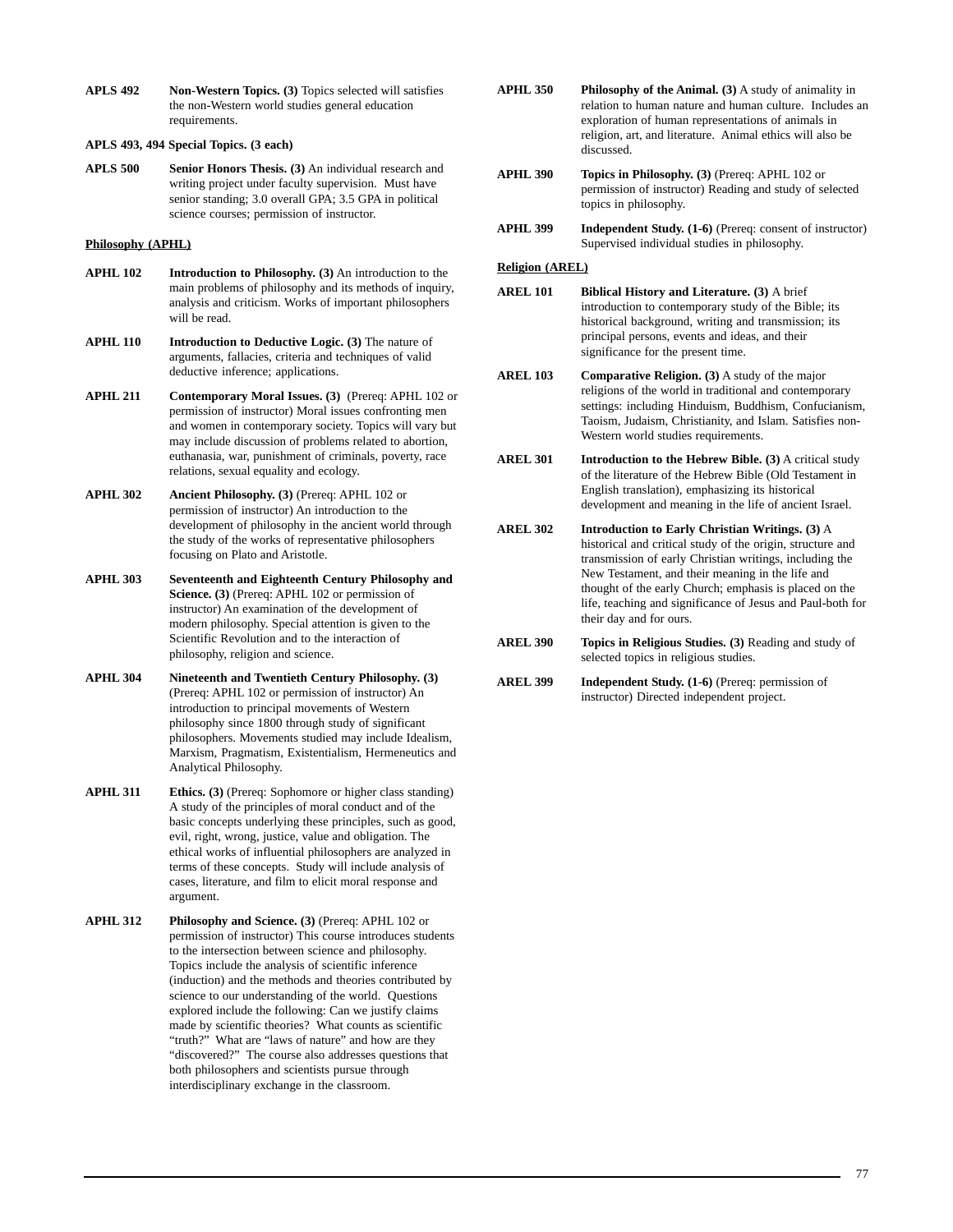# DEPARTMENT OF SOCIOLOGY

#### Douglas Kuck, Department Chair

#### **Professors**

- Barbara E. Johnson (Sociology), Ph.D., Ohio State University, 1985 Raymond M. Weinstein (Sociology), Ph.D., University of California at Los Angeles, 1968
- Mark P. Whitaker (Anthropology), Ph.D., Princeton University, 1986, *Strom Thurmond Endowed Chair in Social and Behavioral Sciences*

#### **Associate Professors**

Douglas Kuck (Sociology), Ph.D., Bowling Green State University, 1993 Linda Qingling Wang (Geography), Ph.D., University of Wisconsin-Madison, 1997

Christine Wernet (Sociology), Ph.D., University of Akron, 2000

#### **Assistant Professors**

Deanna L. Gore (Sociology), Ph.D., Florida State University, 2009 Michelle A. Petrie (Sociology), Ph.D., University of Georgia - Athens, 2004

#### **Instructor**

Deborah M. Hanna (Sociology), Ph.D., Louisiana State University, 1996

#### **Distinguished Professor Emerita**

Trudy Knicely Henson (Sociology), Ph.D., Bowling Green State University, 1978

#### **Professors Emeriti**

John L. Beth, Jr. (Anthropology, Sociology), Ph.D., Universidad Interamericana, 1971

Arthur J. VanAlstyne (Geography), Ph.D., University of Pittsburgh, 1967

#### **Department Mission Statement**

The mission of the Department of Sociology is to provide students with an understanding of social science theories, concepts and methods leading to an ability to collect social science data, integrate material from diverse sources, draw conclusions from data, appreciate other cultures, and to be aware of issues surrounding social change. Students have the opportunity to earn the Bachelor of Arts degree with a major in Sociology in one of three concentrations: general, human services, or criminology and criminal justice. In addition, the Department provides general education courses in geography and anthropology. Departmental missions include contributing to the overall enhancement of the academic and scholarly environment at USC Aiken, in our discipline and the general academic community. The Department also provides service and expertise to the community when appropriate.

## **Curricula**

In order to be awarded a bachelor's degree, students must complete the basic degree requirements listed below and specific major requirements. Students seeking a bachelor's degree in the Sociology major must have a grade of C or better in each major course in order for that course to count toward the degree. Major courses in which less than C is earned may be repeated once for a maximum of two attempts. No more than a total of 6 hours of credits for activities courses in Exercise Science and Fine Arts activities (dance, instrumental, chorus, voice) may be used for graduation credit (electives) toward a bachelor's degree with a major in sociology. The basic requirements for a bachelor's degree include the cognate or minor. The cognate is a minimum of 12 hours of course work which support the major. The cognate must be selected from upper-level (300+) humanities, social and behavioral sciences, natural/physical sciences, mathematics, and/or business courses and must be approved by the student's advisor. Students must earn a grade of C or higher in each cognate course. It is the student's responsibility to plan a suitable course of study for his/her goals and to consult frequently with a major advisor as to the selection of courses. A minor usually requires 18 hours of course work in one academic field. A grade of C or higher is required in each minor course. Each student is responsible for ensuring completion of all degree requirements and compilation of records of course work.

**Attendance policy.** Each faculty member in the Department of Sociology will establish the attendance policy for his/her own classes and will include that policy in the course syllabus. If the faculty member chooses to limit the number of absences, students must be allowed a minimum number of absences equal to twice the number of class meetings per week (e.g., classes meeting twice a week will allow four absences in the semester).

Sociology majors must choose one of three major options. They include a general program in sociology (General Option), a program oriented toward criminology (Criminology Option) and a program concentrated around courses relevant to human services organizations and processes (Human Services Option). In addition, the student will select a minor area of study or a group of courses for a cognate.

Sociology majors may apply no more than 15 hours of independent study type credit toward the degree. No more than 9 hours of independent study may be applied to the major requirements. No more than 6 hours will apply to the cognate or minor, and they may only be taken with prior approval of the advisor.

At least 12 hours of the required upper-level (300 and above) major credit for the B.A. degree with a major in Sociology must be earned in courses taken in the USCA sociology program.

Sociology majors are limited to using no more than 6 hours of sociology course credit as elective credit toward the B.A.

## **Technological Literacy in Sociology**

Sociology majors will achieve and demonstrate discipline-appropriate computer literacy through the following required coursework: ASCY 310-Social Demography and ASCY 497-Sociological Research Methods.

#### **Sociology**

#### **Bachelor of Arts—Major in Sociology**

|  | Composition/Composition and Literature |  |
|--|----------------------------------------|--|
|  |                                        |  |
|  |                                        |  |
|  |                                        |  |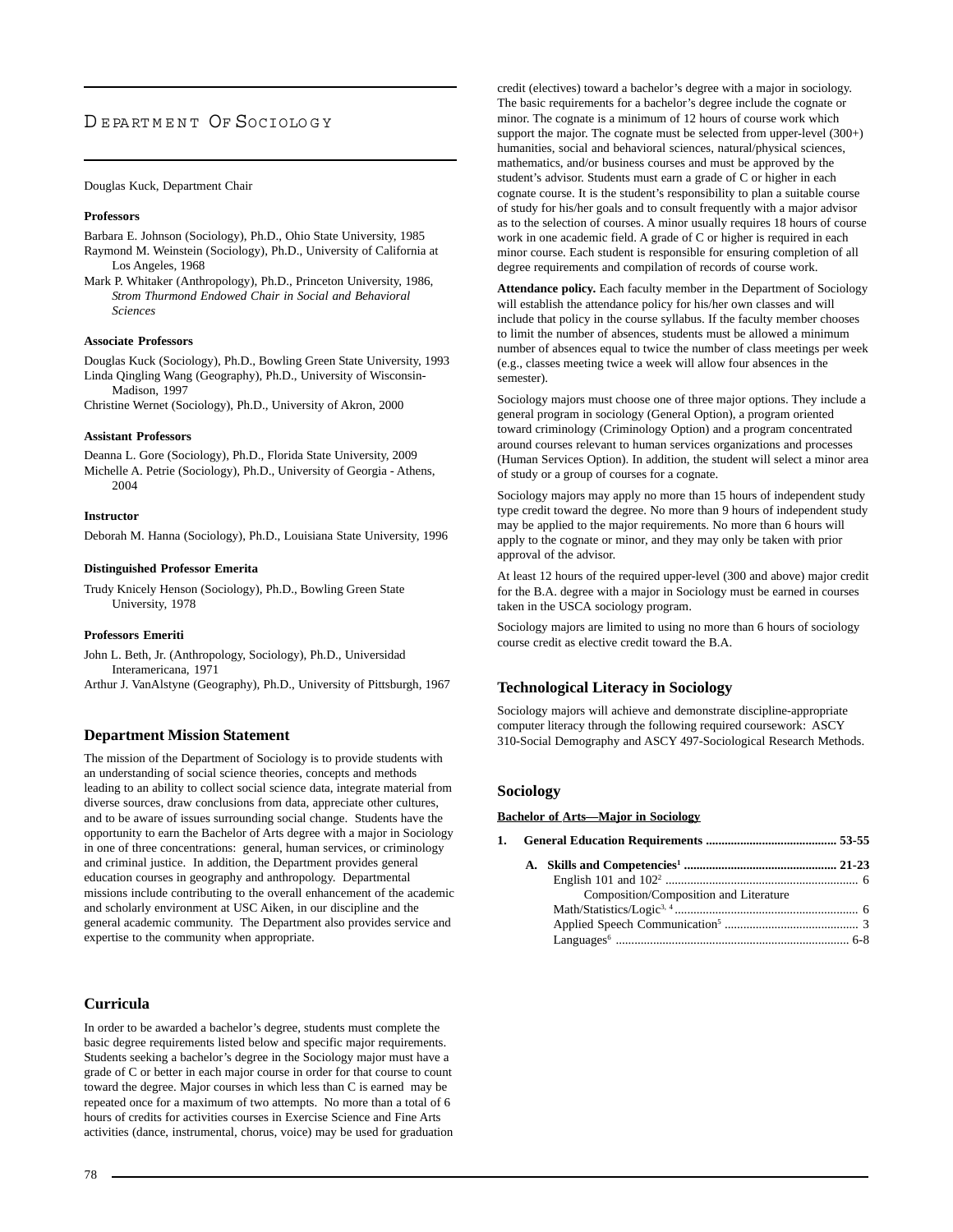|    | В.                                                                 |  |
|----|--------------------------------------------------------------------|--|
|    | Biology, Chemistry, Physics,                                       |  |
|    | Geology, Astronomy (2 labs)                                        |  |
|    | Social and Behavioral Sciences (at least two areas)  9             |  |
|    | Psychology, Sociology, Anthropology,                               |  |
|    | Economics, Political Science, Geography                            |  |
|    |                                                                    |  |
|    | Philosophy (not logic),                                            |  |
|    | History, Literature, Fine Arts History,                            |  |
|    | Humanities (AHUM acronym), Religion,                               |  |
|    | Selected Language courses,                                         |  |
|    | Communications (last two digits in 50s or 60s),                    |  |
|    | Honors (AHON acronym)                                              |  |
|    |                                                                    |  |
|    |                                                                    |  |
|    | (APLS 201, AHST 201, or AHST 202)                                  |  |
|    | <b>Inter-Curricular Enrichment (ICE) Program<sup>8</sup></b><br>C. |  |
| 2. |                                                                    |  |
|    |                                                                    |  |
|    |                                                                    |  |
|    | Six additional sociology courses, 300-level or higher              |  |
|    | including at least two 500-level sociology courses18               |  |
|    | $\overline{\text{or}}$                                             |  |
|    | Option #2: Criminology & Criminal Just. core requirements: 35      |  |
|    |                                                                    |  |
|    |                                                                    |  |
|    | Five* of the following Sociology courses,                          |  |
|    | ASCY 308, 350, 351, 353, 354, 355, 356, 358, 359,                  |  |
|    | 400 (Internship in a criminal justice agency), 496, 504,           |  |
|    | 507, 523, 540                                                      |  |
|    | *Must include at least one from ASCY 350 & 353                     |  |
|    | One additional Sociology course numbered 300 or higher3            |  |
|    | or                                                                 |  |
|    | Option #3: Human Services core requirements: 35                    |  |
|    |                                                                    |  |
|    | ASHS 201 Introduction to Human Services3                           |  |
|    | Five of the following Sociology courses,                           |  |
|    |                                                                    |  |
|    | ASCY 305, 308, 351, 355, 360,                                      |  |
|    | 400, 460, 496, 504, 506, 507, 523, 528                             |  |
|    | One additional Sociology course numbered 300 or higher3            |  |
| 3. |                                                                    |  |
| 4. |                                                                    |  |

(no more than 6 hours of sociology course may be applied)

#### **Total hours required .............................................................................................................................. 120**

- <sup>1</sup> For undergraduate writing proficiency, see Proficiency Portfolio in Writing described on page 48.
- 2 Students must complete English 101 with a grade of C or better in order to fulfill general education requirements. Students must also complete AEGL 102 with a grade of C or better in order to fulfill general education requirements and before taking other English courses.
- <sup>3</sup> APSY 225 and 1 additional course in Math or Logic are required.
- <sup>4</sup> AMTH 221 and AMTH 222 cannot be used for General Education math credit EXCEPT by students graduating with degrees in Elementary, Early Childhood or Special Education.
- <sup>5</sup> The following are considered Applied Speech Communication courses: ACOM 201, ACOM 241, and ACOM 342.
- <sup>6</sup> Two (2) semesters of the same language. See degree program requirements for Language study.
- $7$  For a list of courses that will meet the Humanities general education requirement, see page 32.
- <sup>8</sup> For Inter-Curricular Enrichment requirement, see page 47.<br><sup>9</sup> ASCV 310 satisfies the non-Western world studies general
- ASCY 310 satisfies the non-Western world studies general education requirement.

## **Program Assessment and Student Responsibilities**

In order to evaluate the Sociology Degree Program, assessment measures have been included in each sociology major's requirements. In order to fulfill graduation requirements, Sociology majors must:

a) earn a grade of C or better in English 101 and 102.

- b) earn a grade of C or better in an applied speech course.
- c) submit two copies of major projects required in the major co-capstone courses (ASCY 310 - Social Demography and ASCY 497 - Sociological Research Methods). One copy will be graded by the professor teaching the course and returned to the student. The other copy will be evaluated by at least two faculty members in the Department for assessment purposes. The program assessment procedures and findings are not used to evaluate individual student performance.
- d) as a part of the course requirements for ASCY 497 Sociological Research Methods, give an oral presentation of project completed in that course to students in the class, the course instructor and one additional sociology faculty member during the class day/time assigned by the instructor of the course.
- e) complete a senior exit survey during the semester in which an application for graduation is filed. Instructions for completion of the survey will be mailed to majors at the end of their last semester at USCA. Sociology majors are urged to provide thoughtful responses to the survey, including comments on both the strengths and weaknesses of the program. This instrument is a major source of data used to assess the success of the program and to indicate ways in which it can be improved.

## **Minor Requirements**

#### **Minor in Anthropology and Human Geography**

#### **Requirements:**

| Two of the following:                       |
|---------------------------------------------|
| AGRY 101 Geography of the Developed World   |
| AGRY 102 Geography of the Developing World  |
| AGRY 103 Introduction to Geography          |
| Two of the following:                       |
| AANP 315 Peoples of the Indian Subcontinent |
| AANP 332 Race and Ethnicity                 |
| AANP 352 Anthropology of Magic and Religion |
| AANP 399 Independent Study                  |
| AANP 490 Topics in Anthropology             |
| AGRY 398 Topics in Geography*               |
| AGRY 399 Independent Study*                 |
|                                             |

\* Courses must be approved by head of Sociology Department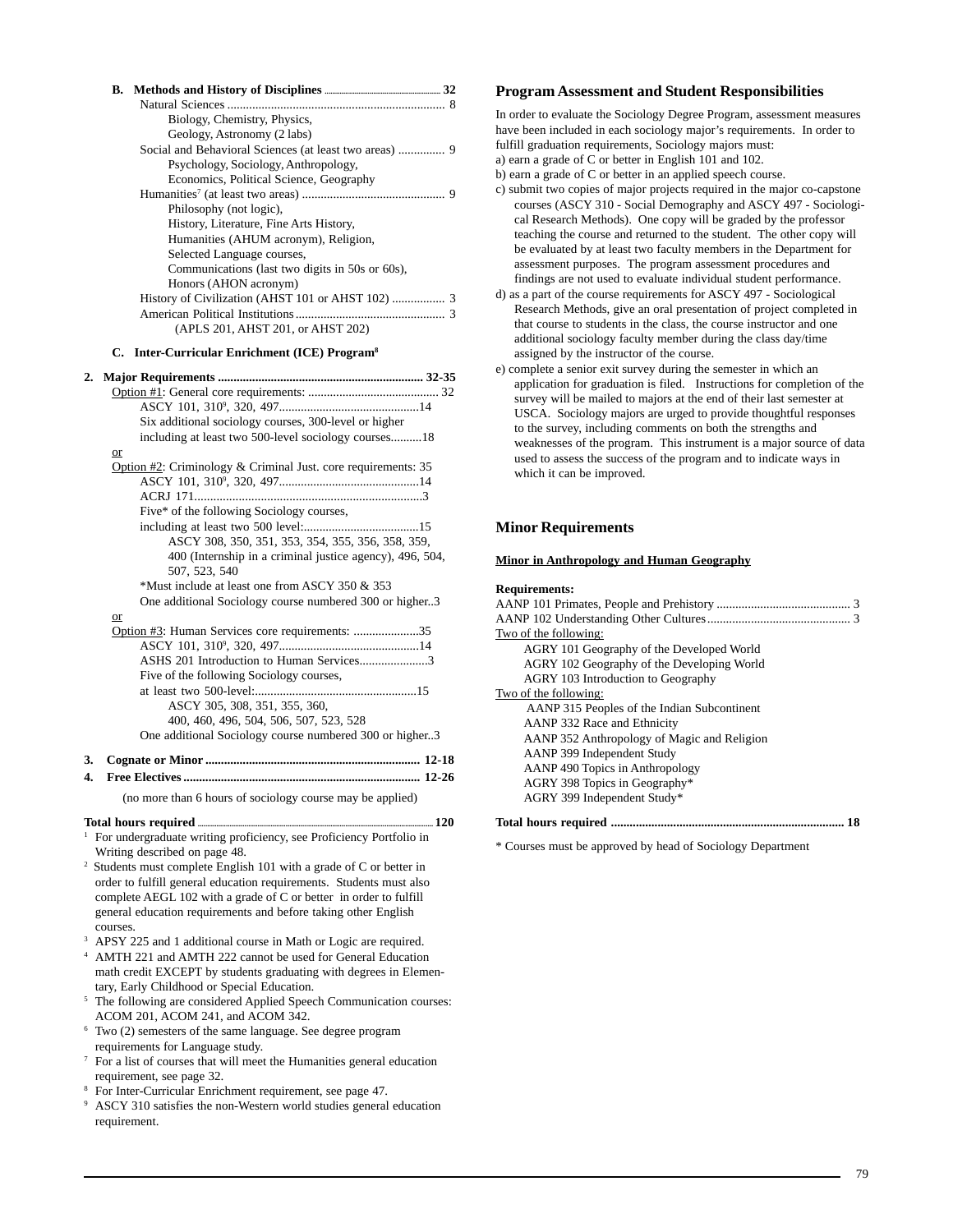#### **Minor in Criminology and Criminal Justice**

(Minor not available for students majoring in Sociology)

#### **Requirements:**

| ASCY 350 Sociology of Delinquent Youth Behavior  |
|--------------------------------------------------|
| ASCY 353 Sociology of Crime                      |
| ASCY 354 Crime: Myths and Misconceptions         |
| ASCY 356 Sociology of Law                        |
| ASCY 358 Sociology of Corrections                |
| ASCY 359 Police and Society                      |
| ASCY 400 Internship in a criminal justice agency |
|                                                  |
| ASCY 507 Sociology of Social Control             |
| ASCY 523 Sociology of Deviance                   |
| <b>ASCY 540 Criminological Theory</b>            |
| * Must include at least one from ASCY 350 & 353  |
|                                                  |

#### **Minor in Sociology**

#### **Requirements:**

| <b>ASCY 310 Social Demography</b>                                        |
|--------------------------------------------------------------------------|
| ASCY 320 Individual and Society                                          |
| <b>ASCY 497 Sociological Research Methods</b>                            |
|                                                                          |
| <b>ASCY 504 Social Stratification</b>                                    |
| <b>ASCY 506 Social Organizations</b>                                     |
| ASCY 507 Sociology of Social Control                                     |
| <b>ASCY 510 Global Social Issues</b>                                     |
| ASCY 523 Sociology of Deviance                                           |
| <b>ASCY 528 Family Diversity</b>                                         |
| <b>ASCY 540 Criminological Theory</b>                                    |
| Three Sociology courses at 300 level or above (may include 310 or 320 if |
|                                                                          |
|                                                                          |

\*Must include at least one from ASCY 355 & 504

## **Course Descriptions**

#### **Anthropology (AANP)**

- **AANP 101 Primates, People and Prehistory. (3)** An exploration of human origins, human evolution, human prehistory and cultural existence from its less complex forms to early civilizations. An introduction to the concepts; methods; and data of physical, biological and archaeological anthropology. (Not open to anyone who has taken AANP 101 before September 1976)
- **AANP 102 Understanding Other Cultures. (3)** An exploration and comparison of selected contemporary cultures, including their languages, to determine and explain their similarities and differences. An introduction to the concepts, methods and data of socio-cultural anthropology and anthropological linguistics. (Not open to anyone who has taken AANP 101 before September 1976) (Satisfies non-Western world studies requirement)
- **AANP 315 Peoples of the Indian Subcontinent. (3)** Society and culture in South Asia: economic and political institutions, kinship, and religion as they pertain to the daily lives of people in the subcontinent. Emphasis on India, Bangladesh, Nepal, Pakistan, and Sri Lanka. (Satisfies non-Western world studies requirement)
- **AANP 332 Race and Ethnicity. [=ASCY 355] (3)** (Prereq: AANP 101 or AANP 102 or ASCY 101) Theories, methods and substantial issues in the comparative study of race and ethnicity in anthropology and sociology. This course is cross-listed with ASCY 355, Minority Group Relations.
- **AANP 352 Anthropology of Magic and Religion. (3)** A comparative examination of the religions of various cultures and of other related phenomena such as ritual, cosmology, revitalization movements, magic, witchcraft, myth and possession. This course satisfies the non-Western world studies requirement.
- **AANP 399 Independent Study. (1-6)** (Prereq: permission of instructor) Directed independent project.
- **AANP 490 Topics in Anthropology. (3)** This course will use Non-Western, comparative material to address topics of interest in Anthropology. It may be taken more than once as topics change. (Satisfies non-Western world studies requirement)

#### **Criminal Justice (ACRJ)**

- **ACRJ 171 Introduction to Criminal Justice. (3)** Survey of the law enforcement, judicial, correctional, and juvenile systems in the United States. Emphasis on the various perspectives on criminal justice and current issues.
- **ACRJ 272 Criminal Law. (3)** The origins and development of criminal law in the United States and the basic elements of crimes and defenses.

## **Geography (AGRY)**

- **AGRY 101 Geography of the Developed World. (3)** A survey of the developed nations of the world including Australia, New Zealand, Canada, the United States, Japan and the countries of Eastern and Western Europe. Emphasis on location and cultural, economic and physical elements of these nations and their significance.
- **AGRY 102 Geography of the Developing World. (3)** A survey of the developing (Third World) nations of the world, including Latin America, Africa and major areas of Asia. Emphasis on location and cultural, economic and physical elements of these nations and their significance. (AGRY 101 is not a prerequisite) (Satisfies non-Western world studies requirement)
- **AGRY 103 Introduction to Geography. (3)** A survey of the principles and methods of geographic inquiry. The student is introduced to the nature of geography, the kinds of problems which it investigates and the methods which it uses in the study of man in his ecological and spatial behavior.
- **AGRY 398 Topics in Geography. (3)** Topics in Geography will be offered as opportunities present themselves. Course content varies and will be announced in the schedule of classes by suffix and title. Prerequisites will be designated in course schedule. May be repeated as topics change.
- **AGRY 399 Independent Study. (1-4)** (Prereq: permission of instructor) Directed independent project.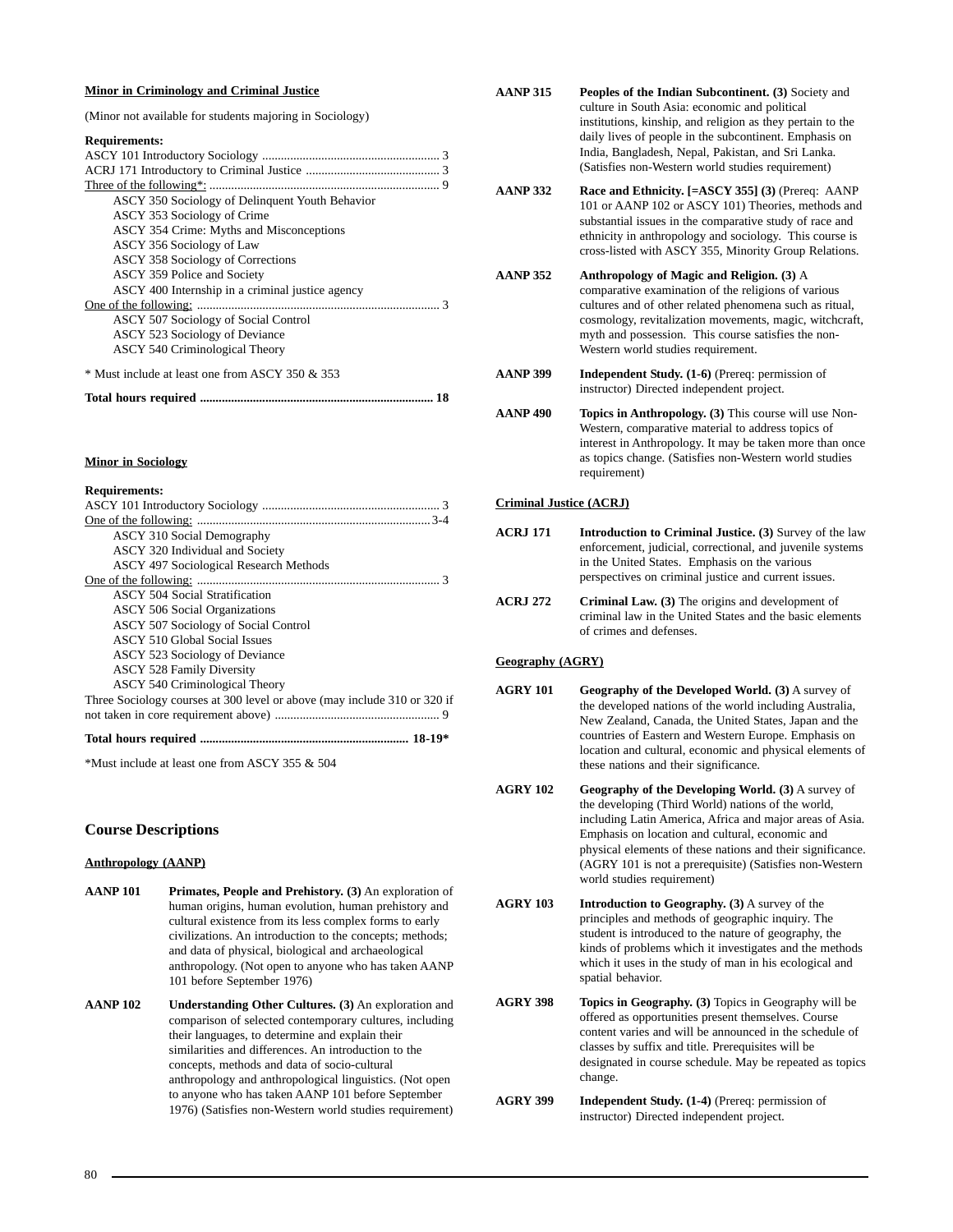## **Sociology (ASCY)**

- **ASCY 101 Introductory Sociology. (3)** General introduction to the field of sociology including the theoretical approaches, research methods and concepts such as culture, social structure, socialization, groups, organizations, social institutions, and social inequality. The "sociological imagination" will be used to apply these theories and ideas to everyday life.
- **ASCY 240 Introduction to Social Problems. (3)** (Prereq: C or better in ASCY 101 or permission of instructor) Normative dissensus and behavioral deviance in society and their consequences for social change and social order. Problems may include: mental disorders, juvenile delinquency, crime, drug abuse, alcoholism, suicide, sexual pathology, race and ethnic relationships, world population crises and work problems.
- **ASCY 301 Sociology of Gender Roles. (3)** (Prereq: C or better in ASCY 101) Theories, methods and substantive issues in a sociological approach to gender roles. Topics include gender role and socialization, subcultural variations in gender roles, and structural and institutional factors related to gender role expectation.
- **ASCY 305 Sociology of the Family. (3)** (Prereq: C or better in ASCY 101) A macro-level study of the family in the United States. Topics may include history of the family as an institution, the relationship of the family to other social institutions including politics and the economy, and social problems related to the contemporary family.
- **ASCY 308 Sociology of Community. (3)** (Prereq: C or better in ASCY 101) Sociological approaches to the study of community. The classic studies of the community in the United States are covered along with an analysis of different types of communities and other topics such as neighborhood change, loss of community, communes and new communities, neighborhood associations, community organization, community action programs, and community development.
- **ASCY 310 Social Demography. (4)** (Prereq: C or better in ASCY 101 and satisfactory completion of the Rising Junior Writing Proficiency Portfolio Requirement or AEGL 201) Study of the major theories and methods used to study population with regard to fertility, mortality, and migration and the trends in these processes. The course will also examine the interactions among population processes, society and culture, and the physical environment. Three lecture hours and three lab hours per week. (Satisfies non-Western world studies requirement)
- **ASCY 320 Individual and Society. (3)** (Prereq: C or better in ASCY 101) Selected theories and methodology related to the impact of social influence on the individual. This micro-level approach to sociology includes topics such as symbolic communication, attribution theory, selffulfilling prophecy, conformity, aggression and altruism.
- **ASCY 350 Sociology of Delinquent Youth Behavior. (3)** (Prereq: C or better in ASCY 101) An analysis of the philosophy, history, theories, and social patterns surrounding delinquent youth behavior from a sociological perspective as well as an evaluation of the methods and policies designed to prevent and control delinquency.
- **ASCY 351 Urban Sociology. (3)** (Prereq: C or better in ASCY 101) Introduction to the field of urban sociology. An analysis of the characteristics and functions of cities throughout history, urbanization in the United States, urban politics and economics, urban lifestyles, suburban trends, metropolitan problems, urban planning programs, and urbanization in other countries.
- **ASCY 353 Sociology of Crime. (3)** (Prereq: C or better in ASCY 101) Analysis of the definitions, measurements, and social patterns surrounding criminal behavior from a sociological perspective. Classical and contemporary theories of crime causation and societal responses to crime, offenders, and victims.
- **ASCY 354 Crime: Myths and Misconceptions. (3)** (Prereq: C or better in ASCY 101) Various myths and misconceptions surrounding crime and the criminal justice system, including the mythmakers, beneficiaries, and victims, are identified and critically examined as well as the functions and consequences of those myths and misconceptions.
- **ASCY 355 Minority Group Relations. [=AANP 332] (3)** (Prereq: C or better in ASCY 101) Theories, methods and substantive issues in the study of majority-minority group relations and social processes and cultural orientations associated with racial and ethnic differentiation. This course is cross-listed with AANP 332, Race and Ethnicity.
- **ASCY 356 Sociology of Law. (3)** (Prereq: C or better in ASCY 101) An examination of the development, functions, and systems of law with emphasis on the interrelation of social forces and the moral, ethical, and legal aspects of law, criminal law, and the legal process.
- **ASCY 358 Sociology of Corrections. (3)** (Prereq: C or better in ASCY 101 and ACRJ 171) A sociological approach to the development and current issues in corrections. Traditional and contemporary philosophies underlying practices and procedures in institutional and community corrections are explored.
- **ASCY 359 Police in Society. (3)** (Prereq: C or better in ASCY 101 and ACRJ 171) An overview of the development of police organizations and the role of police in society including police officer socialization, the problem of coercive power, and current issues in policing.
- **ASCY 360 Sociology of Medicine and Health. (3)** (Prereq: C or better in ASCY 101) Sociological approaches to medicine and health. An examination of the concepts of health and illness, the social epidemiology of disease, demographic and social factors affecting health, illness behavior, non-traditional medicine and healers, doctorpatient relations, the professionalization of medicine and social policy affecting health care.
- **ASCY 370 Sociology of Mental Health. (3)** (Prereq: C or better in ASCY 101) Sociological approaches to the definition and treatment of mental disorders. An analysis of mental illness throughout history, public and professional conceptions of mental disorders, models of causes and cures, demographic factors in the distribution of mental disorders, labeling theory and psychiatry, the personal experience of mental hospitalization, and the community mental health movement.
- **ASCY 390 Special Topics. (3)** (Prereq: C or better in ASCY 101) Study of selected topics in Sociology. This course may be repeated with different topics.
- **ASCY 399 Independent Study. (1-6)** (Prereq: permission of instructor) Directed independent project.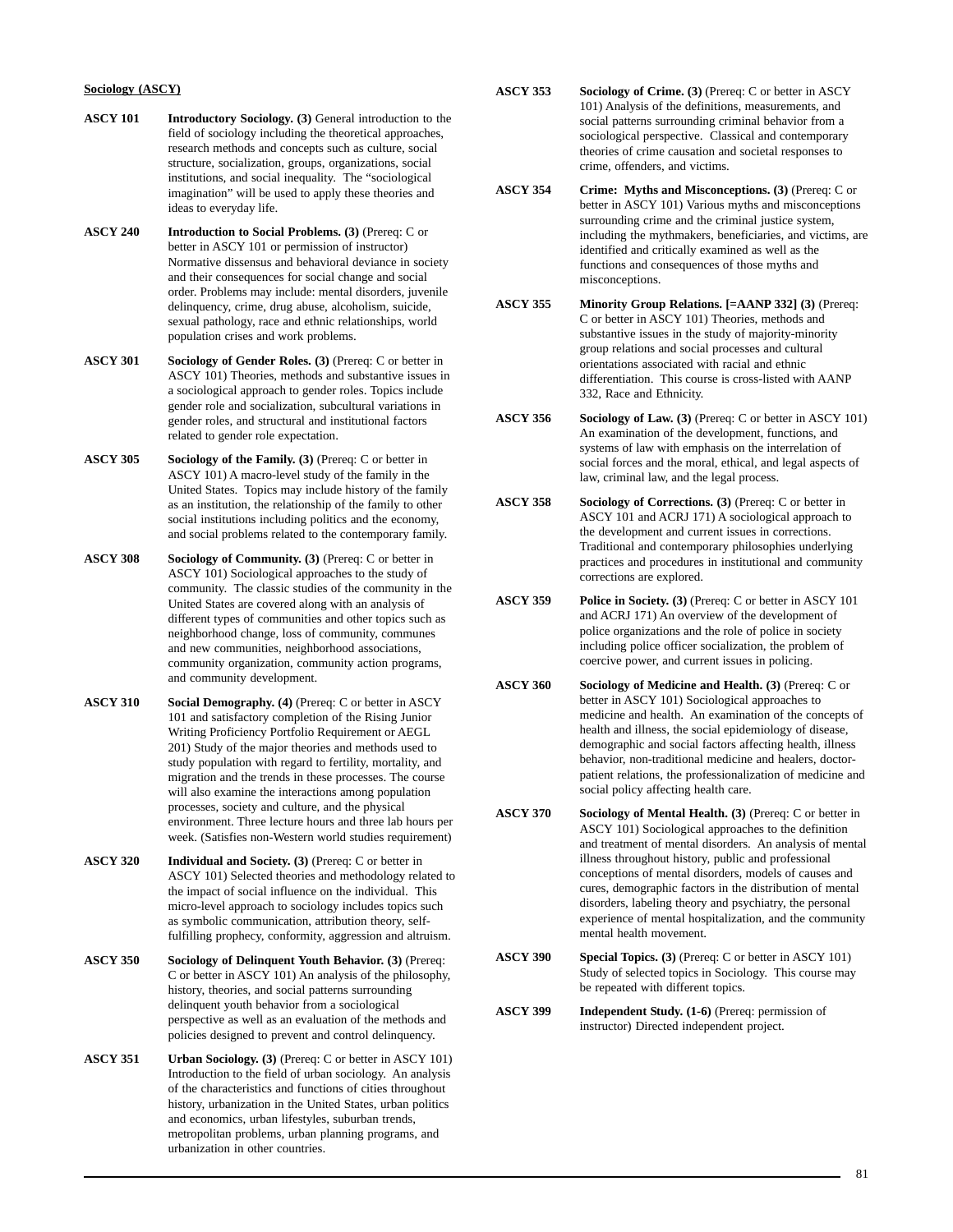- **ASCY 400 Internship. (3)** (Prereq: consent of instructor) A supervised experiential course in a field placement (e.g., social service agency, criminal justice agency) involving 10 hours per week. In addition, appropriate reading and writing assignments, plus a weekly meeting with the supervising faculty member. (An application and interview are required of applicants. Applicants must meet basic requirements of cum. GPA, major hours completed, etc. Contract required. See instructor for specifics)
- **ASCY 490 Topics in Sociology. (3)** (Prereq: ASCY 101 and/or additional specified prerequisites) Study of selected topics in Sociology. This course may be repeated with different topics.

**ASCY 496** Sociological Theory. (3) (Prereq: C or better in ASCY 101) Sociological perspectives with an emphasis on classical theories, such as those of Durkheim, Weber, Marx, and Simmel, are used to understand and critique society and human social behavior.

**ASCY 497 Sociological Research Methods. (4)** (Prereq: C or better in ASCY 101 and 9 hours upper level Sociology and APSY 225, and satisfactory completion of Rising Junior Writing Proficiency Portfolio Requirement or AEGL 201) Critical analysis of major methods used in the conduct of social science and general problems of research design. Course requires completion of scholarly research project.

- **ASCY 504 Social Stratification. (3)** (Prereq: C or better in ASCY 101) Theory and research related to social stratification. An analysis of stratification systems throughout history; the dimensions of class, race, and gender inequality in the United States; lifestyles of different classes; social mobility; and the causes of poverty.
- **ASCY 506** Social Organizations. (3) (Prereq: C or better in ASCY 101) Selected theoretical orientation, methodological procedures and illustrative substantive issues pertaining to organizations.
- **ASCY 507 Sociology of Social Control. (3)** (Prereq: C or better in ASCY 101) Theories and issues relating to conformity in human interaction, including both formal and informal mechanisms of control found in the five basic social institutions: family, religion, education, the economy, and government.

**ASCY 510 Global Social Issues. (3)** (Prereq: C or better in ASCY 101, Junior Standing) This seminar examines causes of and responses to critical social problems in different world regions with a focus on the dimensions and impacts of globalization and sustainable development. The phenomenon of globalization is critically examined from economic, historical, social, environmental, political and/or other perspectives.

**ASCY 523 Sociology of Deviance. (3)** (Prereq: C or better in ASCY 101) Systematic analysis of the interrelationships among the creation, involvement, recognition and control of deviance.

**ASCY 528 Family Diversity. (3)** (Prereq: C or better in ASCY 305, Junior standing) This seminar examines a variety of family forms differing in both structure and sociocultural background. Topics may include cohabitation, single parent families, and various ethnic groups. This course considers issues faced by the plurality of family types in the United States.

**ASCY 540** Criminological Theory. (3) (Prereq: C or better in ASCY 350 or 353) The study of historical and contemporary theories explaining crime and criminality. Some examination of research underlying these theories is also included.

**ASCY 598 Special Topics. (3)**

# DE PARTMENT OF VISUAL AND PERFORMING ARTS

Jack Benjamin, Department Chair

## **Professor**

Albin Beyer (Art), M.F.A., University of Arizona, 1980, *Mary D. Toole Chair in Art*

## **Associate Professors**

- Jack Benjamin (Theatre), M.S., East Texas State University, 1979, *Thomas F. Maurice Chair in Fine Arts*
- John Elliott (Art History), Ph.D. Florida State University, 1986
- Michael Fowler (Graphic Design), Ed.D., University of Memphis, 1996, *Mary D. Toole Chair in Art*
- Paul Chet Longley (Theatre), M.F.A., University of Arkansas, 2000

Richard Maltz (Music-Composition/Theory), D.M.A., University of South Carolina, 1991,

*Pauline F. O'Connell Chair in Fine Arts*

Debra Scott-Wiley (Theatre) M.F.A., University of South Carolina, 1994, *Pauline F. O'Connell Chair in Fine Arts*

## **Assistant Professors**

Joel Scraper (Music-Choral) D.M.A., University of Missouri - Kansas City, 2006

Mary Virginia (Ginny) Southworth (Photography), M.F.A., University of South Carolina, 1996

## **Instructor**

Lauren Meccia (Music - Instrumental), M.M., University of South Carolina, 2007

## **Lecturers**

Corey Burns (Dance), B.S., University of South Carolina Aiken, 1996 Tonya Courier (Music-Voice), M.M., New England Conservatory, 1985 Kenneth Courtney (Music-Organ), M.M., University of Southwestern Louisiana, 1984

Don Dupee (Music-Organ), M.M.E., University of South Carolina, 1980

Chris Essig (Music-Guitar), M.M., University of South Carolina, 2008 Sandra Field (Music-Voice), Ed.D., Columbia University Teachers College, 1997

- William Foss (Music-Flute, Clarinet, Saxophone), M.M., Northwestern University, 1975
- Matt Henderson (Music-Low Brass), M.M., Lynn University Conservatory of Music, 2007

Isaac Holmes (Music-Voice), M.M., University of Michigan, 1991 Mary Losey (Music-Piano), M.A., University of Michigan, 1978 Alena Pagal (Music-Piano), M.M., University of South Carolina, 2007

Laura Ramsey (Music-Bassoon), M.M., Eastman School of Music, 2006 Ann Redd (Music), M.M., Converse College, 2002

Catherine Stapleton (Music-Voice), M.M., Manhattan School of Music, 1982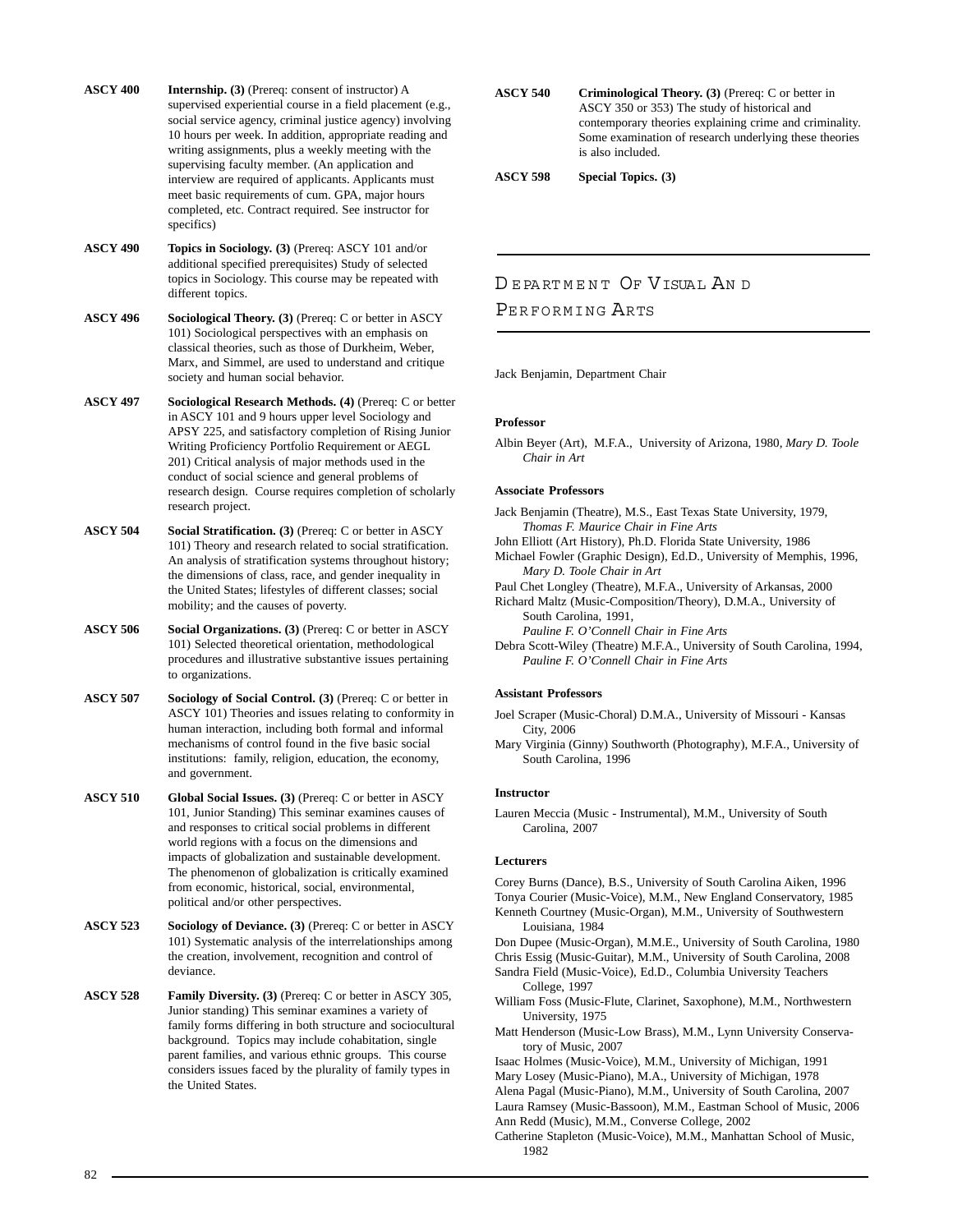- Willie Strong (Music-Musicology), Ph.D., University of California Los Angeles, 1994
- Laura Tomlin (Music-Violin), M.M., University of Southern California, 1986

Josh Workman (Music-Trumpet), M.M., Florida State University, 2005 Martha Zakkary (Music-Voice), M.M., University of South Carolina, 1996

#### **Distinguished Professor Emeritus**

William J. House (Psychology/Music-Clarinet), Ph.D., University of South Carolina, 1974; B.M. North Texas State University, 1968

## **Department Mission Statement**

The Department of Visual and Performing Arts is dedicated to the pursuit of excellence through the development of artistic tradition, which includes the arts of all cultures. We strive to make the arts accessible to all members of the university and community by instilling a comprehension and appreciation of the interrelationships of all the arts. The Department helps prepare talented/dedicated students to continue the traditions of our profession and expand its scope. Our focus is on the individual student, so that each might find meaning and fulfillment as an artist, as an educated member of society, and as an expressive human being.

## **Curricula**

The Bachelor of Arts with a major in Fine Arts is designed to prepare the student for success in a variety of professions in the visual and performing arts. The Department of Visual and Performing Arts is comprised of three primary areas: art (both studio and art history), music, and theatre (including dance). The degree has some specific requirements, but also offers a wide range of choices for the prospective major. There is a balance between the history or appreciation classes and the theory, performance or studio aspects. The Bachelor of Arts degree with a major in Fine Arts is a multidisciplinary degree in that the student will take classes in each of the three primary areas, while at the same time he or she will have the ability to specialize in a specific field. This degree will prepare the student for future academic graduate work or for employment in a wide range of fields within the visual and performing arts.

## **Technological Literacy in Visual and Performing Arts**

Majors in Music Education must successfully complete AMUS 195, Music Technology and AMUS 196, Music Theory and Aural Techniques I. Fine Arts majors take courses that contain a substantial technology component. Fine Arts majors pursuing the Technology Arts Option must successfully complete 12 credit hours in technology based arts courses. These include AMUS 195 and 196; AART 102, Introduction to Visual Arts Computing; AART 145, Introduction to Graphic Design; ATHE 253, Stage Lighting Design and Technology; and ATHE 254, Scenic Design and Theatrical Graphics.

#### **Bachelor of Arts—Major in Fine Arts**

## **1. General Education Requirements ........................................... 50-52** A. Skills and Competencies1

#### **B.** Methods and History of Disciplines<sup>6</sup> Natural Sciences ...................................................................... 8 Biology, Chemistry, Physics, Geology, Astronomy (2 labs) Social and Behavioral Sciences (at least two areas) ............... 6 Psychology, Sociology, Anthropology, Economics, Political Science, Geography Humanities7 (at least two areas) .............................................. 9 Philosophy (not logic), History, Literature, Fine Arts History, Humanities (AHUM acronym), Religion, Selected Language courses, Communications (last two digits in 50s or 60s), Honors (AHON acronym) History of Civilization (AHST 101 or AHST 102) ................. 3 American Political Institutions................................................ 3 (APLS 201, AHST 201, or AHST 202)

#### **C. Inter-Curricular Enrichment (ICE) Program8**

## **2. Major Requirements ................................................................. 36-42**

**A minimum of 18 major requirement hours must be taken at USC Aiken. A grade of C or better must be earned in ALL major requirement courses.**

| One course must be taken from each area:                                            |  |
|-------------------------------------------------------------------------------------|--|
| AARH 105, 106                                                                       |  |
| AMUS 173, 175                                                                       |  |
| <b>ATHE 161</b>                                                                     |  |
|                                                                                     |  |
| One course must be taken from each area:                                            |  |
| AARH 206, 312, 335, 398, 399                                                        |  |
| AMUS 371, 372, 393                                                                  |  |
| ATHE 361, 362, AEGL 407, 409, 474                                                   |  |
| C. Fine Arts Theory, Performance, and/or Studio  24                                 |  |
| At least 12 hours must be 200 or higher and                                         |  |
| at least 3 hours must be taken from at least                                        |  |
| two of the three art fields                                                         |  |
| 3.                                                                                  |  |
|                                                                                     |  |
|                                                                                     |  |
| 4.                                                                                  |  |
|                                                                                     |  |
| <sup>1</sup> For undergraduate writing proficiency, see Proficiency Portfolio in    |  |
| Writing described on page 48.                                                       |  |
| $\overline{a}$<br>Students must complete English 101 with a grade of C or better in |  |
| order to fulfill general education requirements. Students must also                 |  |
| complete AEGL $102$ with a grade of C or better in order to fulfill                 |  |
| general education requirements and before taking other English                      |  |

- <sup>3</sup> AMTH 221 and AMTH 222 cannot be used for General Education math credit EXCEPT by students graduating with degrees in Elementary, Early Childhood or Special Education.
- The following are considered Applied Speech Communication courses: ACOM 201, ACOM 241, and ACOM 342.
- <sup>5</sup> Two (2) semesters of the same language. See degree program requirements for Language study.

courses.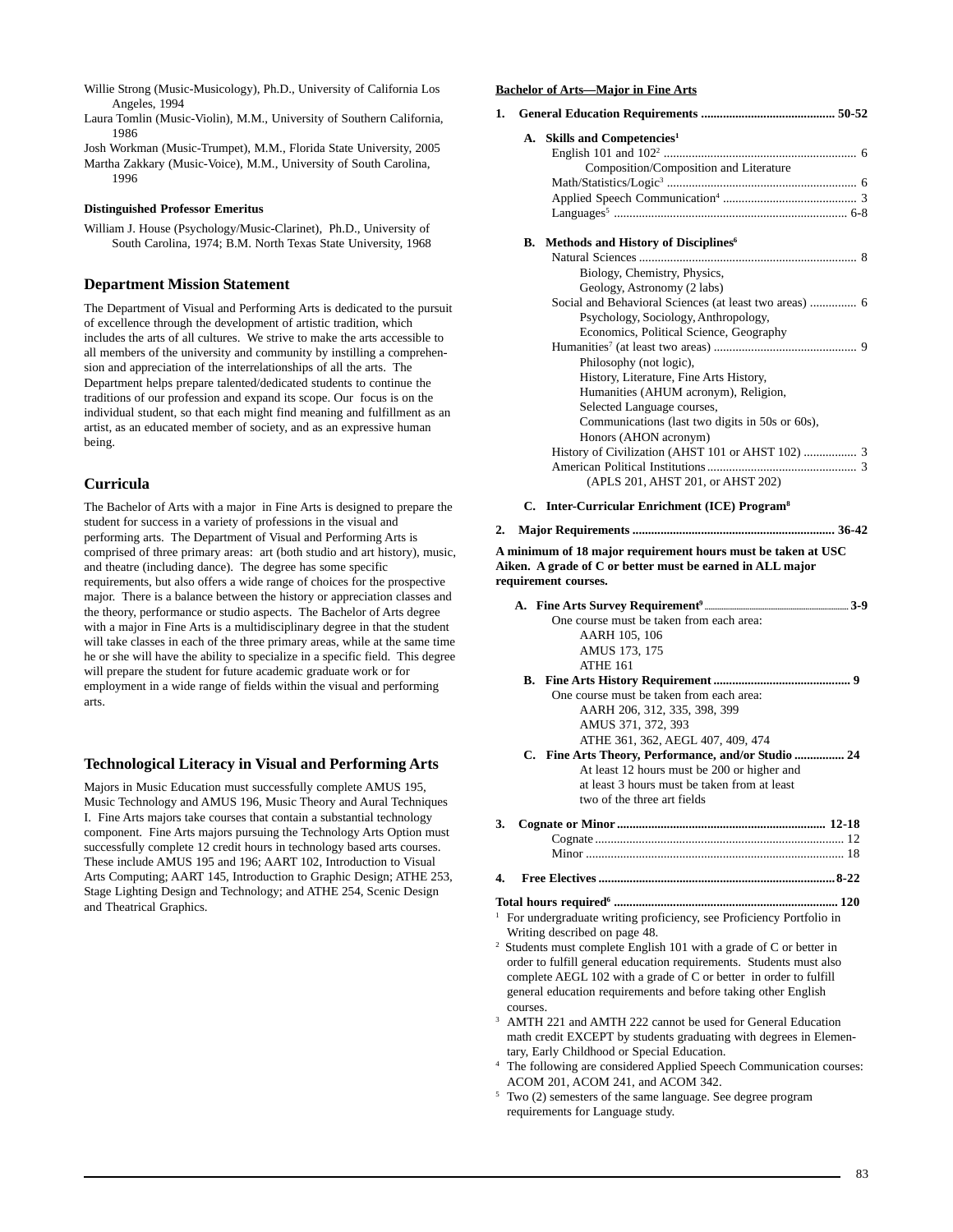- At least 3 hours must be in non-Western world studies, unless an approved non-Western world studies course has been completed elsewhere in the student's degree program.
- <sup>7</sup> For a list of courses that will meet the Humanities general education requirement, see page 32.
- <sup>8</sup> For Inter-Curricular Enrichment requirement, see page 47.
- As many as 6 hours of Fine Arts Survey courses may be taken as Humanities General Education courses thereby decreasing the above Fine Arts Survey and Major Requirements by 3-6 hours.

#### **Bachelor of Arts—Major in Fine Arts**

#### **Technology Arts Option**

| 1. |    |                                                        |
|----|----|--------------------------------------------------------|
|    | А. | Skills and Competencies <sup>1</sup>                   |
|    |    |                                                        |
|    |    | Composition/Composition and Literature                 |
|    |    |                                                        |
|    |    |                                                        |
|    |    |                                                        |
|    | В. | Methods and History of Disciplines <sup>6</sup>        |
|    |    |                                                        |
|    |    | Biology, Chemistry, Physics,                           |
|    |    | Geology, Astronomy (2 labs)                            |
|    |    | Social and Behavioral Sciences (at least two areas)  6 |
|    |    | Psychology, Sociology, Anthropology,                   |
|    |    | Economics, Political Science, Geography                |
|    |    |                                                        |
|    |    | Philosophy (not logic),                                |
|    |    | History, Literature, Fine Arts History,                |
|    |    | Humanities (AHUM acronym), Religion,                   |
|    |    | Selected Language courses,                             |
|    |    | Communications (last two digits in 50s or 60s),        |
|    |    | Honors (AHON acronym)                                  |
|    |    |                                                        |
|    |    | (APLS 201, AHST 201, or AHST 202)                      |
|    |    |                                                        |

#### **C. Inter-Curricular Enrichment (ICE) Program8**

**2. Major Requirements ................................................................. 36-42**

**A minimum of 18 major requirement hours must be taken at USC Aiken. A grade of C or better must be earned in ALL major requirement courses.**

|    |    | One course from the following:                      |
|----|----|-----------------------------------------------------|
|    |    | AARH 105, 106                                       |
|    |    | AMUS 173, 175                                       |
|    |    | <b>ATHE 161</b>                                     |
|    |    |                                                     |
|    |    | Two courses from the following:                     |
|    |    | AARH 206, 312, 335, 398, 399                        |
|    |    | AMUS 371, 372, 393                                  |
|    |    | ATHE 361, 362, AEGL 407, 409, 474                   |
|    |    | C. Fine Arts Theory, Performance, and/or Studio  21 |
|    |    | At least 12 hours must be 200 or higher and         |
|    |    | at least 3 hours must be taken from at least        |
|    |    | two of the three art fields                         |
|    | D. |                                                     |
|    |    | Courses must contain a substantial                  |
|    |    | Technology component as stated within               |
|    |    | their catalog description.                          |
| 3. |    |                                                     |
|    |    |                                                     |
|    |    |                                                     |
| 4. |    |                                                     |

#### **Total hours required6 ........................................................................................................................ 120**

- <sup>1</sup> For undergraduate writing proficiency, see Proficiency Portfolio in Writing described on page 48.
- 2 Students must complete English 101 with a grade of C or better in order to fulfill general education requirements. Students must also complete AEGL 102 with a grade of C or better in order to fulfill general education requirements and before taking other English courses.
- <sup>3</sup> AMTH 221 and AMTH 222 cannot be used for General Education math credit EXCEPT by students graduating with degrees in Elementary, Early Childhood or Special Education.
- The following are considered Applied Speech Communication courses: ACOM 201, ACOM 241, and ACOM 342.
- <sup>5</sup> Two (2) semesters of the same language. See degree program requirements for Language study.
- <sup>6</sup> At least 3 hours must be in non-Western world studies, unless an approved non-Western world studies course has been completed elsewhere in the student's degree program.
- $7$  For a list of courses that will meet the Humanities general education requirement, see page 32.
- <sup>8</sup> For Inter-Curricular Enrichment requirement, see page 47.
- <sup>9</sup> As many as 6 hours of Fine Arts Survey/History courses may be taken as Humanities General Education courses thereby decreasing the above Fine Arts Survey/History and Major Requirements by 3-6 hours.

#### **Bachelor of Arts—Major in Music Education**

All incoming students planning to major in music education are required to audition for the music faculty prior to the first semester of enrollment. These auditions occur throughout the academic year. All current information regarding audition requirements and dates is available online at www.usca.edu/visualandperformingarts.

Students pursuing the Bachelor of Arts degree with a Major in Music Education must complete at least one approved recital, consisting of at least thirty minutes of solo repertoire, and in coordination with their applied instructor and academic advisor. This recital is a part of the degree completion for Music Education majors.

As a part of the successful completion of the Bachelor of Arts degree with a Major in Music Education, all majors are required to pass a piano proficiency exam prior to enrolling in AEDM 470 Internship in Music Education. Upon admission to the Music Education program, students will be asked to take a short placement exam on piano prior to the Fall semester of their first year. All music education majors must register for piano class or applied piano until all parts of the piano proficiency exam are passed.

Students, according to piano background and the placement exam, may be placed in of the following courses:

> AMUS 133 Piano I, AMUS 135 Group Piano, AMUS 136 Intermediate Group Piano, or AMUS 137 Group Piano for Music Education Majors

The purpose of the piano proficiency requirement is to ensure that students choosing to major in music will have the requisite skills to complete theory and keyboard assignments, as well as acquiring techniques and applications that will be used in future teaching.

## **1. General Education Requirements ................................................ 52** AEGL 101 Composition (C or better) .............................................. 3 AEGL 102 Composition and Literature (C or better) ...................... 3 ACOM 201 Interpersonal Communication or ACOM 241 Public Speaking ....................................................... 3 AMUS 371 History of Western Music I ........................................... 3 AMUS 175 World Music ................................................................. 3 ATHE 161 Introduction to Theater Art or one of AARH 105, 106, 206, 312, 335 ....................................... 3 AHST 101 or 102 History of Civilization ........................................ 3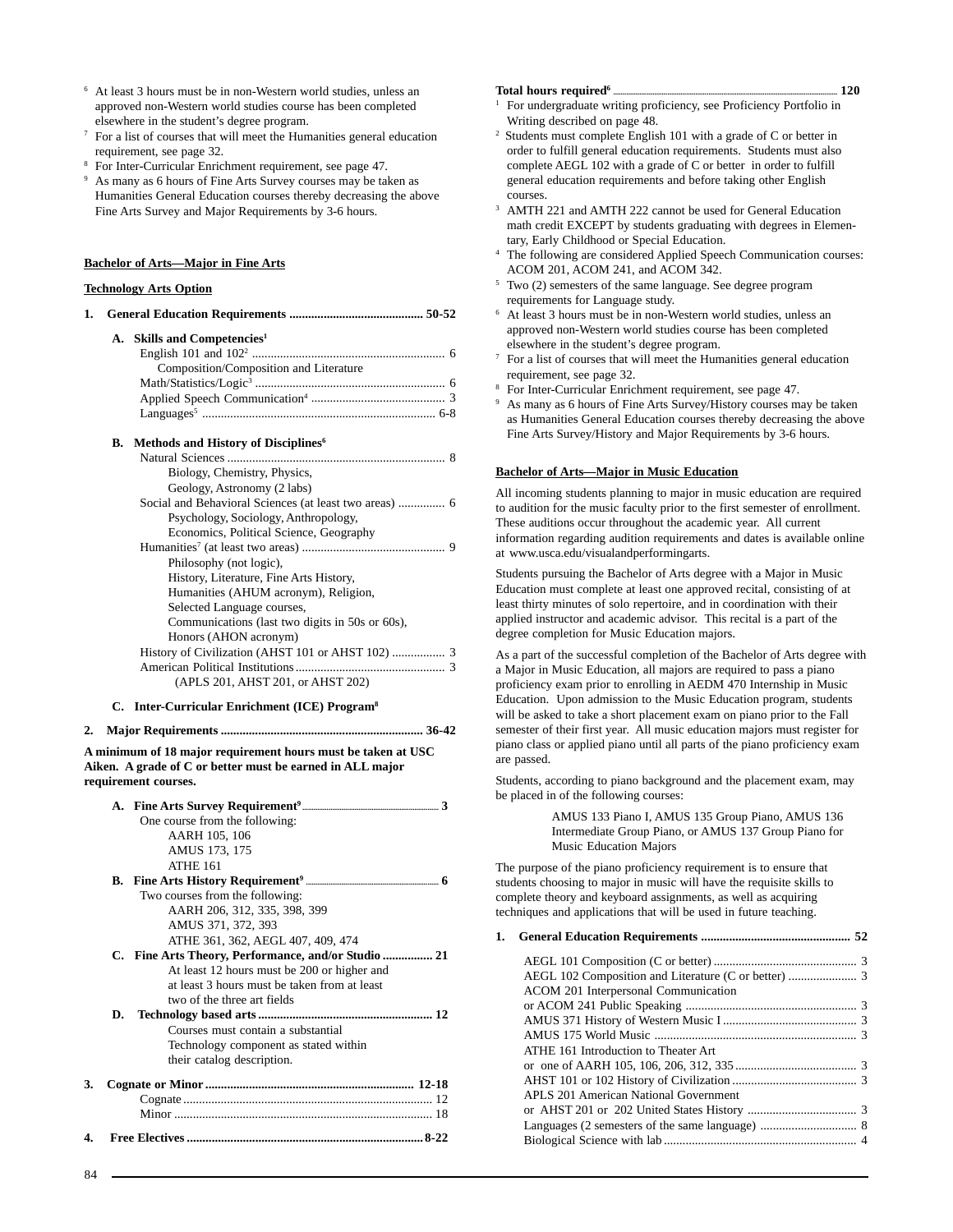## **Inter-Curricular Enrichment (ICE) Program2**

| 2. | <b>Pre-professional Education Requirements</b>                   |
|----|------------------------------------------------------------------|
|    |                                                                  |
|    | AEDC 210 Observation and Analysis in the Clinical Setting (1) or |

| AEDS 311 Introduction to Adolescent Education (2) |  |
|---------------------------------------------------|--|
|                                                   |  |
|                                                   |  |
|                                                   |  |
|                                                   |  |

**3. Professional Education Requirements (C or better) .................. 23**

#### **A minimum of 36 hours of Professional Education and Subject Area Requirements must be taken at USC Aiken.**

|    | AEDM 446 Music Curriculum Design and Learning Strategies  3 |
|----|-------------------------------------------------------------|
|    | AEDM 456 Teaching Choral in the High School                 |
|    | or AEDM 457 Teaching Instrumental Music                     |
|    |                                                             |
|    |                                                             |
|    |                                                             |
|    |                                                             |
|    |                                                             |
| 4. |                                                             |
|    |                                                             |
|    |                                                             |
|    | AMUS 196, 197, 296, 297 Music Theory and                    |

| AMUS 196, 197, 296, 297 Music Theory and                      |  |
|---------------------------------------------------------------|--|
|                                                               |  |
|                                                               |  |
|                                                               |  |
|                                                               |  |
|                                                               |  |
|                                                               |  |
|                                                               |  |
|                                                               |  |
|                                                               |  |
| Vocal students (AMUS 204 and 205, one from AMUS 214, 243,     |  |
| 253, 263)                                                     |  |
| Instrumental students - Band (AMUS 203, 214, 253, 263)        |  |
| Instrumental students - Strings (AMUS 203, 243, one from 214, |  |
| 253, 263                                                      |  |
|                                                               |  |

#### **5. Electives .......................................................................................... 1-2**

**Total hours required.........................................................136-138** <sup>1</sup> AMTH 221 and AMTH 222 cannot be used for General Education math credit EXCEPT by students graduating with degrees in Elementary, Early Childhood or Special Education.

<sup>2</sup> For Inter-Curricular Enrichment requirement, see page 47.

\*Upon admission to the music education program, majors will be required to attend a minimum of 75% of recitals, concerts, opera and musical theater productions, and other performances programmed by the department each semester that they are enrolled. Students enrolled in AEDM 470 Internship in Music Education are exempt.

- \*\*Music Education majors must be enrolled in either University Band or University Choir (whichever one corresponds to their primary applied instrument) each semester they are enrolled at USCA.
- \*\*\*AMUS 203 Voice Instruction and Methods (1), AMUS 204 Diction I (1), AMUS 205 II (1), AMUS 214 Percussion Instruction and Methods (1), AMUS 243 String Instruction and Methods (1), AMUS 253 Woodwind Instruction and Methods (1), AMUS 263 Brass Instruction and Methods (1)

## **Art**

Facilities include a state of the art computer lab, airy, well-lit studios and a well-equipped darkroom. Our track-lit art gallery has over a hundred and eighty feet of running space to accommodate a full schedule of exhibits, including a student art exhibit each spring.

#### **Studio Art Minor**

#### **Requirements:**

| Art Studio course work in at least two of the following areas:<br>drawing, painting, printmaking, ceramics, graphic design, |  |
|-----------------------------------------------------------------------------------------------------------------------------|--|
|                                                                                                                             |  |

## **Art History**

**Minor in Art History**

#### **Requirements:**

## **Music**

Whether seeking a career in music or utilizing musical training for community service or social enjoyment, the student will find our music program to be challenging, rewarding and uniquely adaptable to individual needs. Students may choose from a spectrum of courses including Music Theory, History of Western Music, World Music, private instrumental and vocal instruction, Conducting and Composition. Performing ensembles include the University Concert Choir, Acappella Choir, Masterworks Chorale, University Concert Band and Pep Band. Each ensemble presents a series of concerts for the university and community at large. Our classrooms, practice and performance facilities are conducive to helping students achieve high standards of artistic and academic standards. Students are also given the opportunity to hear world renowned professional artists, such as Wynton Marsalis, perform at the Etherredge Center, the performing arts facility. Faculty members are experienced practitioners who reflect a wide range of expertise in music and are dedicated to helping students achieve musical excellence.

## **Minor in Music**

#### **Requirements:**

| AMUS 196 Music Theory and Aural Techniques I        |  |
|-----------------------------------------------------|--|
|                                                     |  |
| Select from:                                        |  |
| AMUS 371 History of Western Music I                 |  |
| AMUS 372 History of Western Music II                |  |
|                                                     |  |
| A. Theory: AMUS 197 Music Theory and Aural          |  |
| Techniques II and 2 hours from Private Instruction  |  |
| B. History: AMUS 371 or 372 (whichever wasn't       |  |
| selected from Music History) and 3 hours from       |  |
| Private Instruction                                 |  |
| C. Performance: select 2 ensemble hours in addition |  |
| to the 2 ensemble hours required of all minors, and |  |
| 4 hours of Private Instruction                      |  |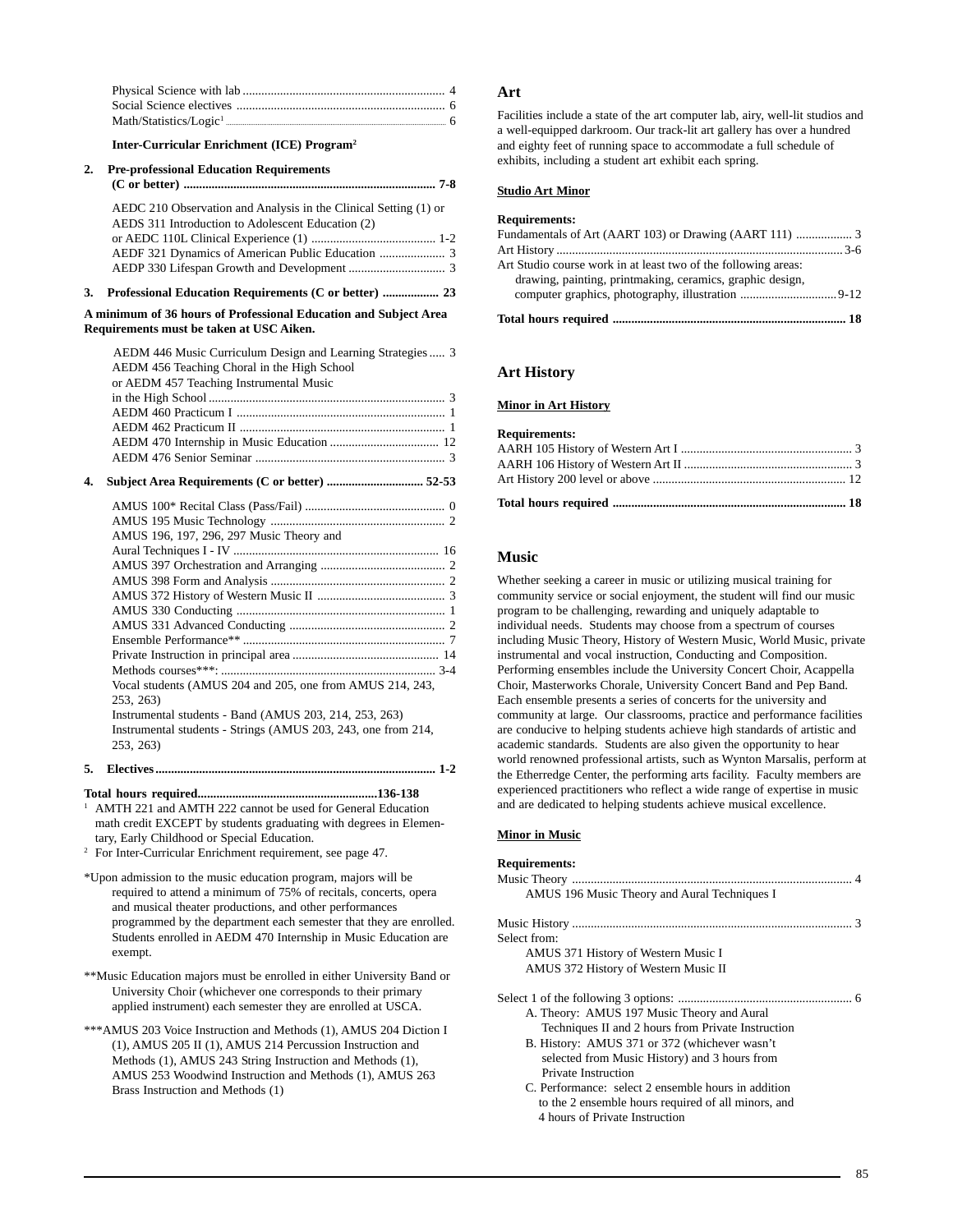| Private Instruction (minimum of 2 semesters on one |  |
|----------------------------------------------------|--|
| instrument or voice)                               |  |
| *Select from:                                      |  |
| AMUS 101 and 102 Voice                             |  |
| AMUS 112 and 113 Percussion                        |  |
| AMUS 121 and 122 Organ                             |  |
| AMUS 133 and 134 Piano                             |  |
| AMUS 141 and 142 String Instrument                 |  |
| AMUS 151 and 152 Woodwind Instrument               |  |
| AMUS 161 and 162 Brass Instrument                  |  |
|                                                    |  |
|                                                    |  |
| **Select from:                                     |  |
| AMUS 183, 283 University Pep Band                  |  |
| AMUS 184, 284 University Concert Band              |  |
| AMUS 185, 285 University Choir                     |  |
| AMUS 186, 286 Masterworks Chorus                   |  |
| AMUS 187, 287 Jazz Ensemble                        |  |
| AMUS 392B Chamber Ensemble                         |  |
|                                                    |  |
| ***Select from:                                    |  |
| AMUS 135 Group Piano                               |  |
| AMUS 136 Intermediate Group Piano                  |  |
| AMUS 133, 134 Piano                                |  |
| $\overline{ }$                                     |  |

**Total hours required ........................................................................... 18** \*AMUS 101, 112, 121, 133, 141, 151, and 161 may be repeated one time \*\*May be repeated one time

\*\*\*If piano is chosen under Private Instruction, a different music course must be approved by the Department Chair.

## **Theatre**

Grounded in more than 2000 years of traditions and driven by new visions and technology, the USCA Theatre Program is dedicated to giving students a comprehensive theatre education. Students explore all areas of theatre, both on and off stage. A professionally active faculty, strong classes, internships and a cutting-edge production program all help to prepare students for the theatre of the 21st century. The USCA Theatre Program enriches the cultural life of the community through the presentation of a variety of theatrical productions. Various acting styles, design theories and new technologies are studied in the class room and applied to the department's productions. USCA is an institutional member of the South Carolina Theatre Associate, the Southeastern Theatre Conference, the Associate of Theatre in Higher Education and an active participant in the Kennedy Center/American College Theatre Festival.

## **Minor in Theatre**

#### **Requirements:**

| One ATHE Course from a sequence of courses ending in the 50's  3 |  |
|------------------------------------------------------------------|--|
| One ATHE Course from a sequence of courses ending in the 70's  3 |  |
|                                                                  |  |
|                                                                  |  |

\*Theatre History I or II has a prerequisite of ATHE 161 Introduction to Theatre. Students are advised to use ATHE 161 to fulfill three hours of the Humanities General Education requirement.

#### **Course Descriptions**

#### **Art History (AARH)**

| <b>AARH 105</b> | <b>History of Western Art I. (3)</b> The visual arts from<br>Paleolithic times to the Renaissance.                                                                                                                        |
|-----------------|---------------------------------------------------------------------------------------------------------------------------------------------------------------------------------------------------------------------------|
| <b>AARH 106</b> | <b>History of Western Art II. (3)</b> The visual arts from the<br>Renaissance to the present.                                                                                                                             |
| <b>AARH 206</b> | History of American Art. (3) A survey of art in America<br>from 1860 to the present.                                                                                                                                      |
| <b>AARH 312</b> | <b>History of Greek Art.</b> (3) A survey of architecture,<br>painting and sculpture of the Cycladic through<br>Hellenistic periods.                                                                                      |
| <b>AARH 335</b> | <b>History of Twentieth Century Art. (3) A survey of</b><br>architecture, painting and sculpture in the 20 <sup>th</sup> century.                                                                                         |
| <b>AARH 397</b> | Topics in Non-Western Art History. (3) Intensive<br>studies in selected non-Western artists and movements.<br>Specific topics to be announced each semester/year.<br>Satisfies the non-Western world studies requirement. |
| <b>AARH 398</b> | <b>Topics in Art History.</b> (3) Intensive studies in selected<br>artists or movements. Specific topics to be announced<br>each semester/year.                                                                           |
| <b>AARH 399</b> | <b>Independent Study (1-3).</b> (Prereq: Consent of<br>Instructor). An independent research project that will<br>culminate in a term paper. Topics must be approved by<br>the supervising professor.                      |

## **Art Studio (AART)**

| AART 102 | Introduction to Visual Arts Computing. (3) A              |
|----------|-----------------------------------------------------------|
|          | foundation level course in the use of personal computers  |
|          | and discipline related software as aids in visual design. |
|          | This course contains a substantial technology component   |
|          | and satisfies the technology arts option for the Bachelor |
|          | of Arts - Major in Fine Arts.                             |
|          |                                                           |

- **AART 103** Fundamentals of Art I. (3) Introduction to visual thinking and principles of two-dimensional design.
- **AART 111 Basic Drawing I. (3)** Introduction to the materials and basic techniques of drawing.
- **AART 112** Basic Drawing II. (3) Introduction to the materials and basic techniques of drawing. (AART 111 is a prerequisite for AART 112.)
- **AART 145 Introduction to Graphic Design. (3)** An introduction to design as applied to the field of advertising art. This course contains a substantial technology component and satisfies the technology arts option for the Bachelor of Arts - Major in Fine Arts.
- **AART 210 Introduction to Painting. (3)** (Prereq: AART 111 or consent of instructor) An introductory course in the materials and techniques of painting.
- **AART 220 Introduction to Ceramics. (3)** (Prereq: AART 104 or consent of instructor) Experiences in forming, decorating, glazing and firing.
- **AART 232 Life Drawing I. (3)** (Prereq: AART 111 or consent of instructor) An introduction to drawing the figure from life, with an emphasis on visual perception and basic drawing skills.
- **AART 233 Life Drawing II. (3)** (Prereq: AART 232) A further exploration of life drawing aspects with an emphasis on individual expression.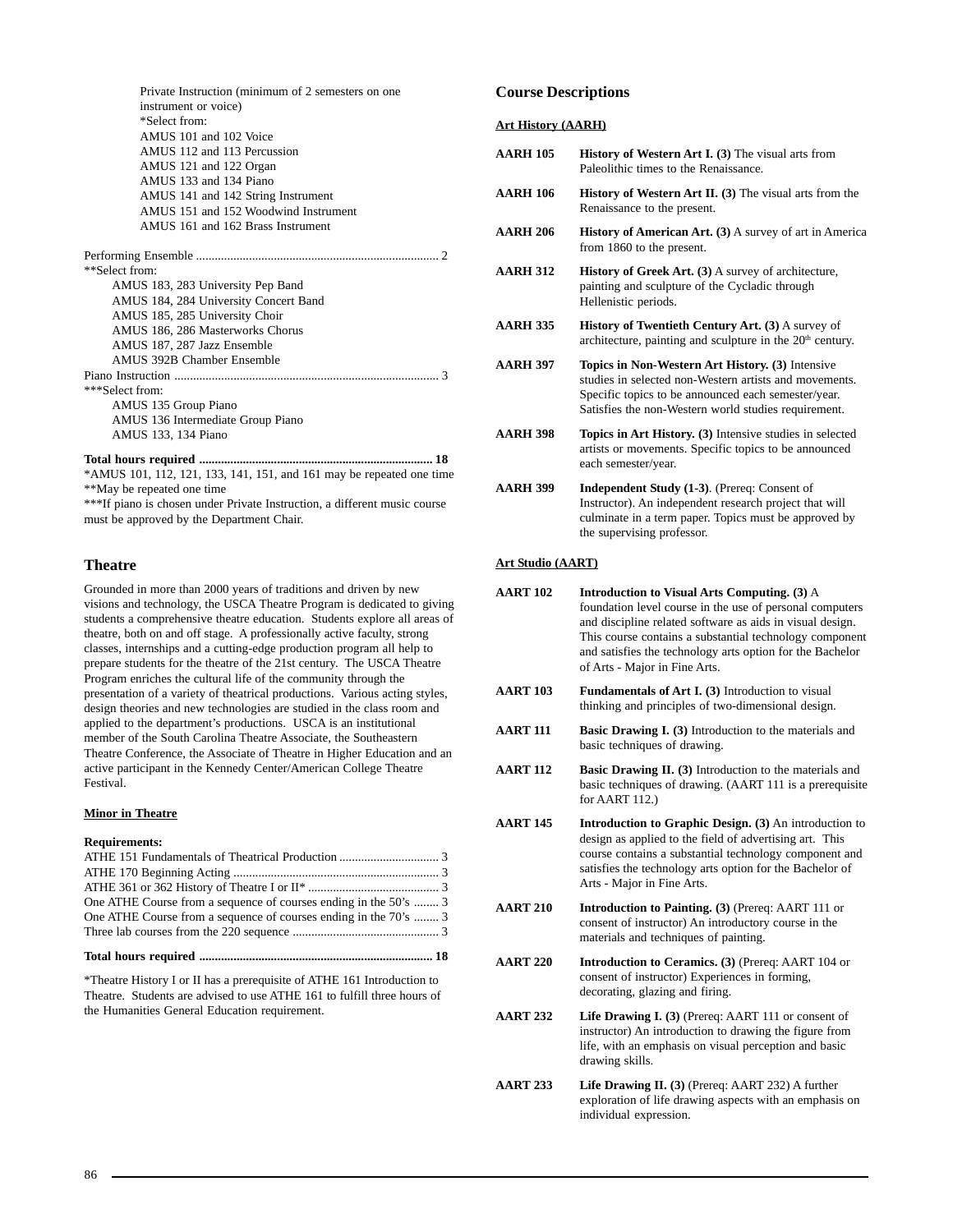- **AART 245 Graphic Design Techniques. (3)** (Prereq: AART 145 or consent of instructor) Preparation of roughs, comprehensives and mechanicals for presentation and reproduction of design solutions. Introduction to printing and reproduction of design solutions. Introduction to printing and reproduction processes. This course contains a substantial technology component and satisfies the technology arts option for the Bachelor of Arts - Major in Fine Arts.
- **AART 261 Photography. (3)** A thorough grounding in the technical aspects of 35mm black and white photography, and the aesthetics of the photograph as a personal artistic expression. (Must have access to 35 mm camera.)
- **AART 265 Illustration. (3)** (Prereq: AART 103, 111, 112 and 210 or consent of instructor) Basic illustration projects emphasizing principles of visual communication, development of resource material. Composition and preparation of sketches, comprehensives and finished illustrations in a variety of media. Traditional and contemporary styles in illustration. This course contains a substantial technology component and satisfies the technology arts option for the Bachelor of Arts - Major in Fine Arts.
- **AART 310 Intermediate Painting I. (3)** (Prereq: AART 210 or consent of instructor). Still lifes, landscapes, models in various media. The student is encouraged to be creative and self-expressive. (AART 310 is a prerequisite for AART 311.)
- **AART 311 Intermediate Painting II. (3)** (Prereq: AART 310 or consent of instructor) A continuation of AART 310.
- **AART 320 Intermediate Ceramics I. (3)** (Prereq: AART 220 or consent of instructor) Further study of wheel throwing or hand building techniques.
- **AART 321 Intermediate Ceramics II. (3)** (Prereq: AART 320 or consent of instructor) Further study of wheel throwing or hand building techniques.
- **AART 330 Intermediate Drawing I. (3)** (Prereq: AART 112 or consent of instructor) Enhancing graphic richness in drawings with intellectual and visual perception as content.
- **AART 331 Intermediate Drawing II. (3)** (Prereq: AART 330) Contemporary cultural stimuli as the content for drawing projects. Emphasis on intellectual and emotive approaches.
- **AART 345 Intermediate Graphic Design I. (3)** (Prereq: AART 245) History and evolution of typography as the foundation of visual communication. Organizational systems and creative use in graphic design. This course contains a substantial technology component and satisfies the technology arts option for the Bachelor of Arts - Major in Fine Arts.
- **AART 346 Intermediate Graphic Design II. (3)** (Prereq: AART 345 or consent of instructor). Artistic editorial design. Design and layout of magazine, book, and other print formats. This course contains a substantial technology component and satisfies the technology arts option for the Bachelor of Arts - Major in Fine Arts.
- **AART 360 Intermediate Photography. (3)** (Prereq: AART 261 or consent of instructor) Advanced techniques and procedures of taking, processing and printing black and white photographs. (Must have access to 35mm camera.)
- **AART 363 Color Photography. (3)** (Prereq: AART 261) Processing of color slides, negatives and prints, with an emphasis on producing works of artistic merit and technical proficiency.
- **AART 364 Digital Photography. (3)** (Prereq: AART 261 or consent of instructor) A course in the use of personal computers and software as aids in photographic production and manipulation. This course contains a substantial technology component and satisfies the technology arts option for the Bachelor of Arts - Major in Fine Arts.
- **AART 370 Digital Video Editing. (3)** An exploration of non-linear editing solutions. This course contains a substantial technology component and satisfies the technology arts option for the Bachelor of Arts - Major in Fine Arts.
- **AART 371 Digital Video Effects. (3)** An exploration of digital special effects for video and the web. This course contains a substantial technology component and satisfies the technology arts option for the Bachelor of Arts - Major in Fine Arts.
- **AART 379 Web Graphics. (3)** (Prereq: AART 102 or AART 145 or consent of instructor) The creation of web pages and sites with an emphasis on artistic aspects. This course contains a substantial technology component and satisfies the technology arts option for the Bachelor of Arts - Major in Fine Arts.
- **AART 380 3 D and Animation. (3)** Fundamentals of digital animation including modeling, rendering, lighting, and camera usage. This course contains a substantial technology component and satisfies the technology arts option for the Bachelor of Arts - Major in Fine Arts.
- **AART 398 Topics in Studio Art. (3)** Intensive study in studio art.
- **AART 399 Independent Study. (3-9)** (Prereq: permission of instructor) Course content for AART 399 will be established entirely on an individual basis according to a suggested program of independent study agreed upon by both the individual student and the instructor. Regular meetings, critiques of art work, research and individual development will be included as well as in-depth discussion. NOTE: Independent study taken at Aiken will not count toward the major requirements in Columbia but may be used as a free elective.
- **AART 410 Advanced Painting I. (3)** (Prereq: AART 311.) Students are given further opportunity to develop according to their own interests.
- **AART 411 Advanced Painting II. (3)** (Prereq: AART 410) Students are given further opportunity to develop according to their own interests.
- **AART 420 Advanced Ceramics I. (3)** (Prereq; AART 321) Pursuit of a personal artistic expression through the ceramic process by developing clay bodies, surface embellishments and firing methods.
- **AART 421 Advanced Ceramics II. (3)** (Prereq: AART 420) Pursuit of a personal artistic expression through the ceramic process by developing appropriate clay bodies, surface embellishments and firing methods.
- **AART 524 Workshop: Ceramics. (3)** Advanced investigation and analysis of problems and methods in ceramics. Topics vary with suffix.
- **AART 549 Directed Internship. (3)** (Prereq: AART 345 and consent of instructor) Supervised professional experience in Graphic Design. (contract required)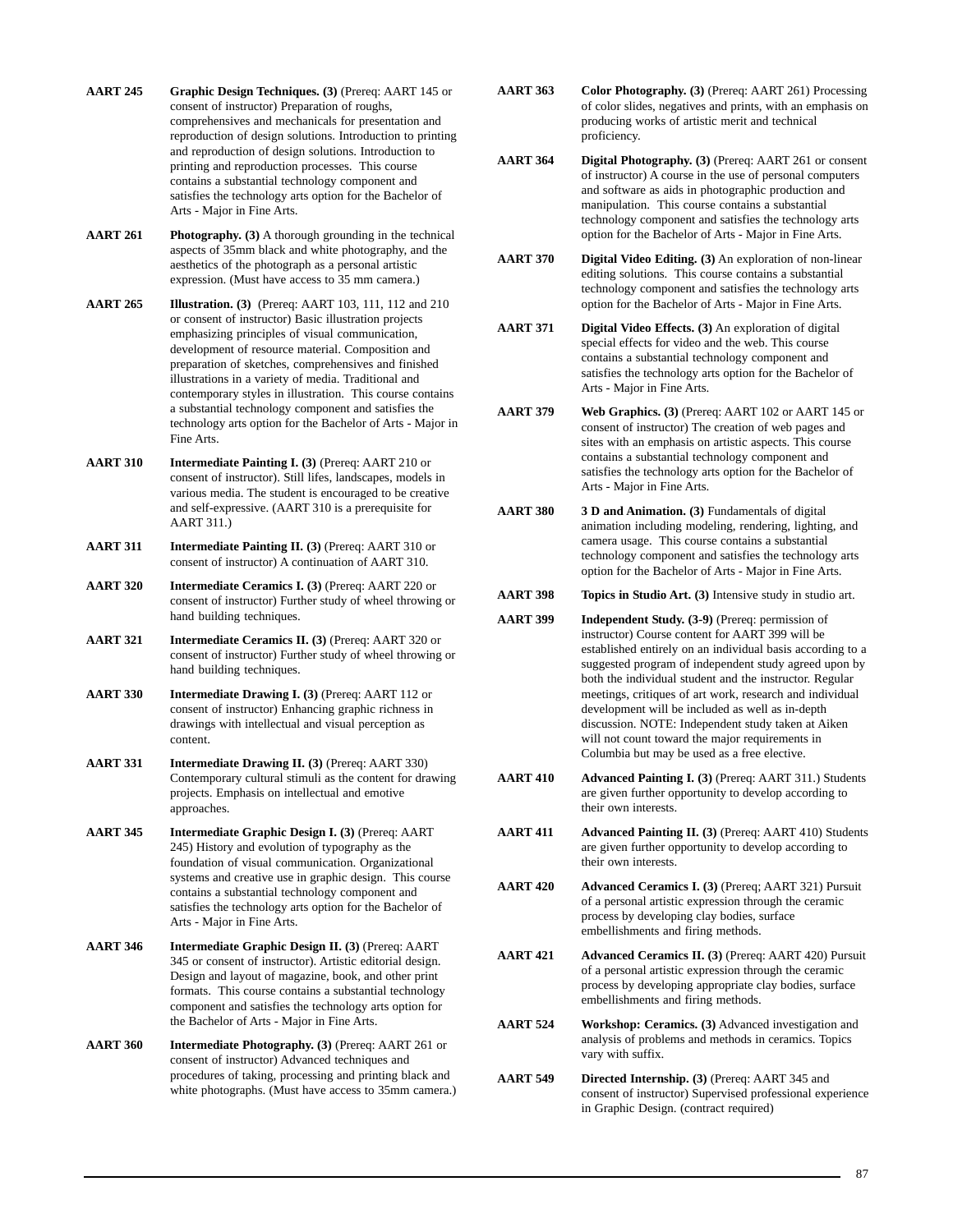#### **Music (AMUS)**

- **AMUS 100 Recital Class. (0)** Upon admission to the music education program, majors will be required to attend a minimum of 75% of recitals, concerts, opera and musical theater productions, and other performances programmed by the department each semester that they are enrolled. Students enrolled in AEDM 470 Internship in Music Education are exempt. Pass/fail.
- **AMUS 101 Voice I. (1-2)** (Prereq: consent of department chair) Individual instruction for development of technique and learning of appropriate repertoire. Not for beginners. (May be repeated once for degree credit. Students must complete 2 semesters of this course before enrolling in the next level.)
- **AMUS 102 Voice II. (1-2)** (Prereq: AMUS 101 and consent of department chair). Individual instruction for development of technique and learning of appropriate repertoire. (May be repeated once for degree credit. Students must complete 2 semesters of this course before enrolling in the next level.)
- **AMUS 103 Applied Voice Class. (3)** The course includes the study of vocal techniques, enunciation in singing, reading of different materials and songs, performance before an audience and the study of repertory for solo singing.
- **AMUS 104 Intermediate Voice Class. (3)** (Prereq: AMUS 103 or consent of instructor) A course for the more advanced voice students meeting in a group. Emphasis on more advanced solo repertoire including sacred songs, arias and art songs in foreign languages and in translation.
- **AMUS 112 Percussion Instruments I. (1-2)** (Prereq: consent of department chair) Individual instruction for development of technique and learning of appropriate repertoire. Not for beginners. (May be repeated once for degree credit. Students must complete 2 semesters of this course before enrolling in the next level.)
- **AMUS 113 Percussion Instruments II. (1-2)** (Prereq: AMUS 112 and consent of department chair). Individual instruction for development of technique and learning of appropriate repertoire. (May be repeated once for degree credit. Students must complete 2 semesters of this course before enrolling in the next level.)
- **AMUS 121 Organ I. (1-2)** (Prereq: consent of department chair) Individual instruction for development of technique and learning of appropriate repertoire. Not for beginners. (May be repeated once for degree credit. Students must complete 2 semesters of this course before enrolling in the next level.)
- **AMUS 122 Organ II. (1-2)** (Prereq: AMUS 121 and consent of department chair). Individual instruction for development of technique and learning of appropriate repertoire. (May be repeated once for degree credit. Students must complete 2 semesters of this course before enrolling in the next level.)
- **AMUS 133 Piano I. (1-2)** (Prereq: consent of department chair) Individual instruction for development of technique and learning of appropriate repertoire. Not for beginners. (May be repeated once for degree credit. Students must complete 2 semesters of this course before enrolling in the next level.)
- **AMUS 134 Piano II. (1-2)** (Prereq: AMUS 133 and consent of department chair). Individual instruction for development of technique and learning of appropriate repertoire. (May be repeated once for degree credit. Students must complete 2 semesters of this course before enrolling in the next level.)
- **AMUS 135 Group Piano. (3)** A course for beginning piano students meeting in groups. Emphasis on music reading and elementary techniques. May be repeated but not for degree credit.
- **AMUS 136 Intermediate Group Piano. (3)** (Prereq: AMUS 135 or consent of instructor) A continuation of AMUS 135 with special emphasis on baroque dances, classical sonatinas and short romantic character pieces.
- **AMUS 137 Group Piano for Music Education Majors I. (1)** (Prereq: AMUS 136 or successful completion of piano placement exam) Group instruction for development of fundamental techniques and learning of appropriate repertoire from beginning to intermediate levels. Application of aural and theoretical skills, harmonization and improvisation, and accompanying. This course assists in preparing music education majors for the piano proficiency examination. May be repeated for degree credit for a total of 2 hours.
- **AMUS 138 Group Piano for Music Education Majors II. (1)** (Prereq: AMUS 137 (2 semesters)) Group instruction for development of fundamental techniques and learning of appropriate repertoire from intermediate to advanced levels. Application of aural and theoretical skills, harmonization and improvisation, and accompanying. This course assists in preparing music education majors for the piano proficiency examination. May be repeated as necessary. May be repeated for degree credit for a total of 2 hours.
- **AMUS 141 String Instruments I. (1-2)** (Prereq: consent of department chair) Individual instruction for development of technique and learning of appropriate repertoire. Not for beginners. (May be repeated once for degree credit. Students must complete 2 semesters of this course before enrolling in the next level.)
- **AMUS 142 String Instruments II. (1-2)** (Prereq: AMUS 141 and consent of department chair). Individual instruction for development of technique and learning of appropriate repertoire. (May be repeated once for degree credit. Students must complete 2 semesters of this course before enrolling in the next level.)
- **AMUS 143 Group Guitar. (3)** A course for beginning guitar students meeting in groups. Emphasis on music reading and elementary techniques.
- **AMUS 144 Intermediate Group Guitar. (3)** (Prereq: AMUS 143) A continuation of AMUS 143. Emphasis on music reading and intermediate techniques.
- **AMUS 151 Woodwind Instruments I. (1-2)** (Prereq: consent of department chair) Individual instruction for development of technique and learning of appropriate repertoire. Not for beginners. (May be repeated once for degree credit. Students must complete 2 semesters of this course before enrolling in the next level.)
- **AMUS 152 Woodwind Instruments II. (1-2)** (Prereq: AMUS 151 and consent of department chair). Individual instruction for development of technique and learning of appropriate repertoire. (May be repeated once for degree credit. Students must complete 2 semesters of this course before enrolling in the next level.)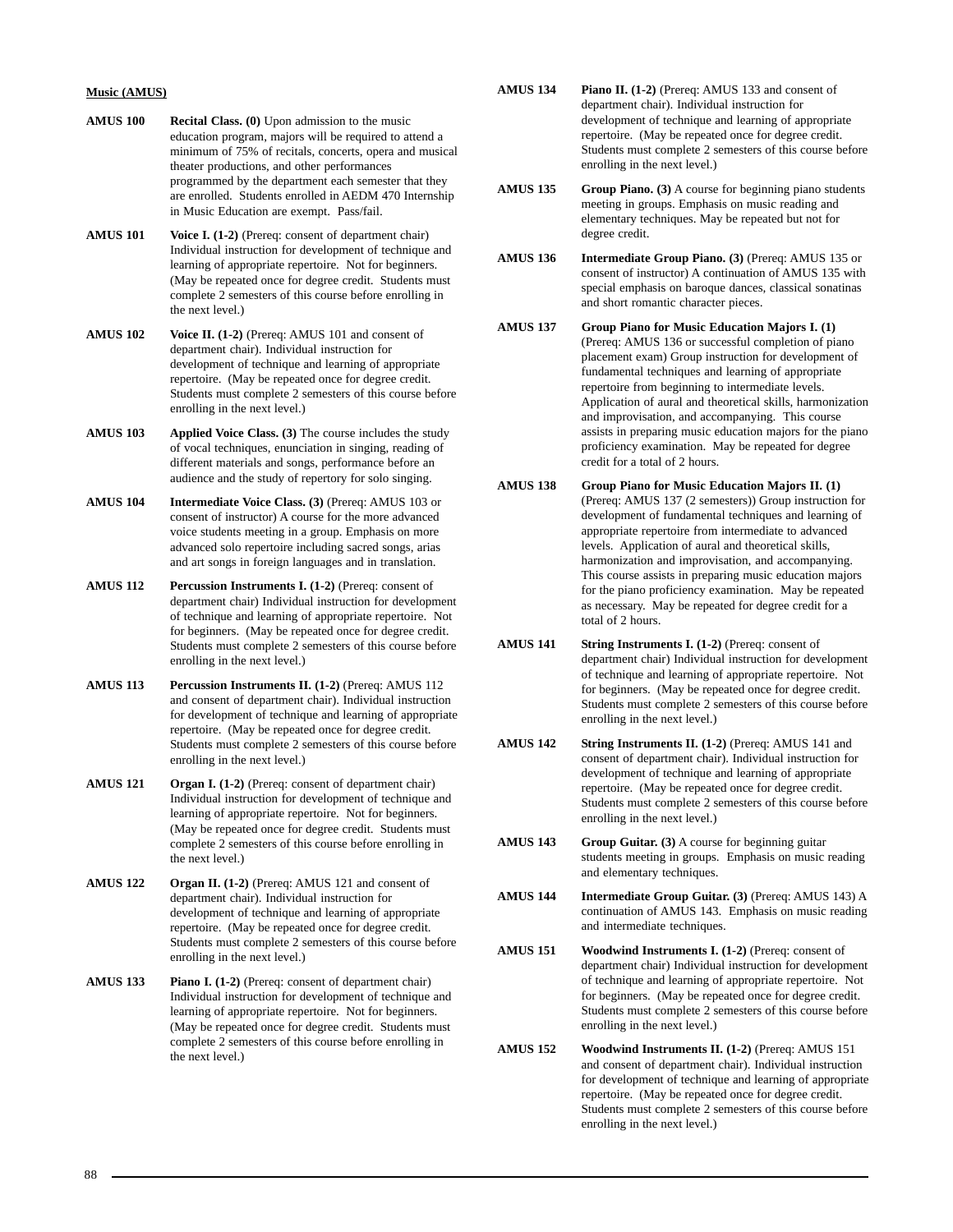- **AMUS 161 Brass Instruments I. (1-2)** (Prereq: consent of department chair) Individual instruction for development of technique and learning of appropriate repertoire. Not for beginners. (May be repeated once for degree credit. Students must complete 2 semesters of this course before enrolling in the next level.)
- **AMUS 162 Brass Instruments II. (1-2)** (Prereq: AMUS 161 and consent of department chair). Individual instruction for development of technique and learning of appropriate repertoire. (May be repeated once for degree credit. Students must complete 2 semesters of this course before enrolling in the next level.)
- **AMUS 173 Introduction to Music. (3)** Open to all students who are interested in gaining a comprehensive understanding of music through a development of intelligent listening. Representative masterpieces from the Middle Ages through the Twentieth Century will be studied within an historical framework.
- **AMUS 175 World Music. (3)** Explores the music of Asia, Africa, the Middle East, Indonesia, and the indigenous cultures of North and South America and Eastern Europe. Musical styles, instruments, and tonal systems will be studied through extensive listening. No formal music skill required. (Satisfies Non-Western World Studies requirement and Humanities requirement.)
- **AMUS 183 Athletic Band I. (1)** Rehearsal and performance of athletic band music with participation in public performances for athletic events and civic functions. (May be repeated for degree credit for a total of 2 hours.)
- **AMUS 184 University Band I. (1)** Rehearsal and performance of band music with participation in off-campus concerts. May be repeated for degree credit for a total of 2 hours.
- **AMUS 185 University Choir I. (1)** The student will study and apply concepts of artistic choral singing including balance, blend, intonation, tone, and interpretation while experiencing a wide variety of musical styles from the Renaissance to the Twentieth Century and participating in public performances of the University Choir. May be repeated for degree credit for a total of 2 hours.
- AMUS 186 Masterworks Chorale I. (1) The Masterworks Chorale is intended to develop vocal skills, musical literacy, and musical understanding through the choral experience. The Masterworks Chorale will perform repertoire consisting of sacred and secular literature with an emphasis upon the masterworks of renowned composers. Students are expected to have had musical experience at the high school level or above. May be repeated for degree credit for a total of two hours.
- AMUS 187 **Jazz Band I.** (1) (Prereq: Permission of instructor; Coreq: AMUS 184 (for Music Education and Fine Arts majors only)) Rehearsal and performance of jazz music. May be repeated for degree credit for a total of two hours.
- **AMUS 188 Canticum Novum I. (1)** (Prereq: By Audition; Coreq: AMUS 185) Canticum Novum is an auditioned ensemble specializing in the performance of early music as well as contemporary literature appropriate for the small ensemble. This is the primary ensemble for performances within the community of Aiken and the surrounding area. Students in Canticum Novum also maintain membership in the University Concert Choir. May be repeated for degree credit for a total of two hours.
- AMUS 189 Aiken Community Band I. (1) Development and study of instrumental skills necessary to play in an ensemble. The Aiken Community Band will perform a variety of repertoire and styles including Pop, Jazz, and traditional Wind Band repertory. Students are expected to have had musical experience at the high school level or above and will participate in public performances throughout the semester. May be repeated for degree credit for a total of two hours.
- **AMUS 195 Music Technology. (2)** (Prereq: AMUS 197) Introductory course in the application of music technology. Topics include sound synthesis, individual projects in computer composition and performance, computer-assisted instruction in music, music notation, music sequencing and MIDI (musical instrument digital interface), sampling, and multi-media. This course contains a substantial technology component.
- **AMUS 196 Music Theory and Aural Techniques I. (4)** Written and analytical applications of major and minor scales and harmonic structures to principles of voice leading, partwriting in root position, harmonic progression, musical form, and species counterpoint as examined and evaluated in representative repertoire of the 16th-18th Century. Development of sight singing and ear training skills relative to course content. Application of functional keyboard skills appropriate to level of study. Computer-assisted instruction.
- **AMUS 197** Music Theory and Aural Techniques II. (4) (Prereq: AMUS 196 with grade of C or better) A continuation of and expansion on the techniques and materials presented in AMUS 196. Written and analytical applications include tonal organization in music of the 18th and 19th centuries with emphasis on triads in first and second inversion, musical form, non-chord tones, uses of dominant seventh chord, and secondary dominant chords. Development of sight singing and ear training skills relative to course content. Application of functional keyboard skills appropriate to level of study. Computer-assisted instruction.
- **AMUS 203 Class Voice Instruction and Methods. (1)** Instruction includes study of repertory, individual work on technical and musical problems, performing experience, and intensive understanding of teaching strategies at various levels unique to the individual voice.
- **AMUS 204 Diction I. (1)** A study of the physical factors in the production of vowel and consonant sounds in Italian and Latin. Emphasis is on accuracy and clarity in pronunciation for singers aided by the study of phonetics and the international phonetic alphabet.
- **AMUS 205 Diction II. (1)** A study of the physical factors in the production of vowel and consonant sounds in French and German. Emphasis is on accuracy and clarity in pronunciation for singers aided by the study of phonetics and the international phonetic alphabet.
- **AMUS 214 Class Percussion Instruction and Methods. (1)** Instruction includes study of repertory, individual work on technical and musical problems, performing experience, and intensive understanding of teaching strategies at various levels unique to the individual instruments.
- **AMUS 243 Class String Instruction and Methods. (1)** Instruction includes study of repertory, individual work on technical and musical problems, performing experience, and intensive understanding of teaching strategies at various levels unique to the individual instruments.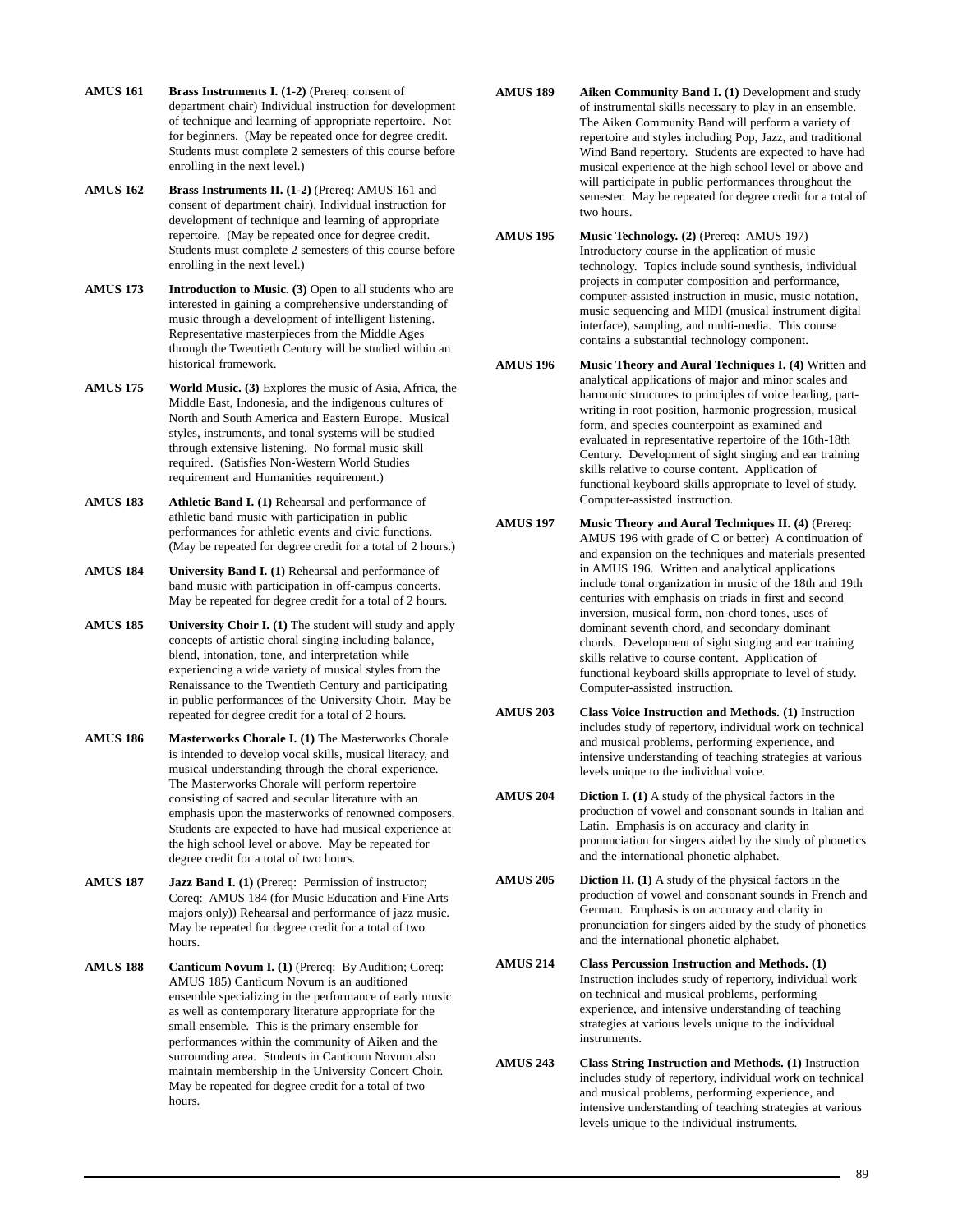- **AMUS 253 Class Woodwind Instruction and Methods. (1)** Instruction includes study of repertory, individual work on technical and musical problems, performing experience, and intensive understanding of teaching strategies at various levels unique to the individual instruments.
- **AMUS 263 Class Brass Instruction and Methods. (1)** Instruction includes study of repertory, individual work on technical and musical problems, performing experience, and intensive understanding of teaching strategies at various levels unique to the individual instruments.
- **AMUS 283 Athletic Band II. (1)** (Prereq: AMUS 183 or consent of instructor) Continuation of rehearsal and performance of athletic band music with participation in public performances for athletic events and civic functions. (May be repeated for degree credit for a total of 2 hours.)
- **AMUS 284 University Band II. (1)** (Prereq: AMUS 184 or consent of instructor) Continuation of rehearsal and performance of band music with participation in public performances for athletic events and civic functions. (May be repeated for degree credit for a total of 2 hours.)
- **AMUS 285 University Choir II. (1)** (Prereq: AMUS 185 or consent of instructor) Continued study of development and applied concepts of artistic choral singing including balance, blend, intonation, tone, and interpretation while experiencing a wide variety of musical styles from the Renaissance to the Twentieth Century and participating in public performances of the University Choir. (May be repeated for degree credit for a total of 2 hours.)
- **AMUS 286 Masterworks Chorale II. (1)** (Prereq: AMUS 186) Continued development of vocal skills, musical literacy, and musical understanding through the choral experience. The Masterworks Chorale will perform repertoire consisting of sacred and secular literature with an emphasis upon the masterworks of renowned composers. Students are expected to have had musical experience at the high school level or above. May be repeated for degree credit for a total of two hours.
- **AMUS 287 Jazz Band II. (1)** (Prereq: Permission of instructor; Coreq: AMUS 184 (for Music Education and Fine Arts majors only)) Continued rehearsal and performance of jazz music. May be repeated for degree credit for a total of two hours.
- AMUS 288 Canticum Novum II. (1) (Prereq: AMUS 188 and by audition; Coreq: AMUS 285) Canticum Novum is an auditioned ensemble specializing in the performance of early music as well as contemporary literature appropriate for the small ensemble. This is the primary ensemble for performances within the community of Aiken and the surrounding area. Students in Canticum Novum also maintain membership in the University Concert Choir. May be repeated for degree credit for a total of two hours.
- **AMUS 289 Aiken Community Band II. (1)** (Prereq: AMUS 189) Continued development and study of instrumental skills necessary to play in an ensemble. The Aiken Community Band will perform a variety of repertoire and styles including Pop, Jazz, and traditional Wind Band repertory. Students are expected to have had musical experience at the high school level or above and will participate in public performances throughout the semester. May be repeated for degree credit for a total of two hours.
- **AMUS 296** Music Theory and Aural Techniques III. (4) (Prereq: AMUS 197 with grade of C or better) A continuation of and expansion on the techniques and materials presented in AMUS 197. Written and analytical applications of secondary leading-tone chords, diatonic common-chord modulations, advanced modulations, binary and ternary forms, mode mixture, Neapolitan chord, augmented sixth chords, and enharmonic modulations. Introduction to orchestration. Development of sight singing and ear training skills relative to course content. Application of functional keyboard skills appropriate to level of study. Computer-assisted instruction.
- **AMUS 297 Music Theory and Aural Techniques IV. (4)** (Prereq: AMUS 296 with grade of C or better) A continuation of and expansion on the techniques and materials presented in AMUS 296. Written and analytical applications of extended chords, shifting keys, expanded tonality, Impressionism, pan-diatonicism, set theory, twelve tone technique, total serialization, and aleatory music. Development of sight singing and ear training skills relative to course content. Application of functional keyboard skills and orchestration appropriate to level of study. Computer-assisted instruction.
- **AMUS 298 Applied Composition. (1-2)** (Prereq: AMUS 297 or permission of instructor) Individual instruction in the process of composition with attention to creativity. (May be repeated for degree credit.)
- AMUS 301 Voice III. (1-2) (Prereq: AMUS 102 and permission of department chair) Continuation of individual instruction for development of technique and learning appropriate repertoire. (May be repeated once for degree credit. Students must complete 2 semesters of this course before enrolling in the next level.)
- **AMUS 302 Voice IV. (1-2)** (Prereq: AMUS 301 and permission of department chair) Continuation of individual instruction for development of technique and learning appropriate repertoire. (May be repeated for degree credit.)
- **AMUS 305 Psychology of Music. (3)** (Prereq: APSY 101 and either AMUS 173 or 175) The study of the experimental and theoretical issues pertaining to the sensory, perceptual, cognitive, and behavioral factors which are involved in listening to and performing music. The course will include topics such as the perception of tone and rhythm, musical meaning, and the social psychology of music. Course is cross-listed in Psychology and Visual and Performing Arts Department and will count for credit in one but not both fields.
- **AMUS 312 Percussion Instruments III. (1-2)** (Prereq: AMUS 113 and permission of department chair) Continuation of individual instruction for development of technique and learning appropriate repertoire. (May be repeated once for degree credit. Students must complete 2 semesters of this course before enrolling in the next level.)
- **AMUS 313 Percussion Instruments IV. (1-2)** (Prereq: AMUS 312 and permission of department chair) Continuation of individual instruction for development of technique and learning appropriate repertoire. (May be repeated for degree credit.)
- **AMUS 321** Organ III. (1-2) (Prereq: AMUS 122 and permission of department chair) Continuation of individual instruction for development of technique and learning appropriate repertoire. (May be repeated once for degree credit. Students must complete 2 semesters of this course before enrolling in the next level.)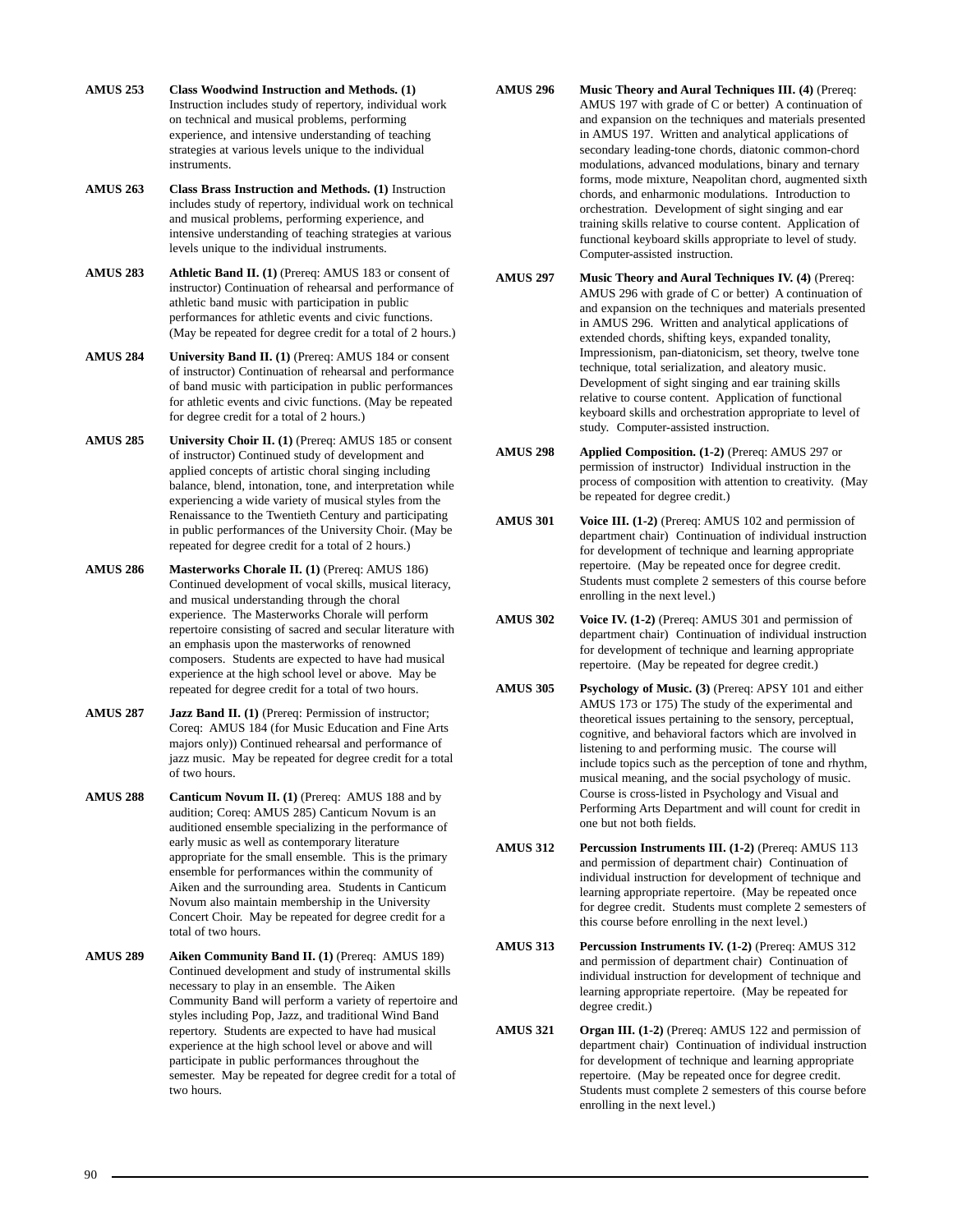- **AMUS 322 Organ IV. (1-2)** (Prereq: AMUS 321 and permission of department chair) Continuation of individual instruction for development of technique and learning appropriate repertoire. (May be repeated for degree credit.)
- **AMUS 330 Conducting. (1)** (Prereq: AMUS 297 or consent of instructor) Basic conducting technique for use with vocal and instrumental ensembles. Course covers fundamentals such as beat patterns, baton technique, transpositions, clef reading, keyboard realization, score reading and analysis, cueing, subdivisions, fermatas, releases, and interpretation. The class will function as an ensemble, and each student will conduct repertoire of varied style periods approximately once each week. Peer and self-evaluation through observation and video tapes. Effective rehearsal strategies and organizational matters will be addressed.
- **AMUS 331 Advanced Conducting. (2)** (Prereq: AMUS 330) Advanced conducting technique for use with vocal and instrumental ensembles. Course covers conducting accompaniments, contemporary scores, performance techniques, logistical considerations, musical theater, and the jazz ensemble. The class will function as an ensemble, and each student will conduct repertoire of varied style periods approximately once each week. Peer and self-evaluation through observation and video tapes.
- **AMUS 333 Piano III. (1-2)** (Prereq: AMUS 134 and permission of department chair) Continuation of individual instruction for development of technique and learning appropriate repertoire. (May be repeated once for degree credit. Students must complete 2 semesters of this course before enrolling in the next level.)
- **AMUS 334 Piano IV. (1-2)** (Prereq: AMUS 333 and permission of department chair) Continuation of individual instruction for development of technique and learning appropriate repertoire. (May be repeated for degree credit.)
- **AMUS 341 String Instruments III. (1-2)** (Prereq: AMUS 142 and permission of department chair) Continuation of individual instruction for development of technique and learning appropriate repertoire. (May be repeated once for degree credit. Students must complete 2 semesters of this course before enrolling in the next level.)
- **AMUS 342 String Instruments IV. (1-2)** (Prereq: AMUS 341 and permission of department chair) Continuation of individual instruction for development of technique and learning appropriate repertoire. (May be repeated for degree credit.)
- **AMUS 351 Woodwind Instruments III. (1-2)** (Prereq: AMUS 152 and permission of department chair) Continuation of individual instruction for development of technique and learning appropriate repertoire. (May be repeated once for degree credit. Students must complete 2 semesters of this course before enrolling in the next level.)
- **AMUS 352 Woodwind Instruments IV. (1-2)** (Prereq: AMUS 351 and permission of department chair) Continuation of individual instruction for development of technique and learning appropriate repertoire. (May be repeated for degree credit.)
- **AMUS 361** Brass Instruments III. (1-2) (Prereq: AMUS 162 and permission of department chair) Continuation of individual instruction for development of technique and learning appropriate repertoire. (May be repeated once for degree credit. Students must complete 2 semesters of this course before enrolling in the next level.)
- **AMUS 362 Brass Instruments IV. (1-2)** (Prereq: AMUS 361 and permission of department chair) Continuation of individual instruction for development of technique and learning appropriate repertoire. (May be repeated for degree credit.)
- **AMUS 371 History of Western Music I. (3)** A study of music and its place in western civilization from the middle ages through the baroque.
- **AMUS 372 History of Western Music II. (3)** A study of music and its place in western civilization from the 18<sup>th</sup> century to the present.
- **AMUS 374 History of American Music. (3)** A broad survey of music in America from Colonial times to the present. Topics include music in early North America, popular music, jazz, theater and film music, opera, and concert music.
- **AMUS 383 Athletic Band III. (1)** (Prereq: AMUS 283 or consent of instructor) Continuation of rehearsal and performance of athletic band music with participation in public performances for athletic events and civic functions. (May be repeated for degree credit for a total of 2 hours.)
- **AMUS 384 University Band III. (1)** (Prereq: AMUS 284 or consent of instructor) Continuation of rehearsal and performance of band music with participation in public performances for athletic events and civic functions. (May be repeated for degree credit for a total of 2 hours.)
- **AMUS 385 University Choir III. (1)** (Prereq: AMUS 285 or consent of instructor) Continued study of development and applied concepts of artistic choral singing including balance, blend, intonation, tone, and interpretation while experiencing a wide variety of musical styles from the Renaissance to the Twentieth Century and participating in public performances of the University Choir. (May be repeated for degree credit for a total of 2 hours.)
- **AMUS 386 Masterworks Chorale III. (1)** (Prereq: AMUS 286) Continued development of vocal skills, musical literacy, and musical understanding through the choral experience. The Masterworks Chorale will perform repertoire consisting of sacred and secular literature with an emphasis upon the masterworks of renowned composers. Students are expected to have had musical experience at the high school level or above. May be repeated for degree credit for a total of two hours.
- **AMUS 387** Jazz Band III. (1) (Prereq: Permission of instructor; Coreq: AMUS 184 (for Music Education and Fine Arts majors only)) Continued rehearsal and performance of jazz music. May be repeated for degree credit for a total of two hours.
- AMUS 388 Canticum Novum III. (1) (Prereq: AMUS 288 and by audition; Coreq: AMUS 385) Canticum Novum is an auditioned ensemble specializing in the performance of early music as well as contemporary literature appropriate for the small ensemble. This is the primary ensemble for performances within the community of Aiken and the surrounding area. Students in Canticum Novum also maintain membership in the University Concert Choir. May be repeated for degree credit for a total of two hours.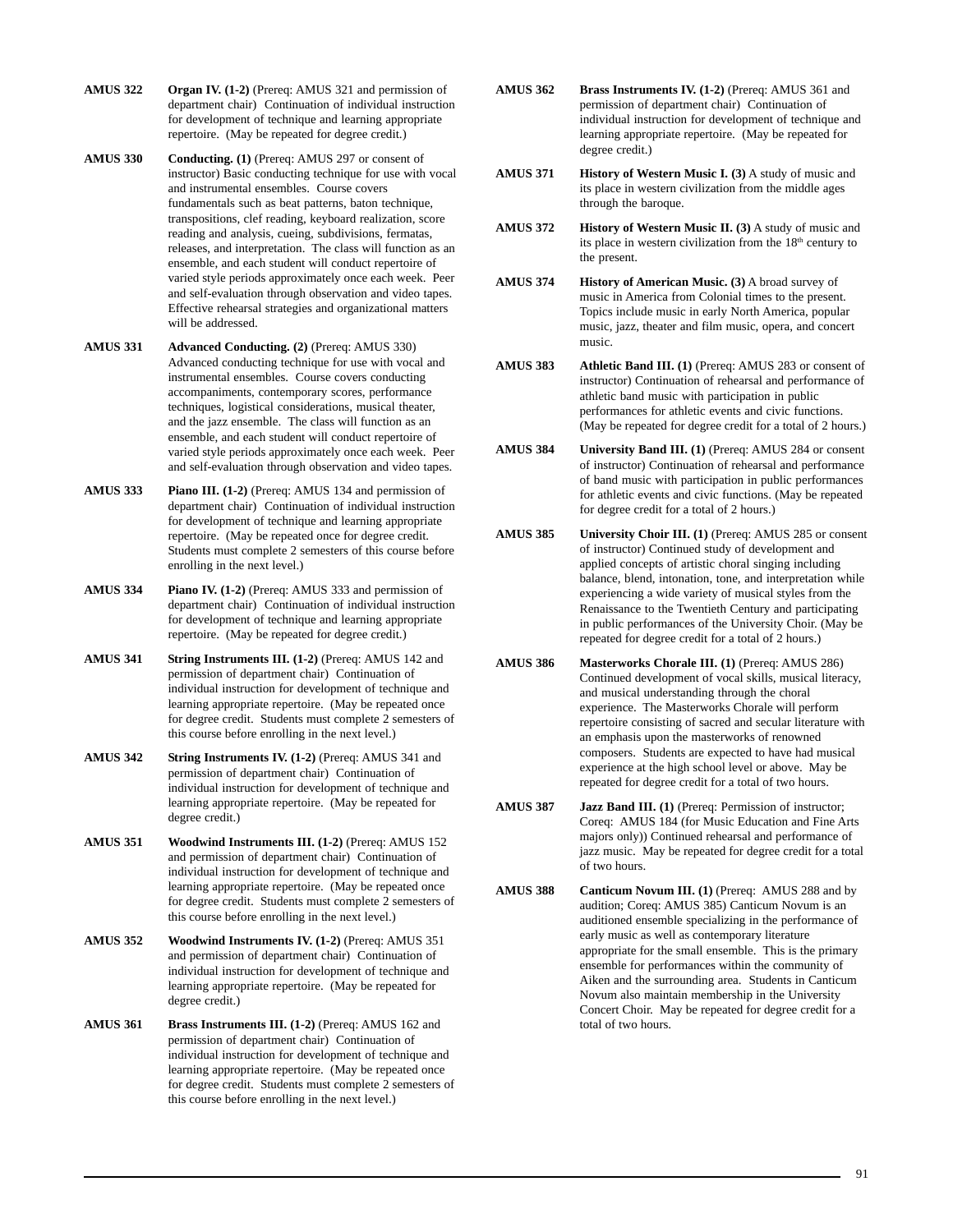**AMUS 389 Aiken Community Band III. (1)** (Prereq: AMUS 289) Continued development and study of instrumental skills necessary to play in an ensemble. The Aiken Community Band will perform a variety of repertoire and styles including Pop, Jazz, and traditional Wind Band repertory. Students are expected to have had musical experience at the high school level or above and will participate in public performances throughout the semester. May be repeated for degree credit for a total of two hours.

- **AMUS 392 Selected Topics in Music Theory, Performance and Studio. (1-3)** Topics in music theory, performance and studio to be announced by suffix and title in the schedule of classes.
- **AMUS 393 Selected Topics in Music History. (1-3)** Topics in music history to be announced by suffix and title in the schedule of classes.

**AMUS 397 Orchestration and Arranging. (2)** (Prereq: AMUS 297) Study of instrumentation and orchestration in various styles as applied to bowed and plucked string instruments, woodwinds, brass instruments, percussion, and keyboard instruments. Topics include transcription, transpositions, ranges, score analysis, score and part preparation, scoring for instrumental sections (alone and in combination), full orchestra and band. Includes individual projects in composition, arranging and orchestration.

- **AMUS 398 Form and Analysis. (2)** (Prereq: AMUS 297) Traditional techniques of musical form and their applications in historical and contemporary styles. Forms examined include binary, ternary, rondo, sonata, concerto, ostinato, variations, suite, and fugue.
- **AMUS 399 Independent Study. (1-6)** (Prereq: consent of instructor) Independent study in music.

**AMUS 483 Athletic Band IV. (1)** (Prereq: AMUS 383 or consent of instructor) Continuation of rehearsal and performance of athletic band music with participation in public performances for athletic events and civic functions. (May be repeated for degree credit.)

- AMUS 484 University Band IV. (1) (Prereq: AMUS 384 or consent of instructor) Continuation of rehearsal and performance of band music with participation in public performances for athletic events and civic functions. (May be repeated for degree credit.)
- **AMUS 485 University Choir IV. (1)** (Prereq: AMUS 385 or consent of instructor) Continued study of development and applied concepts of artistic choral singing including balance, blend, intonation, tone, and interpretation while experiencing a wide variety of musical styles from the Renaissance to the Twentieth Century and participating in public performances of the University Choir. (May be repeated for degree credit.)
- **AMUS 486 Masterworks Chorale IV. (1)** (Prereq: AMUS 386) Continued development of vocal skills, musical literacy, and musical understanding through the choral experience. The Masterworks Chorale will perform repertoire consisting of sacred and secular literature with an emphasis upon the masterworks of renowned composers. Students are expected to have had musical experience at the high school level or above. (May be repeated for degree credit.)
- **AMUS 487 Jazz Band IV. (1)** (Prereq: Permission of instructor) Continued rehearsal and performance of jazz music. (May be repeated for degree credit.)
- **AMUS 488 Canticum Novum IV. (1)** (Prereq: AMUS 388 and by audition) Canticum Novum is an auditioned ensemble specializing in the performance of early music as well as contemporary literature appropriate for the small ensemble. This is the primary ensemble for performances within the community of Aiken and the surrounding area. Students in Canticum Novum also maintain membership in the University Concert Choir. (May be repeated for degree credit.)
- **AMUS 489 Aiken Community Band IV. (1)** (Prereq: AMUS 389) Continued development and study of instrumental skills necessary to play in an ensemble. The Aiken Community Band will perform a variety of repertoire and styles including Pop, Jazz, and traditional Wind Band repertory. Students are expected to have had musical experience at the high school level or above and will participate in public performances throughout the semester. May be repeated for degree credit for a total of two hours.

## **Music Education (AEDM)**

- **AEDM 446 Music Curriculum Design and Learning Strategies. (3)** (Prereq: Admission to the Professional Program in Music Education; Coreq: AEDM 460) Emphasis will be placed upon current methodologies, problem-solving skills, and critical and creative thinking as a framework for music learning. Classroom management, lesson planning, spiral curriculum (scope and sequence), outcomes and objectives are also discussed as a part of the curriculum in the context of the elementary music class. In addition, this course focuses on national and state standards and policies.
- **AEDM 456 Teaching Choral Music in High School. (3)** (Prereq: AEDM 446 or permission of the department chair; Coreq: AEDM 462) Rehearsal strategies, procedures, materials and methods as they apply to teaching choral music in the high school. Student is required to work with a master teacher in the schools for selected activities in a corequisite practicum. Also open to music degreed students seeking teacher certification.
- **AEDM 457 Teaching Instrumental Music in High School. (3)** (Prereq: Admission to the Professional Program in Music Education; Coreq: AEDM 462) Rehearsal strategies, procedures, materials and methods as they apply to teaching instrumental music in the high school. Student is required to work with a master teacher in the schools for selected activities in a corequisite practicum. Also open to music degreed students seeking teacher certification.
- **AEDM 460 Practicum I. (1)** (Prereq: AEDC 310 or AEDS 311 or AEDC 110L and Admission to the Professional Program in Music Education; Coreq: AEDM 446) This course focuses on observation and analysis of classroom management practices, characteristics of the P-12 curriculum, and implementation of appropriate teaching strategies. The student is required to work in the schools with a master teacher in the student's subject field and in informal educational settings or community-based programs. Also open to music degreed students seeking certification.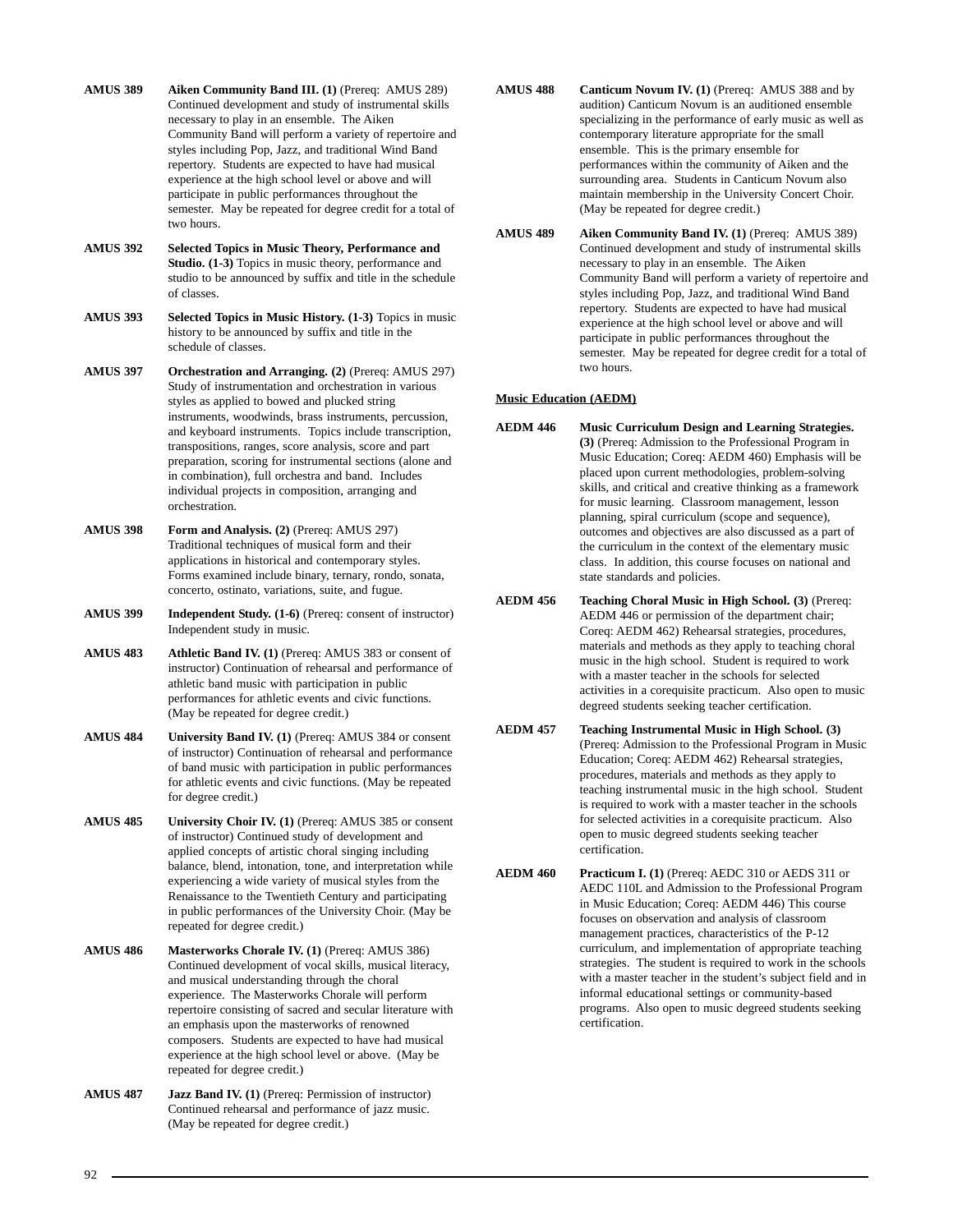- **AEDM 462 Practicum II. (1)** (Prereq: AEDM 460; Coreq: AEDM 456 or AEDM 457) In this course, students will participate in supervised application of classroom instructional methods, evaluative techniques and classroom management skills in clinical settings. The student is required to work in the schools with a master teacher in the student's subject field and in informal educational settings or community-based programs. Also open to music degreed students seeking certification.
- **AEDM 470 Internship in Music Education. (12)** (Prereq: Admission to the Professional Program and Internship in Music Education; Coreq: AEDM 476) A program of observation and teaching in the public schools under the supervision of university and public school personnel.
- **AEDM 476 Senior Seminar. (3)** (Prereq: Admission to the Professional Program and Internship in Music Education; Coreq: AEDM 470) The synthesis and critical evaluation of professional studies in music education.

## **Theatre (ATHE)**

- **ATHE 151 Fundamentals of Theatrical Production. (3)** A survey of the basic skills required to participate safely and actively in the execution of design and technical elements of a theatrical production. Basic skill sets covered include costuming, lighting, sound, carpentry and painting.
- **ATHE 161** Introduction to Theatre Art. (3) Understanding and criticism of dramatic literature, history and production.
- **ATHE 170 Fundamentals of Acting I. (3)** The technique of body and voice control; improvisations; interpretation of characters: characterization applied to scenes.
- **ATHE 220 Performance Laboratory. (1)** Supervised participation as a performer in a theatre production. Specific hours and activities will be arranged with the instructor. (Course may be repeated for a maximum of 2 credits).
- **ATHE 221 Scene Studio Laboratory. (1)** Supervised participation as a scenic technician in theatrical production. Specific hours and activities will be arranged with the instructor. (Course may be repeated for a maximum of 2 credits).
- **ATHE 223 Lighting Studio Laboratory. (1)** Supervised participation as a lighting technician in theatrical production. Specific hours and activities will be arranged with the instructor. (Course may be repeated for a maximum of 2 credits).
- **ATHE 227 Costume Studio Laboratory. (1)** Supervised participation as a costume technician in theatrical production. Specific hours and activities will be arranged with the instructor. (Course may be repeated for a maximum of 2 credits).
- **ATHE 228 Stage Management Laboratory. (1)** Supervised participation as a Stage Manager in theatrical production. Specific hours and activities will be arranged with the instructor. (Course may be repeated for a maximum of 2 credits).
- **ATHE 229 Theatre Management Laboratory. (1)** Supervised participation in theatre management for theatrical production. Specific hours and activities will be arranged with the instructor. (Course may be repeated for a maximum of 2 credits).
- **ATHE 251 Scenic Production Techniques. (3)** (Prereq: ATHE 151 or permission of the instructor; Coreq: ATHE 221) A study of the techniques and structural concepts involved in the execution of theatrical scenery, this course covers

topics including: two and three-dimensional scenic units, overhead rigging, making and interpreting construction drawings and scene changing devices.

- **ATHE 253 Stage Lighting Design and Technology. (3)** (Prereq: ATHE 151 or permission of the instructor; Coreq: ATHE 223) A study of the fundamental concepts and technology involved in the creation and execution of theatrical lighting designs, this course covers topics including: qualities and functions of stage lighting, distribution techniques, color theory, research techniques, instrumentation, design process, graphics, paperwork and electrical theory. This course contains a substantial technology component and satisfies the technology arts option for the Bachelor of Arts - Major in Fine Arts.
- **ATHE 254 Scenic Design and Theatrical Graphics. (3)** (Prereq: ATHE 151 or permission of the instructor) A study of the fundamental concepts and graphic techniques involved in the communication of theatrical scenic designs, this course covers topics including: design elements, research techniques, CADD drafting, perspective rendering and modeling techniques. This course contains a substantial technology component and satisfies the technology arts option for the Bachelor of Arts - Major in Fine Arts.
- **ATHE 257 Theatrical Costume Design and Production. (3)** (Prereq: ATHE 151 or permission of the instructor; Coreq: ATHE 227) A study of the fundamental concepts, graphic techniques and construction methods involved in the communication and execution of theatrical costume designs, this course covers topics including: design elements, research techniques, history, rendering, patterning and stitching.
- **ATHE 274 Beginning Modern Theatrical Dance. (1)** Fundamental skills and terminology through creative movement, patterns, and improvisation.
- **ATHE 353 Lighting Design Studio. (3)** (Prereq: ATHE 253) A project-oriented study of lighting design techniques, this course concentrates on developing script analysis, research, and rendering techniques through mentored and collaborative project work.
- **ATHE 354 Scenic Design Studio. (3)** (Prereq: ATHE 254) A project-oriented study of scenic design techniques, this course concentrates on developing script analysis, research, and rendering techniques through mentored and collaborative project work.
- **ATHE 357 Costume Design Studio. (3)** (Prereq: ATHE 257) A project-oriented study of costume design techniques, this course concentrates on developing script analysis, research, collaboration and rendering techniques through mentored and collaborative project work.
- **ATHE 361 History of Theatre I. (3)** (Prereq: ATHE 161) A survey of plays, playwrights, actors, production and the physical development of Theatres. Reading of representative plays required. From the time of Greeks to 1660.
- **ATHE 362 History of Theatre II. (3) (Prereq: ATHE 361) A** continuation of a survey of plays, playwrights, actors, production and the physical development of Theatres; reading of representative plays required. From 1660 to present.
- **ATHE 370 Intermediate Acting. (3)** (Prereq: ATHE 170) A continuation of scene study and character development. (Students who received credit for ATHE 171 may not take this course for credit.)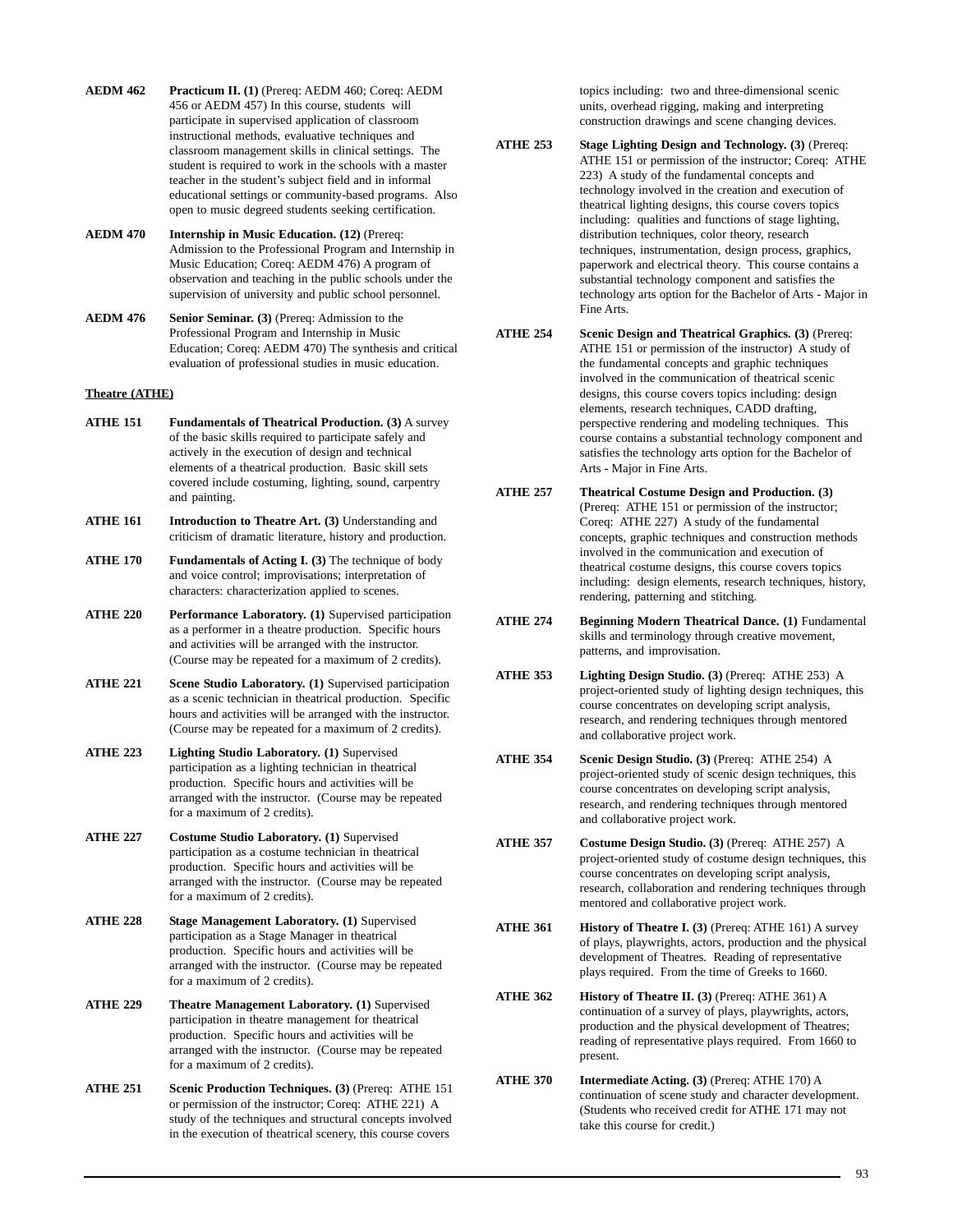- **ATHE 372 Fundamentals of Movement in the Performing Arts. (1)** An introduction to basic physical skills, including relaxation, flexibility and manipulation of the body at rest and in motion. The course will train performers in methods for placing the body and using the stage. (May be repeated for up to 3 hours credit.)
- **ATHE 374 Intermediate Modern Theatrical Dance. (1)** (Prereq: ATHE 274). Continuation of ATHE 274, increased dance skills through creative movement, patterns, improvisations, and compositional problems. (May be repeated for degree credit for a total of 3 hours.)

## **ATHE 375 Beginning Ballet. (1)**

- **ATHE 376 Intermediate Ballet I. (1)** (Prereq: ATHE 375 or consent of instructor.)
- **ATHE 377 Intermediate Ballet II. (1)** (Prereq: ATHE 376 or consent of instructor. May be repeated for degree credit for a total of 3 hours.)
- **ATHE 378 Beginning Jazz Dance. (1)** (Prereq: none) Performance of Jazz dance and its styles from its origins to its use of the contemporary stage.
- **ATHE 379 Intermediate Jazz Dance. (1)** (Prereq: ATHE 378) Development of Jazz movement and styles. Control, rhythm, and continuity are emphasized. A continuation of ATHE 378.
- **ATHE 398 Topics in Theatre. (3)** (Prereq: permission of instructor) Study of selected topics in theatre. Individual title and suffix to be announced with each topic.
- **ATHE 399 Independent Study. (3-6)** (Prereq: permission of instructor)
- **ATHE 453 Advanced Lighting Design Studio. (3)** (Prereq: ATHE 353) An advanced project-oriented study of lighting design techniques, this course concentrates on providing experience in a wide variety of theatrical genres (i.e. multi-set musicals, dance, opera and non-theatre events) through mentored and collaborative project work.
- **ATHE 454 Advanced Scenic Design Studio. (3)** (Prereq: ATHE 354) An advanced project-oriented study of scenic design techniques, this course concentrates on providing experience in a wide variety of theatrical genres (i.e. multi-set musicals, dance, opera and non-theatre events) through mentored and collaborative project work.
- **ATHE 455 Stage Management. (3)** (Prereq: ATHE 155, 170, 288) A practical study of the principles and procedures of stage management for the theatre.
- **ATHE 457 Advanced Costume Design Studio. (3)** (Prereq: ATHE 357) An advanced project-oriented study of costume design techniques, this course concentrates on providing experience in a wide variety of theatrical genres (i.e. multi-set musicals, dance, opera and non-theatre events) through mentored and collaborative project work.
- **ATHE 478 Play Direction. (3)** (Prereq: ATHE 370 and ATHE 455 or permission of instructor) A study of principles, procedures, and practice of stage direction, with selection, analysis, casting, and rehearsal of a one-act play to be presented in the O'Connell Theatre. Offered spring semester of odd numbers years only.
- **ATHE 522 Creative Drama. (3)** Methods and techniques in developing and leading informal dramatic activity with children.
- **ATHE 526 Children's Theatre. (3)** (Prereq: consent of instructor) Special problems in producing plays for child audiences.
- **ATHE 529 Theatre Management. (3)** Problems involved in organizing, administering and promoting the nonprofessional theatre.
- **ATHE 570 Advanced Acting. (3)** (Prereq: ATHE 170, 370) Theory and practice in the development of a role and an understanding of the audience-actor relationship.
- **ATHE 575 Rehearsal and Performance. (3)** (Prereq: consent of instructor) An intensive laboratory course in repertory theatre.
- **ATHE 576 Rehearsal and Performance. (3)** (Prereq: consent of instructor) An intensive laboratory course in repertory theatre.
- **ATHE 596 Directed Internship in Theatre. (3)** (Prereq: ATHE 155, 288, 170, 370, 575 and consent of instructor) Supervised Professional Experience in Theatre. (contract required)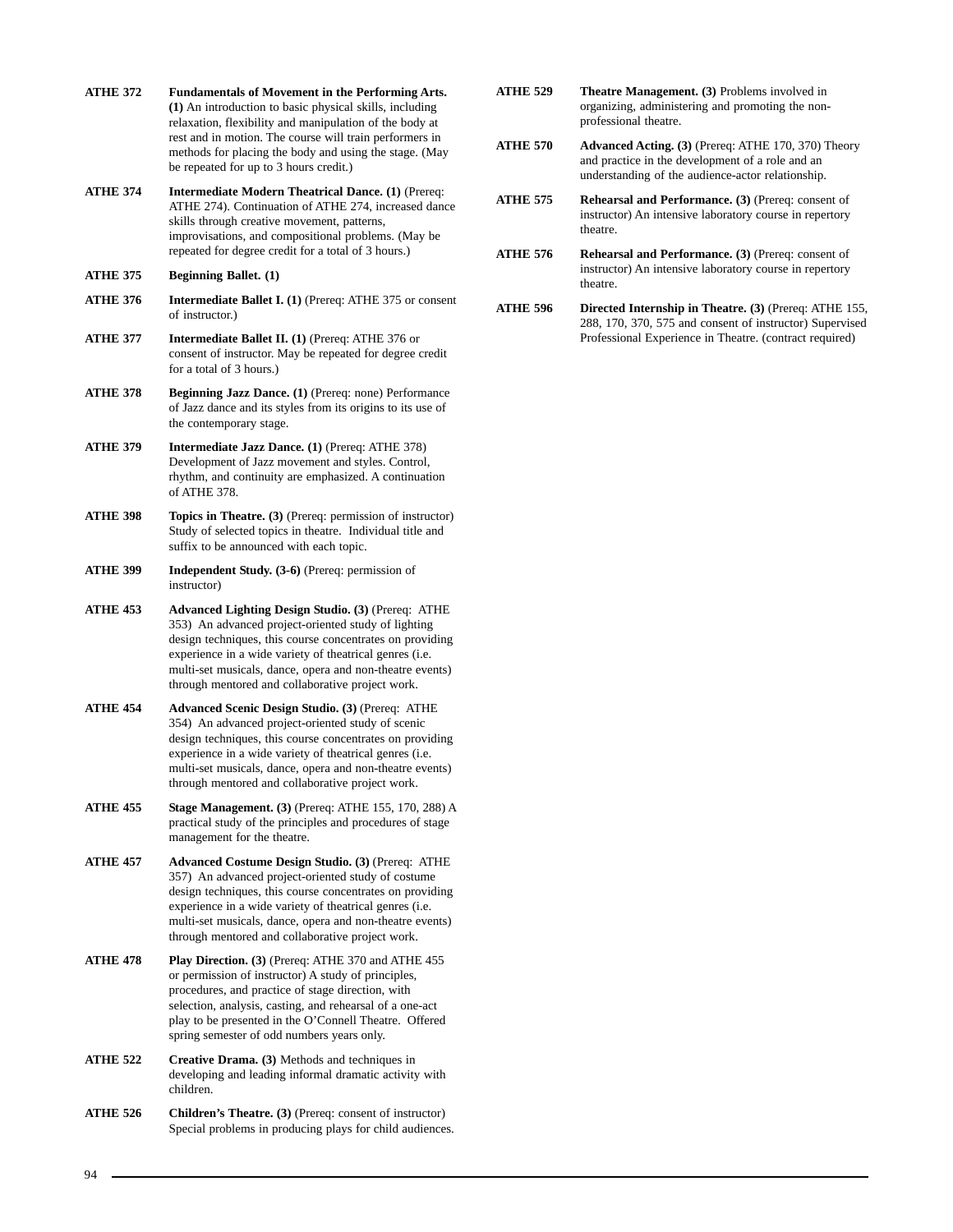# O THER COURSES OFFERED BY TH E COLLEGE OF HUMANITIES AN D SOCIAL SCIENCES

#### **Academic Support**

- **AFYS 101 The First-Year Seminar. (1)** An examination of the culture of academic life with emphasis on observing, analyzing, and incorporating strategies for college achievement. (Elective credit only)
- **ASUP 110 Emerging Leader. (2)** (Prereq: Consent of instructor, 2.5 gpa, and previous leadership experience) This course will offer an introduction to leadership development by examining a variety of leadership skills, with an emphasis on leadership styles. Through several assignments, students will actively examine their own abilities and develop critical skills needed to become a leader in their communities.
- **ASUP 210 Citizen Leadership. (2)** (Prereq: 30 credit hours) This course provides the opportunity to apply leadership theory to active service learning experiences. Students will look at citizenship from a variety of perspectives and will reflect on their own roles as leaders and citizens. This course uses the PARE model (Preparation, Action, Reflection, and Evaluation) to develop critical thinking skills.
- **ASUP 410 The Senior Year Experience. (1)** (Prereq: 75 credit hours) A study of the various transition issues faced as students move from college into the world of employment. Emphasis will be placed on the areas of job searching, skill development, and workplace related issues (workplace ethics, sexual harassment, discrimination, etc.). The class will also focus on how an individual's college experience has prepared him/her for life after graduation.

## **Human Services**

**ASHS 201 Introduction to Human Services. (3)** (Prereq: ASCY 101) An overview of the social services approach to human problems. The course will include discussion of types of aid and human service agencies currently available in the United States and will examine basic philosophies and practices used in social services. (The course is required for sociology majors electing a concentration in human services. It may not be used to satisfy the general education requirement in social sciences.)

#### **Humanities**

**AHUM 107 Southern Studies. (3)** "Southern Studies" is an interdisciplinary study of the South since the Civil War. Utilizing the skills of humanists and social scientists, an overview of the Southern tradition, changes, and recent political and social trends will be made. Perspectives on the South will be presented from the following fields as a minimum: history, literature, music, political science, religion and sociology. The course will utilize a team teaching approach with numerous guest lecturers and presentations.

- **AHUM 201 Peace Studies. (3)** An introduction to peace studies from the perspective of several academic disciplines. Topics may include the causes of war, ethical and religious perspectives on peace, economic causes and consequences of conflict, and theories and practicalities of conflict resolution as they have been understood in a variety of cultures and traditions.
- **AHUM 202 African American Studies. (3)** A comparative study of the history, politics and the arts of Africa and African America. Emphasis will be on the cross-cultural influences between Africans and African-Americans and the influence of the forced dispersal of the African people on American culture.
- **AHUM 211 Issues in Women's Studies. (3)** This course is an interdisciplinary approach to the issues affecting women in contemporary society from the perspective of literature, politics, philosophy, sociology, religion, communication and history.
- **AHUM 301 Topics in Peace Studies. (3)** (Prereq: Sophomore standing) An examination of one or more peace-related topics (e.g., conflict resolution, negotiation, forgiveness, human rights, poverty, social justice, literature of peace).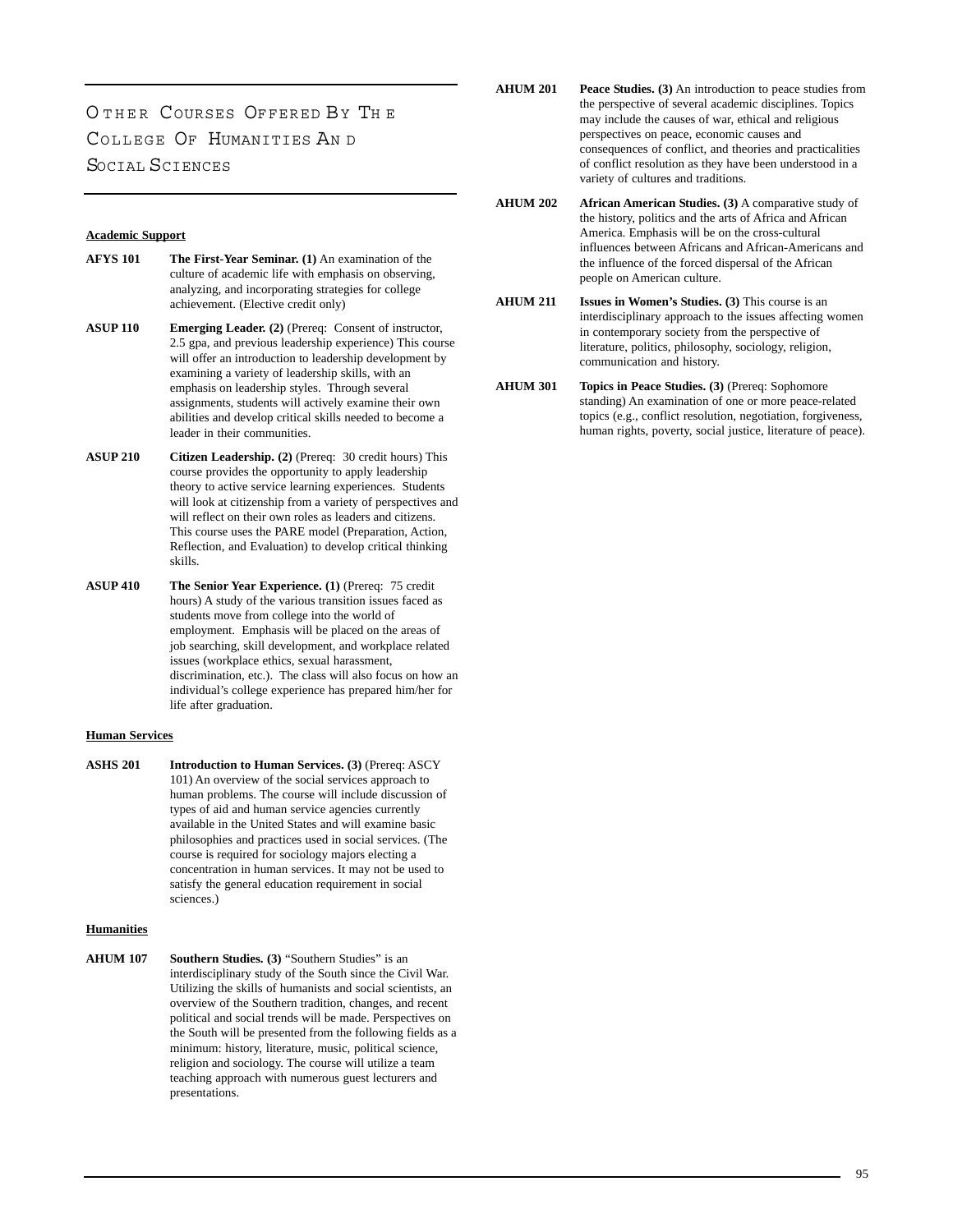# **College of Sciences**

Edward J. Callen, Coordinator of the College Council

The College of Sciences consists of the Department of Biology and Geology; the Department of Chemistry and Physics; the Department of Exercise and Sports Science; the Department of Mathematical Sciences; the Department of Psychology, and the Ruth Patrick Science Education Center. The College offers the Bachelor of Science degree with majors in Biology, Chemistry, Exercise and Sports Science, Mathematics/Computer Science, and Psychology and the Bachelor of Arts degrees in Biology and Psychology. The College also offers a Master of Science degree in Applied Clinical Psychology. The Ruth Patrick Science Education Center offers practicing teachers instruction ranging from one-hour workshops through formal graduate level (Graduate Regional Studies) instruction.

Two- and three-year curricula in most scientific fields including allied health sciences, engineering, geology and physics/astronomy are available. These two-and three-year curricula are coordinated with institutions of higher education such as USC Columbia, the Medical University of South Carolina, Clemson University, the College of Charleston, and the Medical College of Georgia where the student transfers to finish a baccalaureate degree.

The College offers full pre-medical, pre-dental, pre-pharmacy and preveterinary science curricula. One or more years in other pre-professional programs such as forestry, plant science and agronomy also are available through the College.

## **College of Sciences Mission Statement**

The mission of the USC Aiken College of Sciences is to create and communicate scientific knowledge, serve as a community resource, and provide instruction and programs that offer students opportunities to learn the history, principles, theories, and concepts of the sciences through its teaching, scholarly activity, and service.

To that end, the College strives to:

- Provide general education experiences in the natural sciences, mathematical sciences, and psychology.
- Provide current and responsive curricula in specialized programs of study leading to baccalaureate degrees in Biology, Chemistry, Exercise and Sports Science, Mathematical Sciences, and Psychology; to a Master of Science degree in Applied Clinical Psychology; and to non-degree programs in Engineering, Geology, Physics, Allied Health, and Pharmacy.
- Provide classroom, laboratory, and other experiences aimed at learning, practicing, and communicating the sciences.
- Provide students with academic experiences utilizing appropriate facilities, equipment, instrumentation, supplies, and information technology.
- Continue the professional development of its faculty.

## [Ruth Patrick Science Education Center](http://rpsec.usca.edu/)

## **Director**

Gary J. Senn (Science Education/Biology), Ph.D., Florida Institute of Technology, 1992

#### **Mission Statement**

The Ruth Patrick Science Education Center (RPSEC) is a cooperative effort between the University of South Carolina Aiken, business, industry, the South Carolina Department of Education, and schools in the Central Savannah River Area of South Carolina and Georgia. The RPSEC challenges the present and inspires the future to effect systemic change in science, mathematics, technology, and environmental education. Its hands-on approach to teaching endeavors to help people experience the beauty, the order, and the power of science and mathematics, as well as the interest and fun of discovery.

In order to promote lifelong learning and empower individuals to make informed decisions, the RPSEC provides services to students, educators, and the public. The RPSEC staff uses research-based methods and materials, models effective instruction, and influences the quality of science and mathematics education for students, teachers, and the public.

## **Services**

The RPSEC offers educational institutes, courses and workshops for K-12 teachers that are designed both to enhance their knowledge of math, science and technology and to sharpen their teaching skills. Programs are also offered for K-12 students and their families to encourage greater interest in science and mathematics. The RPSEC emphasizes innovative, hands-on approaches that are intended to excite and encourage students and teachers as they learn the content. The RPSEC draws upon the expertise of professional educators, engineers and scientists from colleges, industries, and schools throughout the Central Savannah River Area to provide its services. Services are delivered through the following units of the RPSEC:

#### **Center of Excellence in Middle-Level Interdisciplinary Strategies for Teaching (CE-MIST); Center of Excellence in Educational Technology (CEET) and the DuPont Planetarium**

Director Gary J. Senn (Science Education/Biology), Ph.D., Florida Institute of Technology, 1992

#### **DuPont Planetarium**

Program Director Darlene C. Smalley (Geosciences), B.S., Pennsylvania State University, 1979

#### **CSRA Mathematics and Science Regional Center**

- Coordinator Gloria W. Allen (Mathematics Education), M.Ed., University of South Carolina, 1982
- Math Specialist William R. Cue (Political Science), B.A., University of South Carolina, 1981
- Science Specialist Gregory MacDougall (Science Education), M.Ed., Worchester State College, 1988

#### **Allendale Elementary Professional Development School**

Director Gwendolyn B. Johnson (Mathematics Education), Ph.D., University of South Carolina, 2009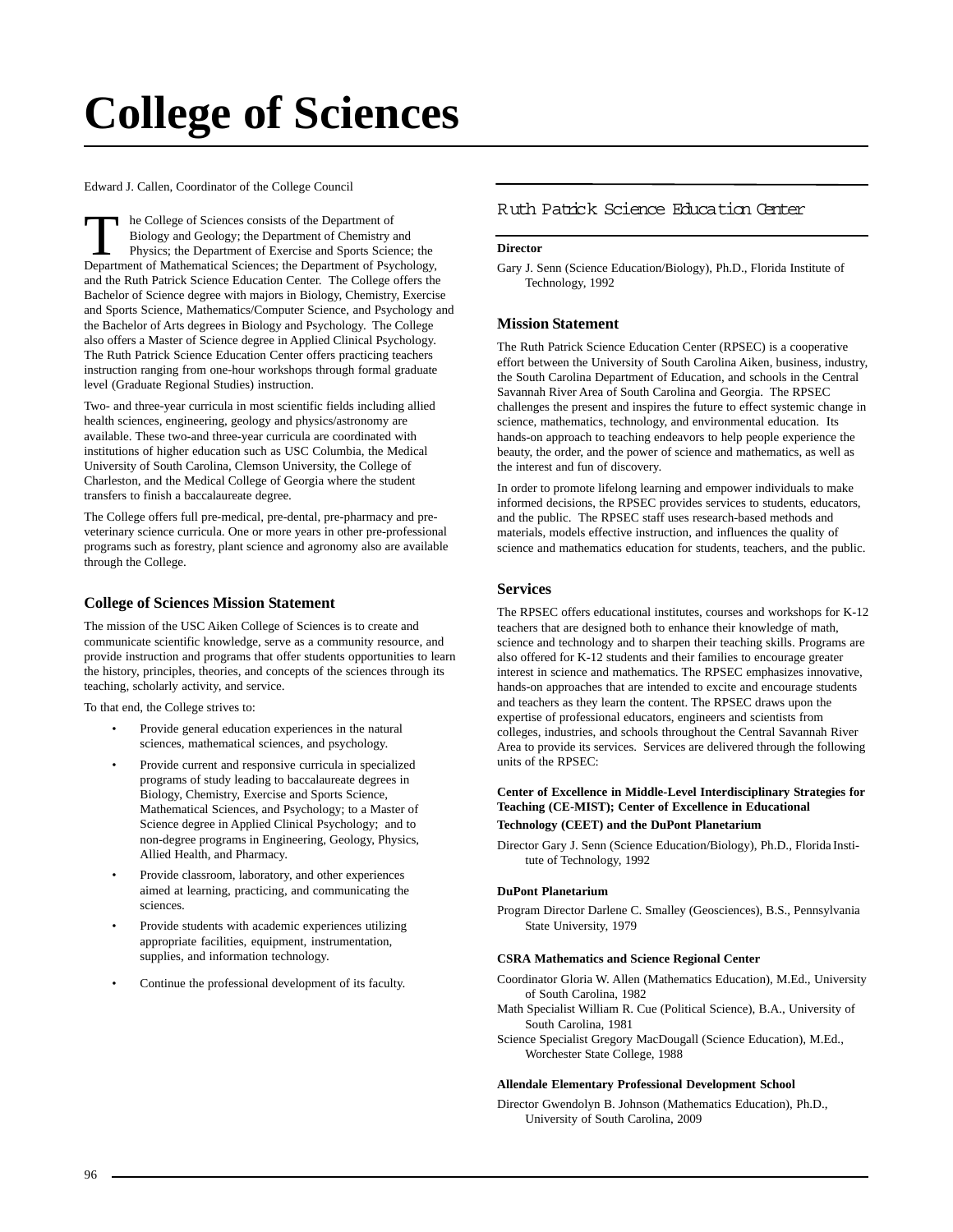#### **RPSEC Hands-on Student Programs**

Director Deborah H. McMurtrie (Elementary Education), M.Ed., University of South Carolina, 1996

#### **Traveling Science and Mathematics Demonstrations Program (TSMDP)**

Director John Hutchens (Community and Occupational Programs in Education) M.Ed, University of South Carolina, 2001

#### **Science and Technology Enrichment Program (STEP)**

Director Tara Jenkins (Foundations of Education), M.Ed, Troy State University, 2004

## D E PA RT M E N T O F BIOLO G Y [AND GE O LO G Y](http://web.usca.edu/biology/)

#### William H. Jackson, Jr., Department Chair

#### **Professors**

- Allen J. Dennis (Geology), Ph.D., University of South Carolina, 1989, *SCANA Chair in Physical Sciences*
- Hugh G. Hanlin (Zoology), Ph.D., Oregon State University, 1980
- William A. Pirkle (Geology), Ph.D., University of North Carolina, 1972
- Jeffrey M. Priest (Zoology/Wildlife Ecology), Ph.D., Southern Illinois University, 1986

Harry E. Shealy, Jr. (Botany), Ph.D., University of South Carolina, 1972

Garriet W. Smith (Microbiology), Ph.D., Clemson University, 1981, *Washington Savannah River Company Chair in Sciences*

#### **Associate Professors**

Andrew R. Dyer, (Plant Ecology), Ph.D., University of California, Davis, 1996, *Washington Group Chair in Sciences or Mathematical Sciences*

- William H. Jackson, Jr., (Immunology), Ph.D., Medical College of Georgia, 1995
- James R. Yates (Molecular Genetics), Ph.D., State University of New York at Albany, 1988

#### **Assistant Professors**

S. Michele Harmon, (Biology), Ph.D., University of South Carolina, 2003 Michelle L. Vieyra, (Biology), Ph.D., University of South Carolina, 2006 Derek A. Zelmer, (Biology), Ph.D., Wake Forest University, 1998

#### **Senior Instructor**

Karin L. Willoughby (Geology), M.S., Virginia Polytechnic Institute and State University, 1975

#### **Instructor**

Stephanie J. Muga (Biochemistry), Ph.D., University of Texas-Austin, 1995

#### **Laboratory Manager/Instructor**

Bradley D. Reinhart (Environmental Toxicology), M.S., University of Georgia, 2003

#### **Lecturers**

Jennifer Cannon (Physiology), Ph.D., Medical College of Georgia, 2006 Gene W. Eidson (Toxicology), Ph.D., Clemson University, 1989 Donald W. Imm (Botany), Ph.D., University of Georgia, 1990

Norris L. O'Dell (Biology), Ph.D., Medical College of Georgia, 1972, D.M.D., Medical College of Georgia, 1975

Pam Steen (Biomedical Sciences), Ph.D., Medical College of Georgia, 2008

Frank H. Syms (Geology), Ph.D., University of South Carolina, 2002 Robert Van Pelt (Geology), Ph.D., City University of New York, 1990 Lynn D. Wike (Aquatic Biology), Ph.D., University of Illinois, 1987 Douglas E. Wyatt (Geology), Ph.D., University of South Carolina, 1995

#### **Distinguished Professors Emeriti**

John D. Spooner (Entomology), Ph.D., University of Florida, 1964 John B. Westbrook (Zoology), Ph.D., University of Georgia 1972

#### **Department Mission Statement**

The mission of the Department of Biology and Geology is to provide an engaging learning environment through excellence in teaching and active faculty and student scholarship. Our main purpose is to develop in our students an understanding of the importance and application of the scientific method as it pertains to both the biological and geological sciences. This is accomplished through faculty/student interactions that reinforce the tenets of the scientific method and expose students to a diversity of discipline-specific problems and the means by which those problems are addressed.

## **Curricula**

The department offers a Bachelor of Science or Bachelor of Arts degree in Biology, a minor in Biology or Geology, and up to three years of Geology curriculum transferrable to other undergraduate institutions. We offer a number of courses that support other degrees or that satisfy the General Education Laboratory Science Requirement. Both BS and BA degrees in biology require students to complete up to 41 semester hours within the major and include a core of courses that includes genetics and ecology/ evolution. In addition, our BS degree requires a cognate consisting of a number of courses that support the biology degree, such as organic chemistry, physics, and geology. Students choosing the BS degree spend one or more semesters working on independent research projects in conjunction with a faculty mentor. This experience culminates in the biology capstone experience in which students present the results of their work in both oral and written form. The BA degree allows our students to pursue a major in biology while combining that with a minor in another discipline. Those pursuing a BA degree are also required to complete the capstone, as described, at which time these students will present their analysis of a problem in the biological sciences.

#### **Departmental Goals**

Students of Biology and Geology at USCA are provided the opportunity to understand concepts, conduct research, communicate ideas, and accept responsibilities in scientific settings. Majors and non-majors study the history, laws, principles, and theories of Biological and/or Geological sciences. By graduation, students of Biology and Geology will have:

- 1. Developed critical thinking skills
- 2. Applied the Scientific Method
- 3. Developed research skills
- 4. Demonstrated an understanding of the history, terminology, principles, and unifying theories of the Biological and/or Geological sciences

More information about the Biology Program's mission, goals, faculty research interests, student research opportunities, and advisement is presented in the *Department of Biology and Geology Student Handbook* available from faculty advisors or the Departmental Office. Also see our home page on the World Wide Web at www.usca.edu/biogeo.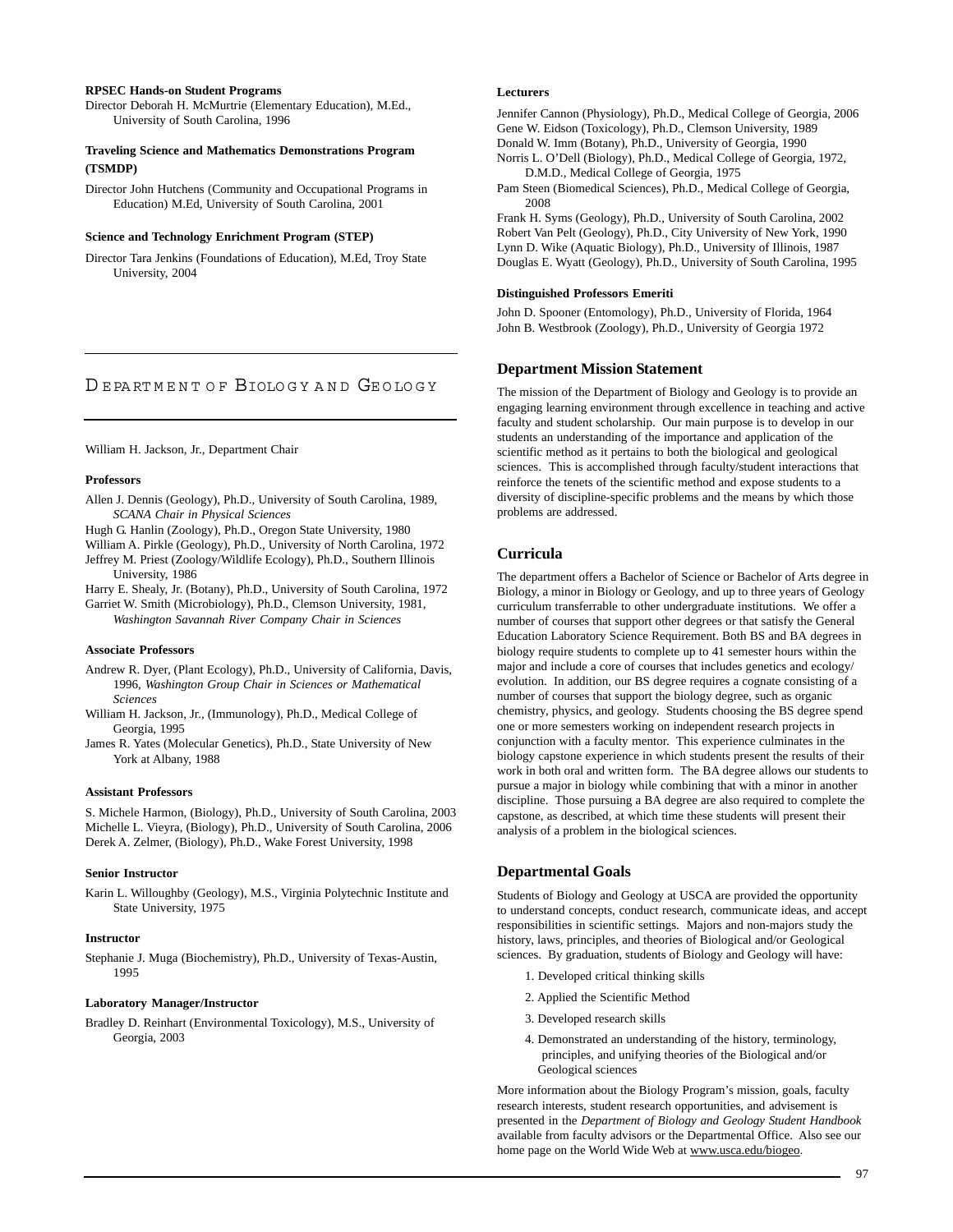## **Technological Literacy in Biology**

To meet the requirement of computer competency, Biology majors are required to successfully complete ABIO 121 and 122, Introductory Biology I and II; ABIO 350, Fundamental Genetics; ABIO 370, Ecology and Evolution; and ABIO 490, Senior Seminar.

## **Research and Teaching Facilities**

The Department of Biology and Geology is housed in a modern, wellequipped building with attached greenhouses and research laboratories. The Department utilizes four additional teaching and research facilities representing diverse habitats: one located at the Highlands Biological Field Station, Highlands, N.C., a second located at the Gerace Research Center on San Salvador Island, Bahamas, W.I., a third at the Belle Baruch Marine Science Laboratory in Georgetown, S.C., and a fourth at the Savannah River Environmental Sciences Field Station, Savannah River Site, Aiken, S.C.

## **Curriculum**

The Bachelor of Science and Bachelor of Arts degrees with a major in Biology consists of five categories of courses to total a minimum of 120 semester hours:

| 1. | <b>General Education</b>           |
|----|------------------------------------|
| 2. | <b>General Education</b>           |
| 3. | <b>Courses in Major</b>            |
| 4. | Cognate Courses (BS) or Minor (BA) |
| 5. |                                    |

**Must be a minimum of 120 semester hours**

It is the responsibility of each student to take the steps necessary to meet all requirements for the degree.

## **Cognate**

The cognate is a set of courses designed to support the Bachelor of Science degree with a major in Biology. See Cognate course description under the Bachelor of Science degree requirements.

## **Minor**

A minor in a discipline other than Biology is required for the Bachelor of Arts degree.

## **Undergraduate Research**

The Department of Biology and Geology offers a series of independent study and research courses designed to build student skills and proficiency in critical thinking, decision making, interpretation of data and written and oral communication. Students may begin as Freshmen with ABIO 199 and continue through their Sophomore and Junior years with ABIO 299 and 399. The series culminates with a Senior Research course (ABIO 499). The Department also offers Special Topics courses (ABIO 598 and AGLY 398, 598) in response to student interest and faculty expertise. All majors are required to participate in our seminar series (ABIO 490/AGLY 490) prior to graduation.

Students interested in a major in Biology at USC Aiken may obtain a Bachelor of Science or a Bachelor of Arts degree. The requirements for each are given below.

#### **Bachelor of Arts—Major in Biology**

| 1. |    |                                                        |
|----|----|--------------------------------------------------------|
|    | А. |                                                        |
|    |    |                                                        |
|    |    | Composition/Composition and Literature                 |
|    |    |                                                        |
|    |    | (Biology majors MUST take a minimum of                 |
|    |    | one Calculus course and one Statistics                 |
|    |    | course as detailed below)                              |
|    |    | Calculus component:                                    |
|    |    | The calculus component can be satisfied by             |
|    |    | completing ONE of the following routes:                |
|    |    | Placement into and successful completion of            |
|    |    |                                                        |
|    |    | Placement into and successful completion of            |
|    |    | Placement into and successful completion of            |
|    |    | AMTH 111 followed by completion of AMTH                |
|    |    |                                                        |
|    |    | Placement into and successful completion of            |
|    |    | AMTH 111 followed by completion of AMTH                |
|    |    |                                                        |
|    |    | Students who do not take the Math Placement Test       |
|    |    | are required to successfully complete AMTH             |
|    |    | 108 prior to beginning the Calculus                    |
|    |    | component.                                             |
|    |    | It is recommended that all incoming students take      |
|    |    | the Math Placement Test.                               |
|    |    | Statistics component: (choose one area)                |
|    |    | ASTA 201, APSY 225 or ABUS 296  3                      |
|    |    |                                                        |
|    |    | ACOM 201, 241, 342                                     |
|    |    |                                                        |
|    |    |                                                        |
|    | В. |                                                        |
|    |    |                                                        |
|    |    | ACHM 111 and ACHM 112                                  |
|    |    | Social and Behavioral Sciences (at least two areas)  6 |
|    |    | Psychology, Sociology, Anthropology,                   |
|    |    | Economics, Political Science, Geography                |
|    |    |                                                        |
|    |    | Philosophy (not logic),                                |
|    |    | History, Literature, Fine Arts History,                |
|    |    | Selected Language courses,                             |
|    |    | Humanities (AHUM acronym), Religion,                   |
|    |    | Communications (Last two digits in 50s or 60s),        |
|    |    | Honors (AHON acronym)                                  |
|    |    | History of Civilization (AHST 101 or AHST 102)  3      |
|    |    |                                                        |
|    |    | (APLS 201, AHST 201, or AHST 202)                      |

## **C. Inter-Curricular Enrichment (ICE) Program7**

| Two additional courses at the 300-level or above              |
|---------------------------------------------------------------|
|                                                               |
| *ABIO 399 and 499 may be used for major credit, however only  |
| five hours of biology credit can be obtained in this way      |
|                                                               |
| Major elective: one additional geology (not AGLY 201) or 300- |
|                                                               |
|                                                               |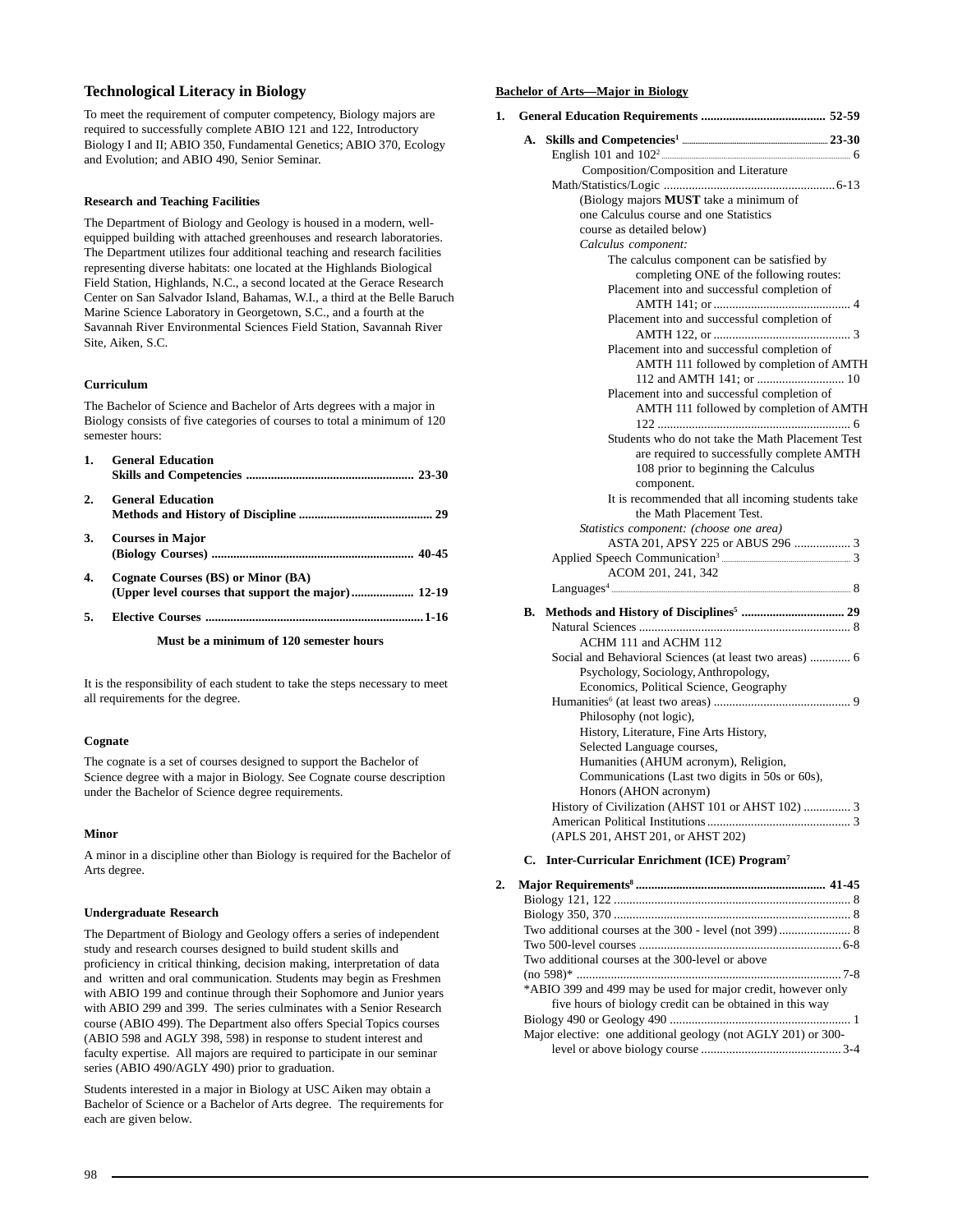**3. Minor ....................................................................................... 15-19** Requirements are prescribed by the college/school that offers the minor program. See Department listings for specific minor requirement. Courses taken toward the minor cannot be counted toward major or general education requirements, with the exception of free electives, which may count toward the minor. All courses for the minor must be passed with a grade of C or better. Students should notify their advisor and the department chair of the minor that is selected.

#### **4. Electives9,10 .................................................................................................................................. 1-10**

## **Total hours required11 ....................................................................... 120**

- <sup>1</sup> For undergraduate writing proficiency, see Proficiency Portfolio in Writing described on page 48.
- Students must complete English 101 with a grade of C or better in order to fulfill general education requirements. Students must also complete AEGL 102 with a grade of C or better in order to fulfill general education requirements and before taking other English courses.
- The following are considered Applied Speech Communication courses: ACOM 201, ACOM 241, and ACOM 342.
- <sup>4</sup> Two (2) semesters of the same language. See degree program requirements for Language study.
- <sup>5</sup> At least 3 hours must be in non-Western world studies, unless an approved non-Western world studies course has been completed elsewhere in the student's degree program.
- <sup>6</sup> For a list of courses that will meet the Humanities general education requirement, see page 32.
- <sup>7</sup> For Inter-Curricular Enrichment requirement, see page 47.
- <sup>8</sup> Students must have a minimum GPA of 2.0 in Biology courses to graduate. In addition, a grade of C or better is required in Biology 121, 122, 350, and 370. No more than one D grade will be accepted in required Biology courses. At least sixteen hours of the Biology Major Requirements must be completed at USC Aiken.
- <sup>9</sup> No more than three hours of activity courses may be counted as electives.
- <sup>10</sup> Physics 201 and 202 are highly recommended electives and are required for admission into some professional schools.
- $11$  Developmental courses will not count toward the 120 hour requirement for a Bachelor of Arts with a Major in Biology.

#### **Bachelor of Science—Major in Biology**

**1. General Education Requirements ........................................ 52-59 A. Skills and Competencies1 .............................................................................. 23-30** English 101 and 1022 ..................................................................................................... 6 Composition/Composition and Literature Math/Statistics/Logic .......................................................6-13 (Biology majors **MUST** take a minimum of one Calculus course and one Statistics course as detailed below) *Calculus component:* The calculus component can be satisfied by completing ONE of the following routes: Placement into and successful completion of AMTH 141; or ............................................ 4 Placement into and successful completion of AMTH 122, or ............................................ 3 Placement into and successful completion of AMTH 111 followed by completion of AMTH 112 and AMTH 141; or ............................ 10 Placement into and successful completion of AMTH 111 followed by completion of AMTH 122 .............................................................. 6 Students who do not take the Math Placement Test are required to successfully complete AMTH 108 prior to beginning the Calculus component. It is recommended that all incoming students take the Math Placement Test. *Statistics component: (choose one area)* ASTA 201, APSY 225 or ABUS 296 .................. 3 Applied Speech Communication3 ..................................................................... 3 ACOM 201, 241, 342 Languages4 ................................................................................................................................ 8

## **B. Methods and History of Disciplines5 ................................. 29**

| $\cdots$                                        |
|-------------------------------------------------|
|                                                 |
| ACHM 111 and ACHM 112                           |
|                                                 |
| Psychology, Sociology, Anthropology,            |
| Economics, Political Science, Geography         |
|                                                 |
| Philosophy (not logic),                         |
| History, Literature, Fine Arts History,         |
| Selected Language courses,                      |
| Humanities (AHUM acronym), Religion,            |
| Communications (Last two digits in 50s or 60s), |
| Honors (AHON acronym)                           |
|                                                 |
|                                                 |
| (APLS 201, AHST 201, or AHST 202)               |

#### **C. Inter-Curricular Enrichment (ICE) Program7**

| Additional courses at the 300-level or above                  |  |
|---------------------------------------------------------------|--|
|                                                               |  |
| *ABIO 399 may be used for up to 2 hours of biology credit     |  |
|                                                               |  |
|                                                               |  |
| Major elective: one additional geology (not AGLY 201) or 300- |  |
|                                                               |  |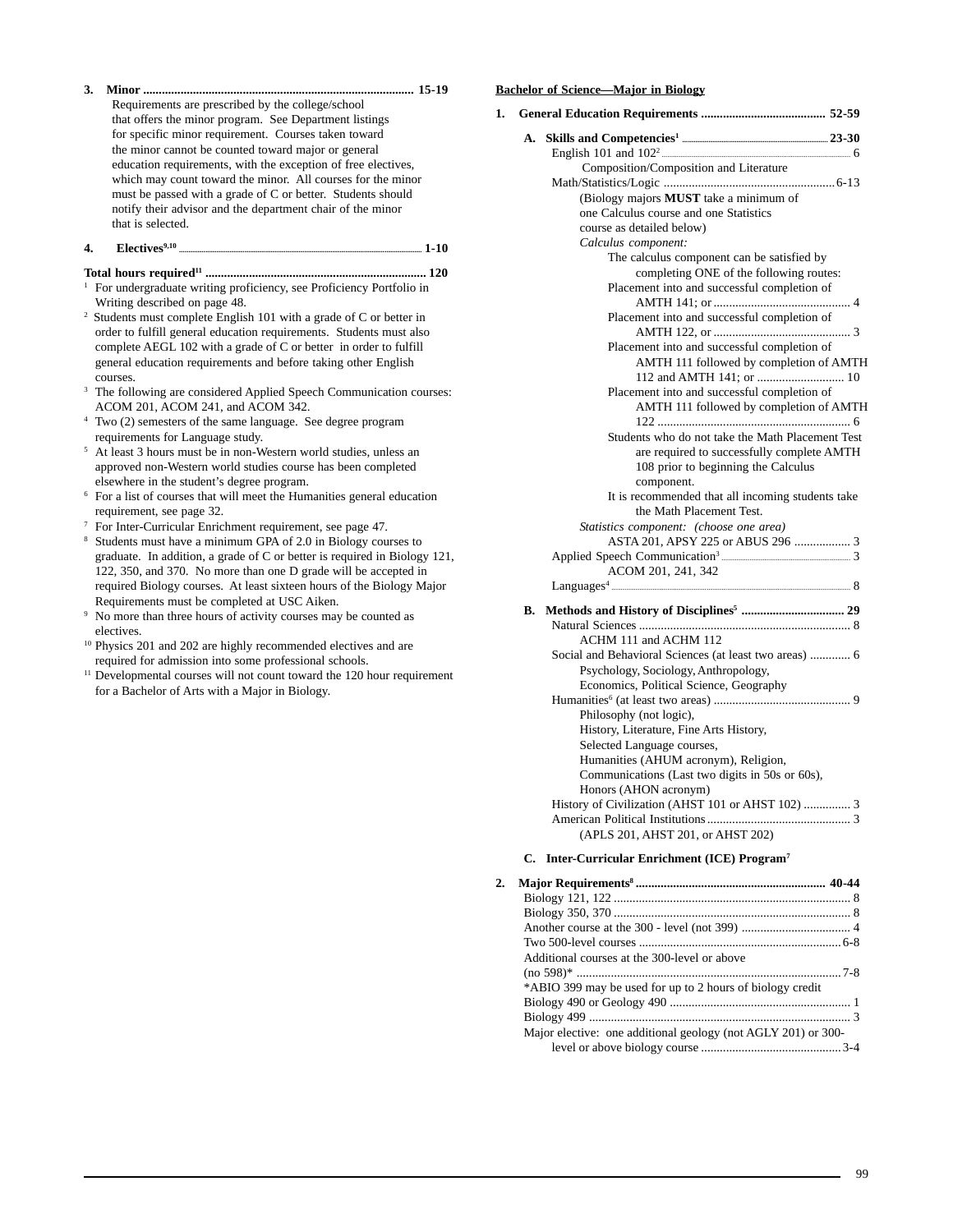**3. Cognate (courses that support the major) ................................. 12** B.S. Biology majors must complete one of two cognate concentrations:

#### **Option 1. Geology Concentration**

Option 1 consists of 12 hours taken from the following: Three courses taken from the 300-, 400- or 500-level.........12 Students pursuing this cognate must first complete AGLY 101.

#### **Option 2. Physics/Organic Chemistry Concentration**

| Option 2 can be satisfied by a combination of physics and |
|-----------------------------------------------------------|
| organic chemistry; however if only one of each is taken,  |
| four additional hours may be obtained from upper level    |
| chemistry, computer science, experimental psychology,     |
| geology, mathematics, or statistics.                      |
|                                                           |

#### **4. Electives9,10 .................................................................................................................................. 5-16**

## **Total hours required11 ....................................................................... 120**

<sup>1</sup> For undergraduate writing proficiency, see Proficiency Portfolio in Writing described on page 48.

- 2 Students must complete English 101 with a grade of C or better in order to fulfill general education requirements. Students must also complete AEGL 102 with a grade of C or better in order to fulfill general education requirements and before taking other English courses.
- <sup>3</sup> The following are considered Applied Speech Communication courses: ACOM 201, ACOM 241, and ACOM 342.
- Two (2) semesters of the same language. See degree program requirements for Language study.
- <sup>5</sup> At least 3 hours must be in non-Western world studies, unless an approved non-Western world studies course has been completed elsewhere in the student's degree program.
- <sup>6</sup> For a list of courses that will meet the Humanities general education requirement, see page 32.
- <sup>7</sup> For Inter-Curricular Enrichment requirement, see page 47.
- <sup>8</sup> Students must have a minimum GPA of 2.0 in Biology courses to graduate. In addition, a grade of C or better is required in Biology 121, 122, 350, and 370. No more than one D grade will be accepted in required Biology courses. At least sixteen hours of the Biology Major Requirements must be completed at USC Aiken.
- <sup>9</sup> No more than three hours of activity courses may be counted as electives.
- <sup>10</sup> Physics 201 and 202 are highly recommended electives and are required for admission into some professional schools.
- <sup>11</sup> Developmental courses will not count toward the 120 hour requirement for a Bachelor of Science with a Major in Biology.

## **Cognate in Biology**

Non-biology majors wishing to take a cognate in Biology should choose courses from the 300 or 500 levels.

## **Minor in Biology**

Non-Biology majors may choose to support their major by completing a minor in Biology. Prerequisites for courses used toward the minor in Biology are Biological Science I and II (ABIO 121 and 122). The Biology Minor consists of a minimum of 15 hours at or above the 300-level. At least seven hours toward the Biology minor must be completed at USC Aiken. We suggest that students seek the advice of the Department of Biology and Geology Chair regarding specific Biology courses best suited for their major.

## **Geology**

The first two to three years of course work leading to the Bachelor of Science degree in Geology are available at USCA. Appropriate courses at USCA for the geology major include general education courses; Geology 101, 102, 311, 325, 331, 335, 336, 398, 401, 401L, 431, 500, 570, 571 and 598; and courses in mathematics, chemistry or physics.

## **Cognate in Geology**

Those students wishing to complete a cognate in Geology should choose from the following: Geology 311, 325, 331, 335, 336, 398, 401, 401L, 431, 500, 570, 571 and 598.

## **Minor in Geology**

Majors in other disciplines may choose to support their major by completing a minor in geology. Geology 101 (Physical Geology) is the prerequisite for courses used toward a minor in geology. At least seven hours toward the Geology minor must be completed at USC Aiken. The Geology Minor consists of a minimum of 15 hours drawn from the following:

| AGLY 335 Igneous and Metamorphic Environments  4                                                                                                                                                                                                                                                                                                                                    |  |
|-------------------------------------------------------------------------------------------------------------------------------------------------------------------------------------------------------------------------------------------------------------------------------------------------------------------------------------------------------------------------------------|--|
|                                                                                                                                                                                                                                                                                                                                                                                     |  |
|                                                                                                                                                                                                                                                                                                                                                                                     |  |
|                                                                                                                                                                                                                                                                                                                                                                                     |  |
|                                                                                                                                                                                                                                                                                                                                                                                     |  |
|                                                                                                                                                                                                                                                                                                                                                                                     |  |
|                                                                                                                                                                                                                                                                                                                                                                                     |  |
|                                                                                                                                                                                                                                                                                                                                                                                     |  |
| AGLY 571 Environmental Hydrogeology Laboratory  1                                                                                                                                                                                                                                                                                                                                   |  |
|                                                                                                                                                                                                                                                                                                                                                                                     |  |
| Total hours required measurements are not all the numerical distributions of 15<br>$\mathbf{1}$ and $\mathbf{1}$ and $\mathbf{1}$ and $\mathbf{1}$ and $\mathbf{1}$ and $\mathbf{1}$ and $\mathbf{1}$ and $\mathbf{1}$ and $\mathbf{1}$ and $\mathbf{1}$ and $\mathbf{1}$ and $\mathbf{1}$ and $\mathbf{1}$ and $\mathbf{1}$ and $\mathbf{1}$ and $\mathbf{1}$ and $\mathbf{1}$ and |  |

<sup>1</sup> All courses in the minor must be passed with a grade of C or better

## **BIS Concentration in Biology and Geology**

A BIS program can be structured for students whose interests are in both Biology and Geology. Such a program may be particularly appropriate for students with interests in the study of the environment. Students should contact the Director of BIS or the chairperson of the Department of Biology and Geology for more details.

## **General Education Laboratory Requirement**

It is Department policy that students not enroll in one-hour independent study experiences to complete General Education Lab Science requirements. Exceptions will not be granted.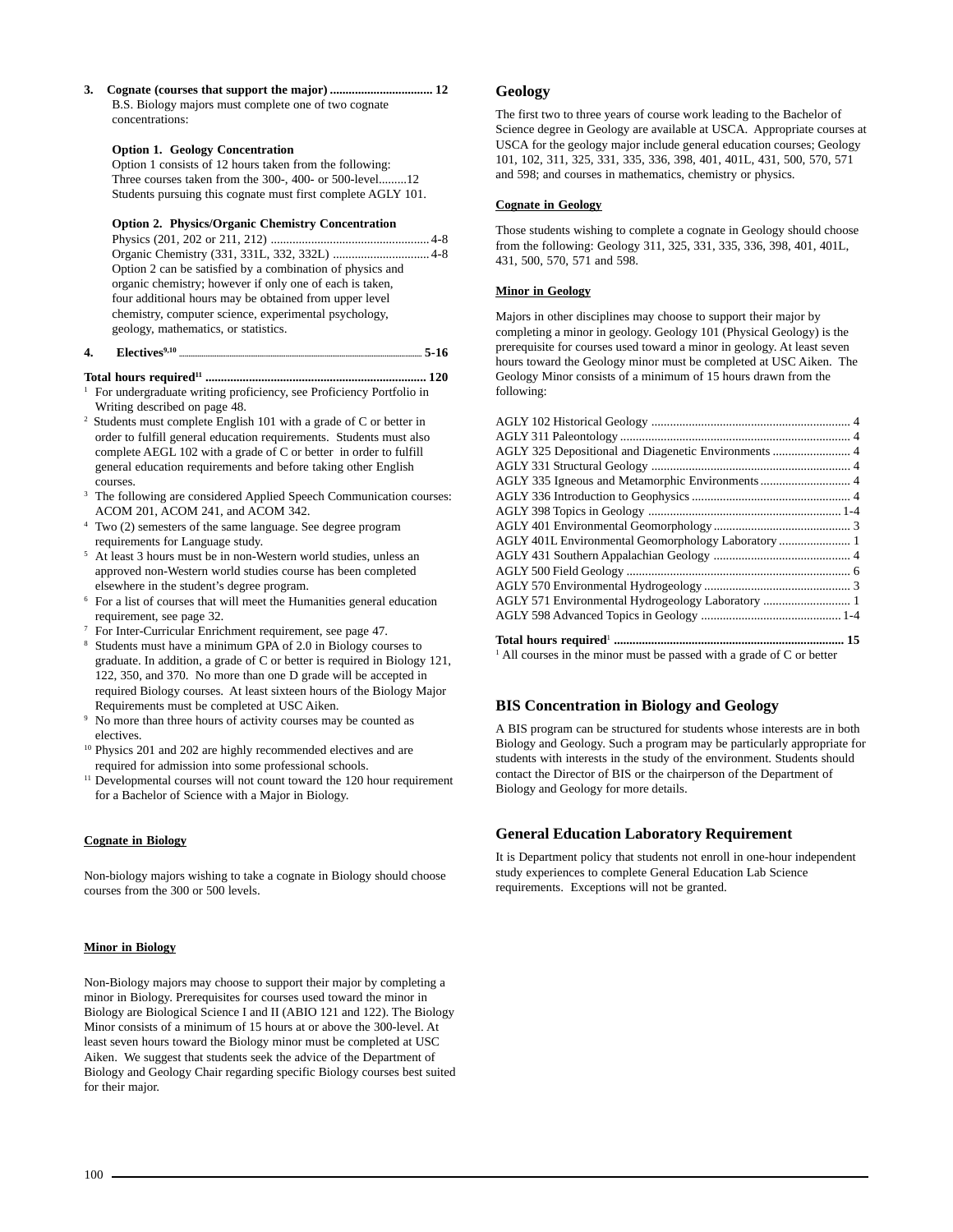## **Course Descriptions**

#### **Biology (ABIO)**

- **ABIO 103 Plant Science. (4)** Plant Science is designed to introduce non-biology majors to science and the scientific method through the concepts of botany. The significance of plants, plant development, physiology, genetics, evolution and ecology will be considered. Three lecture hours and three lab hours per week. This course satisfies the General Education Laboratory Science requirement. Students who earned credit for ABIO 200 may not earn credit for ABIO 103.
- **ABIO 104 Human Biology. (4)** Human biology is designed to introduce non-biology majors to science and the scientific method through the concepts of human biology. Topics include an overview of human anatomy and physiology, immunity and disease, cancer biology, and genetics. Three lecture and three laboratory hours per week. This course satisfies the General Education Laboratory Science requirement. Students who earned credit for ABIO 205 may not earn credit for ABIO 104.
- **ABIO 105 Genetics and Society. (4)** Genetics and Society is designed to introduce non-biology majors to science and the scientific method through the concepts of genetics. Basic genetic principles emphasizing human heredity and the relevance of recent advances in genetics will be considered. Three lecture and three laboratory hours per week. This course satisfies the General Education Laboratory Science requirement. Students who earned credit for ABIO 206 may not earn credit for ABIO 105.
- **ABIO 106 Environmental Life Science. (4)** Environmental Life Science is designed to introduce non-biology majors to science and the scientific method through the concepts of ecology and environmental issues. Although the specific focus of each section may vary, all sections will address the basic biological and ecological principles that govern organismal and environmental interactions. Three lecture hours per week and three laboratory hours per week. This course satisfies the General Education Laboratory Science requirement. Students who earned credit for ABIO 270 may not earn credit for ABIO 106.
- **ABIO 121 Biological Science I. (4)** Biological principles and concepts through the cellular level of organization including evolutionary processes. This is one of two required introductory courses for biology majors and students in related disciplines. Three lecture and three laboratory hours per week. Students who earned credit for ABIO 101 may not earn credit for ABIO 121.
- **ABIO 122 Biological Science II. (4)** Biological principles and concepts from the tissue through ecosystem levels of organization including evolutionary processes. This is one of two required introductory courses for biology majors and related disciplines. Three lecture and three laboratory hours per week. Students who earned credit for ABIO 102 may not earn credit for ABIO 122.
- **ABIO 199 Introduction to Biological Research I. (2)** (Prereq: consent of instructor and biology department approval). An independent study course in which students will write a literature review and proposal for a research project. This course is intended for freshman or sophomore biology majors who have the capability and strong desire to conduct biological research. (May not be used to meet general education requirements or for biology major credit.)
- **ABIO 232 Anatomy. (4)** A survey of human anatomy to include the development, histology and gross anatomy of human systems with a laboratory emphasis on gross anatomy. The organizational structure and integration of human systems are stressed. Required of students in exercise science, nursing and pre-pharmacy. Not available for major credit in biology. Three lecture and three laboratory hours per week.
- **ABIO 242 Physiology. (4)** (Prereq: ABIO 121 or 122 or 232 and ACHM 101 or ACHM 111) A survey course that encompasses all major organ systems of the human body. All explanations begin at the cellular level and include the biochemical mechanisms at this level. Therefore, a basic understanding of biology and chemistry is required. Knowledge of anatomy is also helpful for successful completion of this course. Required of students in nursing and pre-pharmacy. Not available for major credit in biology. Three lecture and three laboratory hours per week.
- **ABIO 250 Microbiology. (4)** (Prereq: ABIO 242 and ACHM 101) An introduction to bacteria and viruses, emphasizing structure, metabolism, and pathogenesis. Discussion of infectious diseases, antigen-antibody relationships, and anti-microbial agents in chemotherapy. Three lecture and three laboratory hours per semester. Not available for biology major credit.
- **ABIO 299 Introduction to Biological Research II. (3)** (Prereq: ABIO 199, consent of instructor and biology department approval). An independent study course in which students will implement and complete a research project. Oral and written results required. This course is intended for freshman and sophomore biology majors who have the capability and strong desire to conduct biological research. (May not be used to meet general education requirements or for biology major credit.)
- **ABIO 302 Cell and Molecular Biology. (4)** (Prereq: ABIO 121 and ACHM 111, or consent of instructor). Principles of prokaryotic and eukaryotic cell structure, molecular organization, and physiology. Genome organization and expression. Cell growth, division, and cell-cell interactions. Three lecture and three lab hours per week.
- **ABIO 315 Comparative Vertebrate Anatomy. (4)** (Prereq: ABIO 122 and sophomore standing) Phylogenetic and comparative aspects of anatomy and embryology. Three lecture and three laboratory hours per week.
- **ABIO 316 Vertebrate Zoology. (4)** (Prereq: ABIO 122 and sophomore standing) Morphology, systematics, evolution, life history, distribution and ecology of vertebrates. Laboratory study will emphasize native species. Field trips and collections required. Three lecture and three laboratory hours per week.
- **ABIO 320 Principles of Botany. (4)** (Prereq: ABIO 122) A phylogenetic survey of the major plant and fungal divisions and consideration of their structure, life history and development. Three lecture and three laboratory hours per week.
- **ABIO 325 Plant Physiology. (4)** (Prereq: ABIO 320 and ACHM 112) Principles of plant physiology with emphasis on higher plants and the concept of whole-plant physiology. Three lecture and three laboratory hours per week.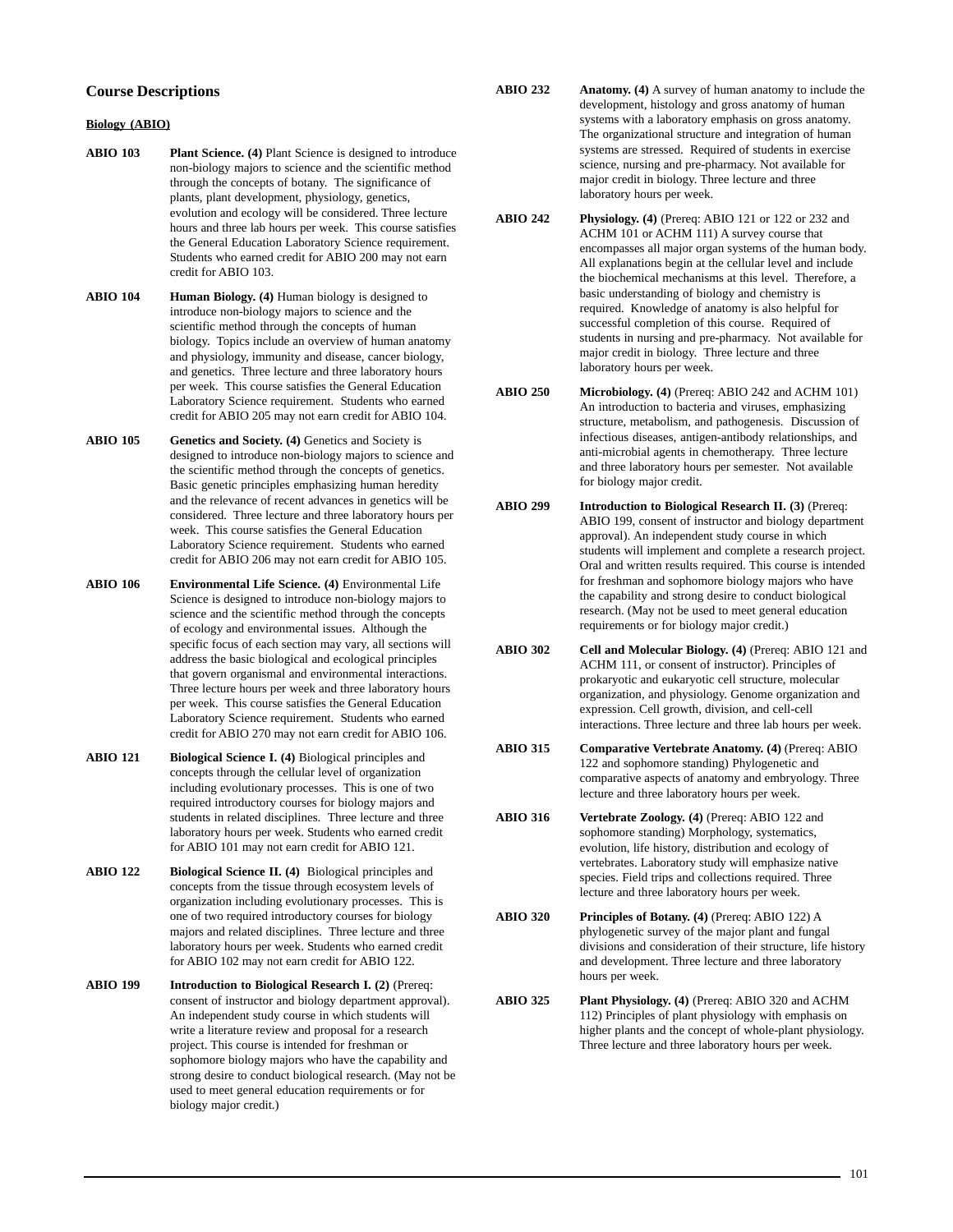- **ABIO 330 Fundamentals of Microbiology. (4)** (Prereq: ABIO 121 and ACHM 111) An introduction to the Bacterial and Archeal Domains, emphasizing phylogenetics, metabolic diversity, genetic regulation and physiological activities. Discussion of signal transduction pathways, genetic transfer mechanisms, symbiosis and the ecological significance of these processes. Three lecture hours and three laboratory hours per week.
- **ABIO 335 Microbial Ecology. (4)** (Prereq: ABIO 330 or Consent of Instructor) Microbial Ecology will introduce students to ecological principles as they apply to microorganisms, as well as evolution, biochemical communication, and other factors related to how microorganisms adjust and modify their environment. Examples of symbiosis and other evolutionary mechanisms will be considered in the context of infectious disease. Three lecture hours and three laboratory hours per week.
- **ABIO 340 Virology. (4)** (Prereq: ABIO 121 and 122) Basic virological concepts including viral diseases, virus-cell interactions, and patterns of viral replication. The course will primarily cover those viruses involved in human disease. Three lecture and three laboratory hours per week.
- **ABIO 350 Fundamental Genetics I. (4)** (Prereq: ABIO 121 and 122, ACHM 111) Principles of transmission and molecular genetics; quantitative inheritance; recombination; biochemical aspects of gene function and regulation; developmental and population genetics. Examples drawn from microorganisms, plants, animals and man. Three lecture and three laboratory hours per week.
- **ABIO 360 Animal Physiology. (4)** (Prereq: ABIO 121 and 122, ACHM 111) Cellular, systemic and organismal principles with a significant emphasis upon comparative aspects of animal physiology. Three lecture and three laboratory hours per week.
- **ABIO 365 Animal Nutrition. (3)** (Prereq: ABIO 121, 122) Basic concepts of companion animal nutrition including a survey of the primary macromolecules, vitamins and minerals; comparative anatomy and physiology of metabolic, digestive and urinary systems; analysis and comparison of commercially available feeds; nutrient requirements for specific animal species and life stages. Three lecture hours per week.
- **ABIO 366 Animal Behavior. (4)** (Prereq: ABIO 121, 122) An introduction to the mechanistic and evolutionary components of animal behavior including the nervous system, sensory systems, hormones and genetics as well as a survey of general behaviors such as habitat selection, feeding, mating, communication and aggression. One Saturday field trip required. Three lecture and three laboratory hours per week.
- **ABIO 370 Ecology and Evolution. (4)** (Prereq: ABIO 122 and AMTH 111 or above, or ABIO 122 and consent of instructor) Introduction to theory of ecological interactions, population biology, evolutionary processes, and adaptive strategies of organisms. Three lecture and three laboratory hours per week.
- **ABIO 381 Tropical Marine Biology. (3)** (Prereq: ABIO 370 or consent of instructor) The objective of this course is to provide an overview of tropical marine ecosystems and their biological communities with a special focus on coral reefs and coral reef organisms. There will be a strong emphasis on systematics, taxonomy, and the ecology of dominant taxa and species. Each day will consist of lectures and trips to the field. A large portion

of the time in the field will be spent snorkeling on nearshore patch reefs and surveying coastal and inland environments. Course is taught at a field station in the tropics. Special permission required. Additional fees assessed for travel and field station use. Students may count only ABIO 381 or ABIO 575 Topics in Ecology: Ecology of the Bahamas for major credit in Biology. Students who earned credit for ABIO 581 may not earn credit for ABIO 381.

- **ABIO 390 Environmental Science and Human Health. (4)** (Prereq: ABIO 121 and 122, ACHM 111) A focus on the interactions between humans and the environment. Course provides information on environmental quality and the impact of environmental degradation on human health, wildlife, and other bioreceptors in aquatic and terrestrial ecosystems. The course will address environmental stressors and pollution, their sources in the environment, their modes of transport and transformation, and their ecological and human health effects. Three lecture and three laboratory hours per week.
- **ABIO 399 Independent Study: Biology. (1-2)** (Prereq: 16 hours of biology and biology faculty approval) One hour of credit can be awarded following the successful completion of a literature review or a set of prearranged laboratory exercises, two hours of credit can be earned upon the completion of an approved literature review and preliminary research. (May not be used for biology major credit.)
- **ABIO 490 Senior Seminar. (1)** (Prereq: 90 semester hours; Coreq: ABIO 499 for BS Biology majors) A seminar series designed to introduce students to current research in biology and geology through weekly seminars by faculty, visiting scientists, and USCA biology majors. This courses is closely linked to ABIO 499 Senior Research: Biology and as such students will be required to work with a research mentor to pose a question of biological significance, prepare a proposal describing research expectations, and develop an experimental procedure for a biological research project. These written proposals will be evaluated by the biology faculty as well as the Seminar Instructor. In addition, Bachelor of Science in Biology students will prepare and participate in oral presentations of their ongoing research projects. Bachelor of Arts in Biology students will prepare and participate in oral presentations of research proposals developed in consultation with biology/geology faculty, culminating in a poster presentation.
- **ABIO 499 Senior Research: Biology. (3)** (Prereq: consent of instructor and project approval by biology faculty; successful completion of fourteen hours or more credit in Biology Courses at or above the 300-level; successful completion of the Writing Proficiency Portfolio or AEGL 201; Coreq: ABIO 490 or AGLY 490). A capstone experience involving independent scientific research. Students will work directly with a faculty mentor to pose a question of biological significance, write a proposal specifying research expectations, develop an experimental procedure, and collect and evaluate data. Students are required to present their data in both written and oral form. Ten laboratory hours per week. Research topic should be approved one semester prior to enrollment. Must be taken during the same semester of enrollment in ABIO 490 or AGLY 490.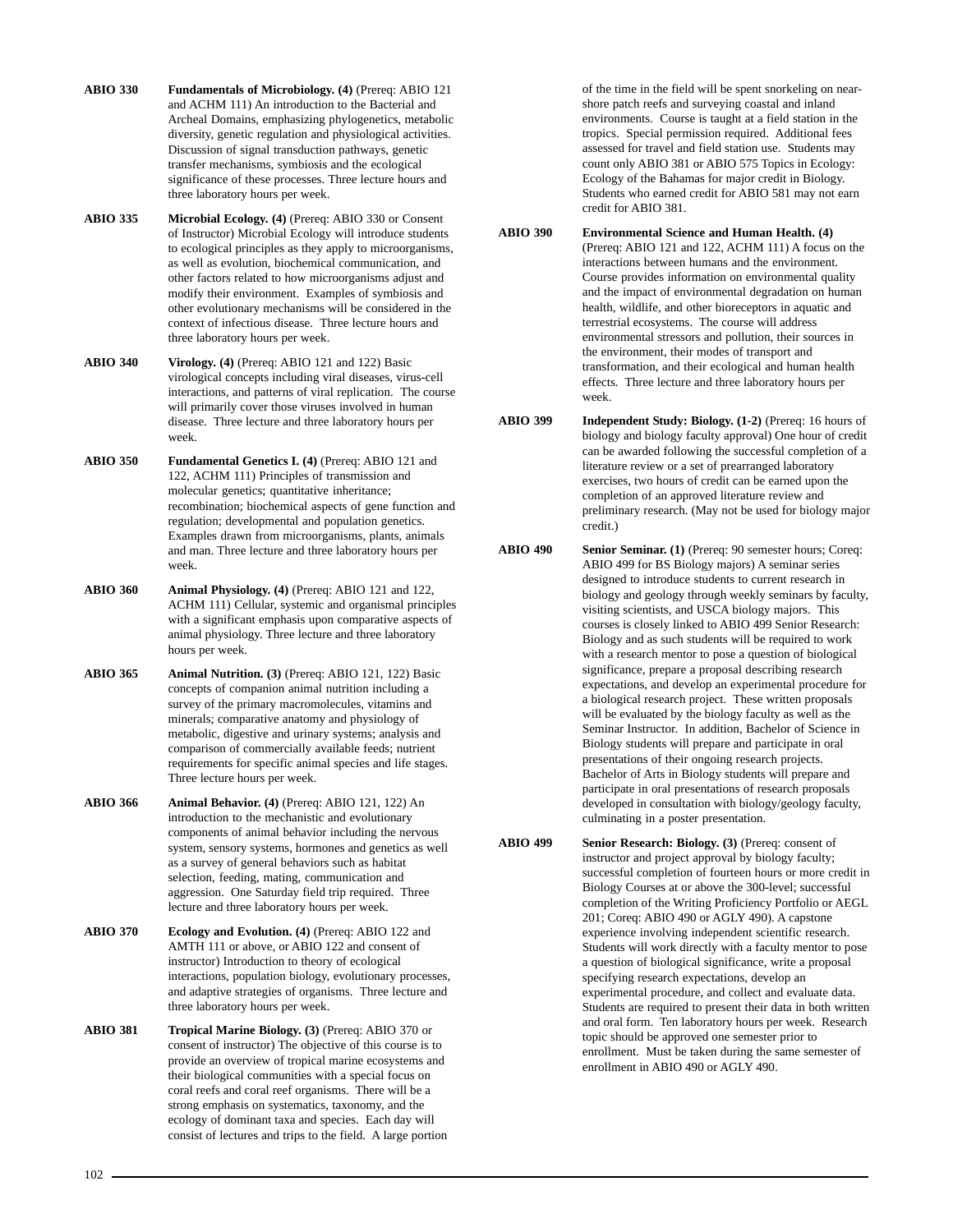- **ABIO 502 Advanced Cell/Molecular Biology. (3)** (Prereq: ABIO 350 or consent of instructor). A discussion of eukaryotic cell function associated with gene expression, protein processing, and signal transduction. Major topics include DNA replication and repair, eukaryotic gene structure and expression, RNA synthesis and processing, protein synthesis and processing, and cell signaling. Three lecture hours per week.
- **ABIO 516 Herpetology. (4)** (Prereq: ABIO 316 or consent of instructor) Systematics, distribution, morphology, life history, behavior, ecology and current literature of amphibians and reptiles with special emphasis on South Carolina species. Field trips and collections required. Three lecture and three laboratory hours per week.
- **ABIO 525 Conservation Biology. (3)** (Prereq: ABIO 370 and Junior Standing or consent of instructor) This course is designed to introduce students to the ways in which principles of the natural sciences and social issues are synthesized into conservation biology. During the course we will discuss how conservation biology can be used to conserve and protect biological diversity. The focus will be primarily on the biological issues, within the context of social, legal, or political considerations through which conservation programs are implemented. The intent of this course is to demonstrate how the tools of natural scientists like biologists, ecologists, and systematists can be applied to the solution of some practical problems in conservation biology.
- **ABIO 528 Seasonal Flora. (4)** (Prereq: ABIO 320 or consent of instructor) Introduction to vascular plant systematics with emphasis on field identification and collection of flora native to South Carolina. Will concentrate on the prevailing flora at the time of the year the course is taught. Seasonal Flora is normally offered in Maymester.
- **ABIO 531 Parasitology. (4)** (Prereq: ABIO 370) A survey of the major parasite taxa, the evolutionary relationships among them, and the ecological and evolutionary consequences of utilizing other organisms as habitat. The laboratory portion of the course focuses on the collection, preservation, and identification of parasitic organisms, culminating in development of a parasite collection by each student. Field trips required. Three lecture and three laboratory hours per week.
- **ABIO 540 Cancer Biology. (3)** (Prereq: ABIO 302 or ABIO 350) Regulation and events involved in signal transduction, cell division, and oncogenesis. These mechanisms underlie current understanding of the onset and maintenance of cancer in humans. Three lecture hours per week.
- **ABIO 541 Principles of Biochemistry. (3)** (Prereq: ACHM 332 and ABIO 121 or consent of instructor) A survey of the fundamental principles of biochemistry. The topics covered include: cellular chemistry, amino acid structure and chemistry, protein structure, carbohydrate chemistry, enzyme kinetics and enzyme inhibition. Three lecture hours per week.
- **ABIO 542** Principles of Biochemistry II. (3) (Prereq: ABIO 541 or consent of instructor) Advanced principles of biochemistry including specific enzymatic mechanisms (e.g., dehydrogenases, kinases, carboxylases), biochemical regulation (e.g., function of dinucleotides, metals, and other coenzymes, specific feedback mechanisms, induction of enzyme activity), and electron transport (e.g., diversity of electron donors involved in electron transfer mechanisms). Three lecture hours per week.
- **ABIO 550 Immunology. (3)** (Prereq: ABIO 350) Basic immunological concepts including hematopoiesis; immunoglobulin structure, function, and genetics; antigen processing and presentation; cellular immunology; hypersensitivity; immune responses to disease; and vaccines. Three lecture hours per week.
- **ABIO 560 Aquatic Biology. (4)** (Prereq: ABIO 370) An examination of the physical and chemical characteristics of freshwater habitats and the ecology of freshwater organisms. The laboratory portion of the course will focus on collection of aquatic organisms and quantification of relevant habitat characteristics. Field trips required. Three lecture and three laboratory hours per week.
- **ABIO 570 Principles of Ecology. (4)** (Prereq: ABIO 370, statistics) Interactions between organisms and the environment; ecosystem structure and function; sampling techniques and data analysis. Three lecture and three laboratory hours per week.
- **ABIO 575 Topics in Ecology. (3-4)** (Prereq: ABIO 370). Any of the courses listed below are offered only if student interest is sufficient. Courses are not part of the Department's standard course sequence. Courses include Ecology of the Bahamas, Ecology of the Southern Appalachians, Forest Ecology, Marine Ecology, and Wetlands Ecology. Students may count only ABIO 380 or ABIO 575 Topics in Ecology: Ecology of the Bahamas for major credit in Biology. Credit awarded for successful completion is dependent on the course offered: four credit hours accompany courses with a laboratory component.
- **ABIO 583 Pathology of Coastal Organisms. (3)** (Prereq: ABIO 330 or consent of instructor) Course will be concerned with known and suspected coastal invertebrate diseases. Emphasis will be placed on techniques involved with the identification, pathogenesis, microbiology, and ecology of the pathogens, and the ecological significance of stress and disease occurrence. Particular consideration will be given to diseases of coral reef organisms. Basic principles regarding coral reef biology and marine microbiology also will be covered. Course will consist of lectures, field trips, and evening laboratories. Course will be taught at a field station in the tropics. Special permission required. Additional fees assessed for travel and by the field station.
- **ABIO 598 Special Topics: (Biology). (3-4)** (Prereq: Junior standing and consent of instructor) A lecture course in advanced biological science not covered in detail in existing courses. Courses for three credit hours will meet for three lecture hours each week. Those courses for four credit hours will meet for three lecture and three laboratory hours each week.

## **Geology (AGLY)**

**AGLY 101 Physical Geology. (4)** This course will illustrate the methods and enterprise of science as they have been applied to interpret the earth. The technical subject matter will be concerned as much with natural processes as with their products-the minerals, rocks, fossils, structure and surface forms of the earth. The course will emphasize the interplay between hypothesis, experiment and observable fact that characterizes productive physical science. Three lectures and three laboratory hours per week.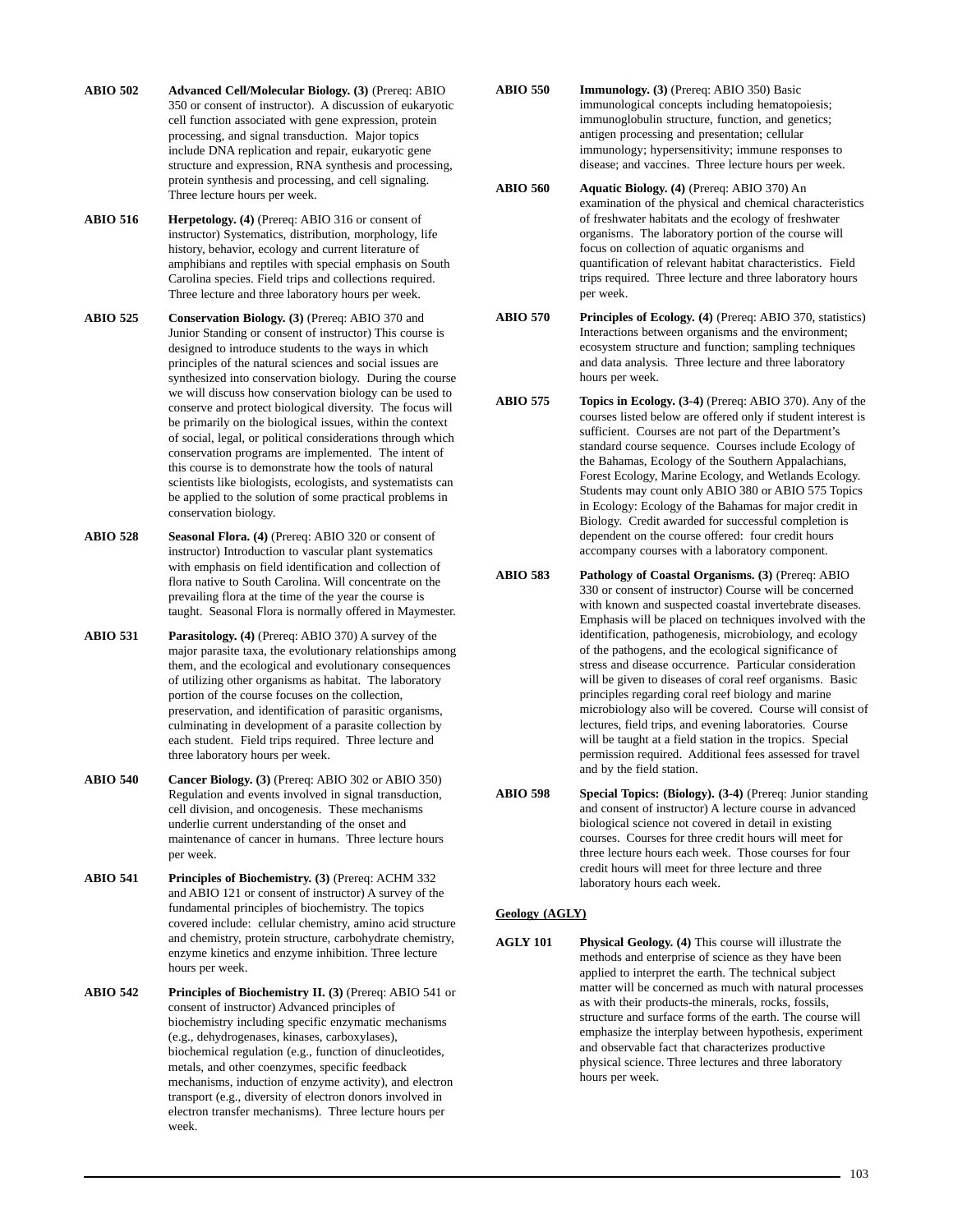- **AGLY 102 Historical Geology. (4)** The practice of geology as a historical science with emphasis on the methods of analysis, nature of the record and guiding philosophy that have allowed geologists to decipher the history of the earth. Three lectures and three laboratory hours per week.
- **AGLY 103 Environmental Earth Science. (4)** Analysis of the basic energy cycles of the earth. The interaction of human activity with earth processes to affect the environment. Three lectures and three laboratory hours per week.
- **AGLY 201 Integrated Earth Science. (4)** A survey of major earth systems. Internal geologic processes; surface geologic processes; geologic time; atmosphere, weather and climate; ocean circulation patterns; the earth in the context of the solar system and the universe. Not intended for students who major in the sciences. Three lecture and three laboratory hours per week.
- **AGLY 311 Paleontology. (4)** (Prereq: AGLY 101, or ABIO 121, or MSCI 101 or permission of instructor) Descriptive environmental biogeographic and evolutionary aspects of paleontology, using examples from the major groups of fossils. Three hour lecture, three hour laboratory each week. Field trips.
- **AGLY 325 Depositional and Diagenetic Environments. (4)** (Prereq: AGLY 101) A survey of the mineralogy and petrology, spatial and temporal frameworks and sequence stratigraphy of sedimentary environments emphasizing sedimentary basins. Includes coverage of deposition and diagenesis: cements, mineralization, and the development of porosity and permeability. 3 lecture and 3 laboratory hours per week. Required field trips.
- **AGLY 331 Structural Geology. (4)** (Prereq: AMTH 141 or AMTH 122) Deformation of the earths stress, strain, elastic behavior, brittle and ductile deformation, geology and mechanics of simple geologic structures, selected orogenic belts. Three hour lecture and three laboratory hours per week. Occasional field trips.
- **AGLY 335 Igneous and Metamorphic Environments. (4)** (Prereq: AGLY 101, ACHM 111) A survey of the mineralogy and petrology of igneous and metamorphic rocks emphasizing plate tectonic settings. The temporal and spatial frameworks of metamorphic and igneous activity at plate margins will be covered as well as crystal chemistry, magma genesis, and P-T-t paths. 3 lecture and 3 laboratory hours per week. Required field trips.
- **AGLY 336 Introduction to Geophysics. (4)** (Prereq: AMTH 142, AGLY 101, and APHY 201 or APHY 211) Structure and dynamics of the solid earth; fundamentals of plate tectonics, geodesy, gravity, seismology, geochronology, and thermal studies. Includes laboratory.
- **AGLY 363 Geographic Information Systems (GIS) in the Sciences. (4)** (Prereq: AGLY 101 or AGLY 401, AND completion of the first (free) modules of on-line courses in "Understanding Map Projections and Coordinate Systems" & "Understanding Geographic Data" at www.esri.com) Introduction to geographic data, and its use in an ArcGis software environment. Topics include map projections and coordinate systems, spatial data creation and collection methods, relational database design, GIS data management, personal geodatabases, the use of domains and subtypes, topology rules, spatial analysis, surface modeling and predictive modeling, case studies using GIS as a decision-making tool.
- **AGLY 398 Topics in Geology (1-4)** (Specified prereq. or permission of instructor) Selected topics in the Geological Sciences. Laboratory and field experiences may be included where appropriate.
- **AGLY 399 Independent Study. (1-4)** (Prereq: permission of instructor)
- **AGLY 401 Environmental Geomorphology. (4)** (Prereq: AGLY 101 or AGLY 103 or AGLY 201) Analysis of the processes that create land forms at outcrop, map, and regional scales in a plate tectonic context. Application of inductive reasoning to the interpretation of geomorphic features. Lab emphasizes basic principles of mapmaking in the field. Required field trips in addition tot he listed lab time will be posted in the "Schedule of Classes" available during pre-registration.
- **AGLY 431 Southern Appalachian Geology. (4)** (Prereq: AGLY 101) The stratigraphic, structural, magmatic, and metamorphic features of the Southern Appalachian origin, studied through the readings in the literature and outcrop observation. Requires one weekend field trip and a five day field trip over Spring Break. Special Fee assessed at registration covers lodging and transportation on the trips.
- **AGLY 490 Senior Seminar. (1)** (Prereq: 90 semester hours; Coreq: ABIO 499 for BS Biology majors) A seminar series designed to introduce students to current research in biology and geology through weekly seminars by faculty, visiting scientists, and USCA biology majors. This courses is closely linked to ABIO 499 Senior Research: Biology and as such students will be required to work with a research mentor to pose a question of biological significance, prepare a proposal describing research expectations, and develop an experimental procedure for a biological research project. These written proposals will be evaluated by the biology faculty as well as the Seminar Instructor. In addition, Bachelor of Science in Biology students will prepare and participate in oral presentations of their ongoing research projects. Bachelor of Arts in Biology student will prepare and participate in oral presentations of research proposals developed in consultation with biology/geology faculty. (Spring, Fall)
- **AGLY 500 Field Geology. (6)** (Prereq: 16 hours in geology, not including AGLY 103, or 201; permission of instructor) Geological field techniques including the use of field instruments and preparation of geologic maps and cross sections. Supervised geologic investigations of a local area. Written final report required.
- **AGLY 570 Environmental Hydrogeology. (3)** (Prereq: AGLY 101 and AMTH 119 or AMTH 141 or AMTH 122 or permission of instructor) Environmental consideration of the hydrologic cycle, occurrence and movement of ground water, aquifer analysis and water well emplacement and construction. Water quality, pollution parameters, and the geochemistry of selected natural water systems. The effects of environmental problems, waste disposal, and water development upon the aqueous geochemical regime. Occasional field trips. (Laboratory AGLY 571 is optional).
- **AGLY 571 Environmental Hydrogeology Laboratory. (1)** (Coreq: AGLY 570) Laboratory to accompany Environmental Hydrogeology (AGLY 570).
- **AGLY 598 Advanced Topics in Geology. (1-4)** (Prereq: specified prerequisites, or permission of instructor) An in-depth study of highly specialized geological topics not covered in detail in existing courses.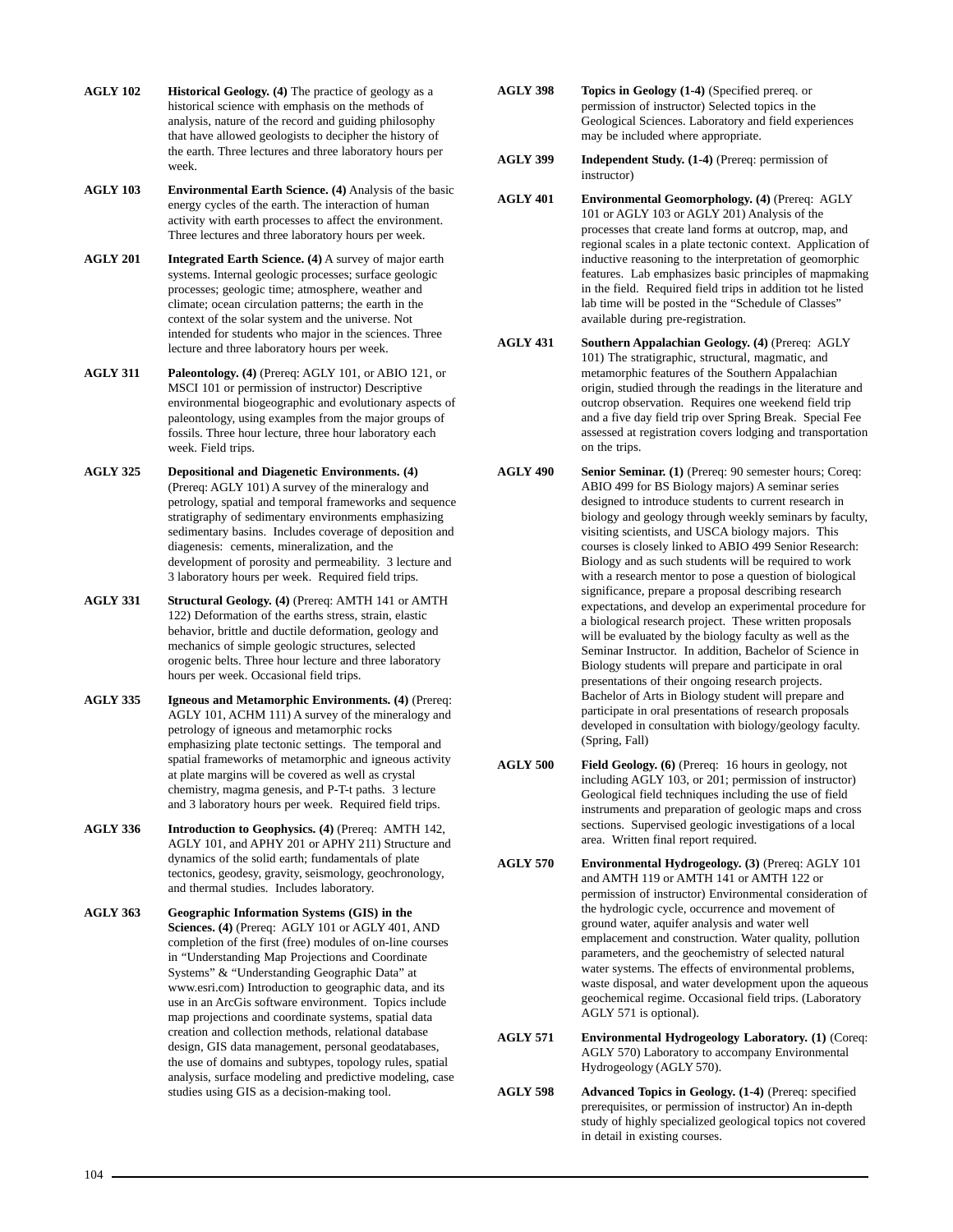## DEPARTMENT OF CHEMISTRY AND PHYSICS

## Monty Fetterolf, Department Chair

## **Professor**

Monty L. Fetterolf (Chemistry), Ph.D., University of California at Santa Barbara, 1987

## **Associate Professors**

Stelios Kapranidis (Mathematics, Computer Science, and Physics), Ph.D., University of Washington, 1981

Chad L. Leverette (Chemistry), Ph.D., University of Georgia, 2000

Kutty Pariyadath (Chemistry), Ph.D., State University of New York at Stony Brook, 1977

## **Assistant Professor**

Nandeo Choony (Chemistry), Ph.D., University of Surrey, UK, 1999

## **Laboratory Manager/ Instructor**

Ronald J. Ruszczyk (Chemistry), Ph.D., State University of New York at Buffalo, 1985

## **Instructors**

Susan Glenn (Chemistry), Ph.D., University of South Carolina, 2001 Neil Miller (Physics), M.S., Clemson University, 1993 Ralph K. Steinhaus (Chemistry), Ph.D., Purdue University, 1966

## **Lecturers**

Gary Mills (Chemical Oceanography), Ph.D., University of Rhode Island, 1981

Clare Sullivan (Science Education), M.S., Florida State University, 1994 Amy Taylor-Perry (Chemistry), B.S., University of South Carolina Aiken, 2004

## **University Affiliates**

Cathy L. Cobb (Chemistry), Ph.D., University of California at Santa Barbara, 1987

Jack G. Goldsmith (Chemistry), Ph.D., University of North Carolina at Chapel Hill, 1994

## **Distinguished Professor Emeritus**

Henry S. Gurr (Physics), Ph.D., Case Western Reserve University, 1966

## **Department Mission Statement**

The Department of Chemistry and Physics strives to offer curricula of high academic quality, to foster an environment supportive of scholarly activity, to provide service courses for the general education of undergraduate students, and to serve as a resource for the community. To this end, the department offers a B.S. Degree with a Major in Chemistry, a Minor in Chemistry, and courses that may be used to satisfy the chemistry and physics requirements that are stipulated by other degrees, or to satisfy the General Education Requirements in science.

## **Curricula**

The Department of Chemistry and Physics offers a baccalaureate degree with a major in Chemistry. Students must complete a set of courses that fulfill the general education requirements, a set of courses that comprise the major, a set of courses that comprise the cognate and several hours of elective courses. It is the responsibility of each student to see to it that he/ she completes all requirements for the degree. Students will be assisted in course selection by their major advisor. To receive a B.S. with a Major in Chemistry, a student must take at minimum the last twelve hours of chemistry courses at USC Aiken, which are ACHM 511, ACHM 511L, ACHM 522 and Senior Research - ACHM 499.

The cognate is a minimum of 12 hours intended to support the course work in the major, and must be selected with the approval of the advisor. The cognate differs from a minor in that the courses are sophomore level or above and may be distributed over more than one subject area. A student wishing greater depth in an area may choose a minor which will encompass the cognate requirements.

For more information, see the USC Aiken Chemistry and Physics Department website at: http://www.usca.edu/chemistry.

## **Technological Literacy in Chemistry**

To meet the requirement of computer competency, Chemistry majors are required to successfully complete ACHM 310, Introduction to Chemical Research Methods.

## **Advisement Options**

**A chemistry major, in consultation with his/her adviser, may take appropriate courses in Biology and Geology and thus obtain a strong background in Environmental Science.**

**The curriculum of the chemistry degree along with selected courses in Biology will prepare a student for admission to Medical, Dental, or Veterinary School.**

**A student wishing to become certified to teach chemistry at the secondary school level may select the Bachelor of Science in Secondary Education with certification in Chemistry through the School of Education (see page 142). Upon completion of this degree, the student will also have completed the Bachelor of Science with a major in chemistry.**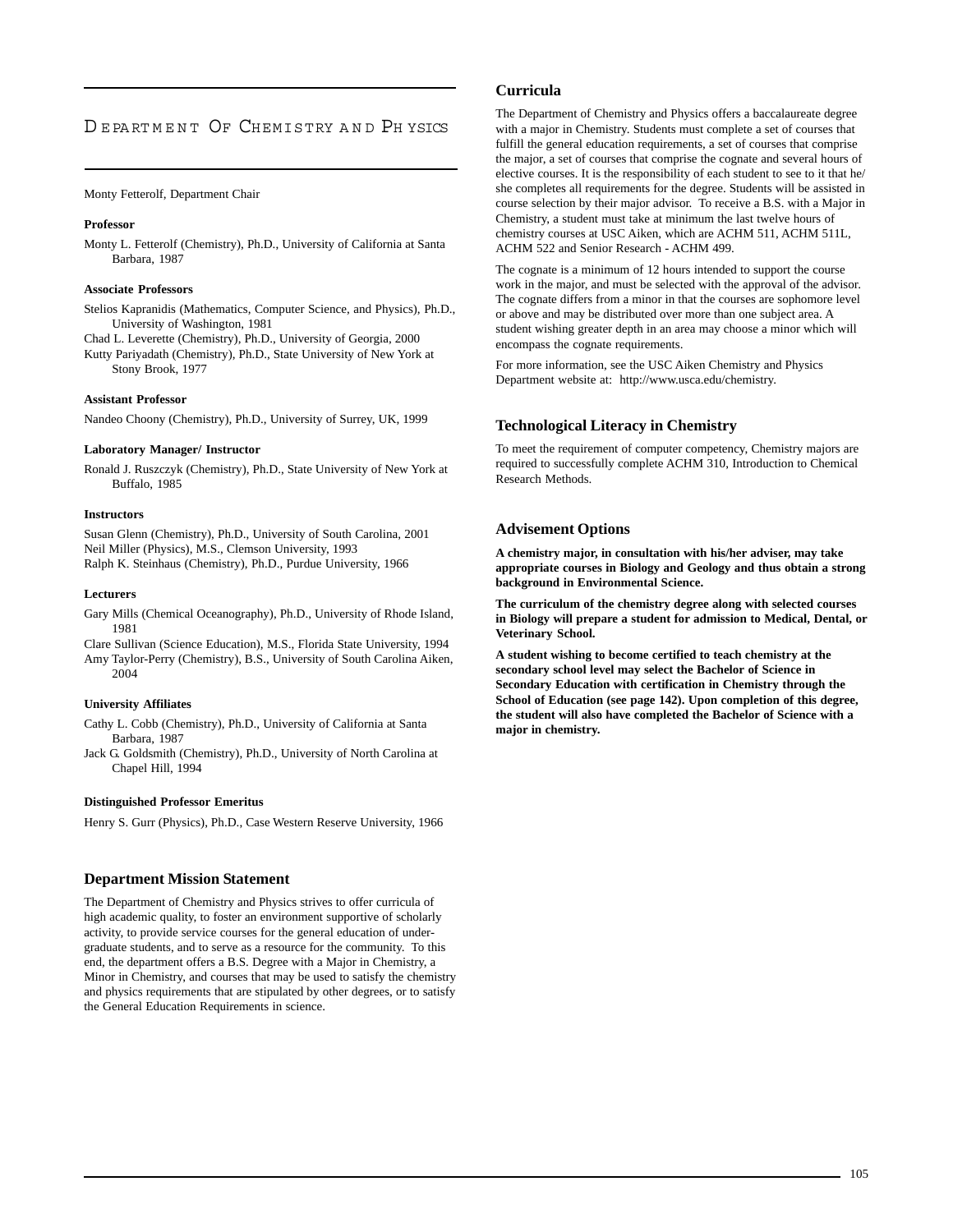## **Bachelor of Science—Major in Chemistry**

Requirements for the chemistry major are listed below. For a chemistry major, a grade of C or higher is required in all chemistry courses counting towards the degree.

| 1. |    |                                                        |
|----|----|--------------------------------------------------------|
|    | A. |                                                        |
|    |    |                                                        |
|    |    | Composition/Composition and Literature                 |
|    |    |                                                        |
|    |    |                                                        |
|    |    |                                                        |
|    |    |                                                        |
|    |    |                                                        |
|    |    | APHY 211 and 212 or APHY 201 and 202; ABIO 121         |
|    |    | Social and Behavioral Sciences (at least two areas)  6 |
|    |    | Psychology, Sociology, Anthropology,                   |
|    |    | Economics, Political Science, Geography                |
|    |    |                                                        |
|    |    | Philosophy (not logic),                                |
|    |    | History, Literature, Fine Arts History,                |
|    |    | Selected Language courses,                             |
|    |    | Humanities (AHUM acronym), Religion,                   |
|    |    | Communications (Last two digits in 50s or 60s)         |
|    |    | Honors (AHON acronym),                                 |
|    |    |                                                        |
|    |    |                                                        |
|    |    | (APLS 201, AHST 201, or AHST 202)                      |

## **C. Inter-Curricular Enrichment (ICE) Program7**

| 2. | 44                                                                    |
|----|-----------------------------------------------------------------------|
|    | Introductory Courses - ACHM 111 and 112                               |
|    | Foundation Courses - ABIO 541, ACHM 310, 321, 321L 331,               |
|    | 331L, 511, 511L, 541, 541L                                            |
|    | In-Depth Courses - ACHM 332, 332L, 499 <sup>10</sup> , 522, 542, 542L |
|    |                                                                       |

- **3. Cognate11 ....................................................................................................................................... 8-12**
- **4. Electives12 ..................................................................................................................................... 6-10**
- **Total hours required ......................................................................... 120** <sup>1</sup> For undergraduate writing proficiency, see Proficiency Portfolio in Writing described on page 48.
- 2 Students must complete English 101 with a grade of C or better in order to fulfill general education requirements. Students must also complete AEGL 102 with a grade of C or better in order to fulfill general education requirements and before taking other English courses.
- The following are considered Applied Speech Communication courses: ACOM 201, ACOM 241, and ACOM 342.
- Two (2) semesters of the same language. See degree program requirements for Language study.
- <sup>5</sup> At least 3 hours must be in non-Western world studies, unless an approved non-Western world studies course has been completed elsewhere in the student's degree program.
- <sup>6</sup> For a list of courses that will meet the Humanities general education requirement, see page 32.
- <sup>7</sup> For Inter-Curricular Enrichment requirement, see page 47.
- <sup>8</sup> A grade of C or higher is required in all chemistry courses counting toward the degree.
- <sup>9</sup> A maximum of 46 hours of Chemistry courses can be applied toward graduation.
- <sup>10</sup> Completion of a thesis and seminar on the research project are required for graduation.
- <sup>11</sup> APHY 212 can be counted toward a cognate.
- <sup>12</sup> Developmental courses cannot be used toward this degree.

#### **Minor in Chemistry**

| <b>Requirements:</b> |  |
|----------------------|--|
|                      |  |
|                      |  |
|                      |  |
|                      |  |
|                      |  |

## **Course Descriptions**

## **Astronomy (AAST)**

**AAST 111 Descriptive Astronomy. (4)** Introduction to the solar system and distant celestial objects such as stars, galaxies, nebulas, quasars, and black holes. Study of the night time sky, exercises and demonstrations; three lecture hours and three lab hours per week. (Spring)

## **Chemistry (ACHM)**

- **ACHM 101 Introduction to Chemistry. (4)** (Prereq: Completion of, placement beyond, or co-enrollment in AMTH 108) An introduction to the principles and vocabulary of chemistry appropriate for those in the health sciences or for general education. The first of a two-semester sequence of courses (ACHM 101 and ACHM 102); not intended for those in engineering, mathematical and natural sciences; three lecture hours and three lab hours per week.
- **ACHM 105 Chemistry in Society. (4)** (Prereq: none) An introduction to basic chemistry and chemical methodologies as they interconnect with relevant societal issues. Hands-on, small-scale laboratory exercises will be used to enhance the understanding of chemistry as it occurs in day-to-day life. Three lecture hours and three lab hours per week. Designed as a general education course. Not intended for allied health or nursing majors or for engineering, science, or premed majors requiring two or more semesters of chemistry.
- **ACHM 111 General Chemistry I. (4)** (Prereq: at least one year of high school chemistry, ACHM 105, ACHM 101 or an equivalent course, or consent of the department. Completion of AMTH 122, with a C or better, or completion of, or placement beyond AMTH 111. If a students does not meet one of the math prerequisites, that student must fulfill the corequisite of AMTH 111.) The first portion of a two-semester sequence of courses that introduces the principles, vocabulary and methods of chemistry appropriate for those in engineering, mathematical and natural sciences. This course presupposes an introductory knowledge of chemistry. Three lecture hours and three lab hours presented in an integrated format of 3 two-hour meetings per week.
- **ACHM 112 General Chemistry II. (4)** (Prereq: ACHM 111 or consent of the department) The second portion of a twosemester sequence of courses that introduces the principles, vocabulary and methods of chemistry appropriate for those in engineering, mathematical and natural sciences. Three lecture hours and three lab hours presented in an integrated format of 3 two-hour meetings per week.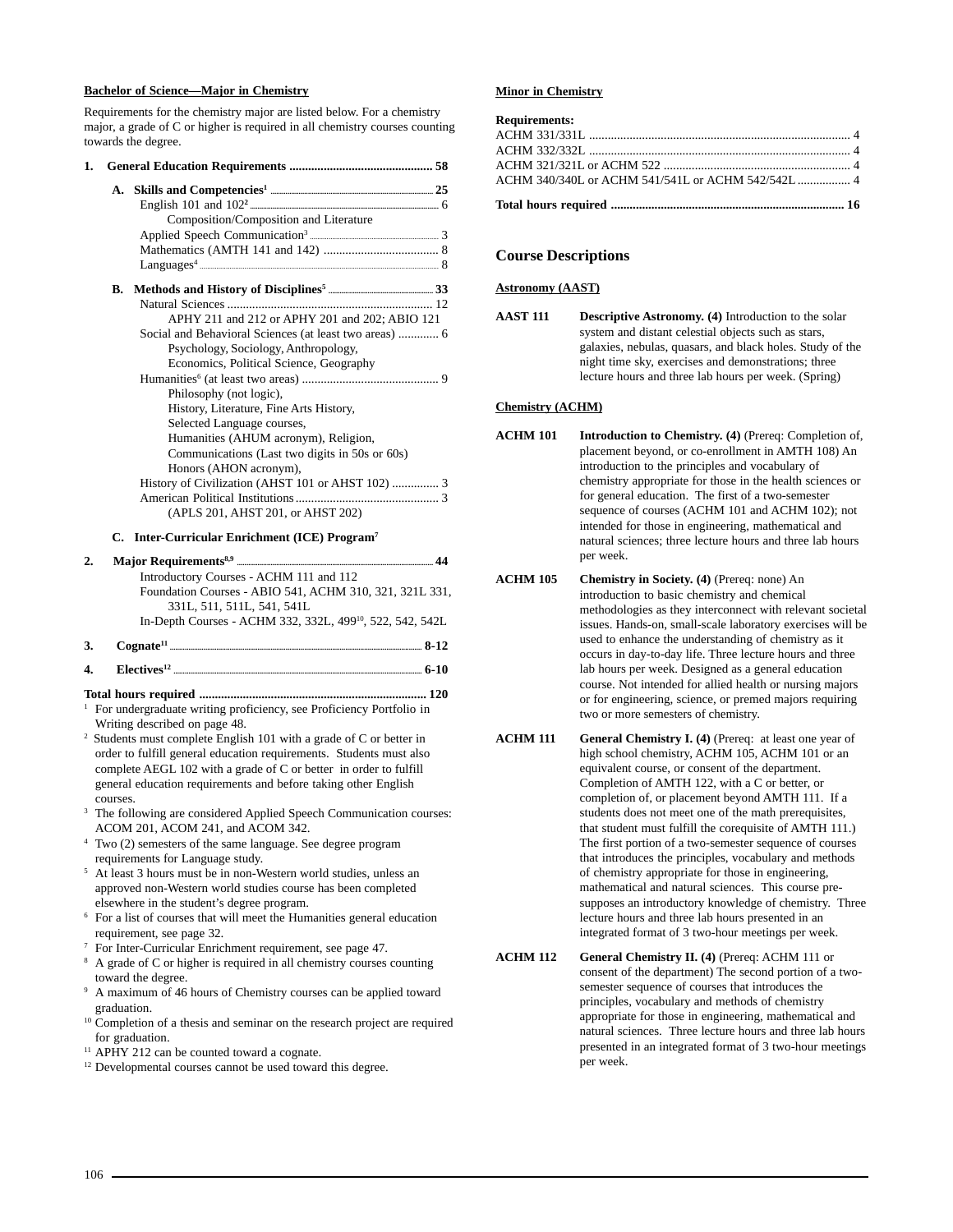- **ACHM 310 Introduction to Chemical Research Methods. (1)** (Prereq: ACHM 112) This course introduces the student to the uses and applications of presentation and analysis software specific for chemistry and to topics such as general research laboratory safety and ethics in research. The scientific literature search capabilities available in the library will also be demonstrated. The course is routinely presented online but may be offered as a lecture/lab as needed.
- **ACHM 321 Quantitative Analysis. (3)** (Prereq: ACHM 112; coreq: ACHM 321L) Treatment of solution equilibria in conjunction with an introduction to statistical methods, spectroscopy, separations, and electrochemistry. Three lecture hours per week.
- **ACHM 321L Quantitative Analysis Laboratory. (1)** (Coreq: ACHM 321) The practice of volumetric and gravimetric analysis with exposure to spectroscopic, chromatographic, and electrochemical methods. Three laboratory hours per week.
- **ACHM 331 Organic Chemistry I. (3)** (Prereq: ACHM 112; coreq: ACHM 331L) Nomenclature, reactions, mechanisms and synthesis of carbon compounds. Three lecture hours per week.
- **ACHM 331L Organic Chemistry Laboratory I. (1)** (Coreq: ACHM 331) Laboratory safety, synthesis, separation and purification of carbon compounds. Three laboratory hours per week.
- **ACHM 332 Organic Chemistry II. (3)** (Prereq: ACHM 331; coreq: ACHM 332L) A continuation of ACHM 331. Three lecture hours per week.
- **ACHM 332L Organic Chemistry Laboratory II. (1)** (Prereq: ACHM 331L; coreq: ACHM 332) Continuation of ACHM 331L. Spectroscopic identification of carbon compounds. Three laboratory hours per week.
- **ACHM 340 Introduction to Chemical Instrumentation. (3)** (Prereq: ACHM 112; Coreq: ACHM 340L) An overview of the physical principles behind the uses of modern chemical instrumentation. Three lecture hours per week. Cannot be used for credit in the chemistry major.
- **ACHM 340L Introduction to Chemical Instrumentation Laboratory. (1)** (Coreq: ACHM 340) Focus on proper procedures for instrument usage and data interpretation. Experiments will be drawn primarily from related scientific disciplines. Three lab hours per week. Cannot be used for credit in the chemistry major.
- **ACHM 399 Independent Study. (1-4)** (Prereq: permission of instructor)
- **ACHM 498 Topics in Chemistry. (1-4)** (Senior standing or consent of instructor) Selected topics in Chemistry. Lecture and/ or laboratory course in advanced topics not covered in existing courses.
- **ACHM 499 Senior Research. (1-3)** (Prereq: permission of instructor; coreq: senior status) Available only for senior chemistry majors. Students will participate in a research project under the direction of a chemistry faculty member. A thesis and presentation are required upon completion of the research. This course will provide the capstone experience. During the first semester of enrollment in ACHM 499 the student may enroll for two to three semester hours. Subsequently, a student may enroll for up to three additional semester hours. A minimum of three semester hours are required for graduation and a student can enroll for a maximum of six credit hours.
- **ACHM 511 Inorganic Chemistry. (3)** (Prereq: ACHM 542 or consent of department) Consideration of atomic structure, valence, complex compounds and systematic study of the periodic table. Three lecture hours per week.
- **ACHM 511L Inorganic Chemistry Laboratory. (2)** (Coreq: ACHM 511 or consent of department) The synthesis and characterization of inorganic compounds by specialized methods. Six laboratory hours per week. (formerly ACHM 513)
- **ACHM 522 Instrumental Analysis. (4)** (Prereq: ACHM 542 or consent of department) Theory and applications of instrumental methods of chemical analysis. Two lecture and six laboratory hours per week.
- **ACHM 541 Physical Chemistry I. (3)** (Prereq: ACHM 112, APHY 212 or APHY 202, AMTH 142; coreq: ACHM 541L or consent of department) Theories and laws relating to chemical changes. Three lectures per week.
- **ACHM 541L Physical Chemistry Laboratory I. (1)** (Coreq: ACHM 541 or consent of department) Applications of physical chemical techniques. Three laboratory hours per week.
- **ACHM 542 Physical Chemistry II. (3)** (Prereq: ACHM 541; coreq: ACHM 542L or consent of department) Theories and laws relating to chemical changes; a continuation of ACHM 541. Three lecture hours per week.
- **ACHM 542L Physical Chemistry Laboratory II. (1)** (Prereq: ACHM 541L; coreq: ACHM 542 or consent of department) Applications of physical chemistry techniques. Three laboratory hours per week.
- **ACHM 550** Advanced Biochemistry. (3) (Prereq: ABIO 541 and ACHM 541) An advanced background in the chemistry of biological compounds and cellular processes emphasizing thermodynamics, kinetics, structure and reaction mechanisms is presented.
- **ACHM 590 Introductory Glassblowing. (1)** (Prereq: junior or senior standing, or consent of instructor) The history and fundamental application of glassblowing techniques. Three laboratory hours per week.

## **Physics (APHY)**

- **APHY 101** Introduction to Physical Science I. (4) An introduction to the concepts, ideas and methods of physical science for non-science majors. Particular emphasis is given to the principles of classical physics and chemistry. Experiments, exercises and demonstrations are included; three lecture hours and three lab hours per week. (Fall)
- **APHY 201 General Physics I. (4)** (Prereq: A grade of C or better in AMTH 111 or 112 or AMTH 122 or placement beyond AMTH 112) The first part of an introductory course sequence covering mechanics, electromagnetism, wave motion, sound, heat, optics, relativity, quantum physics, atomic physics and nuclear physics. No previous background in physics is assumed. Three lecture hours, one hour recitation and one two-hour laboratory per week. (Fall)

**APHY 202 General Physics II. (4)** A continuation of APHY 201. Three hours of lecture, one hour recitation and one twohour laboratory per week. (Spring)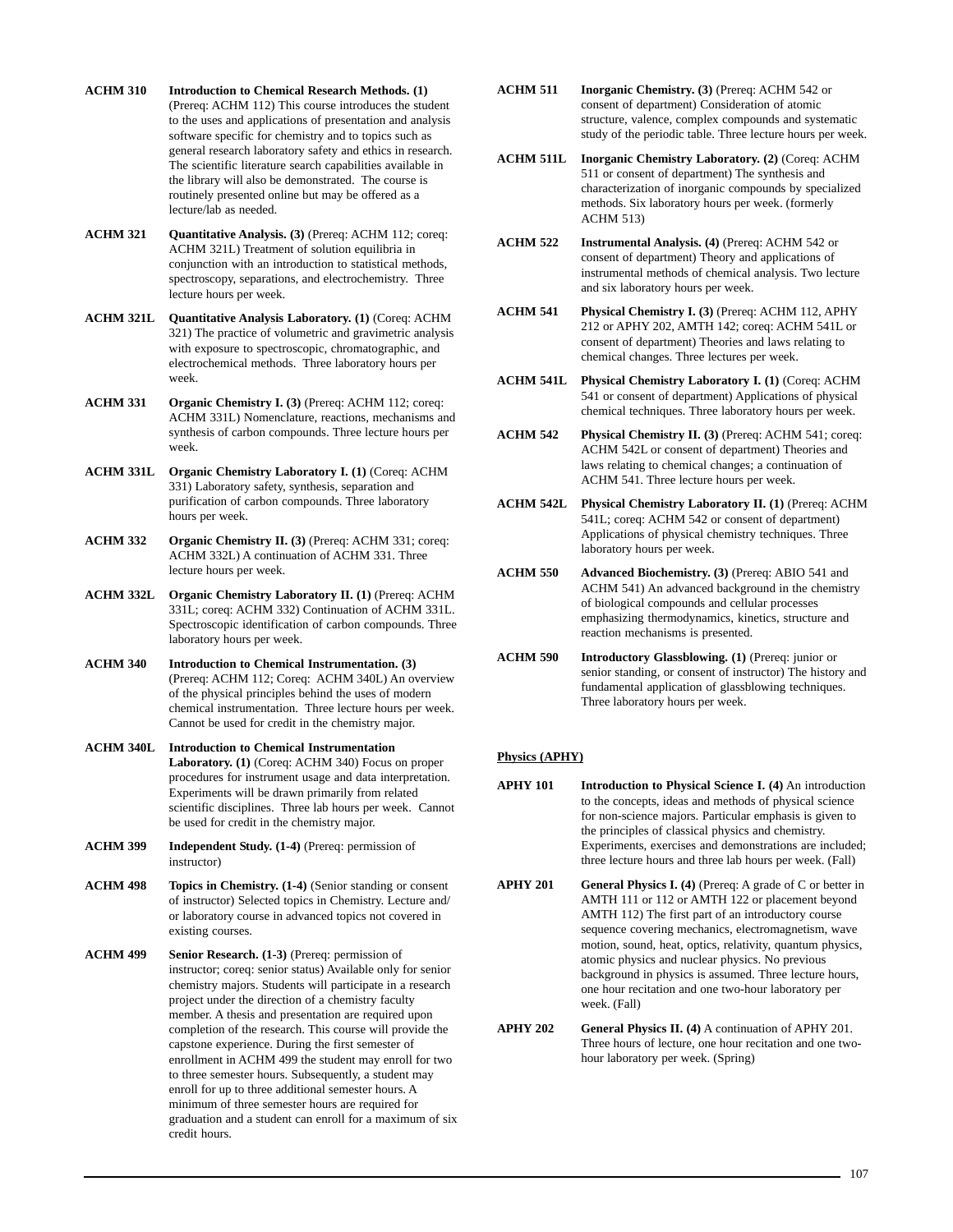- **APHY 211 Essentials of Physics I. (4)** (Prereq: completion of AMTH 141) Mechanics, heat, wave motion and optics, electromagnetism and modern physics. First portion of a two-semester calculus-level course primarily for students of science and engineering. Three hours of lecture, one hour recitation and one two-hour laboratory per week. (Fall)
- **APHY 212 Essentials of Physics II. (4)** A continuation of APHY 211. Three hours of lecture, one hour recitation and one two-hour laboratory per week. (Spring)
- **APHY 398 Topics in Physics (1-4)** (specified prereq. or consent of instructor) Selected topics in physics. Lecture and/or laboratory course in topics not covered in detail in existing courses.
- **APHY 399 Independent Study. (1-4)** (Prereq: permission of instructor)

## DEPARTMENT OF EXERCISE AND SPORTS **SCIENCE**

## Christopher M. DeWitt, Department Chair

## **Associate Professors**

- Christopher DeWitt (Biomedical-Environmental Chemistry), Ph.D., Oakland University, 1995
- Kimberly Wood Woeber (Physical Education), Ph.D., University of Southern California, 1982

## **Assistant Professor**

Brian Parr (Exercise Science), Ph.D., University of Tennessee, 2001

## **Instructors**

- Jami Craps (Education Administration), M.Ed., University of South Carolina, 1995
- Patrick Gelinas (Kinesiology and Applied Physiology), M.S., University of Colorado, 2002

## **Lecturers**

- Hollis Adair (Special Education), B.S., Winthrop University, 2001
- Martha Bates (Educational Administration), M.Ed., University of South Carolina, 1993
- Melissa Beckner, Yoga Instructor
- Steven Dahm (Psychology), B.A., University of Buffalo, 1996
- Michelle Dorthalina (Art Studio/Graphic Design), B.A., University of South Carolina Aiken, 2006
- Kenny Evenson, Golf Professional
- Mike Findley (Psychology/Business Management), BAIS, University of South Carolina Aiken, 1981
- Molly Hunt (Exercise Physiology), M.A., University of Maryland, 1991 Gary Mauks (Education, History and Physical Education), B.A.,
- University of Kentucky, 1971

Marian Robinson (Business Administration), B.S., Geneva College, 1959 Ron Ruszczyk (Chemistry), Ph.D., State University of New York, 1985

## **Department Mission Statement**

The mission of the University of South Carolina Aiken Department of Exercise and Sports Science is to provide quality classroom and applied educational experiences to students pursuing a broad spectrum of exercise-related employment and graduate school opportunities. There are two areas of concentration that offer specialization in fitness management and basic sciences. The fitness management concentration provides business courses and internship opportunities that prepare the student for employment in the field of managing health-related programs. The basic sciences concentration provides course work and research opportunities that prepare the student either for employment in the field of exercise physiology or for graduate school.

## **Admission Criteria**

All courses in the core requirements and concentration require C grade or higher.

## **Fitness Management Concentration**

To graduate, the student must have a USC System cumulative 2.0 GPA. Following each semester where the student's USC System cumulative GPA is below 2.0, the Exercise and Sports Science Chair will notify the student in writing.

## **Basic Sciences Concentration**

To graduate, the student must have a USC System cumulative 3.0 GPA. Enrollment in AEXS 458, AEXS 459, and AEXS 499 requires a USC System cumulative 3.0 GPA. Following each semester where the student's USC System cumulative GPA is below 3.0, the Exercise and Sports Science Chair will notify the student in writing.

## **Technological Literacy in Exercise Science**

To meet the requirement of computer competency, Exercise and Sports Science majors are required to successfully complete one general education computer science course.

For more information on the Department of Exercise and Sports Science, see our home page at www.usca.edu/exercise/.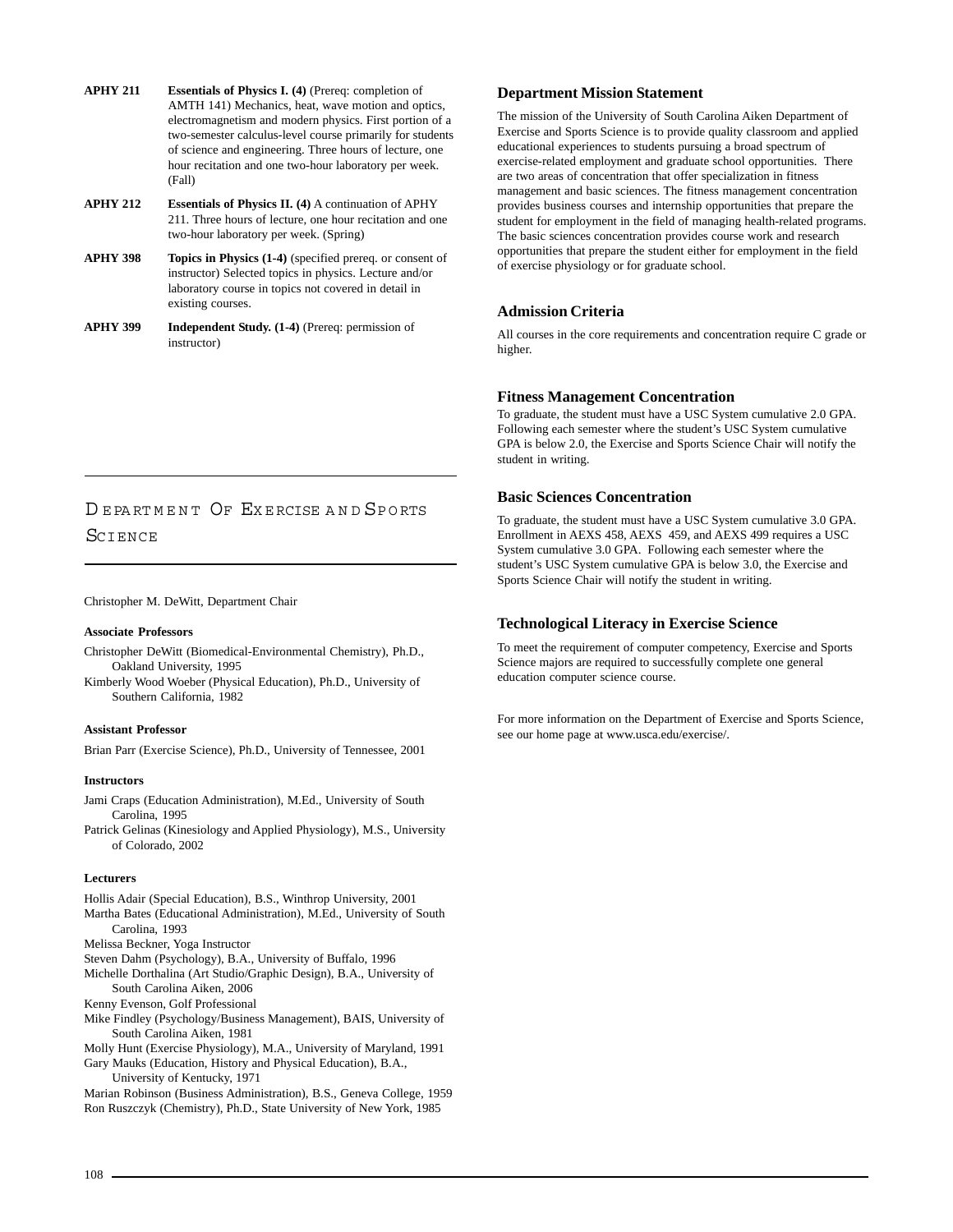### **Bachelor of Science—Major in Exercise and Sports Science**

| 1. |  |                                                                              |  |
|----|--|------------------------------------------------------------------------------|--|
|    |  |                                                                              |  |
|    |  |                                                                              |  |
|    |  | Applied Speech Communication (ACOM 201 or 241)  3                            |  |
|    |  |                                                                              |  |
|    |  |                                                                              |  |
|    |  |                                                                              |  |
|    |  |                                                                              |  |
|    |  |                                                                              |  |
|    |  | ACHM 101 or 111 <sup>3</sup> , and ABIO 121 <sup>3</sup> or 122 <sup>3</sup> |  |
|    |  |                                                                              |  |
|    |  | APSY 101 and one other social and behavioral science                         |  |
|    |  | from the following groups: Anthropology, Economics,                          |  |
|    |  | Political Science, Sociology or Geography                                    |  |
|    |  |                                                                              |  |
|    |  | History, Literature, Fine Arts History, Religion,                            |  |
|    |  | Humanities (AHUM acronym), Selected                                          |  |
|    |  | Language courses, Philosophy (not logic),                                    |  |
|    |  | Communications (last two digits in 50s or 60s),                              |  |
|    |  | Honors (AHON acronym)                                                        |  |
|    |  |                                                                              |  |
|    |  |                                                                              |  |
|    |  | (APLS 201, AHST 201, or AHST 202)                                            |  |
|    |  |                                                                              |  |

## **C. Inter-Curricular Enrichment (ICE) Program5**

| Activity course requirement - select one from AEXS:                   |
|-----------------------------------------------------------------------|
| 101, 102, 106, 107, 120, 121, 123, 124, 140, 141, 142,                |
|                                                                       |
| AEXS 198, 203, 223 <sup>6</sup> , 225, 239, 311, 321, 323, 323L, 328, |
|                                                                       |

## **3. Additional Requirements Associated with Concentrations**

| <b>Exercise Science Requirements</b>                                |
|---------------------------------------------------------------------|
|                                                                     |
| <b>Business Minor</b>                                               |
| ABUS 225, 226, 350, 371, AECO 221, 222 18                           |
| <b>Additional Management Courses</b>                                |
| (Select two courses from the following list)                        |
| AMGT 374, 376, 378, 401, 442, 473, 477, 559  6                      |
|                                                                     |
|                                                                     |
|                                                                     |
| <b>Exercise Science Requirements</b>                                |
|                                                                     |
|                                                                     |
| <b>Science Requirements</b>                                         |
|                                                                     |
|                                                                     |
|                                                                     |
|                                                                     |
| (Select one from the following:                                     |
| ABIO 250, 302, 330, 360; ACHM 331 and 331L;                         |
| AMTH 122, 141, or APHY 202)                                         |
| <b>Developmental Requirement</b>                                    |
|                                                                     |
|                                                                     |
|                                                                     |
| For undergraduate writing proficiency, see Proficiency Portfolio in |
| Writing described on page 48                                        |

<sup>2</sup> Students must complete English 101 with a grade of C or better in order to fulfill general education requirements. Students must also complete AEGL 102 with a grade of C or better in order to fulfill general education requirements and before taking other English courses.

Writing

- <sup>3</sup> Required in Basic Sciences Concentration
- <sup>4</sup> For a list of courses that will meet the Humanities general education requirement, see page 32.
- <sup>5</sup> For Inter-Curricular Enrichment requirement, see page 47.
- <sup>6</sup> ABIO 242 may be taken in place of AEXS 223.
- ACHM 105 and AMTH below 111 do not meet this requirement, or any other courses that are below the level accepted for the Exercise and Sports Science General Education requirements. Appropriate courses should have an acronym from the following: ABIO, ACHM, APHY, AMTH, APSY. AEXS 499 may also be used to meet this requirement.
- <sup>8</sup> At least 3 credit hours must be in non-Western world studies

## **Course Descriptions**

## **Exercise and Sports Science (AEXS)**

The 100-190 series are activity courses that focus on the comprehension of principles and techniques, skill development and regular activity participation as a means of promoting lifelong physical fitness. In a given semester, students may enroll in only one section of a specific activities topic.

An activity course may be taken no more than twice for university credit.

- **AEXS 101** Conditioning **I.** (1) An introduction to the principles and techniques of cardiovascular training. **AEXS 102 Conditioning II. (1)** (Prereq: AEXS 101 or permission of the instructor) Advanced concepts and programming in cardiovascular training. **AEXS 106 Weight Training I. (1)** An introduction to the principles and techniques of weight training. **AEXS 107** Weight Training II. (1) (Prereq: AEXS 106 or permission of instructor) Advanced concepts and programming in weight training. **AEXS 110** Beginning Golf. (1) An introduction to the rules and fundamental skills of golf. Equipment available if needed. Golf range fee. **AEXS 111** Intermediate Golf. (1) (Prereq: AEXS 110 or permission of instructor) Further refinement of the golf skills. Equipment available if needed. Golf range fee. **AEXS 112 Advanced Golf. (1)** (Prereq: AEXS 111 or permission of instructor) Development of advanced golf skills and strategies. Equipment available if needed. Golf range fee. **AEXS 116** Beginning Tennis. (1) An introduction to the rules and fundamental skills of tennis. Equipment available if needed. **AEXS 117 Intermediate Tennis. (1)** (Prereq: AEXS 116 or permission of instructor) Further refinement of fundamental tennis skills and introduction of more advanced skills and strategies. Equipment available if needed. **AEXS 118 Advanced Tennis. (1)** (Prereq: AEXS 117 or permission of instructor) Advanced skill development and strategies for the game of tennis. Equipment available if needed. **AEXS 120 Aerobics I. (1)** An introduction to the principles and techniques of aerobic dance. AEXS 121 Aerobics II. (1) (Prereq: AEXS 120 or permission of instructor) Advanced concepts, techniques and programming in aerobic dance.
	- **AEXS 123 Step Aerobics I. (1)** An introduction to the principles and techniques of step aerobics.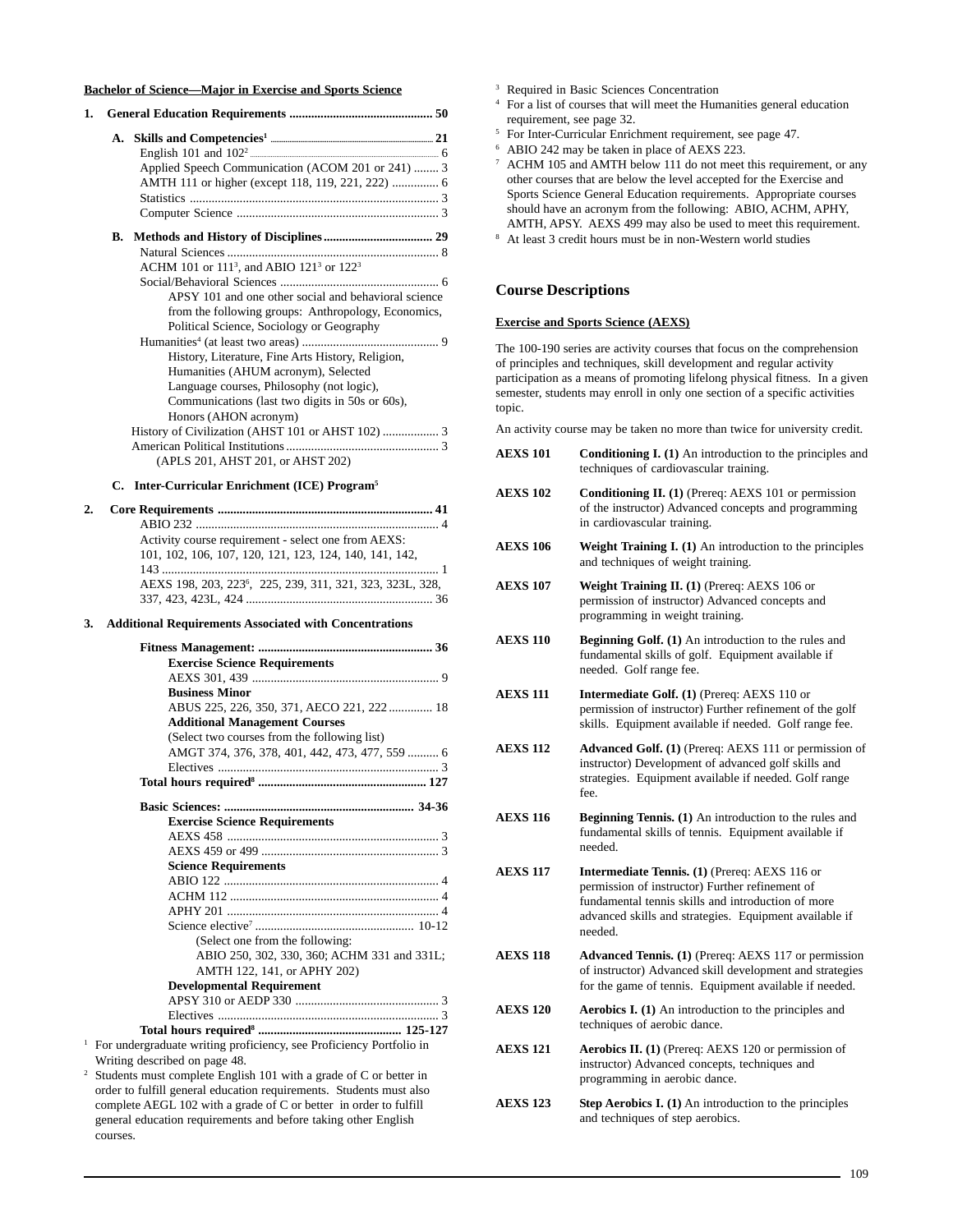- **AEXS 124 Step Aerobics II. (1)** (Prereq: AEXS 123 or permission of instructor) Advanced concepts, techniques and programming in step aerobics.
- **AEXS 140 Beginning Swimming. (1)** An introduction to the fundamental skills of swimming and pool safety. (Can obtain American Red Cross Beginning and Advanced Beginning swimming certifications).
- **AEXS 141 Intermediate Swimming. (1)** (Prereq: AEXS 140 or permission of instructor) Refinement of the American Crawl or freestyle stroke and introduction of more advanced swimming strokes and skills. (Can obtain American Red Cross Intermediate swimming certification).
- **AEXS 142 Advanced Swimming. (1)** (Prereq: AEXS 141 or permission of instructor) Refinement of all basic swimming strokes and emphasis on lap swimming. (Can obtain American Red Cross Advanced swimming certification).
- **AEXS 143 Lifeguard Training. (1)** (Prereq: Meet standards set by American Red Cross) Development of the knowledge and skills necessary to be a competent lifeguard. (Can obtain American Red Cross Lifeguarding certification).
- **AEXS 190 Special Topic. (1)** Unique physical activities offered according to student interest.
- **AEXS 198 Foundations in Exercise and Sports Science. (2)** An introduction to the field of exercise and sports science. The course provides an overview of the scope, history, principles, research issues, professional organizations and publications, and other current information important to professionals interested in this field. The course also provides information and required out-ofclass observation relative to career opportunities in exercise and sports science. Many of the sites for observation are located on or near the USCA campus.
- **AEXS 203 CPR and First Aid. (1)** The study and practice of early emergency care procedures, including cardiopulmonary resuscitation and basic first aid, from which a nationally recognized certification can be obtained.
- **AEXS 223 Human Physiology. (4)** (Prereq: ABIO 232 (C or better) and either one chemistry course or one biology course) Organization and function of the major systems of the human body, with specific consideration given to the needs of students in the exercise and sports science related fields.
- **AEXS 225 Introduction to Athletic Training. (3)** An introduction to the athletic training profession, including basic concepts of epidemiology of athletic injuries, pharmacology, protective devices, emergency care and nutrition.
- **AEXS 239 Fitness Assessment and Exercise Leadership. (3)** (Prereq: Departmental permission and required AEXS 100 level course) The study of the theory, skills, and assessment of cardiorespiratory fitness, body composition, muscular strength, muscular endurance, and flexibility as well as exercise leadership for the improvement of these components of health-related physical fitness. Emphasis is placed on the development of skills for fitness assessment and exercise leadership.
- **AEXS 301 Organization and Administration of Fitness Related Programs. (3)** (Prereq: AEXS 198 (C or better)) The study of organizational and administrative issues associated with fitness, clinical, and athletic training

related facilities. Emphasis is placed on administrative philosophy, programming, facility design and usage, equipment selection, operational policies and procedures, liability concerns and other related aspects.

- **AEXS 311 Nutritional Aspects of Health, Fitness, and Sports Performance. (3)** (Prereq: AEXS 223, and ACHM 101 or 111 (C or better in each)) The study of nutrition as it impacts health, fitness and sports performance. Particular emphasis is given to basic nutrition, diet analysis, weight control, special diets, eating disorders, and the use of ergogenic aids in sports.
- **AEXS 321 Anatomical and Biomechanical Kinesiology. (3)** (Prereq: ABIO 232 (C or better)) The study of the anatomical and mechanical principles governing human motion, with emphasis placed on the ability to analyze human movement utilizing these principles.
- **AEXS 323 Exercise Physiology. (3)** (Prereq: AEXS 223, 239 (C or better in each); Coreq: AEXS 323L) The study of human physiological responses to physical activity. Emphasis is placed on the muscular, cardiovascular, respiratory, and nervous systems.
- **AEXS 323L Exercise Physiology Laboratory. (1)** (Prereq: AEXS 223, 239 (C or better in each); Coreq: AEXS 323) Laboratory experiences related to exercise physiology, including a variety of fitness assessments.
- **AEXS 328 Electrocardiography. (3)** (Prereq: AEXS 223 (C or better)) An introduction to basic concepts of electrocardiography, including cardiac electrophysiology, lead systems, and interpretation of rhythm strips and 12 lead electrocardiograms.
- **AEXS 337 Health and Behavior Change. (3)** (Prereq: AEXS 223 (C or better) or consent of instructor) A study of health risk factor identification and modification, emphasizing behavioral changes. Topics such as weight control, physical activity, dietary modification, smoking cessation, and stress management will be discussed as related to the impact on health.
- **AEXS 423 Exercise Testing. (3)** (Prereq: AEXS 323, 323L, and 328 (C or better in each); Coreq: AEXS 423L) A study of the various methods and procedures utilized to screen and test persons for their level of cardiovascular fitness. Field tests and laboratory assessments will be considered, as well as the appropriateness of various evaluation tools for persons with differing levels of fitness and special conditions.
- **AEXS 423L Exercise Testing Laboratory. (1)** (Prereq: AEXS 323, 323L, 328 (C or better in each); Coreq: AEXS 423) Laboratory experiences in submaximal and maximal exercise testing. Required laboratory supplies must be purchased from the USCA Bookstore.
- **AEXS 424 Exercise Prescription. (3)** (Prereq: AEXS 311, 423, and 423L (C or better in each)) A study of the concepts and procedures necessary to develop appropriate exercise prescriptions for various populations and fitness levels. Compliance, risk of injury and other specific programming issues will also be addressed. Case studies are utilized to assist in application of information.
- **AEXS 439 Internship in Fitness Management. (3-12)** (Prereq: AEXS 423, 424 (C or better in each), or consent of instructor) A supervised internship experience in fitness management-related area which brings together the various information learned from all prior major courses. (Contract required)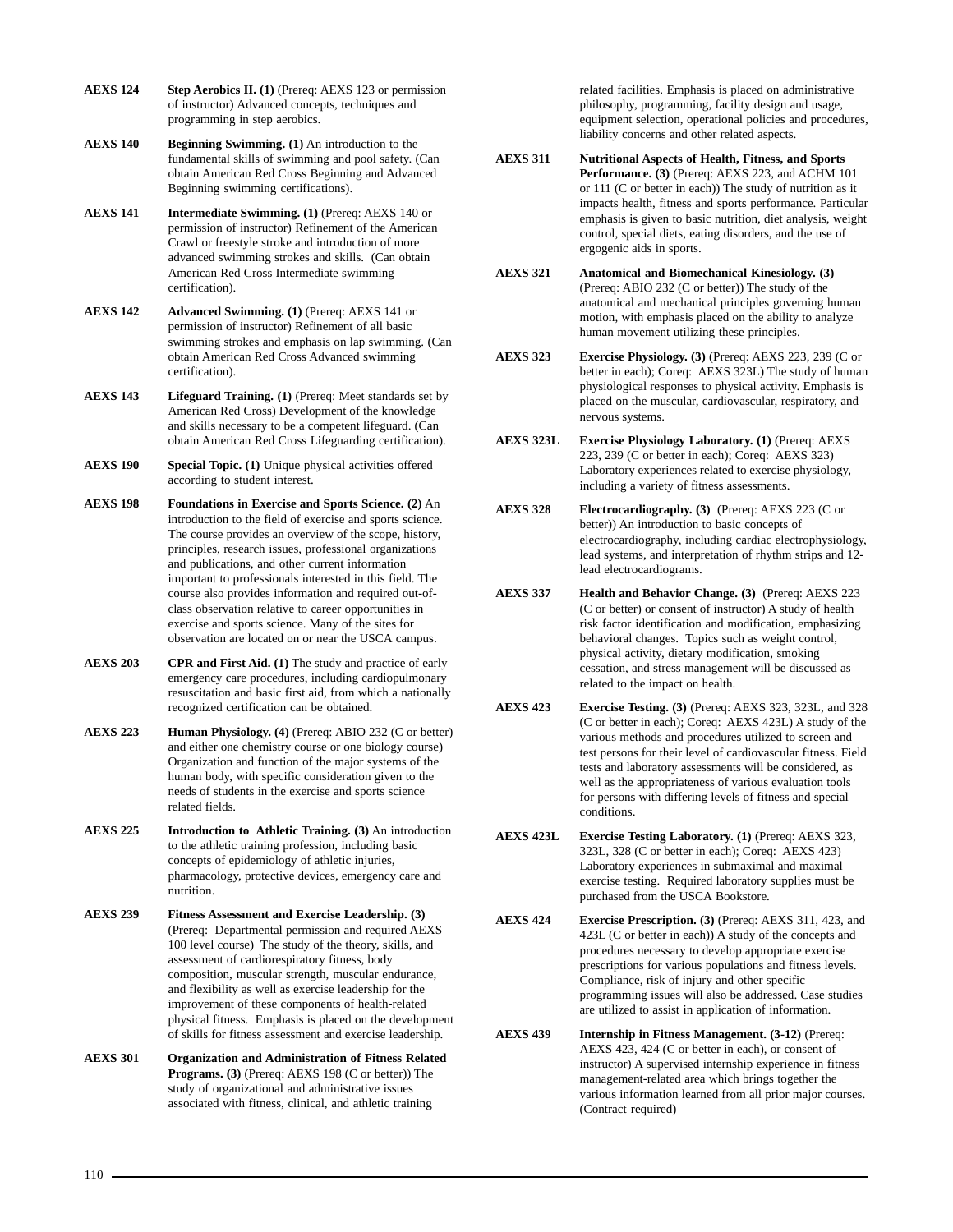- **AEXS 458 Research Methods in Exercise and Sports Science. (3)** (Prereq: AEXS 323 and 323L (C or better in each), satisfactory completion of a statistics course and the USCA Writing Proficiency Requirement, and a cumulative 3.0 USC system GPA) An exploration of the fundamental concepts of research design, data collection, an data analysis. This class involves students in the development and presentation of a research proposal including the introduction, review of literature and methods. Students who earned credit for AEXS 359 may not earn credit for AEXS 458.
- **AEXS 459 Research Topics in Exercise and Sports Science. (3)** (Prereq: AEXS 458 (C or better) and a cumulative 3.0 USC System GPA) Exploration of research topics in different aspects of exercise science. The course is designed to familiarize students with current issues and research in exercise science. Students will read and discuss literature relevant to exercise and sports science.
- **AEXS 499 Senior Research in Exercise and Sports Science. (3)** (Prereq: AEXS 458 (C or better), a cumulative 3.0 USC System GPA, and permission from the instructor) Independent study research project in exercise and sports science. Students will work directly with a faculty mentor to collect and analyze data, write a manuscript, and present the results in written and/or oral form. This course could substitute for AEXS 459 or count toward Basic Science concentration science electives. (Contract required)
- AEXS 599 Current Topics. (1-3) (Prereq: specific to course offering) An in-depth study of current topics drawn from the literature or from practice. (Offered by student demand)

## DEPARTMENT OF MATHEMATICAL SCIENCES

## **Computer Science, Engineering, and Mathematics**

Mohammad Q. Hailat, Department Chair

## **Professor**

Mohammad Q. Hailat (Mathematics), Ph.D., University of Michigan, 1983

## **Associate Professors**

- Hani Abu-Salem (Computer Science), Ph.D., Illinois Institute of Technology, 1992
- Teiling Chen (Mathematics and Computer Science), Ph.D., University of Western Ontario, 2001
- Koffi Fadimba (Mathematics), Ph.D., University of South Carolina, 1993
- Reginald Koo (Mathematics), Ph.D., University of South Carolina, 1985
- Rao Li (Mathematics and Computer Science), Ph.D., University of Memphis, 1999, *Bridgestone/Firestone S.C. Endowed Professorship in Mathematics/Computer Science*
- Michael D. May (Engineering and Mathematics), M.S., U.S. Naval Postgraduate School, 1976

## **Assistant Professors**

- Zenheng Li (Mathematics and Computer Science), Ph.D., University of Western Ontario, 2001
- Thomas F. Reid (Mathematics and Statistics), Ph.D., University of North Carolina, 1997
- Yilian Zhang (Mathematics and Computer Science), Ph.D., University of Rochester, 2004

## **Senior Instructor**

David G. Jaspers (Mathematics), M.S., University of South Carolina, 1984

## **Instructors**

- Cynthia Gonzalez (Mathematics), M.S., University of Charleston, 1993 Bruce Manoly (Mathematics), M.S., California State Polytechnic University, 1982
- Nancy R. Moseley (Mathematics), M.A.T., University of South Carolina, 1975
- David Ramsey (Mathematics), M.A., State University of New York at Stoneybrook, 1996
- Jennifer Rodin (Mathematics Education), M.A., Teachers College at Columbia University, 1990

#### **Distinguished Professor Emeritus**

Robert G. Phillips (Mathematics), Ph.D., University of California at Los Angeles, 1968

#### **Professors Emeriti**

- Frederick P. Huston, III (Computer Science), M.A., Emory University, 1972
- Janie H. Key (Mathematics and Computer Science), M.S. (Mathematics), Vanderbilt University, 1971; M.S. (Computer Science), University of South Carolina, 1985

Stephen C. King (Mathematics), Ph.D., Yale University, 1978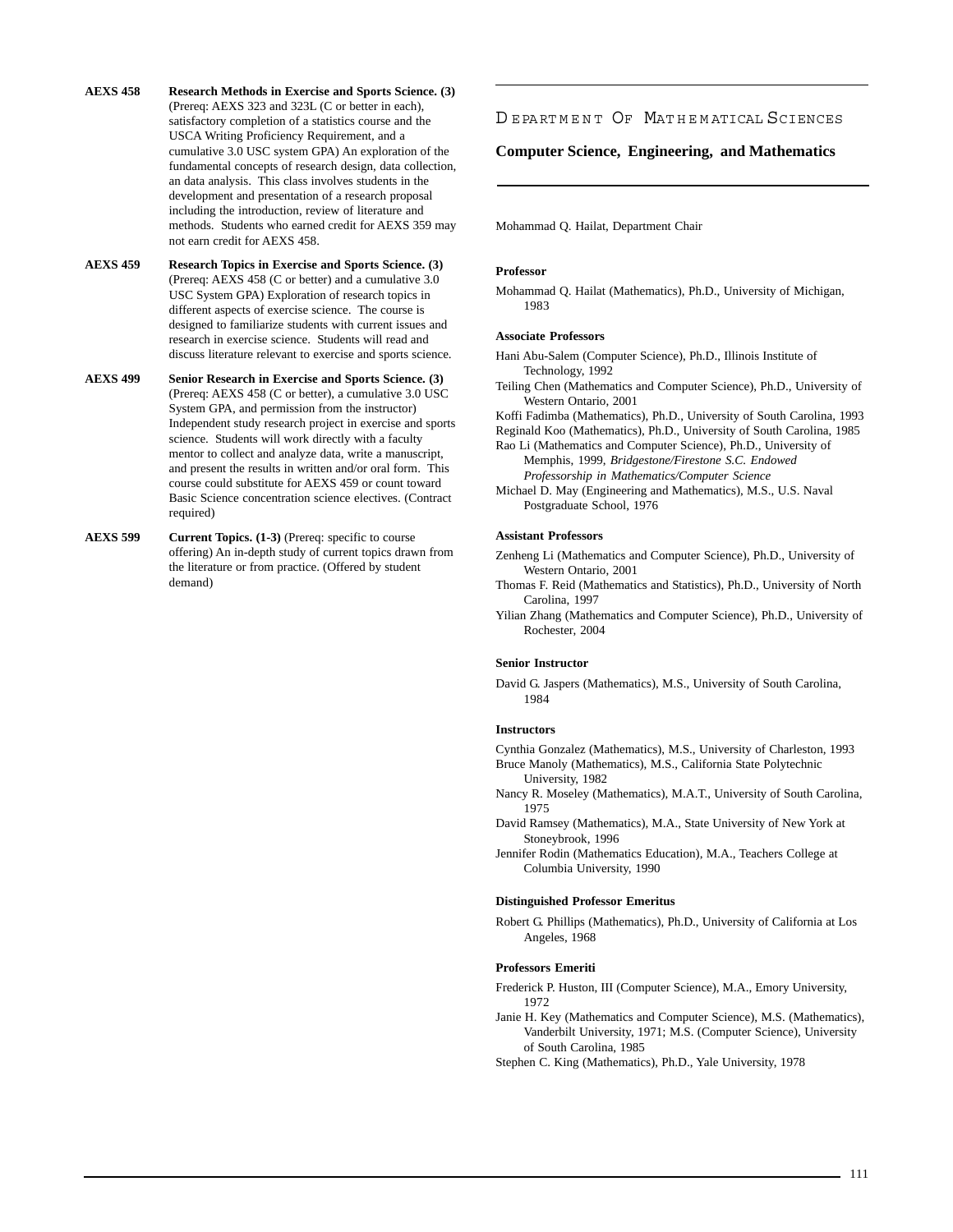## **Department Mission Statement**

The mission of the Department of Mathematical Sciences is to provide students with an understanding and appreciation of mathematics and the related areas of computer science and engineering. To this end the Department: (a) provides students throughout the University with training in thinking analytically through problem-solving activities and in communicating effectively using graphical and numeric symbols; (b) provides instruction in a number of courses required for the USC engineering program; (c) provides the mathematical background for preservice and continuing elementary school teachers and secondary school mathematics teachers; and (d) provides Mathematics/Computer Science and Industrial Mathematics majors with background for graduate studies or preparation for careers in the mathematical sciences. In addition, the Department seeks to foster study, learning and appreciation of the mathematical sciences among pre-college students through outreach activities.

## **Curricula**

The Department of Mathematical Sciences offers programs leading to the Bachelor of Science degree with a major in Mathematics/Computer Science and the Bachelor of Science degree with a major in Industrial Mathematics. The Department also offers a number of courses required for USC's engineering programs, minors or BIS concentrations in either mathematics or computer science, and serves other disciplines at USCA through course offerings which provide basic skills necessary for general education or for the pursuit of studies in those disciplines.

Mathematics Placement Testing is described on page 11.

## **Technological Literacy in Math/Computer Science**

To meet the requirement of computer competency, Mathematics/ Computer Science majors are required to successfully complete several computer science courses.

## **Advanced Placement**

Advanced Placement Examinations may be used to gain credit and advanced placement in calculus and computer science. For more information on Advanced Placement, refer to page 10.

## **The Math Lab**

The Math Lab of the Department of Mathematical Sciences offers a variety of services to help students in freshman and some sophomore level mathematics courses as well as other courses which use mathematics. The Math Lab, staffed by student tutors, offers free tutoring to any USCA student in these courses. It also provides a number of learning aids such as video or audio tapes, books, software, and manuals. Students are encouraged to come to the Math Lab for help with their math courses. No appointment is necessary and hours when student tutors are available are posted on the door. The Math Lab is located in the Administration Building Room 219.

The **Computer Aided Instructional** (CAI) Service is provided as part of AMTH 112. It is staffed by an Instructor and student assistants. Students are to come to the CAI lab at designated times as indicated in their schedule or as agreed upon by the student and instructor. The **Testing Service**, staffed by student assistants, provides outside class testing for students in AMTH 112 and the calculus sequence AMTH 141, 142, and 241.

## **Engineering**

USCA offers the first two years of the USC Columbia Engineering program. The program offers the core courses common to all specialties in engineering and prepares the student to transfer as a junior to the Columbia campus or to other universities which offer baccalaureate degrees in engineering. The requirements for the first two years for all engineering majors are the following:

| $\frac{1}{2}$                                                           |                          |
|-------------------------------------------------------------------------|--------------------------|
| <b>Mathematics:</b>                                                     | AMTH 141, 142, 241, 242  |
| Chemistry:                                                              | ACHM 111                 |
| <b>Physics:</b>                                                         | APHY 211, 212            |
| <b>Engineering:</b>                                                     | ENCP 101, 102            |
| In addition, the following list shows requirements for the given major: |                          |
| <b>Chemical Engineering:</b>                                            | <b>ENCP 290</b>          |
| <b>Civil Engineering:</b>                                               | ENCP 200, 210, 260       |
| <b>Electrical and Computer Engineering: ELCT 221</b>                    |                          |
| <b>Mechanical Engineering:</b>                                          | ENCP 200, 210, 260, 290, |
|                                                                         | ELCT 221                 |

Students wishing to take a **cognate** in Engineering should choose courses from: ENCP 200, 210, 260, 290, or ELCT 221.

**Humanities & Social Sciences:** English 101 and 102 (a grade of C or better in each; the student may repeat these courses until a grade of C or better is earned); three hours in history and three hours in fine arts; and 12 hours subject to certain restrictions chosen from the following fields: anthropology, art history, economics, English language and literature, languages (above 300 level), government, history, international studies, music appreciation, philosophy, psychology, religion, sociology, and theatre art. These 12 hours must be chosen so that the total humanities and social science program does not include more than four fields of study and so that one field includes at least three courses with at least one of those courses at the 300 level or above. This means that you can choose at most one other area in addition to English, history, and fine arts. Certain additional restrictions apply to the selection of these courses. Students should consult closely with their advisors to be sure these requirements are satisfied. Students planning to change to the Columbia campus must either make a satisfactory score on the Foreign Language Placement Test or else complete two semesters of the same language.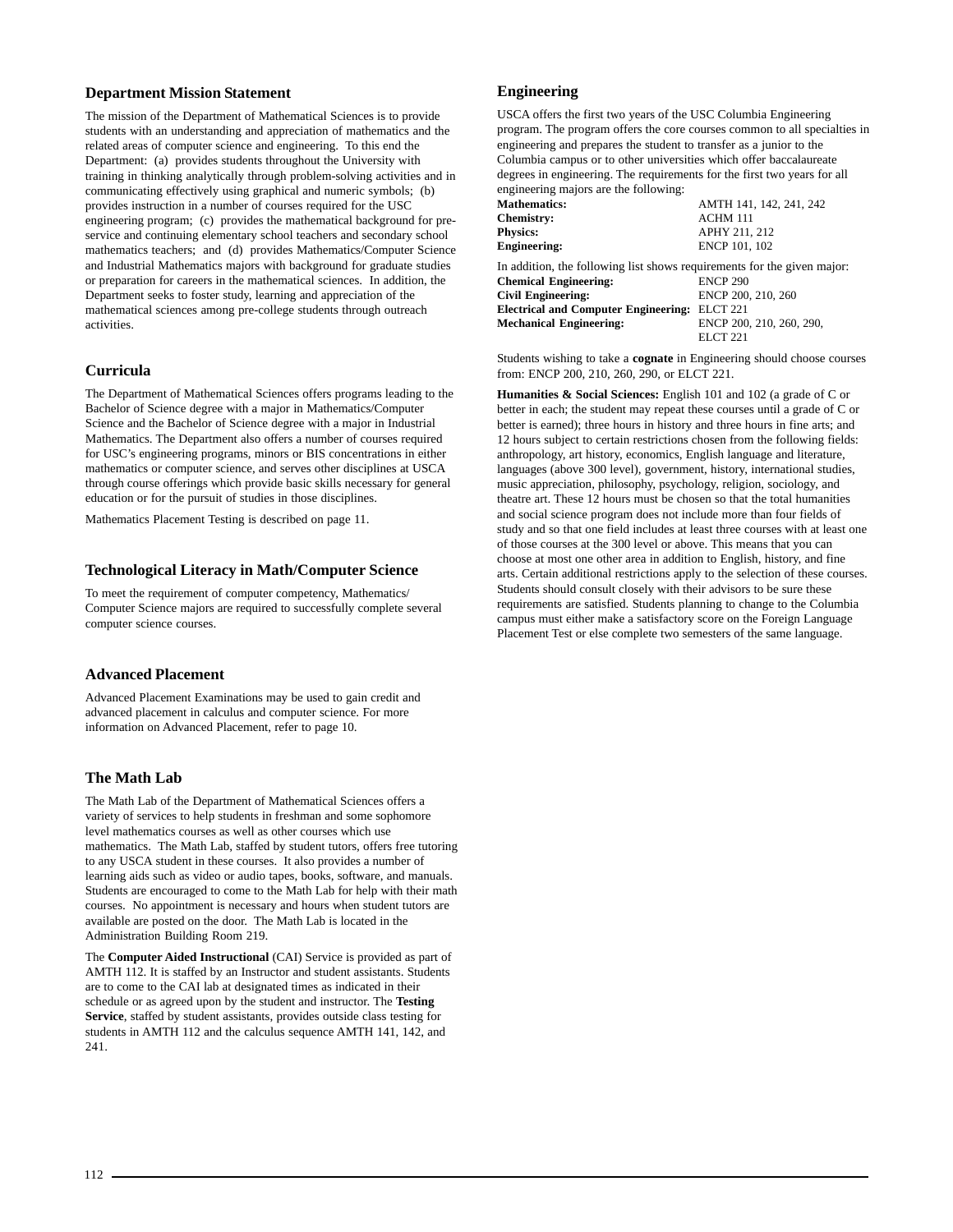## **Bachelor of Science— Major in Mathematics/Computer Science**

The program for the Bachelor of Science degree in Mathematics/ Computer Science allows the flexibility for a student to choose a general advisement track or a computer science advisement track. The curriculum provides a background for graduate studies and/or careers in mathematics or computer science.

| 1. |                                                         |
|----|---------------------------------------------------------|
|    |                                                         |
|    |                                                         |
|    | Composition/Composition and Literature                  |
|    |                                                         |
|    |                                                         |
|    |                                                         |
|    |                                                         |
|    | Natural Sciences (choose 8 hours from the same area)  8 |
|    | ACHM 111, 112 or APHY 211, 212,                         |
|    | or Biology, Geology                                     |
|    | Social/Behavioral Sciences (at least two areas)  6      |
|    | Psychology, Sociology, Anthropology,                    |
|    | Economics, Political Science, Geography                 |
|    |                                                         |
|    | Philosophy (not logic),                                 |
|    | History, Literature, Fine Arts History,                 |
|    | Humanities (AHUM acronym), Religion,                    |
|    | Selected Language courses,                              |
|    | Communications (last two digits in 50s or 60s),         |
|    | Honors (AHON acronym)                                   |
|    |                                                         |
|    |                                                         |
|    | (APLS 201, AHST 201, or AHST 202)                       |

## **C. Inter-Curricular Enrichment (ICE) Program8**

| 2. |                                                   |  |
|----|---------------------------------------------------|--|
|    |                                                   |  |
|    |                                                   |  |
|    |                                                   |  |
|    |                                                   |  |
|    |                                                   |  |
|    |                                                   |  |
|    |                                                   |  |
|    | Other AMTH or ACSC                                |  |
|    |                                                   |  |
|    | or                                                |  |
|    | Computer Science Advisement Track:  27            |  |
|    | ACSC 210, 220, one of {330, 550}, 411,            |  |
|    |                                                   |  |
|    | Other AMTH or ACSC courses                        |  |
|    |                                                   |  |
| 3. | <b>Cognate or Minor</b>                           |  |
|    | A cognate or minor is not required because of the |  |
|    | intendicatelingur noture of the nuconom           |  |

interdisciplinary nature of the program.

## **4. Electives10 .................................................................................... 11**

**Total hours required6 ........................................................................................................................ 120** <sup>1</sup> For undergraduate writing proficiency, see Proficiency Portfolio in Writing described on page 48.

- 2 Students must complete English 101 with a grade of C or better in order to fulfill general education requirements. Students must also complete AEGL 102 with a grade of C or better in order to fulfill general education requirements and before taking other English courses.
- The following are considered Applied Speech Communication courses: ACOM 201, ACOM 241, and ACOM 342.
- <sup>4</sup> Two (2) semesters of the same language. See degree program requirements for Language study.
- Must have C or better
- <sup>6</sup> At least 3 hours must be in non-Western world studies, unless an approved non-Western world studies course has been completed elsewhere in the student's degree program.
- <sup>7</sup> For a list of courses that will meet the Humanities general education requirement, see page 32.
- <sup>8</sup> For Inter-Curricular Enrichment requirement, see page 47.
- <sup>9</sup> At most 6 hours of Independent study may be used.
- <sup>10</sup> Developmental courses cannot be used for credit toward this degree.

## **Bachelor of Science—Major in Industrial Mathematics**

The Bachelor of Science degree in Industrial Mathematics prepares mathematically oriented students for careers in industry. The curriculum includes a variety of courses in mathematics, computer science, the natural sciences, and engineering.

| А. |                                                   |  |
|----|---------------------------------------------------|--|
|    |                                                   |  |
|    | Composition/Composition and Literature            |  |
|    |                                                   |  |
|    |                                                   |  |
|    |                                                   |  |
| В. |                                                   |  |
|    |                                                   |  |
|    | APHY 211 and 212                                  |  |
|    |                                                   |  |
|    | Psychology, Sociology, Anthropology,              |  |
|    | Economics, Political Science, Geography           |  |
|    |                                                   |  |
|    | Philosophy (not logic),                           |  |
|    | History, Literature, Fine Arts History,           |  |
|    | Humanities (AHUM acronym), Religion,              |  |
|    | Selected Language courses,                        |  |
|    | Communications (last two digits in 50s or 60s),   |  |
|    | Honors (AHON acronym)                             |  |
|    | History of Civilization (AHST 101 or AHST 102)  3 |  |
|    |                                                   |  |
|    | (APLS 201, AHST 201, or AHST 202)                 |  |
|    |                                                   |  |

## **C. Inter-Curricular Enrichment (ICE) Program8**

| $\overline{2}$ . |                                                                                |  |
|------------------|--------------------------------------------------------------------------------|--|
|                  |                                                                                |  |
|                  |                                                                                |  |
|                  |                                                                                |  |
|                  |                                                                                |  |
|                  |                                                                                |  |
|                  |                                                                                |  |
|                  |                                                                                |  |
|                  |                                                                                |  |
|                  | ACSC 145 Introduction to Algorithmic Design I  4                               |  |
|                  |                                                                                |  |
|                  |                                                                                |  |
| 3.               |                                                                                |  |
|                  | Engineering (USCA) courses                                                     |  |
|                  |                                                                                |  |
| 4.               |                                                                                |  |
| 5.               |                                                                                |  |
|                  |                                                                                |  |
|                  | For undergraduate writing proficiency, see Proficiency Portfolio in            |  |
|                  | Writing described on page 48.                                                  |  |
|                  | <sup>2</sup> Students must complete English 101 with a grade of C or better in |  |

order to fulfill general education requirements. Students must also complete AEGL 102 with a grade of C or better in order to fulfill general education requirements and before taking other English courses.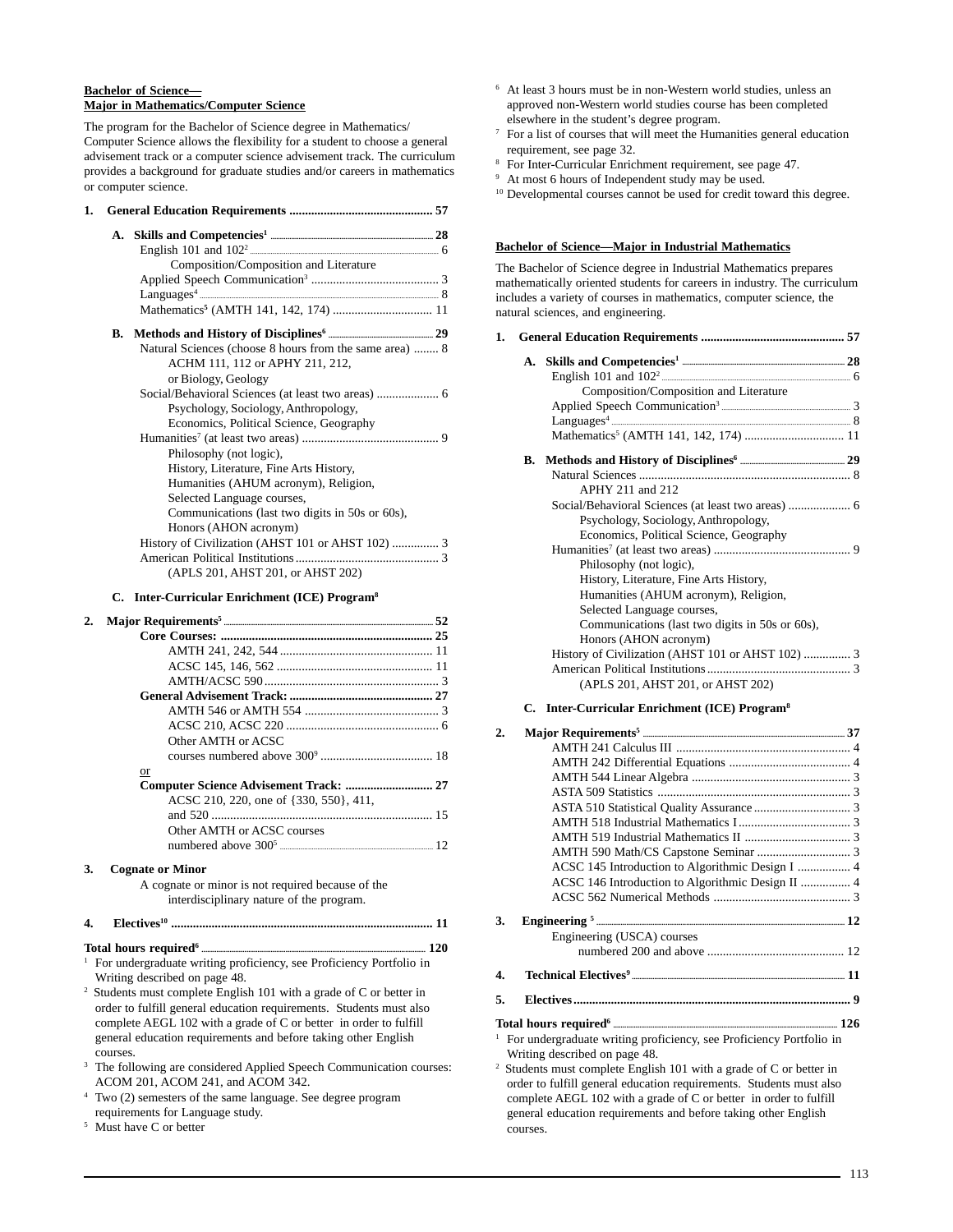- <sup>3</sup> The following are considered Applied Speech Communication courses: ACOM 201, ACOM 241, and ACOM 342.
- <sup>4</sup> Two (2) semesters of the same language. See degree program requirements for Language study.
- Must have C or better
- <sup>6</sup> At least 3 hours must be in non-Western world studies, unless an approved non-Western world studies course has been completed elsewhere in the student's degree program.
- <sup>7</sup> For a list of courses that will meet the Humanities general education requirement, see page 32.
- <sup>8</sup> For Inter-Curricular Enrichment requirement, see page 47.
- <sup>9</sup> Technical electives may be chosen from natural sciences (except APHY 211 and 212), computer science (courses numbered 200 and above), mathematics (courses numbered 300 and above), engineering (ENGR 102 and courses numbered 200 and above), technical writing or other courses approved by the Department. Technical electives may include no more than nine credit hours of engineering technology courses offered by technical colleges and approved by the Department.

## **Minor in Computer Science**

## **Prerequisites:**

Mathematics placement above AMTH 111, or completion of either AMTH 111 or 170 with a grade of C or better.

## **Corequisite:**

AMTH 174 Discrete Mathematics for Computer Science. This course must be completed with a grade of C or better before taking ACSC 220. AMTH 174 may be used in partial fulfillment of General Education requirements.

## **Requirements:**

| One additional ACSC course numbered 200 or above, |  |
|---------------------------------------------------|--|
|                                                   |  |
|                                                   |  |
|                                                   |  |

## **Minor in Mathematics**

## **Prerequisite:**

Completion of AMTH 141 and AMTH 142 with grades of C or better.

## **Requirements:**

| Two other Math or Statistics courses number 300 and above |  |
|-----------------------------------------------------------|--|
|                                                           |  |
|                                                           |  |

**Total hours required ........................................................................... 17**

Students wishing to take a **cognate** in Mathematics/Computer Science should take any Mathematics courses numbered 241 or above, or Computer Science 145, 146, or any Computer Science courses numbered 210 or above.

## **Course Descriptions**

## **Computer Science (ACSC)**

- **ACSC 101 Introduction to Computer Concepts. (3)** Capabilities and limitations of computers, programming in BASIC, history and development of modern computers, components of a computer system, computer jargon, machine language, software demonstration and evaluation. Intended primarily for non-mathematics/ computer science majors. Open only to those students who have not previously completed a computer course.
- **ACSC 102 Computer Applications and Programming. (3)** (Prereq: grade of C or better in AMTH 108, placement higher than AMTH 108 or consent of department) Introduction to systematic computer problem-solving using a procedural language. Emphasis is placed upon algorithm development and program implementation. This course also provides exposure to applications such as spreadsheets, database management and web-page design leading to an advanced level of competency. The course is intended for students who are already familiar with the basic use of computers for non-calculating purposes (word processing, use of the internet, email, etc.) and who desire a background in computer solutions to practical problems.
- **ACSC 145 Introduction to Algorithmic Design I. (4)** (Prereq: by mathematics placement above AMTH 111, or completion of either AMTH 111 or 170 with a grade of C or better, or consent of instructor). Designing algorithms and programming in a procedural language. Three hours of lectures and three hours of laboratory per week.
- **ACSC 146 Introduction to Algorithmic Design II. (4)** (Prereq: grade of C or higher in ACSC 145) A continuation of ACSC 145. Rigorous development of algorithms and computer programs; elementary data structures. Three hours of lectures and three hours of laboratory per week.
- **ACSC 209 Topics in Computer Programming. (3)** (Prereq: consent of instructor) Programming and application development using selected programming languages. Course content varies and will be announced in the schedule of classes by suffix and title.
- **ACSC 210 Computer Organization and Assembler Language. (3)** (Prereq: completion of ACSC 145 with a grade of C or better) Introduction to computer organization and architecture; Topics include: Data representation, assembler language programming, logic unit, processor architecture, memory hierarchy, Input and Output systems.
- **ACSC 220 Data Structures and Algorithms. (3)** (Prereq: Grade of C or better in AMTH 174 and ACSC 146, or consent of instructor.) Theory and advanced techniques for representation of information. Abstract data types: lists, stacks, queues, sets, trees, and graphs. Algorithms for sorting, searching, and hashing.
- **ACSC 320 Practical Java Programming. (3)** (Prereq: Grade of C or better in ACSC 145) Additional topics in the language of Java: graphics, colors, fonts, events, layout managers, graphical user interfaces, applets, exception handling, multithreading, multimedia.
- **ACSC 330 Programming Language Structures. (3)** (Prereq: Grade of C or better in ACSC 210 and ACSC 220) Formal specification syntax and semantics; structure of algorithms; list processing and string manipulation languages; statement types, control structures, and interfacing procedures.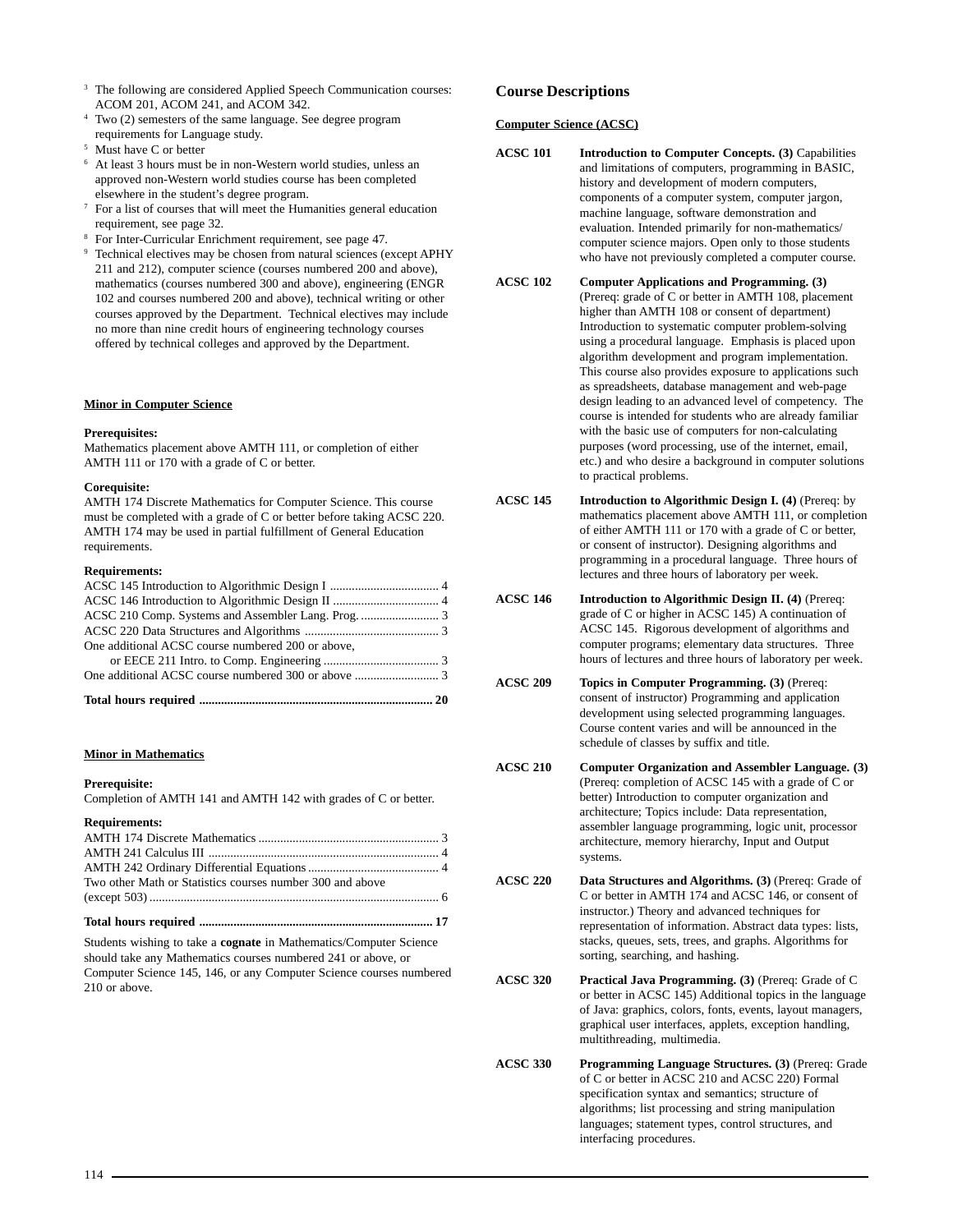- **ACSC 340 Mobile Computing. (3)** (Prereq: Grade of C or better in ACSC 320 or consent of the Department) The study of the basic concepts and programming skills of mobile computing. Topics include: the connected limited device configuration (CLDC), the mobile information device profile (MIDP), the higher level MIDP application programming interfaces (APIs) or graphical user interfaces, the lower level MIDP APIs or graphics, events, threads, animations, record management system, networking, and 2D game development.
- **ACSC 376 Graph Theory for Computer Science. (3)** (Prereq: Grade of C or better in ACSC 146 and AMTH 174) An algorithmic introduction to Graph Theory and its applications. Topics include: fundamental concepts for graphs, connectivity, matrices of graphs, trees, paths and cycles, matchings, graph colorings, and planar graphs.

**ACSC 399 Independent Study. (3-9)** (Prereq: consent of instructor)

- **ACSC 411 Operating Systems. (3)** (Prereq: a grade of C or better in ACSC 220) Basic concepts and terminology of operating systems. Process implementation, synchronization, memory management, protection, resource allocation, system modeling, pragmatic aspects, case studies.
- **ACSC 415 Data and Computer Communications. (3)** (Prereq: ACSC 220) The study of concepts and techniques used in designing and implementing data communications systems. Topics will include fundamental limitations on communication systems through high level applications protocols such as HTML. The concepts of layered systems will be presented using OSI and TCP/IP systems as examples.
- **ACSC 492 Topics in Computer Science. (3)** (Prereq: consent of instructor) Study of selected topics in computer science. To be offered as a lecture course on a "demand basis" only.
- **ACSC 520 Database System Design. (3)** (Prereq: grade of C or better in ACSC 220) Database organization; design and use of database management systems; database models, including network, hierarchical and relational; data description languages, data independence and representation.
- **ACSC 521 Database Programming for Computer Science. (4)** (Prereq: grade of C or better in ACSC 520) A programming course in large-scale relational database environment using host languages. Database design and implementation of on-line applications using some of the programmatic extensions to Structured Query Language (SQL) supported by top of the line enterprise Relational Database Management Systems (RDBMS). Topics covered in this course include: database programming using open architectures, embedded and dynamic query languages, procedural extension of query languages, stored procedures and triggers, data transformation techniques to enhance interoperability of data, and introduction to extensible markup data definition and retrieval languages.
- **ACSC 550 Design and Analysis of Algorithms. (3)** (Prereq: grade of C or better in ACSC 220 and AMTH 141) An introduction to the design and analysis of fundamental algorithms in computer science. The algorithmic design paradigms such as the greedy method, divide and conquer, dynamic programming, backtracking, and branch-and-bound. The analyses of algorithms from different areas such as searching, sorting, graph theory, combinatorial optimization, and computational geometry. An introduction to the theory of NPcompleteness.
- **ACSC 562 Numerical Methods. (3)** (Prereq: grade of C or better in AMTH 242 and AMTH 544 or consent of instructor, and a working knowledge of programming) An introduction to numerical methods used in solving equations and systems of equations, numerical integration, differential equations, interpolation and approximation of functions.
- **ACSC 590 Math/CS Capstone Seminar. [=AMTH 590] (3)** (Prereq: Senior standing in Math/CS or Math Ed major, or consent of Department). Intended primarily for Math/ CS Majors and Math Ed Majors. Each student is required to do an in-depth study of some topic to be presented orally and in writing in class, and to participate in the discussion and debate of topics presented by other students. Topics will be tied together under a common theme chosen by the faculty.

## **Engineering (ENGR)**

- **ENCP 101** Introduction to Engineering I. (3) Engineering problem solving using computers and other engineering tools.
- **ENCP 102** Introduction to Engineering II. (3) Introduction to basic concepts in engineering graphics as a means of communication, including orthographic projections, descriptive modeling, and computer graphics.
- **ENCP 200 Statics. (3)** (Prereq: AMTH 141) Introduction to the principles of mechanics. Equilibrium of particles and rigid bodies. Distributed forces, centroids and centers of gravity. Moments of inertia of areas. Analysis of simple structures and machines. A study of various types of friction.
- **ENCP 210** Dynamics. (3) (Prereq: ENCP 200) Kinematics of particles and rigid bodies. Kinetics of particles with emphasis on Newton's second law; energy and momentum methods for the solution of problems. Applications of plane motion of rigid bodies.
- **ENCP 260** Introduction to the Mechanics of Solids. (3) (Prereq: ENCP 200 and a grade of C or better in AMTH 142, or consent of department). Concepts of stress and strain; stress analysis of basic structural members, consideration of combined stress, including Mohr's Circle; introductory analysis of deflection; buckling of columns.
- **ENCP 290 Thermodynamic Fundamentals. (3)** (Prereq: grade of C or better in AMTH 142) Definitions, work, heat and energy. First law analyses of systems and control volumes. Second law analysis.

## **Electrical Engineering (ELCT)**

**ELCT 221 Circuits. (3)** (Prereq: AMTH 142). Linear circuit analysis and design.

## **Mathematics (AMTH)**

- **AMTH 103 Mathematics in Society. (3)** Contemporary mathematical thinking is emphasized through the study of consumer finance and financial management, counting methods and probability, and an introduction to statistics and its uses in today's world. Appropriate technology will be used to support the course. AMTH 103 and AMTH 104 may be taken in any order.
- **AMTH 104 Mathematics for Practical Purposes. (3)** The study of number theory, set theory, linear equations and inequalities, quadratic and exponential functions and their uses in the real world. Appropriate technology will be used to support the courses. AMTH 103 and AMTH 104 may be taken in any order.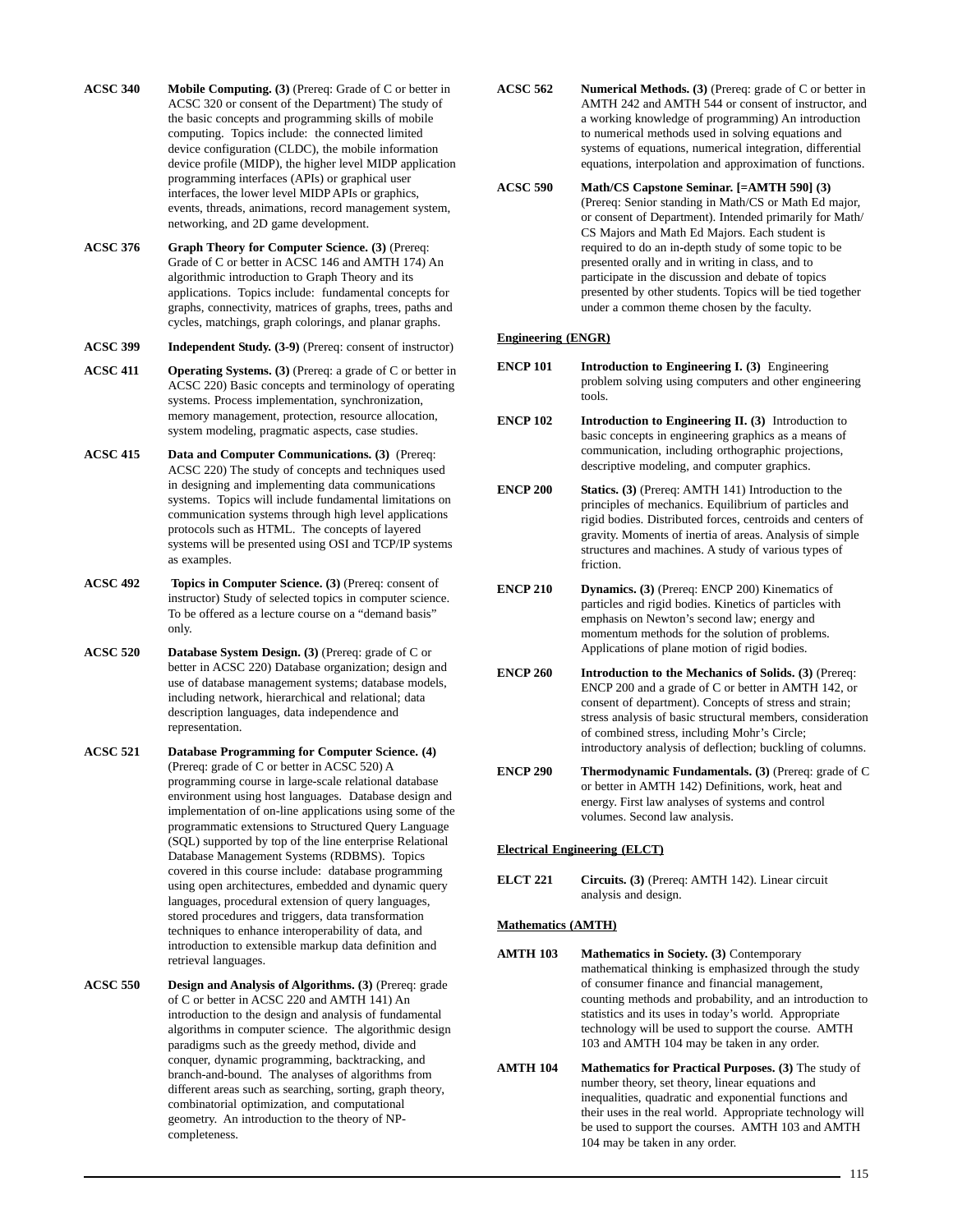- **AMTH 108** Applied College Algebra. (3) (Prereq: by appropriate score on the mathematics placement exam or by consent of the department. Completing AMTH 104 with a grade of C or better can satisfy the placement exam requirement.) Study of functions and graphical methods with the aid of technology. Topics include linear, quadratic, exponential, and other functions; solving equations; properties of logarithms and exponents. Emphasis will be on using algebra as a language for expressing problems and using algebraic and graphical methods for solving problems, data analysis, and other applications. Required graphing calculator specified in course schedule. (Four hours per week typically divided into 2 hours lecture and 2 hours collaborative learning, discussion, and exploratory activities).
- **AMTH 111 Precalculus Mathematics I. (3)** (Prereq: by placement, or grade of C or better in AMTH 108, or consent of department; may be taken concurrently with AMTH 112) Topics in algebra specifically needed for AMTH 141, 142, 241: the study of equations and inequalities, graphs, functions and inverse functions including logarithmic and exponential functions, zeros of polynomials, and systems of equations and inequalities.
- **AMTH 112 Precalculus Mathematics II. (3)** (Prereq: by placement, or grade of C or better in AMTH 108, or consent of department; may be taken concurrently with but not before AMTH 111) Topics in trigonometry specifically needed for AMTH 141, 142, 241: trigonometric functions and their applications. Includes the study of complex numbers, vectors and polar coordinates.
- **AMTH 122 Survey of Calculus with Applications. (3)** (Prereq: by placement, or grade of C or better in AMTH 108, or consent of department). An intuitive approach to the concepts and applications of differential calculus through the study of rates of change and their interpretations, using data-driven, technology-based modeling. Topics include linear, quadratic, cubic, exponential, and logistic models for discrete data; rates of change; calculating derivatives; interpreting derivatives as rates of change; relating first and second derivatives to graphs; and optimization. (Not intended for those who plan to take more than one calculus course).
- **AMTH 141 Calculus I. (4)** (Prereq: by placement, consent of department, or grade of C or better in AMTH 111 and AMTH 112) Functions; limits; derivatives of algebraic, trigonometric, exponential, and logarithmic functions; graphical concepts including parametric equations; and introduction to integration. (5 contact hours a week integrating lecture and lab activities).
- **AMTH 142 Calculus II. (4)** (Prereq: grade of C or better in AMTH 141 or consent of department) Integration including change of variable and integration by parts; applications to area and volume. Infinite series including power series, Taylor's formula, and approximations. (5 contact hours a week integrating lecture and lab activities).
- **AMTH 170 Finite Mathematics. (3)** (Prereq: by placement, or grade of C or better in AMTH 108, or consent of department). Matrices, systems of linear equations, linear programming, permutations and combinations, elementary probability and statistics, mathematics of finance. (A student who earned credit for AMTH 121 may not take AMTH 170 for credit.)
- **AMTH 174 Discrete Mathematics for Computer Science. (3)** (Prereq: by mathematics placement above AMTH 111, completion of either AMTH 111 or AMTH 170 with a grade of C or better, or consent of department) Basic mathematics needed for the study of computer science: Propositions and predicates; mathematical induction, sets, relations, boolean algebra, automata, grammars and languages, computable functions.
- **AMTH 221** Basic Concepts of Elementary Mathematics I. (3) The meaning of numbers, fundamental operations of arithmetic, the structure of the real number system and its subsystems, elementary number theory. Open only to students in elementary education, early childhood education, or others pursuing add-on certification in elementary education. This course cannot be taken for general education mathematics credit by students who are not graduating in the elementary, early childhood or special education programs. AMTH 221 and AMTH 222 may be taken in any order.
- **AMTH 222 Basic Concepts of Elementary Mathematics II. (3)** (Prereq: by placement, grade of C or better in AMTH 108 or consent of the Department) Informal geometry and basic concepts of algebra open only to students in elementary education, early childhood education, or others pursuing add-on certification in elementary education. This course cannot be taken for general education mathematics credit by students who are not graduating in the elementary, early childhood or special education programs. AMTH 221 and AMTH 222 may be taken in any order.
- **AMTH 241 Calculus III. (4)** (Prereq: grade of C or better in AMTH 142 or consent of department) Vector algebra and vector calculus, including gradients, vector fields, line integrals, multiple integrals, divergence and rotation, Jacobians, and cylindrical and spherical coordinates.
- **AMTH 242 Ordinary Differential Equations. (4)** (Prereq: grade of C or better in AMTH 142 or consent of department) First order and linear higher order ordinary differential equations, systems of equations, Laplace transforms.
- **AMTH 399 Independent Study. (3-9)** (Prereq: consent of instructor)
- **AMTH 420 History of Mathematics. (3) (Prereq: a grade of C or** better in AMTH 142 and AMTH 174 or consent of instructor) A survey of the development of mathematics from ancient times to the present with emphasis on the development of algebra, geometry, and calculus, and the contributions of mathematics to advances in science and technology.
- **AMTH 492 Topics in Mathematics.** (3 each) (Prereq: consent of instructor) Study of selected mathematical topics. To be offered as a lecture course on a "demand basis" only.
- **AMTH 503 Geometry for Middle School/General Mathematics Teachers (3)** (Prereq: by examination placement above AMTH 112, a grade of C or better in AMTH 221 or AMTH 222, or by a grade of C or better in AMTH 111 and AMTH 112, or consent of instructor). Topics include: methods of proofs, concepts and selected theorems of Euclidean geometry with a concentration on proofs/problem-solving using geometric concepts with selected software. Open only to middle school and elementary education majors and teachers of General Mathematics at the secondary level. (This course is not appropriate for secondary mathematics certification).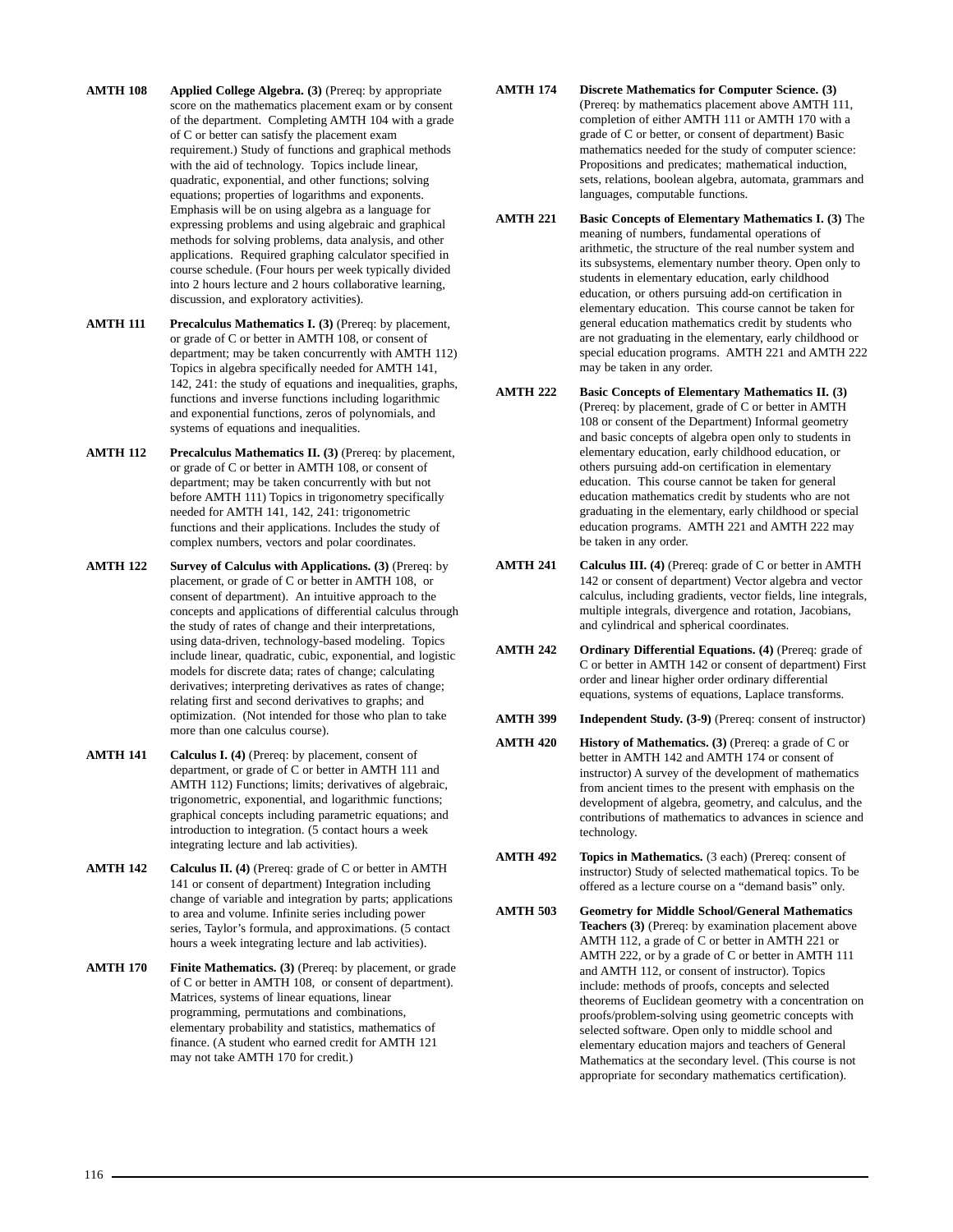- **AMTH 518** Industrial Mathematics I. (3) (Prereq: a grade of C or better in AMTH 174 and AMTH 544 and ASTA 509) The construction of mathematical models for applied problems using discrete mathematics and statistics. This course emphasizes the use of advanced mathematical methods for the solution of "real world" problems arising from an industrial setting.
- **AMTH 519** Industrial Mathematics II. (3) (Prereq: a grade of C or better in AMTH 242 and AMTH 544) The construction of mathematical models for applied problems in terms of ordinary and partial differential equations. This course emphasizes the use of advanced mathematical methods for the solution of "real world" problems arising from an industrial setting.
- **AMTH 531 Foundations of Geometry. (3)** (Prereq: AMTH 241 or consent of instructor) The study of geometry as a logical system based upon postulates and undefined terms. The fundamental concepts of Euclidean geometry developed rigorously on the basis of a set of postulates. Some topics from non-Euclidean geometry.
- **AMTH 544 Linear Algebra. (3)** (Prereq: grade of C or better in AMTH 241 or consent of the department) Vector spaces, linear transformations and matrices, determinants. Systems of equations, inversion, characteristic equations, eigenvectors, eigenvalues, Cayley-Hamilton theorem, quadratic forms, Jordan and rational forms, functions of matrices.
- **AMTH 546 Introduction to Algebraic Structures. (3)** (Prereq: grade of C or better in both AMTH 241 and AMTH 174, or consent of department) Sets, mappings, equivalence relations. Elementary properties of semi-groups, groups, rings, fields.
- **AMTH 550 Advanced Multivariable Calculus. (3)** (Prereq: grade of C or better in AMTH 241 or consent of instructor) Vector calculus of n-variables; implicit and inverse function theorems; extremum problems; Lagrange multipliers; Taylor series; Jacobians; multiple integrals; line integrals; vector fields; surface integrals; theorems of Green, Stokes and Gauss.
- **AMTH 552 Complex Variables. (3)** (Prereq: A grade of C or better in AMTH 241). Complex integration, calculus of residues, conformal mapping, Taylor and Laurent series expansions, applications.
- **AMTH 554 Introduction to Analysis. (3)** (Prereq: AMTH 241) Theory of functions of one variable; limits; continuity; differentiation, integration; Taylor series; power series; sequences and series of functions.
- **AMTH 590 Math/CS Capstone Seminar. [=ACSC 590] (3)** (Prereq: Senior standing in Math/CS, Industiral Math or Math Ed major, or consent of Department). Intended primarily for Math/CS Majors, Industrial Math Majors, and Math Ed Majors. Each student is required to do an in-depth study of some topic to be presented orally and in writing in class, and to participate in the discussion and debate of topics presented by other students. Topics will be tied together under a common theme chosen by the faculty.

## **Statistics (ASTA)**

- **ASTA 201 Elementary Statistics. (3)** (Prereq: Grade of C or better in AMTH 108, or consent of department). An introductory course in the fundamentals of modern statistical methods. Topics include descriptive statistics, probability, sampling, tests of hypotheses, estimation, simple linear regression, and correlation. To give students throughout the university a non-calculus based introduction to the application of modern statistical methods including descriptive and inferential statistics. Appropriate technology will be used to support the course. Primarily for students in fields other than Mathematics who need a working knowledge of statistics. (Four hours per week typically divided into two hours of lecture and two hours of collaborative learning, discussion, and exploratory activities.)
- **ASTA 509 Statistics. (3)** (Prereq: A grade of C or better in AMTH 141; or in both AMTH 122 and one of AMTH 170, ASTA 201, or APSY 225; or consent of the Department). Basic probability and statistics with applications. Data collection and organization, elementary probability, random variables and their distributions, estimation and tests of hypotheses, linear regression and correlation, analysis of variance, applications and use of a statistical package.
- **ASTA 510** Statistical Quality Assurance. (3) (Prereq: a grade of C or better in ASTA 509) Basic graphical techniques and control charts. Experimentation in quality assurance. Sampling issues. Other topics include process capability studies, error analysis, estimation and reliability.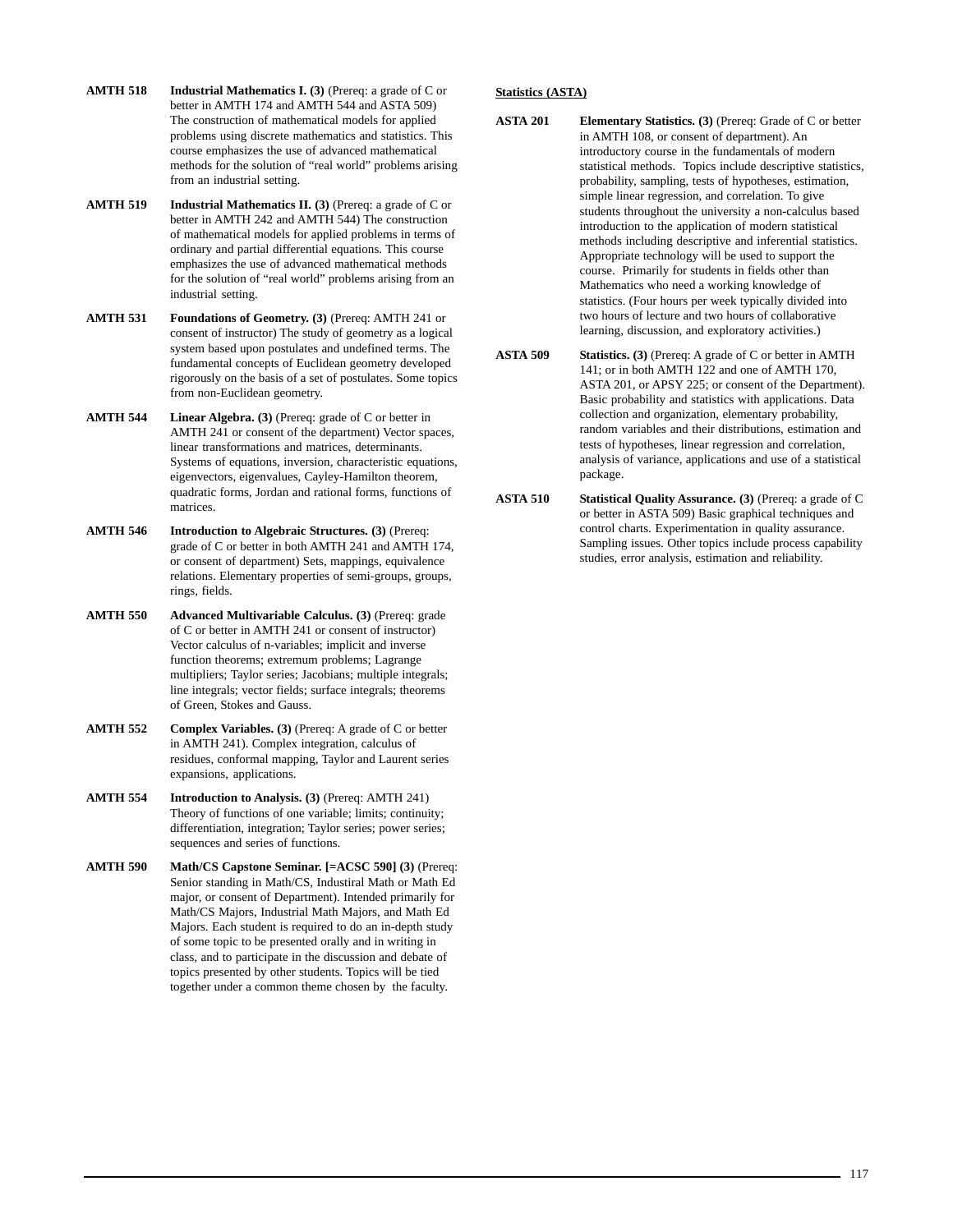## D E PA RT M E N T O F [PSYC H O LO G Y](http://www.usca.edu/psychology/)

## Edward J. Callen, Department Chair

## **Professors**

Edward J. Callen (Psychology), Ph.D., Northern Illinois University, 1986, *Strom Thurmond Endowed Chair in Social and Behavioral Sciences*

Keri A. Weed (Psychology), Ph.D., Notre Dame, 1984, *Carolina Trustee Professor*

#### **Associate Professors**

Maureen H. Carrigan (Psychology), Ph.D., State University of New York - Binghamton, 1998

Laura N. May (Psychology), Ph.D., University of Tennessee, 2002

#### **Assistant Professors**

Chad E. Drake (Psychology), Ph.D., University of Mississippi, 2008

- Echo E. Leaver (Psychology), Ph.D., University of Illinois at Urbana-Champaign, 2008
- Dawn A. Morales (Psychology), Ph.D., University of California San Diego, 2003
- Jane A. Stafford (Psychology), Ph.D., State University of New York Binghamton, 2002

Sarah B. Stevens (Psychology), Ph.D., West Virginia University, 2008

## **Distinguished Professors Emeriti**

Thomas L. Boyd (Psychology), Ph.D., State University of New York-Binghamton, 1978

O. Joseph Harm (Psychology), Ph.D., Vanderbilt University, 1975 William J. House (Psychology), Ph.D., University of South Carolina, 1974

## **Professor Emerita**

Emilie Towler (Psychology), M.A., University of Rochester, 1948

## **Department Mission Statement**

The mission of the University of South Carolina Aiken Department of Psychology is to educate students in the knowledge, research techniques, and basic and applied perspectives of the various subfields of psychology in an individualized learning environment.

## **Psi Chi**

The Psychology Department sponsors a campus chapter of Psi Chi. Psi Chi is the National Honor Society in Psychology, founded in 1929 for the purposes of encouraging, stimulating, and maintaining excellence in scholarship, and advancing the science of psychology.

### **Curricula**

In order to be awarded a bachelor's degree, students must complete the basic degree requirements listed below and specific major requirements. Students seeking a bachelor's degree in the Department of Psychology must have a grade of C or better in each major course in order for that course to count toward major credit. Courses in which a grade of less than C is made may be repeated. Developmental courses will not count toward the 120 hour requirement for a bachelor's degree in this department. The basic requirements include the cognate or minor. The cognate is a minimum of 12 hours with grades of C or better of course work which

support the major. The cognate must be selected from specific upper-level courses in related areas and must be approved by the student's advisor. However, it is the student's responsibility to plan a suitable course of study for his/her goals and to consult frequently with a major advisor as to the selection of courses. Requirements for a minor are specified within the department offering it. Each student is responsible for ensuring completion of all degree requirements and compilation of records of course work.

## **Technological Literacy in Psychology**

To meet the requirement of computer competency, Psychology majors are required to successfully complete APSY 225L, Quantitative Analysis Laboratory, and APSY 226, Method and Design in the Behavioral Sciences.

## **Attendance Policy**

Each faculty member in the Department of Psychology will establish the attendance policy for his/her own classes and will include that policy in the course syllabus.

## **Bachelor of Arts or Science—Major in Psychology**

The principal difference between the Bachelor of Arts and the Bachelor of Science degree is that the Bachelor of Arts degree includes more humanities and/or social sciences courses, whereas the Bachelor of Science degree includes more natural and/or mathematical sciences courses.

In order to be awarded the Bachelor of Arts degree with a major in Psychology, the students must complete the University General Education Requirements, plus at least 3 additional hours in humanities or social sciences. Cognate or Minor requirements must be selected from humanities, social science, education, and/or business courses. Cognate courses must be selected from specific upper-level courses in related areas and must be approved by the student's advisor. Psychology 101 must be completed toward fulfillment of the Social and Behavioral Sciences general education requirement.

In order to be awarded the Bachelor of Science degree with a major in Psychology, the students must complete the University General Education Requirements, plus at least 4 additional hours in natural sciences or 3 additional hours in mathematical sciences. Cognate or Minor requirements must be selected from natural science, mathematical science, and/or exercise science courses. Cognate courses must be selected from specific upper-level courses in related areas and must be approved by the student's advisor. At least one course in calculus must be taken as partial fulfillment of the general education math requirement. Psychology 101 must be completed toward fulfillment of the Social and Behavioral Sciences general education requirement.

Major requirements are the same for both the Bachelor of Arts and Bachelor of Science degrees. These are Psychology 225, 225L, 226, and 445; plus at least 20 additional hours in Psychology at the 300 level or above. These 20 additional hours must include at least two lab courses, with at least one from 351, 381, 451, 471. Students planning to do graduate work should take as many of the 300-400 level courses as possible. Psychology students may take up to 6 hours of courses in independent study (Psychology 399, 598) for major credit; an additional 3 hours of course work of this type may be counted as elective credit. Students may not count more than 60 hours of psychology courses toward the 120 hours required for the baccalaureate degree. At least 12 hours of the required upper-level (300 and above) major credit for the Psychology B.A. or B.S. must be earned in courses taken in the USCA Psychology program.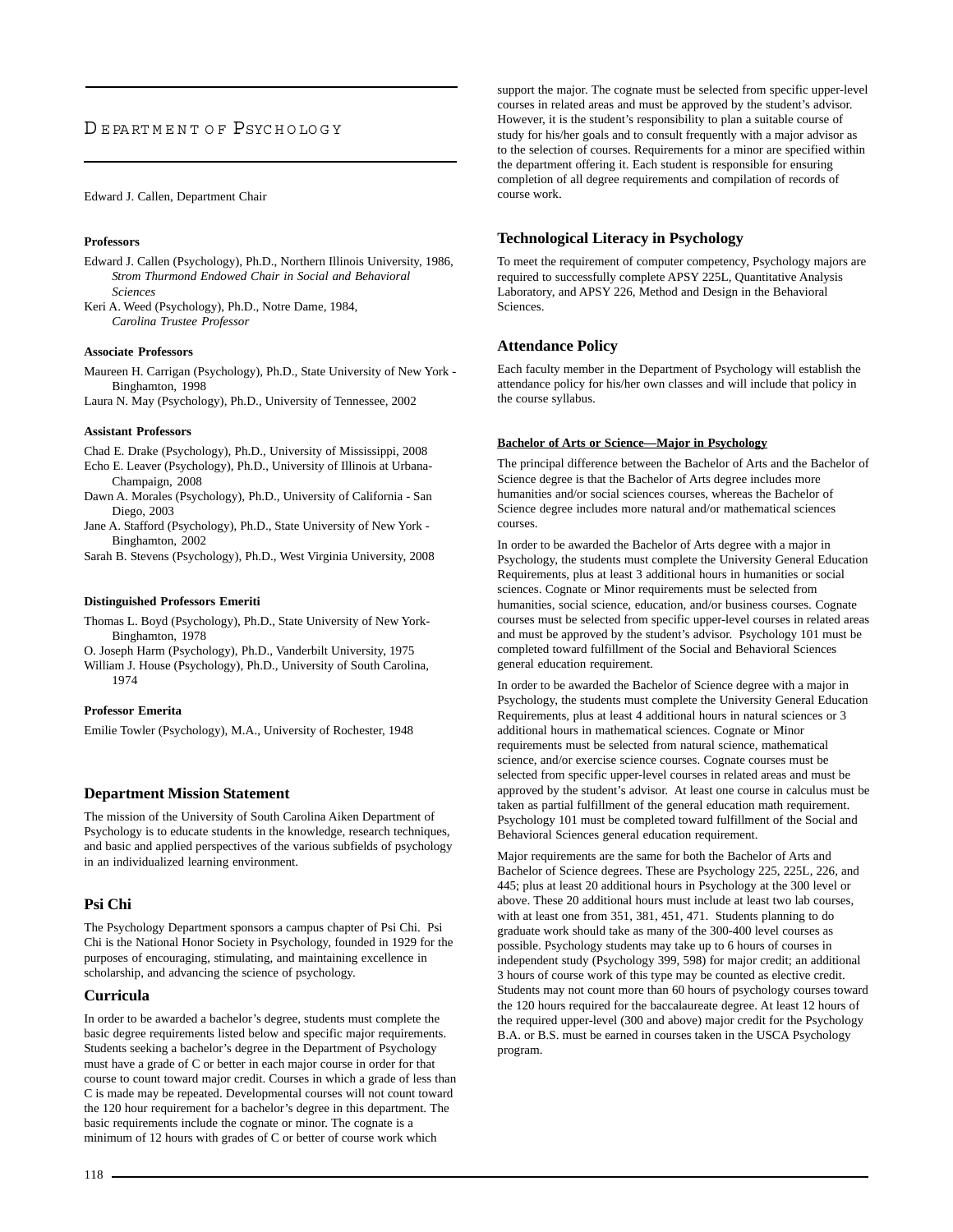## **Bachelor of Arts—Major in Psychology**

| 1. |           |                                                                                                                                     |
|----|-----------|-------------------------------------------------------------------------------------------------------------------------------------|
|    | <b>A.</b> | Skills and Competencies <sup>1</sup>                                                                                                |
|    |           |                                                                                                                                     |
|    |           | Composition/Composition and Literature                                                                                              |
|    |           |                                                                                                                                     |
|    |           |                                                                                                                                     |
|    |           |                                                                                                                                     |
|    | В.        | Methods and History of Disciplines <sup>6</sup>                                                                                     |
|    |           | Biology, Chemistry, Physics, Geology,                                                                                               |
|    |           | Astronomy (2 labs)                                                                                                                  |
|    |           |                                                                                                                                     |
|    |           | APSY 101 and from Sociology, Anthropology,                                                                                          |
|    |           | Economics, Political Science, Geography                                                                                             |
|    |           | Philosophy (not logic),                                                                                                             |
|    |           | History 200 and above, Literature,                                                                                                  |
|    |           | Fine Arts History, Religion,                                                                                                        |
|    |           | Humanities (AHUM acronym),                                                                                                          |
|    |           | Selected Language courses,                                                                                                          |
|    |           | Communications (last two digits in 50s or 60s),<br>Honors (AHON acronym)                                                            |
|    |           | History of Civilization (AHST 101 or AHST 102)  3                                                                                   |
|    |           |                                                                                                                                     |
|    |           | (APLS 201, AHST 201, or AHST 202)                                                                                                   |
|    |           | One additional course in humanities or social sciences  3                                                                           |
|    |           | C. Inter-Curricular Enrichment (ICE) Program <sup>8</sup>                                                                           |
| 2. |           |                                                                                                                                     |
|    |           |                                                                                                                                     |
|    |           | Psychology at the 300 level or above                                                                                                |
|    |           | (must include at least two lab courses,                                                                                             |
|    |           |                                                                                                                                     |
| 3. |           |                                                                                                                                     |
|    |           | must be selected from humanities, social science, education, and/or                                                                 |
|    |           | business courses                                                                                                                    |
| 4. |           | ……… 15-22                                                                                                                           |
|    |           | (may include 3 hours in independent study [APSY 399])                                                                               |
|    |           |                                                                                                                                     |
|    |           | <sup>1</sup> For undergraduate writing proficiency, see Proficiency Portfolio in                                                    |
|    |           | Writing described on page 48.                                                                                                       |
|    |           | <sup>2</sup> Students must complete English 101 with a grade of C or better in                                                      |
|    |           | order to fulfill general education requirements. Students must also                                                                 |
|    |           | complete AEGL 102 with a grade of C or better in order to fulfill<br>general education requirements and before taking other English |
|    | courses.  |                                                                                                                                     |
|    |           | <sup>3</sup> AMTH 221 and AMTH 222 cannot be used for General Education                                                             |
|    |           | math credit EXCEPT by students graduating with degrees in Elemen-                                                                   |
|    |           | tary, Early Childhood or Special Education.                                                                                         |
|    |           | <sup>4</sup> The following are considered Applied Speech Communication courses:                                                     |
|    |           | ACOM 201, ACOM 241, and ACOM 342.<br><sup>5</sup> Two (2) semesters of the same language. See degree program                        |
|    |           | requirements for Language study.                                                                                                    |
|    |           | <sup>6</sup> At least 3 hours must be in non-Western world studies, unless an                                                       |
|    |           | approved non-Western world studies course has been completed                                                                        |
|    |           | elsewhere in the student's degree program.                                                                                          |
|    |           | <sup>7</sup> For a list of courses that will meet the Humanities general education                                                  |
|    |           | requirement, see page 32.                                                                                                           |
|    |           | <sup>8</sup> For Inter-Curricular Enrichment requirement, see page 47.                                                              |

<sup>9</sup> Requirements are the same for both the Bachelor of Arts and Bachelor of Science degrees

## **Bachelor of Science—Major in Psychology**

| 1. |          |                                                                                                                                |           |
|----|----------|--------------------------------------------------------------------------------------------------------------------------------|-----------|
|    | А.       | Skills and Competencies <sup>1</sup>                                                                                           |           |
|    |          |                                                                                                                                |           |
|    |          | Composition/Composition and Literature                                                                                         |           |
|    |          | (at least one calculus course)                                                                                                 |           |
|    |          |                                                                                                                                |           |
|    |          |                                                                                                                                |           |
|    | В.       | Methods and History of Disciplines <sup>6</sup>                                                                                |           |
|    |          |                                                                                                                                |           |
|    |          | Biology, Chemistry, Physics, Geology,                                                                                          |           |
|    |          | Astronomy (2 labs)                                                                                                             |           |
|    |          | Social/Behavioral Sciences (at least two areas)  6<br>APSY 101 and from Sociology, Anthropology,                               |           |
|    |          | Economics, Political Science, Geography                                                                                        |           |
|    |          |                                                                                                                                |           |
|    |          | Philosophy (not logic),                                                                                                        |           |
|    |          | History 200 and above, Literature,                                                                                             |           |
|    |          | Fine Arts History, Religion,                                                                                                   |           |
|    |          | Humanities (AHUM acronym),                                                                                                     |           |
|    |          | Selected Language courses,<br>Communications (last two digits in 50s or 60s),                                                  |           |
|    |          | Honors (AHON acronym)                                                                                                          |           |
|    |          | History of Civilization (AHST 101 or AHST 102)  3                                                                              |           |
|    |          |                                                                                                                                |           |
|    |          | (APLS 201, AHST 201, or AHST 202)                                                                                              |           |
|    |          | One additional mathematics or natural science course  3-4                                                                      |           |
|    | C.       | Inter-Curricular Enrichment (ICE) Program <sup>8</sup>                                                                         |           |
| 2. |          |                                                                                                                                |           |
|    |          |                                                                                                                                |           |
|    |          | Psychology at the 300 level or above<br>(must include at least two lab courses,                                                |           |
|    |          |                                                                                                                                |           |
|    |          |                                                                                                                                |           |
| 3. |          | must be selected from natural science, mathematical science, and/or                                                            |           |
|    |          | exercise science courses                                                                                                       |           |
|    |          |                                                                                                                                |           |
| 4. |          | (may include 3 hours in independent study [APSY 399])                                                                          | ……. 15-22 |
|    |          |                                                                                                                                |           |
|    |          |                                                                                                                                |           |
|    |          | <sup>1</sup> For undergraduate writing proficiency, see Proficiency Portfolio in<br>Writing described on page 48.              |           |
|    |          | <sup>2</sup> Students must complete English 101 with a grade of C or better in                                                 |           |
|    |          | order to fulfill general education requirements. Students must also                                                            |           |
|    |          | complete AEGL 102 with a grade of C or better in order to fulfill                                                              |           |
|    |          | general education requirements and before taking other English                                                                 |           |
|    | courses. |                                                                                                                                |           |
| 3  |          | AMTH 221 and AMTH 222 cannot be used for General Education                                                                     |           |
|    |          | math credit EXCEPT by students graduating with degrees in Elemen-<br>tary, Early Childhood or Special Education.               |           |
|    |          | <sup>4</sup> The following are considered Applied Speech Communication courses:                                                |           |
|    |          | ACOM 201, ACOM 241, and ACOM 342.                                                                                              |           |
|    |          | <sup>5</sup> Two (2) semesters of the same language. See degree program                                                        |           |
|    |          | requirements for Language study.                                                                                               |           |
| 6  |          | At least 3 hours must be in non-Western world studies, unless an                                                               |           |
|    |          | approved non-Western world studies course has been completed                                                                   |           |
|    |          | elsewhere in the student's degree program.<br>$\sqrt{7}$ For a list of courses that will meet the Humanities general education |           |
|    |          | requirement, see page 32.                                                                                                      |           |
|    |          | <sup>8</sup> For Inter-Curricular Enrichment requirement, see page 47.                                                         |           |
|    |          | <sup>9</sup> Requirements are the same for both the Bachelor of Arts and Bachelor                                              |           |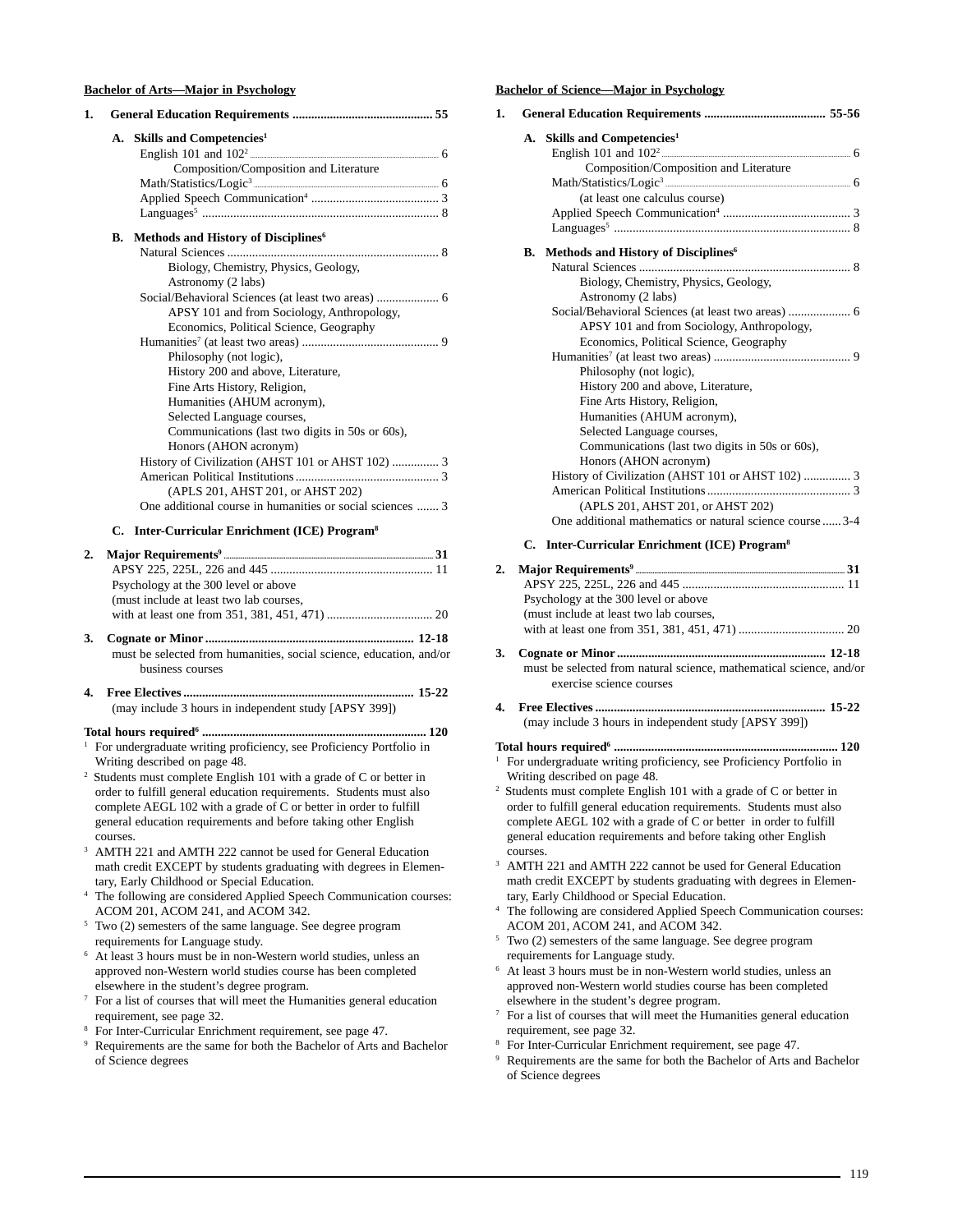**Required Exit Exam in Major.** In addition to the major course requirements, students must complete an exit exam in psychology. This exam is administered by the Office of Assessment. Students are responsible for making arrangements to take it at the same time as they submit the Application for Degree.

## **Minor in Psychology**

## **Requirements:**

## **Honors Program**

Students will receive a B.A. or B.S. with Honors in Psychology if they fulfill the following requirements:

- 1. Acceptance into Honors Program Entry into the program will be through a formal application reviewed and approved by the Psychology Department. The application will include the student's course work, grade point average and letter of nomination from a faculty member. Psychology majors may apply to the program if they have at least sophomore status and at least 3 credit hours in Psychology at the 200 level and above.
- 2. APSY 499 Research Seminar (1 credit hour—Prereq or coreq: APSY 225; or consent of instructor). This course will be offered at one meeting time per week. During these meetings, Psychology faculty will present their research/theoretical ideas in a seminar format. Students will be required to read assigned materials to prepare for lectures. Students will also be required to present material in class. Students may take this course for credit a maximum of three times.

Students not accepted into the Honors Program may take APSY 499 as long as they have at least sophomore status and at least 3 credit hours in Psychology at the 200 level and above. It will be recommended that honors students take the seminar course no later than their junior year to allow time to complete the research thesis (see below).

3. APSY 599 - Honors Research Thesis. (3 credit hours - Prereq: consent of Honors Supervisor, APSY 499, and project approval by Honors Committee). In addition to attending the research seminar (APSY 499), honors students will be required to conduct a laboratory/practicum research project under the supervision and direction of any psychology faculty member. At the end of the course, each student will be required to prepare a paper in the form of an Honors Thesis. These projects may be conducted individually, or several students may elect to work on a single project, depending upon student interest and faculty availability. Thesis preparation and eventual defense (see below) must be conducted individually. Each research project must receive approval by a committee composed of three Psychology Department faculty members prior to registration in APSY 599.

Honors Thesis Defense - each honors student will be required to successfully "defend" the thesis, with the honors defense committee comprised of the faculty director of the project and two additional psychology faculty. The honors committee must approve the defense in order for the student to graduate with honors.

- 4. Course requirements for a bachelor's degree in Psychology plus at least 3-6 additional credit hours in Psychology at the 300 level and above, depending on credit earned for APSY 599.
- 5. Grade point average of 3.0 in Psychology and grade point average of 2.85 overall at time of graduation.

## **Course Descriptions**

## **Psychology (APSY)**

A grade of C or better in Psychology (APSY) 101 is a prerequisite for all courses unless otherwise specified.

- **APSY 101 Introductory Psychology. (3)** An introduction to the areas of the study of human behavior, theories and facts, research and application.
- **APSY 225 Quantitative Analysis in the Behavioral Sciences. (3)** (Prereq: completion of AMTH 108 with a grade of C or better, placement above AMTH 108, or permission of instructor) An applied introduction to the analysis of data.
- **APSY 225L Quantitative Analysis Laboratory. (1)** (Prereq or coreq: APSY 225 or consent of instructor) Practice in the analysis of data using activity-based learning. Emphasis will be on the use of standard computer statistical analysis systems and the interpretation of results. Students will learn to access data files from the Internet for analysis. Required of all Psychology majors. Optional for other majors. One three-hour laboratory per week.
- **APSY 226 Method and Design in the Behavioral Sciences. (4)** (Prereq: APSY 225 and APSY 225L with a grade of C or better, or consent of instructor) A survey of the goals, problems and methods of the contemporary study of behavior. Three lectures and three laboratory hours per week.
- **APSY 310 Developmental Psychology. (3)** A survey of human development from conception through senescence, the description and explanation of changes resulting from maturation and environmental experiences.
- **APSY 320 Abnormal Psychology. (3)** A survey of the major types of behavior pathology, their determinants and therapeutic interventions.
- **APSY 330 Personality Psychology. (3)** The major theoretical perspectives of normal personality development, structure, dynamics, assessment and change.
- **APSY 331 Personality Assessment Laboratory. (1)** (Prereq: APSY 226 with a grade of C or better; Prereq or coreq: APSY 330; or consent of instructor) Practice in developing a measure of various personality traits and testing hypotheses that some traits are related to each other. One three-hour laboratory per week.
- **APSY 340 Social Psychology. (3)** The study of interpersonal processes including topics such as conformity, attraction, altruism, aggression, prejudice, persuasion and group dynamics.
- **APSY 341 Social Research Laboratory. (1)** (Prereq: APSY 226 with a grade of C or better; Prereq or coreq: APSY 340; or consent of instructor) Practice in measuring various psychosocial processes such as attitudes and social behaviors. One three-hour laboratory per week.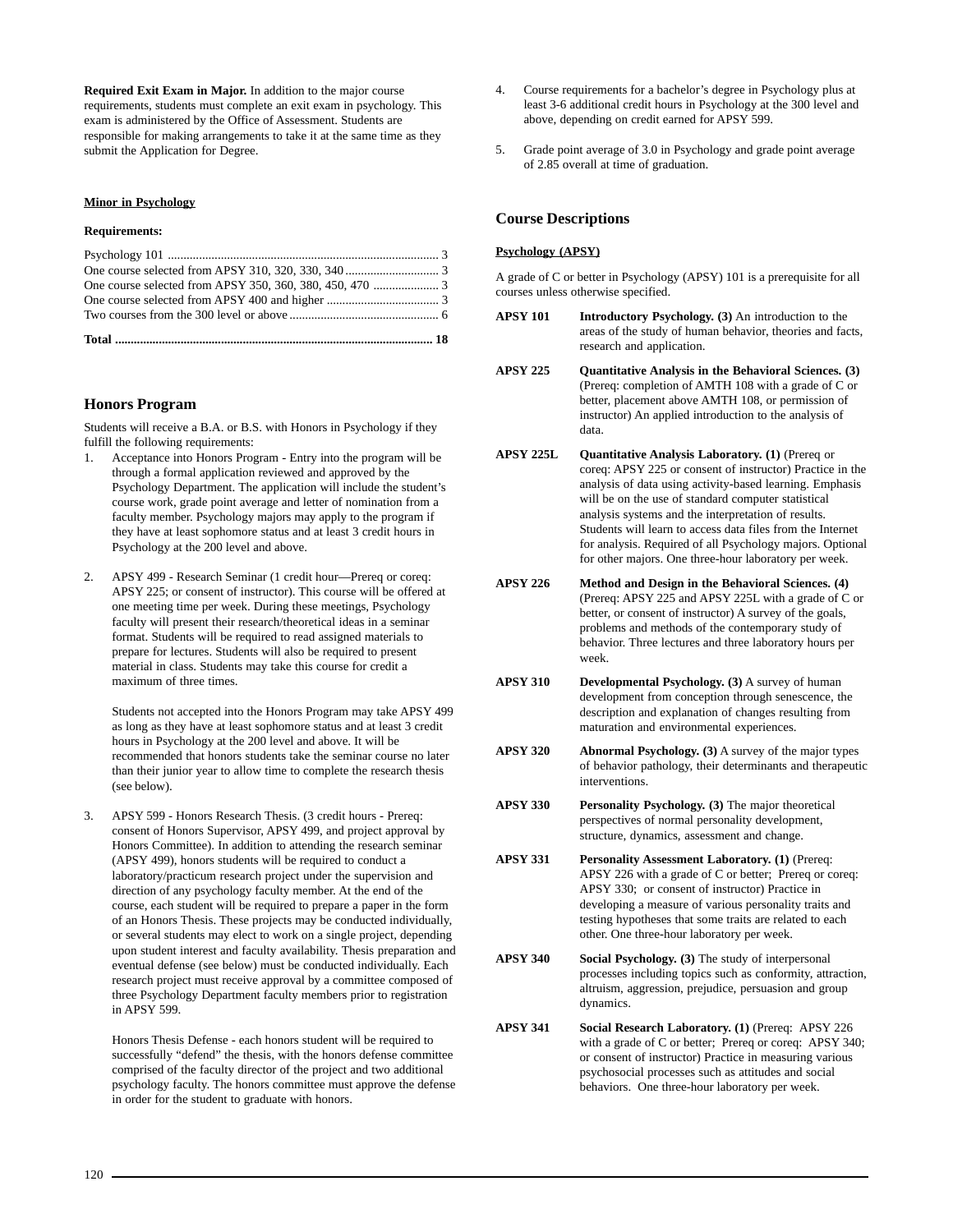- **APSY 350 Principles of Learning and Behavior. (3)** An examination of classical and instrumental (operant) conditioning principles within classic and contemporary theoretical frameworks. Concepts such as habituation, reinforcement, punishment, aversive learning, extinction, memory, and biological constraints on learning will be addressed. The research focus will be on animal learning experiments, with relevance to the analysis of human behavior illustrated.
- **APSY 351 Principles of Learning and Behavior Laboratory. (1)** (Prereq: APSY 226 with a grade of C or better; Prereq or coreq: APSY 350; or consent of instructor) Practice in experimental techniques in the study of learning. One three-hour laboratory per week.
- **APSY 360 Cognitive Processes. (3)** Classical and contemporary approaches to the study of human memory, attention, cognitive growth, problem solving and language.
- **APSY 361 Cognitive Processes Laboratory. (1)** (Prereq: APSY 226 with a grade of C or better; Prereq. or coreq: APSY 360; or consent of instructor) Practice in experimental techniques to measure cognitive phenomena, including perception, attention, memory, and language. One threehour laboratory per week.
- **APSY 380 Motivation. (3)** The study of human behavior as it is determined by motives and emotions. An analysis of primary and learned motivators in the context of contemporary research and theory, with emphasis on the relationship of motives and emotions to the reward, punishment and energization of behavior.
- **APSY 381 Motivation Laboratory. (1)** (Prereq: APSY 226 with a grade of C or better; Prereq or coreq: APSY 380; or consent of instructor) Practice in the experimental techniques in the study of human motives and emotions. Students will develop methodological skills in the assessment and manipulation of the physiological, cognitive and behavioral determinants of the motives and emotions. One three-hour laboratory per week.
- **APSY 399 Independent Study. (3-6)** (Prereq: consent of instructor)
- **APSY 400 Psychology of the Exceptional Child. (3)** (Prereq: APSY 310) A study of the mentally, sensory or physically handicapped or disabled child and the gifted/talented child; the characteristics, causes, needs and guidance of development. Stability and change in cognition, social behavior and personality will be explored.
- **APSY 405 Infant and Child Psychology. (3)** (Prereq: APSY 310) Theories, methods and substantive issues of development. Stability and change in cognition, social behavior and personality will be explored.
- **APSY 410 Psychology of Adolescence. (3)** (Prereq: APSY 310) The intellectual, emotional and social development of adolescent individuals, challenges and adjustments.
- **APSY 415 Adult Development. (3)** (Prereq: APSY 310) Intellectual, emotional and social changes from young adulthood through death and dying. Life tasks relevant to young, middle and old ages will be covered.
- **APSY 425 Childhood Psychopathology. (3)** An introduction to the field of abnormal child psychology and the associated major theories. Students will be exposed to the pathogenic process (i.e. developmental sequence) of psychological disorders from early childhood to late adolescence. A major goal of the course is to promote critical thinking on major issues such as the genetic, biological, and environmental influences on behavior, emotions, and personality in conjunction with associated assessment, diagnostic, and treatment procedures.
- **APSY 440 Psychological Testing and Measurement. (3)** An overview and application of psychological tests and measurement techniques. This course will emphasize test construction and psychometric properties of psychological tests, including measure of behavior, personality, intelligence and aptitude. This course will also cover general ethical and applied issues of testing.
- **APSY 445 History and Systems of Psychology. (3)** (Prereq: Junior standing or consent of instructor) An introduction to historical development of contemporary psychological theory.
- **APSY 450 Sensation and Perception. (3)** Classical and contemporary approaches to how we perceive and respond to the environment, including sensory processes, motion perception, art, and illusions.
- **APSY 451 Sensation and Perception Laboratory. (1)** (Prereq: APSY 226 with a grade of C or better; Prereq or coreq: APSY 450; or consent of instructor) Practice with psychophysics, physiological measures, and other methodologies used to investigate and experience perceptual phenomena. One three-hour laboratory per week.
- **APSY 460 Introduction to Clinical Psychology. (3)** An introduction to applied psychology including knowledge of theory, diagnosis and assessment, treatment, and ethical issues in clinical psychology. Students will receive some in-class training in clinical interviewing and assessment techniques.
- **APSY 461 Behavioral Therapy Laboratory. (1)** (Prereq: APSY 226 with a grade of C or better; Prereq or coreq: APSY 320 or APSY 460; or consent of instructor) Students will be provided with supervised training and experience in various behavioral therapy/modification techniques in working with select clinical populations. One three-hour laboratory per week.
- **APSY 465 Psychology of Addictive Behaviors. (3)** An introduction to the psychology of addictive behaviors, including an overview of the major theories of why people use/abuse substances. The major approaches used to treat addictive behaviors will be covered. A major goal of the course is to stimulate critical thinking in this area and to increase understanding of the links between theory and intervention. A second goal of the course is to introduce the student to contemporary issues and controversies related to addictions.
- **APSY 470 Neuroscience. (3)** Anatomical and physiological factors in behavior, including the physiology of learning, drug affects on behavior and the electrochemical behavior of the brain.
- **APSY 471 Neuroscience Laboratory. (1)** (Prereq: APSY 226 with a grade of C or better; Prereq. or Coreq: APSY 470; or consent of instructor) Practice with biological and behavioral methodologies used to investigate the physiological bases of behavior. One three-hour laboratory per week.
- **APSY 480** Health Psychology. (3) A survey of the psychosocial factors that influence wellness, disease, and the performance of health behaviors. Illness prevention, management, and treatment will be examined.
- **APSY 490 Human Sexuality. (3)** Physiological and psychological aspects of human sexual behavior. A survey and theoretical understanding of normal and abnormal forms of sexual behavior and their treatment.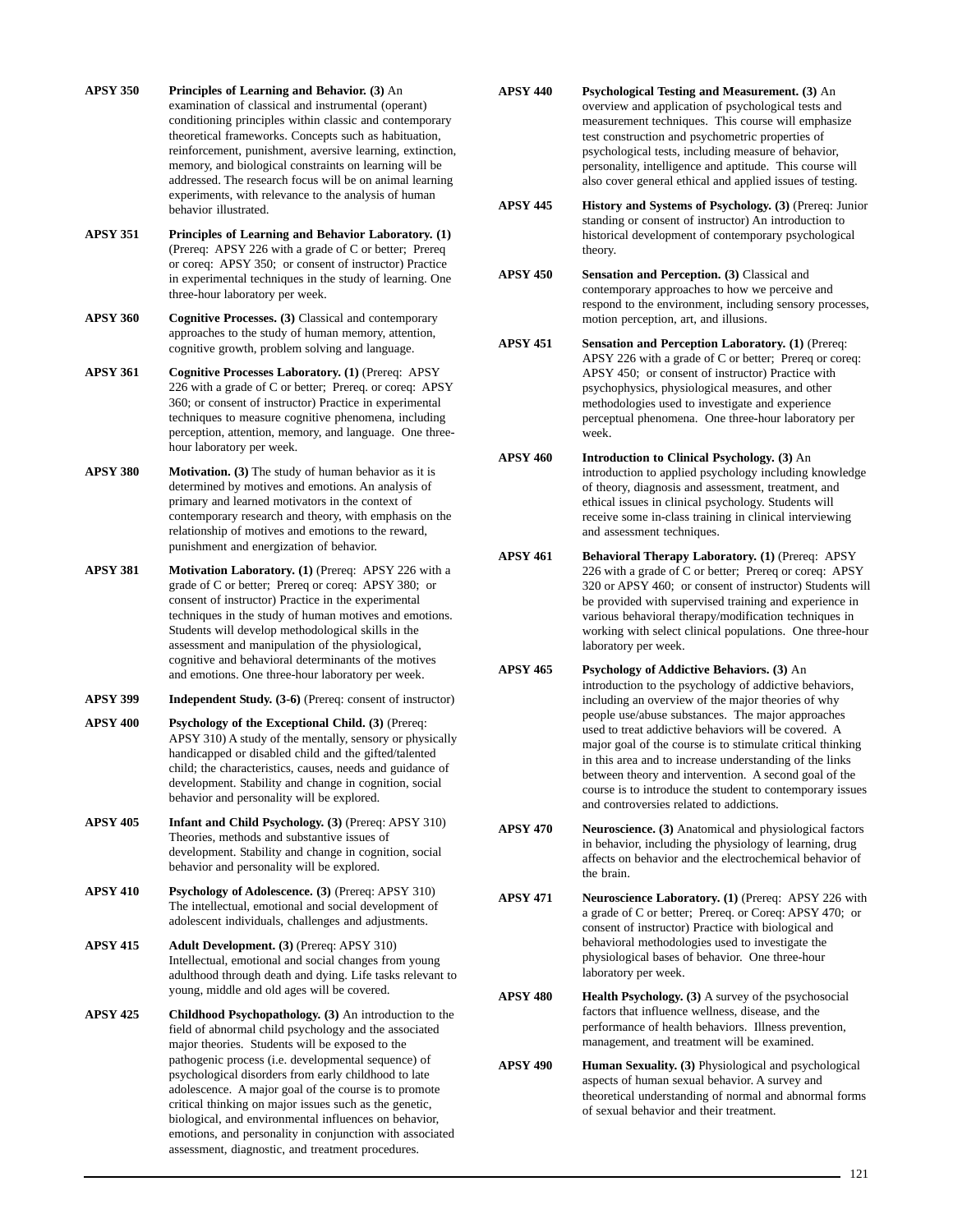- **APSY 499 Research Seminar. (1)** (Prereq or coreq: APSY 225 or consent of instructor) A presentation of research/ theoretical topics in a seminar format. Honors and nonhonors students may enroll. May be repeated for credit a maximum of three times.
- **APSY 500 Seminar in Advanced Psychology. (3)** Intensive study of topics of current interest in psychology. Topics will be announced. Course may be taken twice with different topics.
- **APSY 598 Individual Research. (1-3 each)** (Prereq: 15 credits including APSY 226) Each student will plan to execute one or more original minor researches under the instructor's supervision.
- **APSY 599 Honors Research Thesis. (3)** (Prereq: consent of honors supervisor, APSY 499 and honors project approval by honors committee) Student will conduct a laboratory/ practicum research project under instructor's supervision. Student must complete thesis and thesis defense to receive honors program credit. May be repeated for degree credit for a maximum of six hours with approval of Honors Committee.

## Pre-Professional Curricula

**Offered by the Department of Biology and Geology and the Department of Chemistry and Physics**

## **Pre-Professional Advisors**

William H. Jackson, Department of Biology and Geology Kutty Pariyadath, Department of Chemistry and Physics

## **Curricula**

A number of pre-professional curricula are offered by the Department of Biology and Geology and the Department of Chemistry and Physics. Students will be assisted in planning and course selection by a faculty advisor. It is the responsibility of each student to see to it that all requirements for his or her pre-professional curricula are completed.

## **Allied Health Professions**

USCA offers science-oriented students the opportunity of completing one of several two-year pre-professional plans including:

medical technology physical therapy occupational therapy cytotechnology dental hygiene medical records administration respiratory therapy radiologic technology physician assistant

Students plan with their academic advisors a set of courses which best prepares them for the particular chosen field. Normally students pursuing medical technology, cytotechnology, and radiologic technology are advised by faculty in the Department of Chemistry and Physics.

Students interested in physical therapy, occupational therapy, dental hygiene, respiratory therapy and medical records administration are advised by Dr. Michele Harmon. After completing 60 semester hours, the student can usually apply for admission to a professional degree program at another institution, such as the Medical University of South Carolina or the Medical College of Georgia.

## **Pre-Medicine, Pre-Dentistry, Pre-Veterinary Science**

There is no absolute, prescribed curriculum for entrance to schools of medicine, dentistry or veterinary science. The admissions committee of the professional schools will critically assess aspiring students as to their GPA, entrance test scores and the personal interview. Typically, the minimum college credits in the following subjects are required.

Students entering these professional areas generally have a bachelor's degree, usually in science. At USCA, a student can complete these entrance requirements and at the same time receive a Bachelor of Science degree with a major in Biology or Chemistry. Students majoring in Chemistry seeking to enter these professional areas should contact Dr. Kutty Pariyadath in the Department of Chemistry and Physics for advisement. For those students majoring in Biology, the Pre-Med. advisor is Dr. William Jackson, the Pre-Vet. advisor is Dr. Garriet Smith, the Pre-Dentistry advisor is Dr. Hugh Hanlin.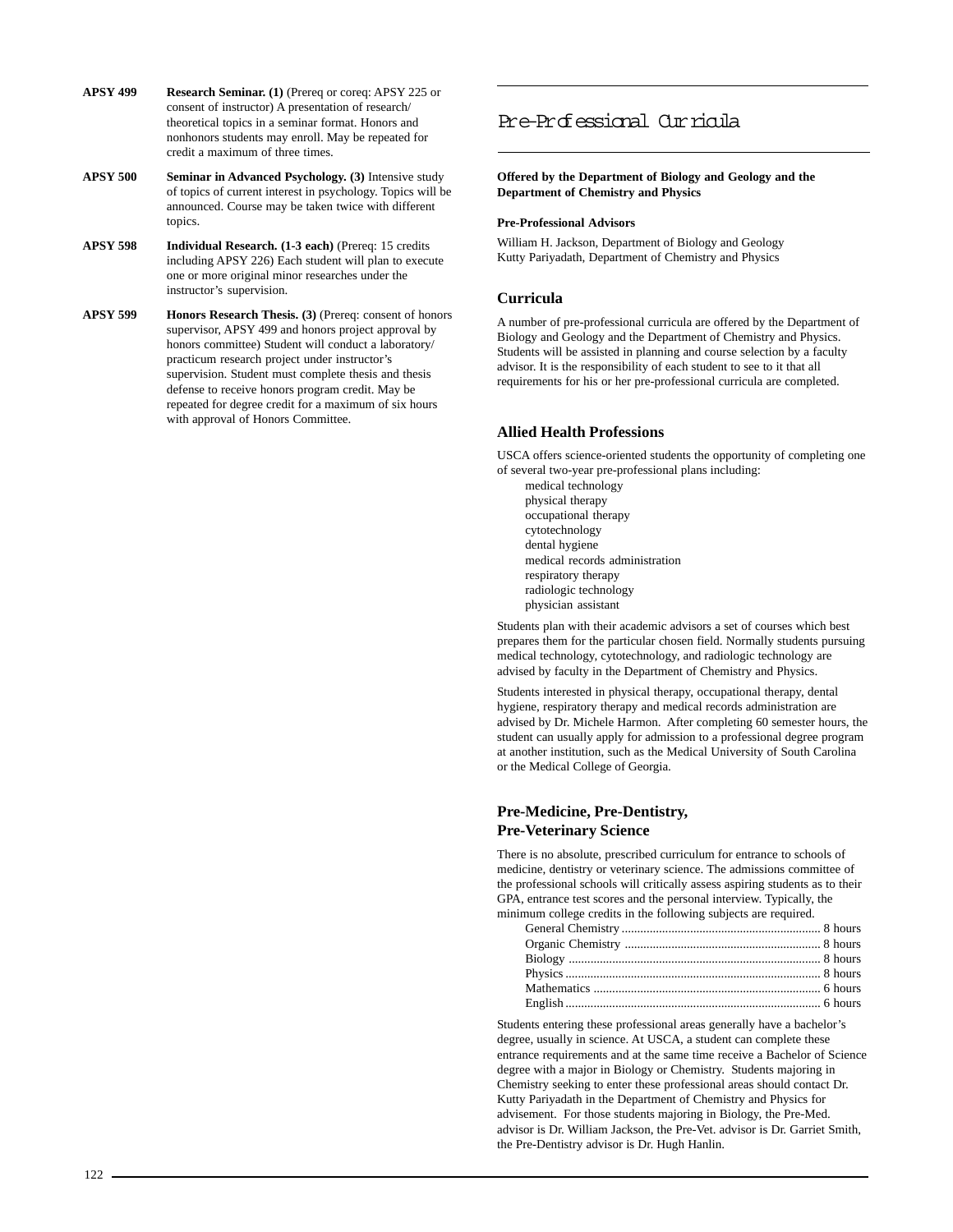## **Pre-Pharmacy**

The South Carolina College of Pharmacy with two campuses located in Columbia and Charleston accepts applications for admission from both students who have finished a Bachelors degree and from those who have not, provided that those students have completed a fixed set of required courses. The USCA pre-pharmacy curriculum, overseen by faculty members in the Department of Chemistry and Physics, satisfies the set of required courses for the South Carolina College of Pharmacy as well as for most other pharmacy schools. Students are strongly encouraged to apply to more than one pharmacy school and therefore will need to bring the list of required courses from those other schools with them to their first meeting with their advisor. The required courses for admission to the South Carolina College of Pharmacy are usually taken over four to six semesters and cover a wide range of subjects.

English Composition and Literature - AEGL 101 and 102

Math at least through Survey of Calculus with Applications - AMTH 122

Elementary Statistics - ASTA 201

General Biology - ABIO 121 and 122

Human Anatomy and Physiology - ABIO 232 and 242

General Chemistry - ACHM 111 and 112

Organic Chemistry - ACHM 331 and 332 with laboratories

General Physics - APHY 201 and 202

Introductory Psychology - APSY 101

Macro- or Microeconomics - AECO 221 or AECO 222

Interpersonal Communications - ACOM 201

Three elective courses in the area of Humanities or Social Sciences

Students who will be obtaining a Bachelors degree from USCA will take the courses listed above as well as those additional courses required by their selected major and those courses in the USCA general education curriculum. These additional requirements are listed in this bulletin. Because of the science orientation of the pre-pharmacy curriculum, students generally major in biology or chemistry and the decision of when to apply for admission to one of the pharmacy schools is made in consultation with the advisor. Generally, only a student with a strong GPA and a strong Pharmacy College Admission Test score will be successful in their application given the highly competitive nature of the admissions process.Miscellaneous Pre-Professional Areas

Students who wish to pursue a career such as forestry, plant science, animal science, horticulture, agronomy, cooperative education programs, marine science, etc., may complete one or more years at USCA. They should maintain close liaison with their local advisor and an advisor in the school to which they plan to transfer.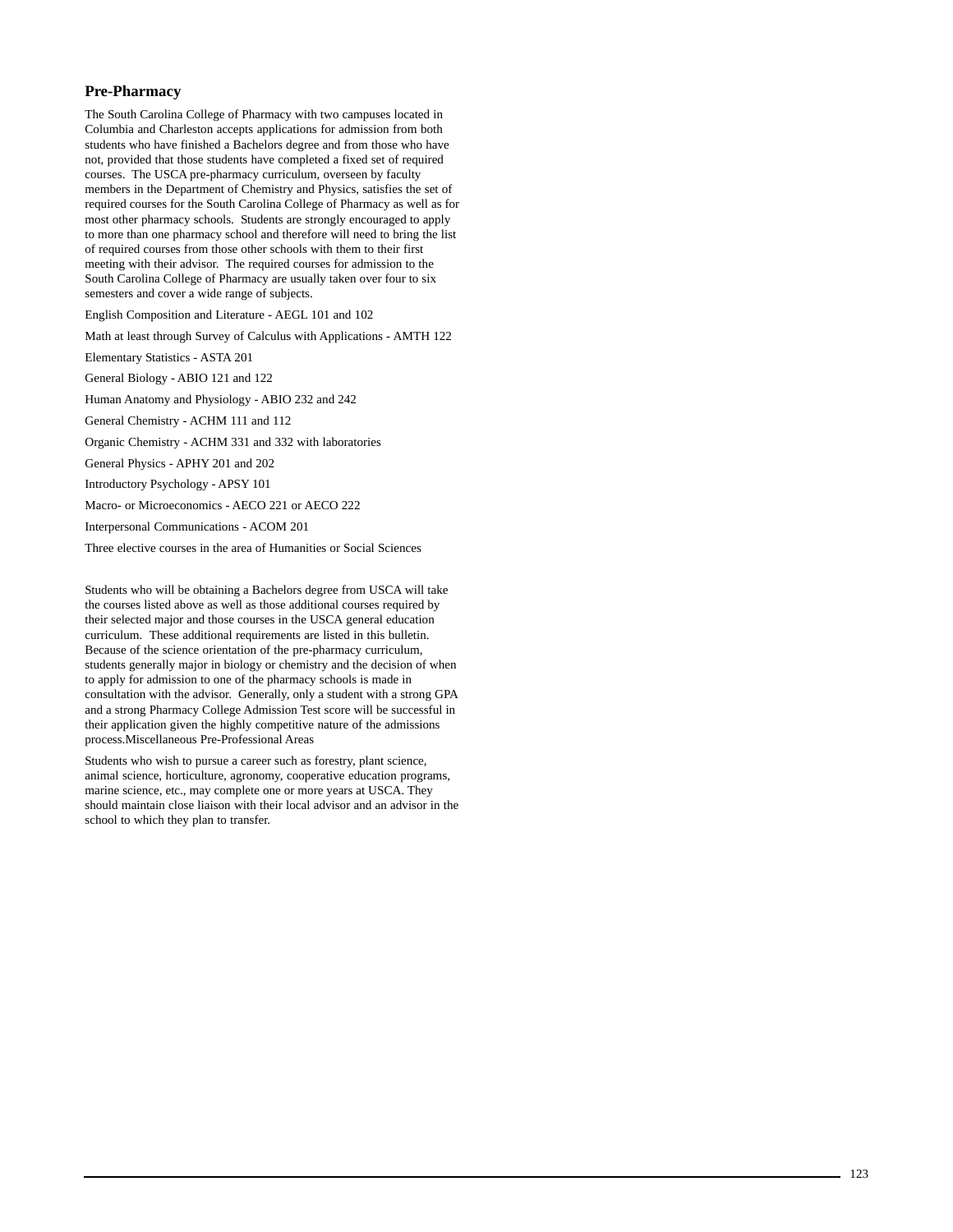# **[School of Business Administration](http://www.usca.edu/soba/)**

J. Ralph Byington, Ph.D., CPA, Dean of the School of Business Administration

## Mission Statement

The School of Business Administration focuses on creating a caring learning environment in its AACSB accredited undergraduate program. The program prepares students to meet the dynamic global, technological, and ethical challenges of business and society.

## **Accreditation**

The University of South Carolina Aiken School of Business program is accredited by AACSB International - The Association to Advance Collegiate Schools of Business.

## **Professors**

- J. Ralph Byington (Accounting) Ph.D., CPA, University of Arkansas-Fayetteville, 1985, *Mr. & Mrs. Phinizy Timmerman Chair in Enterprise Development*
- David Harrison (Accounting), Ph.D., CPA, CMA, Virginia Polytechnic Institute & State University, 1998, *School of Business Administration Chair in Global Business*
- Richard A. Heiens, III (Marketing), Ph.D., Florida State University, 1993, *Walter F. O'Connell/Palmetto Professorship for Director of O'Connell Center for Excellence and Technology*
- Leanne C. McGrath (Management), Ph.D., University of South Carolina, 1983, *John M. Olin/Palmetto Professorship in Entrepreneurial Development*
- C. Michael Ritchie (Management), Ph.D., University of South Carolina, 1993, *Security Federal Banking Professorship*

## **Associate Professors**

Robert T. Leach (Finance), Ph.D., Kent State University, 1997 Sanela Porca (Economics), Ph.D., University of Tennessee, 2002

## **Assistant Professors**

Arinola O. Adebayo (Accounting), Ph.D., CPA, CMA, Virginia Commonwealth University, 2004

Paul Newsom (Finance), Ph.D., University of Arkansas, 2003

Linda C. Rodriguez (Management), Ph.D., University of Texas-Pan American, 2008

Frank Xie (Marketing), Ph.D., Georgia State University, 2003

## **Senior Instructor**

Kathleen W. Wates (Accounting), CPA, CMA, MACC, University of South Carolina, 1991

## **Instructors**

Karen B. Edgington (Business), M.B.A., University of Phoenix - Denver, 1997

H. Dixon Wilcox (Business), M.S., Georgia State University, 1993

#### **Lecturer**

Irene K. Rudnick (Law), LL.B., University of South Carolina, 1952

## **Distinguished Professors Emeriti**

William H. Marsh (Finance), Ph.D., University of South Carolina, 1978 Donald W. Mitcham, (Management), D.B.A., Georgia State University, 1974

- William C. Sanders, (Accounting), M.S., University of South Carolina, 1964
- Marsha R. Shelburn (Economics), Ph.D., University of North Carolina at Chapel Hill, 1980

Niren M. Vyas (Marketing), Ph.D., University of South Carolina, 1981

#### **Professor Emeritus**

William L. Shelburn (Marketing), M.B.A., James Madison University, 1974

For information on business-related centers, refer to page 4.

## **Curricula**

The School of Business Administration offers the Bachelor of Science in Business Administration degree. Areas of concentration are Accounting, Finance, Management, Marketing. To qualify for graduation, a student must meet general education requirements, business core requirements and area of concentration requirements, as stated below.

Students are encouraged to choose courses that will contribute to their educational development in the liberal arts as well as to their development and preparation for particular careers. Students should study the degree requirements under which they are to graduate and should seek proper advisement. It is to their advantage to decide their areas of concentration as soon as possible. This is particularly true of the student that plans to finish degree requirements at another campus. Where this is done, proper course selection is facilitated.

The School also offers several community out-reach programs that provide students with the opportunity to interact with the business community while providing valuable services to constituents external to the university.

## **Admissions Standards for the Professional Business Administration Program**

The baccalaureate curricula of the School of Business Administration are divided into general education and upper-level business course work, which constitute the School of Business Professional Program. Students who fulfill the admission requirements of the University may enroll in any general education courses and any business courses at the 100 or 200 level provided they meet individual course prerequisites. They may also enroll in upper-level business courses, numbered 300 or higher, provided they meet individual course prerequisites and have not been denied admission into the School of Business Administration Professional Program.

At the end of each fall and spring semester, the academic records of business students are audited to identify those students who meet the following criteria.

- 1. The student has declared a Business Administration major.
- 2. The student has earned at least 45 hours of credit.
- 3. The student has earned an overall grade point average (collegiate GPA) of 2.5 or higher.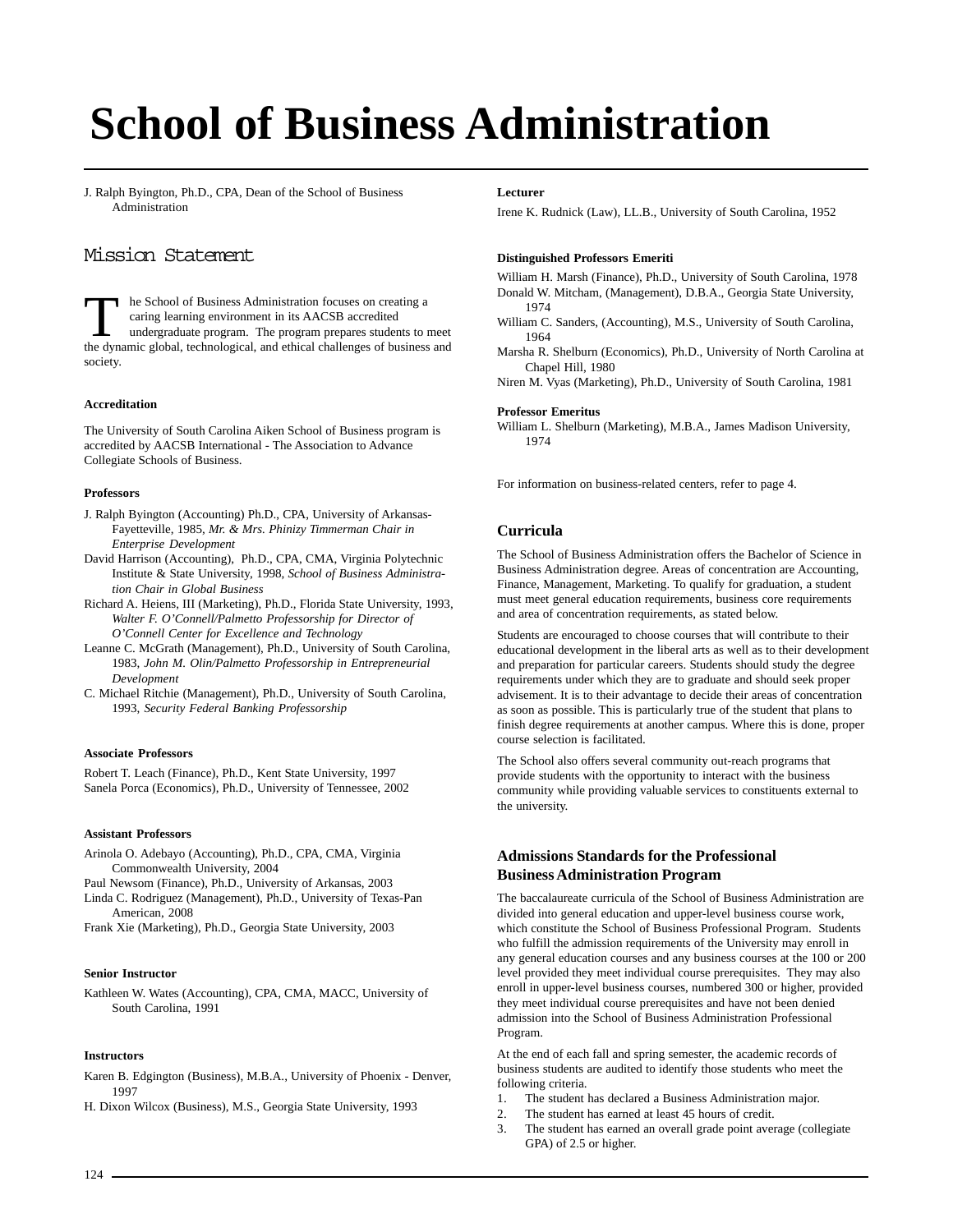4. The student has completed the following: AEGL 101 AEGL 102 AMTH 170 AECO 221 or AECO 222 ABUS 225 ABUS 290 or Computer Applications Proficiency Exam (with a grade of C or better in either case)

Students who meet these criteria are admitted into the Professional Program. The assessment of academic records of transfer students who enter USCA with 45 or more credit hours toward a degree is made at the end of the semester of entry.

The student who is assessed for admittance into the Professional Program and is denied acceptance will NOT be permitted to register for upperlevel business courses (300 level and above). This enrollment restriction will remain in force until the student has raised his/her cumulative GPA to 2.50 or higher and has been admitted into the Professional Program.

Assessed students are notified of their admittance or non-admittance into the Professional Program. Students denied admittance into the Professional Program may appeal the decision to the Professional Program Committee.

## **Bachelor of Science in Business Administration — Major In Business Administration**

| 1. |    |                                                           |
|----|----|-----------------------------------------------------------|
|    |    | AMTH 170 and AMTH 122                                     |
|    | B. |                                                           |
|    |    |                                                           |
|    |    | Biology, Chemistry, Physics,                              |
|    |    | Geology, Astronomy (two labs)                             |
|    |    | Social/Behavioral Sciences                                |
|    |    |                                                           |
|    |    | Psychology, Sociology,                                    |
|    |    | Anthropology, Political Science,                          |
|    |    |                                                           |
|    |    | Humanities <sup>3</sup>                                   |
|    |    | Three courses from at least two areas:                    |
|    |    | Philosophy (not logic),                                   |
|    |    | Fine Arts History, Religion,                              |
|    |    | History, Humanities (AHUM acronym),                       |
|    |    | Selected Language courses,                                |
|    |    | Communications (last two digits in 50s or 60s),           |
|    |    | Honors (AHON acronym),                                    |
|    |    | Literature (all students must take                        |
|    |    | an English literature course                              |
|    |    |                                                           |
|    |    | History of Civilization (AHST 101 or AHST 102)  3         |
|    |    |                                                           |
|    |    | (APLS 201, AHST 201, or AHST 202)                         |
|    |    | C. Inter-Curricular Enrichment (ICE) Program <sup>4</sup> |

|    | <b>D.</b> Free Electives                                  |  |
|----|-----------------------------------------------------------|--|
|    | Can include up to three credit hours of                   |  |
|    | Economics/Business Administration courses (including ABUS |  |
|    | <b>290</b> )                                              |  |
|    | (The School of Business Administration encourages)        |  |
|    | the study of languages as free electives.)                |  |
| 2. |                                                           |  |
|    | ABUS 225, 226, 296, 345, 350, 363,                        |  |
|    |                                                           |  |
|    |                                                           |  |
|    |                                                           |  |

## **3. Area of Concentration Requirements**

| Two courses from the following:                 |  |
|-------------------------------------------------|--|
|                                                 |  |
|                                                 |  |
|                                                 |  |
|                                                 |  |
|                                                 |  |
|                                                 |  |
|                                                 |  |
| Two courses from the following:                 |  |
| AMGT 378, 442, ABUS 380, ABUS 429  6            |  |
|                                                 |  |
|                                                 |  |
|                                                 |  |
| Three courses from the following:               |  |
| AMKT 353, 452, 455, 459, 474, 551;              |  |
|                                                 |  |
|                                                 |  |
| Marketing: (b) Optional concentration           |  |
|                                                 |  |
| AMKT 454, 457, 474, 558; ABUS 429 (6 hours)  18 |  |

## AMKT 353, 452, 455, 459, 551; AMGT 473 .............. 6

## **Total hours required:**

## *(Accounting, Finance, Management,*

Two courses from the following:

- *Marketing)***<sup>6</sup> .................................................................................................................................... 120** <sup>1</sup> For undergraduate writing proficiency, see Proficiency Portfolio in Writing described on page 48.
- 2 Students must complete AEGL 101 with a grade of C or better in order to fulfill general education requirements. Students must also complete AEGL 102 with a grade of C or better in order to fulfill general education requirements and before taking other English courses.
- <sup>3</sup> A detailed and more complete listing of humanities courses is given on page 32.
- <sup>4</sup> For Inter-Curricular Enrichment requirement, see page 47.
- <sup>5</sup> Accounting students must take AACC 539 instead of ABUS 390. Other business majors may choose AACC 539 or ABUS 390.
- <sup>6</sup> At least 3 credit hours must be in non-Western world studies. <sup>7</sup> A study abroad academic course with an international business component may be substituted for ABUS 383 upon approval of the Dean of the School of Business Administration.

Students must complete 120 hours for the bachelor's degree. Included in these hours must be the courses to complete all the individual requirements listed. Developmental courses will **not** count toward degree requirements in the School of Business Administration.

All Business Administration majors are required to earn a C or higher in each course (Business Electives excepted) satisfying the Area of Concentration Requirements. Each student in the School of Business must also earn at least a 2.0 average overall on his/her business core and concentration area courses for graduation. At least 50% of the Business Administration credit hours required for the Business Administration degree must be earned through **USC Aiken**. Students must also complete assessment procedures as required by the school.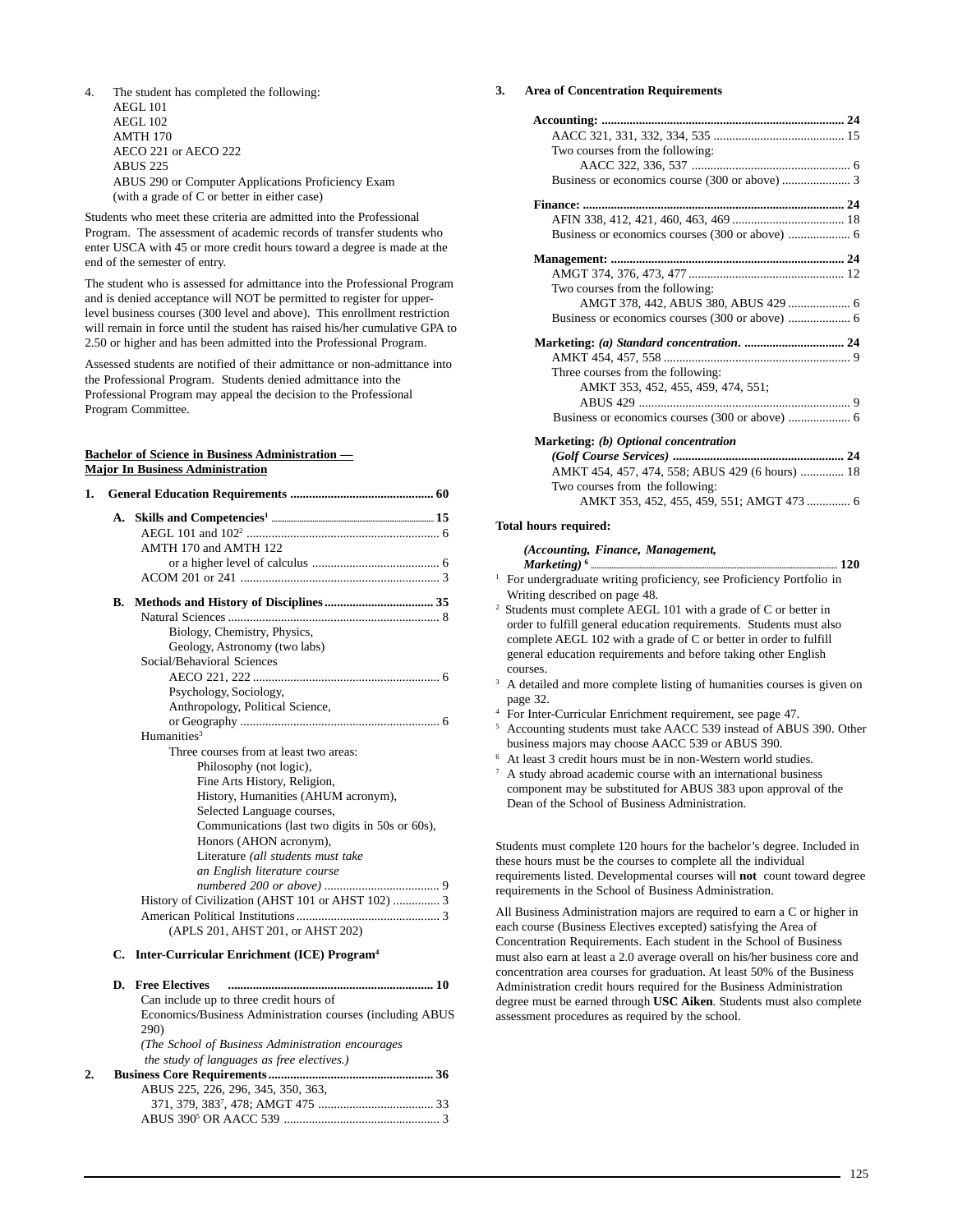**Computer Applications Proficiency Exam.** Students can demonstrate computer literacy in the applications covered in ABUS 290 by earning a grade of C or better on the Computer Applications Proficiency Exam.

To take the Proficiency Exam, the student follows these steps:

- 1) Go to the School of Business to arrange a time for the exam.
- 2) Obtain a challenge exam form from the Records Office.

3) Pay the Business Services Office an examination fee of \$45.00 and obtain a receipt for this payment.

4) Complete the form and submit it, along with receipt of payment, to the School of Business Administration.

Students who fail the Computer Applications Proficiency Exam must take ABUS 290.

**Transfer Students:** 300 Level and above courses will only be accepted from AACSB Accredited schools.

**Evening Program.** Courses toward a bachelor's degree in business are also offered in the evening. The management and accounting concentrations may be completed in the evenings. However, some of the courses are not offered every semester. Please refer to the 5 year plan for course scheduling.

## **Minor in Business**

## **Requirements:**

Non-Business majors should not take more than 25% of their total program credit hours at USCA in business courses.

## **Course Descriptions**

## **Accounting (AACC)**

- **AACC 321 Federal Tax Procedures. (3)** (Prereq: C or better in ABUS 225) Prepares the student for practical and theoretical work mainly in individual income tax areas.
- **AACC 322 Corporate Income Tax. (3)** (Prereq: C or better in ABUS 225, AACC 321) A study of Income Tax Laws and their application to corporations, partnerships, estates, and trusts.
- **AACC 331 Financial Accounting I. (3)** (Prereq: C or better in ABUS 225 and ABUS 226. ABUS 226 may be Coreq.) Detailed study of the theory of accounts and problems of recording, tracing and valuation; revenue recognition and income determination under the various theories of recognition. Heavy emphasis is placed on the study of APB Opinions and FASB Statements. Three credit hours, four contact hours.
- **AACC 332 Financial Accounting II. (3)** (Prereq: C or better in AACC 331) A continuation of the study begun in AACC 331. Three credit hours, four contact hours.
- **AACC 334 Managerial Accounting I. (3)** (Prereq: C or better in ABUS 226) The study of the accountant's role in generating and analyzing information useful for managerial decision-making. Students learn techniques to assist management in both the evaluation of past performance and in supporting future strategic plans. These include coverage of manufacturing cost statements, budgeting, information relevance, costing systems and variance reporting.
- **AACC 336 Managerial Accounting II. (3)** (Prereq: AACC 334) A continuation from AACC 334 of the accountant's role in providing information for and participating in business decision-making. Designed for the student interested in a managerial accounting career. Topics may include: product cost analyses, revenue and income variances, TQM reporting, JIT, TOC, performance measurement, and capital budgeting. The AACC 334 and 336 courses together provide a strong foundation in preparation for the management accounting sections of the CMA exam.
- **AACC 338 Financial Statement Analysis. [=AFIN 338] (3)** (Prereq: C or better in ABUS 225) A study of methods helpful in determining the strengths and weaknesses of a corporation. Uses a case approach and employs information from financial statements, the industry, and the financial press.
- **AACC 535 Auditing Theory. (3)** (Prereq: ABUS 296 and AACC 331) Studies of the practical application of accounting knowledge to the problems of auditing and the installation, use and effect of systems of internal control. Three credit hours, four contact hours.
- **AACC 537 Advanced Accounting. (3)** (Prereq: AACC 332) Selected topics in advanced accounting, including unique problems related to special sales arrangements, business combinations and consolidated financial statements.
- **AACC 538 C.P.A. Problems. (3)** (Prereq: AACC 321, 537 or permission of instructor) An application of the problems and environment encountered by C.P.A. examination candidates.
- **AACC 539 Accounting Information Systems (3)** (Prereq: AACC 331; ABUS 290 or satisfactory completion of Computer Applications Proficiency Exam) A study of information systems for collecting and processing data supportive of financial and managerial accounting, decision making, and effective control of organizations.

## **Business Administration (ABUS)**

- **ABUS 225 Principles of Financial Accounting. (3)** The study of the accounting process and the information produced by that process, with an emphasis on corporations and financial reporting.
- **ABUS 226 Principles of Managerial Accounting. (3)** (Prereq: ABUS 225) The study of the accounting process and the information produced within a business to provide managers with the decision-making tools necessary for planning, managing and controlling the organization.
- **ABUS 290 Introduction to Computer-Based Productivity Tools. (3)** The study of business software applications including Windows, spreadsheets, word processing, presentation graphics, and database management systems in order to provide a common foundation for an integrated study of business disciplines.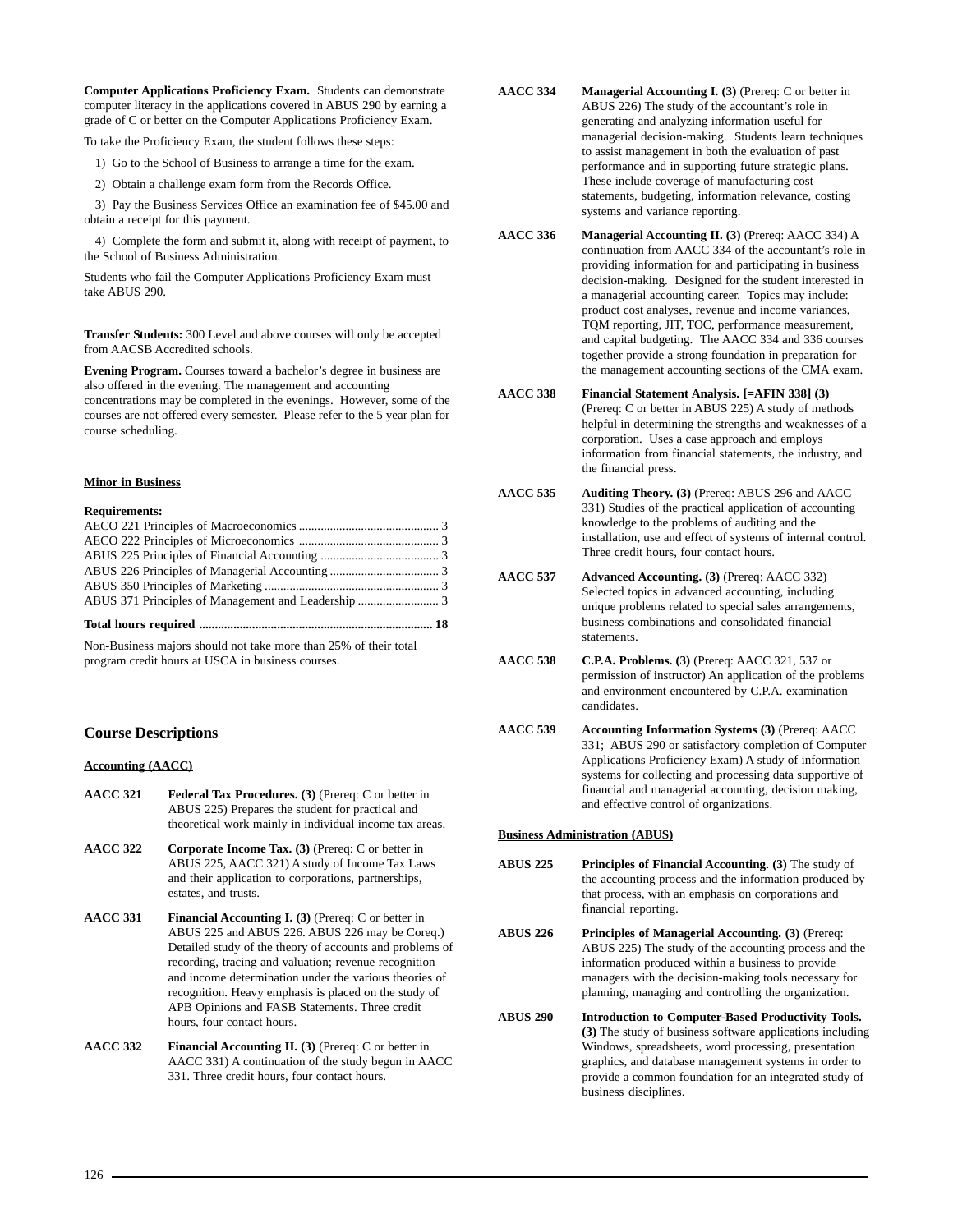- **ABUS 296 Statistics. (3)** (Prereq: AMTH 170, ABUS 290 or satisfactory completion of Computer Applications Proficiency Exam) Basic concepts of descriptive and inferential statistics. Topics include sampling techniques, measures of central tendency and variation, probability distributions, hypothesis testing, analysis of variance, and simple and multiple linear regression analysis.
- **ABUS 312 An Introduction to the Internet for Business Applications. (3)** (Prereq: ABUS 290). A comprehensive study in the use of the Internet for Business Applications. The student would be exposed to Electronic Mail Uses, File Transfer Protocol, Telnet Applications, Gopher, USENET, LISTSERV's, Web Browsers, and other applications. The HTML language would also be taught for Home Page Preparation and for exposure to the Development of Business Server Site preparation. (Taught on Sumter Campus only.)
- **ABUS 320 Business Data Communications. (3)** (Prereq: ABUS 290). A detailed study of data communications within the small and medium size business entity. The student is taken through the changes of an industrial society with its focus on capital to the information society and its focus on obtaining information through the use of technology. A strong emphasis is placed on networking and principles of electronic communication needed in today's complex business environment. (Taught on Sumter Campus only.)
- **ABUS 324 Commercial Law. (3)** Contracts, sales, bailments, negotiable instruments, agency, partnership and corporation. Uses a combination of textbook and casebook methods of instruction.
- **ABUS 345 Business Communications. (3)** (Prereq: grade of C or better in AEGL 102) A study of effective methods of business communications including written, oral, electronic and organizational communication.
- **ABUS 350 Principles of Marketing. (3)** (Prereq: AECO 221 or AECO 222) Marketing functions, trade channels, price policies, expenses and profits of middlemen, and public policy with respect to marketing practices.
- **ABUS 363 Business Finance. (3)** (Prereq: ABUS 225) The study of the procurement and management of wealth by privately owned profit-seeking enterprises.
- **ABUS 371 Principles of Management and Leadership. (3)** (Prereq: Junior Standing or Acceptance into the School of Business) A comprehensive survey of the basic principles of management and leadership applicable to all forms of business. The course provides the student with a basis for thinking about complex business situations in the framework of analysis of the management and leadership process.
- **ABUS 379 Social, Ethical and Legal Aspects of Business. (3)** (Prereq: Junior Standing) Study of how the social, legal, economic, political, technological and ecological dimensions of the external environment affect business. Specific topics include values and ethics in business, business and government relations, corporate social performance, stakeholder responsibility, and business law.
- **ABUS 380 Entrepreneurship. (3)** (Prereq: ABUS 350, ABUS 363, and ABUS 371) This course is an overall introduction to the nature and scope of entrepreneurship. The entrepreneurial process as well as the entrepreneurial profile is examined in detail. It includes the planning, financing, launching, and harvesting of a new venture. Entrepreneurial strategies are discussed for all facets of

the business, including franchising, growth, and international aspects. Application of entrepreneurship to large corporations, i.e. intrapreneurship, is also a part of the course.

- **ABUS 383 International Business. (3)** (Prereq: ABUS 350, ABUS 363, ABUS 371) Introduces the student to economic, financial, legal, political, cultural, institutional, and managerial considerations associated with international business transactions.
- **ABUS 390 Management Information Systems. (3)** (Prereq: ABUS 226, ABUS 350, ABUS 371; ABUS 290 or satisfactory completion of Computer Applications Proficiency Exam) A study of the concepts, interactions and functions of major business systems with particular emphasis on the problems and issues related to computer based systems. Included are concepts of designing information systems, collecting and processing data, reporting results of operations and controlling the business organization.
- **ABUS 393 Quantitative Methods and Decision Analysis. (3)** (Prereq: ABUS 296) Quantitative methods of assistance to managers in the decision-making process. Topics include linear programming, decision analysis, uses of sample information, prediction techniques, linear regression, scheduling techniques, queuing models and inventory models.
- **ABUS 395 Free Enterprise Seminar. (1)** (Prereq: Approved contract with instructor) The student works at least forty hours during the semester, meeting at least weekly on structured projects that provide experience in entrepreneurial activities and/or teach business concepts to others. The projects are initiated and completed in teams. Projects require that students apply management concepts, oral and written communication skills, marketing skills, and analytical skills. (Course may be taken no more than three times for credit).
- **ABUS 396 Business Research Methods. (3)** (Prereq: ABUS 296 and ABUS 350) Focus is on the acquisition, use, and evaluation of information from a manager's perspective. The course will include problem diagnosis, research design, questionnaire preparation, sampling plans, and the collection, analysis, and interpretation of data as an aid to effective and efficient managerial decisions.
- **ABUS 397 Topics in Business. (1-3)** (Prereq: Sophomore Standing) Study of varied business areas and issues that are not covered in existing course offerings. Course may be taken twice with different topics for a maximum of 6 hours.
- **ABUS 398 Topics in International Business. (1-3)** (Prereq: Sophomore Standing) Study of varied international business areas and issues that are not covered in existing course offerings. Course may be taken twice with different topics for a maximum of 6 hours.
- **ABUS 399 Independent Study. (1-3)** (Prereq: Junior Standing and approved contract with the instructor) Independent study courses are designed primarily for juniors and seniors who desire advanced intensive work on a specific topic. Independent studies are not intended to substitute for courses listed in the *USCA Bulletin*. The maximum total number of independent study hours a student may earn in business is six.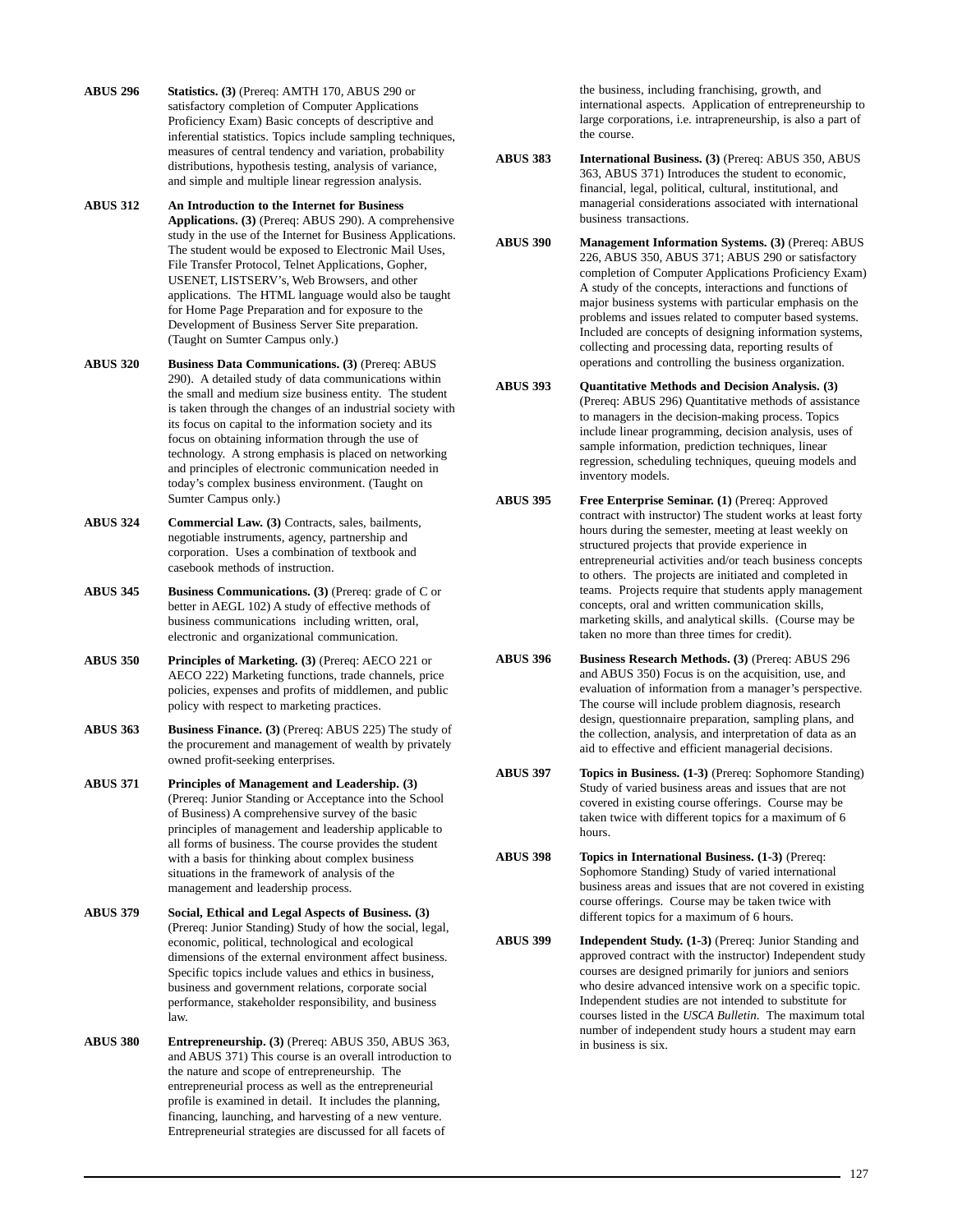- **ABUS 429 Internship. (1-3)** (Prereq: Junior Standing, 2.5 GPA, ABUS 350, ABUS 363, ABUS 371, and an approved contract with the Internship Coordinator). This course provides students in all disciplines with the opportunity to reinforce classroom learning by working in their discipline in a supervised business environment. The course may be repeated with the approval of the Internship Coordinator and the student's Academic Advisor.
- **ABUS 478 Strategic Management. (3)** (Prereq: ABUS 350, ABUS 363, ABUS 371, and senior standing) A study of the strategic management process and of the formulation and application of functionally integrated business policy by top management. Emphasis is on decision-making in the face of changing conditions.
- **ABUS 494 Advanced Computerized Business Applications. (3)** (Prereq: ABUS 390 or AACC 539, ACSC 146 or 205, ABUS 226) A study in the development of general application programming for the business major using techniques learned in Financial/Management Accounting and Management Information Systems. The student will be given the choice of implementation of these applications with either COBOL or C++.

## **Economics (AECO)**

- **AECO 103 Economics and Society. (3)** A survey of economic concepts and issues. The course is designed for nonbusiness/economic majors. Topics will include macroeconomic concepts, marginal analysis, and rational choice for consumers and entrepreneurs. Current issues such as international trade, financial markets, and government policy will be discussed. May not be used for credit toward the degree in business.
- **AECO 221 Principles of Macroeconomics. (3)** (Prereq: Math placement above 108 or completion of AMTH 108) Includes the measurement of national levels of production, inflation and unemployment, and the effects of monetary and fiscal policies on those variables.
- **AECO 222 Principles of Microeconomics. (3)** (Prereq: Math placement above 108 or completion of AMTH 108) Includes the analysis of price determination in product and resource markets under competitive and noncompetitive conditions.
- **AECO 311 Issues in Economics. (3)** (Prereq: AECO 221, 222) The nature and causes of major economic problems facing the nation and its communities, and policy alternatives designed to solve them. The philosophy and methodology of economics in social problem solving.
- **AECO 503 International Economics. (3)** (Prereq: AECO 221, 222) The basic principles underlying international trade and finance. Topics include the economic basis of trade, the nature and impact of trade barriers, the international balance of payments and the operation of the current international monetary system.
- **AECO 506 Labor Economics. (3)** (Prereq: AECO 221, 222) Concerned with the development and structure of the labor movement in the United States, the determination of wage rates, the nature and impact of the public policy toward labor unions.
- **AECO 526 Managerial Economics. (3)** (Prereq: AECO 221, 222; ABUS 296) A study of the application of the economic theory of profits, competition, demand and costs to analysis of problems arising in the firm and in decision making. Topics include price policies, forecasting and investment decisions.

## **Finance (AFIN)**

- **AFIN 163 Personal Finance. (3)** Life insurance, health insurance, wills, trusts, Social Security, stocks, bonds, real estate, mutual funds and other uses of funds.
- **AFIN 338 Financial Statement Analysis. [=AACC 338] (3)** (Prereq: C or better in ABUS 225) A study of methods helpful in determining the strengths and weaknesses of a corporation. Uses a case approach and employs information from financial statements, the industry, and the financial press. This course is cross-listed with AACC 338, Financial Statement Analysis.
- **AFIN 412 Intermediate Business Finance. (3)** (Prereq: C or better in ABUS 363) This course is an extension of topic material presented in ABUS 363. Emphasis is placed on theory and application regarding a firm's investment decisions, financing mix, dividend policy and working capital structure. Treatment of uncertainty in business financial analysis is also covered.
- **AFIN 421 Financial Markets, Money, and Banking. (3)** (Prereq: C or better in AECO 221, AECO 222, ABUS 363) Analyzes the operation, structure, regulation, and control of financial markets, emphasizing the effects on the level and term structure of interest rates, economic activity, and business decisions. Focuses on monetary theory, monetary and fiscal policies, the Federal Reserve System, and financial institutions, markets, and investments. Three contact hours per week.
- **AFIN 460 Capital Budgeting. (3)** (Prereq: C or better in ABUS 363) Problems associated with the selection and management of a firm's portfolio of assets. Topics include individual project evaluation techniques, treatments of uncertainty and risk, capital budgeting for non-profit institutions, measuring the cost of capital and integration of capital budgeting with long range planning.
- **AFIN 463 Advanced Business Finance. (3)** (Prereq: C or better in ABUS 363) A study of the advanced phases of business finance whereby theory and principles are employed in solving actual business cases.
- **AFIN 465 Commercial Bank Practice and Policy. (3)** (Prereq: AFIN 421) The fundamental principles underlying the employment of bank funds are emphasized. Attention is devoted to the allocation of funds among the various classes of loans and investments, to bank operating costs and earnings and to changing bank practices.
- **AFIN 469 Investment Analysis and Portfolio Management. (3)** (Prereq: C or better in ABUS 363) Conceptual and analytical framework for formulating investment policies, analyzing securities and constructing portfolios.

## **Management (AMGT)**

**AMGT 374 Human Resources Management. (3)** (Prereq: Junior Standing or Acceptance into the School of Business) A development of an understanding of personnel administration as a staff function through a study of modern-day concepts and practices. Topics include: research and standards, employment, training and education, safety and health, employee services and industrial relations.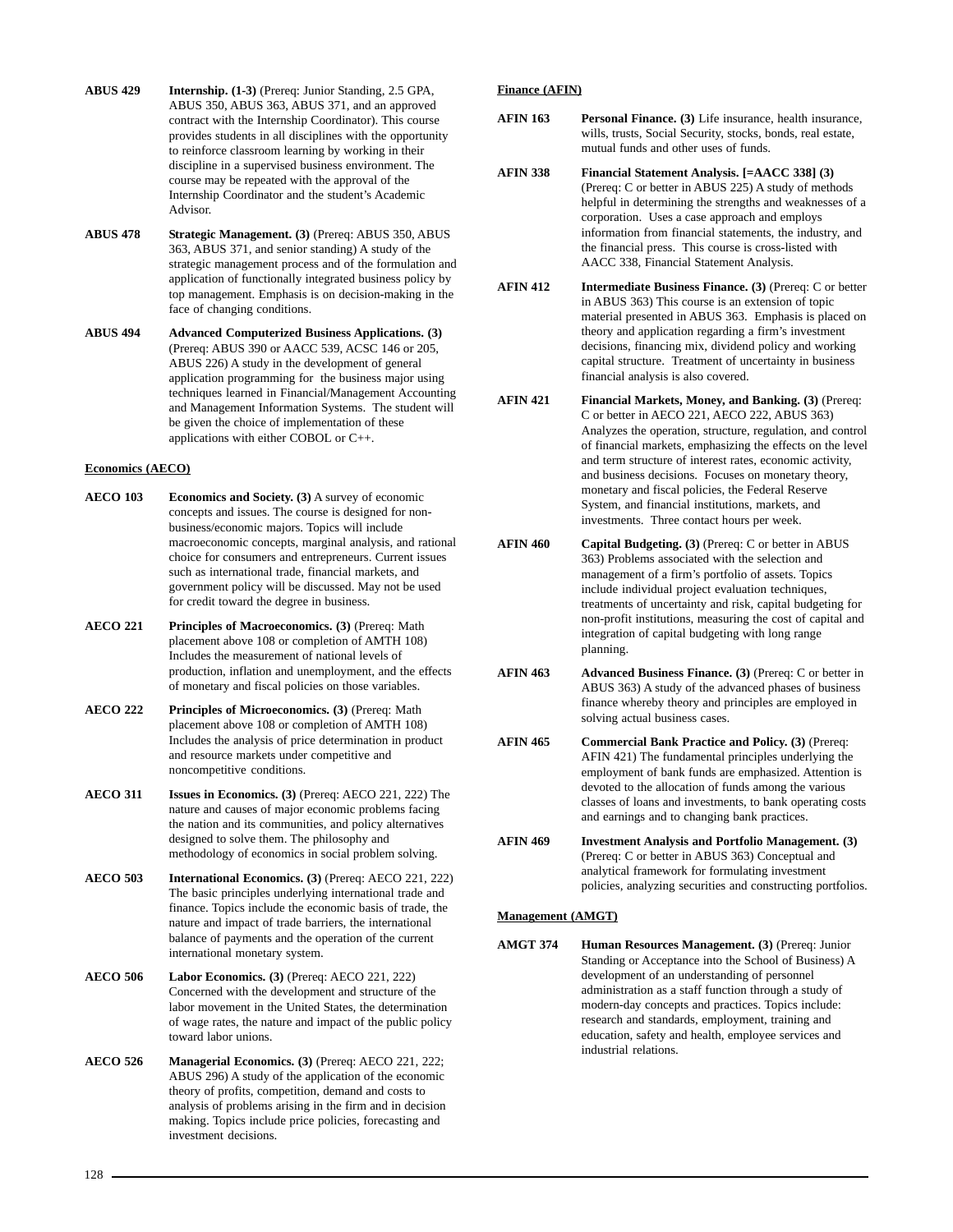- **AMGT 376 Organization Behavior. (3)** (Prereq: Junior Standing or Acceptance into the School of Business) A study of the process of integrating people into a work situation that motivates them to work together productively, cooperatively and with economic, psychological and social satisfaction.
- **AMGT 378 Labor Relations (3)** (Prereq: Junior Standing or Acceptance into the School of Business). A study of the development and methods of labor unions and employee associations in organization. Labor disputes, collective bargaining techniques, contents of contracts and public policies are analyzed from the standpoints of economics and law. Topics include employee representation, company unions, strikes, boycotts, lockouts and trade agreements.
- **AMGT 401 Topics in Entrepreneurship. (3)** (Prereq: ABUS 350 and ABUS 371) Relevant selected issues and topics of interest in management. Issues and concepts of the business world are explored with film profiles, case histories and readings.
- AMGT 411 **International Management.** (3) (Prereq: Junior Standing; Coreq: ABUS 383) Applies the basic principles of management and leadership to the firm operating internationally. Emphasis is on the management functions of leading, planning, organizing, and controlling, as well as the conduct of labor relations, within the framework of a multicultural environment.
- **AMGT 442 e-Business Management. (3)** (Prereq: ABUS 350 and ABUS 371) This course provides a foundational understanding of the issues for management of an ebusiness. It encompasses an overview of the essential components necessary in conducting business over the Internet. Topics covered include an e-business plan and an implementation strategy, e-commerce issues, web design and content issues, customer relationship management, business intelligence issues, e-marketing concepts, enterprise resource management, supply chain management, and global dimensions of e-business.
- **AMGT 473 Management and Operations of Small Business. (3)** (Prereq: ABUS 371 and ABUS 350) Analyzes management and operations of a small business, including study of an existing small business. Examines the areas of management, finance, marketing and credit as they apply to a small business.
- **AMGT 475 Production/Operations Management. (3)** (Prereq: ABUS 296 and ABUS 371) A study of the strategic, operating, and control decisions involved in manufacturing and service organizations. Topics include forecasting, process development, production technology, resource allocation, facility planning, facility layout, planning systems, inventory systems, resource requirements planning systems, shop floor planning, scheduling operations, just-in-time manufacturing, materials management, productivity control, quality management, quality control, project management, and maintenance management.
- **AMGT 477 Organization Theory. (3)** (Prereq: ABUS 371) A conceptual framework for the orderly analysis of management functions through studies in organization, planning and control theories.
- **AMGT 501 Management of Technology and Innovation. (3)** (Prereq: ABUS 350, ABUS 363, ABUS 371) The course focuses on the importance of technology and its impact on global competition as well as the living standards of the population. This will include examination of a wide range of issues including the role of product and process innovation through technology management in increasing competitiveness. Intellectual property rights (patents), organizing the technical effort and techniques to enhance and pace technology development will also be discussed.
- **AMGT 559 Purchasing and Materials Management. (3)** (Prereq: Junior Standing or Acceptance into the School of Business) A comprehensive survey of the organization activities involved in purchasing materials and controlling their costs.

## **Marketing (AMKT)**

- **AMKT 353 Channels and Institutions. (3)** (Prereq: ABUS 350) A study of the means by which goods move from the producer to the final user. The functions of retailing, wholesaling, warehousing and physical distribution are studied in depth. Analyzes the management of a channel and the members of it.
- **AMKT 452 International Marketing. (3)** (Prereq: ABUS 350) Analyzes cultural, legal, political and economic factors affecting the marketing of products and services in world markets. Emphasizes differences in lifestyles, beliefs, attitudes, etc., and their influences on the marketing decision of the international firms.
- **AMKT 454 Promotion Policies and Strategy. (3)** (Prereq: ABUS 350) The study of the entire promotion process for both consumer and industrial products including promotion research, determining the promotability of products, new product introductions, setting of promotion objectives and deriving the promotion budget.
- **AMKT 455 Consumer Behavior. (3)** (Prereq: ABUS 350) The principle objective of study is the consumer decision process as examined in a marketing context. Selected concepts from psychology, sociology, anthropology and other behavioral disciplines are analyzed to develop the student's ability to understand and predict reactions of consumers to marketing decisions.
- **AMKT 457 Marketing Research. (3)** (Prereq: ABUS 350, ABUS 296) Case problems and field projects in the application of marketing research methodology. Topics include the relationship between models, information systems and marketing decisions. The practical application of behavioral and statistical methods for the purpose of obtaining, analyzing, and interpreting relevant marketing information will be examined. Emphasizes research methods and techniques used in improving marketing decisions.
- **AMKT 459 Personal Selling and Sales Management. (3)** (Prereq: ABUS 226, ABUS 296, ABUS 350) The principles of salesmanship and their relation to the management of a sales force in recruiting, selecting, training, compensating, controlling, evaluating and motivating sales personnel.
- **AMKT 474 Golf Course Operations. (3)** (Prereq: ABUS 350) A study of the marketing and management techniques used to operate a golf course and clubhouse. Customer relations and product merchandising will be emphasized. (Spring)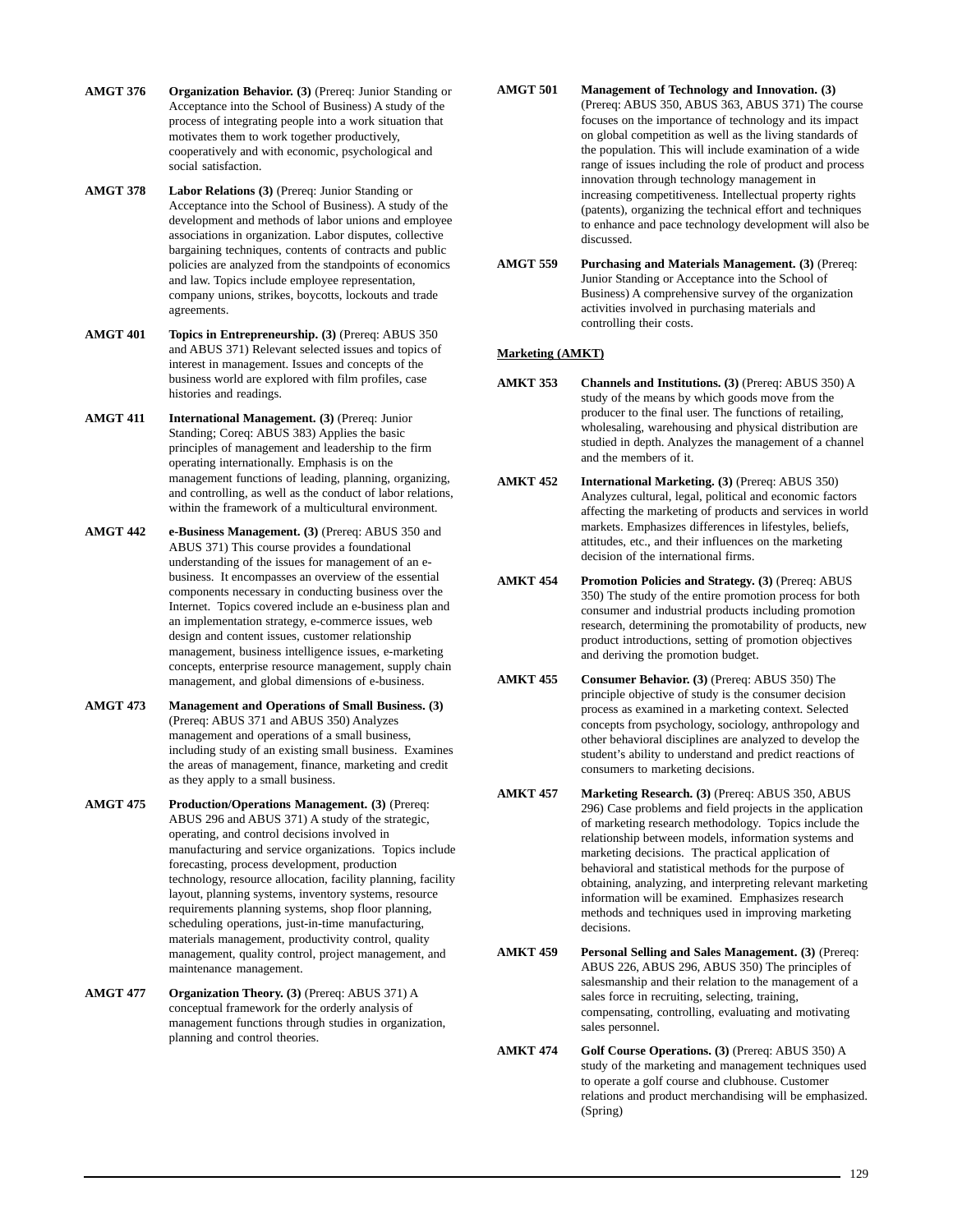- **AMKT 551 Retailing Management. (3)** (Prereq: ABUS 350) A comprehensive course emphasizing the specific activities of management, merchandising and promotional functions required of the retail outlet with a competitive business environment.
- **AMKT 558 Marketing Management. (3)** (Prereq: ABUS 350 and Senior Standing) A study of the aggregate marketing system from the point of view of the decision maker. Topics include the policy areas of organization, research, product, promotion, pricing, channels, forecasting, distribution cost analysis, control and management of the sales force.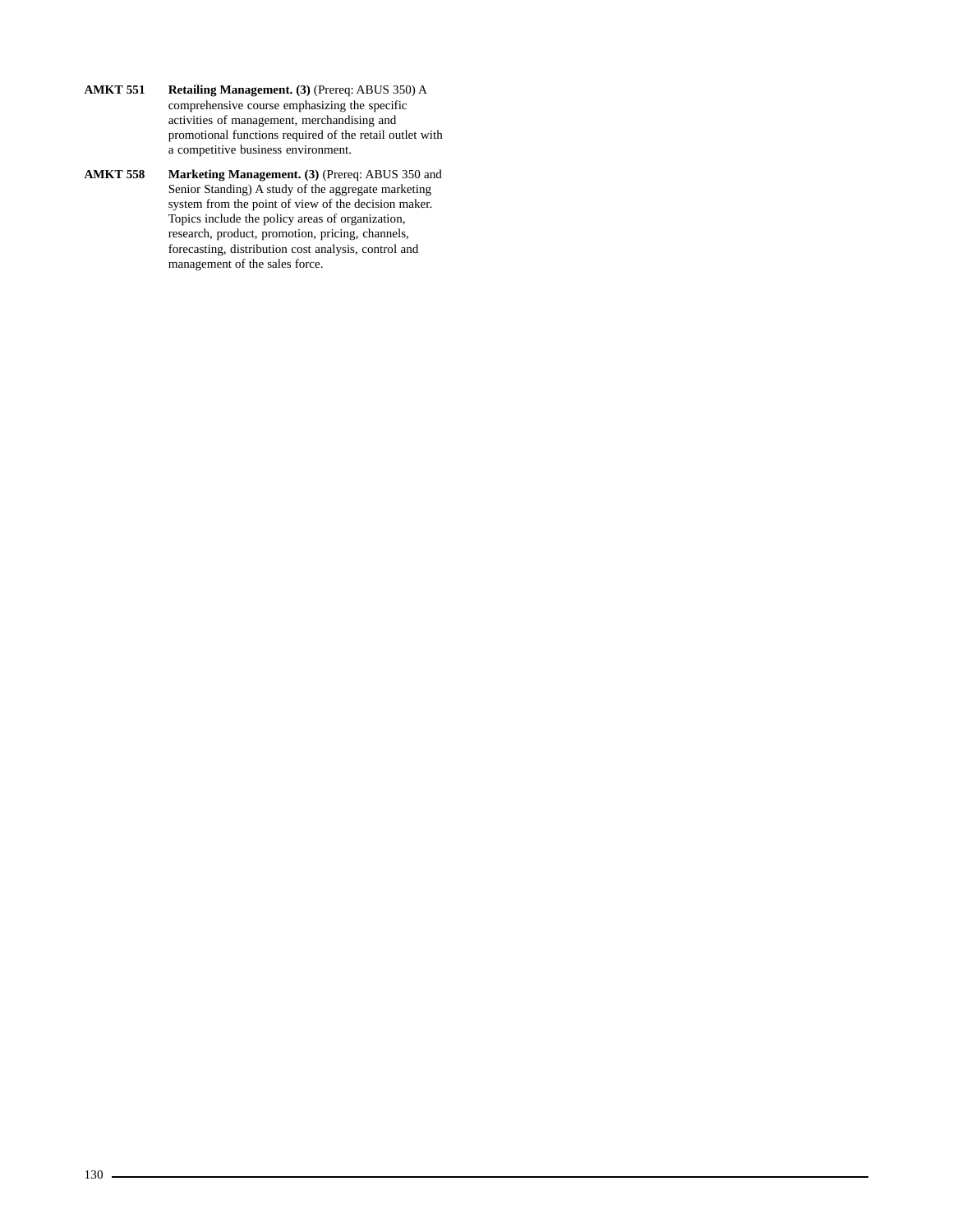## **[School of Education](http://www.usca.edu/education/)**

Jeffrey M. Priest, Ph.D., Dean of the School of Education

## **Vision Statement**

s a leading teacher education program in South Carolina, the USCA School of Education prepares highly qualified *Dynamic Educators* who have the knowledge, skills, and dispositions to create optimal learning environments to assist all individuals in reaching their potential.

## **Mission Statement**

S an integral part of the University of South Carolina<br>Aiken, the School of Education is committed to the<br>University goals of active learning through excellence in<br>teaching faculty and candidate scholarship and service. Ca Aiken, the School of Education is committed to the teaching, faculty and candidate scholarship, and service. Candidates in the School of Education participate in a rigorous curriculum, which is anchored by a strong liberal arts and sciences component, comprised of courses in the humanities, fine arts, social sciences, mathematics, and natural sciences. These courses provide a foundation upon which the pedagogical content and pedagogy are built and dispositions such as responsible citizenship, respect for diversity, and cross-cultural understandings are developed. The School of Education faculty model instruction based on research, infused with technology, and aligned with national, state, and local standards. The School of Education collaborates with schools, school districts, and community service organizations to provide numerous and varied field experiences that are structured to prepare candidates to work with **all** students.

The teacher education faculty in the School of Education challenges candidates to acquire and develop the knowledge, skills, and dispositions necessary to become successful *Dynamic Educators* who can plan, instruct, manage, communicate, and grow professionally.

The Master of Education program in Elementary Education provides advanced course work that challenges and encourages teachers to grow professionally and to become advocates for all learners. The Master of Education in Educational Technology program is designed to provide advanced professional studies in graduate level coursework to develop capabilities essential to the effective design, evaluation, and delivery of technology-based instruction and training.

## **NCATE Accreditation**

The School of Education at the University of South Carolina Aiken is accredited by the National Council for the Accreditation of Teacher Education (NCATE), 2010 Massachusetts Avenue, NW, Suite 500, Washington, DC 20036; phone (202) 466-7496. This accreditation covers the institution's initial teacher preparation and advanced educator preparation programs.

## **The Dynamic Educator: A Conceptual Framework**

The goal of the School of Education is to prepare teachers who are dynamic educators with the ability to plan, instruct, manage, communicate and grow professionally. Additional information about the Conceptual Framework, The Dynamic Educator, as well as the objectives and syllabi for USCA teacher education programs are available at: www.usca.edu/education.

## **Professors**

- Jeffrey M. Priest (Zoology/Wildlife Ecology), Ph.D., Southern Illinois University, 1986, *Bridgestone/Firestone Professorship*
- Thomas J. C. Smyth (Reading Education), Ph.D., University of South Carolina, 1983, *Westinghouse Endowed Professorship in Instructional Technology*

## **Associate Professors**

- Tim Lintner (Social Sciences and Comparative Education), Ph.D., University of California-Los Angeles, 1998
- John Lisk (Health & Physical Education), Ph.D., Texas A & M University, 1980
- Sally McClellan (Early Childhood Education), Ph.D., University of South Carolina, 1992
- Gary Senn (Science Education), Ph.D., Florida Institute of Technology, 1992
- Audrey Skrupskelis (Elementary/Early Childhood Education), Ph.D., University of South Carolina, 1989
- Vernelle Tyler (Elementary Education), Ph.D., University of South Carolina, 1993

## **Assistant Professors**

- Bridget Coleman (Elementary Education), Ph.D., University of South Carolina, 2004
- Kathleen Hanson (Languages, Literatures, and Cultures, Special Education), Ph.D., University of Michigan, 2007
- Deborah MacPhee (Language and Literacy), Ph.D., University of South Carolina, 2008
- Judy Miller (Human Movement), Ed.D., Boston University, 1985
- Melany Rish (Early Childhood Education), Ph.D., University of South Carolina, 2003
- Windy Schweder (Special Education), Ph.D., University of South Carolina, 2004

## **Senior Instructor**

Ann Holley (Reading Education), M.Ed., University of South Carolina, 1975

## **Instructors**

- Gloria Allen (Secondary Mathematics), M.Ed., University of South Carolina, 1982
- Gwen Johnson (Secondary Mathematics), Ph.D., University of South Carolina, 2009

## **Coordinator - Elementary Education Program at USC Salkehatchie**

Charles "Buddy" Phillips (Education Administration), Ed.S., The Citadel, 1981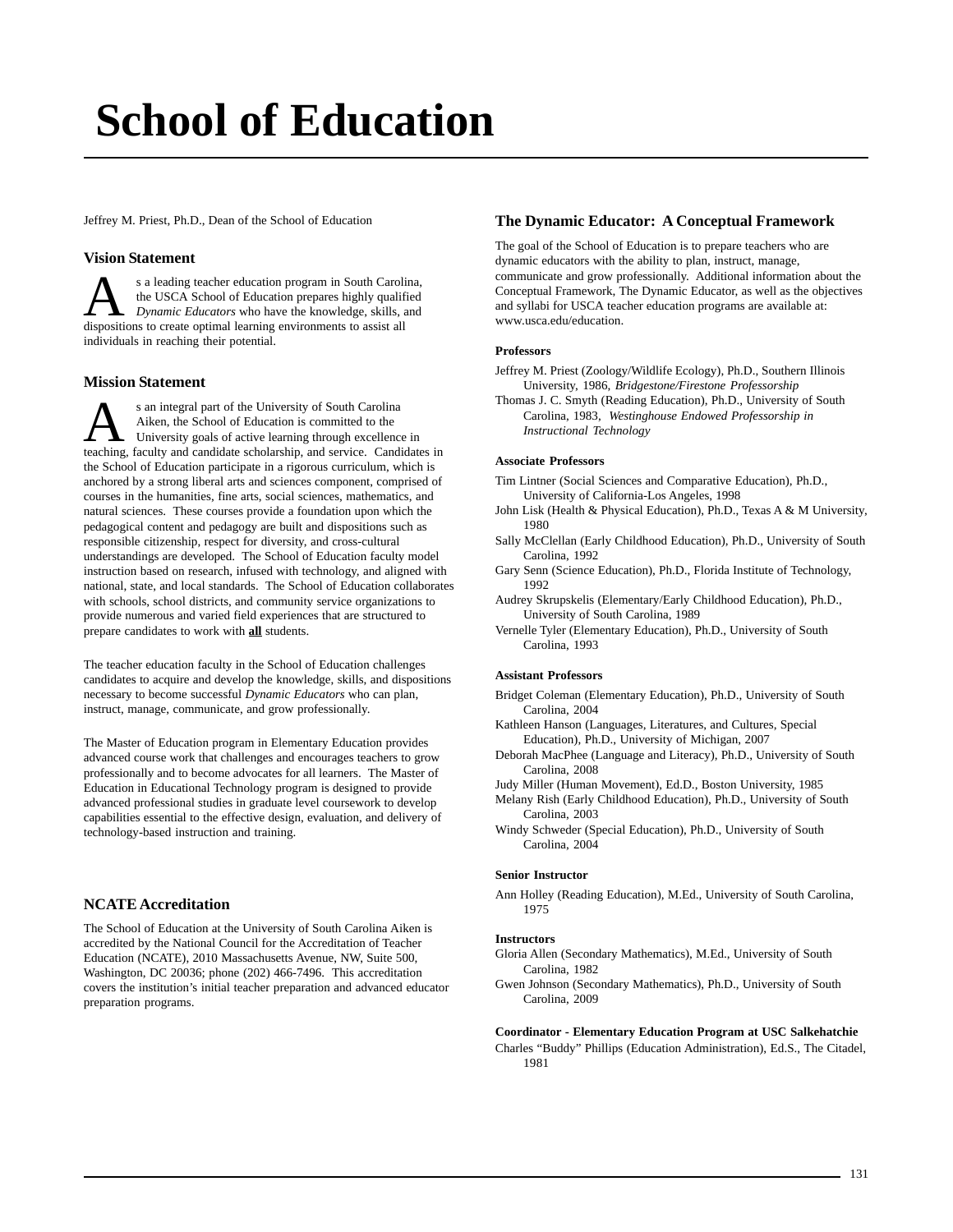## **Lecturers**

- Carol Armstrong (Secondary Education, English), M.Ed., University of South Carolina, 1975
- Lydia Bliven (Elementary Education), M.Ed., University of Pennsylvania, 1984
- Barbara Burns (Elementary Education), M.Ed., Slippery Rock University, 1971
- Tammy Butler-Washington (Public Health), M.S., University of South Carolina, 1997
- Elaine Clanton-Harpine (Educational Psychology/Counseling), Ph.D., University of Illinois, 1972
- Carmen Downs (Special Education), M.Ed., Augusta State University, 1988
- Bramlett Drew (School Psychology), Ed.S., The Citadel, 2006
- Denise Edwards (Mathematics), M.S., The Citadel, 1997
- Julie Gazda (Education Leadership), M.Ed., University of South Carolina, 1994
- Sally Hiers (Elementary Education), M.Ed., University of South Carolina, 1980
- Jack Hutto (Creative Arts in Curriculum), M.Ed., Lesley University, 2000
- William Kiesling (Secondary Education, Social Studies), M.Ed., University of South Carolina, 1979
- Alice Kirkland (Secondary Education, Social Studies), M.Ed., University of South Carolina, 1975
- David Lewis (Educational Psychology/Counseling), M.A., Tennessee Technological University, 1978
- Margaret Matheny (Educational Leadership), M.Ed., University of South Carolina, 1992
- Deborah McMurtrie (Elementary Education), M.Ed., University of South Carolina Aiken, 1996
- Melissa Riley (Educational Psychology), Ph.D., University of South Carolina, 2001
- Sharon Robertson (Elementary Education), M.Ed., University of South Carolina, 1987
- Christine Sanders (Elementary Administration & Supervision), Ed.S., Clemson University, 1984
- Tracey Schreiber-Preston (Creative Arts in Elementary Education), M.Ed., Lesley University, 2004
- Amanda Senn (Science Education), M.S., Florida Institute of Technology, 1984

## **Distinguished Chancellor Emeritus and Distinguished Professor Emeritus**

Robert E. Alexander (Education), Ed.D., University of South Carolina, 1977

## **Distinguished Professors Emeriti**

James F. Kauffman (Education), Ph.D., University of Denver, 1971 Margaret Riedell (Reading Education), Ph.D., University of South Carolina, 1979

## **Professor Emerita**

Ruth H. Cordahi (Educational Psychology), Ph.D., University of Oklahoma, 1974

**Curriculum Laboratory.** The School of Education maintains a laboratory of curriculum and instructional technology materials and equipment for candidate use. Instructional materials such as textbooks, software, and manipulatives are available to candidates for use in classroom assignments, practica, and internships.

**Ruth Patrick Science Education Center.** Through the Ruth Patrick Science Education Center, teacher candidates have access to over 200 science and mathematics kits to use in their courses, practica, and internships.

**PRAXIS I - Pre-Professional Skills Test.** South Carolina Public Law 187 mandates that all candidates wishing to major in education pass the PRAXIS I – Pre-Professional Skills Test (PPST) or CBT prior to acceptance into the professional education program and prior to being permitted to enroll in upper-division education coursework. Candidates should contact their advisors for information regarding the administration of this test. Candidates who have scored at least 1100 on the 2-part SAT, or 1650 on the 3-part SAT, or a 24 on the ACT are exempt from taking the Praxis I exam.

## TEACHER CERTIFICATION PROGRAM

## FO R DEGREED APPLICANTS

Degreed applicants seeking teacher certification approval are expected to meet the same prerequisite knowledge, skills, and dispositions as required of all USCA education majors.

## **Application Specifications**

1. College graduates who have earned a degree from an approved institution of higher education who desire to become a certified teacher in South Carolina may apply to the University of South Carolina Aiken School of Education. Applicants seeking consideration must be seeking certification only in one of the following areas for which USCA has approved teacher education programs:

> Early Childhood Education (grades P-3) Elementary Education (grades 2-6) Middle Level Education English/Mathematics English/Science English/Social Studies Mathematics/Science Mathematics/Social Studies Science/Social Studies Music Education (see page 82 in Visual and Performing Arts) Special Education (grades K-12) Secondary Education (grades 9-12) Biology **Chemistry** Comprehensive Science Comprehensive Social Studies English Mathematics

- 2. Applicants must have demonstrated academic competence by meeting the following criteria:
	- A. 2.75 cumulative GPA in all undergraduate course work. Secondary Education majors must also have a grade of C or better and a 2.75 GPA in their subject area course work.
	- B. An official score report indicating a passing score on the applicable PRAXIS II Specialty Area content exams must be received by the School of Education.
	- C. A grade of C or better in the equivalent of English (AEGL) 101, 102 and Communications requirement.
- 3. Applicants must be prepared to enroll at USCA for at least one semester prior to the internship. The actual courses required will be determined following an evaluation of all previously taken course work. Specific requirements will include, but are not limited to, the appropriate reading course(s), curriculum course(s), and teaching methods course(s).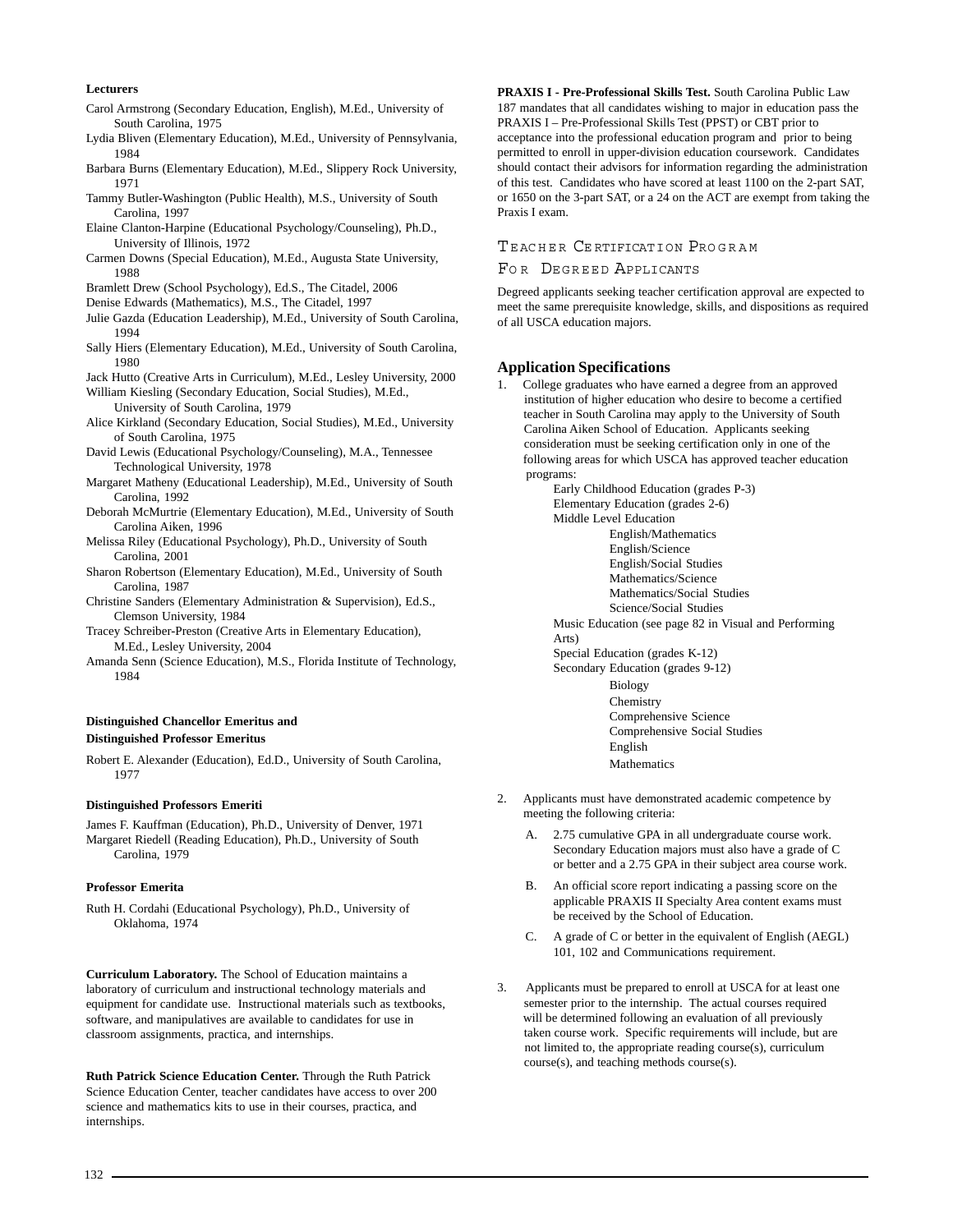## **Criteria for Successful Completion of Certification Requirements**

## Benchmark I: Acceptance to USCA

Obtain admission to USCA through the USCA Office of Admissions.

## Benchmark II: Acceptance to the School of Education Professional Program

To be accepted into the School of Education Professional Program the candidate must successfully meet the following criteria:

- 1. official transcripts for all undergraduate and graduate course work must be sent to and received by USCA and the School of Education.
- 2. Complete the on-line professional program application form (http://www.usca.edu/education) by one of the three deadlines: February 1, June 1, or October 1.
- 3. A cumulative Grade Point Average (GPA) of at least 2.75 for all undergraduate course work, including courses not taken at USCA.
- 4. A grade of C or better in English (AEGL) 101, 102 (or their equivalents) and the Communications requirement (or its equivalent).
- 5. An official report indicating passing PRAXIS I (pre-professional skills test) scores for all three sections (math, writing and reading) must be sent by the Education Testing Service (ETS) and received by the School of Education.
- For secondary education majors, an official report indicating passing scores on the PRAXIS II content specialty area exam(s) must be sent by the ETS and received by the School of Education.
- 7. A disposition statement must be submitted electronically and reviewed by the professional program committee.
- 8. A positive recommendation by the professional program interview committee. (Once the criteria for items 1-6 are met, the candidate is to schedule an interview with the School of Education professional program interview committee.)

## Benchmark III: Junior/Senior Block Reviews

At the end of the Junior and Senior block classes, faculty teaching the methods and practica classes meet to discuss candidate progress to date. Faculty discuss candidate knowledge, skills, and dispositions at this time to determine if satisfactory progress is being made to allow the candidate to continue in the program. Concerns may be, but are not limited to, unsatisfactory professional disposition, lack of intellectual motivation, inadequate interpersonal skills, insufficient cooperative attitude, violation of fundamental academic principles of honesty and integrity, or an identified weakness in expressive skills. In addition to minimum grade requirements, specific attention will be given to each applicant's proficiency in writing and speech. Identification of a weakness in either writing or in speech may require additional academic work as a condition of approval for the internship.

The review committee can make one of three recommendations: satisfactory progress is being made – no "remedial" recommendations made; satisfactory progress is being made – however, some concerns are expressed – recommendations about concerns are forwarded to the Dean of the School of Education (Dean); satisfactory progress is not being made, candidate cannot proceed further in program unless concerns are addressed.

In the cases where concerns are expressed, the committee forwards their concerns in writing to the Dean. The Dean then schedules a meeting with the candidate to express the committee's concerns and the actions the candidate must take to address the concerns. If the candidate does not address the concerns to the satisfaction of the committee or Dean in a reasonable amount of time, the candidate may be permanently expelled from the program.

## Benchmark IV: Acceptance into Internship

The internship component of the Teacher Education Program is required by the South Carolina Department of Education and is designed to serve as the culminating experience in a candidate's preparation for a career in education. Interns will be placed in school districts that have a cooperative agreement with USCA. To be accepted into the internship the candidate must meet the following criteria:

- 1. Complete the on-line internship application (http://www.usca.edu/education) by **October 15** for internship in the following spring semester and **February 15** for internship in the following fall semester. This includes completing and receiving an acceptable on the internship application portfolio.
- 2. Candidate must be fully admitted to the Professional Program at least one full semester prior to the internship semester.
- 3. The candidate must have completed all education courses (pre-professional and professional) and all subject area course requirements with a grade of C or better.
- 4. The candidate must have no more than 12 hours of course work (general education/electives) remaining to meet graduation requirements following completion of internship.
- 5. The candidate must have at least a 2.75 cumulative GPA in all course work, and at least a 2.75 GPA in education courses and subject area requirements.
- 6. For elementary, early childhood, and special education majors, candidates must have a grade of C or better in AMTH 221 and 222 (or course equivalents).
- 7. Candidates must have made satisfactory progress as designated by the Junior/Senior Block review committee.
- 8. Official score report indicating passing scores on the state mandated PRAXIS II content specialty area exam(s) must be sent by the ETS and received by the School of Education.

Candidates whose applications have been denied may appeal the decision by requesting a personal interview with the Professional Education Committee. Candidates may consult their advisors or the Chairperson of the Professional Education Committee concerning the procedures for appealing the decision of the committee.

*Note: All placements are coordinated through the Office of Field Experiences. USCA has contractual agreements for internships and practica placements with selected South Carolina School Districts. Under no circumstances are candidates to make individual placement arrangements with schools or teachers. Within these districts, at the time of the application, candidates have an opportunity to list their geographical preferences; however, final assignments are worked out between the Office of Field Experiences and the School Districts. Secondary and Middle Level students are limited to placement only in Aiken and Edgefield School Districts.*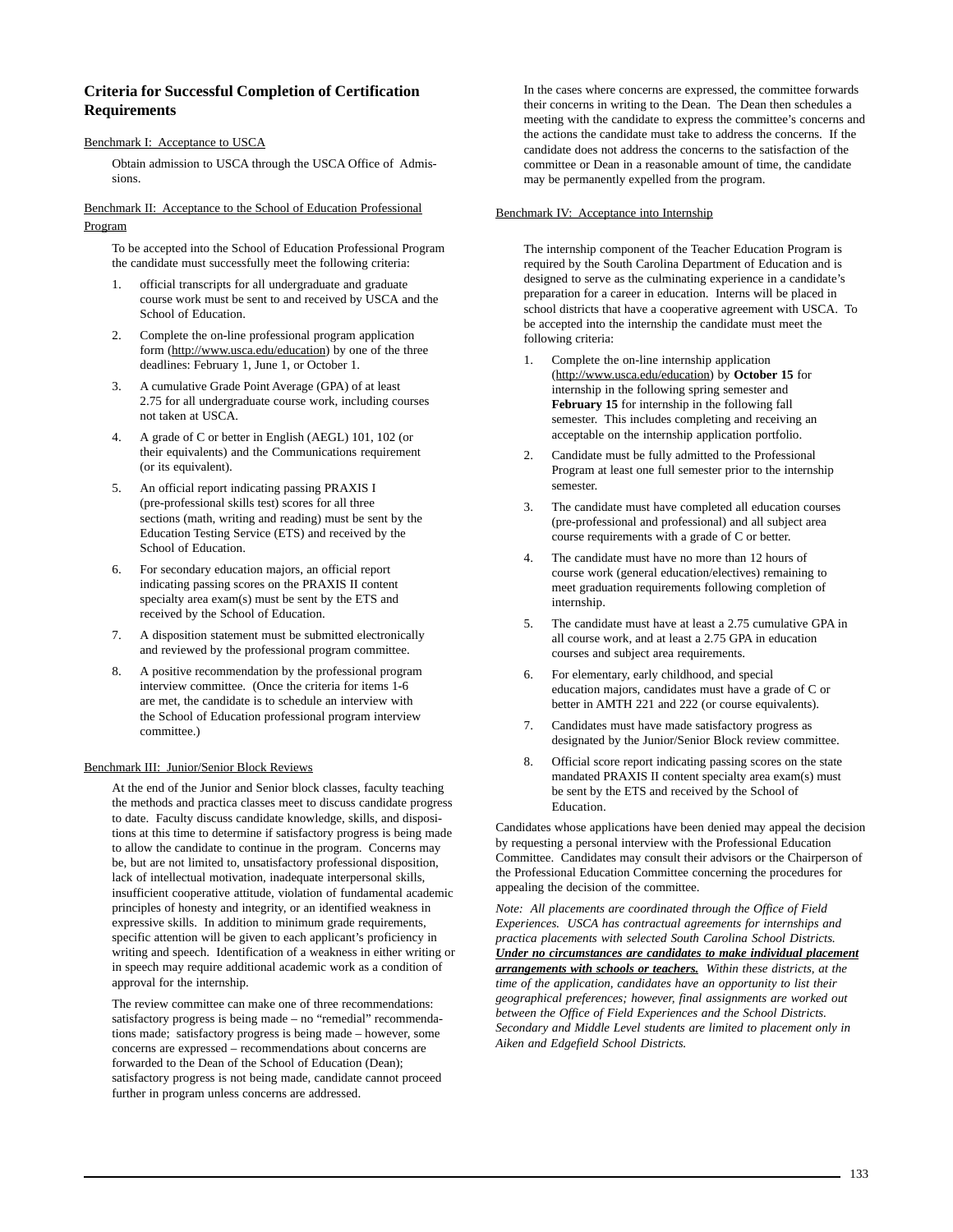## Benchmark V: Exit from Internship

A candidate accepted into internship is placed at a school at an appropriate grade level. During the internship, a candidate is supervised by a cooperating teacher and a university supervisor. The minimum number of days an intern is placed at a school is 60 days. During those 60 days the intern must successfully take over the classroom in which they have been assigned for a minimum of 10 days. The candidate is observed teaching a class a minimum of 4 times by both the cooperating teacher and university supervisor for a minimum total of 8 observations. It is the responsibility of the cooperating teacher and university supervisor to make a final recommendation to the Dean as to whether the candidate has the knowledge, skills, and dispositions necessary to be a successful teacher. By state law, the candidate's success is measured using the ADEPT evaluation system. It is upon the final recommendation made by the cooperating teacher and university supervisor that the Dean recommends a candidate's certification to the State Superintendent of Education.

Note: *As of July 1, 2006, all candidates must pass the Principles of Teaching and Learning exam (PLT) prior to being recommended by the Dean.*

## UNDERGRADUATE PROGRAMS IN EDUCATION

## **Admission to Professional Program**

The baccalaureate curricula of the School of Education are divided into two years of general education and two years of professional training. Any student who fulfills the admission requirements of the University may enroll in the pre-professional curriculum. Curricula designated as professional education courses are limited to candidates who have been formally accepted into the USCA Professional Education Program.

## *Special Instructions for USC Salkehatchie Students*

*Candidates enrolled at USC Salkehatchie must complete their general education requirements prior to enrolling in USC Aiken pre-professional and professional education program courses.*

*Once a USC Salkehatchie candidate completes their general education class requirements, they must submit a USC Change of Campus Form prior to enrolling in USC Aiken pre-professional and professional education classes.*

## **Benchmarks Leading to a Degree and Certification**

The School of Education has identified five benchmarks that are used to guide and monitor the success of an undergraduate education major.

## Benchmark I: Acceptance to USCA

Obtain admission to USCA through the USCA Office of Admissions.

## Benchmark II: Acceptance to the School of Education Professional Program

To be accepted into the School of Education Professional Program the candidate must successfully meet the following criteria:

- Have successfully completed a minimum of 60 credit hours including most general education course requirements and earned a C or better in all pre-professional program classes.
- 2. Complete the on-line professional program application (http://www.usca.edu/education) by one of the three deadlines: February 1, June 1, or October 1.
- 3. A cumulative Grade Point Average (GPA) of at least 2.75 for all undergraduate course work, including courses not taken at USCA.
- 4. A grade of C or better in English (AEGL) 101, 102 (or their equivalents) and the Communications requirement (or its equivalent).
- 5. An official report indicating passing PRAXIS  $I<sup>1</sup>$ (pre-professional skills test) scores for all three sections (math, writing and reading) must be sent by the Education Testing Service (ETS) and received by the School of Education. Candidates who have scored at least a 1100 on the 2-part SAT, 1650 on the 3-part SAT, or a 24 on the ACT are exempt from taking the Praxis I exam.
- 6. A disposition statement must be submitted electronically with the application and reviewed by the professional program committee.
- 7. A positive recommendation by the professional program interview committee2 . (Once the criteria for items 1-6 are met, the candidate is to schedule an interview with the School of Education professional program interview committee.) For Fall admittance to the professional program, interviews will be held in the months of **February and June**. For Spring admittance to the professional program, interviews will be held in the month of **October**. **Therefore, criteria 1-7 must be met prior to the three application deadlines in order for interviews to be scheduled at the appropriate times.**
- <sup>1</sup> Applications for the PRAXIS I (PPST) are available in the School of Education Office, B&E Building, Room 210 and online at http:// www.ets.org.
- $\overline{a}$  As a part of the approval process, if members of the University faculty have specific concerns regarding an applicant's potential to become a professional educator, they may inform the professional education committee. Concerns may be, but are not limited to, unsatisfactory professional disposition, lack of intellectual motivation, inadequate interpersonal skills, insufficient cooperative attitude, violation of fundamental academic principles of honesty and integrity, or an identified weakness in expressive skills. In addition to minimum grade requirements, specific attention will be given to each applicant's proficiency in writing and speech. Identification of a weakness in either writing or in speech may require additional academic work as a condition of acceptance.

*Note: The School of Education has the right to remove a candidate from the Professional Program for unprofessional conduct or for poor academic performance. This includes, but is not limited to, excessive tardiness, unexcused absences, inappropriate personal behavior, plagiarism, or poor academic performance.*

## Benchmark III: Junior/Senior Block Reviews

At the end of the Junior and Senior block classes, faculty teaching the methods and practica classes meet to discuss candidate progress to date. Faculty discuss candidate knowledge, skills, and dispositions at this time to determine if satisfactory progress is being made to allow the candidate to continue in the program. Concerns may be, but are not limited to, unsatisfactory professional disposition, lack of intellectual motivation, inadequate interpersonal skills, insufficient cooperative attitude, violation of fundamental academic principles of honesty and integrity, or an identified weakness in expressive skills. In addition to minimum grade requirements, specific attention will be given to each applicant's proficiency in writing and speech. Identification of a weakness in either writing or in speech may require additional academic work as a condition of approval for the internship.

The review committee can make one of three recommendations: satisfactory progress is being made – no "remedial" recommendations made; satisfactory progress is being made – however, some concerns are expressed recommendations about concerns are forwarded to Dean; satisfactory progress is not being made, candidate cannot proceed further in program unless concerns are addressed.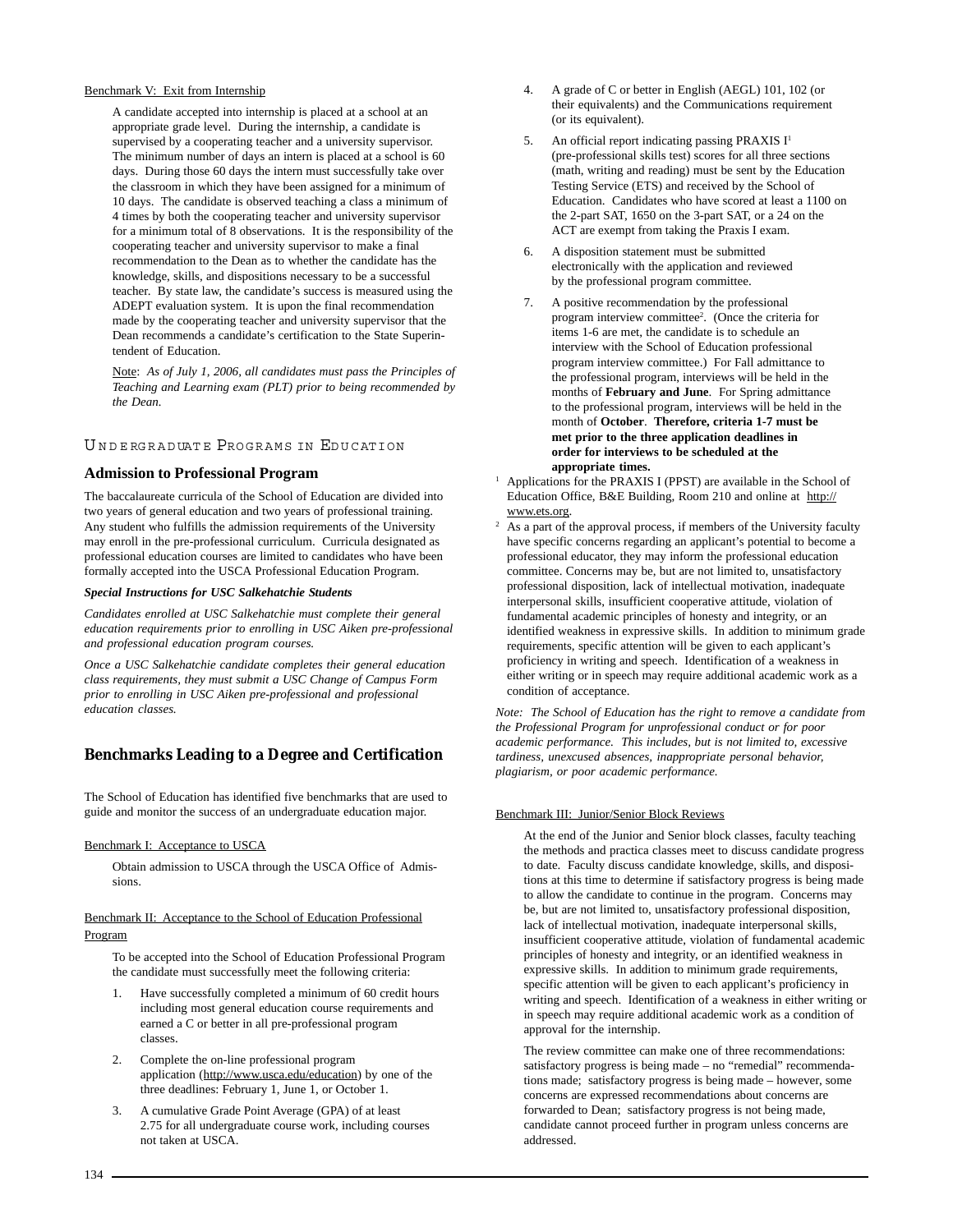In the cases where concerns are expressed, the committee forwards their concerns in writing to the Dean. The Dean then schedules a meeting with the candidate to express the committee's concerns and the actions the candidate must take to address the concerns. If the candidate does not address the concerns to the satisfaction of the committee or the Dean in a reasonable amount of time, the candidate may be permanently expelled from the program.

## Benchmark IV: Acceptance into Internship

The internship component of the Teacher Education Program is required by the South Carolina Department of Education and is designed to serve as the culminating experience in a candidate's preparation for a career in education. Interns will be placed in school districts that have a cooperative agreement with USCA. To be accepted into the internship the candidate must meet the following criteria:

- 1. Complete the on-line internship application (http://www.usca.edu/education) by **October 15** for internship in the following spring semester and **February 15** for internship in the following fall semester. This includes completing and receiving an acceptable on the internship application portfolio.
- 2. Candidate must be fully admitted to the Professional Program at least one full semester prior to the internship semester.
- 3. The candidate must have completed all education courses (pre-professional and professional) and all subject area course requirements with a grade of C or better.
- 4. The candidate must have no more than 12 hours of course work (general education/electives) remaining to meet graduation requirements following completion of internship.
- 5. The candidate must have at least a 2.75 cumulative GPA in all course work, and at least a 2.75 GPA in education courses and subject area requirements.
- 6. For elementary, early childhood, and special education majors, candidates must have a grade of C or better in AMTH 221 and 222 (or course equivalents).
- 7. Candidates must have made satisfactory progress as designated by the Junior/Senior Block review committee.
- 8. Official report indicating passing scores on the state mandated PRAXIS II content specialty area exam(s) must be sent by the ETS and received by the School of Education.
- 9. Candidates must have successfully passed the Junior Writing Portfolio requirement for the University.

Candidates whose applications have been denied may appeal the decision by requesting a personal interview with the Professional Education Committee. Candidates may consult their advisors or the Chairperson of the Professional Education Committee concerning the procedures for appealing the decision of the committee.

*Note: All placements are coordinated through the Office of Field Experiences. USCA has contractual agreements for internships and practica placements with selected South Carolina School Districts. Under no circumstances are candidates to make individual placement arrangements with schools or teachers. Within these districts, at the time of the application, candidates have an opportunity to list their geographical preferences; however, final assignments are worked out between the Office of Field Experiences and the School Districts. Secondary and Middle Level students are limited to placement only in Aiken and Edgefield School Districts.*

## Benchmark V: Exit from Internship

A candidate accepted into internship is placed at a school at an appropriate grade level. During the internship, a candidate is supervised by a cooperating teacher and a university supervisor. The minimum number of days an intern is placed at a school is 60 days. During those 60 days the intern must successfully take over the classroom in which they have been assigned for a minimum of 10 days. The candidate is observed teaching a class a minimum of 6 times by both the cooperating teacher and university supervisor for a minimum total of 12 observations. It is the responsibility of the cooperating teacher and university supervisor to make a final recommendation to the Dean as to whether the candidate has the knowledge, skills, and dispositions necessary to be a successful teacher. By state law, the candidate's success is measured using the ADEPT evaluation system. It is upon the final recommendation made by the cooperating teacher and university supervisor that the Dean recommends a candidate's certification to the State Superintendent of Education.

Note: *As of July 1, 2006, all candidates must pass the Principles of Teaching and Learning exam (PLT) prior to graduation and prior to being recommended for certification by the Dean.*

## **Areas of Study**

The curricula for degrees in Early Childhood Education, Elementary Education, Special Education, Middle Level, and Secondary Education (Biology, Chemistry, English, Mathematics, Comprehensive Science, and Comprehensive Social Studies) include all courses and field experiences required for full teacher certification by the S.C. State Department of Education. For areas of Secondary Education not listed as programs at USCA, the student should consult with the Dean of the School of Education.

## **Certification**

Teacher certification is granted by the SC Department of Education upon recommendation by the Dean of the School of Education. Prior to the internship, candidates are required to complete an on-line application for certification for the SC Department of Education **and** register for fingerprinting. **The intern is responsible for completing the certification application, fingerprinting registration and associated fee payment (currently \$95 for certification and \$29.25 for fingerprinting) and submitting a receipt of payment, application, and registration along with a copy of their Social Security Card to the School of Education administrative assistant in Room 210 of the Business and Education Building. For Fall interns, application and fingerprinting is due some time during the month of January the semester prior to internship. For Spring interns, application and fingerprinting is due some time in the month of April a year prior to internship. The School of Education arranges a day for the fingerprinting to occur and notifies candidates approximately a month prior to the application and registration process.** No intern may be considered to have completed an Approved Program until the student has been validated as having achieved passing scores on the State Board specified examinations. Interns may not be recommended for state licensure until USCA has received official verification that these examinations have been passed. Note: the processing of the certification forms requires 6-8 weeks after the date of graduation.

## **Interns who earn a grade of D or F for Internship or Senior Seminar will not be recommended for certification.**

## **Additional Areas of Certification**

Individuals who are initially certified may "add-on" certification in other subject areas. Candidates should consult with their advisors or the Dean of the School of Education concerning specific requirements for "add-on" certification.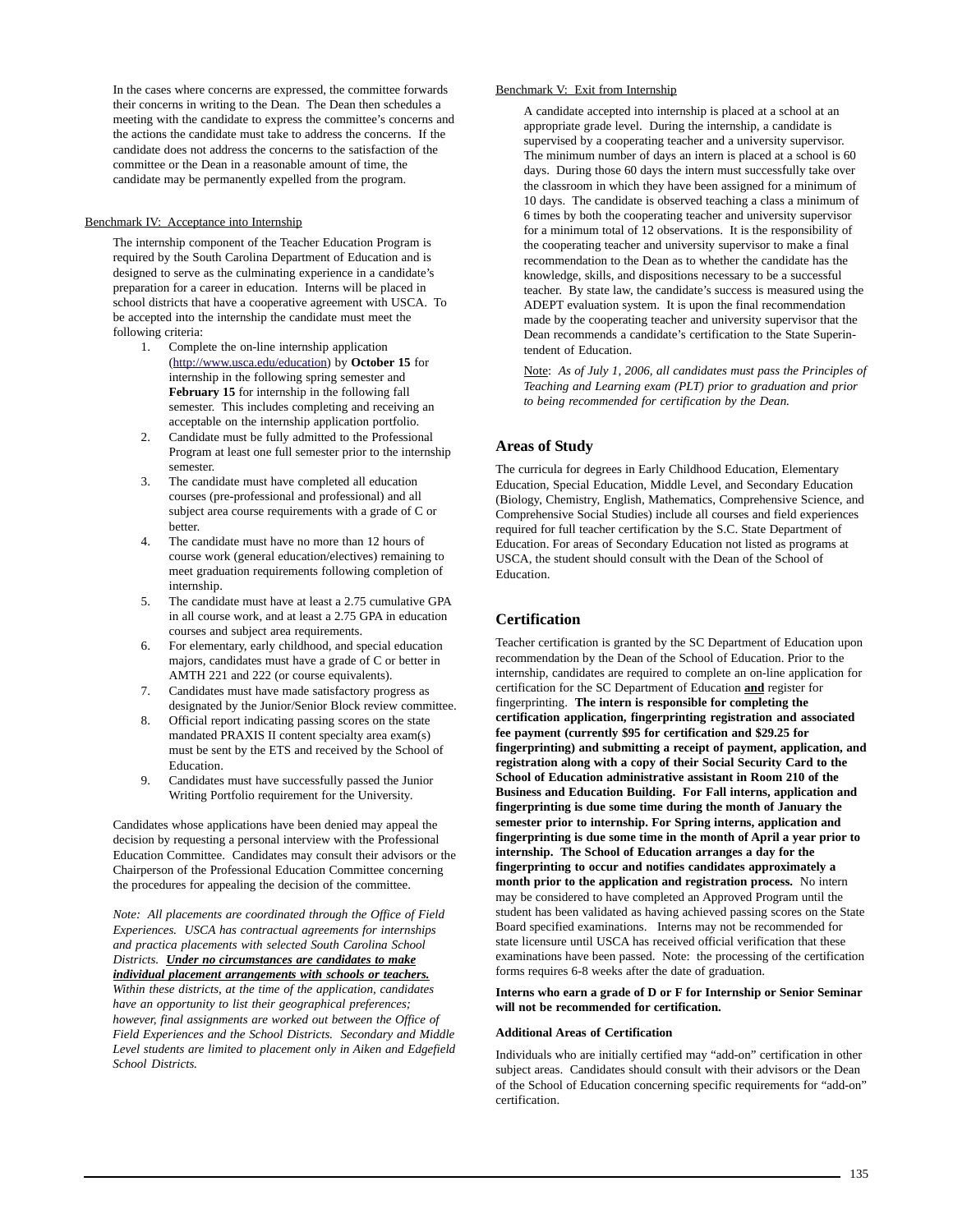## **Title II - Institutional Report**

In 1988, the U.S. Congress passed legislation (Title II, Section 207 of the Higher Education Act) that required all states and institutions that have teacher preparation programs to submit annual reports on teacher preparation and licensing beginning in 2001. USC Aiken reports the following information for the cohort of students who completed teacher preparation programs at the undergraduate level during the school year 2007-2008.

## **Institution's definition of program completer:**

A program completer is a candidate who has successfully completed all of the course and certification requirements for the approved program of study printed in the *University of South Carolina Aiken Undergraduate and Graduate Programs Bulletin* of the year in which the candidate was accepted into the university and began to take courses. In 1998, the School of Education made it a policy that all Secondary Education Majors take and pass the PRAXIS II content area exam(s) prior to internship. In 2001, the School of Education amended the policy to require all education majors take and pass the PRAXIS II content area exam(s) prior to internship. This was added as part of the overall assessment system and provided a measure to ensure that all education majors are well grounded in their knowledge of the content area prior to placement in the internship. As of July 1, 2006, the State of South Carolina requires all candidates to have taken and passed the Praxis II Principles of Learning and Teaching (PLT) exam prior to initial certification. As a result, the School Education requires a passing score on the PLT prior to graduation. As with the Praxis II content area exams, the PLT is part of the overall assessment system for the School of Education.

The teacher education program at USC Aiken is accredited by the National Council for the Accreditation of Teacher Education (NCATE) for the preparation of early childhood, elementary, and secondary teachers.

| <b>Title II Information</b>                          |                                            |                                                     |                                               |                                          |                                                     |                                               |                                      |
|------------------------------------------------------|--------------------------------------------|-----------------------------------------------------|-----------------------------------------------|------------------------------------------|-----------------------------------------------------|-----------------------------------------------|--------------------------------------|
| University of South Carolina Aiken                   |                                            |                                                     |                                               |                                          |                                                     |                                               |                                      |
| Academic Year 2007-2008                              |                                            |                                                     |                                               |                                          |                                                     |                                               |                                      |
| <b>Single Assessment Pass-Rate Report</b>            |                                            |                                                     |                                               |                                          |                                                     |                                               |                                      |
| <b>USC</b> Aiken<br><b>Statewide</b><br>75 in Cohort |                                            |                                                     |                                               |                                          |                                                     |                                               |                                      |
| <b>Type of Assessment</b>                            | <b>Assessment</b><br>Code<br><b>Number</b> | <b>Number</b><br><b>Taking</b><br><b>Assessment</b> | <b>Number</b><br>Passing<br><b>Assessment</b> | <b>Institutional</b><br><b>Pass Rate</b> | <b>Number</b><br><b>Taking</b><br><b>Assessment</b> | <b>Number</b><br>Passing<br><b>Assessment</b> | <b>Statewide</b><br><b>Pass Rate</b> |
| <b>Professional Knowledge</b>                        |                                            |                                                     |                                               |                                          |                                                     |                                               |                                      |
| PRINCIPLES LEARNING & TEACHING K-6                   | 522                                        | 45                                                  | 45                                            | 100%                                     | 1494                                                | 1463                                          | 98%                                  |
| PRINCIPLES LEARNING & TEACHING 7-12                  | 524                                        | 11                                                  | 11                                            | 100%                                     | 532                                                 | 518                                           | 97%                                  |
| <b>Academic Content Areas</b>                        |                                            |                                                     |                                               |                                          |                                                     |                                               |                                      |
| ELEM ED CURR INSTRUC ASSESSMENT                      | 011                                        | 22                                                  | 22                                            | 100%                                     | 703                                                 | 686                                           | 98%                                  |
| ELEM ED CONTENT AREA EXERCISES                       | 012                                        | 22                                                  | 22                                            | 100%                                     | 703                                                 | 699                                           | 99%                                  |
| <b>EDUCATION OF YOUNG CHILDREN</b>                   | 021                                        | 21                                                  | 21                                            | 100%                                     | 636                                                 | 635                                           | 100%                                 |
| BIOLOGY AND GENERAL SCIENCE                          | $030*$                                     |                                                     |                                               | 100%                                     | 42                                                  | 42                                            | 100%                                 |
| ENG LANG LIT COMP CONTENT KNOWLDG                    | $041*$                                     |                                                     |                                               | 100%                                     | 124                                                 | 123                                           | 99%                                  |
| <b>ENG LANG LIT COMP ESSAYS</b>                      | $042*$                                     |                                                     |                                               | 100%                                     | 125                                                 | 124                                           | 99%                                  |
| MATHEMATICS: CONTENT KNOWLEDGE                       | $061*$                                     |                                                     |                                               | 100%                                     | 68                                                  | 66                                            | 97%                                  |
| <b>MATH PROOFS MODELS PROBLEMS PART 1</b>            | $063*$                                     |                                                     |                                               | 100%                                     | 68                                                  | 68                                            | 100%                                 |
| CHEM PHYSICS AND GENERAL SCIENCE                     | 070                                        | $\mathbf{0}$                                        | $\overline{0}$                                | $\overline{a}$                           | 3                                                   |                                               |                                      |
| SOCIAL STUDIES: CONTENT KNOWLEDGE                    | 081*                                       |                                                     |                                               | 100%                                     | 144                                                 | 142                                           | 99%                                  |
| SOCIAL STUDIES: INTERPRET MATERIALS                  | 083*                                       |                                                     |                                               | 100%                                     | 143                                                 | 142                                           | 99%                                  |
| <b>Teaching Special Populations</b>                  |                                            |                                                     |                                               |                                          |                                                     |                                               |                                      |
| EDUC. EXCEPTIONAL STUDENTS: CK                       | $353*$                                     |                                                     |                                               | 100%                                     | 123                                                 | 121                                           | 98%                                  |
| SE BEHAVIORAL/EMOTIONAL                              | 371                                        | $\Omega$                                            | $\mathbf{0}$                                  | ÷,                                       | 18                                                  | 18                                            | 100%                                 |
| ED OF EXCEPT STUDENTS:                               |                                            |                                                     |                                               |                                          |                                                     |                                               |                                      |
| <b>LEARNING DISABIL</b>                              | 382                                        | $\mathbf{0}$                                        | $\mathbf{0}$                                  | $\overline{\phantom{a}}$                 | 53                                                  | 53                                            | 100%                                 |
| ED EXCEPT STUDENTS:<br>MILD MODER.DISABIL            | $542*$                                     |                                                     |                                               | 100%                                     | 30                                                  | 30                                            | 100%                                 |
|                                                      |                                            |                                                     |                                               |                                          |                                                     |                                               |                                      |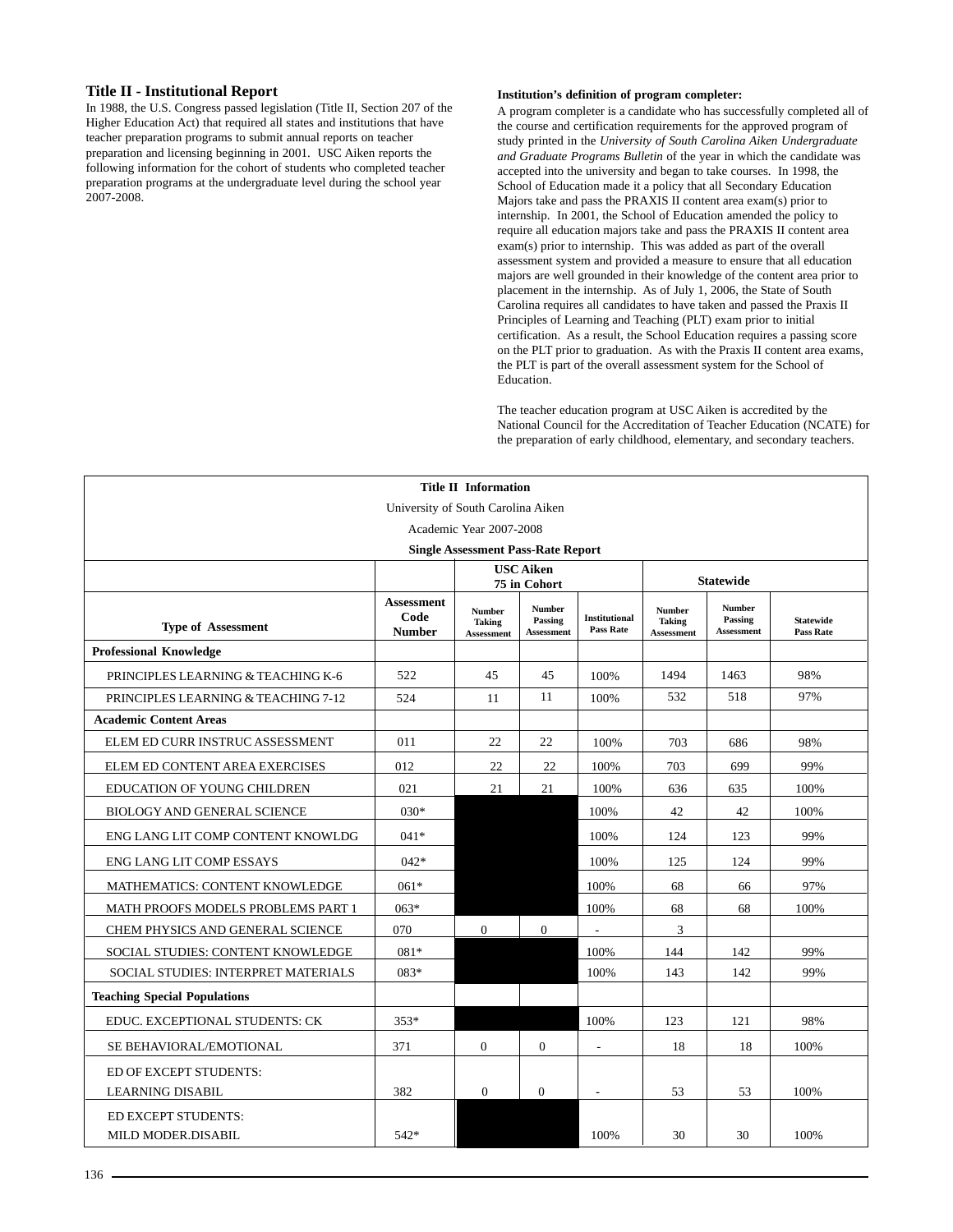| <b>Aggregate and Summary Pass-Rate Report</b>                               |                                                     |                                               |                                          |                                                     |                                               |                                      |  |
|-----------------------------------------------------------------------------|-----------------------------------------------------|-----------------------------------------------|------------------------------------------|-----------------------------------------------------|-----------------------------------------------|--------------------------------------|--|
|                                                                             |                                                     | <b>USC Aiken</b>                              |                                          |                                                     | <b>Statewide</b>                              |                                      |  |
| <b>Type of Assessment</b>                                                   | <b>Number</b><br><b>Taking</b><br><b>Assessment</b> | <b>Number</b><br>Passing<br><b>Assessment</b> | <b>Institutional</b><br><b>Pass Rate</b> | <b>Number</b><br><b>Taking</b><br><b>Assessment</b> | <b>Number</b><br>Passing<br><b>Assessment</b> | <b>Statewide</b><br><b>Pass Rate</b> |  |
| Aggregate - Professional Knowledge                                          | 56                                                  | 56                                            | 100%                                     | 2173                                                | 2114                                          | 97%                                  |  |
| Aggregate - Academic Content Areas (Math,<br>English, Biology, etc.)        | 54                                                  | 54                                            | 100%                                     | 2130                                                | 2077                                          | 98%                                  |  |
| Aggregate - Teaching Special Populations<br>(Special Education, ELS, etc.)* |                                                     |                                               | 100%                                     | 158                                                 | 156                                           | 99%                                  |  |
| <b>Summary Totals and Pass Rates</b>                                        | 56                                                  | 56                                            | 100%                                     | 2196                                                | 2107                                          | 96%                                  |  |

\*Number of test takers is less than 10.

## **Computer Literacy in Education**

By successfully completing AEDC 242 or AEDX 440, candidates prove evidence of computer literacy.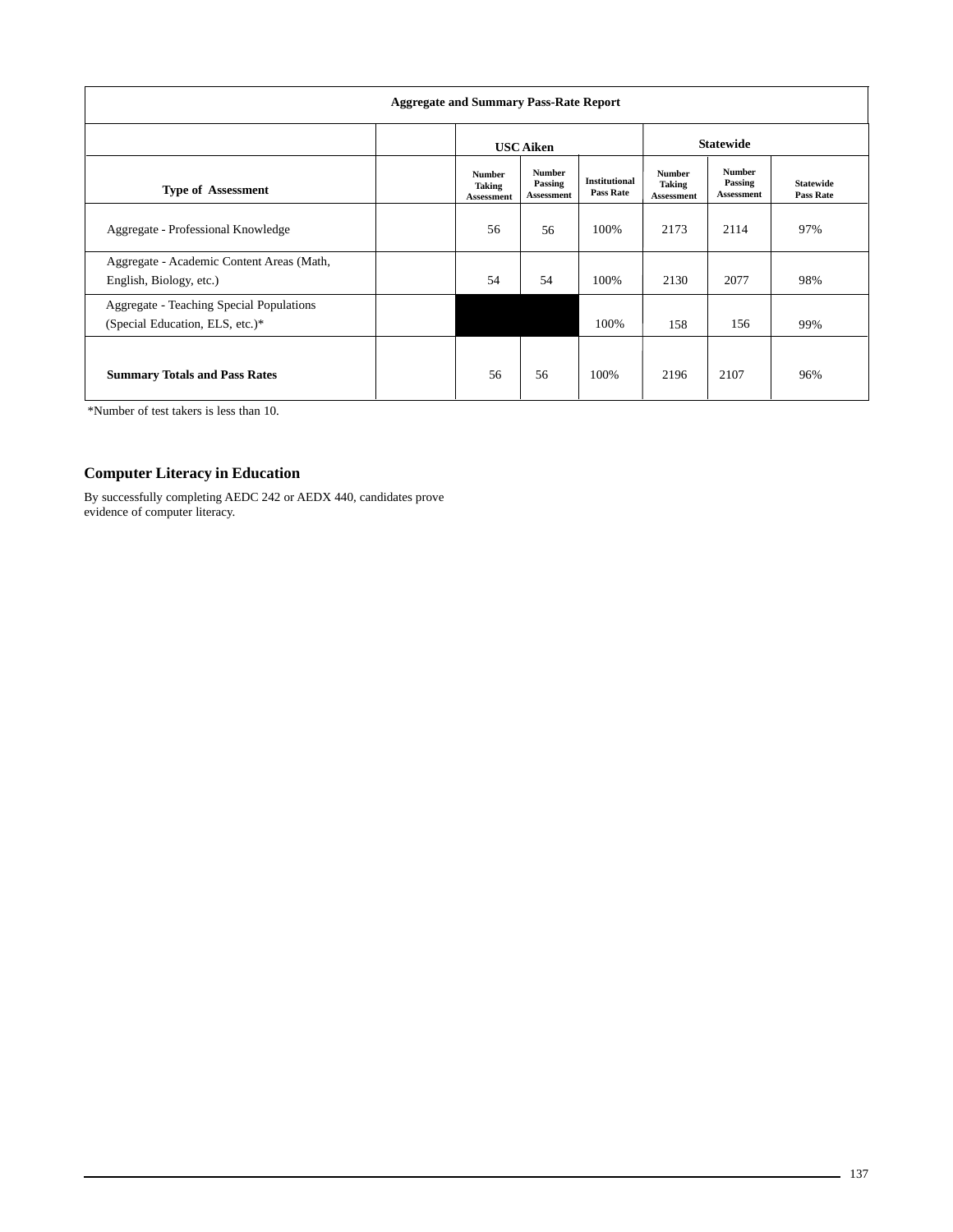## **Bachelor of Arts in Education— Major in Early Childhood Education**

The Early Childhood Education Program provides preparation for teaching in preschool, kindergarten and primary grades. The Early Childhood certificate permits teaching of grades Pre-K - 3 in primary and elementary schools of South Carolina. The program is planned to give undergraduates a broad liberal arts background together with a wide range of practical experiences in a variety of public and private early childhood settings.

| 1. |    |                                                        |
|----|----|--------------------------------------------------------|
|    | A. |                                                        |
|    |    |                                                        |
|    |    | Composition/Composition and Literature                 |
|    |    |                                                        |
|    |    |                                                        |
|    |    |                                                        |
|    |    |                                                        |
|    |    | Biological Science and Physical Science with lab 8     |
|    |    | (ABIO 122 or BIOL 110, and AGLY 201 or APHY 101)       |
|    |    | Social and Behavioral Sciences (at least two areas)  6 |
|    |    | Psychology, Sociology, Anthropology, Economics,        |
|    |    | Political Science, Geography                           |
|    |    |                                                        |
|    |    | History, Literature, Fine Arts History,                |
|    |    | Humanities (AHUM acronym), Religion,                   |
|    |    | Selected Language courses,                             |
|    |    | Philosophy (not logic),                                |
|    |    | Communications (last two digits in 50s or 60s),        |
|    |    | Honors (AHON acronym)                                  |
|    |    |                                                        |
|    |    |                                                        |
|    |    | (APLS 201, AHST 201, or AHST 202)                      |
|    |    |                                                        |

## **C. Inter-Curricular Enrichment (ICE) Program7**

| 2. |                                                      |  |
|----|------------------------------------------------------|--|
|    |                                                      |  |
|    |                                                      |  |
|    |                                                      |  |
|    |                                                      |  |
|    |                                                      |  |
|    |                                                      |  |
|    |                                                      |  |
|    | Junior Block: AEDR 420, 420P, AEDE 410, 540, 542  13 |  |
|    | Senior Block: AEDE 435, 435P, 436, 436P, 544, 544P.  |  |
|    |                                                      |  |
|    |                                                      |  |
| 3. |                                                      |  |

- **4. General Electives ......................................................................... 3-5**
- **Total hours ......................................................................................... 123**

<sup>1</sup> For undergraduate writing proficiency, see Proficiency Portfolio in Writing described on page 48.

<sup>2</sup> Must have C or better

<sup>3</sup> The following are considered Applied Speech Communication courses: ACOM 201, ACOM 241, and ACOM 342. Some majors may require a specific course so students should consult requirements for their major.

- <sup>4</sup> Two (2) semesters of the same language. See degree program requirements for Language study.
- <sup>5</sup> At least 3 hours must be in non-Western world studies, unless an approved non-Western world studies course has been completed elsewhere in the student's degree program.
- <sup>6</sup> For a list of courses that will meet the Humanities general education requirement, see page 32.
- <sup>7</sup> For Inter-Curricular Enrichment requirement, see page 47.

## **Bachelor of Arts in Education— Major in Elementary Education**

The Elementary Education Program provides preparation for teaching in public school grades 2-6. Each candidate is given practical experience with children of different age levels and in different types of public school settings.

|  | Composition/Composition and Literature              |
|--|-----------------------------------------------------|
|  |                                                     |
|  |                                                     |
|  |                                                     |
|  |                                                     |
|  | ABIO 122 or BIOL 110, and AGLY 201, APHY 101  12    |
|  | Social and Behavioral Sciences                      |
|  |                                                     |
|  | Select one of the following: Psychology, Sociology, |
|  |                                                     |
|  | Humanities <sup>5</sup>                             |
|  |                                                     |
|  | Choose 6 hours from two of the following fields:  6 |
|  | AARH, AMUS 173 or 175, ATHE 161                     |
|  | History of Civilization (AHST 101 or AHST 102)  3   |
|  |                                                     |
|  |                                                     |

## **C. Inter-Curricular Enrichment (ICE) Program6**

| 2. |                                                                                  |  |
|----|----------------------------------------------------------------------------------|--|
|    |                                                                                  |  |
|    |                                                                                  |  |
|    |                                                                                  |  |
|    |                                                                                  |  |
|    | Junior Block:                                                                    |  |
|    | AEDL 432, 432P, 434, 441, AEDR 420, 420P  14                                     |  |
|    | Senior Block:                                                                    |  |
|    |                                                                                  |  |
|    |                                                                                  |  |
| 3. | Subject Area Requirement (English above 250)  3                                  |  |
| 4. |                                                                                  |  |
|    |                                                                                  |  |
|    | <sup>1</sup> For undergraduate writing proficiency, see Proficiency Portfolio in |  |
|    | Writing described on page 48.                                                    |  |
|    | $2M+1$ $2M$                                                                      |  |

- <sup>2</sup> Must have C or better
- <sup>3</sup> Two (2) semesters of the same language. See degree program requirements for Language study.
- At least 3 hours must be in non-Western world studies
- <sup>5</sup> For a list of courses that will meet the Humanities general education requirement, see page 32.
- <sup>6</sup> For Inter-Curricular Enrichment requirement, see page 47.

The Junior Block, Senior Block, and Internship are sequential. A grade of C or better is required in all courses as a prerequisite for enrollment in coursework at the next level.

## **Middle Level Education**

The Middle Level Education Program prepares candidates for teaching in public school grades 5-8. Candidate preparation in two teaching fields emphasize the development of increasingly complex intellectual skills and the ability to integrate curriculum content across academic disciplines. Candidates examine and develop teaching pedagogy appropriate for young adolescents. Candidate observation, participation and teaching experiences are designed to develop awareness of and tolerance toward diversity.

Middle Level Education candidates transferring from a two-year institution will not receive transfer credit for courses considered upper division. In addition, transfer credit will not be grated for courses taken in which the prerequisites have not been observed.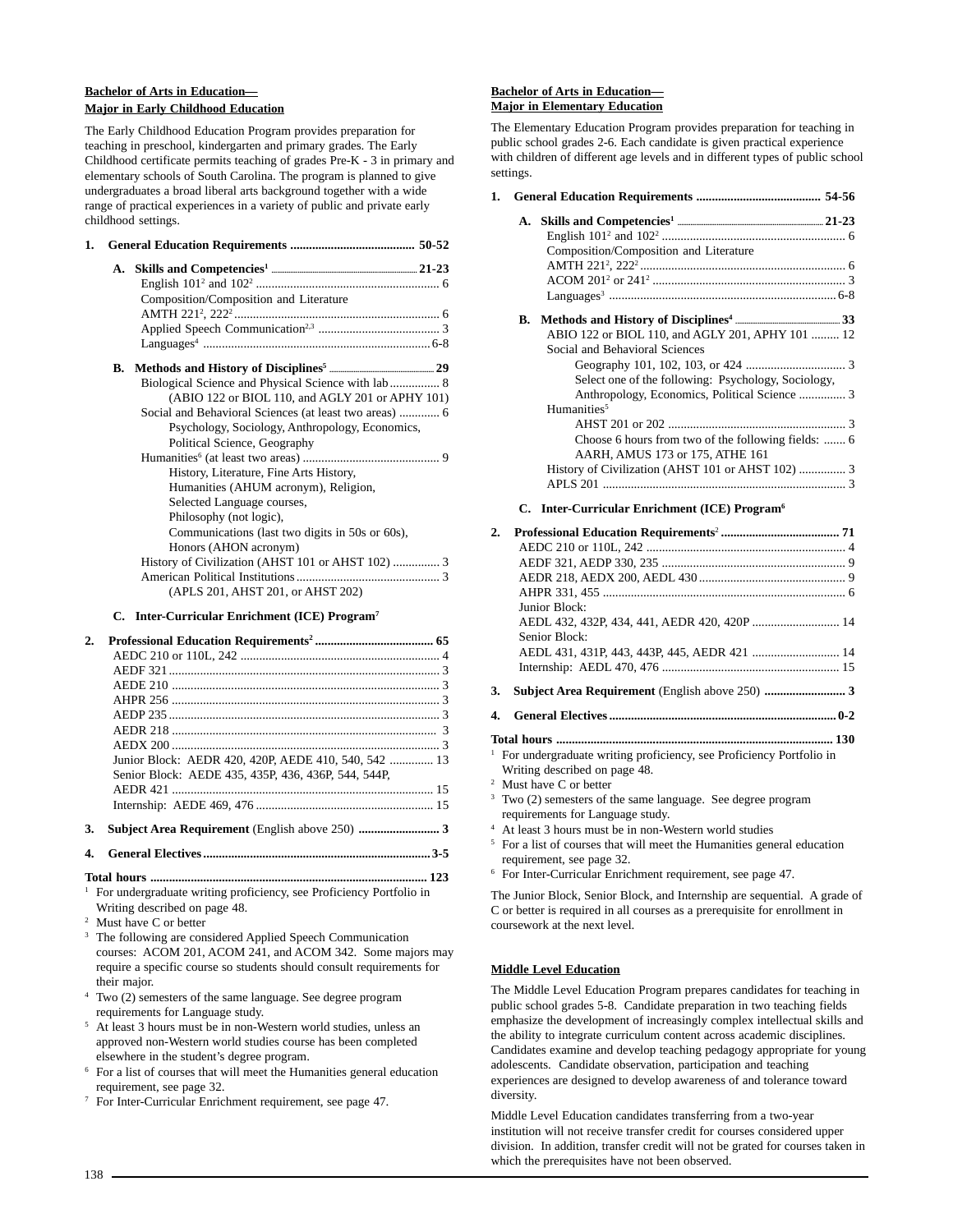## **Bachelor of Arts in Education— Major in Middle Level Education (Area of Concentration in English/Mathematics)**

| 1. |    |                                                               |
|----|----|---------------------------------------------------------------|
|    |    |                                                               |
|    |    |                                                               |
|    |    | Math/Statistics/Logic (AMTH 108, ASTA 201) <sup>1</sup> 6     |
|    |    | Applied Speech Communication (ACOM 201 or 241) <sup>1</sup> 3 |
|    |    |                                                               |
|    | В. |                                                               |
|    |    |                                                               |
|    |    |                                                               |
|    |    |                                                               |
|    |    | Psychology, Sociology, Anthropology, Economics,               |
|    |    | Political Science, Geography                                  |
|    |    |                                                               |
|    |    | History, Fine Arts History,                                   |
|    |    | Humanities (AHUM acronym), Religion,                          |
|    |    | Selected Language courses,                                    |
|    |    | Philosophy (not logic),                                       |
|    |    | Communications (last two digits in 50s or 60s),               |
|    |    | Honors (AHON acronym)                                         |
|    |    |                                                               |
|    |    | History of Civilization (AHST 101 or AHST 102)  3             |
|    |    |                                                               |
|    |    | (APLS 201, AHST 201, or AHST 202)                             |
|    |    |                                                               |

**C. Inter-Curricular Enrichment (ICE) Program5**

| 2. |  |
|----|--|
|    |  |
|    |  |
|    |  |
|    |  |
| 3. |  |
|    |  |
|    |  |
|    |  |
|    |  |
|    |  |
| 4. |  |
|    |  |
|    |  |
|    |  |
|    |  |
|    |  |

**<sup>1</sup>** Must have C or better

**<sup>2</sup>** Two (2) semesters of the same language.

**<sup>3</sup>** At least 3 hours must be in non-Western world studies, unless an approved non-Western world studies course has been completed elsewhere in the student's degree program.

**<sup>4</sup>** For a list of courses that will meet the Humanities general education requirement, see page 32.

**<sup>5</sup>** For Inter-Curricular Enrichment requirement, see page 47.

## **Bachelor of Arts in Education— Major in Middle Level Education (Area of Concentration in English/Science)**

| 1.               |                                                               |  |
|------------------|---------------------------------------------------------------|--|
|                  |                                                               |  |
|                  | Math/Statistics/Logic (AMTH 108, ASTA 201) <sup>1</sup> 6     |  |
|                  | Applied Speech Communication (ACOM 201 or 241) <sup>1</sup> 3 |  |
|                  |                                                               |  |
|                  | В.                                                            |  |
|                  |                                                               |  |
|                  |                                                               |  |
|                  |                                                               |  |
|                  | Psychology, Sociology, Anthropology, Economics,               |  |
|                  | Political Science, Geography                                  |  |
|                  |                                                               |  |
|                  | History, Fine Arts History,                                   |  |
|                  | Humanities (AHUM acronym), Religion,                          |  |
|                  | Selected Language courses,                                    |  |
|                  | Philosophy (not logic),                                       |  |
|                  | Communications (last two digits in 50s or 60s),               |  |
|                  | Honors (AHON acronym)                                         |  |
|                  |                                                               |  |
|                  | History of Civilization (AHST 101 or AHST 102)  3             |  |
|                  |                                                               |  |
|                  | (APLS 201, AHST 201, or AHST 202)                             |  |
|                  | C. Inter-Curricular Enrichment (ICE) Program <sup>5</sup>     |  |
| $\overline{2}$ . | Pre-Professional Program Requirements <sup>1</sup> 14         |  |
|                  |                                                               |  |
|                  |                                                               |  |
|                  |                                                               |  |
|                  |                                                               |  |
| 3.               |                                                               |  |
|                  |                                                               |  |
|                  |                                                               |  |
|                  |                                                               |  |
|                  |                                                               |  |

| 4. |  |
|----|--|
|    |  |
|    |  |
|    |  |
|    |  |
|    |  |
|    |  |
|    |  |
|    |  |
|    |  |

AEDS 471, 476 ............................................................................ 15

**<sup>1</sup>** Must have C or better

**<sup>2</sup>** Two (2) semesters of the same language.

**<sup>3</sup>** At least 3 hours must be in non-Western world studies, unless an approved non-Western world studies course has been completed elsewhere in the student's degree program.

**<sup>4</sup>** For a list of courses that will meet the Humanities general education requirement, see page 32.

**<sup>5</sup>** For Inter-Curricular Enrichment requirement, see page 47.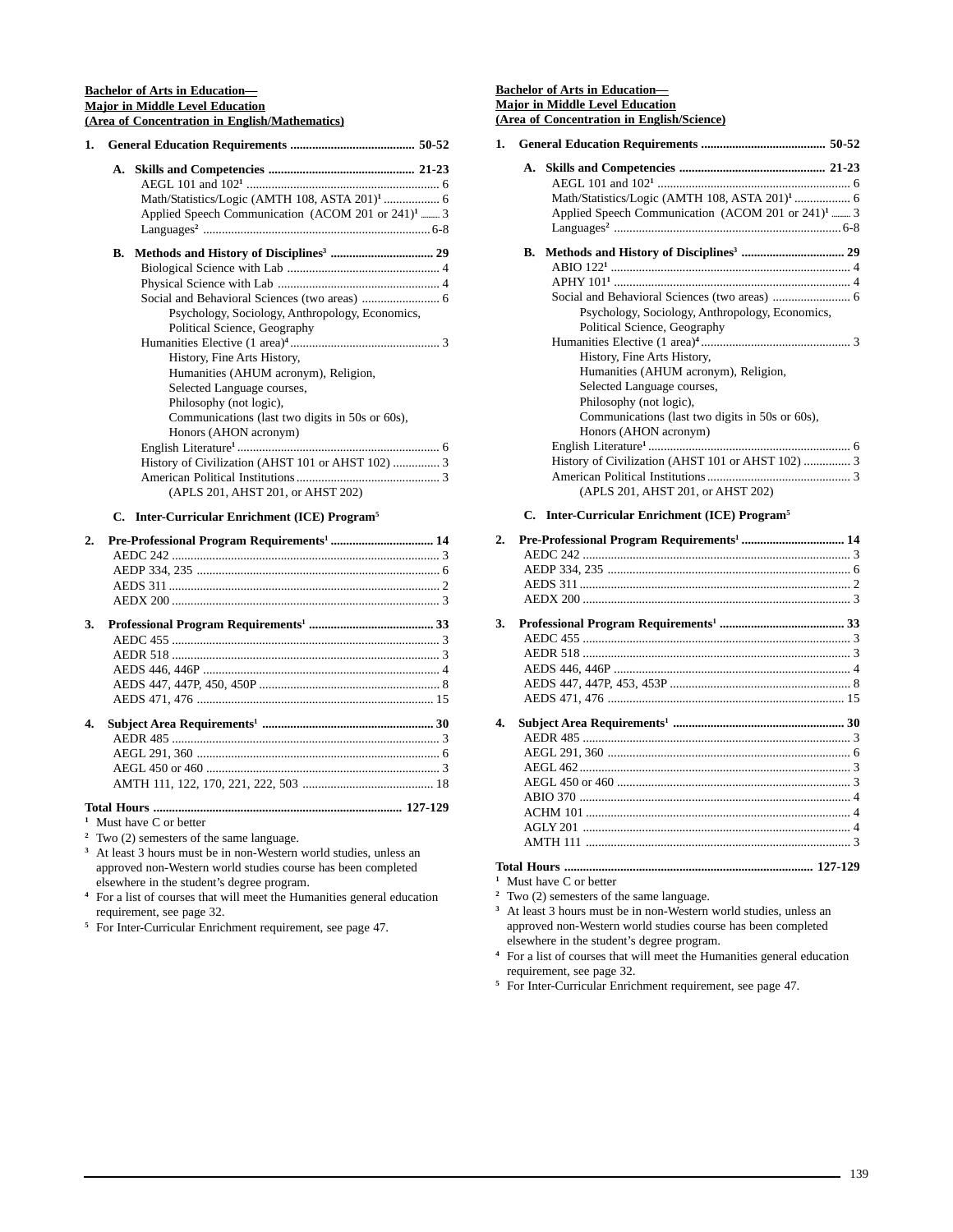## **Bachelor of Arts in Education— Major in Middle Level Education (Area of Concentration in English/Social Studies)**

| 1. |                                                       |                                                               |  |
|----|-------------------------------------------------------|---------------------------------------------------------------|--|
|    | A.                                                    |                                                               |  |
|    |                                                       |                                                               |  |
|    |                                                       | Math/Statistics/Logic (AMTH 108, ASTA 201) <sup>1</sup> 6     |  |
|    |                                                       | Applied Speech Communication (ACOM 201 or 241) <sup>1</sup> 3 |  |
|    |                                                       |                                                               |  |
|    | B.                                                    |                                                               |  |
|    |                                                       |                                                               |  |
|    |                                                       |                                                               |  |
|    |                                                       |                                                               |  |
|    |                                                       |                                                               |  |
|    |                                                       |                                                               |  |
|    |                                                       |                                                               |  |
|    |                                                       |                                                               |  |
|    |                                                       |                                                               |  |
|    |                                                       |                                                               |  |
|    | C.                                                    | Inter-Curricular Enrichment (ICE) Program <sup>3</sup>        |  |
| 2. | Pre-Professional Program Requirements <sup>1</sup> 14 |                                                               |  |
|    |                                                       |                                                               |  |
|    |                                                       |                                                               |  |
|    |                                                       |                                                               |  |
|    |                                                       |                                                               |  |
| 3. |                                                       |                                                               |  |
|    |                                                       |                                                               |  |
|    |                                                       |                                                               |  |
|    |                                                       |                                                               |  |
|    |                                                       |                                                               |  |
|    |                                                       |                                                               |  |
| 4. |                                                       |                                                               |  |
|    |                                                       |                                                               |  |
|    |                                                       |                                                               |  |
|    |                                                       |                                                               |  |
|    |                                                       |                                                               |  |
|    |                                                       |                                                               |  |
|    |                                                       |                                                               |  |
|    |                                                       |                                                               |  |
|    |                                                       |                                                               |  |

**<sup>1</sup>** Must have C or better

**<sup>2</sup>** Two (2) semesters of the same language.

<sup>3</sup> For Inter-Curricular Enrichment requirement, see page 47.

## **Bachelor of Arts in Education— Major in Middle Level Education (Area of Concentration in Mathematics/Science)**

| 1. |                                                                                                                                                                                                                                                                                                                                                                                             |
|----|---------------------------------------------------------------------------------------------------------------------------------------------------------------------------------------------------------------------------------------------------------------------------------------------------------------------------------------------------------------------------------------------|
|    | A.<br>Math/Statistics/Logic (AMTH 108, ASTA 201) <sup>1</sup> 6<br>Applied Speech Communication (ACOM 201 or 241) <sup>1</sup> 3                                                                                                                                                                                                                                                            |
|    | В.<br>Psychology, Sociology, Anthropology, Economics,<br>Political Science, Geography<br>History, Fine Arts History,<br>Humanities (AHUM acronym), Religion,<br>Selected Language courses,<br>Philosophy (not logic),<br>Communications (last two digits in 50s or 60s),<br>Honors (AHON acronym)<br>History of Civilization (AHST 101 or AHST 102)  3<br>(APLS 201, AHST 201, or AHST 202) |
|    | Inter-Curricular Enrichment (ICE) Program <sup>5</sup><br>C.                                                                                                                                                                                                                                                                                                                                |
| 2. | Pre-Professional Program Requirements <sup>1</sup> 14                                                                                                                                                                                                                                                                                                                                       |
| 3. |                                                                                                                                                                                                                                                                                                                                                                                             |
| 4. |                                                                                                                                                                                                                                                                                                                                                                                             |

**5. General Elective .......................................................................... 0-2**

**Total Hours ................................................................................ 130-132**

**<sup>1</sup>** Must have C or better

**<sup>2</sup>** Two (2) semesters of the same language. <sup>3</sup> At least 3 hours must be in non-Western world studies, unless an approved non-Western world studies course has been completed elsewhere in the student's degree program.

**<sup>4</sup>** For a list of courses that will meet the Humanities general education requirement, see page 32.

**<sup>5</sup>** For Inter-Curricular Enrichment requirement, see page 47.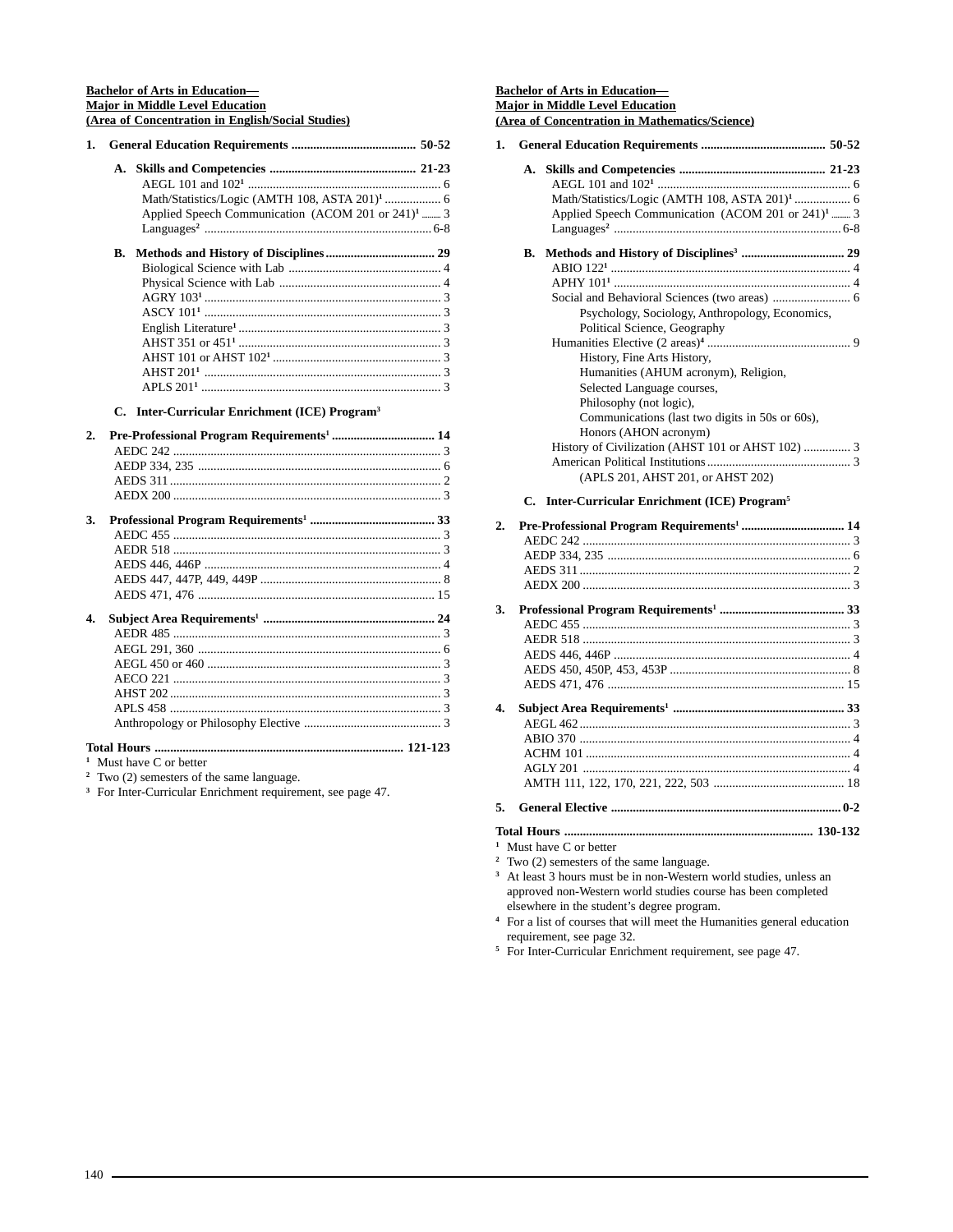### **Bachelor of Arts in Education— Major in Middle Level Education (Area of Concentration in Mathematics/Social Studies)**

|    | Math/Statistics/Logic (AMTH 108, ASTA 201) <sup>1</sup> 6<br>Applied Speech Communication (ACOM 201 or 241) <sup>1</sup> 3 |
|----|----------------------------------------------------------------------------------------------------------------------------|
| В. |                                                                                                                            |
|    |                                                                                                                            |
|    |                                                                                                                            |
|    |                                                                                                                            |
|    |                                                                                                                            |
|    |                                                                                                                            |
|    | History, Fine Arts History,                                                                                                |
|    | Humanities (AHUM acronym), Religion,                                                                                       |
|    | Selected Language courses,                                                                                                 |
|    | Philosophy (not logic),                                                                                                    |
|    | Communications (last two digits in 50s or 60s),                                                                            |
|    | Honors (AHON acronym)                                                                                                      |
|    |                                                                                                                            |
|    |                                                                                                                            |
|    |                                                                                                                            |
|    |                                                                                                                            |

### **C. Inter-Curricular Enrichment (ICE) Program5**

| 2. |                                                                                                                                                                                                                                                                                                             |  |
|----|-------------------------------------------------------------------------------------------------------------------------------------------------------------------------------------------------------------------------------------------------------------------------------------------------------------|--|
|    |                                                                                                                                                                                                                                                                                                             |  |
|    |                                                                                                                                                                                                                                                                                                             |  |
|    |                                                                                                                                                                                                                                                                                                             |  |
|    |                                                                                                                                                                                                                                                                                                             |  |
| 3. |                                                                                                                                                                                                                                                                                                             |  |
|    |                                                                                                                                                                                                                                                                                                             |  |
|    |                                                                                                                                                                                                                                                                                                             |  |
|    |                                                                                                                                                                                                                                                                                                             |  |
|    |                                                                                                                                                                                                                                                                                                             |  |
|    |                                                                                                                                                                                                                                                                                                             |  |
| 4. |                                                                                                                                                                                                                                                                                                             |  |
|    |                                                                                                                                                                                                                                                                                                             |  |
|    |                                                                                                                                                                                                                                                                                                             |  |
|    |                                                                                                                                                                                                                                                                                                             |  |
|    |                                                                                                                                                                                                                                                                                                             |  |
|    |                                                                                                                                                                                                                                                                                                             |  |
|    |                                                                                                                                                                                                                                                                                                             |  |
|    | $\mathbf{1}$ , $\mathbf{1}$ , $\mathbf{1}$ , $\mathbf{1}$ , $\mathbf{1}$ , $\mathbf{1}$ , $\mathbf{1}$ , $\mathbf{1}$ , $\mathbf{1}$ , $\mathbf{1}$ , $\mathbf{1}$ , $\mathbf{1}$ , $\mathbf{1}$ , $\mathbf{1}$ , $\mathbf{1}$ , $\mathbf{1}$ , $\mathbf{1}$ , $\mathbf{1}$ , $\mathbf{1}$ , $\mathbf{1}$ , |  |

- **<sup>1</sup>** Must have C or better
- **<sup>2</sup>** Two (2) semesters of the same language.
- **<sup>3</sup>** At least 3 hours must be in non-Western world studies, unless an approved non-Western world studies course has been completed elsewhere in the student's degree program.
- **<sup>4</sup>** For a list of courses that will meet the Humanities general education requirement, see page 32.
- **<sup>5</sup>** For Inter-Curricular Enrichment requirement, see page 47.

### **Bachelor of Arts in Education— Major in Middle Level Education (Area of Concentration in Science/Social Studies)**

|  | Math/Statistics/Logic (AMTH 108, ASTA 201) <sup>1</sup> 6     |  |
|--|---------------------------------------------------------------|--|
|  | Applied Speech Communication (ACOM 201 or 241) <sup>1</sup> 3 |  |
|  |                                                               |  |
|  |                                                               |  |
|  |                                                               |  |
|  |                                                               |  |
|  |                                                               |  |
|  |                                                               |  |
|  |                                                               |  |
|  | History, Fine Arts History,                                   |  |
|  | Humanities (AHUM acronym), Religion,                          |  |
|  | Selected Language courses,                                    |  |
|  | Philosophy (not logic),                                       |  |
|  | Communications (last two digits in 50s or 60s),               |  |
|  | Honors (AHON acronym)                                         |  |
|  |                                                               |  |
|  |                                                               |  |
|  |                                                               |  |
|  |                                                               |  |
|  | $C$ Into Countarlos Engishment (ICE) December $^5$            |  |

### **C. Inter-Curricular Enrichment (ICE) Program5**

| 2.               |  |
|------------------|--|
|                  |  |
|                  |  |
|                  |  |
|                  |  |
| 3.               |  |
|                  |  |
|                  |  |
|                  |  |
|                  |  |
|                  |  |
| $\overline{4}$ . |  |
|                  |  |
|                  |  |
|                  |  |
|                  |  |
|                  |  |
|                  |  |
|                  |  |
|                  |  |
|                  |  |
|                  |  |

**<sup>1</sup>** Must have C or better

- **<sup>2</sup>** Two (2) semesters of the same language.
- **<sup>3</sup>** At least 3 hours must be in non-Western world studies, unless an approved non-Western world studies course has been completed elsewhere in the student's degree program.
- **<sup>4</sup>** For a list of courses that will meet the Humanities general education requirement, see page 32.
- **<sup>5</sup>** For Inter-Curricular Enrichment requirement, see page 47.

# **Secondary Education**

The Secondary Education Program prepares candidates for teaching in public school grades 9-12. Programs in the subject areas of Biology, Chemistry, English, Mathematics, Comprehensive Science, and Comprehensive Social Studies provide subject-matter expertise and a comprehensive and balanced liberal arts background. Professional requirements of the curriculum offer several semesters of public school experience at the level of individual candidate interaction and for on-site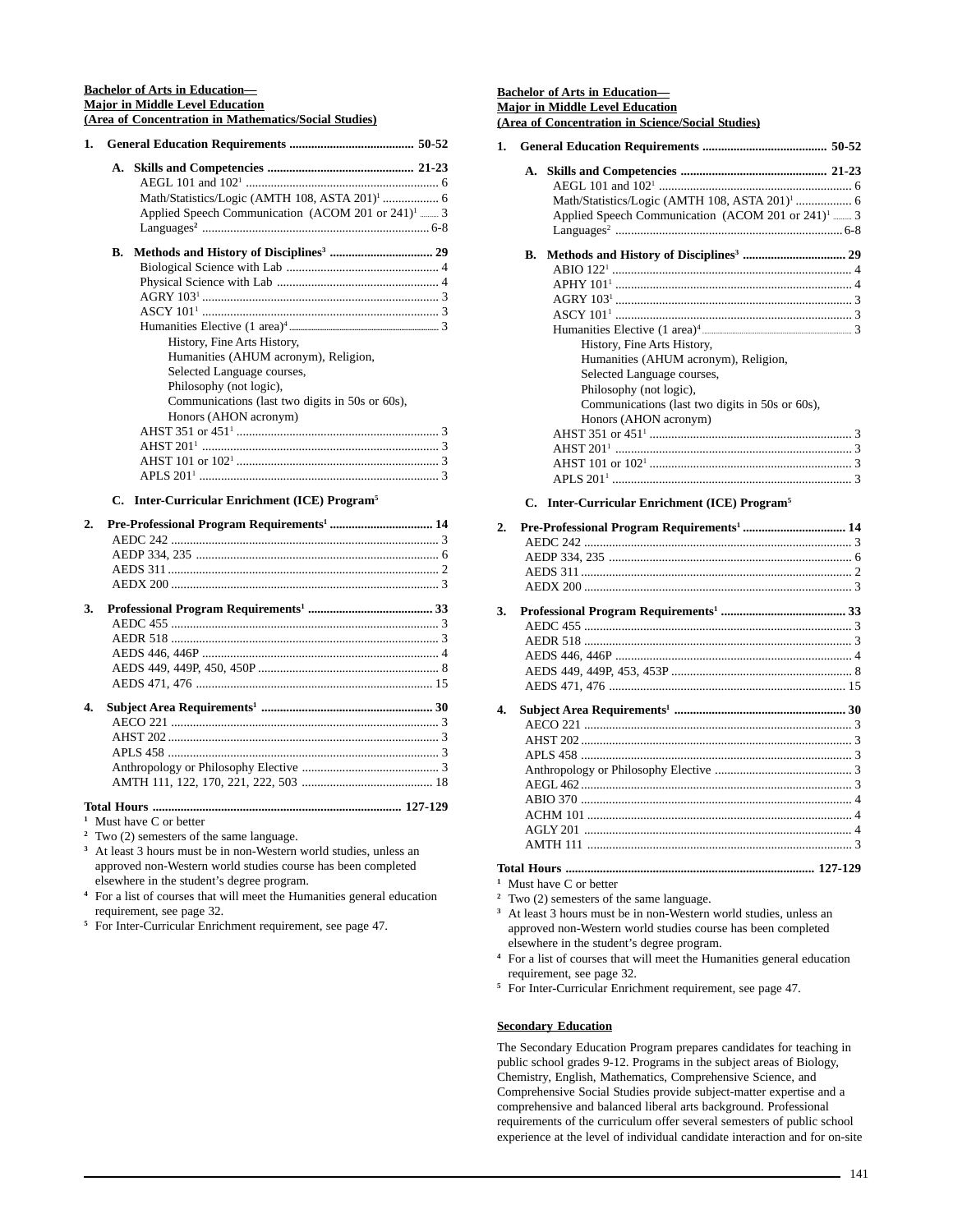experimentation with methods and materials of curriculum in a chosen certification area.

Secondary Education candidates transferring from a two-year institution will not receive transfer credit for courses considered upper division (300 level or above). In addition, transfer credit will not be granted for courses taken in which the prerequisites have not been observed.

### **Bachelor of Science in Education— Major in Secondary Education (Area of Concentration in Biology)**

| 1. |    |                                                 |
|----|----|-------------------------------------------------|
|    |    |                                                 |
|    |    |                                                 |
|    |    |                                                 |
|    |    |                                                 |
|    |    | ASTA 201 or ASTA 509                            |
|    |    | AMTH 122 or AMTH 141                            |
|    |    |                                                 |
|    |    | ACOM 201 or 241                                 |
|    |    |                                                 |
|    | В. |                                                 |
|    |    |                                                 |
|    |    | $ABIO$ 121 <sup>2</sup>                         |
|    |    | APHY 201, 202, 211, or 212                      |
|    |    |                                                 |
|    |    | Psychology, Sociology, Anthropology, Economics, |
|    |    | Political Science, Geography                    |
|    |    |                                                 |
|    |    | History, Literature, Fine Arts History,         |
|    |    | Humanities (AHUM acronym), Religion,            |
|    |    | Selected Language courses,                      |
|    |    | Philosophy (not logic),                         |
|    |    | Communications (last two digits in 50s or 60s), |
|    |    | Honors (AHON acronym)                           |
|    |    |                                                 |
|    |    |                                                 |
|    |    | (APLS 201, AHST 201, or AHST 202)               |

### **C. Inter-Curricular Enrichment (ICE) Program6**

| 2. |  |
|----|--|
|    |  |
|    |  |
|    |  |
|    |  |
|    |  |
|    |  |
| 3. |  |
|    |  |
|    |  |
|    |  |
|    |  |
|    |  |
| 4. |  |

- **Total Hours4 ....................................................................................... 131**
- **<sup>1</sup>** For undergraduate writing proficiency, see Proficiency Portfolio in Writing described on page 48.
- **<sup>2</sup>** Must have C or better
- <sup>3</sup> Two  $(2)$  semesters of the same language.
- **<sup>4</sup>** At least 3 hours must be in non-Western world studies, unless an approved non-Western world studies course has been completed elsewhere in the student's degree program.
- **<sup>5</sup>** For a list of courses that will meet the Humanities general education requirement, see page 32.
- **<sup>6</sup>** For Inter-Curricular Enrichment requirement, see page 47.

### **Bachelor of Science in Education— Major in Secondary Education (Area of Concentration in Chemistry) and Bachelor of Science—Major in Chemistry**

|    | ACOM 201 or 241                                   |  |
|----|---------------------------------------------------|--|
|    |                                                   |  |
|    | (ACSC 145 or equivalent programming language)     |  |
|    |                                                   |  |
| В. |                                                   |  |
|    |                                                   |  |
|    | <b>ABIO 121</b>                                   |  |
|    | APHY 201 or 211                                   |  |
|    |                                                   |  |
|    | Psychology, Sociology, Anthropology, Economics,   |  |
|    | Political Science, Geography                      |  |
|    |                                                   |  |
|    | History, Literature, Fine Arts History,           |  |
|    | Humanities (AHUM acronym), Religion,              |  |
|    | Selected Language courses,                        |  |
|    | Philosophy (not logic),                           |  |
|    | Communications (last two digits in 50s or 60s),   |  |
|    | Honors (AHON acronym)                             |  |
|    | History of Civilization (AHST 101 or AHST 102)  3 |  |
|    |                                                   |  |
|    | (APLS 201, AHST 201, or AHST 202)                 |  |
|    |                                                   |  |

### **C. Inter-Curricular Enrichment (ICE) Program6**

| 2. |                                                                                                                                                                                                                                     |  |
|----|-------------------------------------------------------------------------------------------------------------------------------------------------------------------------------------------------------------------------------------|--|
|    |                                                                                                                                                                                                                                     |  |
|    |                                                                                                                                                                                                                                     |  |
|    |                                                                                                                                                                                                                                     |  |
|    |                                                                                                                                                                                                                                     |  |
|    |                                                                                                                                                                                                                                     |  |
|    |                                                                                                                                                                                                                                     |  |
| 3. |                                                                                                                                                                                                                                     |  |
|    |                                                                                                                                                                                                                                     |  |
|    | ACHM 331/331L, 332/332L, 321/321L, 541/541L,                                                                                                                                                                                        |  |
|    |                                                                                                                                                                                                                                     |  |
|    |                                                                                                                                                                                                                                     |  |
|    |                                                                                                                                                                                                                                     |  |
|    |                                                                                                                                                                                                                                     |  |
|    |                                                                                                                                                                                                                                     |  |
| 4. |                                                                                                                                                                                                                                     |  |
|    |                                                                                                                                                                                                                                     |  |
|    | <sup>1</sup> For undergraduate writing proficiency, see Proficiency Portfolio in                                                                                                                                                    |  |
|    | Writing described on page 48.                                                                                                                                                                                                       |  |
|    | <sup>2</sup> Must have C or better                                                                                                                                                                                                  |  |
|    | <sup>3</sup> Two (2) semesters of the same language.                                                                                                                                                                                |  |
|    | $\overline{a}$ , and the contract of the contract of the contract of the contract of the contract of the contract of the contract of the contract of the contract of the contract of the contract of the contract of the contract o |  |

**<sup>4</sup>** At least 3 hours must be in non-Western world studies, unless an approved non-Western world studies course has been completed elsewhere in the student's degree program.

- **<sup>5</sup>** For a list of courses that will meet the Humanities general education requirement, see page 32.
- **<sup>6</sup>** For Inter-Curricular Enrichment requirement, see page 47.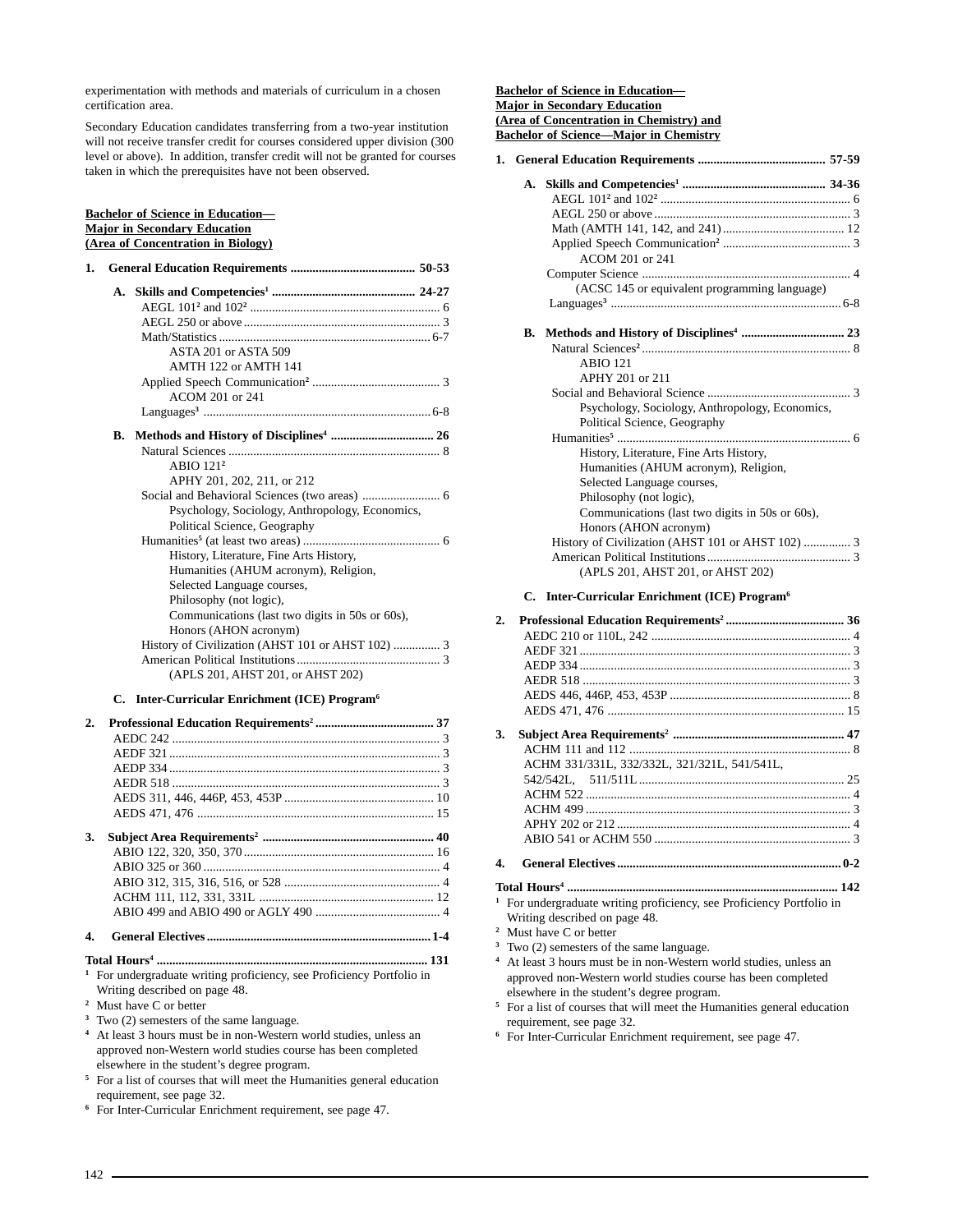### **Bachelor of Arts in Education— Major in Secondary Education (Area of Concentration in English)**

| 1. |    |                                                      |
|----|----|------------------------------------------------------|
|    |    |                                                      |
|    |    |                                                      |
|    |    |                                                      |
|    |    |                                                      |
|    |    | ACOM 201 or 241                                      |
|    |    |                                                      |
|    | В. |                                                      |
|    |    |                                                      |
|    |    | Biology with Lab                                     |
|    |    | Physical Science with Lab (e.g., Chemistry, Physics, |
|    |    | Astronomy, Geology)                                  |
|    |    |                                                      |
|    |    | Psychology, Sociology, Anthropology, Economics,      |
|    |    | Political Science, Geography                         |
|    |    |                                                      |
|    |    | AEGL 284, AEGL 288, and one of the following:        |
|    |    | History, Fine Arts History,                          |
|    |    | Humanities (AHUM acronym), Religion,                 |
|    |    | Selected Language courses,                           |
|    |    | Philosophy (not logic),                              |
|    |    | Communications (last two digits in 50s or 60s),      |
|    |    | Honors (AHON acronym)                                |
|    |    |                                                      |
|    |    |                                                      |
|    |    | (APLS 201, AHST 201, or AHST 202)                    |
|    |    |                                                      |

# **C. Inter-Curricular Enrichment (ICE) Program7**

| 2. |                                                           |  |
|----|-----------------------------------------------------------|--|
|    |                                                           |  |
|    |                                                           |  |
|    |                                                           |  |
|    |                                                           |  |
|    |                                                           |  |
|    |                                                           |  |
| 3. |                                                           |  |
|    |                                                           |  |
|    |                                                           |  |
|    |                                                           |  |
|    |                                                           |  |
|    |                                                           |  |
|    |                                                           |  |
|    | Area Electives (select from the following categories):  6 |  |
|    | Literature, Writing, Theatre,                             |  |
|    | Communications, Languages                                 |  |

### **Minimum total hours5 ............................................................... 135-137 <sup>1</sup>** For undergraduate writing proficiency, see Proficiency Portfolio in Writing described on page 48.

- **<sup>2</sup>** Must have C or better
- **<sup>3</sup>** AMTH 221 and AMTH 222 cannot be used for General Education math credit EXCEPT by students graduating with degrees in Elementary, Early Childhood or Special Education.
- **<sup>4</sup>** Two (2) semesters of the same language.
- **<sup>5</sup>** At least 3 hours must be in non-Western world studies, unless an approved non-Western world studies course has been completed elsewhere in the student's degree program.
- <sup>6</sup> For a list of courses that will meet the Humanities general education requirement, see page 32.
- **<sup>7</sup>** For Inter-Curricular Enrichment requirement, see page 47.

# **Bachelor of Science in Education— Major in Secondary Education**

|    | (Area of Concentration in Mathematics)                                                                                                                                                                                                                                                                                                                                                                                                                         |
|----|----------------------------------------------------------------------------------------------------------------------------------------------------------------------------------------------------------------------------------------------------------------------------------------------------------------------------------------------------------------------------------------------------------------------------------------------------------------|
| 1. |                                                                                                                                                                                                                                                                                                                                                                                                                                                                |
|    | A.<br>Math/Statistics/Logic (AMTH 170 <sup>2</sup> , AMTH 174 <sup>2</sup> )  6<br>ACOM 201 or 241                                                                                                                                                                                                                                                                                                                                                             |
|    | В.<br>Natural Sciences (APHY 211 and Biology with lab)  8<br>Psychology, Sociology, Anthropology, Economics,<br>Political Science, Geography<br>History, Literature, Fine Arts History,<br>Humanities (AHUM acronym), Religion,<br>Selected Language courses,<br>Philosophy (not logic),<br>Communications (last two digits in 50s or 60s),<br>Honors (AHON acronym)<br>History of Civilization (AHST 101 or AHST 102)  3<br>(APLS 201, AHST 201, or AHST 202) |
|    | Inter-Curricular Enrichment (ICE) Program <sup>6</sup><br>C.                                                                                                                                                                                                                                                                                                                                                                                                   |
| 2. |                                                                                                                                                                                                                                                                                                                                                                                                                                                                |
| 3. | Elective in Computer Science (ACSC above 102) or Physics (APHY<br>212 or above)<br><sub>or</sub>                                                                                                                                                                                                                                                                                                                                                               |
| 4. |                                                                                                                                                                                                                                                                                                                                                                                                                                                                |
|    | <sup>1</sup> For undergraduate writing proficiency, see Proficiency Portfolio in<br>Writing described on page 48.<br><sup>2</sup> Must have C or better<br><sup>3</sup> Two (2) semesters of the same language.                                                                                                                                                                                                                                                |

- **<sup>4</sup>** At least 3 hours must be in non-Western world studies, unless an approved non-Western world studies course has been completed elsewhere in the student's degree program.
- **<sup>5</sup>** For a list of courses that will meet the Humanities general education requirement, see page 32.
- **<sup>6</sup>** For Inter-Curricular Enrichment requirement, see page 47.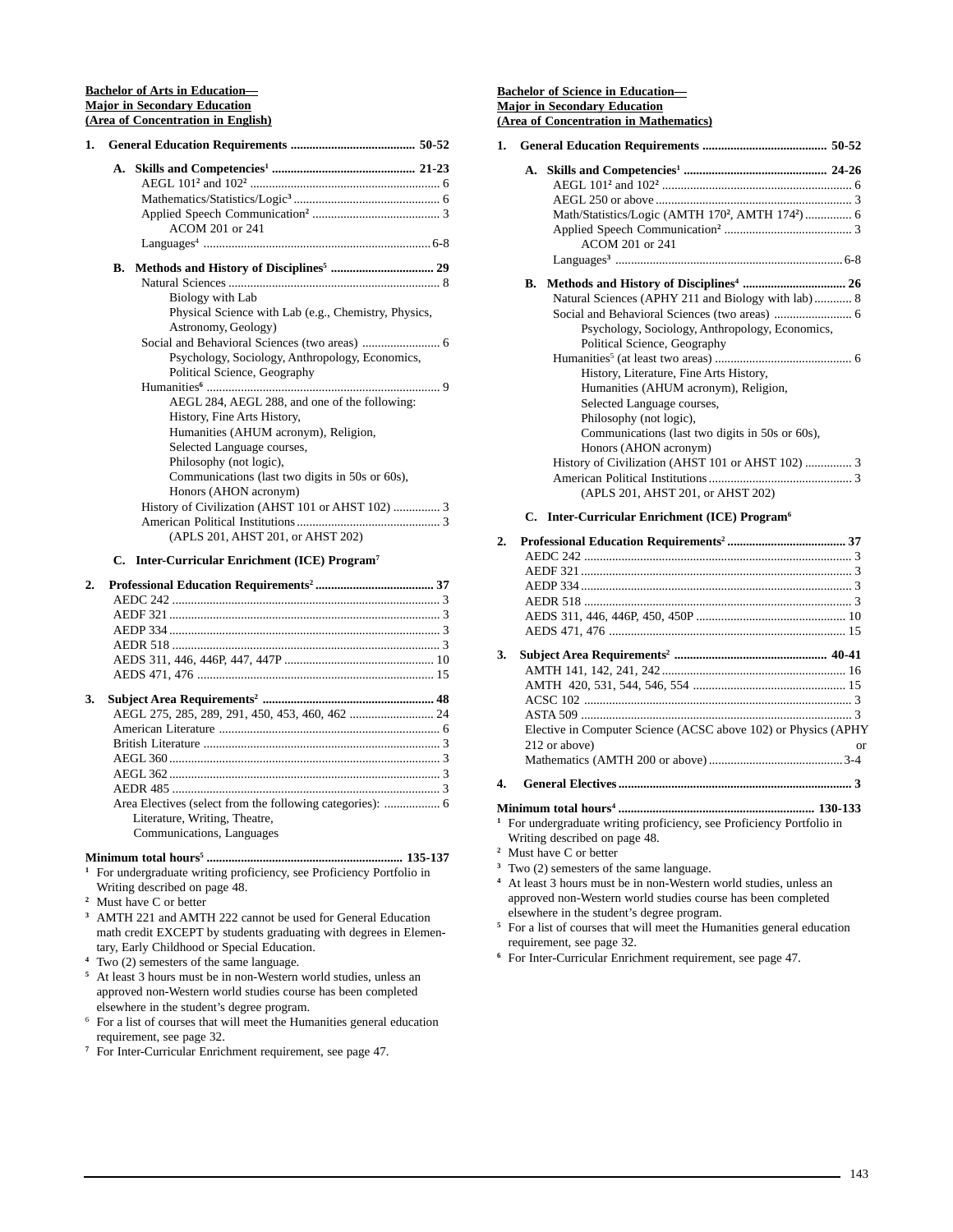### **Bachelor of Science in Education— Major in Secondary Education (Area of Concentration in Comprehensive Science)**

| 1. |    |                                                                                                                                                                                             |
|----|----|---------------------------------------------------------------------------------------------------------------------------------------------------------------------------------------------|
|    | A. | ASTA 201 or ASTA 509<br>AMTH 122 or AMTH 141<br>ACOM 201 or 241                                                                                                                             |
|    | В. | ABIO 121 <sup>2</sup><br>APHY 201 <sup>2</sup> or 211 <sup>2</sup>                                                                                                                          |
|    |    | Psychology, Sociology, Anthropology, Economics,<br>Political Science, Geography                                                                                                             |
|    |    | History, Literature, Fine Arts History,<br>Humanities (AHUM acronym), Religion,<br>Selected Language courses,<br>Philosophy (not logic),<br>Communications (last two digits in 50s or 60s), |
|    |    | Honors (AHON acronym)                                                                                                                                                                       |
|    |    | History of Civilization (AHST 101 or AHST 102)  3<br>(APLS 201, AHST 201, or AHST 202)                                                                                                      |
|    | C. | Inter-Curricular Enrichment (ICE) Program <sup>6</sup>                                                                                                                                      |
| 2. |    |                                                                                                                                                                                             |
|    |    |                                                                                                                                                                                             |
|    |    |                                                                                                                                                                                             |
|    |    |                                                                                                                                                                                             |
|    |    |                                                                                                                                                                                             |
|    |    |                                                                                                                                                                                             |
|    |    |                                                                                                                                                                                             |
| 3. |    |                                                                                                                                                                                             |
|    |    |                                                                                                                                                                                             |
|    |    |                                                                                                                                                                                             |
|    |    |                                                                                                                                                                                             |
|    |    |                                                                                                                                                                                             |
|    |    |                                                                                                                                                                                             |
|    |    |                                                                                                                                                                                             |
|    |    |                                                                                                                                                                                             |
|    |    |                                                                                                                                                                                             |
| 4. |    |                                                                                                                                                                                             |
|    |    |                                                                                                                                                                                             |
|    |    | <sup>1</sup> For undergraduate writing proficiency, see Proficiency Portfolio in                                                                                                            |

- Writing described on page 48.
- <sup>2</sup> Must have C or better
- **<sup>3</sup>** Two (2) semesters of the same language.
- **<sup>4</sup>** At least 3 hours must be in non-Western world studies, unless an approved non-Western world studies course has been completed elsewhere in the student's degree program.
- **<sup>5</sup>** For a list of courses that will meet the Humanities general education requirement, see page 32.
- **<sup>6</sup>** For Inter-Curricular Enrichment requirement, see page 47.

### **Bachelor of Arts in Education— Major in Secondary Education (Area of Concentration in Comprehensive Social Studies)**

| 1. |                                                                                 |
|----|---------------------------------------------------------------------------------|
|    | А.                                                                              |
|    |                                                                                 |
|    | ACOM 201 or 241                                                                 |
|    |                                                                                 |
|    | В.<br>Biology with Lab                                                          |
|    | Physical Science with Lab (e.g., Chemistry, Physics,<br>Astronomy, Geology)     |
|    | (ASCY 101 and APSY 101) <sup>2</sup>                                            |
|    | History, Literature, Fine Arts History,<br>Humanities (AHUM acronym), Religion, |
|    | Selected Language courses,<br>Philosophy (not logic),                           |
|    | Communications (last two digits in 50s or 60s),<br>Honors (AHON acronym)        |
|    |                                                                                 |
|    | C. Inter-Curricular Enrichment (ICE) Program <sup>7</sup>                       |
| 2. |                                                                                 |
|    |                                                                                 |
|    |                                                                                 |
|    |                                                                                 |
| 3. |                                                                                 |
|    |                                                                                 |
|    |                                                                                 |
|    |                                                                                 |
|    |                                                                                 |
|    | Select one area of concentration for a total of 12-17 hours.                    |
|    | <b>History Concentration (300 level or above)</b>                               |
|    |                                                                                 |
|    |                                                                                 |
|    | <b>Political Science Concentration</b>                                          |
|    |                                                                                 |
|    |                                                                                 |
|    | <b>Sociology Concentration</b>                                                  |
|    | ASCY 301 (Gender Roles)                                                         |
|    | ASCY 305 (Sociology of Family)                                                  |
|    | <b>ASCY 355 (Minority Group Relations)</b>                                      |
|    | ASCY 504 (Social Stratification)<br>ASCY 507 (Social Control)                   |
|    |                                                                                 |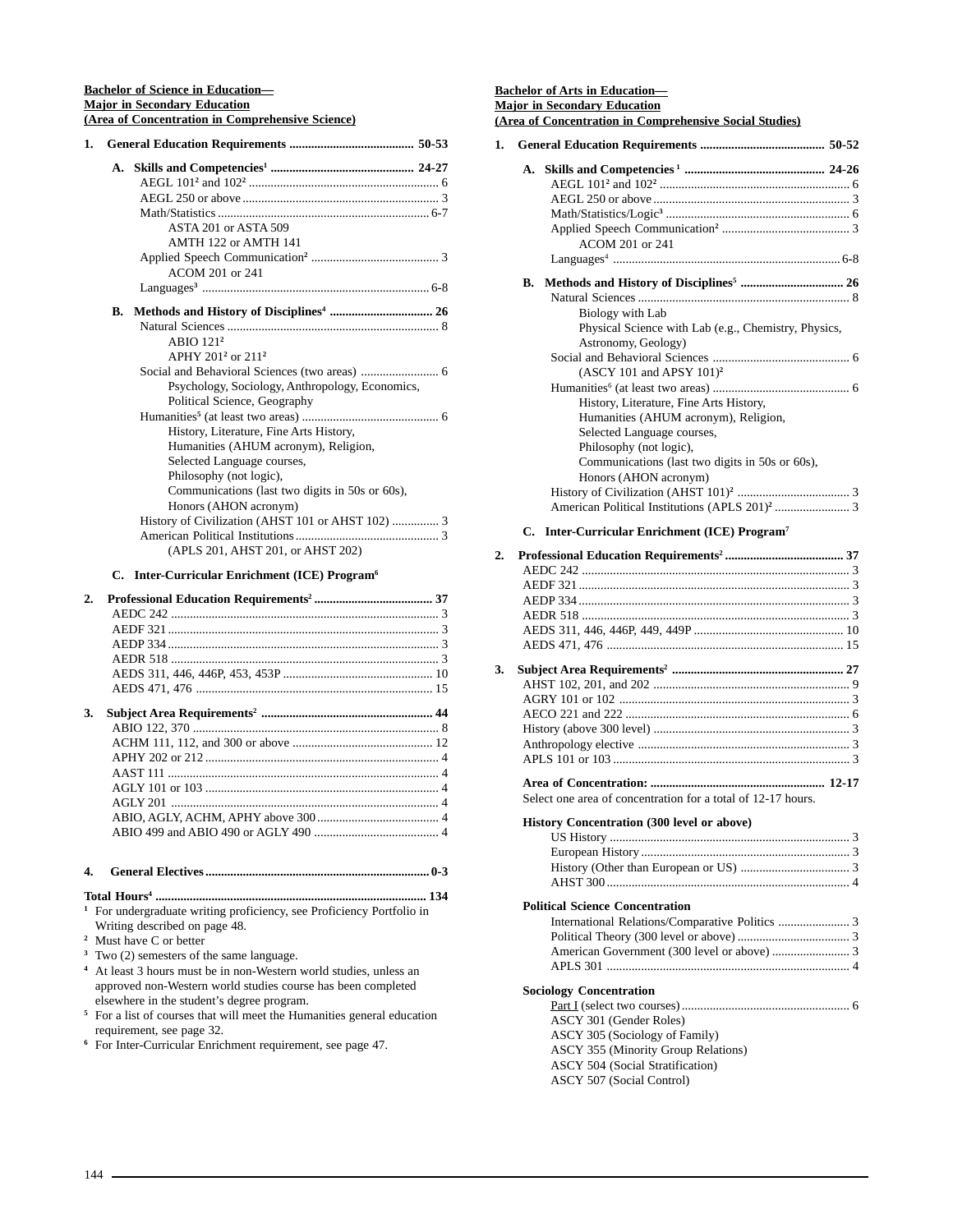### Part II:

| ASCY 497 (Sociological Research Methods)  4 |
|---------------------------------------------|
| (select two courses, with no                |
|                                             |
| Group A:                                    |
| ASCY 310 (Social Demography)                |
| Group B:                                    |
| ASCY 350 (Juvenile Delinquency)             |
| ASCY 353 (Sociology of Crime)               |
| ASCY 523 (Sociology of Deviance)            |
| $Group\ C.$                                 |
| ASCY 351 (Urban Sociology)                  |
| ASCY 360 (Sociology of Medicine and Health) |
| ASCY 460 (Sociology of Mental Health)       |
| <b>Psychology Concentration</b>             |
|                                             |
|                                             |
| Group A                                     |
| APSY 350 (Learning and Behavior)            |
| APSY 360 (Cognitive Processes)              |
| APSY 380 (Motivation)                       |
| Group B                                     |
| APSY 320 (Abnormal)                         |
| APSY 330 (Personality)                      |
| APSY 340 (Social)                           |

*Group C*

One 400 level course

### **4. General Electives .................................................................... 0-7**

**Total hours5 ........................................................................................ 133 <sup>1</sup>** For undergraduate writing proficiency, see Proficiency Portfolio in

- Writing described on page 48.
- **<sup>2</sup>** Must have C or better
- **<sup>3</sup>** AMTH 221 and AMTH 222 cannot be used for General Education math credit EXCEPT by students graduating with degrees in Elementary, Early Childhood or Special Education.
- Two (2) semesters of the same language.
- **<sup>5</sup>** At least 3 hours must be in non-Western world studies, unless an approved non-Western world studies course has been completed elsewhere in the student's degree program.
- **<sup>6</sup>** For a list of courses that will meet the Humanities general education requirement, see page 32.
- **<sup>7</sup>** For Inter-Curricular Enrichment requirement, see page 47.

### **Bachelor of Arts in Special Education**

The Special Education program provides preparation for teaching children, youth, and young adults with disabilities ages birth through 21 in public and private education environments. Each teacher education candidate receives a broad liberal arts and general education foundation. Additionally, candidates receive specific information regarding the abilities and needs of individuals with emotional and/or behavioral disorders, learning disabilities, traumatic brain injuries, autism, and mild to moderate intellectual disabilities. Extensive practica experiences across a variety of placements are provided.

# **1. General Education Requirements ........................................ 50-52**

|    | Applied Speech Communication (ACOM 201 or 241) <sup>2</sup> 3 |
|----|---------------------------------------------------------------|
| В. |                                                               |
|    |                                                               |
|    | Biology with lab and either Chemistry, Physics, Geology,      |
|    | or Astronomy with lab                                         |
|    |                                                               |
|    | Sociology, Anthropology, Economics, Political Science,        |
|    | or                                                            |
|    |                                                               |
|    |                                                               |
|    |                                                               |
|    | Philosophy (not logic),                                       |
|    | History, Literature, Fine Arts History,                       |
|    | Humanities (AHUM acronym), Religion,                          |
|    | Selected Language courses,                                    |
|    | Communications (last two digits in 50s or 60s),               |
|    | Honors (AHON acronym)                                         |
|    | History of Civilization (AHST 101 or AHST 102)  3             |
|    |                                                               |
|    | (APLS 201, AHST 201, or AHST 202)                             |

### **C. Inter-Curricular Enrichment (ICE) Program7**

| 2. |                                              |  |
|----|----------------------------------------------|--|
|    |                                              |  |
|    |                                              |  |
|    |                                              |  |
|    |                                              |  |
|    |                                              |  |
|    | 1st Semester Junior Block:                   |  |
|    |                                              |  |
|    | 2nd Semester Junior Block:                   |  |
|    |                                              |  |
|    | 1st Semester Senior Block:                   |  |
|    |                                              |  |
|    | 2nd Semester Senior Block: AEDX 472, 476  15 |  |
| 3. |                                              |  |
| 4. |                                              |  |

### **Chemistry Concentration**

Candidates must complete the following three (3) courses: ACHM 111 ACHM 112 ACHM 321 and ACHM 321L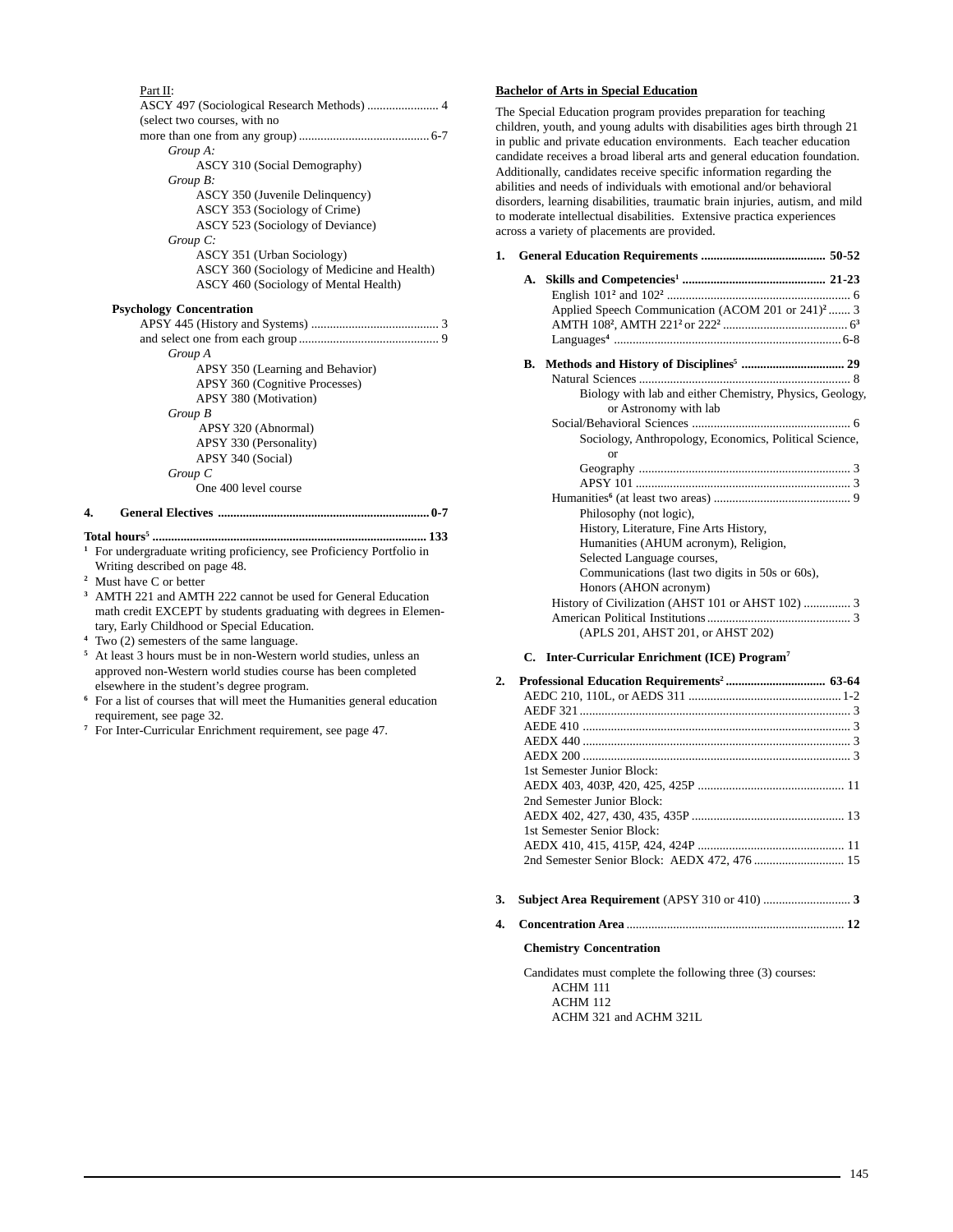### **Communications Concentration8**

Candidates must complete one (1) course from Group A and Group B, and two (2) from Group C

### **Group A**

| ACOM 201 (Interpersonal Communication or |
|------------------------------------------|
| ACOM 241 (Public Speaking)               |

### **Group B**

ACOM 303\*\* (Communications Law and Ethics) or ACOM 352 (History and Philosophy of the Mass Media) or ACOM 300 (Media and Society)

### **Group C**

| ACOM 450 <sup>**</sup> (Intercultural Communication) |
|------------------------------------------------------|
| ACOM 385* (Group Communication)                      |
| ACOM 455* (Gender, Communication, and Culture)       |
| ACOM 351** (Persuasive Communications)               |
| ACOM 353 (Advanced Public Speaking)                  |
| ACOM 342 <sup>**</sup> (Interviewing)                |

### **English Concentration**

Candidate must take four (4) courses from any one (1) area in English listed below:

### **American Literature**

| AEGL 425            |
|---------------------|
| AEGL 426            |
| AEGL 427            |
| AEGL 428            |
| AEGL 430            |
| AEGL 431            |
| AEGL <sub>435</sub> |
| AEGL 449            |

# **British Literature**

AEGL 401 AEGL 405 AEGL 407 AEGL 411 AEGL 412 AEGL 416 AEGL 417 AEGL 419 AEGL 423 AEGL 424

#### **Literature**

| AEGL 362        |
|-----------------|
| AEGL 389        |
| AEGL 390        |
| AEGL 391        |
| AEGL 392        |
| AEGL 393        |
| AEGL 394        |
| <b>AEGL 395</b> |
| AEGL 415        |
| <b>AEGL434</b>  |
| <b>AEGL474</b>  |
| AEGL 491        |
| AEGL 494        |

### **Writing**

AEGL 450 AEGL 460 AEGL 461 AEGL 462 AEGL 463 AEGL 464 AEGL 468 AEGL 469

### **History Concentration**

Candidate must complete four (4) courses from any one (1) area:

| Candidate must complete four $(4)$ courses from any one $(1)$ area |  |
|--------------------------------------------------------------------|--|
| <u>American</u>                                                    |  |
| AHST 330                                                           |  |
| AHST 331                                                           |  |
| AHST 332                                                           |  |
| AHST 334                                                           |  |
| AHST 335                                                           |  |
| AHST 338                                                           |  |
| AHST 340                                                           |  |
| AHST 341                                                           |  |
| AHST 351                                                           |  |
| AHST 430                                                           |  |
| AHST <sub>435</sub>                                                |  |
| AHST <sub>451</sub>                                                |  |
| AHST <sub>452</sub>                                                |  |
| AHST <sub>464</sub>                                                |  |
| <b>European</b>                                                    |  |
| AHST 312                                                           |  |
| AHST 313                                                           |  |
| AHST 319                                                           |  |
| AHST 320                                                           |  |
| AHST 321                                                           |  |
| AHST 325                                                           |  |
| AHST 326                                                           |  |
| AHST 329                                                           |  |
| AHST <sub>429</sub>                                                |  |
| Non-Western                                                        |  |
| AHST 361                                                           |  |
| AHST 362                                                           |  |
| AHST 366                                                           |  |
| AHST <sub>423</sub>                                                |  |
| AHST <sub>492</sub>                                                |  |
|                                                                    |  |
| <b>Philosophy-Religion</b>                                         |  |
| Candidate must complete any four (4) of the following courses:     |  |
| APHL 302                                                           |  |
| APHL 303                                                           |  |
| APHL 304                                                           |  |
| APHL 311                                                           |  |
| APHL 390                                                           |  |
| <b>AREL 301</b>                                                    |  |
| <b>AREL 302</b>                                                    |  |
| <b>AREL 390</b>                                                    |  |
|                                                                    |  |
| <b>Political Science Concentration</b>                             |  |
| Candidate must complete any four (4) upper level courses above     |  |

# **Political Science Concentration**

any four (4) upper level courses above APLS 301.

### **Psychology Concentration**

APSY 445\* (History and Systems) and one from each of the following groups:

### **Group A**

APSY 350 (Learning Theory) APSY 360 (Cognitive Processes) APYS 380 (Motivation)

#### **Group B**

APSY 320 (Abnormal) APSY 330 (Personality) APSY 340 (Social)

### **Group C**

Any one (1) 400 level course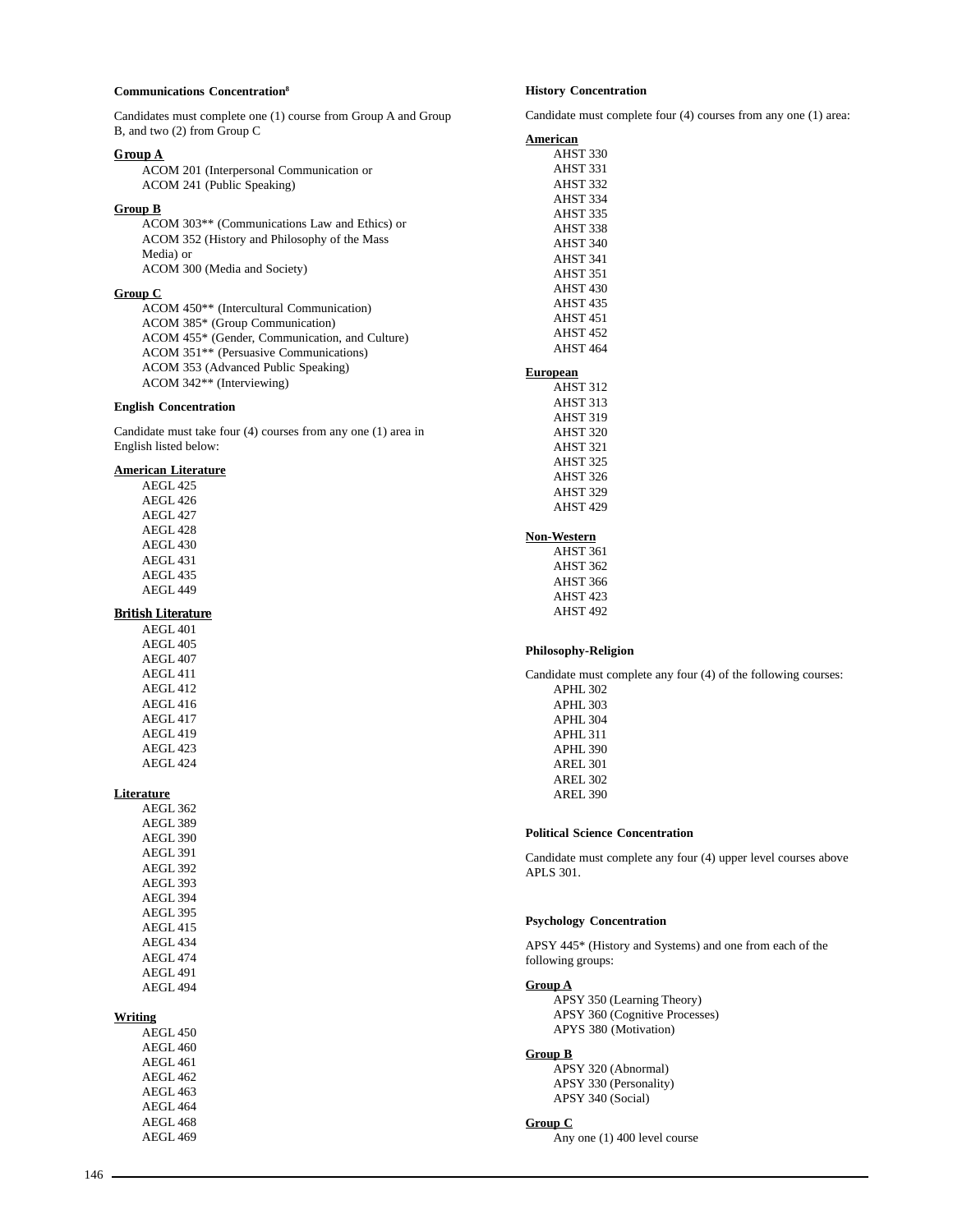### **Sociology Concentration**

ASCY 310 (4 hrs) Social Demography ASCY 320 (Individual and Society) And any two (2) of the following courses: ASCY 301 Sociology of Gender Roles ASCY 305 Sociology of the Family ASCY 308 Community Organization ASCY 351 Urban Sociology ASCY 350 Sociology of Delinquent Youth Behavior or ASCY 353 Sociology of Crime ASCY 355 Minority Group Relations ASCY 360 Sociology of Medicine and Health ASCY 460 Sociology of Mental Health ASCY 496 Sociological Theory

- \* Offered Fall Only
- \*\* Offered Spring Only

**5. General Electives ......................................................................... 0-2**

### **Minimum total hours ........................................................................ 130**

- **<sup>1</sup>** For undergraduate writing proficiency, see Proficiency Portfolio in Writing described on page 48.
- **<sup>2</sup>** Must have C or better
- **<sup>3</sup>** If placed out of AMTH 108, then AMTH 122 is required. If AMTH 108 is taken, then AMTH 221 is recommended as the second math course.
- **<sup>4</sup>** Two (2) semesters of the same language. See degree program requirements for Language study.
- **<sup>5</sup>** At least 3 credit hours must be in non-Western world studies. Courses satisfying this requirement are listed in the *USCA Bulletin*.
- **<sup>6</sup>** For a list of courses that will meet the Humanities general education requirement, see page 32.
- **<sup>7</sup>** For Inter-Curricular Enrichment requirement, see page 47.
- **<sup>8</sup>** If ACOM 201 or ACOM 241 is used as a Gen Ed Elective, then the other course is required as part of the concentration.

### **Course Descriptions**

At least sophomore standing is required for enrollment in teacher education courses.

### **Curriculum and Instruction (AEDC)**

- **AEDC 110 Introduction to Careers in Education. (3)** A survey of careers in education, utilizing field experiences, field trips, seminars and reading assignments to focus on personal and professional development.
- **AEDC 110L Introduction to Careers: Clinical Experience. (1)** (Coreq: AEDC 110) Supervised clinical experience focusing on observation and analysis of classroom settings. (Teacher Cadets only, may substitute AEDC 110L for AEDC 310.)
- **AEDC 210 Observation & Analysis in the Clinical Setting. (1)** (Prereq: Second Semester Freshman Status) The observation and analysis of methods and techniques used in classroom management. Recommend candidates take this course as second semester freshman. Students who earned credit for AEDC 310 may not take AEDC 210 for credit.
- **AEDC 242 Resources for Teaching. (3)** A laboratory course in the study and construction of modern classroom materials. Emphasis will be placed upon practical survey of media and materials that facilitate the teaching-learning process and classroom application of computers. Students who earned credit for AEDC 442 may not take AEDC 242 for credit.
- **AEDC 399 Independent Study. (1-3)** (Prereq: permission of instructor)
- **AEDC 455 The Middle School Curriculum and Organization. (3)** (Prereq: admission to the Professional Program in Education or permission of Dean) Study of the middle school program, including history, purposes, organization, curriculum, evaluation and characteristics of middle school children.
- **AEDC 599 Special Studies in Education. (1-3)** Intensive consideration of special topics.

### **Early Childhood Education (AEDE)**

- **AEDE 210 Trends and Issues in Early Childhood Education. (3)** Trends and Issues in Early Childhood Education will include an overview of the field of early childhood education which spans the ages of birth through eight. A variety of programs work with children in this age range including child care, child development, parent education, preschool and public school. This course will survey the state and federal programs which work with children of this age.
- **AEDE 410 Family Life in Early Childhood. (3)** (Prereq: admission to Professional Program in Education or permission of Dean; Coreq: Junior Block) Principles, practices, and content of family life and family-school relations as related to young children's learning and development in various settings during the early childhood years, birth through eight. This course will provide a foundation for using family life knowledge in relating to young children and families in effective ways.
- **AEDE 435 Math and Science Experiences in Early Childhood Education. (3)** (Prereq: grades of C or better in AMTH 221 and 222; admission to Professional Program in Education or permission of Dean; Coreq: Senior Block: AEDE 435P, AEDE 436, AEDE 544) This methods course includes the basic content of the inquiry areas of math and science as they are to be presented to preschool and primary children. Appropriate experiences, learning activities, materials and equipment to aid the development of math and science concepts in young children are presented. Multicultural influences and needs of exceptional children are addressed.
- **AEDE 435P Practicum in Teaching Math and Science in Early Childhood Education. (1)** (Prereq: AEDC 210, admission to Professional Program in Education or permission of Dean; coreq: AEDE 435) Supervised clinical experience in an early childhood setting. Observation and participation in classroom setting is required with a focus on math and science learning experiences, materials and equipment. Seminars and group discussions included.
- **AEDE 436 Social Studies and Creative Arts in Early Childhood Education. (3)** (Prereq: admission to Professional Program in Education or permission of Dean; Coreq: Senior Block: AEDE 435, AEDE 436P, AEDE 544) This methods course includes basic content in the academic areas of social studies and creative arts as they are presented to preprimary and primary children. Developmentally appropriate experiences, learning activities, materials and equipment, as well as multicultural influences and needs of exceptional children are addressed.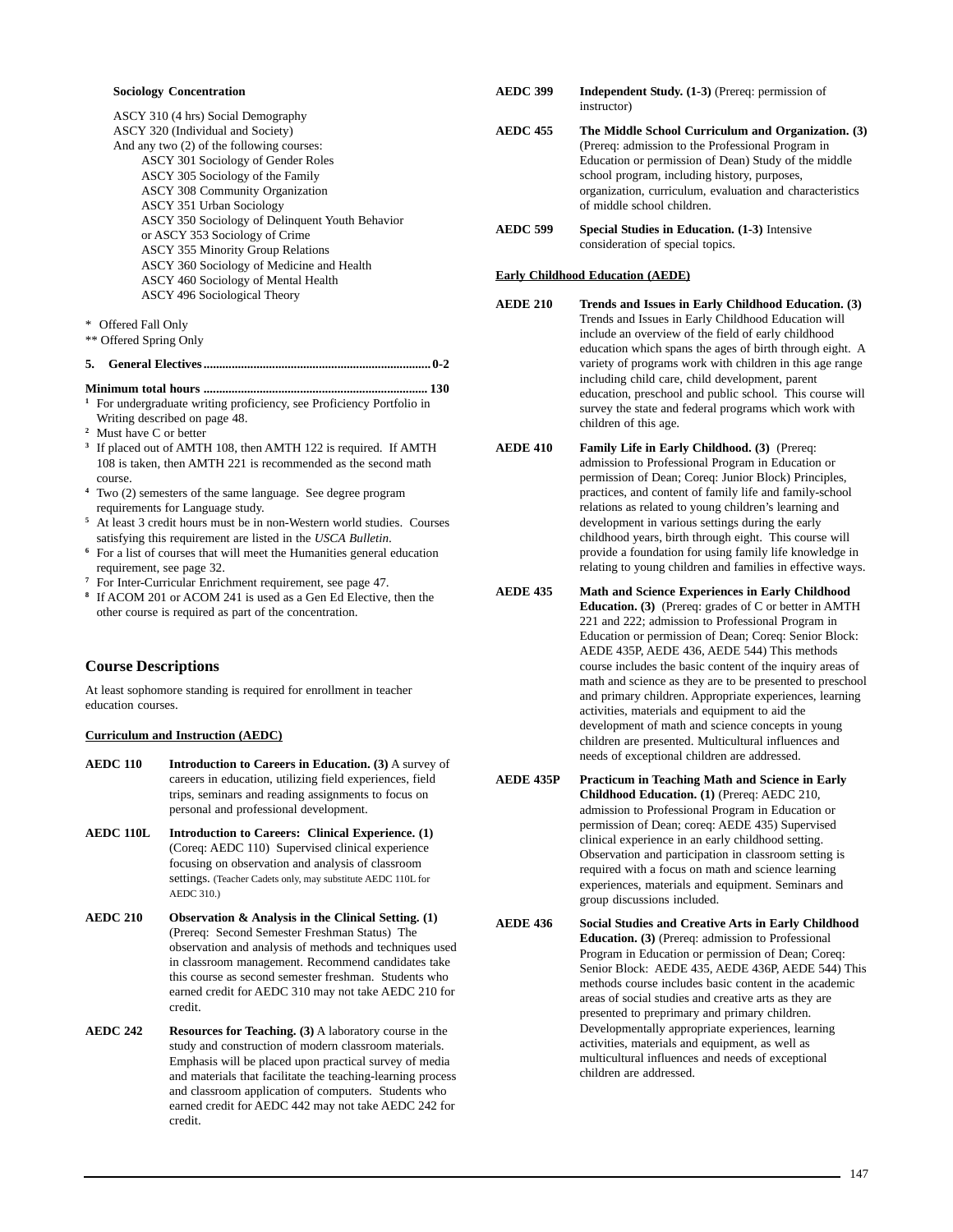- **AEDE 436P Practicum in Teaching Social Studies and Creative Arts in Early Childhood Education. (1)** (Prereq: AEDC 210, admission to Professional Program in Education or permission of Dean; coreq: AEDE 436) Supervised clinical experience in an early childhood setting. Observation and participation in classroom setting is required with a focus on social studies and creative arts learning experience, materials and equipment. Seminars and group discussions included.
- **AEDE 469 Internship in Early Childhood Education. (12)** (Prereq: admission to Professional Program in Education and Internship.) A program of observation and teaching in the public schools under the supervision of university and public school personnel.
- **AEDE 476** Senior Seminar. (3) (Coreq: AEDE 469) The synthesis and critical evaluation of professional studies in early childhood education.
- **AEDE 540 The Young Child Birth Four. (3)** (Prereq: admission to Professional Program in Education or permission of Dean.) A study of the physical, emotional, intellectual, and social components of development, prenatal through age four, and its relationship to the education of the young child birth - four. Diagnosis and assessment of development are addressed. Programs serving young children and their families will be discussed. The administration of these programs as well as advocacy efforts are included.
- **AEDE 542 The Young Child Four to Eight. (3)** (Prereq: admission to Professional Program in Education or permission of Dean.) This curriculum course is designed for prospective teachers in the nursery, kindergarten and primary schools. The course explores various issues involved in the development and education of children from the ages of four to eight. Attention is given to learning activities, materials and equipment suitable for teaching at this level. Emphasis is given to appropriate methods for assessment of children aged four through eight and to the relationship of various subject areas to the physical, social, emotional, and cognitive development of the child. Philosophy, history of early childhood education, classroom management, societal influences, parental involvement and community resources are included.
- **AEDE 544 Language Development and Communicative Skills. (3)** (Prereq: admission to Professional Program in Education or permission of Dean; Coreq: Senior Block: AEDE 435, AEDE 436, AEDE 544P) The course deals with the relationship of language development and thinking to teaching communicative skills to young children. Specific areas covered are activities to develop oral language facility, writing (handwriting, spelling, functional and creative writing) and listening. Also, specific techniques dealing with diagnosis of language development will be handled.
- **AEDE 544P Practicum in Teaching Language, Communication and Critical Thinking in Early Childhood Education. (1)** (Prereq: AEDC 210, admission to Professional Program in Education or permission of Dean; coreq: AEDE 544) Supervised clinical experience in an early childhood setting. Observation and participation in classroom setting is required with a focus on language, communication, and critical thinking skills learning experiences, materials and equipment. Seminars and group discussions included.

### **Educational Psychology (AEDP)**

- **AEDP 235 Introduction to Educational Psychology. (3)** Applications of those psychological principles, theories and data upon which effective classroom practices are based, including general methods and techniques. A variety of teaching models for classroom management will be considered with the focus on the teacher as a decision maker in planning, evaluations, and control. Emphasis on motivation, learning problems, individual differences, measurement. Students who earned credit for AEDP 335 may not take AEDP 235 for credit.
- **AEDP 330 Lifespan Growth and Development. (3)** An overview of general principles of life-long human growth and development, with special emphasis on the relationship of teaching and learning theories to physical, social, intellectual, and emotional development.
- **AEDP 333 Introduction to Child Growth and Development. (3)** Basic course designed to familiarize the prospective teacher with the patterns of social, emotional, physical, and intellectual growth of the individual. Development of these growth patterns from the prenatal stage to the onset of adolescence.
- **AEDP 334 Introduction to Adolescent Growth and Development. (3)** Basic course designed to familiarize the prospective junior and senior high school teacher with the pattern of social, emotional, physical, and intellectual growth of the individual during his/her adolescent years.

### **Elementary Education (AEDL)**

- **AEDL 430 Creative Arts in the Elementary School. (3)** Methods, techniques and materials for using art, music, and drama in the elementary classroom as a means of increasing effectiveness of instruction.
- **AEDL 431 Teaching Mathematics in the Elementary School. (3)** (Prereq: AMTH 221 and 222 with C or better or consent of instructor and Admission to Professional Program in Education or special permission of Dean; Coreq: AEDL 431P; Senior Block) Materials and programs for teaching mathematics in the elementary school.
- **AEDL 431P Practicum in Teaching Mathematics in the Elementary School. (1)** (Prereq: Admission to Professional Program in Education or special permission of Dean; Coreq: AEDL 431; Senior Block) Supervised clinical experience in an elementary education classroom. Observations and participation are required with a focus on mathematical learning experiences, materials and equipment. Seminars and group discussions included.
- **AEDL 432 Teaching Science in the Elementary School. (3)** (Prereq: Admission to Professional Program in Education or special permission of Dean, completion of at least 4 credit hours of natural or physical science; Coreq: AEDL 432P, Junior Block) Materials and programs for teaching science in the elementary school.
- **AEDL 432P Practicum in Teaching Science in the Elementary School. (1)** (Prereq: Admission to Professional Program in Education or special permission of Dean; Coreq: AEDL 432, Junior Block) Supervised clinical experience in an elementary education classroom. Observations and participation in a classroom setting are required with a focus on science learning experiences, materials and equipment. Seminars and group discussion included.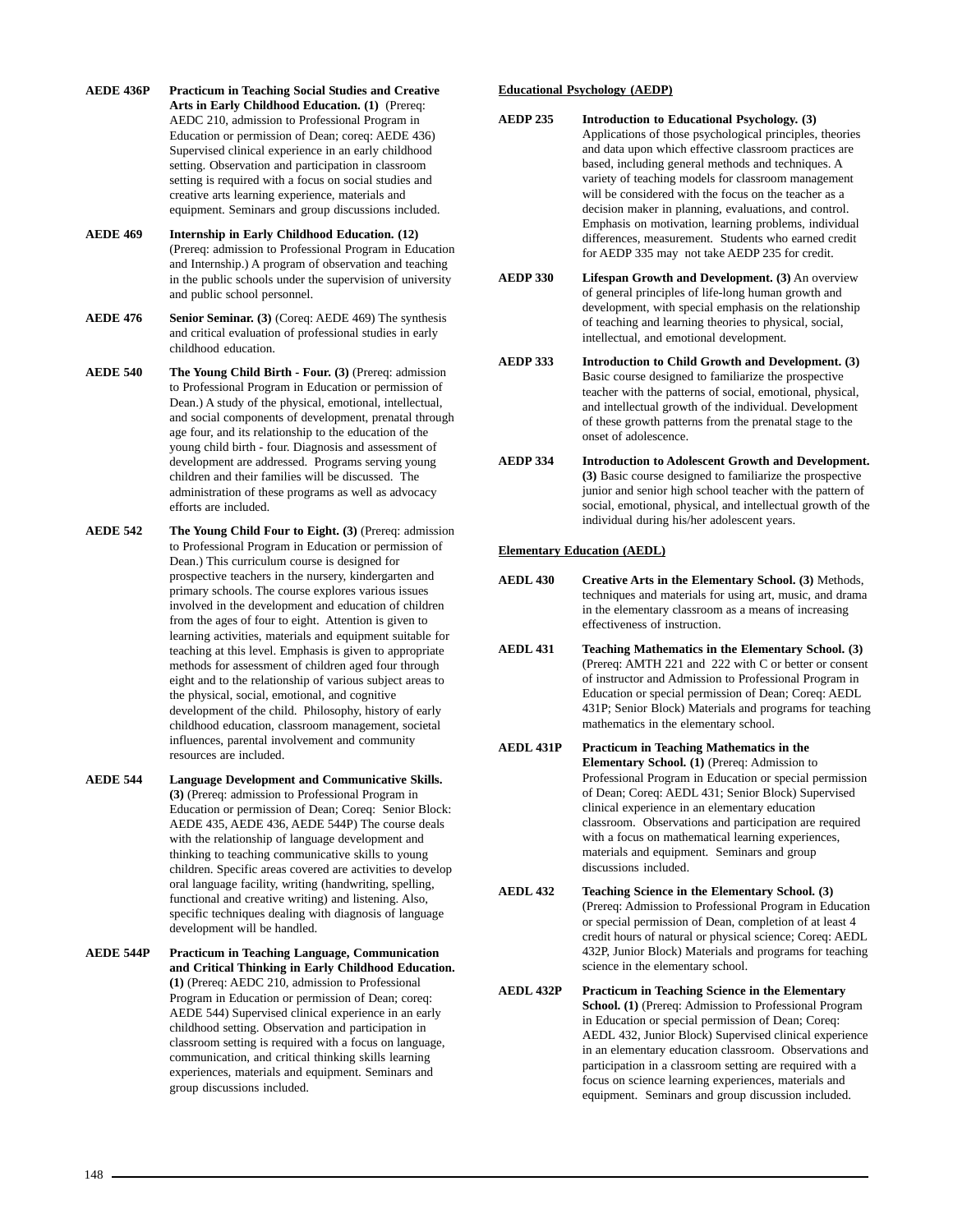- **AEDL 434 Teaching Language Arts in the Elementary School. (3)** (Prereq: AEDR 218 and Admission to Professional Program in Education or special permission of Dean; Coreq: Junior Block) Materials and programs for teaching language arts in the elementary school with emphasis on communication skills.
- **AEDL 441 Classroom Management. (3)** (Prereq: Admission to Professional Program in Education or special permission of Dean; Coreq: Junior Block) Study of classroom management strategies including grouping, grading, behavior management, and organization of the students, space, time and materials for effective learning to take place.
- **AEDL 443 Teaching Social Studies in the Elementary School. (3)** (Prereq: Completion of 3 hours of history, Admission to Professional Program in Education or special permission of Dean; Coreq: AEDL 443P and Senior Block) Materials and programs for teaching social studies in the elementary school.
- **AEDL 443P Practicum in Teaching Social Studies in the Elementary School. (1)** (Prereq: Admission to Professional Program in Education or special permission of Dean; Coreq: AEDL 443 and Senior Block) Supervised clinical experience in an elementary education classroom. Observations and participation are required with a focus on the teaching of social studies and the materials used to enhance student learning. Seminars and group discussions included.
- **AEDL 445 Classroom Assessment. (3)** (Prereq: AEDP 330, AEDP 235, Admission to Professional Program in Education or special permission of Dean; Coreq: Senior Block) Study of formal and informal assessment instruments and strategies and their application in measuring and monitoring learning.
- **AEDL 470 Internship in the Elementary School. (12)** (Prereq: Admission to the Professional Program in Education and to the Teaching Internship; Coreq: AEDL 476). A program of observation and teaching in the public schools under the supervision of university and public school personnel.
- **AEDL 476** Senior Seminar. (3) (Coreq: AEDL 470) The synthesis and critical evaluation of professional studies in elementary education.

### **Exceptional Learner (AEDX)**

- **AEDX 200 Introduction to People with Exceptionalities. (3)** A survey of the development of special education, the current legal guidelines with emphasis on public school mandates, and the various clusters of exceptionalities: definitions, classifications, identification, prevalences, causes, characteristics, and educational needs, including inclusion in general education classrooms. Students who earned credit for AEDX 400 may not take AEDX 200 for credit.
- **AEDX 401 Introduction to High Incidence Disabilities. (3)** (Prereq: AEDX 200 and Admission to the Professional Program in Education or permission from the dean; Coreq: AEDX 401P) This course is a survey of people with learning disabilities, emotional and/or behavioral disorders, and intellectual disabilities. Emphasis will be placed on characteristics, definition, and etiology of the aforementioned disabilities.
- **AEDX 401P Practicum in High Incidence Disabilities. (1)** (Prereq: AEDX 200 and Admission to the Professional Program in Education or permission from the dean; Coreq: AEDX 401) This course will provide observation, participation, and/or teaching experiences with people with learning disabilities, emotional and/or behavioral disorders, and intellectual disabilities.
- **AEDX 402 Autism, Traumatic Brain Injury, and Severe Disabilities. (3)** (Prereq: AEDX 200 and Admission to the Professional Program in Education or permission from the dean) This course investigates issues including parent and teacher education, research pertaining to classroom instruction, group and individual instruction, and advances in treatment of individuals who have autism, traumatic brain injury, or severe disabilities.
- **AEDX 403 Assessment of People with Exceptionalities. (3)** (Prereq: AEDX 200 and Admission to the Professional Program in Education or permission from the dean; Coreq: AEDX 403P) This course is an exploration of assessment practices from initial screening by classroom teachers to interpretation of professional evaluations. Candidates will practice administering, scoring, and interpreting assessment instruments.
- **AEDX 403P Practicum in Assessment of People with Exceptionalities. (1)** (Prereq: AEDX 200 and Admission to the Professional Program in Education or permission from the dean; Coreq: AEDX 403) This course will provide practical observation and practice regarding assessing students with exceptionalities in an educational setting. Candidates will be required to administer, score, and interpret assessments for students with exceptionalities.
- **AEDX 404** Collaboration and Inclusion. (3) (Prereq: AEDX 200 and Admission to the Professional Program or permission from the dean) Inclusion will be analyzed from its origins in the Regular Education Initiative through model inclusionary programs. Topics such as collaboration, co-teaching, supervising paraprofessionals, legal issues, placements, educational approaches, and family involvement will be discussed.
- **AEDX 405** IEP Development and Transitioning. (3) (Prereq: AEDX 200 and Admission to the Professional Program in Education or permission from the dean) This course will provide candidates with the necessary federal and state references, a guide for developing an Individualized Education Program (IEP), and a process for writing annual goals and short-term objectives that meet federal and state requirements. The course will also include strategies helpful in the transition process as students move from school to work environments.
- **AEDX 410 Introduction to People with Intellectual Disabilities. (3)** (Prereq: AEDX 200 and Admission to the Professional Program in Education or permission from the dean) A survey of people with intellectual disabilities, including historical treatment, etiology, characteristics, methods of diagnosis and teaching individuals with intellectual disabilities in the least restrictive environment.
- **AEDX 414 Methods and Materials in High Incidence Disabilities. (3)** (Prereq: AEDX 200 and Admission to the Professional Program in Education or permission from the dean) This course will provide an exploration of methods and materials used for teaching people with learning disabilities, emotional and/or behavioral disorders or intellectual disabilities.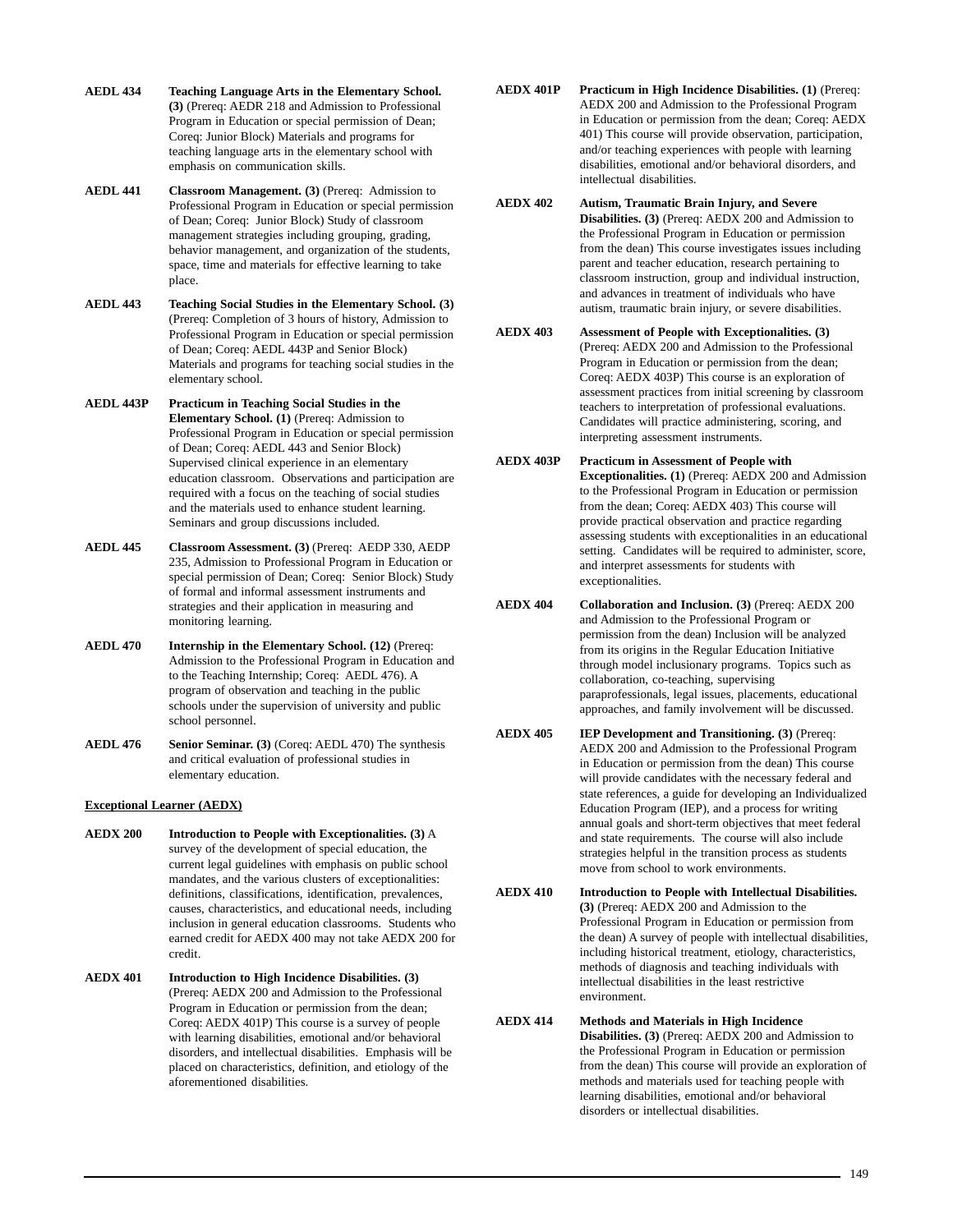- **AEDX 415 Methods and Materials for Teaching People with Intellectual Disabilities. (3)** (Prereq: AEDX 200 and Admission to the Professional Program in Education or permission from the dean; Coreq: AEDX 415P) Methods and materials related to the development and establishment of satisfactory adaptive behaviors and academic skills for people with intellectual disabilities, including the development of Individualized Education Programs. Meets multicategorical special education certification and mental disabilities certification requirements.
- **AEDX 415P Practicum in the Instruction of People with Intellectual Disabilities. (1-3)** (Prereq: AEDX 200 and Admission to the Professional Program in Education or permission from the dean; Coreq: AEDX 415) Field experiences in the application of methods and materials for people with intellectual disabilities. Meets special education in mental disabilities certification requirements.
- **AEDX 416 Adapting Mathematics and Science Curricula. (3)** (Prereq: Grades of C or better in the two required math courses, AEDX 200 and Admission to the Professional Program in Education or permission from the dean; Coreq: AEDX 416P) This course includes the basic content of the inquiry areas of mathematics and science as they are taught to students with exceptionalities. Appropriate methods to teach mathematics and science concepts will be presented in this course. Candidates will also learn how to make classroom accommodations for students with exceptionalities.
- **AEDX 416P Practicum in Adapting Mathematics and Science Curricula. (1)** (Prereq: Grades of C or better in the two required math courses, AEDX 200 and Admission to the Professional Program in Education or permission from the dean; Coreq: AEDX 416) This course will provide practical observation, participation, and teaching experiences in the areas of mathematics and science with students with exceptionalities.
- **AEDX 417 Adapting Language Arts and Social Studies Curricula. (3)** (Prereq: AEDX 200 and Admission to the Professional Program in Education or permission from the dean; Coreq: AEDX 417P) This course includes the basic content of the academic areas of language arts and social studies as they are taught to students with exceptionalities. Appropriate methods to teach language arts and social studies curricula will be presented in this course. Candidates will also learn how to make classroom accommodations for students with exceptionalities.
- **AEDX 417P Practicum in Adapting Language Arts and Social Studies Curricula. (1)** (Prereq: AEDX 200 and Admission to the Professional Program in Education or permission from the dean; Coreq: AEDX 417) This course will provide practical observation, participation, and teaching experiences in the areas of language arts and social studies with students with exceptionalities.
- **AEDX 420 Introduction to Learning Disabilities. (3)** (Prereq: AEDX 200 and Admission to the Professional Program in Education or permission from the dean; Coreq: AEDX 420P) A survey of people with learning disabilities, including historical treatment, etiology, characteristics, methods of diagnosis, and teaching individuals with learning disabilities in the least restrictive environment.
- **AEDX 420P Practicum in the Instruction of People with Learning Disabilities. (1-3)** (Prereq: AEDX 200 and Admission to the Professional Program in Education or permission from the dean; Coreq: AEDX 420) Field experiences in the application of methods and materials for learning disabilities which address certification requirements.
- **AEDX 424 Behavior Intervention and Management. (3)** (Prereq: AEDX 200 and Admission to the Professional Program in Education or permission from the dean; Coreq: AEDX 424P) This course will provide methods for planning, implementing, and evaluating appropriate and effective behavior management programs. Candidates will also learn methods for assisting students with exceptionalities in the changing of their behaviors.
- **AEDX 424P Practicum in Behavior Intervention and Management. (1)** (Prereq: AEDX 200 and Admission to the Professional Program in Education or permission from the dean; Coreq: AEDX 424) This course will provide practical observation, participation, and teaching experiences with students with exceptionalities. Candidates will be required to plan, implement, and evaluate a behavior intervention program for students with exceptionalities.
- **AEDX 425 Methods and Materials for Teaching People with Learning Disabilities. (3)** (Prereq: AEDX 200 and Admission to the Professional Program in Education or permission from the dean; Coreq: AEDX 425P) Methods and materials related to the development and establishment of satisfactory adaptive behaviors and academic skills for people with learning disabilities, including the development of Individualized Education Programs. Meets multicategorical special education certification and learning disabilities certification requirements.
- **AEDX 425P Practicum in Teaching People with Learning Disabilities. (1-3)** (Prereq: AEDX 200 and Admission to the Professional Program in Education or permission from the dean; Coreq: AEDX 425) Field experiences in the application of methods and materials for learning disabilities which address certification requirements.
- **AEDX 427 Teaching Reading in General Education and Special Education. (3)** (Prereq: AEDX 200 and Admission to the Professional Program in Education or permission from the dean) Study of methods of reading instruction used by P-12 learners with and without disabilities.
- **AEDX 430 Characteristics of People with Emotional and/or Behavioral Disorders. (3)** (Prereq: AEDX 200 and Admission to the Professional Program in Education or permission from the dean) A survey of people with emotional and/or behavioral disorders, including historical treatment, etiology, characteristics, methods of diagnosis, and teaching individuals with emotional and/ or behavioral disorders in the least restrictive environment.
- **AEDX 435 Methods and Materials for Teaching People with Emotional and/or Behavioral Disorders. (3)** (Prereq: AEDX 200 and Admission to the Professional Program in Education or permission from the dean; Coreq: AEDX 435P) Methods and procedures related to the development and establishment of satisfactory adaptive behaviors and academic skills for people with emotional and/or behavioral disorders, including the development of Individualized Education Programs. Meets multicategorical special education certification and emotional disabilities certification requirements.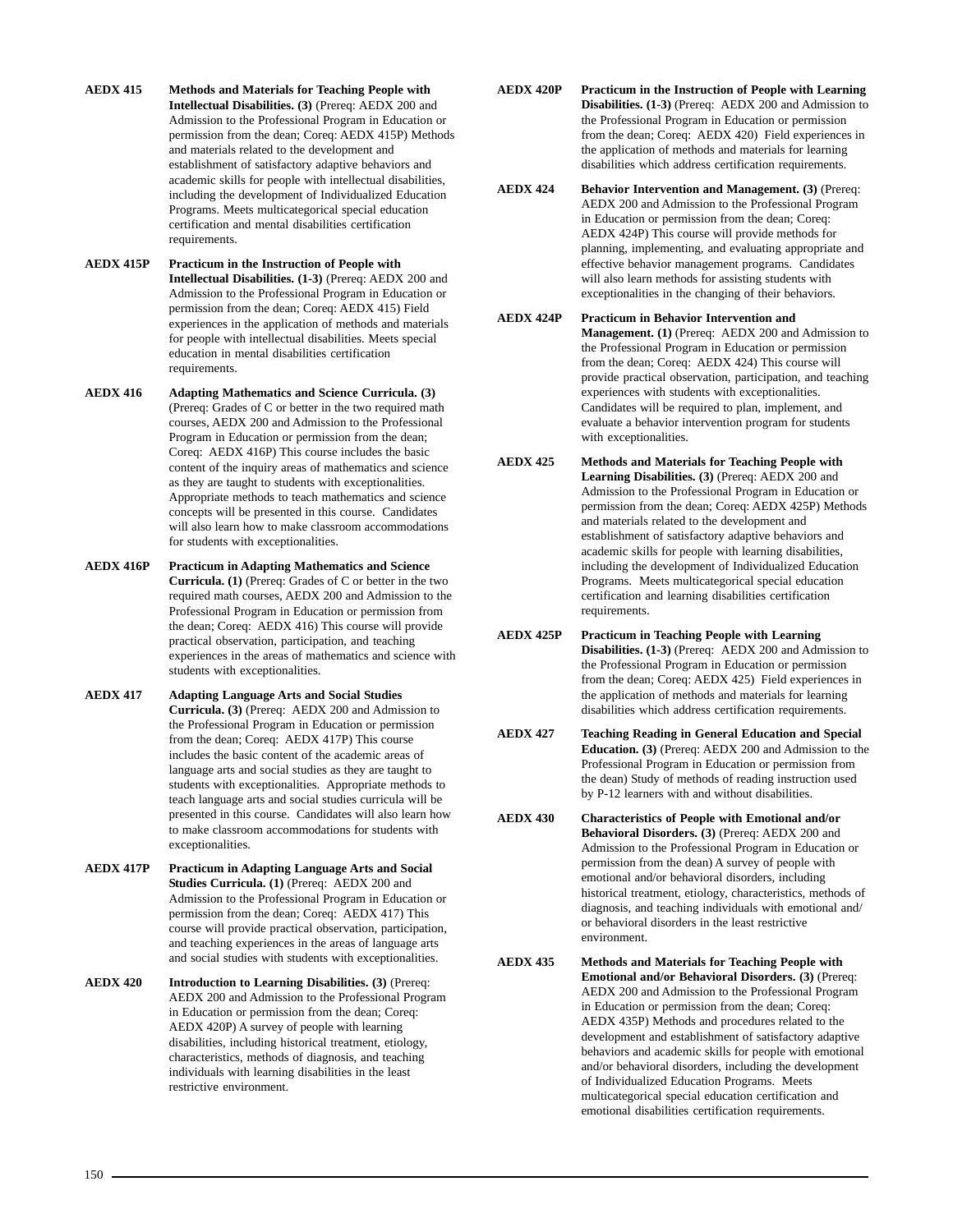- **AEDX 435P Practicum in the Instruction of People with Emotional and/or Behavioral Disorders. (1-3)** (Prereq: AEDX 200 and Admission to the Professional Program in Education or permission from the dean; Coreq: AEDX 435) Field experiences in the application of methods and materials for people with emotional and/or behavioral disorders, including the development of Individualized Education Programs. Meets multicategorical special education certification and emotional disabilities certification requirements. This course requires 25 hours of clinical field experience for each credit awarded..
- **AEDX 440 Assistive Technology for Diverse Learners. (3)** This is an introductory course intended to expose students to a variety of technologies used by and with persons with exceptionalities. Students will gain hands-on skills in designing technology-based instructional materials for students with a wide range of exceptionalities. A focus on Universal Design for Learning is at the core of this course, with a goal of providing students with the ability to adapt technology, instruction, and assessment to meet a range of student needs. Exposure to adaptive and assistive technologies, as well as state-of-the-art software and hardware, will take place during the course.
- **AEDX 472 Internship in Special Education. (12)** (Prereq: Admission to the Professional Program in Special Education and Admission to Internship in Special Education; Coreq: AEDX 476) A program observation and teaching in the public schools under the supervision of certified special education teachers and university personnel.
- **AEDX 476 Senior Seminar. (3)** (Prereq: Admission to the Professional Program in Special Education and Admission to Internship in Special Education; Coreq: AEDX 472) The course is the synthesis and critical evaluation of professional studies in special education.
- **AEDX 499 Special Topics in Special Education. (3)** Intensive consideration of special topics.

### **Foundations of Education (AEDF)**

**AEDF 321 Dynamics of American Public Education. (3)** Extensive treatment of social, political, economic and philosophical influences that have shaped public education. Study of the financial, organizational and legal aspects of education. Library assignments provide a working knowledge of professional standard references and journals.

### **Health, Physical Education and Recreation (AHPR)**

- **AHPR 231 Personal and Community Health. (3)** A course incorporating the principles of personal hygiene, including the physiological systems of the body with emphasis on first aid, safety, sanitation, and communicable and non-communicable diseases.
- **AHPR 256 Physical Education and Health in Early Childhood. (3)** The physical development of young children will be examined. Appropriate physical education and movement activities for children ages birth to age 8 will be explored. Health issues related to young children will also be discussed and strategies for teaching young children about health will be explored.
- **AHPR 312 Foundations of Coaching. (3)** The philosophical bases, leadership theory, administrative practice and organizational problems of competitive athletics.
- **AHPR 331 Health Education for the Elementary School. (3)** Methods and materials for elementary schools. Integration and correlation of materials with school subjects. Sample content of material developed for primary, intermediate and upper grades.
- **AHPR 409 Independent Study in Health, Physical Education or Recreation. (3)** Independent research in one of the three indicated areas under the direction of appropriate faculty.
- **AHPR 455 Teaching Strategies in Elementary School Physical Education. (3)** Current methods and techniques of teaching physical education in grades K-6. Study includes movement education, rhythmic activities, games, gymnastics and sports skill development.
- **AHPR 599** Selected Topics. (3) An in-depth study of current topics drawn from the literature or from practice. (Offered by student demand)

### **Reading and Literature (AEDR)**

- **AEDR 218 Children's Literature. (3)** (Prereq: C or better in AEGL 102) Reading interests of children and their curricular and developmental needs for literature are explored. The course presents basic information in the field of children's literature including authors, illustrators and appropriate reference materials. Students who earned credit for AEDR 418 may not take AEDR 218 for credit.
- **AEDR 420 Teaching of Reading in the Elementary School. (3)** (Prereq: AEDR 218 and Admission to Professional Program in Education or special permission of Dean; Coreq: AEDR 420P, Junior Block) This course will focus on the study of the various approaches to reading instruction and the place of reading in the curriculum.
- **AEDR 420P Practicum in Reading. (1)** (Prereq: AEDR 218, Admission to Professional Program in Education or special permission of Dean; Coreq: AEDR 420, Junior Block) This course provides supervised classroom and clinical experiences in teaching developmental reading. Seminars and group discussions are included.
- **AEDR 421 Assessing and Correcting Reading Difficulties. (3)** (Prereq: AEDR 420 and Admission to Professional Program in Education or special permission of Dean; Coreq: Senior Block) Clinical and classroom aspects of teaching students with reading difficulties are explored with emphasis on assessment, instructional materials and teaching techniques. May be taken the summer prior to the internship.
- **AEDR 485 Adolescent Literature. (3)** A study of materials intended for young adults (13-19) with emphasis on the process of evaluating these materials to meet the educational, cultural and recreational needs of young adults. The characterization of adolescents in literature and the historical development of the writing of literary works for adolescents are examined.
- **AEDR 518 Content Area Reading and Writing. (3)** (Prereq: admission to Professional Program in Education or special permission of education advisor) The place of reading instruction in high schools, the programming of special services in reading instruction, methods of teaching basic and developmental reading skills, and case studies of programs are examined. Demonstrations of tests and devices are included. Candidates will complete a minimum of 20 hours in the middle or high school classroom.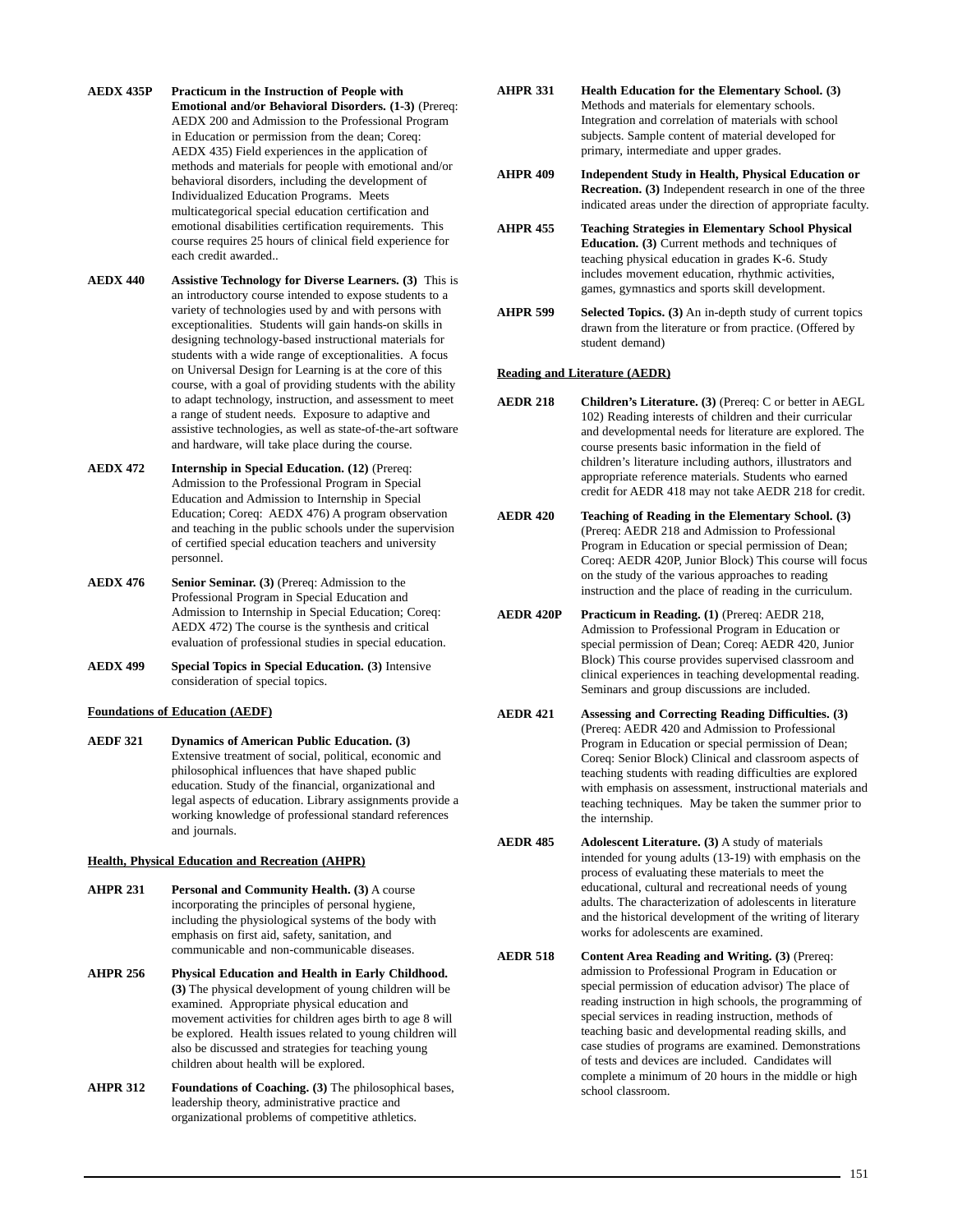### **Secondary Education (AEDS)**

- **AEDS 311 Introduction to Adolescent Education. (2)** (Prereq: Second Semester Freshman Status) A historical overview of the emergence of the public middle and high schools. Candidates will study the psychological, intellectual, and emotional characteristics of the adolescent student. Candidates will be introduced to standards, lesson planning, and ADEPT evaluation as it relates to middle/ high school settings. Connected supervised clinical experiences (minimum of 20 hours) will focus on observation and analysis of classroom settings. Recommend candidates take course as second semester freshman.
- **AEDS 446 Classroom Management and Assessment in the Middle and High School. (3)** (Prereq: Admission to the Professional Program in Education or permission of Dean; Coreq: AEDS 446P) Study of classroom management strategies for middle and high school classrooms including grouping, grading, behavior management, and organization of the students, space, time and materials for effective learning to take place. Additional study of formal and informal assessment instruments and strategies and their application in measuring and monitoring student learning will occur.
- **AEDS 446P Practicum in Classroom Management and Assessment in the Middle and High School (1)** (Prereq: Admission to the Professional Program in Education or permission of Dean; Coreq: AEDS 446) Candidates will participate in supervised observation and application of classroom management and assessment techniques in clinical settings in both the middle or high school classrooms. Candidates will complete a minimum of 20 hours in the middle or high school classroom.
- **AEDS 447 Methods of Teaching English/Language Arts in the Middle and High School. (3)** (Prereq: Admission to the Professional Program in Education or permission of Dean; Coreq: AEDS 447P) Materials and methods of teaching English language arts in grades 5-12. Candidates are required to work with a master teacher in either the middle or high school for selected activities in a co-requisite practicum. Also open to degreed students seeking teacher certification.
- **AEDS 447P Practicum in Teaching English/Language Arts in the Middle and High School. (1)** (Prereq: Admission to the Professional Program in Education or permission of Dean; Coreq: AEDS 447) Supervised clinical experience in a middle or high school English or Language Arts classroom. Observation and participation is required with a focus on English/Language Arts learning experiences, materials and equipment. Seminars and group discussions included. Candidates will complete a minimum of 40 hours in the middle or high school classroom.
- **AEDS 449 Methods of Teaching Social Studies in the Middle and High School. (3)** (Prereq: Admission to the Professional Program in Education or permission of Dean; Coreq: AEDS 449P) Materials and methods of teaching history and social studies in grades 5-12. Candidates are required to work with a master teacher in either the middle or high school for selected activities in a corequisite practicum. Also open to degreed students seeking certification.
- **AEDS 449P Practicum in Teaching Social Studies in the Middle and High School. (1)** (Prereq: Admission to the Professional Program in Education or permission of Dean; Coreq: AEDS 449) Supervised clinical experience in a middle or high school social studies classroom. Observation and participation is required with a focus on social studies learning experiences, materials and equipment. Seminars and group discussions included. Candidates will complete a minimum of 40 hours in the middle or high school classroom.
- **AEDS 450 Methods of Teaching Mathematics in the Middle and High School. (3)** (Prereq: Admission to the Professional Program in Education or permission of Dean; Coreq: AEDS 450P) Materials and methods of teaching mathematics in grades 5-12. Candidates are required to work with a master teacher in either the middle or high school for selected activities in a co-requisite practicum. Also open to degreed students seeking certification.
- **AEDS 450P Practicum in Teaching Mathematics in the Middle and High School. (1)** (Prereq: Admission to the Professional Program in Education or permission of Dean; Coreq: AEDS 450) Supervised clinical experience in a middle or high school mathematics classroom. Observation and participation is required with a focus on mathematical learning experiences, materials and equipment. Seminars and group discussions included. Candidates will complete a minimum of 40 hours in the middle or high school classroom.
- **AEDS 453 Methods of Teaching Science in the Middle and High School. (3)** (Prereq: Admission to the Professional Program in Education or permission of Dean; Coreq: AEDS 453P) Materials and methods of teaching science in grades 5-12. Candidates are required to work with a master teacher in either the middle or high school for selected activities in a co-requisite practicum. Also open to degreed students seeking certification.
- **AEDS 453P Practicum in Teaching Science in the Middle and High School. (1)** (Prereq: Admission to the Professional Program in Education or permission of Dean; Coreq: AEDS 453) Supervised clinical experience in a middle or high school science classroom. Observation and participation is required with a focus on science learning experiences, materials and equipment. Seminars and group discussions included. Candidates will complete a minimum of 40 hours in the middle or high school classroom.
- **AEDS 471 Internship in the Middle or High School. (12)** (Prereq: Admission to both the Professional Program in Education and Internship; Coreq: AEDS 476) A program of observation and teaching in the public schools under the supervision of university and public school personnel.
- **AEDS 476** Senior Seminar. (3) (Coreq: AEDS 471) The synthesis and critical evaluation of professional studies in the Middle and High School.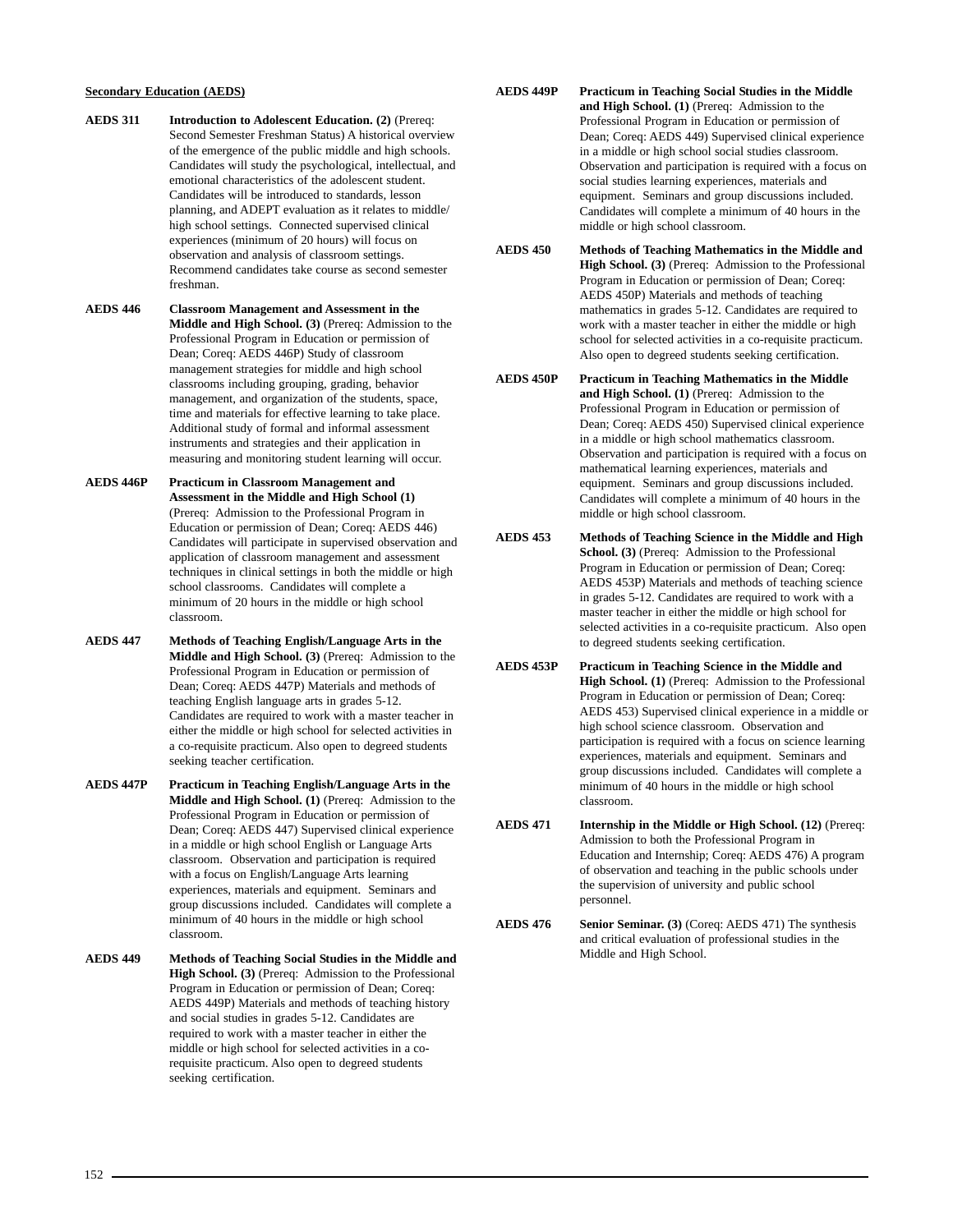# **[School of Nursing](http://web.usca.edu/nursing/)**

L. Julia Ball, Ph.D., Dean of the School of Nursing Maggie T. Dorsey, Ed.D., Learning Resource Center Coordinator

# Mission Statement

The School of Nursing endeavors to prepare students with the knowledge and skills necessary for success in a rapidly changing society. The School of Nursing contributes to the profession of nursing and to the development of students through: 1) the provision of quality nursing-education that prepares graduates with the nursing knowledge and competencies necessary to assume responsible positions in the delivery of health care and 2) the discovery and creation of knowledge in the discipline of nursing.

# **Curricula**

The School of Nursing offers a four-year program leading to the Bachelor of Science in Nursing (BSN) degree. In addition, the School of Nursing offers a Bachelor of Science in Nursing Completion track. This program is approved and fully accredited by the National League for Nursing Accrediting Commission (61 Broadway - 33rd Floor, New York, New York, 10006; Telephone number: 800-669-1656, ext. 153; Fax number: 212-812-0390; e-mail address: www.nlnac.org).

The nursing curriculum provides a required sequence of courses in nursing as well as required courses in the behavioral, biological, and physical sciences and communications. Learning experiences occur in a variety of settings, including the classroom, science laboratories, nursing skills laboratory, and area health care facilities.

Courses in the BSN completion track build upon the student's basic nursing program in preparation for practice in a variety of clinical settings.

# **Technological Literacy in Nursing**

The School of Nursing requires that all entering students be computer literate. Students must check and respond to emails on a daily basis and be able to work online to accomplish individual and group assignments. They are also required to take standardized tests online each semester. Specific training will be provided for students who have clinical assignments in hospitals that require online documentation.

### **Professors**

- Patricia R. Cook, RN, (Adult Nursing), Ph.D., University of South Carolina, 1995, *USC Aiken Chair in Neuroscience or Surgical Nursing*
- Lou Gramling, RN (Psychiatric Nursing), Ph.D., Medical College of Georgia, 1991,
- Linda Johnston, RN, (Adult Nursing), Ph.D., Medical College of Georgia, 1993

### **Associate Professors**

- L. Julia Ball, RN, (Gerontological Nursing), Ph.D., University of South Carolina/Medical University of South Carolina, 1997, *Dean of Nursing Endowed Chair*
- Maggie T. Dorsey, RN, (Adult Nursing), Ed.D., Georgia Southern University, 2005, *Ione Wells Hanly/Bank of America Chair in Nursing*

### **Assistant Professors**

- Jo Ellen McDonough, RN, (Community and Psychiatric Nursing), Ph.D., University of South Carolina, 2003
- Thayer McGahee, RN, (Health Care Across the Life Span), Ph.D., Medical College of Georgia, 1998
- Joyce Pompey, RN, (Adult Nursing), D.N.P, University of South Carolina, 2008

### **Instructors**

- Betty Abraham-Settles, RN, (Nursing Administration), M.S.N., University of Phoenix, 2006
- Maureen Bravo, RN, CPNP, (Maternal-Child Nursing), M.S.N., Medical College of Georgia, 1997
- Priscilla Davis, APRN, FNP, BC (Nursing), M.S.N., University of South Carolina, 2005
- Lisa Simmons, RN, (Child Health Nursing), M.S.N., University of Alabama, 1988
- Michele Steinhauser, RN, (Adult Nursing), M.S., University of Maryland, 1996
- Jeanne F. Townes, RN, (Community Health) M.S.N., University of South Carolina, 2000
- Iris Walliser, RN, (Adult Nursing), M.S.N., University of Alabama Birmingham, 1973

### **Distinguished Professor Emerita**

Trudy G. Groves, RN, GNPC, (Gerontological Nursing), Ed.D., University of Georgia, 1985

### **Professors Emeriti**

- Sandra J. Chubon, RN, (Community Health), Ph.D., University of South Carolina, 1986
- Janice Cullen, RN, (Adult Nursing), Ed.D. University of South Carolina, 1994
- Phyllis R. Farr-Weinstein, RN, ANP, (Adult Nursing), M.S.N., Medical College of Georgia, 1984
- Parivash S. Mura, RN, (Maternal-Child), M.S.N., Medical College of Georgia, 1973
- Mary Ann S. Rogers, RN, (Psychiatric Nursing), Ed.D., University of South Carolina, 1988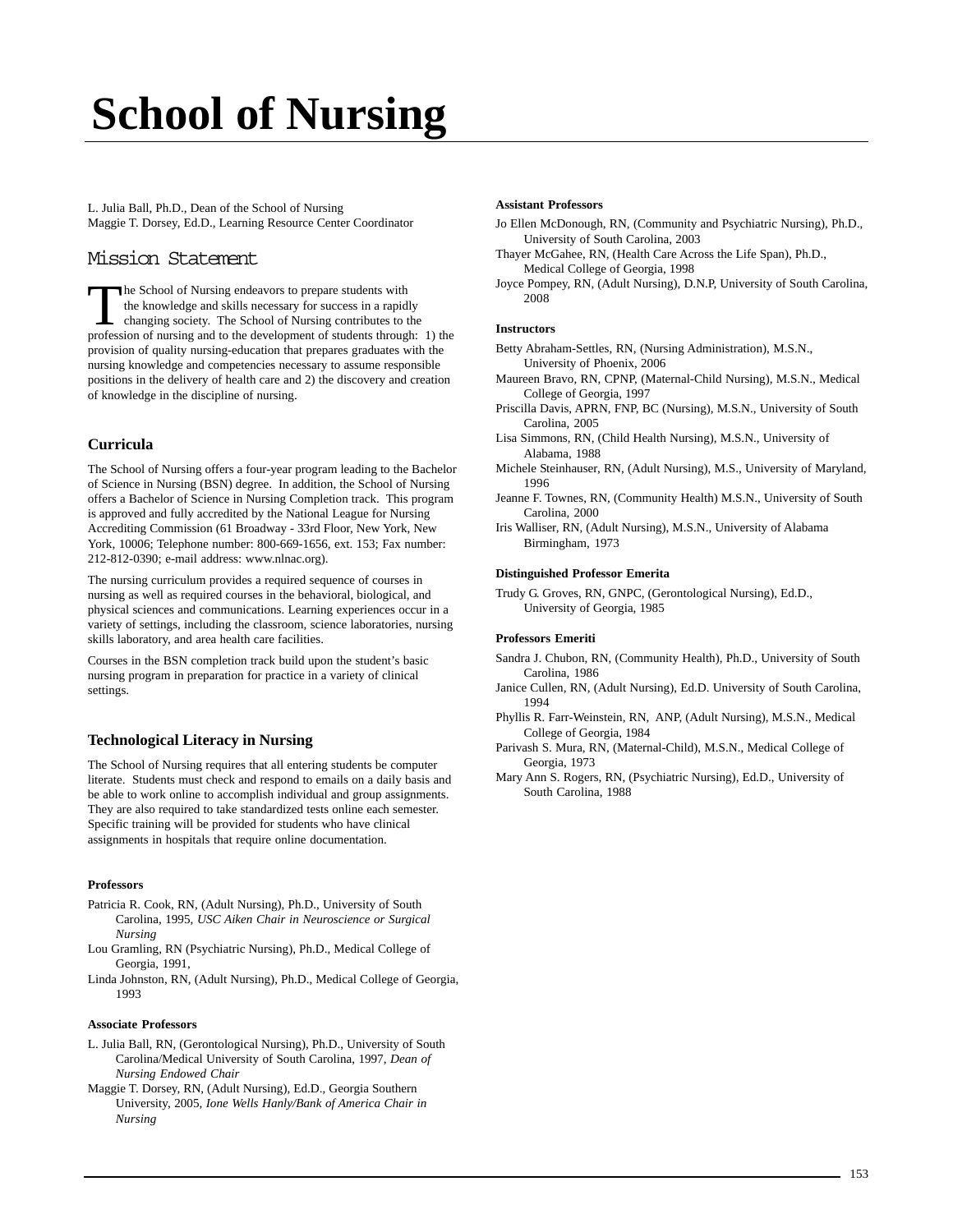# BSN PROGRAM

The School of Nursing offers the Bachelor of Science in Nursing. This program is approved by the South Carolina State Board of Nursing and is fully accredited by the National League for Nursing Accrediting Commission (61 Broadway - 33rd Floor, New York, New York, 10006; Telephone number: 800-669-1656, ext. 153; Fax number: 212-812-0390; e-mail address: www.nlnac.org). The graduate of this program is prepared to practice professional nursing in a variety of settings and has the necessary background for graduate nursing education. For registered nurses desiring to complete the baccalaureate degree, the School of Nursing offers an upper-level curriculum designed to meet the learning needs of graduates of Associate Degree or Diploma Programs in Nursing.

A graduate of the BSN Program at USCA:

- 1. Provides professional nursing care based on knowledge derived from theory and research.
- 2. Utilizes critical thinking in the provision of nursing care.
- 3. Communicates effectively.
- 4. Accepts responsibility and accountability for functioning within the legal and ethical scope of nursing practice.
- 5. Demonstrates commitment to the values of caring and diversity.
- 6. Coordinates the health care of clients across the lifespan in collaboration with other members of the health care team.
- 7. Applies strategies for health promotion, risk reduction, and disease prevention across the lifespan.
- 8. Explains the need for lifelong learning.

9. Explains the importance of participation in activities to improve the nursing profession.

### **Philosophy**

The Baccalaureate Degree in Nursing Program views nursing as an art and science with a diverse theoretical base that is a vital component of health care. The scientific base of nursing expands as theories are advanced, developed from practice, tested in practice-based research, and further refined for practice in a variety of settings. Because the knowledge base for nursing is continually advancing and health care is evolving, nurses must be prepared for change. The body of knowledge called nursing is unique; however, it is based in part on knowledge gleaned from the humanities, social, behavioral, and physical sciences.

Nursing practice includes the delivery of care to individuals, families, groups, and communities in a variety of settings and the promotion of health and wellness. Nursing care is holistically based and sensitive to the diversity of the clients served and their values.

As members of a profession, nurses function as participants in the health care team in an evolving health care system. Nurses have a responsibility to be knowledgeable and active in political and regulatory processes that impact the definition and implementation of nursing care. Commitment to life-long learning is necessary to maintain competence within the nursing profession.

### BSN Generic Track

### **Admission Requirements**

### **General Admission**

Admission to the University of South Carolina Aiken is determined by standard admission requirements. Incoming first year students wishing to pursue a nursing degree must have a predicted GPA of 2.75 or above.

### **Admission to Clinical Nursing Courses**

Students in the baccalaureate degree in nursing major may apply for admission no later than October 15th to begin the clinical nursing course sequence in the spring semester or March 15th to begin the clinical nursing course sequence in the fall semester. Enrollment is limited. The following criteria are used for admission to the clinical nursing course sequence through a competitive selection process:

- GPA of 2.75 or higher in core non-nursing courses required for the BSN degree
- no more than 1 science course with a grade below  $C^*$
- completion of 30 designated prerequisite credits in required general education courses prior to the term in which the application is submitted with a grade of 'C' or better in all required courses (contact the School of Nursing office or the web site for a list of courses)
- two references

Admission to the baccalaureate degree in nursing major does not guarantee admission to nursing courses. Admission to clinical courses is a competitive process and meeting of minimum admission criteria does not guarantee admission to the nursing courses. Students who are not accepted in the nursing courses must submit a new application for the next admit date and must compete with the new admission group.

Transfer students, change of major students, students with undergraduate degrees, and students returning to the University after an absence of at least 12 months who do not have a core GPA of 2.75 may be considered for admission to the clinical nursing courses after meeting the following criteria:

- Successful completion of 15 hours with a 3.0 GPA in USCA courses; or
- Successful completion of 30 hours with a 2.75 GPA in USCA courses.

### **To meet these requirements, it is strongly recommended that students enroll in course work that is degree applicable.**

A suggested course of study is available through the student's advisor. Any student who has not achieved a 2.75 GPA in the core curriculum with 60 attempted semester hours at USCA will not be allowed to remain in the nursing program and will be required to change majors.

Courses designated as professional nursing courses are limited to candidates who have been formally accepted into the USCA nursing program.

\* If a student has lower than a C in two required science courses, admission to the School of Nursing will be denied. An appeal process to the School of Nursing Admission, Progression, and Graduation (APG) Committee is in place.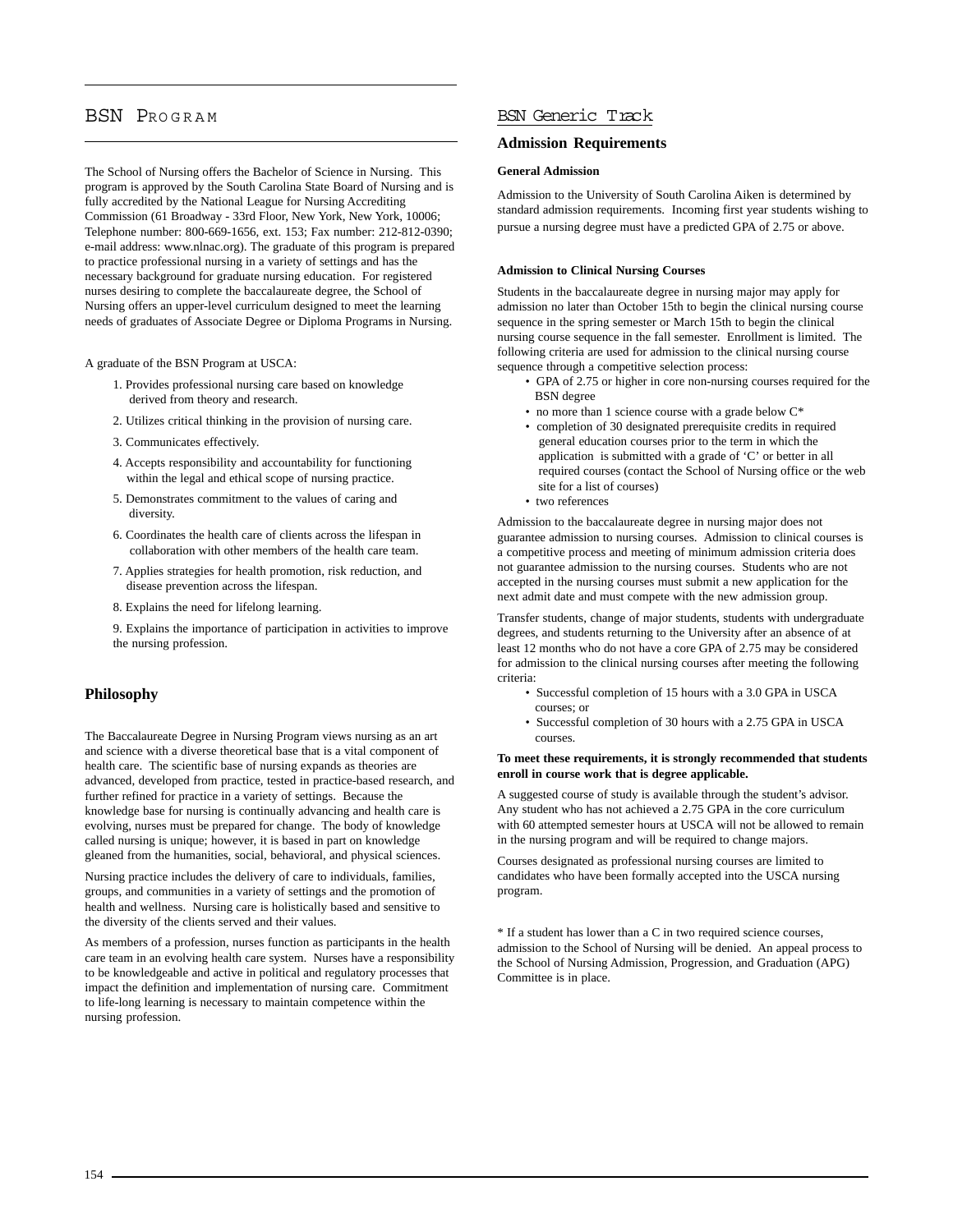### **Advanced Placement**

- 1. General education courses identified by the University can be used for advanced placement through CLEP examination. University departmental exams may be used for advanced placement if offered by the appropriate department and if the student meets the expected testing level identified by the department.
- 2. The BSN program offers theoretical and practical challenge exams for entering LPN/LVNs (ANRS 201). If the student meets the expected testing level, advanced placement will be granted. A student desiring to challenge ANRS 201 must complete all components of the challenge examinations by the last day of class for the semester prior to entry.

# **Progression and Retention**

Students enrolled in the BSN major must abide by the following:

- 1. A grade of "C+" or better is required in all nursing courses. 2. Any time that nursing students incur a second "C" or lower in the same nursing course in the major requirement, they will be dismissed from the School of Nursing. Any time that nursing students incur two "Cs" or lower in different nursing courses of the major requirement, they will be dismissed from the School of Nursing.
- 3. Grade forgiveness may be requested for one nursing course only. (This does not negate stipulations in #2. Grade forgiveness will affect GPA only).
- 4. Any nursing course in which the student does not reach the standard required to pass in the major requirements must be retaken at the USCA School of Nursing.
- 5. A grade of 'C' or better in any non-nursing prerequisites to other courses is required before progression to the next course.
- 6. A system cumulative GPA of 2.0 must be maintained for continued enrollment in the baccalaureate program.
- 7. ANRS 421 is required during the last semester of degree work.
- 8. Students must complete all nursing courses in three and a half calendar years after acceptance into the clinical courses.
- 9. A nursing major in good standing may have a one-semester absence from clinical/lab courses for any reason. In the interest of patient safety, following an absence of more than one semester for any reason from clinical/lab courses, a student must pass the following validation of competencies prior to the beginning of the re-entry semester: 1) the current challenge examination(s); 2) the level medication test where applicable; 3) dosage calculation test; and 4) a clinical skills competency check-off. Failure to pass all four tests first time before the beginning of the re-entry semester will result in the student's being required to repeat their last semester's clinical courses.

Student records will be monitored for suspensions at the end of each semester by nursing faculty. Students will be notified of suspension from the BSN program.

# **Testing**

Throughout the curriculum, standardized achievement tests are used to assess students' progress in specific nursing content. Based on the results of these tests, students will be required to remediate course content. The remediation work must be satisfactorily completed by the last day the class meets. Incomplete remediation will result in course failure and a grade no higher than a "C". A testing fee will be charged to students each semester to cover the cost of these tests.

# **Transfer Credit**

Transfer students must have a cumulative GPA of 2.75 or better. A Transfer Credit Summary will be prepared by the Office of Admissions after receipt of a student's official transcript from any college previously attended.

- 1. Students may transfer equivalent courses for the general education requirements. The courses must meet the University requirements for transfer credit.
- 2. Students may transfer equivalent courses within the nursing major. Junior and senior level BSN courses that are more than five years old cannot be applied toward the BSN degree. The courses must meet the University requirements for transfer credits. The last 30 hours of credit must be earned in residence at the University.
- 3. The School of Nursing of USCA abides by the statewide transfer and articulation plan developed for nursing programs within the state of South Carolina.

# **Health Requirements**

Students are required to meet health requirements of the University. When students enter the clinical nursing course sequence, they are required to:

- 1. provide evidence of a recent physical examination prior to attending clinical courses. Information must be updated annually.
- 2. provide evidence of annual tuberculosis screening.
- provide evidence of immunity to specific diseases as required by affiliating clinical agencies. Further information may be obtained from the School of Nursing Office and the current edition of the *BSN Student Handbook*.

Students are encouraged to carry accident and illness insurance.

# **CPR Completion**

All students enrolled in nursing courses are required to maintain current certification in cardiopulmonary resuscitation (adult, child and infant CPR, conscious obstructed airway, and unconscious obstructed airway).

# **Drug Policy**

The School of Nursing maintains a drug free environment. Details on the drug policy can be found in the *School of Nursing BSN Student Handbook.* Drug screening will be required.

### **Criminal Background Check**

A criminal background check will be required.

### **South Carolina Student Nurses Association**

Faculty of the Baccalaureate Degree Program strongly encourage each student to join the South Carolina Student Nurses Association (SCSNA). The SCSNA is the professional student organization and provides participation in health-related activities on campus and in the community.

### **Application for Licensure in Nursing**

Prior to completion of the last semester of study, students are expected to apply for the nursing licensing examination, NCLEX-RN, and apply for licensure to the South Carolina State Board of Nursing or other Board of Nursing in the jurisdiction where the student will be employed after graduation. Conviction of a crime other than a minor traffic violation could result in ineligibility for nursing licensure. Under these circumstances, early notification of the appropriate state board of nursing is recommended in order to clarify mechanisms related to determining eligibility.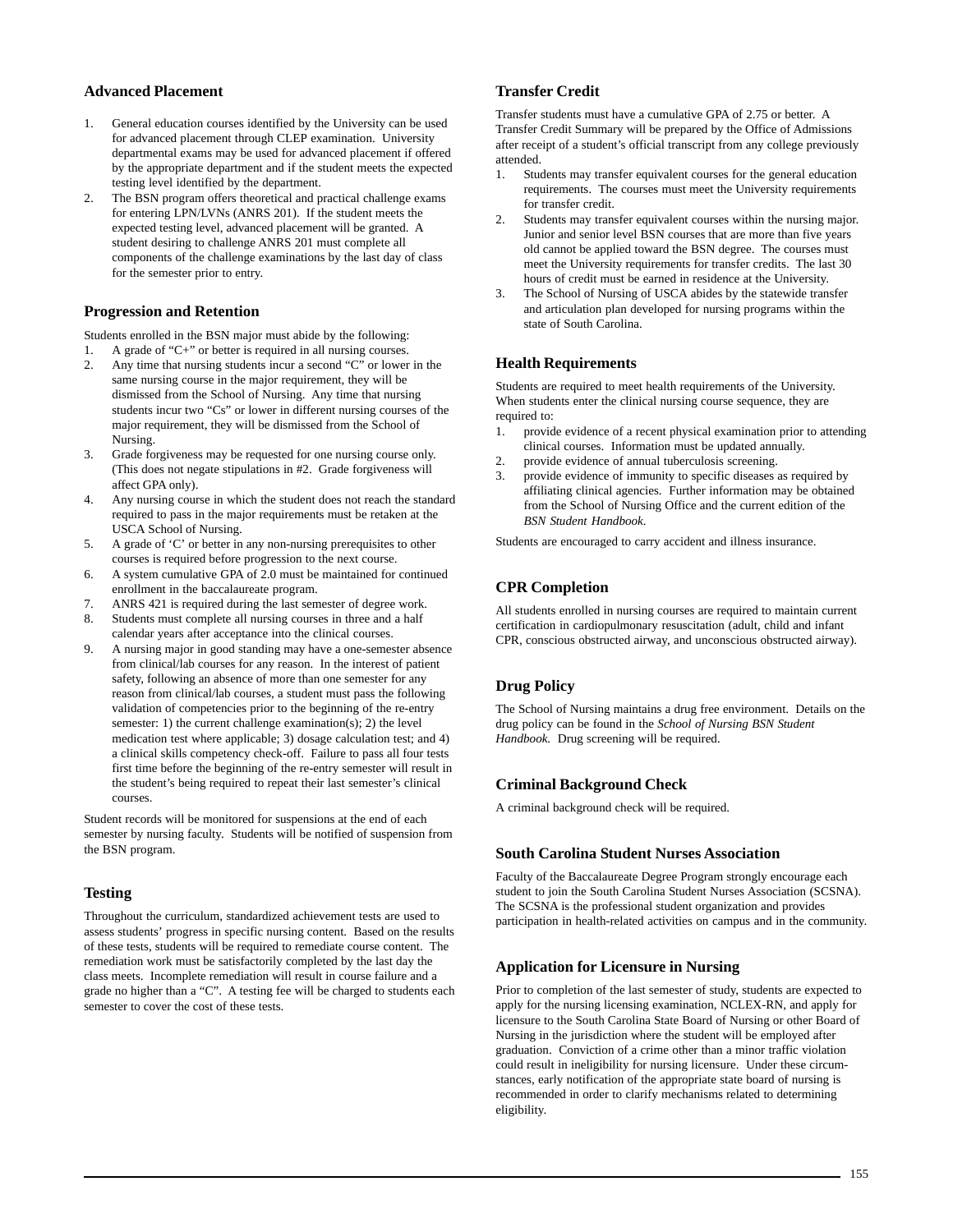# **Attendance Policy**

Classroom attendance is expected. Attendance in clinical is required to pass the course. In the event of an unavoidable absence, the student must give prior notification to the clinical professor. An arrangement for missed/excused work is made at the discretion of the course coordinator.

### **Americans with Disabilities Act**

Specific information related to the ADA can be found in the *School of Nursing BSN Student Handbook.*

### **Student Release Form**

Students are required to sign a Student Release Form. This form includes the following statements:

I hereby release the School of Nursing and the University of South Carolina Aiken from responsibility for any injury or illness to me (and if pregnant, my unborn baby) while attending hospital or other clinicals. I understand that risks to exist for me (and if pregnant, my unborn baby) while practicing nursing in the hospital setting and I do assume any and all risks involved.

More information on this statement can be found in the *School of Nursing BSN Student Handbook.*

### **Ability Statement**

Students entering the BSN Program will be required to perform certain skills requiring specific abilities. See the *School of Nursing BSN Student Handbook* for a listing of these abilities.

### **Resource Information**

Information regarding tuition and fees is available at the USCA Web site at www.usca.edu/admissions/Cost-Attendance.html. and the length of the nursing program is available at the USCA School of Nursing Web site at http://www.usca.edu/nursing/programs.html.

### **Program of Study**

### **Bachelor of Science in Nursing**

### **Generic Track**

| 1. |                                                           |
|----|-----------------------------------------------------------|
|    | A. Skills and Competencies <sup>1</sup>                   |
|    | <b>B.</b> Methods and History of Disciplines <sup>5</sup> |
|    |                                                           |
|    | (Anatomy, Physiology, Microbiology <sup>6</sup> , and     |
|    | Chemistry $\frac{7}{2}$                                   |
|    |                                                           |
|    | (Introductory Psychology, Developmental                   |
|    | Psychology, Introductory Sociology)                       |
|    |                                                           |
|    | Philosophy (not logic),                                   |
|    | History, Literature, Fine Arts History,                   |
|    | Religion, Humanities (AHUM acronym),                      |
|    | Selected Language courses,                                |
|    | Communications (last two digits in 50s or 60s),           |
|    | Honors (AHON acronym)                                     |
|    |                                                           |
|    |                                                           |
|    | (APLS 201, AHST 201, or AHST 202)                         |
|    |                                                           |

### **C. Inter-Curricular Enrichment (ICE) Program9**

### **2. Major Requirements ................................................................... 69 A. ANRS 201, 202, 301, 307, 309, 310, 312, 315, 322, 323, 324, 413, 414, 417, 418, 419, 421**

- **Total hours required**<sup>5</sup> **........................................................................ 124** <sup>1</sup> For undergraduate writing proficiency, see Proficiency Portfolio in
- Writing described on page 48. 2 Students must complete English 101 with a grade of C or better in order to fulfill general education requirements. Students must also complete AEGL 102 with a grade of C or better in order to fulfill general education requirements and before taking other English courses.
- <sup>3</sup> AMTH 221 and AMTH 222 cannot be used for General Education math credit EXCEPT by students graduating with degrees in Elementary, Early Childhood or Special Education.
- <sup>4</sup> The following are considered Applied Speech Communication courses: ACOM 201, ACOM 241, and ACOM 342.
- <sup>5</sup> At least 3 hours must be in non-Western world studies, unless an approved non-Western world studies course has been completed elsewhere in the student's degree program.
- <sup>6</sup> The following are accepted for Microbiology: ABIO 330 or ABIO 250.
- <sup>7</sup> The following are accepted for Chemistry: ACHM 101 or ACHM 111.
- <sup>8</sup> For a list of courses that will meet the Humanities general education requirement, see page 32.
- <sup>9</sup> For Inter-Curricular Enrichment requirement, see page 47.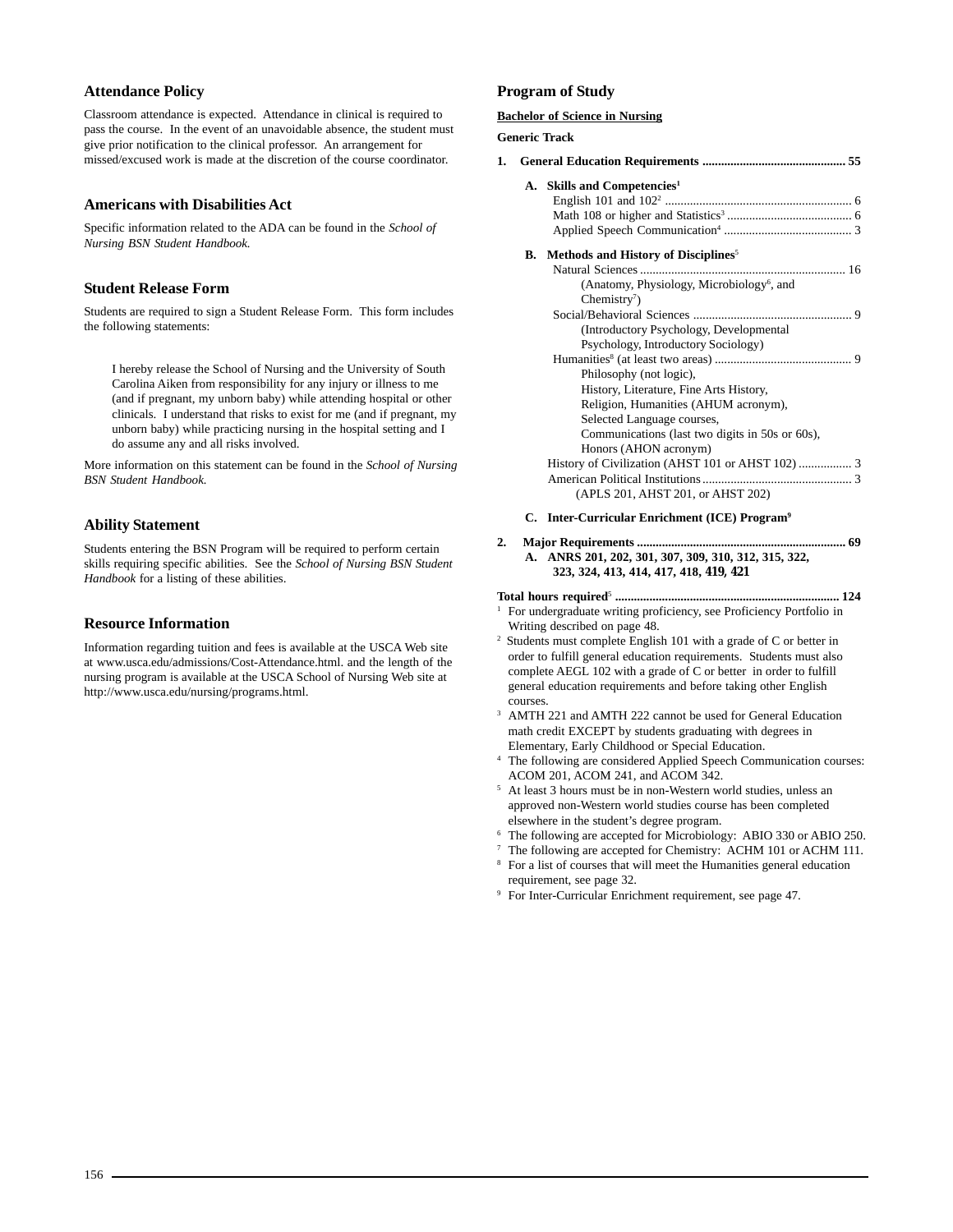# BSN Completion Track

# **BSN Completion Major Admissions Requirements**

- 1. Admission to USCA;
- 2. Associate of Science degree in nursing or diploma in nursing;<br>3. Completion of all prerequisite courses or their equivalent with
- Completion of all prerequisite courses or their equivalent with a grade of C or better;
- 4. Current licensure to practice as a registered nurse in South Carolina;
- 5. Two references addressing clinical competency (nursing practice performance) from two recent nursing employers at supervisory level or two recent nursing instructors;
- 6. Cumulative GPA of 2.0 or better

**All** requirements **must** be met before admission to the BSN major will be granted.

# **Transfer Credit**

Transfer students must have a cumulative GPA of 2.0 or better. A Transfer Credit Summary will be prepared by the Office of Admissions after receipt of a student's official transcript from any college previously attended.

- 1. Students may transfer equivalent courses for the general education requirements. The courses must meet the University requirements for transfer credit.
- 2. Students may transfer equivalent courses within the nursing major. Junior and senior level BSN courses that are more than five years old cannot be applied toward the BSN degree. The courses must meet the University requirements for transfer credits. The last 30 hours of credit must be earned in residence at the University.
- 3. The School of Nursing of USCA abides by the statewide transfer and articulation plan developed for nursing programs within the state of South Carolina.

### **Advanced Placement**

- 1. General education courses identified by the University can be used for advanced placement through CLEP examination. University departmental exams may be used for advanced placement if offered by the appropriate department and if the student meets the expected testing level identified by the department.
- 2. Registered nurses can write the NLN exam for advanced placement in biology courses. If the student meets the expected testing level, advanced placement will be granted.
- 3. The BSN program offers challenge exams for selected BSN courses (ANRS 312). If the student meets the expected testing level, advanced placement will be granted. A student desiring to write a BSN Challenge Exam must notify the course coordinator at the beginning of the semester prior to the semester the student wishes to write the exam.

# **Progression and Retention**

Students enrolled in the BSN Nursing major must abide by the following:

- 1. A grade of "C+" or better is required in all nursing courses.
- 2. Any time that nursing students incur a second "C" or lower in the same nursing course in the major requirement, they will be dismissed from the School of Nursing. Any time that nursing students incur two "Cs" or lower in different nursing courses of the major requirement, they will be dismissed from the School of Nursing.
- 3. A grade of "C" or better in any non-nursing prerequisites to other courses is required before progression to the next course.
- 4. A system cumulative GPA of 2.0 must be maintained for continued enrollment in the baccalaureate program.
- 5. ANRS 421 is required during the last semester of degree work.

Student records will be monitored for suspensions at the end of each semester by nursing faculty. Students will be notified of suspension from the BSN program.

### **Americans with Disabilities Act**

Specific information related to the ADA can be found in the *School of Nursing BSN Student Handbook.*

# **Graduation**

University guidelines for graduation in effect at the time of admission to the BSN major will be followed. Students must complete credit hours as follows:

# **Program of Study\***

**Bachelor of Science in Nursing**

### **BSN Completion Track**

| 1. |  |  |
|----|--|--|
|----|--|--|

### **A. Skills and Competencies1**

English 101 and 1022 ............................................................ 6 Math 108 or higher and Statistics3 ........................................ 6 Applied Speech Communication4 ......................................... 3

### **B.** Methods and History of Disciplines<sup>5</sup>

| (Anatomy, Physiology, Microbiology, and         |
|-------------------------------------------------|
| Chemistry)                                      |
|                                                 |
| (Introductory Psychology, Developmental)        |
| Psychology, Introductory Sociology)             |
|                                                 |
| Philosophy (not logic),                         |
| History, Literature, Fine Arts History,         |
| Religion, Humanities (AHUM acronym),            |
| Selected Language courses,                      |
| Communications (last two digits in 50s or 60s), |
| Honors (AHON acronym)                           |
|                                                 |
|                                                 |
| (APLS 201, AHST 201, or AHST 202)               |

### **C. Inter-Curricular Enrichment (ICE) Program7**

**2. Major Requirements ................................................................... 65**

### **A. Associate Degree or Diploma in Nursing**

|    | Basic nursing education must include content in  |
|----|--------------------------------------------------|
|    | the following areas:                             |
|    | Fundamentals of Nursing, Maternal-Child Nursing, |
|    | Medical-Surgical Nursing and                     |
|    |                                                  |
| B. | <b>Baccalaureate Level Courses:</b>              |
|    |                                                  |
|    |                                                  |
|    |                                                  |
|    |                                                  |
|    |                                                  |

### **Total hours required**<sup>5</sup> **........................................................................ 120**

- <sup>1</sup> For undergraduate writing proficiency, see Proficiency Portfolio in Writing described on page 48.
- Students must complete English 101 with a grade of C or better in order to fulfill general education requirements. Students must also complete AEGL 102 with a grade of C or better in order to fulfill general education requirements and before taking other English courses.
- <sup>3</sup> AMTH 221 and AMTH 222 cannot be used for General Education math credit EXCEPT by students graduating with degrees in Elementary, Early Childhood or Special Education.
- <sup>4</sup> The following are considered Applied Speech Communication courses: ACOM 201, ACOM 241, and ACOM 342.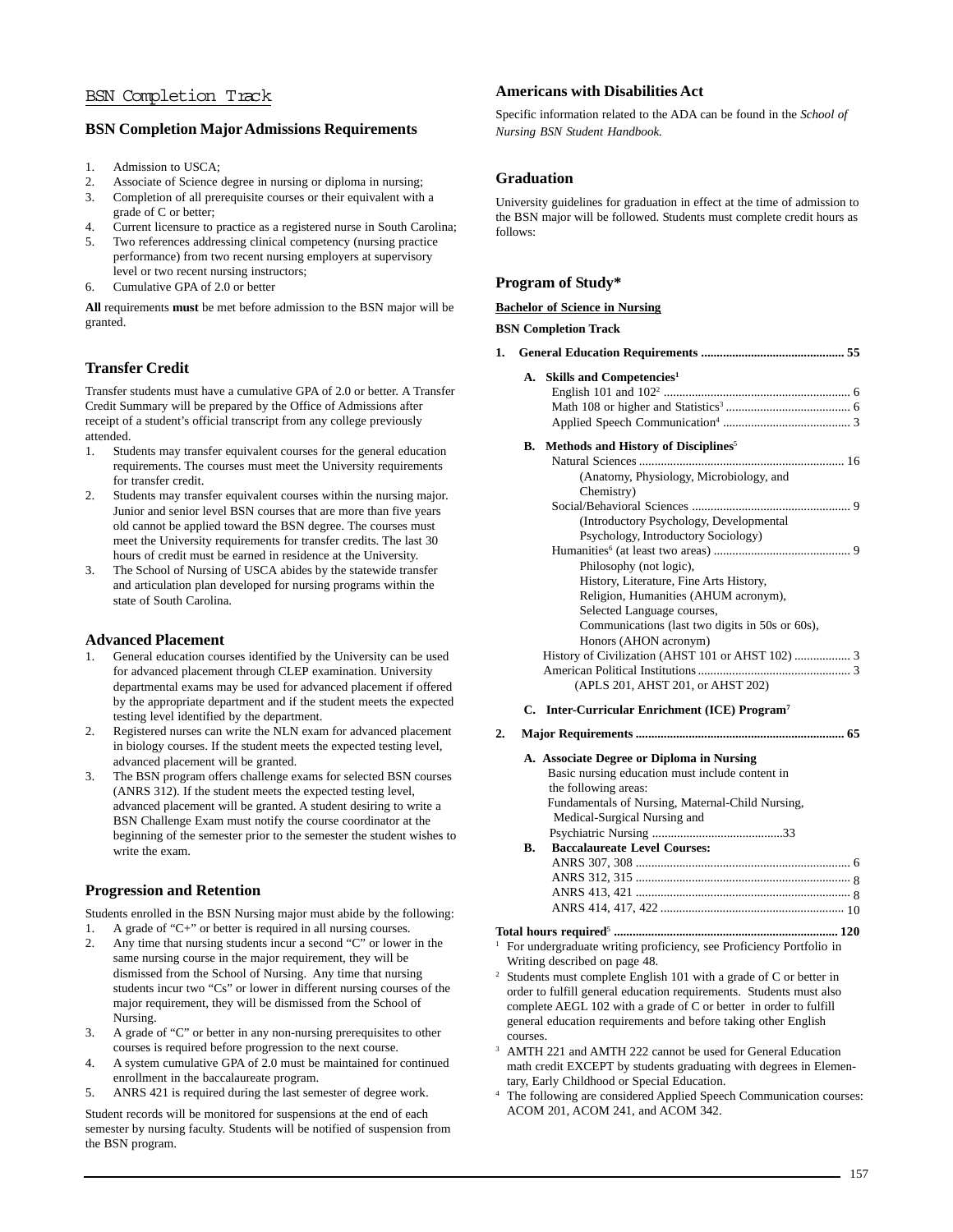- <sup>5</sup> At least 3 hours must be in non-Western world studies, unless an approved non-Western world studies course has been completed elsewhere in the student's degree program.
- <sup>6</sup> For a list of courses that will meet the Humanities general education requirement, see page 32.
- <sup>7</sup> For Inter-Curricular Enrichment requirement, see page 47.

**\*** The Program of Study for the BSN major is determined by the date of initial acceptance into the BSN program.

All nursing courses for the RN to BSN Completion Track are available online.

### **Student Responsibilities**

- Students are required to meet the health requirements of the University. When students enter the clinical nursing course sequence, they are required to:
	- Provide evidence of a recent physical examination prior to attending nursing courses. Information must be updated annually.
	- Provide evidence of annual tuberculosis screening.
	- Provide evidence of immunity to specific diseases as required by affiliating clinical agencies. Further informa tion may be obtained from the School of Nursing Office and the current edition of the *BSN Student Handbook*.
- 2. Students are encouraged to carry accident and illness insurance.
- 3. Background check and drug screening are required.
- 4. Students must provide evidence of current CPR certification and current S.C. licensure or class and clinical participation will not be permitted.
- 5. Students are responsible for transportation to and from all clinical agencies.
- 6. USCA name tag will be required for clinical experiences.
- 7. Class attendance policies of the University will be enforced.
- 8. Students must attend all clinical experiences with absences only if unavoidable because of sickness of other cause, rendering attendance impossible. Make up time for clinical absences will be left to the discretion of the faculty and availability of clinical facilities.
- 9. Students are responsible for input into School of Nursing, BSN Program decision-making through the established School of Nursing Committee Structure.

# **Course Descriptions**

### **Nursing (ANRS)**

- **ANRS 201 Fundamentals of Nursing. (5)** (Prereq: ANRS 307 and Admission to the professional program; Coreq: ANRS 307) This course will introduce the nursing student to the theory and practice related to the application of concepts and skills in providing nursing care. (3 hour lecture, 6 hours lab/week)
- **ANRS 202 Theoretical Foundations of Nursing Practice. (3)** (Prereq: Admission to the professional program and C or better in ABIO 330 or ABIO 250) Theories and concepts that provide the foundation for nursing practice are presented with an emphasis on the health/illness continuum and health promotion. Theories of human development and the concept of health and the nursing process will be integrated to prepare the nurse to work with individuals, families, groups, and communities.
- **ANRS 301 Pharmacology. (3)** (Prereq: ANRS 312) The study of the pharmacodynamics and pharmacokinetics of medications with emphasis on nursing implications for patient care.
- **ANRS 307 Health Assessment. (3)** (Prereq: ABIO 232, ABIO 242, admission to Baccalaureate in Nursing clinical courses; Co-req: ANRS 201) Introduces the student to a foundation in assessing the physical and psychosocial health status of individuals across the lifespan; assessment skills and selected screening procedures will be applied in a client simulated lab. (2.5 hours lecture/ 1.5 hours lab/ per week)
- **ANRS 308 Professional Nursing. (3)** (Prereq: RN Licensure and admission to Baccalaureate in Nursing clinical courses) The development of nursing as a professional discipline and science and related issues; introduction to nursing theories, processes and practice roles.
- **ANRS 309 Adult Health Nursing I. (5)** (Prereq: ANRS 201, ANRS 202, ANRS307, ANRS 312; Pre or Co-req: ANRS 301) Through the use of the nursing process, students focus on specific interventions in the care of adult clients experiencing alterations in function. (3 lecture hours/6 lab hours/per week)
- **ANRS 310 Adult Health Nursing II. (5)** (Prereq: ANRS 301, 309, 323) Continuation of Adulth Health Nursing I. Through the use of the nursing process, students focus on specific interventions in the care of adult clients experiencing alterations in function. (3 lecture hours/6 lab hours/per week)
- **ANRS 312 Pathophysiology. (3)** (Prereq: ABIO 232, ABIO 242, ABIO 330 or ABIO 250, admission to Baccalaureate in Nursing clinical courses) Focuses on the pathological bases of disease processes and clinical manifestations of selected diseases.
- **ANRS 315 Community Health Nursing. (5)** (Generic Track Prereq: ANRS 312, ANRS 322; Generic Track Prereq. or Co-Req: ANRS 324; Completion Track Prereq: RN Licensure and ANRS 307 and ANRS 308; Completion Track Prereq. or Co-Req: ANRS 312) Concepts of community health nursing are presented and applied in clinical settings with emphasis on the community and the family as clients. Communicable disease control, principles of epidemiology, health promotion practices, family theories, and public health issues are addressed. (3 hours lecture/ 6 hours lab/ per week)
- **ANRS 322 Psychiatric Nursing. (5)** (Prereq: ANRS 301, 309, 323) Through the use of the nursing process, students utilize a model of psychodynamics in the restoration, maintenance, and promotion of mental health. Therapeutic communication is included with appropriate clinical experiences. (3 hours lecture/ 6 hours lab/ per week)
- **ANRS 323 Maternity Nursing. (5)** (Prereq: ANRS 201, ANRS 307, ANRS 312, ANRS 202) Students use the nursing process to individualize family-centered maternity care, with clinical experience providing the opportunity to apply these principles. (3 hours lecture/ 6 hours lab/ per week)
- **ANRS 324 Child Health Nursing. (5)** (Prereq: ANRS 301, ANRS 310, ANRS 322, ANRS 323; Co-req: ANRS 315) Students use the nursing process to provide familycentered care to the pediatric client and the family. (3 hours lecture/ 6 hours lab/ per week)
- **ANRS 398 Special Topics. (1-3)** (Prereq: Consent of instructor) An elective course on selected topics in nursing.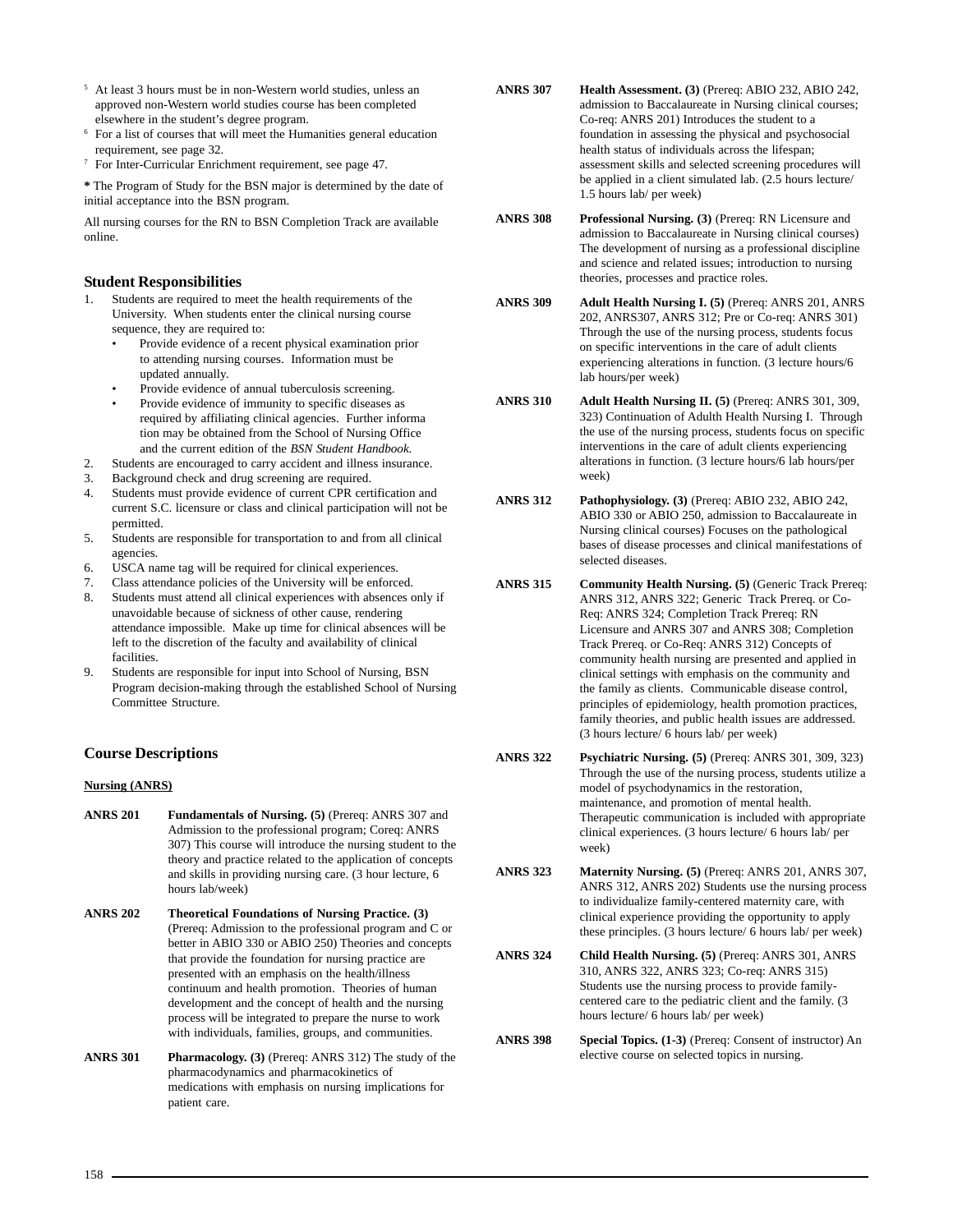- **ANRS 413 Nursing Research. (3)** (Completion Track Prereq: ANRS 308 and one of the following: APSY 225 or ASTA 201 or ABUS 296; Generic Track Prereq: ANRS 309 or Permission of instructor, and one of the following: APSY 225 or ASTA 201 or ABUS 296) The course provides an introduction to analytical and critical thinking, scientific concepts, methods and decisions, ethical and legal concerns, and research techniques essential to the research process. Emphasis is placed on the student as a consumer of nursing research.
- **ANRS 414 Ethical-Legal Issues in Nursing. (3)** (Completion Track Prereq: ANRS 308 or permission of instructor; Generic Track Prereq: ANRS 310 or Permission of instructor) This course emphasizes the principles and concepts of ethical theory and the legal basis for nursing practice. Ethical issues affecting nursing practice are examined to provide a basis for students to form intelligent, unbiased, ethical decisions. The legal responsibilities of nursing practice are identified and discussed particularly as they related to ethical dilemmas and safe nursing practice.
- **ANRS 417 Gerontological Nursing. (3)** (Generic Track Prereq: ANRS 301, ANRS 309, ANRS 323; Generic Track Preor Co-req: ANRS 322 or permission of the instructor; Completion Track Prereq: ANRS 308; Completion Track Prereq. or Coreq: ANRS 315) Theories of human development and the achievement and maintenance of healthy life-styles of elders are explored.
- **ANRS 418 Entry into Practice. (3)** (Prereq: ANRS 315, ANRS 324, ANRS 414; Co-req: ANRS 421; Pre-req. or Co-req: ANRS 419) Synthesis and critical evaluation of issues related to entry into professional nursing practice. Structured review of clinical nursing course content with emphasis on critical thinking and problem-solving in the nursing profession.
- **ANRS 419 Synthesis of Nursing Care for Clients with Complex Health Problems. (5)** (Prereq: ANRS 315, ANRS 324, ANRS 413, ANRS 417; Coreq: ANRS 421) Through the use of the Nursing Process, students focus on interventions in the care of adult clients experiencing multi-system alterations in function. (3 hours lecture/6 hours lab)
- **ANRS 421 Leadership and Management in Nursing. (5)** (Generic Track Prereq: Successful Completion of Writing Portfolio and in last semester, ANRS 315, ANRS 324, ANRS 413, ANRS 417; Generic Track Pre- or Co-req: ANRS 419; Generic Track Coreq: ANRS 418; Completion Track Prereq: Enrollment in BSN Completion, Successful Completion of Writing Portfolio and in last semester) Leadership and management concepts and principles for professional nursing practice. Emphasis on knowledge and skills that impact effective leadership and management roles. This course will provide for the senior project and must be in the student's last semester. (3 hours lecture/ 6 hours lab)
- **ANRS 422 Care of the Client with Complex Health Needs. (4)** (Prereq: RN Licensure, ANRS 315, ANRS 413, ANRS 417) In this course students synthesize knowledge from all previous courses as care is provided to people with complex health needs in hospitals, clinics, or specialized healthcare facilities or agencies. ( 2 hours lecture/6 hours lab)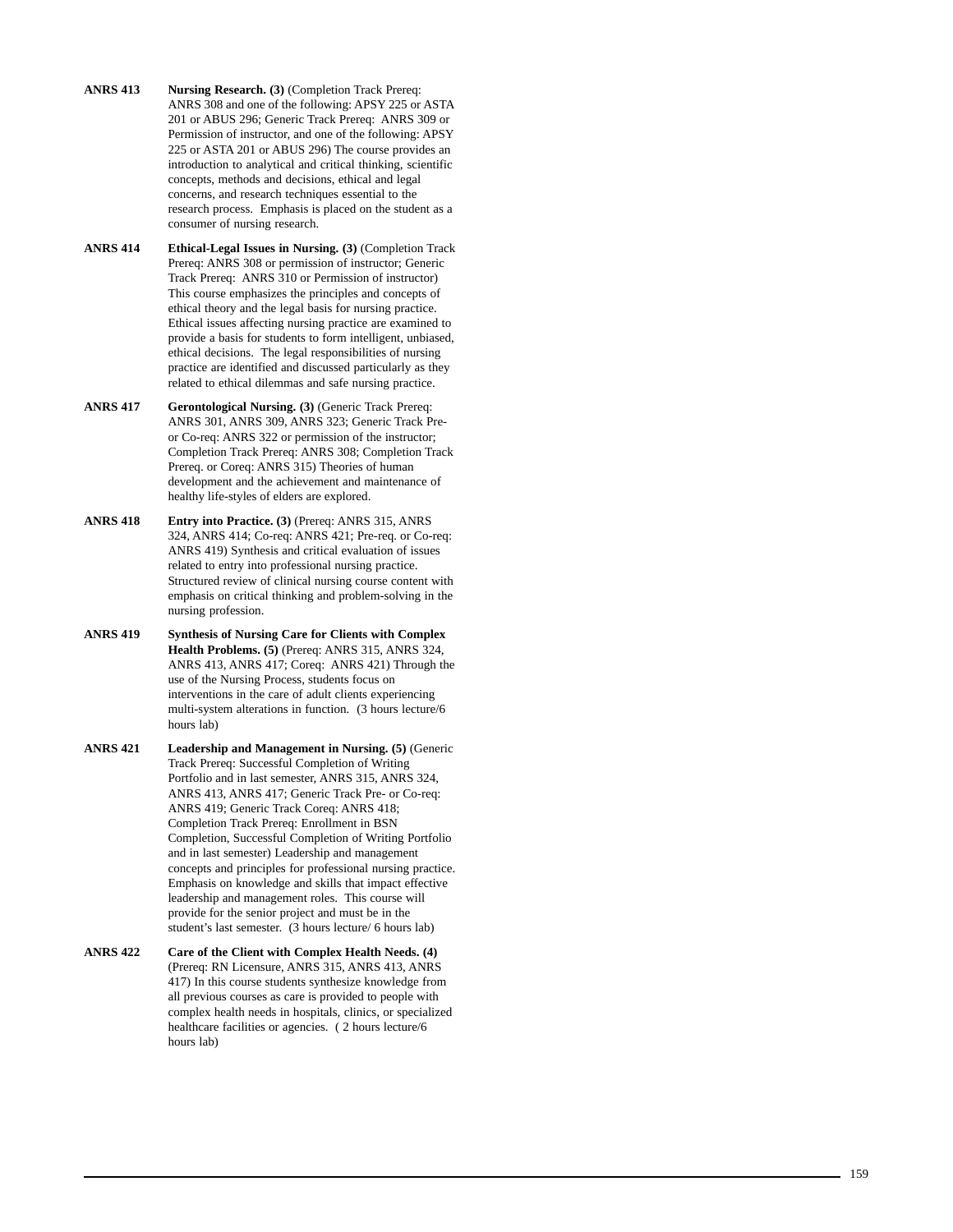# **[Graduate Programs](http://www.usca.edu/admissions/Graduateadmissions.html)**

# GRADUATE DEGREES

Graduate work at USCA provides an opportunity for students to engage in advanced study with a group of scholars actively engaged in research. While specialization is basic to graduate work, graduate programs respond to the advanced educational needs of the local and regional population.

# GRADUATE PROGRAMS

Three programs at the master's level are available at USCA. For information on the Master of Education Degree in Elementary Education see below. For information on the Master of Education Degree in Educational Technology see page 166. For information on the Master of Science Degree in Applied Clinical Psychology see page 168.

# GRADUATE ASSISTANTSHIPS

For information on Financial Aid and Graduate Assistantships, see the individual schools.

# GRADUATE OFFICE

The Graduate Office coordinates the offering of graduate courses on campus including USCA's M.Ed. and M.S. programs, Graduate Regional Studies, and other USC Columbia graduate programs.

# [Master of Education Degree](http://www.usca.edu/education/elementaryedmasters.html) in Elementary Education

Jeffrey M. Priest, Ph.D., Dean of the School of Education Audrey Skrupskelis, Ph.D., Program Coordinator

**A** master's degree in elementary education is designed to<br>
course work for persons who currently hold teacher certifica-<br>
tion and who are committed to excellence in elementary education. The provide advanced professional studies in graduate level tion and who are committed to excellence in elementary education. The degree objectives are as follows:

1. The advanced *Dynamic Educator* as Planner evaluates general principles of elementary school curriculum and construction.

2. The advanced *Dynamic Educator* as Planner examines contemporary educational issues and evaluates solutions in terms of research on best practice.

3. The advanced *Dynamic Educator* as Planner demonstrates an understanding of the connection and application of content standards, practices, and assessments and how they affect student learning for all children.

4. The advanced *Dynamic Educator* as Manager analyzes and applies theories of human development and classroom management to create a classroom community that maximizes student learning for all children.

5. The advanced *Dynamic Educator* as Instructor investigates, evaluates, and implements innovative methods of teaching and instructional materials in the elementary school.

6. The advanced *Dynamic Educator* as Instructor analyzes and synthesizes the relationship between theory and practice within the educational process.

7. The advanced *Dynamic Educator* as Instructor investigates and uses instructional and informational technology for inquiry-based learning.

8. The advanced *Dynamic Educator* as Communicator enhances professionalism through active participation in the learning community (through activities such as mentoring, conducting professional development activities, working collaboratively across grade levels, and, when appropriate, being a leader of change).

9. The advanced *Dynamic Educator* as a Professional examines and evaluates contemporary issues that impact the learning of students from underrepresented groups and diverse cultures.

10. The advanced *Dynamic Educator* as a Professional reflects on own teaching practices and dispositions and examine how they impact student learning for all children.

# **Conceptual Framework**

The M.Ed. Program prepares dynamic educators who grow, interact and contribute professionally through out their teaching careers. The following address provides information about the Conceptual Framework: The Dynamic Educator as well as program objectives and requirements: www.usca.edu/education

### **Professors**

- Jeffrey M. Priest (Zoology/Wildlife Ecology), Ph.D., Southern Illinois University, 1986
- Thomas J. C. Smyth (Reading Education), Ph.D., University of South Carolina, 1983, *Westinghouse Endowed Professorship in Instructional Technology*

### **Associate Professors**

- Tim Lintner (Social Sciences and Comparative Education), Ph.D., University of California, 1998
- Sally McClellan (Elementary Education), Ph.D., University of South Carolina, 1992
- Gary Senn (Science Education), Ph.D., Florida Institute of Technology, 1992
- Audrey Skrupskelis (Elementary/Early Childhood Education), Ph.D., University of South Carolina, 1989
- Vernelle Tyler (Elementary Education), Ph.D., University of South Carolina, 1993

### **Assistant Professors**

- Bridget Coleman (Elementary Education), Ph.D., University of South Carolina, 2004
- Windy Schweder (Special Education), Ph.D., University of South Carolina, 2004

### **Distinguished Chancellor Emeritus and Distinguished Professor Emeritus**

Robert E. Alexander (Education), Ed.D., University of South Carolina, 1977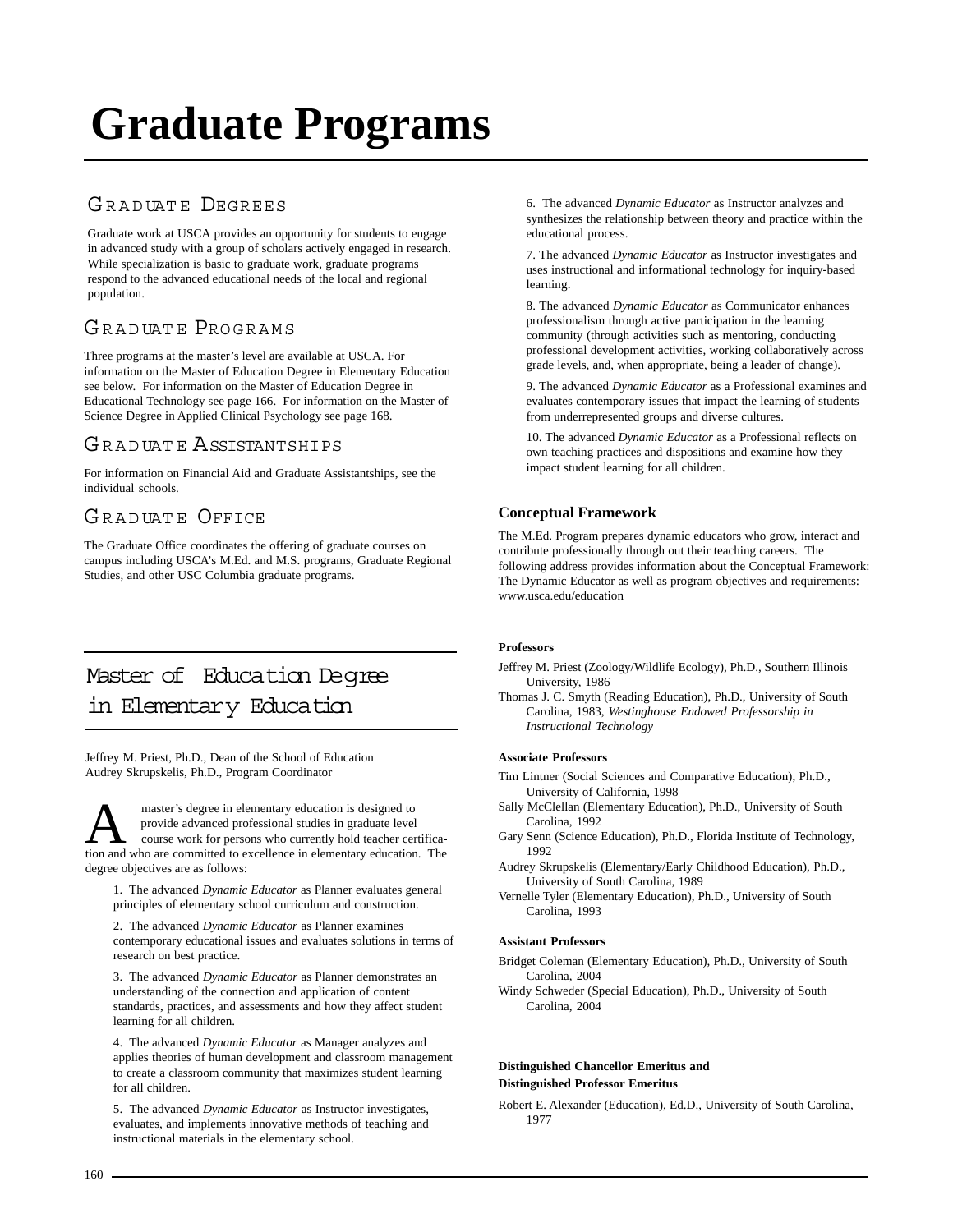### **Distinguished Professors Emeriti**

James F. Kauffman (Education), Ph.D., University of Denver, 1971 Margaret Riedell (Reading Education), Ph.D., University of South Carolina, 1979

### **Professor Emerita**

Ruth H. Cordahi (Educational Psychology), Ph.D., University of Oklahoma, 1974

### ADMISSION

### **Application**

An application cannot be given final consideration until all required credentials have been received. Application deadlines are variable in order to meet the needs of in-service teachers. Please contact the USCA Graduate Office in Room 101-A of the Penland Administration Building for information. Applications should be completed at the earliest possible date.

Application requirements **include the following:**

- 1. Official transcript showing the award of the baccalaureate or higher degree by an accredited college or university. Transcripts verifying all previous graduate degrees will be required to complete the permanent record. Transcripts of all previous academic study at the time of application may be requested.
- 2. Three letters of recommendation.
- 3. Report of scores achieved on the Graduate Record Examinations or Miller Analogies Test. Any exceptions for students failing to meet minimum standardized test score requirements shall be referred to the Admissions Committee for review and final decision.
- 4. Evidence of teacher certification.
- 5. A satisfactory score on the Test of English as a Foreign Language (TOEFL) for applicants whose native language is not English. The minimum acceptable score is 550 on the standard or 213 on the computer-based version.
- 6. Written statement of philosophy of education, typed and attached to application form.

Application files are handled by the USCA Graduate Office. Completed files clearly meeting all criteria for admission are forwarded to the Coordinator of the M. Ed. in Elementary Education Program for approval. Upon approval, students receive an official letter of acceptance from the Dean of the School of Education. Students meet with the Coordinator to complete a program of study as soon as possible after acceptance.

### **Admission Requirements**

Acceptance by the School of Education will be based upon the applicant's total academic profile. Application to the Masters Degree in Elementary Education Program can be made after completion of at least a bachelor's degree in a field of education from a college or university accredited by a regional accrediting agency. The standard for admission will be based on a total profile for the applicant. The successful applicant should have an undergraduate grade point average of at least 2.5, a score of 390 (or a score of 35 if taken prior to Fall 2004) on the Miller's Analogies Test or scores of 450 on both the verbal and quantitative portions of the Graduate Record Exam, a well-written letter of intent that matches the objectives of the program, and positive letters of recommendation from individuals who know the professional characteristics of the applicant. Any exceptions for students failing to meet minimum standardized test score requirements shall be referred to the Admissions Committee for review and final decision.

### **Enrollment Classifications:**

- **1. Full Admission Status:** Applicants who have met all requirements for admission including satisfactory scores on the Graduate Records Examination or Miller Analogies Test, satisfactory references and satisfactory academic performance at an accredited university or college. Up to 12 hours of graduate credit from an accredited university or college may be accepted toward the degree, subject to approval of the School of Education. A maximum of 6 hours of graduate coursework identified as professional development courses may be applied toward the M.Ed. Degree subject to approval of the School.
- **2. Non-degree Enrollment Status:** Students who intend to seek a graduate degree, but lack one or more of the requirements for full admission status, or who are seeking graduate credit for the purpose of recertification or for transfer to another college or university. Only six (6) hours taken as a non-degree student at any USC campus may be used toward a degree program.
- **3. Provisional Status:** Applicants who intend to seek a graduate degree, but lack sufficient requirements for full admission status may be provided provisional status. Provisional students must attain a 3.0 grade point average during the first 12 credit hours to be eligible for full admission. (These courses may be designated by department).

A non-refundable application fee of \$45 is required of all first-time applicants to the USCA graduate program.

**Appeals for Admission.** An appropriate hearing board will provide each student with an opportunity to challenge the content of University records, to ensure that the records are not inaccurate or misleading and to provide an opportunity for the correction or deletion of any inaccurate, misleading, or otherwise inappropriate data contained therein. Such requests should be made through the Graduate Advisory Council at USCA. For additional information on the admissions appeal process, please refer to the *USCA Graduate Policies and Procedures Manual*.

**Valid period of admission.** Admission to the Graduate School is valid for one year unless a shorter period is specified by a particular program. If an admission has not been acted upon by a student after one calendar year, the student must reapply for admission.

Students who have been admitted to a graduate program under regulations other than these, and have not completed any USC graduate courses during a period of three or more years are required to fulfill current admission requirements prior to returning to the University for additional graduate work. Such students become subject to regulations of the Graduate Program to which they are admitted in effect at the time of readmission.

The University reserves the right to decline admission, to suspend, or to require the withdrawal of a student when, for any reason, such action is deemed to be in the interest of the University.

**Testing and Language Proficiency.** All applicants are advised to write the Educational Testing Service as soon as possible to arrange for the MAT or GRE, and the Test of English as a Foreign Language if appropriate. Test results should be available prior to the application deadline for the desired term.

**International Student Admission.** Students who have earned a degree or taken any courses in countries outside the US, must have an official transcript evaluated by a professional evaluation service. This evaluation must be forwarded directly to the USCA Graduate Admissions Office from the evaluation service. (A list of several professional Evaluation Services can be obtained from the USCA Admissions Office or found on the USCA web site at: www.usca.edu/admissions). Students will not be considered for admission until this evaluation is received.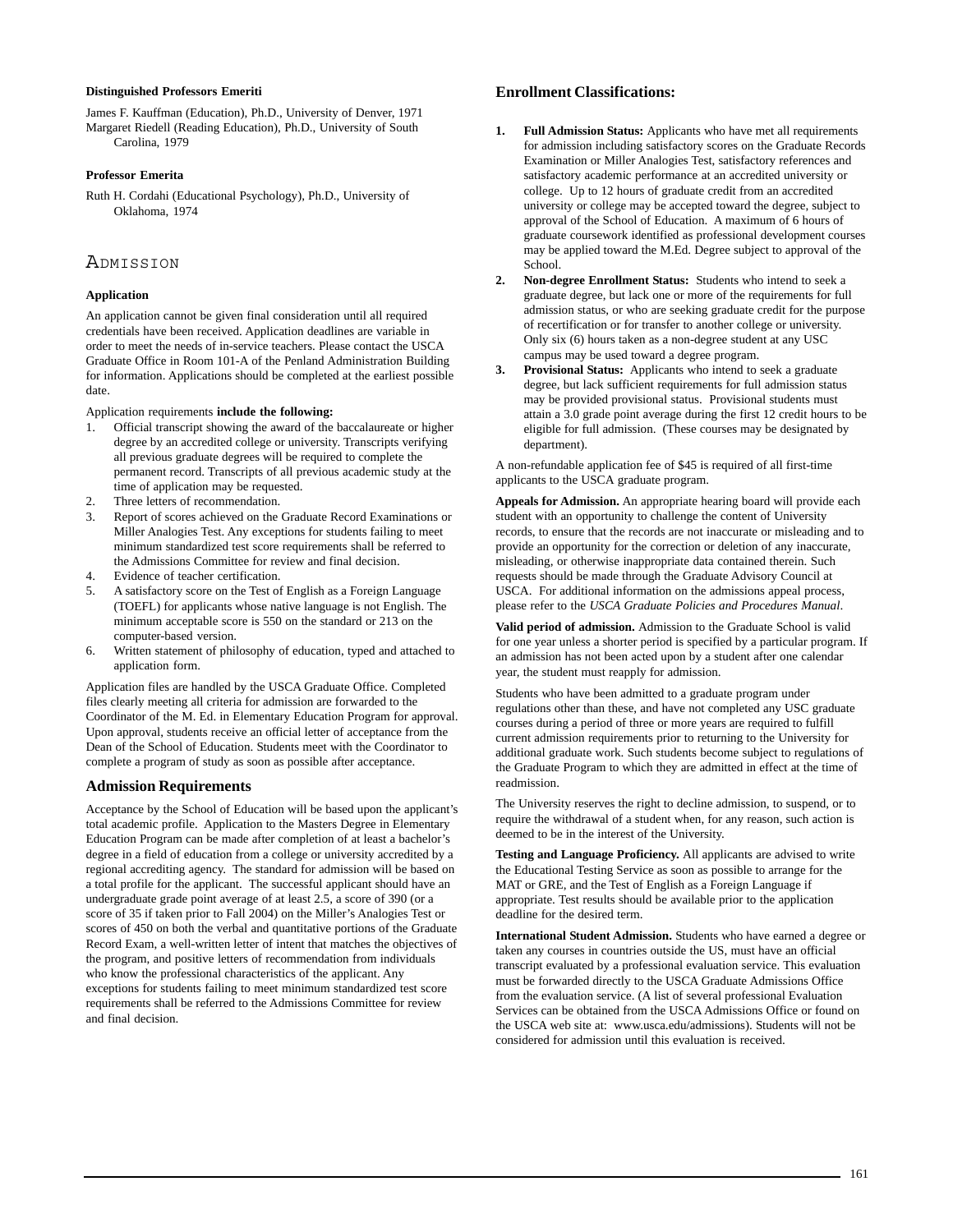### **Graduate Assistantships**

Periodically, graduate assistantships are made available through various grants received by the School of Education. Graduate assistantships carry a stipend that vary with the funding sources and number of hours of work required as part of the assistantship. Students should contact the program coordinator to inquire about assistantship availability and application procedure.

# ACADEMIC REGULATIONS

All graduate students should be familiar with the following general regulations governing graduate study at the University of South Carolina Aiken.

The students may expect to be allowed to obtain a degree in accordance with the requirements set forth in the regulations in force at the time they are admitted to degree candidacy, or under subsequent regulations published while they are enrolled as degree candidates. However, students are restricted in the choice of requirements of one specific bulletin. Graduate students in master's programs have a period of six years inclusive and continuous in which to claim the rights of a specific bulletin. Students are advised that unforeseen circumstances may interfere with the scheduling of any given course or degree offering. Students will be required to take such developments into account as they arise, even if doing so means a delay in the fulfillment of some of their academic goals, or a modification of those goals. The school will work closely with students facing such problems, in an effort to resolve them with minimum of difficulty.

### **Graduate Advisement**

Every graduate student admitted to a degree program is entitled to an advisor in the School of Education at USCA. Any graduate student who has not been assigned an advisor should consult the Coordinator of the M. Ed. Program for information on advisement procedures.

Students admitted as "non-degree" students, that is, those who do not seek degree admission or who have not yet met all the conditions for degree admission, are not assigned to advisors but may consult the Coordinator of the M. Ed. Program for both specific and general information.

### **Graduate Program of Study**

Every graduate student should file a Program of Study form at the earliest convenient date. Program forms may be obtained from the Graduate Office. Candidates for the master's degree may file their program forms **during the first semester of study and should in no case file them later than the semester following the completion of their first 12 hours.**

A Program of Study form is a written agreement signed by the student and the advisor, the Dean of the School of Education, and the Executive Vice Chancellor for Academic Affairs. This formal agreement serves a number of purposes to the benefit of the student and the University: it causes students and advisors to engage in early planning with specific goals in mind; it provides useful information for the planning of course offerings; it facilitates subsequent advisement; and it protects students in the event of unexpected curriculum or faculty changes. Although formal programs are binding, they can be modified or replaced by new programs if conditions warrant such changes. The procedure for change is similar to that for filing the original program and usually requires the same series of signatures. Degree students are entitled to the advantages of a Program of Study and should take the necessary steps to secure them at the appropriate time.

### **Courses**

**Prerequisites.** Prerequisite courses are listed to inform students about the academic background recommended for satisfactory course completion. The instructor may approve the enrollment of students who have acquired the equivalent knowledge or skills through other courses or experiences. Special permission to enroll should be requested from the instructor prior to registration.

### **Course Loads**

A student may enroll for a semester load not to exceed 12 graduate hours. To register for more than 12 hours, a student must obtain course overload approval from the department head/school chair. A student is classified as a full-time student for academic purposes with nine or more hours during a fall or spring term and three hours during a summer session.

### **Credit by Examination**

No graduate credit is offered by examination only.

### **Academic Standards**

Graduate courses may be passed for degree credit with a grade as low as **C**, **but the student's average on all courses attempted for graduate credit must be at least B** (3.0 on a 4-point system). Grades earned on credits transferred from other universities do not count in the grade point average.

Students who receive grades below **B** on 12 or more graduate credit hours within a six year period are consequently suspended from degree candidacy status and are not permitted to enroll for further courses even as non-degree students without the specific approval of their academic unit. This rule applies to courses taken for non-degree purposes as well as to courses taken in the degree programs; it applies even to courses taken in two or more degree programs. Courses six years old or older will not be counted toward a master's degree without revalidation. Grades of **C** or lower received in outdated courses will be dropped and these courses will cease to be a disqualifying factor.

**Maximum period allowed.** Six years is regarded as the maximum time allowed for graduate credits for degree candidates. In case more time than 6 years is spent on the program, special arrangements may be made with the School offering the program for the revalidation of credits in courses given by the institution. Students who fail to complete their programs in the period allowed become subject to changes in degree requirements adopted up to the date 6 years prior to their graduation. No program is to be completed in less than a twelve month period.

### **Revalidation**

Regular graduate students of the institution desiring to revalidate a course must secure permission of the Coordinator of the M. Ed. Program and of the Dean of the School of Education. The applicant must pay to the Graduate Office of the institution, in advance of the examination, a nonrefundable fee of \$25.00 per credit hour.

### **Transfer Credit**

Up to 12 semester hours of credit with grades of **B** or better (or equivalent grades if a different system is used) from other institutions of approved graduate standing may be transferred for use with the restrictions that the credit must have been earned at an institution accredited, at the time the course work was completed. The only exceptions to this standard are as follows: transfer from foreign institutions, transfer of course work completed at an accredited institution, or the acceptance of credit for military education. Transfer must be approved by the Coordinator of the M.Ed. Program and by the Dean of the School of Education. The credit must be dated within the six-year period allowed for a degree. There is no revalidation mechanism for transfer credit that does not fall within the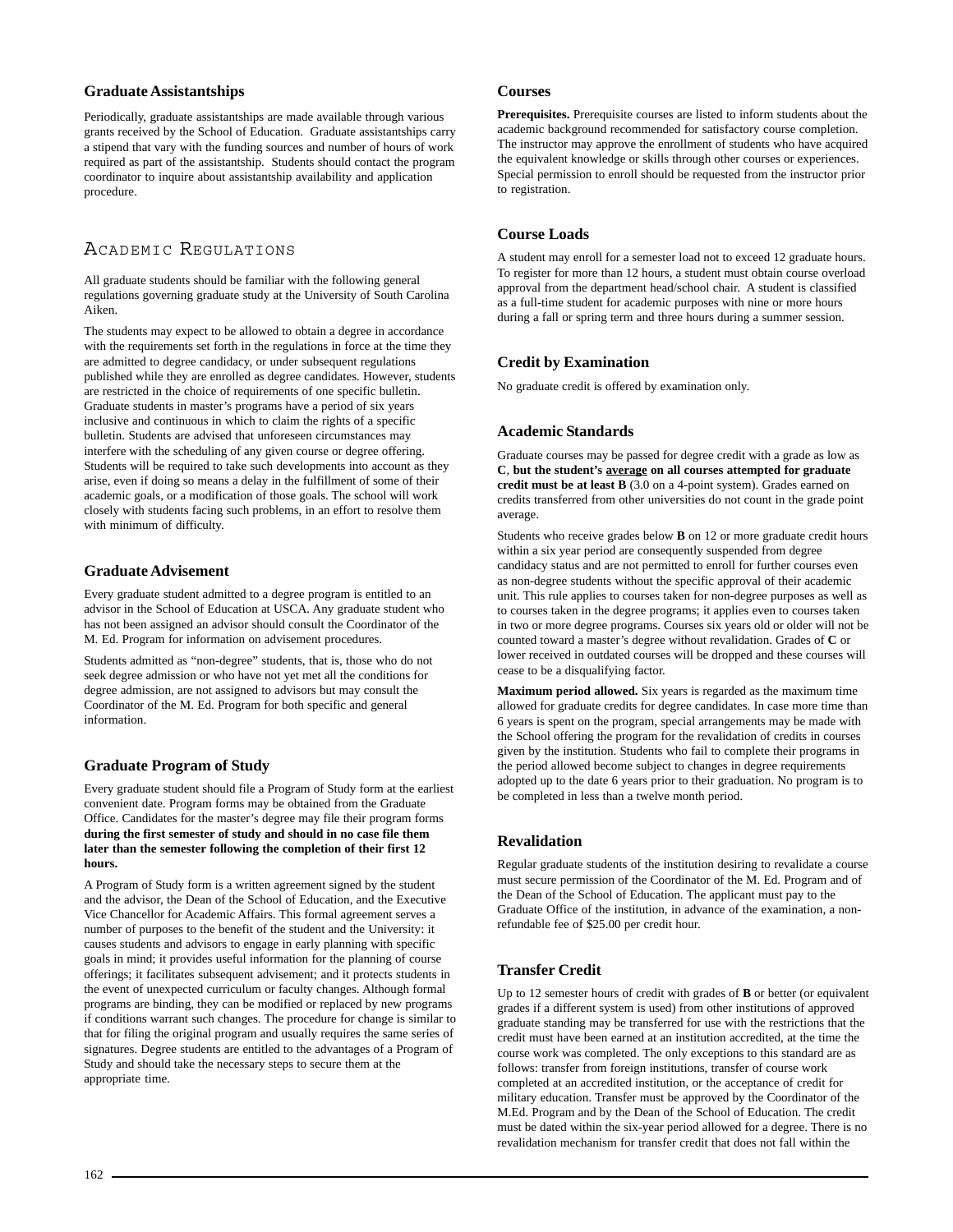time limit. Graduate credit will not be accepted for portfolio-based experimental learning which occurs prior to the student's matriculation.

### **Attendance**

Students are expected to attend all regular class meetings. Unsatisfactory class attendance may be considered adequate reason by the instructor for requesting the student to withdraw from the course.

### **Appeals and Petitions**

Appeals and petitions related to programs, regulations, or other academic matters will be reviewed first by the academic unit then by the USCA Graduate Advisory Council, and finally forwarded to the USCA Executive Vice Chancellor for Academic Affairs for approval. See page 30 for information on relief from academic regulations.

Appellants who have maintained a **B** average despite their accumulation of lower grades may, if their appeals are supported by their academic units, be allowed to proceed toward their degrees provided they receive no additional grades below **B**.

Appellants who have not maintained a **B** average should show extenuating circumstances and obtain the support of their academic units if they wish to be considered for reinstatement by the USCA Graduate Advisory Council.

### **Applications for Degrees**

All candidates for degrees must file a formal application with the USCA Office of the Registrar during the last academic term before graduation. In addition, a Clearance Recommendation for Graduate Degree Application must also be submitted. Deadlines are indicated in the Master Schedule of Classes for each term. Diplomas will not be awarded retroactively.

**Both undergraduate and graduate students will find additional USCA regulations and procedures are printed in other sections of the** *Bulletin* **and the** *USCA Student Handbook***.**

# M ASTER OF EDUCATION

# D EGREE REQUIREMENTS

- 1. Successful completion of an approved program of study providing 36 hours of graduate credit, of which at least 50% must be earned in courses numbered 700 or above (the remainder may be in courses numbered 600-699). A candidate's official program of education must be approved not only by the advisor but by the Dean of the School of Education and the Executive Vice Chancellor of Academic Affairs.
- 2. Successful completion of a comprehensive evaluation which includes midpoint check, and a final evaluation that includes a synthesis paper, portfolio, and oral defense.
- 3. Successful completion of AELE 780, Seminar in Elementary Education with a grade of B or better.

# **Policies and Procedures for the Administration of the Mid Point Evaluation of the M.Ed. Program in Elementary Education**

Each candidate for the M.Ed. degree in Elementary Education will complete a mid-point (18 hours) check, which is composed of a written component and a research presentation. Those 18 hours will include course work in research and one curriculum course. In the written component, candidates will address 2 dimensions of the Dynamic Educator and include artifacts that address the chosen dimensions. The written component will focus on the connection between research, practice and reflection. The research presentation will consist of the candidate's oral explanation of his/her research to graduate faculty. Coordinator will meet with each candidate individually to provide feedback on midpoint performance.

# **Policies and Procedures for the Administration of the Final Evaluation of the M.Ed. Program in Elementary Education**

Each candidate for the M.Ed. degree in Elementary Education will complete a Final Evaluation which is composed of a written component and an oral defense. The candidate must successfully complete a minimum of 30 hours of course work prior to submission of the written component. Those 30 hours will include course work in research, curriculum, methods, and application of technology. The written component will be due April 1st or November 1st.

### **Written Component**

The written component includes a Synthesis Paper and a Portfolio. The Synthesis Paper is a scholarly statement which demonstrates the ability to summarize and connect what was learned in courses, readings, discussions, and classroom-based experiences to the five advanced dimensions of the Dynamic Educator. The Portfolio is composed of artifacts which demonstrate that the candidate has attained knowledge specific to each of the ten program objectives:

1. The advanced Dynamic Educator as Planner evaluates theories of elementary school curriculum construction.

2. The advanced Dynamic Educator as Planner examines and evaluates contemporary educational issues.

3. The advanced Dynamic Educator as Planner connects content standards with instructional and assessment practices and applies these practices to maximize learning for all children.

4. The advanced Dynamic Educator as Manager analyzes and applies theories of human development, learning, and classroom management to create an environment that maximized learning for all children.

5. The advanced Dynamic Educator as Instructor investigates, evaluates and uses effective teaching strategies and instructional materials that maximize learning for all children.

6. The advanced Dynamic Educator as Instructor can analyze, synthesize, and conduct research and use these results to maximize the learning for all children.

7. The advanced Dynamic Educator as Instructor investigates and uses, where appropriate, instructional and informational technology to maximize the learning for all children.

8. The advanced Dynamic Educator as Communicator leads by example through active participation in the learning community.

9. The advanced Dynamic Educator as a Professional examines and evaluates learning of students from underrepresented groups, diverse cultures, and with exceptionalities and uses this information to maximize the learning for all children.

10. The advanced Dynamic Educator as a Professional reflects on own teaching practices and dispositions and examines how these practices and dispositions impact the learning of all children.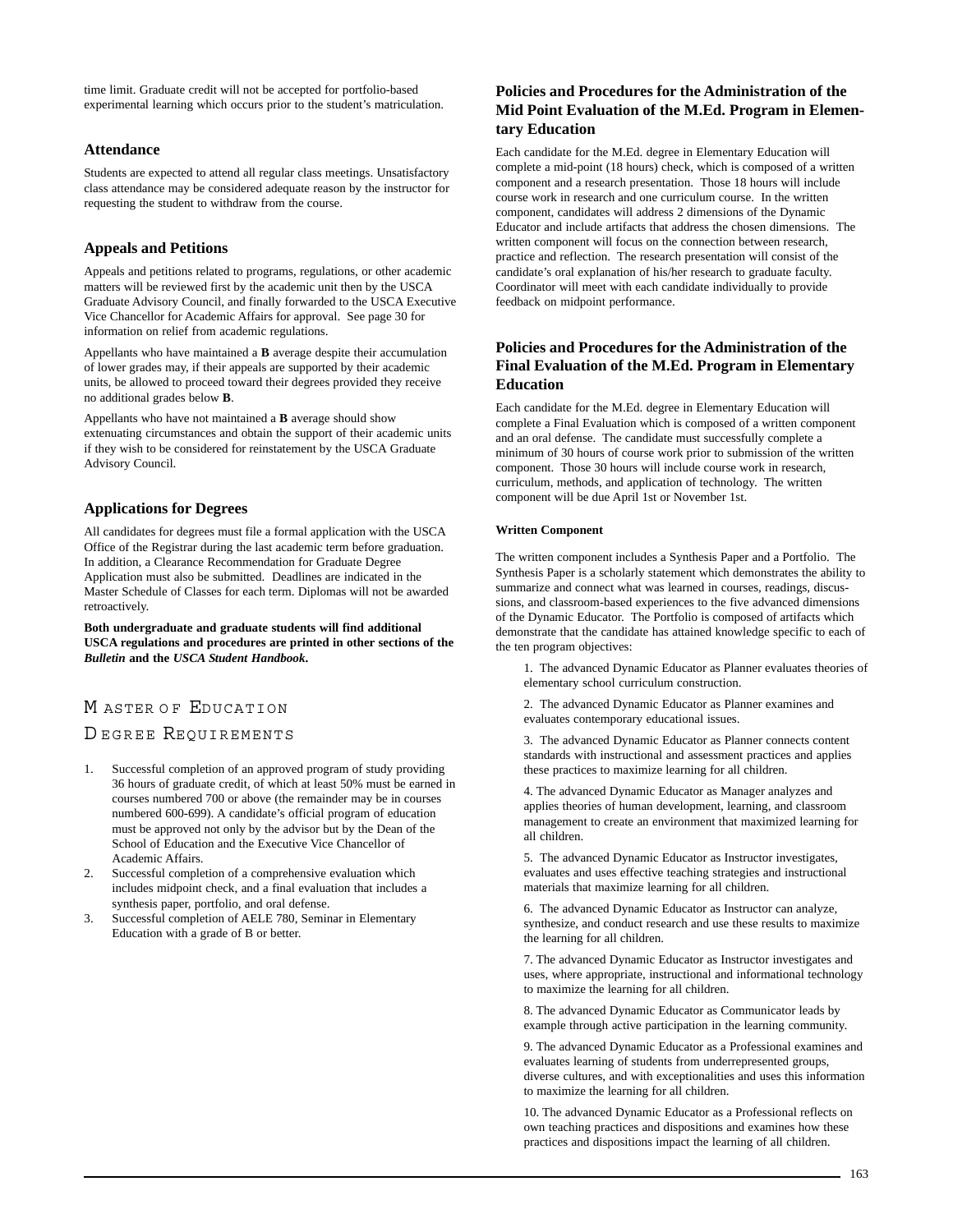The written component will be read and evaluated by three members of the graduate faculty who will designate an overall rating of Unacceptable, Acceptable, or Target. If the candidate does not receive a rating of Acceptable by at least two of the readers, the candidate will have one opportunity to resubmit the written component within one year.

### **Oral Defense**

The oral defense will be scheduled within the following three weeks after the candidate has successfully passed the written component. The oral defense is conducted by three members of the graduate faculty. The defense begins with a short oral presentation by the candidate followed by questions from the faculty to assess the candidate's ability to defend the written component. All three faculty members must designate a rating of Acceptable on the oral defense in order for the M.Ed. degree to be recommended.

### **Selection of Faculty**

During the spring term, the Dean of the School of Education will designate a team of three graduate faculty to read the written components and conduct the oral defenses that term. Consideration will be given to faculty load as well as the willingness to serve.

# **Technological Literacy for the M.Ed. in Elementary Education program**

Successful completion (grade of C or better) in AETE 731 or its equivalent, provides evidence of computer competency for candidates in the M.Ed. in Elementary Education program.

### **Program in Elementary Education**

Candidates for the Master of Education Degree in Elementary Education will meet the requirements listed below for a minimum of 36 semester hours.

| AELE 718 Critical Issues and Trends in American Education  3                                                                  |
|-------------------------------------------------------------------------------------------------------------------------------|
|                                                                                                                               |
|                                                                                                                               |
|                                                                                                                               |
| AELE 615 Advanced Study and Application of Science                                                                            |
|                                                                                                                               |
| AELE 670 Advanced Study and Application of Language Arts                                                                      |
| AELE 745 Advanced Study and Application of Mathematics                                                                        |
| AELE 760 Advanced Study and Application of Social Studies                                                                     |
|                                                                                                                               |
|                                                                                                                               |
| Courses in Computer Use, Guidance and Counseling, Educational<br>Administration, Education of Children with Exceptionalities, |
| Measurement and Evaluation, Reading in the Content Area, Human                                                                |
| Growth and Development, Educational Technology, and graduate level                                                            |
| discipline based content courses, and other education electives as<br>approved.                                               |

**Total hours required ........................................................................... 36**

Students are expected to complete AERM 700, Introduction to Research in Education, and AELE 715, Elementary School Curriculum, during the first 12 hours of graduate coursework.

### **Course Descriptions**

### **Education (AEDU)**

- **AEDU 633 Field Problems in Education. (1-3)** Selected educational problems will be identified and explored, and probable solutions developed. Emphasis will be on providing practicing school personnel an opportunity to work cooperatively, under supervision, toward solutions to those problems which are of immediate concern to them. Activities will include seminars, review of literature, observations, case studies, materials development, and other applicable approaches. Emphasis will be placed on the development of a comprehensive proposal designed to alleviate or solve the problems identified.
- **AEDU 635 Special Topics in Education. (1-3)** Selected topics in content knowledge and pedagogy for PK-12 teachers.

### **Foundations (AEFN)**

**AEFN 749** The School in Modern Society. (3) (Prereq: admission to full graduate standing or permission of instructor) Basic concepts in the relation of the school to the social order: an analysis of the central features of the changing social context within American educational policy and behavior problems.

### **Elementary (AELE)**

- **AELE 615 Advanced Study and Application of Science Methods. (3)** Reinforces the science background of prospective and practicing teachers. Innovations are examined. Emphasis is placed on methods, materials, community resources, and evaluation procedures.
- **AELE 670 Advanced Study and Application of Language Arts Methods. (3)** Content, goals, and methods of teaching language arts. Emphasis is placed on the teaching of oral and written expression and listening.
- **AELE 715** The Elementary School Curriculum. (3) Critical study of the modern elementary school curriculum.
- **AELE 717 Curriculum Problems in the Elementary School. (3)** (Prereq: AELE 715) A careful examination of the persistent problems of elementary schools (grouping, promotions, etc.) and the best solutions in terms of research and expert opinion.
- **AELE 718 Critical Issues and Trends in American Education. (3)** Examines contemporary issues and trends in today's schools and the best solutions in terms of research and expert opinion. Emphasis is on issues relating to diversity, current educational policies and practices, and curriculum and instruction.
- **AELE 720 Middle School Organization and Curriculum. (3)** An overview of the development of the middle school, history, purposes, and organization and an in-depth analysis of middle school organization and curriculum. The characteristics of middle school students, methods of evaluating students, and the overall curricular program are also considered.
- **AELE 745 Advanced Study and Application of Mathematics and Problem Solving. (3)** (Prereq: AMTH 221 or its equivalent) Analysis of the school curriculum and instructional methods in the designated areas of mathematics; exploration of appropriate outcomes on instruction.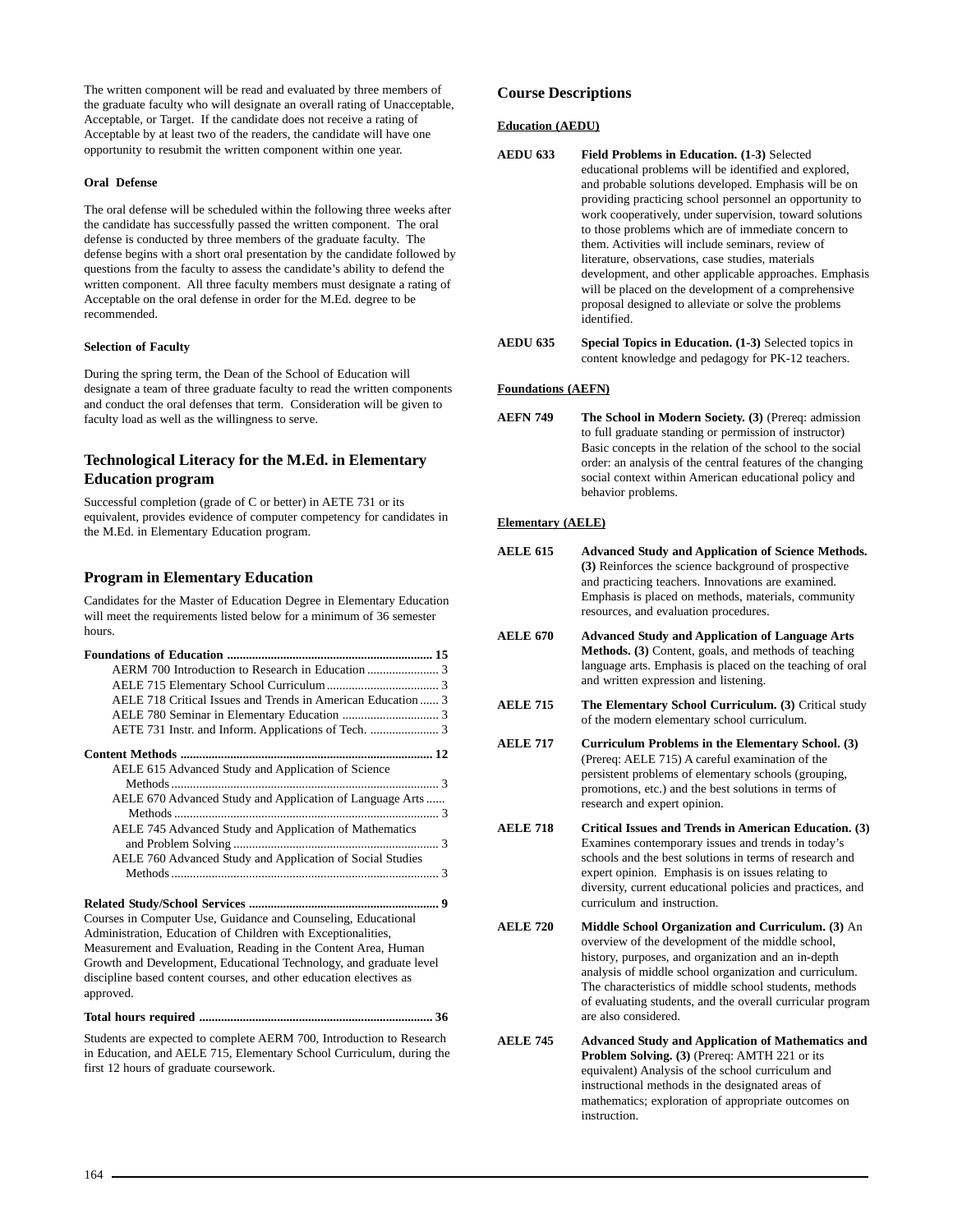- **AELE 760 Advanced Study and Application of Social Studies Methods. (3)** The selection of teaching procedures and instructional materials used to teach social studies.
- **AELE 780** Seminar in Elementary Education. (3) (Prereq: 27 semester hours of credit earned or 24 hours of credit earned and concurrent enrollment in 3 hours of graduate coursework as specified on the program of study). The course is designed to integrate the candidate's knowledge of curriculum, assessment, policy, and learning theory for the analysis of current educational trends and issues. A grade of "B" or above in this course is required for completion of the M.Ed. Degree.

### **Educational Psychology (AEPY)**

**AEPY 705 Theories of Human Growth and Development. (3)** An analysis of developmental theories and research from birth through adulthood with emphasis on developmentally appropriate practices for teachers, parents, counselors, and administrators. Includes an examination of cognitive, emotional, physical, social and moral development from a variety of historical and contemporary perspectives.

### **Research and Measurement (AERM)**

**AERM 700** Introduction to Research in Education. (3) (Prereq: full admission to graduate standing or permission of instructor) Emphasis on the major methods and techniques of research by students of education.

### **Instruction and Teaching (AETE)**

- **AETE 610 Integrated Reading and Writing Instruction. (3)** Theoretical bases and techniques for teaching reading and writing in the elementary school, using multiple subject areas.
- **AETE 631 Using Computers to Support Instruction. (3)** Applications of selected software in instructional management.
- **AETE 671** Computers in Science Education. (3) Use of computer technology in teaching and managing science classes and programs in grades K-12.
- **AETE 731 Instructional and Informational Applications of Technology. (3)** Educational technology focused on instructional and informational applications of computers.
- **AETE 755 Supervision and Evaluation of Clinical Experiences. (3)** (Prereq: a minimum of one year of PK-12 teaching experience) An examination of theoretical foundations and experiential techniques necessary for effective mentoring, supervision, and evaluation of novice teachers in their initial teaching years, teaching interns during their semester internship, and practicum students working in clinical settings.
- **AETE 760 Issues in Writing Instruction K-12. (6)** Issues in the teaching of writing, with emphasis on classroom applications K-12 and program development.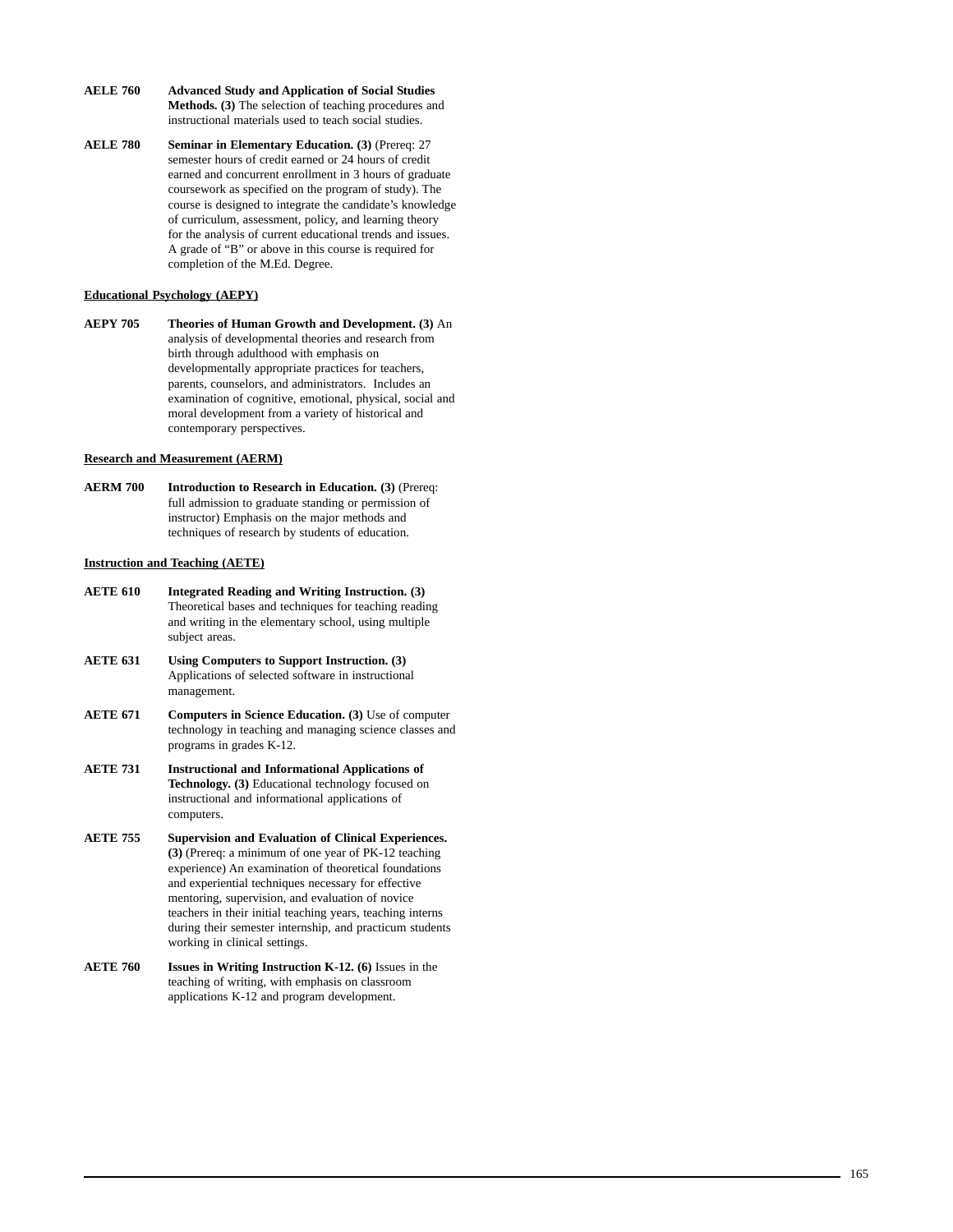# The University of South Carolina Aiken and the University of South Carolina Columbia

[Master of Education Degree in](http://edtech.usca.edu/) Educational Technology

Jeffrey M.Priest, Ph.D., Dean of the School of Education Thomas J. C. Smyth, Ph.D., Program Coordinator

T<br>
The Master's Degree in Educational Technology is designed<br>
to provide advanced professional studies in graduate level<br>
coursework to develop capabilities essential to the effective<br>
design evaluation and delivery of tec to provide advanced professional studies in graduate level design, evaluation, and delivery of technology-based instruction and training (e.g., software development, multimedia development, assistive technology modifications, web-based development, and distance learning). The program is intended (1) to prepare educators to assume leadership roles in the integration of educational technology into the school curriculum, and (2) to provide graduate-level instructional opportunities for several populations (e.g., classroom teachers, corporate trainers, educational software developers) that need to acquire both technological competencies and understanding of sound instructional design principles and techniques. This graduate program is offered jointly by the USC Aiken School of Education and the USC Columbia College of Education. All courses are offered in web-based format.

### **School of Education Faculty, USC Aiken**

- Gary J. Senn, Ph.D., Florida Institute of Technology, 1992, Associate Professor
- Thomas J.C. Smyth, Ph.D., University of South Carolina, 1983, Professor, *Westinghouse Endowed Professorship in Instructional Technology*

### **College of Education Faculty, USC Columbia**

- Kellah Edens, Ph.D., University of South Carolina, 1992, Assistant Professor, Department of Educational Psychology
- Susan W. Quinn, M.Ed., George Mason University, 1990, Director, Educational Technology Center
- Cheryl A. Wissick, Ph.D., University of Virginia, 1990, Associate Professor, Department of Educational Psychology

# ADMISSION

### **Application**

Application forms for admission to graduate studies may be obtained from the School of Education Office, Room 210 in the Business and Education Building or the USCA Office of Graduate Studies in Room 101-A of the Penland Administration Building. Candidates for graduate studies are required to hold a baccalaureate degree in accordance with the general regulations of the University of South Carolina.

### **Enrollment Classifications:**

- **1. Full Admission Status:** Applicants who have met all requirements for admission including satisfactory scores on the Graduate Records Examination or Miller Analogies Test, satisfactory references and satisfactory academic performance at an accredited university or college. Up to 12 hours of graduate credit from an accredited university or college may be accepted toward the degree, subject to approval of the School of Education. A maximum of 6 hours of graduate coursework identified as professional development courses may be applied toward the M.Ed. Degree subject to approval of the School.
- **2. Non-degree Enrollment Status:** Students who intend to seek a graduate degree, but lack one or more of the requirements for full admission status, or who are seeking graduate credit for the purpose of recertification or for transfer to another college or university. Only six (6) hours taken as a non-degree student at any USC campus may be used toward a degree program.
- **3. Provisional Status:** Applicants who intend to seek a graduate degree, but lack sufficient requirements for full admission status may be provided provisional status. Provisional students must attain a 3.0 grade point average during the first 12 credit hours to be eligible for full admission. (These courses may be designated by department).

A non-refundable application fee of \$45 is required of all first-time applicants to the USCA graduate program.

### **Degree Admission Requirements:**

Acceptance by the School of Education will be based upon the applicant's total academic profile. Application to the Educational Technology Program can be made after completion of at least the bachelor's degree from a college or university accredited by a regional accrediting agency. The standard for admission will be based on a total profile for the applicant. The successful applicant should have an undergraduate grade point average of at least 3.0, a score of 396 (or a score of 45 if taken prior to Fall 2004) on the Miller's Analogies Test or scores of 450 on both the verbal and quantitative portions of the Graduate Record Exam, a wellwritten letter of intent that matches the objectives of the program and includes a description of previous technology experience, and positive letters of recommendation from individuals who know the professional characteristics of the applicant. Any exceptions for students failing to meet these standards shall be referred to the Admissions Committee for review and final decision.

All test scores should be sent to the Graduate Admissions Office at USC Aiken.

It should be noted that no academic program can be approved until the student has been admitted as a qualified degree candidate. Students are cautioned that graduate credit earned prior to full admission to degree candidacy may not be applicable toward the degree requirements. The program should be established during the first semester of study and no later than the semester following the completion of the first 12 hours. Only six hours of courses taken as a non-degree student in the USC system may be used to meet the requirements of a graduate degree program. Only six hours of courses designated as Professional Development may be used to meet the requirements of a graduate degree program.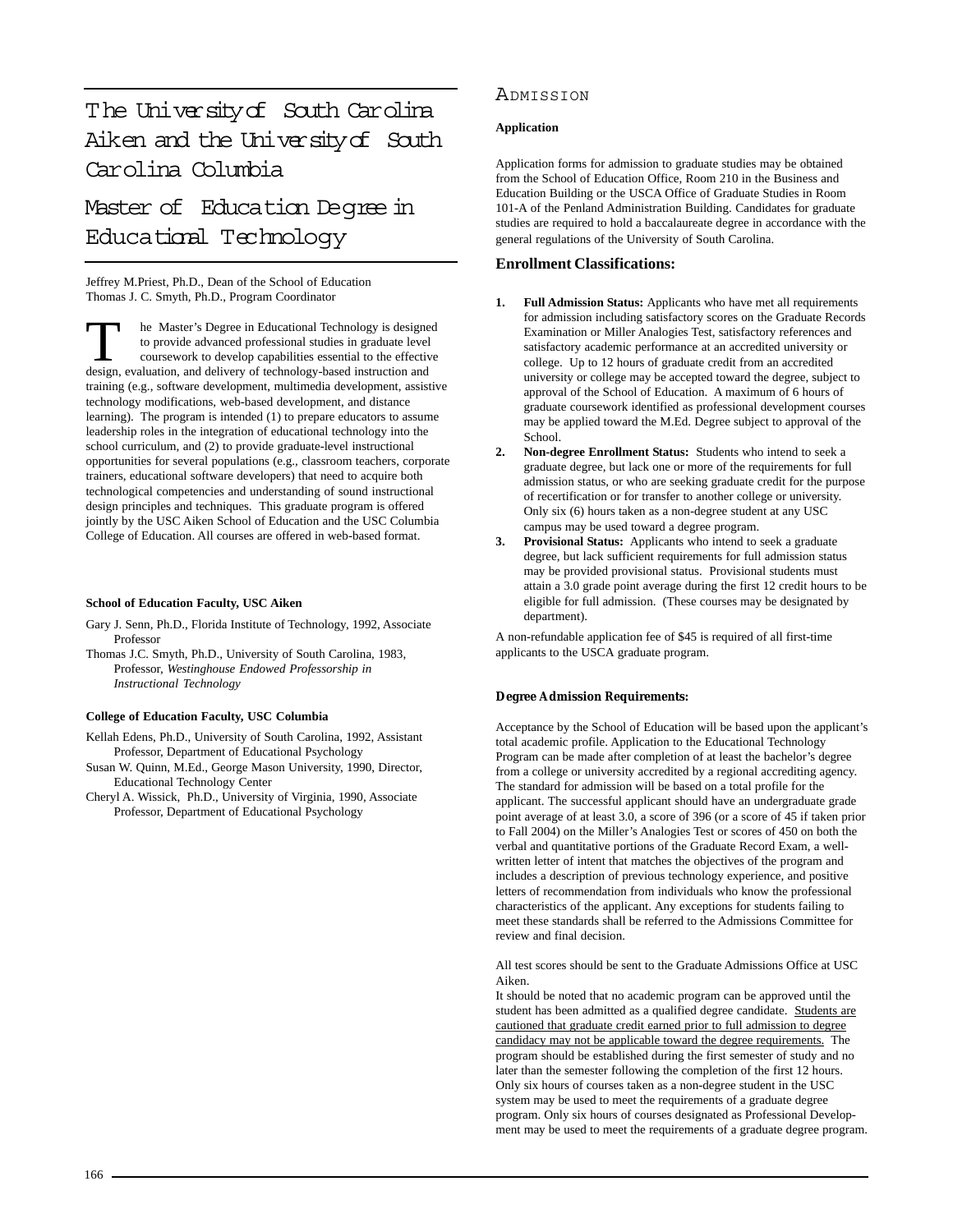### **Degree Requirements:**

The Master of Education in Educational Technology degree requires:

- 1. Successful completion of an approved program of study providing a minimum of 36 hours of graduate credit. A student's official program of study must be approved not only by the student's advisor but by the Dean of School of Education and the Executive Vice Chancellor for Academic Affairs.
- 2. A minimum grade point average of 3.00 (B) is required on the total graduate program with a minimum average of B on all 700-800 level courses.
- 3. Successful completion of a comprehensive evaluation which includes a written synthesis paper and portfolio and an oral defense.

Transcripts of transfer graduate credits must be on file prior to approval of graduation applications.

# **Program in Educational Technology**

Candidates for the Master of Education Degree in Educational Technology will meet the requirements listed below for a minimum of 36 semester hours.

| (Choose one of the following) |  |
|-------------------------------|--|
|                               |  |
|                               |  |
|                               |  |
|                               |  |
|                               |  |

### **Course Descriptions**

### **Educational Technology (AEET)**

- **AEET 603 Design and Development Tools I.[=EDET 603] (3)** Study of multimedia elements (e.g., graphics, animation, audio and video) including the creation and editing of materials. Instructional applications, copyright issues, and technology limitations will be explored.
- **AEET 650 Internship in Educational Technology.[=EDET 650] (3)** (Prereq: AEET/EDET 603 and AEET/EDET 722). Supervision of field-based experiences in the design, development, evaluation, and implementation of technology-based instructional and training projects.
- **AEET 652 Design and Evaluation of Games and Simulations.[=EDET 652] (3)** Application of instructional design criteria to computer and noncomputer interactions. Analyses include requisite cognitive processes, affective outcomes, and ethical standards. Design and formative testing of interactive exercises.
- **AEET 703 Design and Development Tools II.[=EDET 703] (3)** (Prereq: EDET 603) In-depth development of skills using current and emerging technologies to create a multimedia or web-based project that includes instructional and multimedia elements (e.g., graphics, animation, audio and video).
- **AEET 709 Applications of Learning Principles.[=EDET 709] (3)** An introduction to behavioral and cognitive learning principles applicable to the design of technology-based instruction and performance training.
- **AEET 722 Instructional Design and Assessment.[=EDET 722] (3)** (Prereq: EDET 709) Application of instructional design and assessment principles to the development and formative testing of instruction in integrated technologybased contexts.
- **AEET 735 Technological Applications for Diverse Populations.[=EDET 735] (3)** The application of assistive devices and other technologies to assure access to information and productivity tools by persons with diverse needs. Universal design issues will be included.
- **AEET 746 Management of Technology Resources.[=EDET 746] (3)** The organization and administration of media programs in school buildings and districts, regional and state centers, and colleges and universities. Procedures, problems, and trends for an integrated instructional support system will be emphasized.
- **AEET 755 Design and Evaluation of Information Access and Delivery.[=EDET 755] (3)** (Prereq: AERM/EDRM 700, AEET/EDET 709, AEET/EDET 722, AETE/EDTE 731) The use of telecommunications tools to support research and instruction across the curriculum. Includes study of distance education and issues related to instructional delivery, connectivity, and distribution methods.
- **AEET 780 Research Seminar in Educational Technology.[=EDET 780] (3)** Explores contemporary trends, problem areas, and issues in educational technology through literature investigations, seminar discussions, and case studies.
- **AEET 793 Advanced Instructional Design and Development.[=EDET 793] (3)** (Prereq: EDET 703) Incorporation of instructional design criteria, multimedia development skills, knowledge of instructional methods, learning theory and evaluation in developing a comprehensive multimedia or web-based instructional project.

### **Research and Measurement (AERM)**

**AERM 700** Introduction to Research in Education. (3) (Prereq: full admission to graduate standing or permission of instructor) Emphasis on the major methods and techniques of research by students of education.

### **Instruction and Teaching (AETE)**

**AETE 731 Instructional and Informational Applications of Technology (3)** Educational technology focused on instructional and informational applications of computers.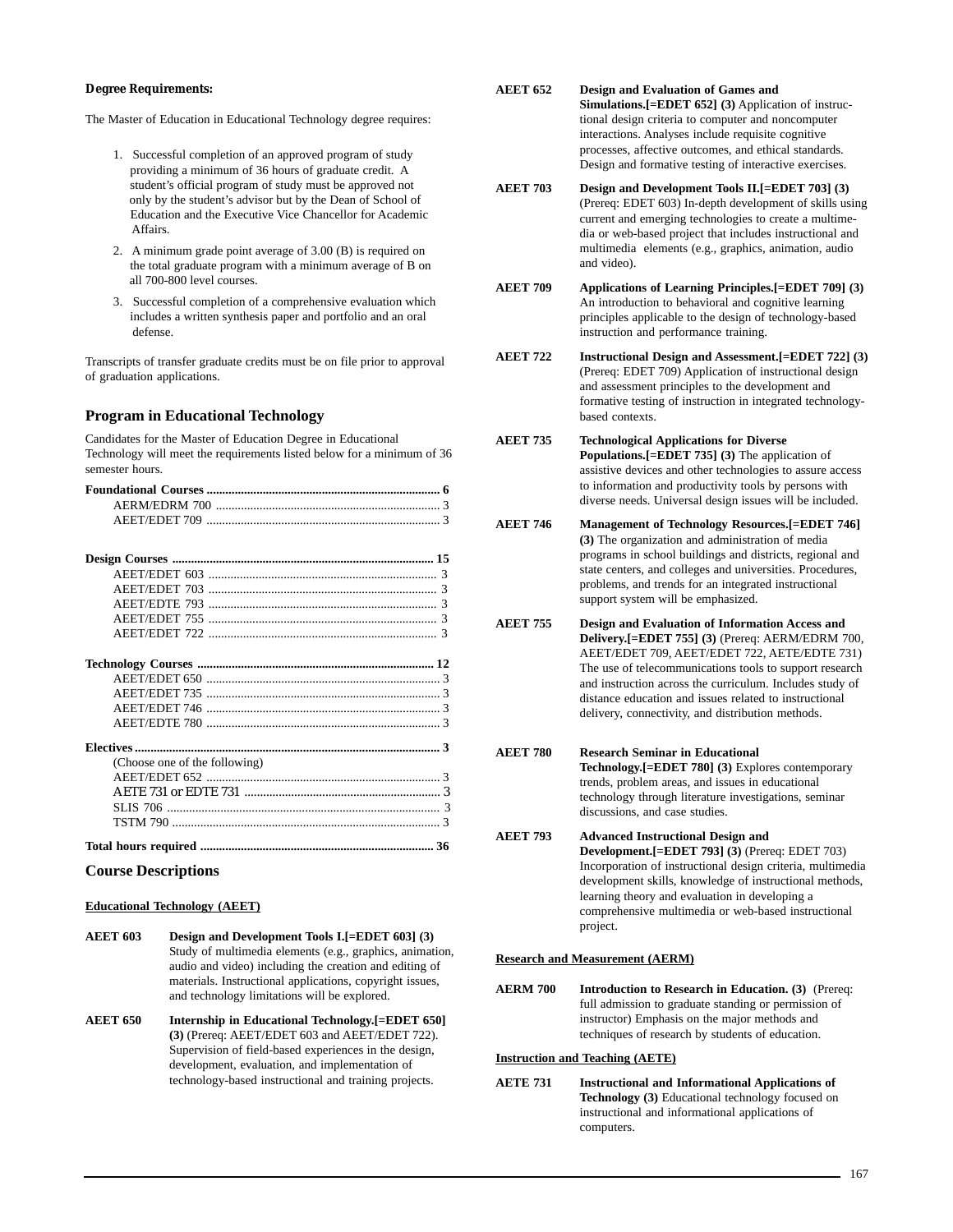# Master of Science Deqree [in Applied Clinical Psychology](http://www.usca.edu/psychology/)

Edward J. Callen, Ph.D., Department Chair Jane A. Stafford, Ph.D., Psychology Graduate Program Director

T he Master of Science Degree in Applied Clinical Psychology<br>provides graduate study and clinical experience in<br>preparation for careers in applied clinical and counseling<br>settings and as a foundation for students intereste provides graduate study and clinical experience in settings and as a foundation for students interested in pursuing advanced doctoral studies. Students enrolled in this program are expected to pursue a plan of study to assure increased professional competence and breadth of knowledge in the field of clinical and counseling psychology. The degree objectives are designed to enable the student to:

- 1. Understand principles of psychology and how they are applied.
- 2. Understand a diversity of theoretical perspectives.
- 3. Interpret and apply statistical and research techniques
- 4. Understand professional, legal and ethical principles as they pertain to professional conduct and responsibility.
- 5. Understand and develop skills in assessment procedures and intervention strategies.

The degree program reflects a commitment to the Council of Applied Master's Programs in Psychology (CAMPP) model of practitioners who bring scholarship and reflection to their work, and an understanding of diversity in clientele, methodology, and application. The USC Aiken Master of Science Degree in Applied Clinical Psychology program is approved by CAMPP, and is accredited by the Masters in Psychology Accreditation Council (MPAC).

The USC Aiken Psychology Department is committed to recruiting students representing a variety of societal subgroups and subcultures.

### **Department of Psychology Faculty**

The psychology faculty come from all parts of the country and bring a broad array of expertise to the program. They are not only respected scholars in their field but also excellent communicators who bring a sense of adventure to the classroom. They actively involve students in their quest for answers to psychology's frontier issues. Among the topics which are currently being studied by faculty and students are the nature of fear, artificial intelligence, mental retardation, parenting and attachment, stress and alcohol, assessment and treatment of childhood affective disorders, and explorations of the nature of self-esteem.

### **Professors**

Edward J. Callen (Psychology), Ph.D., Northern Illinois University, 1986, *Strom Thurmond Endowed Chair in Social and Behavioral Sciences* Keri A. Weed (Psychology), Ph.D., Notre Dame, 1984, *Carolina Trustee Professor*

### **Associate Professors**

Maureen H. Carrigan (Psychology), Ph.D., State University of New York - Binghamton, 1998

Laura N. May (Psychology), Ph.D., University of Tennessee, 2002

### **Assistant Professors**

- Chad E. Drake (Psychology), Ph.D., University of Mississippi, 2008
- Echo E. Leaver (Psychology), Ph.D., University of Illinois at Urbana-Champaign, 2008
- Dawn A. Morales (Psychology), Ph.D., University of California San Diego, 2003
- Jane A. Stafford (Psychology), Ph.D., State University of New York Binghamton, 2002
- Sarah B. Stevens (Psychology), Ph.D., West Virginia University, 2008

### **Distinguished Professors Emeriti**

Thomas L. Boyd (Psychology), Ph.D., State University of New York-Binghamton, 1978

- O. Joseph Harm (Psychology), Ph.D., Vanderbilt University, 1975
- William J. House (Psychology), Ph.D., University of South Carolina, 1974

### **Professor Emerita**

Emilie Towler (Psychology), M.A., University of Rochester, 1948

# Admission

### **Application**

Application forms for admission to graduate studies may be obtained from the Department of Psychology Office, Room 226 of the Penland Administration Building or the USCA Graduate Office in Room 101-A of the Penland Administration Building. Candidates for graduate studies are required to hold a baccalaureate degree in accordance with the general regulations of the University of South Carolina Aiken. Admission may be granted at one of three levels:

a. Full admission status: Applications with satisfactory scores on the Graduate Record Examination (General and Psychology), satisfactory references and undergraduate records indicating good academic performance. or

b. Provisional status: Applicants who intend to seek a graduate degree, but lack sufficient requirements for full admission status. Provisional students must attain a 3.0 grade point average during the first 12 credit hours to be eligible for full admission.

If after the completion of any semester of the provisional enrollment, it is determined that the student will be unable to achieve a 3.0 grade point average during the course of the first 12 credit hours, the student will be disenrolled.

Applicants whose native language is not English will need a satisfactory score on the Test of English as a Foreign Language (TOEFL). The minimum acceptable score is 550 on the standard or 213 on the computer-based version.

The curriculum is designed to allow students to pursue their degree as either part-time or full-time students.

A non-refundable application fee of \$45 is required of all first-time applicants to the USCA graduate program.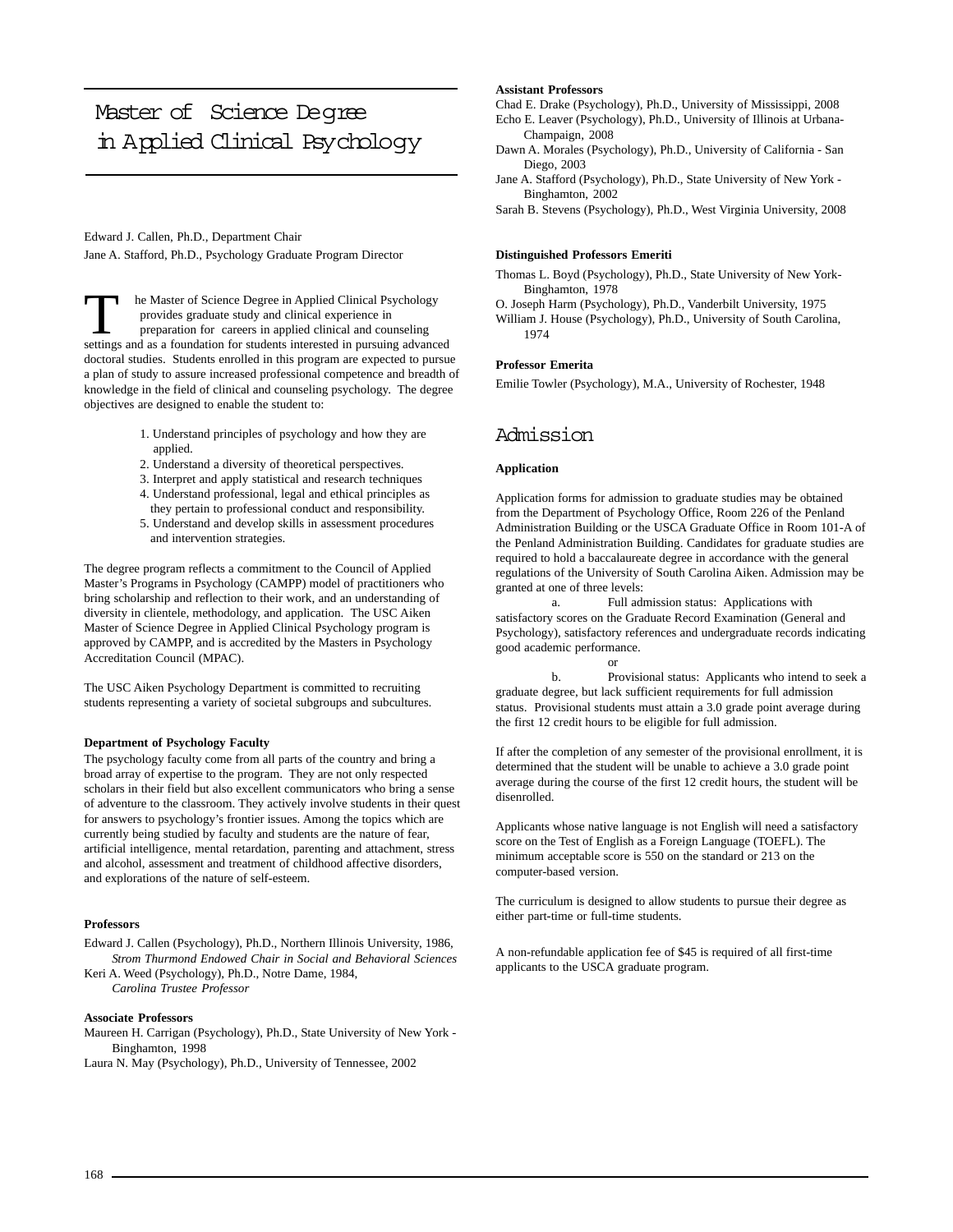**Appeals for Admission.** An appropriate hearing board will provide each student with an opportunity to challenge the content of University records, to ensure that the records are not inaccurate or misleading and to provide an opportunity for the correction or deletion of any inaccurate, misleading, or otherwise inappropriate data contained therein. Such requests should be made through the Graduate Advisory Council at USCA. For additional information on the admissions appeal process, please refer to the *USCA Graduate Policies and Procedures Manual*.

**Valid period of admission.** Admission to the Graduate School is valid for one year unless a shorter period is specified by a particular program. If an admission has not been acted upon by a student after one calendar year, the student must reapply for admission.

Students who have been admitted to a graduate program under regulations other than these, and have not completed any USCA graduate courses during a period of three or more years are required to fulfill current admission requirements prior to returning to the University for additional graduate work. Such students become subject to regulations of the Graduate Program to which they are admitted in effect at the time of readmission.

The University reserves the right to decline admission, to suspend, or to require the withdrawal of a student when, for any reason, such action is deemed to be in the interest of the University.

**International Student Admission.** Students who have earned a degree or taken any courses in countries outside the US, must have an official transcript evaluated by a professional evaluation service. This evaluation must be forwarded directly to the USCA Graduate Admissions Office from the evaluation service. (A list of several professional Evaluation Services can be obtained from the USCA Admissions Office or found on the USCA web site at: www.usca.edu/admissions). Students will not be considered for admission until this evaluation is received.

### **Degree Admission Requirements:**

Acceptance by the Department of Psychology will be done on the basis of the applicant's total academic profile. That includes:

- 1. A completed application to the Graduate Office, University of South Carolina Aiken.
- 2. A bachelor's degree from an accredited institution with at least 15 hours in psychology.
- 3. Transcripts of all undergraduate and graduate work (3.00 overall undergraduate G.P.A. preferred).
- 4. Three letters of recommendation, with at least two from faculty at academic institutions.
- 5. A written personal statement of intent describing professional goals.
- Satisfactory performance on the Graduate Record Examination [1000 GRE (Verbal and Quantitative), and 450 GRE (Advanced Psychology) preferred].\*

\*To be considered for admission, scores submitted for the Graduate Record Exam requirement must have been posted by the applicant within the five years prior to application.

### **The Master of Science in Applied Clinical Psychology degree requires:**

- 1. Successful completion of an approved program of study providing a minimum of 45 hours of graduate credit. (A student's official program of study must be approved by the Director of the Graduate Clinical Programs and Psychology Department Chair.)
- 2. Practicum/course requirements to include at least 600 clock- hours of applied/clinical experience. These hours can be earned through course/practicum requirements and supervised professional clinical assistantship opportunities (when available). These training experiences are to be distributed among individual/group therapy, assessment, and professional consultation activities.
- 3. Successful completion of a Master's Thesis.

### **Graduate Assistantships**

Eligible students may receive a graduate assistantship, which includes monetary support in addition to significantly reduced tuition for both resident and non-resident students. Assistantship experiences are generally available in applied clinical/community settings.

# ACADEMIC REGULATIONS

All graduate students should be familiar with the following general regulations governing graduate study at the University of South Carolina Aiken.

The students may expect to be allowed to obtain a degree in accordance with the requirements set forth in the regulations in force at the time they are admitted to degree candidacy, or under subsequent regulations published while they are enrolled as degree candidates. However, students are restricted in the choice of requirements of one specific bulletin. Graduate students in master's programs have a period of six years inclusive and continuous in which to claim the rights of a specific bulletin. Students are advised that unforeseen circumstances may interfere with the scheduling of any given course or degree offering. Students will be required to take such developments into account as they arise, even if doing so means a delay in the fulfillment of some of their academic goals, or a modification of those goals. The school will work closely with students facing such problems, in an effort to resolve them with a minimum of difficulty.

Graduate students in the Masters Degree Program in Applied Clinical Psychology have a period of six years to complete the degree requirements. Students who have not completed the degree requirements by the completion of their sixth year will be removed from the program. As in all instances, appeals and petitions related to these regulations will be reviewed first by the academic unit, then by the USCA Graduate Advisory Council, and finally forwarded to the USCA Executive Vice Chancellor for Academic Affairs for approval.

### **Graduate Advisement**

Every graduate student admitted to a degree program will be advised by the Psychology Graduate Program Director.

Students admitted as "non-degree" or "provisional" students are also advised by the Psychology Graduate Program Director.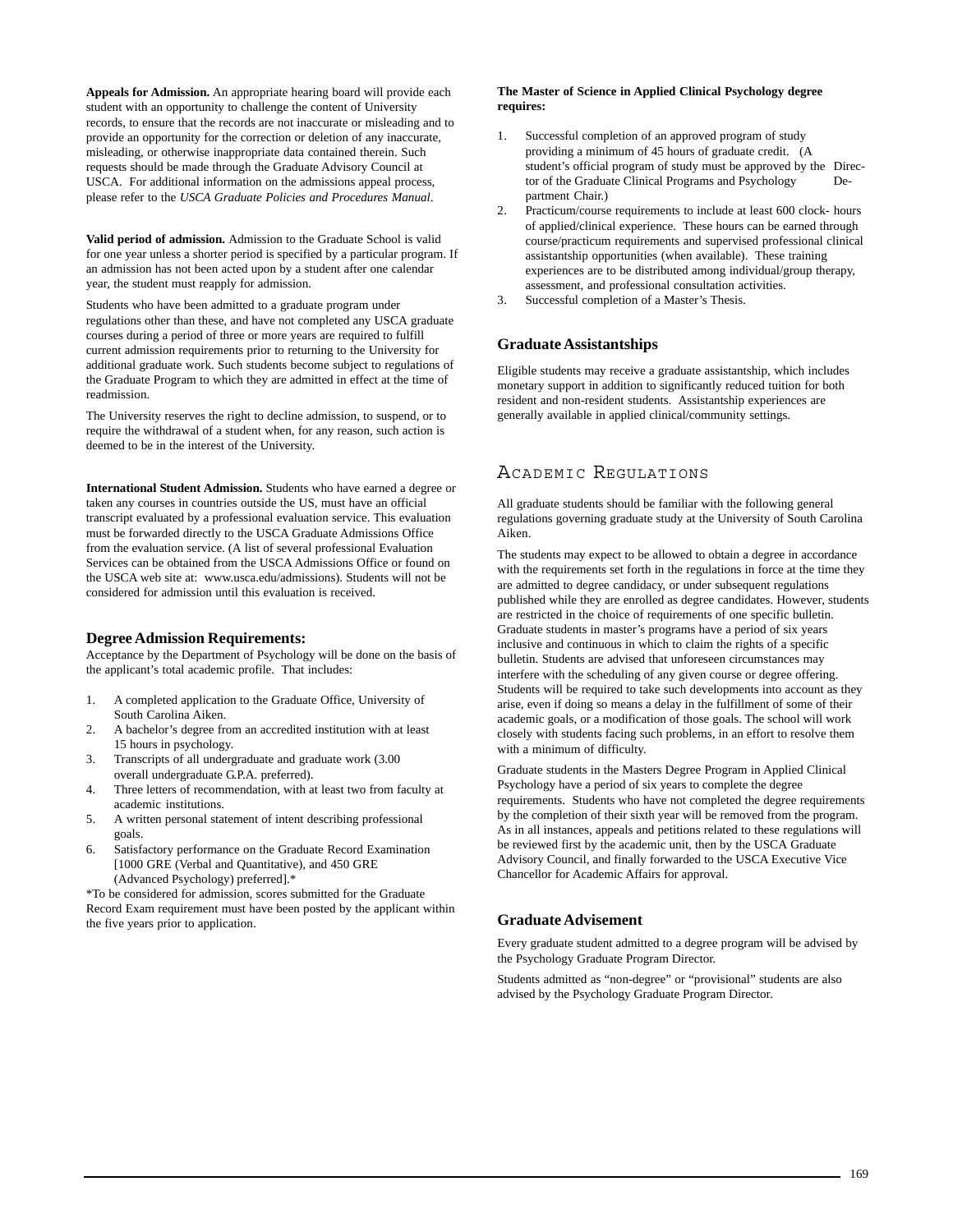### **Graduate Program of Study**

Every graduate student should file a Program of Study form. Program forms may be obtained from the Psychology Graduate Program Director. Master's degree students should file their program forms **during the first semester of study.**

A Program of Study form is a written agreement signed by the student, the Graduate Program Director, and the Department Chair. This formal agreement serves a number of purposes to the benefit of the student and the University: it causes students and advisors to engage in early planning with specific goals in mind; it provides useful information for the planning of course offerings; it facilitates subsequent advisement; and it protects students in the event of unexpected curriculum or faculty changes. Although formal programs are binding, they can be modified or replaced by new programs if conditions warrant such changes. The procedure for change is similar to that for filing the original program and usually requires the same series of signatures. Degree students are entitled to the advantages of a Program of Study and should take the necessary steps to secure them at the appropriate time.

# **Graduate Student Handbook**

**Graduate Handbook**. All graduate students are issued a *USC Aiken Psychology Department Graduate Student Handbook* which provides additional information about the academic program, stipend opportunities, faculty research areas and opportunities, and career planning information.

### **Courses**

**Admission to courses**. Admission to graduate courses is always subject to departmental consent. Courses numbered 600-799 are restricted to graduate students.

**Prerequisites.** Prerequisite courses are listed to inform students about the academic background recommended for satisfactory course completion. The Department Chair or the Graduate Program Director may approve the enrollment of students who have acquired the equivalent knowledge or skills through other courses or experiences. Special permission to enroll should be requested from the Department Chair or the Graduate Program Director prior to registration.

### **Course Loads**

A student may enroll for a semester load not to exceed 12 graduate hours. To register for more than 12 hours, a student must obtain course overload approval from the department chair/school head. A student is classified as a full-time student for academic purposes with nine or more hours during a fall or spring term and three hours during a summer session.

### **Credit by Examination**

No graduate credit is offered by examination only.

### **Transfer Credit**

A maximum of 12 hours of equivalent graduate coursework completed at other accredited institutions with a grade of B or better may transfer to the USCA M.S. Psychology degree. However, thesis and practicum work from institutions other than USCA will not transfer into the program. The department will make final determination of transferability of all coursework.

### **Academic Standards**

After the completion of nine hours of coursework in the USCA M.S. Psychology program, a minimum grade point average of 3.0 must be maintained to remain in good standing in the degree program. If the grade point average falls below 3.0 in any semester, a probationary period will begin in which the student must raise the grade point average to at least 3.0 within the next 9 credit hours of coursework. Failure to attain a 3.0 in this period will result in the student's termination from the degree program. Students may not enroll in practica, research, or thesis during the probationary period.

Graduate courses other than Psychopathology and the Applied Core Course Requirements may be passed for degree credit with a grade as low as C, but the student's average on all courses attempted for graduate credit must be at least a 3.0. If the student earns a grade below a C on any course, that course must be repeated in order to earn degree credit (C or better). Psychopathology and the Applied Core Course Requirements must be passed with a grade of B or better. If the student earns a grade below a B, that course must be repeated in order to earn degree credit (B or better). All registrations will appear on the student's permanent record and all grades will be computed in the student's grade point average. Course credit for graduation will be given only once unless otherwise stipulated in the course description. Students must have a minimum grade point average of 3.0 in order to graduate from the degree program. Grades earned on credits transferred from other universities do not count in the grade point average.

APSY 798 and 799 are graded on a pass-fail basis, and are not included in the overall grade point average. Students will receive a 'T' letter grade, signifying satisfactory performance for each semester that they are enrolled in APSY 799. A 'U' letter grade will signify unsatisfactory performance, and will not count toward degree requirements. If, at the completion of 5 hours, the student has still not completed the thesis requirements, that student will be required to maintain enrollment in APSY 799 during subsequent semesters until the thesis requirements are met. Any student who continues to use University facilities or wishes to confer with faculty on thesis work must be officially enrolled for at least one hour of thesis credit.

### **Auditing**

Under certain circumstances, graduate courses may be audited by obtaining prior approval from the Director of the Graduate Program in Applied Clinical Psychology and the Psychology Department Chair. No degree credit may be earned in an audited courses. Applied Core courses may not be audited.

### **Appeals and Petitions**

Appeals and petitions related to programs, regulations, or other academic matters will be reviewed first by the academic unit then by the USCA Graduate Advisory Council, and finally forwarded to the USCA Executive Vice Chancellor for Academic Affairs for approval. See page 31 for information on relief from academic regulations.

### **Applications for Degrees**

All candidates for degrees must file a formal application with the USCA Office of the Registrar during the last academic term before graduation. In addition, a Clearance Recommendation for Graduate Degree Application must also be submitted. Deadlines are indicated in the Master Schedule of Classes for each term. Diplomas will not be awarded retroactively.

**Both undergraduate and graduate students will find additional USCA regulations and procedures are printed in other sections of the** *Bulletin* **and the** *USCA Student Handbook***.**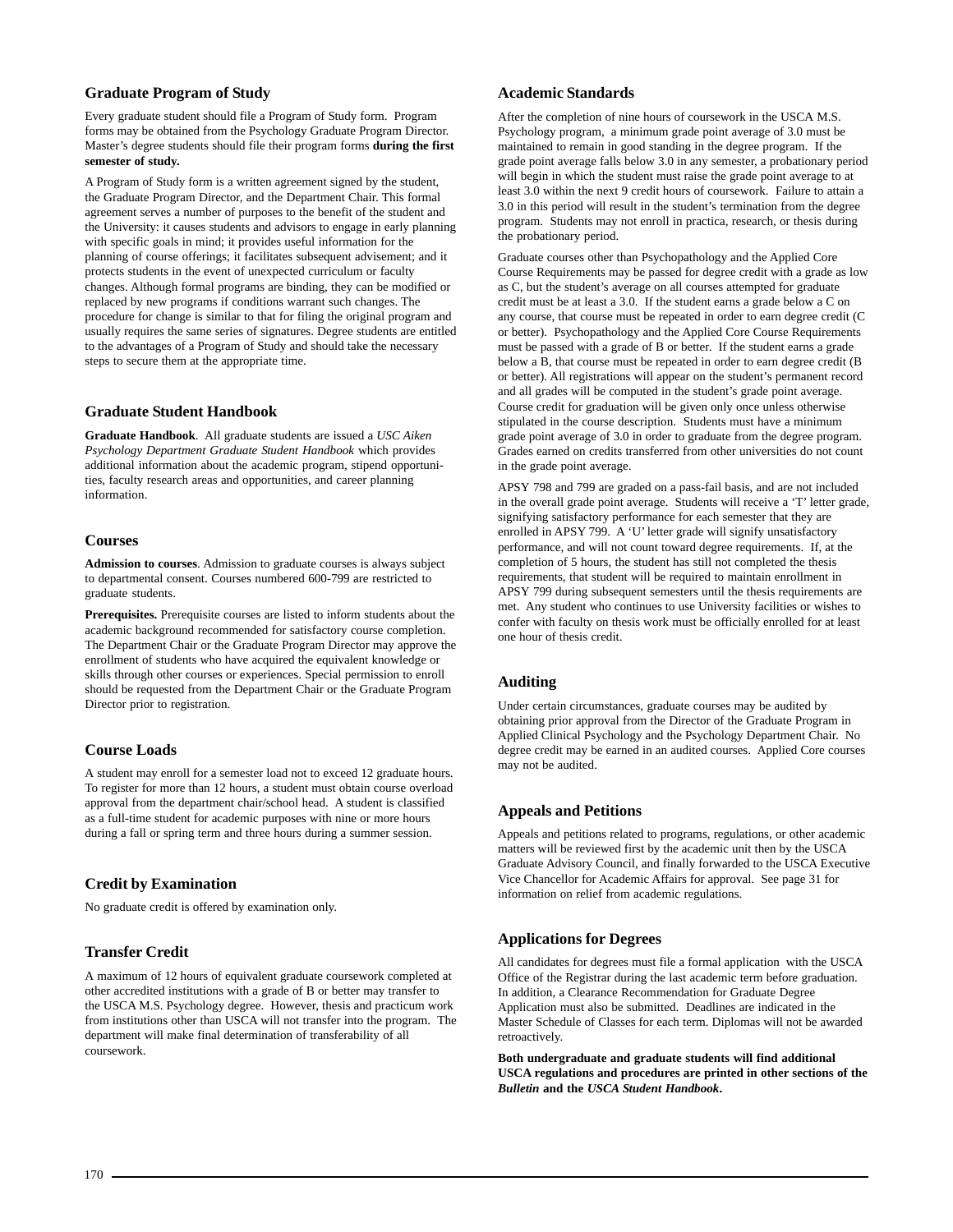# **Technological Literacy for the M.S. in Clinical Psychology Program**

To meet the requirement of computer competency, Master of Science Psychology majors are required to successfully complete APSY 625: Statistics and Research Methods, and APSY 799: Thesis.

### **Program in Applied Clinical Psychology**

| APSY 600 Ethical and Professional Issues in the Practice of  |  |
|--------------------------------------------------------------|--|
|                                                              |  |
|                                                              |  |
| APSY 720 Theories and Techniques of Counseling and           |  |
|                                                              |  |
|                                                              |  |
|                                                              |  |
| APSY 790 Practicum in Applied Clinical/Counseling Psychology |  |
|                                                              |  |
|                                                              |  |
| APSY 700 Advanced Topics in Applied Psychology  3            |  |
|                                                              |  |
|                                                              |  |
|                                                              |  |
|                                                              |  |
| <b>Professional Elective (Optional)</b>                      |  |
|                                                              |  |
|                                                              |  |
| APSY 791 Advanced Psychotherapy Practicum  1-3               |  |
|                                                              |  |

### **Course Descriptions**

### **Psychology (APSY)**

### **CORE COURSES (all required)**

- **APSY 610 Developmental Psychology. (3)** A lifespan approach will be used to explore continuities and changes from early to later development in physical, cognitive, and psychosocial domains. Theoretical perspectives will include personality, learning, social learning, cognitivedevelopmental, biological, and cultural-contextual. Biological and environmental factors leading to normal and abnormal human development will be examined.
- **APSY 620 Psychopathology. (3)** An advanced survey of the major psychological disorders as they are described in the diagnostic and statistical manual (DSM). DSM criteria, including the major behavioral manifestations and other dynamics associated with the mental disorders will be examined. Diverse theoretical models applied to the development of personality and psychopathology will be explored. Empirical findings associated with the nature of mental disorders and their theoretical models will be emphasized.
- **APSY 625 Statistics and Research Methods. (3)** Advanced analysis of applied statistics and research methods in psychology and the interpretation of statistics and research designs in the psychological literature. This includes an understanding of the practical application of research methods to the evaluation of programmatic research and to professional communication. Consideration of the ethical treatment of research participants will be stressed.
- **APSY 640 Social Psychology. (3)** An advanced study of theoretical issues and current research in interpersonal and group factors affecting behavior and cognition. Topics include the dynamics of group identification and the formation of subgroups in American society; social cognition and attitudes associated with behaviors of conformity, prejudice, helping, aggression, and other interaction patterns; and an understanding of societal changes and trends.
- **APSY 650 Learning, Cognition, and Behavior. (3)** An advanced analysis of current research and theoretical issues in classical and operant conditioning, and the study of how cognitive processes influence learning and behavior. The implications of these learning processes for behavior therapy will also be addressed.

### **APPLIED CORE COURSES (all required)**

- **APSY 600 Ethical and Professional Issues in the Practice of Psychology. (3)** A historical perspective on the history and development of clinical and counseling psychology. Current requirements and professional trends in the field, including licensing and credentialing will be examined. A major focus of this course will include a review of the development of legal and ethical practice requirements, current legal and ethical practice standards, and their application to professional roles and functions.
- **APSY 680 Assessment I. (3)** (Prereqs.: APSY 620 and APSY 625, or consent of instructor). An introduction to the assessment process. Psychological theories and psychometric principles associated with the appraisal process, including issues of reliability and validity and other psychometric statistics, in addition to exploring diverse factors that affect the assessment process. Exposure to various appraisal skills, including structured and unstructured assessment techniques will be included. Formal classroom and applied experiences included.
- **APSY 720 Theories and Techniques of Psychotherapy and Counseling. (3)** (Prereq.: APSY 620, or consent of instructor). A study of counseling and psychotherapy theories and techniques, and their applications to the psychological disorders and problems of lifestyle. Theories of consultation, and their application to diverse professional settings will be examined. A focus upon process and outcome measures, and professional/ethical principles associated with client intervention and consultation will be included. Formal classroom and applied experiences are included.
- **APSY 725 Group Therapy and Counseling. (3)** (Prereq.: APSY 720). The study of theories of group processes and dynamics, in addition to treatment skills in various group interventions. An additional emphasis will be placed upon intervention for focus groups, covering empirically validated treatment methods. Formal classroom and applied experiences will be included.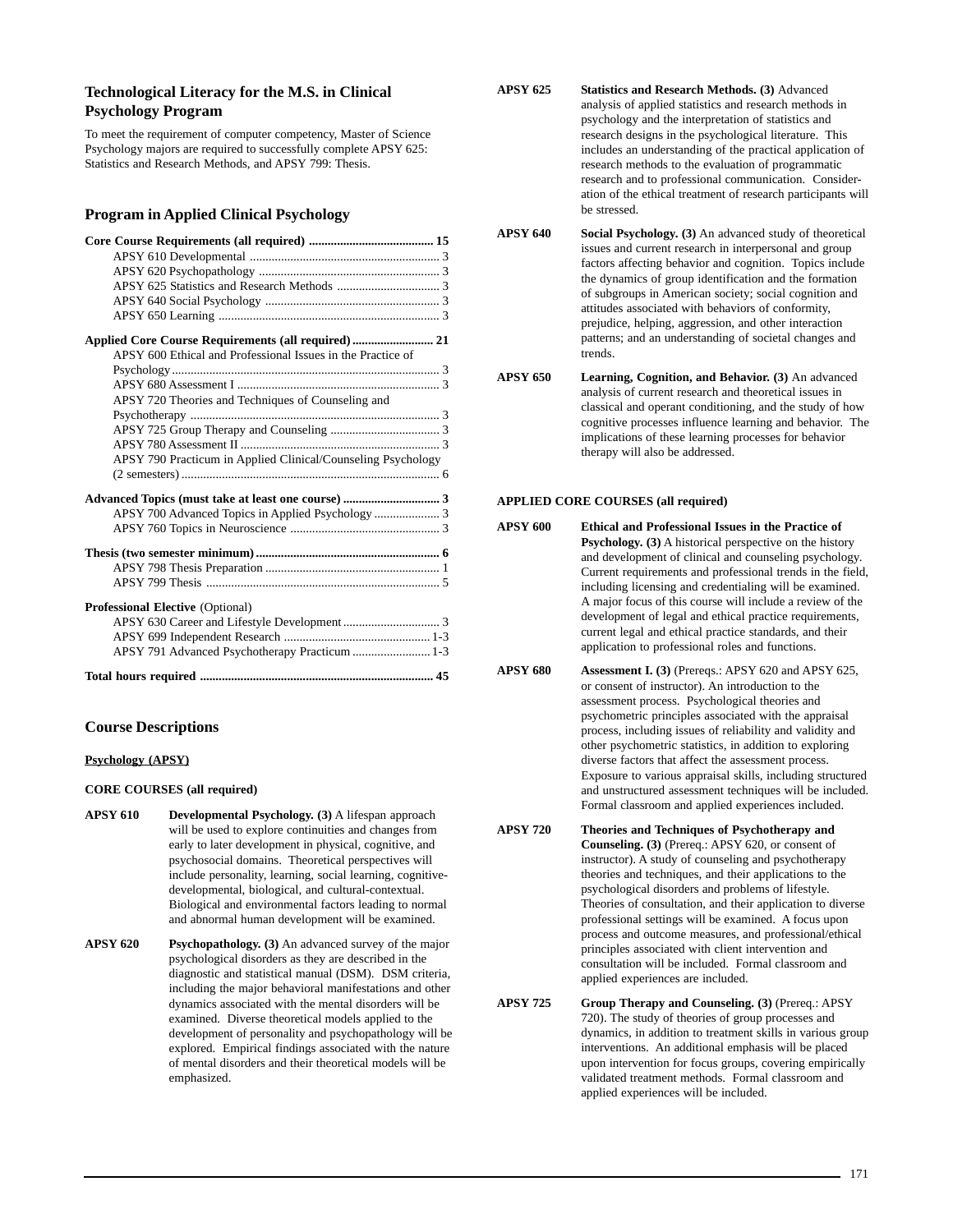- **APSY 780 Assessment II. (3)** (Prereq.: APSY 680). Assessment and diagnosis, with a primary focus upon the application of appraisal/assessment results to the DSM and the diagnosis of psychopathology, and to the helping/ treatment process, including the practice of consultation. Various appraisal skills will be examined, including structured and unstructured assessment techniques. Formal classroom and applied experiences are included.
- **APSY 790 Practicum In Clinical/Counseling Psychology. (3)** (Prereq.: APSY 720; Prereq. or Coreq. APSY 780; and permission of Department). Class meetings and individual supervision in the application and evaluation of assessment, intervention, and consultation skills in various applied clinical/counseling settings. Students must repeat this course for a total of 6 credit hours.

### **ADVANCED TOPICS (must take at least one course)**

- **APSY 700 Advanced Topics In Applied Psychology. (3)** (Prereq.: Consent of instructor). An in-depth study of selected topics in clinical/counseling psychology. Examples may include such areas as cognitive-behavioral intervention, childhood psychopathology, behavioral medicine, and assessment and treatment of specific psychological disorders. Students may repeat APSY 700, but may not enroll in the same topic twice. Formal classroom and applied experiences will be included.
- **APSY 760 Topics In Neuroscience. (3)** Advanced study of theoretical and applied issues in the area of neuroscience, including behavioral pharmacology, neurological disorders and assessment, and brain dysfunction.

#### **THESIS (Two semester minimum required)**

- **APSY 798 Thesis Preparation. (1)** (Prereq.: APSY 625 and consent of department). Development and completion of a thesis proposal. Successful completion of the course requires thesis committee approval of the final thesis proposal. (Pass/Fail only)
- **APSY 799 Thesis. (1-5)** (Prereq.: APSY 798 and consent of department). Independent research and thesis defense. Students may repeat this course for a maximum of 5 credit hours toward the degree requirement.

### **PROFESSIONAL ELECTIVES**

- **APSY 630 Career and Lifestyle Development. (3)** The study of career development theories, and how to apply these theories to assessment issues in career development, and to issues of counseling and guidance in lifestyle and career decision making.
- **APSY 699** Independent Research. (1-3) (with permission from instructor). Student will conduct an independent research project, under the faculty's supervision. Research activity may not be used for thesis credit.
- **APSY 791 Advanced Psychotherapy Practicum. (1-3)** (Prereq.: APSY 790 and permission of the department). Class meetings and individual supervision in the advanced application and evaluation of assessment, intervention, and consultation skills in various applied clinical/ counseling settings. Students may repeat this course for a total of 6 credit hours.

Note: Students will gain applied/clinical experiences through practicum courses and specific applied-core courses. Practicum/course requirements will include at least 600 clock-hours of applied/clinical experiences. Ongoing supervision of these experiences will be conducted by appropriate USC Aiken faculty and, when appropriate, local agency staff and local professionals functioning under the direction of appropriate USC Aiken faculty.

In addition to formal classroom/practicum training, graduate assistantships are available for qualified students. These assistantships are provided in professional settings allowing students the opportunity to gain additional clinical experiences.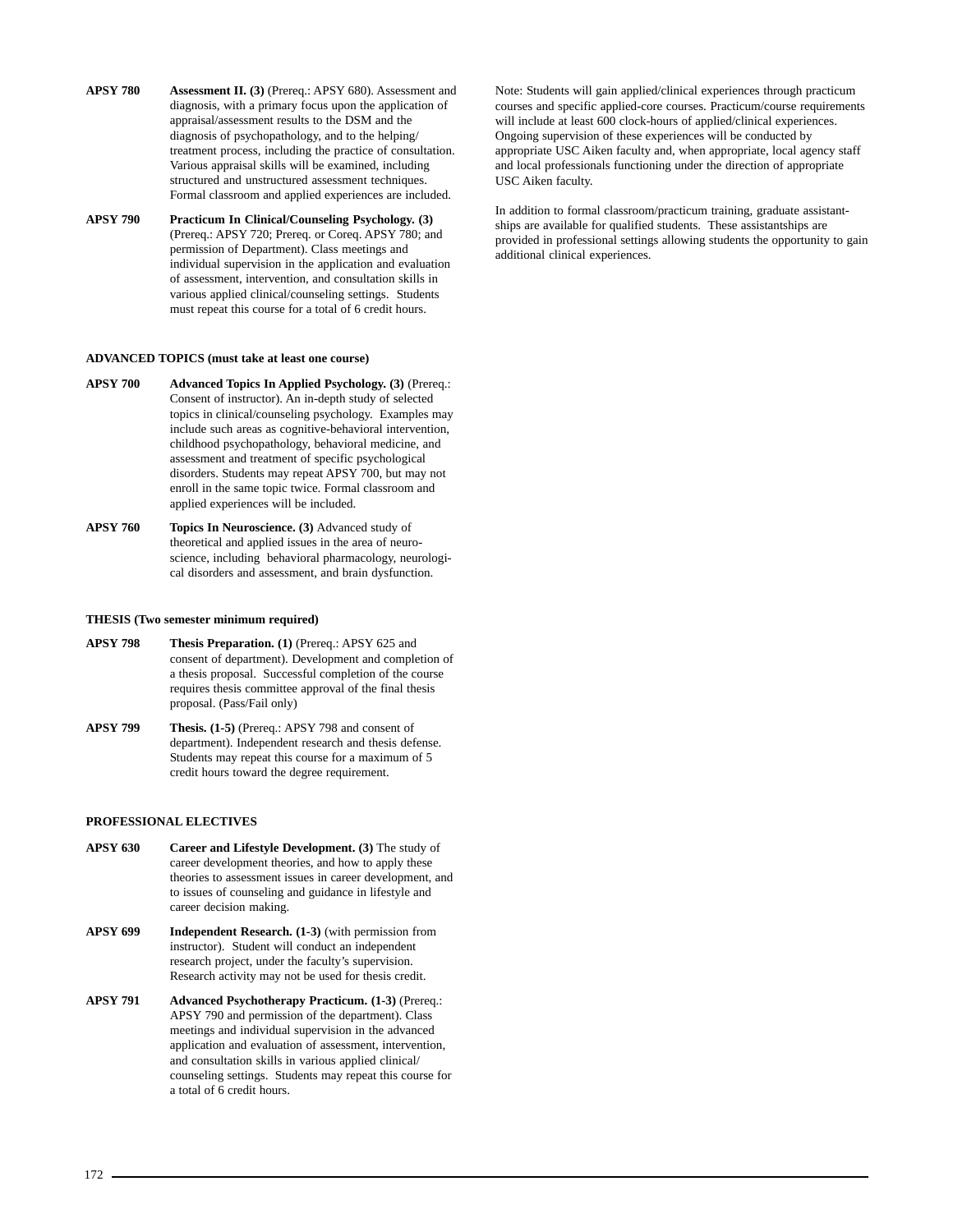# **Faculty Listing**

**Abraham-Settles, Betty** Instructor, Nursing M.S.N., Univ. of Phoenix, 2006

### **Abu-Salem, Hani** Associate Professor, Computer Science Ph.D., Illinois Institute of Technology, 1992

**Adair, Hollis** Lecturer, Exercise Science B.S., Winthrop Univ., 2001

**Adebayo, Arinola O.** Assistant Professor, Accounting Ph.D., CPA, CMA, Virginia Commonwealth Univ., 2004

**Allen, Gloria** Instructor, Secondary Education Director, CSRA Hub Ruth Patrick Science Education Center M.Ed., Univ. of South Carolina, 1982

**Anzuoni, Robert P.** Lecturer, History M.A., Univ. of Massachusetts, 1993

**Armstrong, Carol** Lecturer, Secondary Education M.Ed., Univ. of South Carolina, 1975

**Ashton, Timothy** Assistant Professor, Spanish M.A., Bowling Green State Univ., 2003

**Ball, L. Julia** Associate Professor, Gerontological Nursing Ph.D., Univ. of South Carolina/Medical Univ. of South Carolina, 1997 *Dean of Nursing Endowed Chair*

**Bates, Martha** Lecturer, Exercise Science M.Ed., Univ. of South Carolina, 1993

**Benjamin, Jack** Associate Professor, Theatre M.S., East Texas State Univ., 1979 *Thomas F. Maurice Chair in Fine Arts*

**Beyer, Albin** Professor, Art M.F.A., Univ. of Arizona, 1980 *Mary D. Toole Chair in Art*

**Bliven, Lydia** Lecturer, Elementary Education M.Ed., Univ. of Pennsylvania, 1984

**Botsch, Carol** Professor, Political Science Ph.D., Univ. of South Carolina, 1988

**Botsch, Robert E.** Professor, Political Science Ph.D., U.N.C. – Chapel Hill, 1977 *Carolina Trustee Professor John and Mary P. Grew Chair in American Studies*

**Brannon, Rebecca N.** Assistant Professor, History Ph.D., Univ. of Michigan, 2007 **Bravo, Maureen** Instructor, Maternal-Child Nursing M.S.N., Medical College of Georgia, 1997

**Burns, Barbara** Lecturer, Elementary Education M.Ed., Slippery Rock Univ., 1971

**Burns, Corey** Lecturer, Dance B.S., Univ. of South Carolina Aiken, 1996

**Butler-Washington, Tammy** Lecturer, Publich Health M.S., Univ. of South Carolina, 1997

**Byington, J. Ralph** Professor, Business Administration Ph.D., CPA, Univ. of Arkansas - Fayetteville, 1985 *Mr. & Mrs. Phinizy Timmerman Chair in Enterprise Development* **Calderon, Rayito**

Instructor, Spanish M.A., Univ. of Florida, 2003

**Callen, Edward J.** Professor, Psychology Ph.D., Northern Illinois Univ., 1986 *Strom Thurmond Endowed Chair in Social and Behavioral Sciences*

**Cannon, Jennifer** Lecturer, Biology Ph.D., Medical College of Georgia, 2006

**Carlson, Eric** Assistant Professor, English Ph.D., Purdue Univ., 2006

**Carrigan, Maureen H.** Associate Professor, Psychology Ph.D., State Univ. of New York - Binghamton, 1998

**Chen, Tieling** Associate Professor, Mathematics and Computer Science Ph.D., Univ. of Western Ontario, 2001

**Choony, Nandeo** Assistant Professor, Chemistry Ph.D., Univ. of Surrey, UK, 1999

**Clanton-Harpine, Elaine** Lecturer, Educational Psychology/Counseling Ph.D., Univ. of Illinois, 1972

**Claxon, William** Associate Professor, English Ph.D., Indiana Univ., 1984

**Coleman, Bridget** Assistant Professor, Elementary Education Ph.D., Univ. of South Carolina, 2004

**Collins, Vicki J.** Instructor, English M.A., Col. of Mount St. Joseph, 1988

**Cook, Patricia R.** Professor, Adult Nursing Ph.D., Univ. of South Carolina, 1995 *USC Aiken Chair in Neuroscience or Surgical Nursing*

**Courier, Tonya** Lecturer, Music - Voice M.M., New England Conservatory, 1985 **Courtney, Kenneth** Lecturer, Music - Organ/Piano M.M., Univ. of SW Louisiana, 1984

**Craps, Jami** Instructor, Exercise Science M.Ed., Univ. of South Carolina, 1995

**Dahm, Steven** Lecturer, Exercise Science B.A., Univ. of Buffalo, 1996

**Davis, Priscilla** Instructor, Nursing M.S.N., Univ. of South Carolina, 2005

**Deal, Roger A.** Assistant Professor, History Ph.D., Univ. of Utah, 2006

**Dennis, Allen, J.** Professor, Geology Ph.D., Univ. of South Carolina, 1989 *SCANA Chair in Physical Sciences*

**DeWitt, Christopher** Associate Professor, Exercise Science Ph.D., Oakland Univ., 1995

**Dillard-Wright, David** Assistant Professor, Philosophy Ph.D., Drew Univ., 2007

**Dorsey, Maggie T.** Associate Professor, Adult Nursing Ed.D., Georgia Southern University, 2005 *Ione Wells Hanly/Bank of America Chair in Nursing*

**Dorthalina, Michelle** Lecturer, Exercise Science B.A., Univ. of South Carolina Aiken, 2006

**Downs, Carmen** Lecturer, Special Education M.Ed., Augusta State Univ., 1988

**Drake, Chad E.** Assistant Professor, Psychology Ph.D., Univ. of Mississippi, 2008

**Drew, Bramlett** Lecturer, School Psychology Ed.S., The Citadel, 2006

**Dupee, Don** Lecturer, Music - Organ M.M.E., Univ. of South Carolina, 1980

**Duran, Victor Manuel** Associate Professor, Spanish Ph.D., Univ. of Missouri, 1988

**Dyer, Andrew R.** Associate Professor, Biology Ph.D., Univ. of California Davis, 1996 *Washington Group Chair in Sciences or Mathematical Sciences*

**Edgington, Karen B.** Instructor, Business M.B.A., Univ. of Phoenix - Denver, 1997

**Edwards, Denise** Lecturer, Mathematics M.S., The Citadel, 1997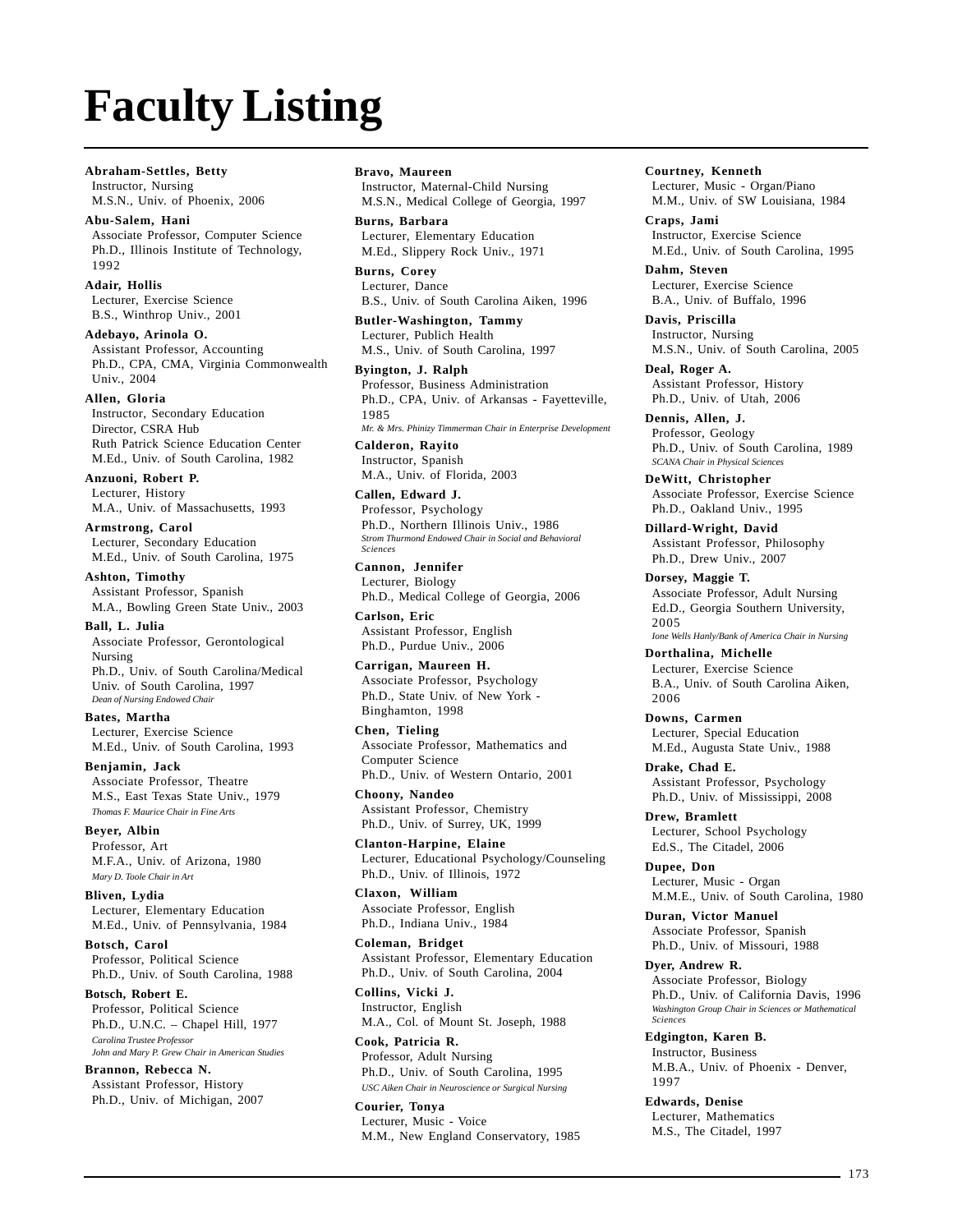**Eidson, Gene W.** Lecturer, Toxicology Ph.D., Clemson Univ., 1989

**Eller, Christina H.** Assistant Professor, Library Science M.L.S., U.N.C. - Chapel Hill, 2004

**Elliott, John** Associate Professor, Art History Ph.D., Florida State Univ., 1986

**Elliott, Joseph** Lecturer, History M.A., Appalachian State Univ., 1970

**Elliott, Peggy O'Neal** Instructor, Communications M.A.J.C., Univ. of Florida, 1978

**Essig, Chris** Lecturer, Music - Guitar M.M., Univ. of South Carolina, 2008

**Fadimba, Koffi B.** Associate Professor, Mathematics Ph.D., Univ. of South Carolina, 1993

**Fetterolf, Monty L.** Professor, Chemistry Ph.D., U.C. – Santa Barbara, 1987

**Field, Sandra** Lecturer, Music - Voice Ed.D., Columbia Univ. Teachers College, 1997

**Findley, Mike** Lecturer, Exercise Science B.A.I.S., Univ. of South Carolina Aiken, 1981

**Fornes, Karl F.** Senior Instructor, English M.A., Univ. of Dayton, 1992

**Foss, William** Lecturer, Music - Flute, Clarinet, Saxophone M.M., Northwestern Univ., 1975

**Fowler, Michael** Associate Professor, Graphic Design Ed.D., Univ. of Memphis, 1996 *Mary D. Toole Chair in Art*

**Gazda, Julie** Lecturer, Education Leadership M.Ed., Univ. of South Carolina, 1994

**Gelinas, Patrick** Instructor, Exercise Science M.S., Univ. of Colorado, 2002

**Geyer, Andrew** Assistant Professor, English Ph.D, Texas Tech Univ., 2003

**Glenn, Susan** Instructor, Chemistry Ph.D, Univ. of South Carolina, 2001

**Goforth, Thomas** Lecturer, Educational Administration M.Ed., Univ. of South Carolina, 1972

**Gonzalez, Cynthia** Instructor, Mathematics M.S., Univ. of Charleston, 1993

**Gore, Deanna L.** Assistant Professor, Sociology Ph.D., Florida State Univ., 2009 **Gramling, Lou** Professor, Psychiatric Nursing Ph.D., Medical College of Georgia, 1991

**Hailat, Mohammad Q.** Professor, Mathematics Ph.D., Univ. of Michigan, 1983

**Hampton, Jill** Associate Professor, English Ph.D., Southern Illinois Univ. - Carbondale, 1999

**Han, Bing** Assistant Professor, Communications Ph.D., Univ. of Maryland, 2008

**Hanlin, Hugh G.** Professor, Biology Ph.D., Oregon State Univ., 1980

**Hanna, Deborah M.** Instructor, Sociology Ph.D., Louisiana State Univ., 1996

**Hanson, Kathleen** Assistant Professor, Special Education Ph.D., Univ. of Michigan, 2007

**Harmon, S. Michele** Assistant Professor, Biology Ph.D., Univ. of South Carolina, 2003

**Harpine, William D.** Professor, Communications Ph.D., The Univ. of Illinois at Urbana-Champaign, 1982

**Harrison, David** Professor, Accounting Ph.D., CPA, CMA, Virginia Polytechnic Institute and State Univ., 1998 *School of Business Administration Chair in Global Business*

**Haskell, Deborah** Assistant Professor, Science Education Ph.D., Clemson Univ., 2002

**Hauer, Kathryn** Lecturer, English M.A., College of William and Mary, 1985

**Heiens, III, Richard A.** Professor, Marketing Ph.D., Florida State Univ., 1993 *Walter F. O'Connell/Palmetto Professorship for Director of O'Connell Center for Excellence and Technology*

**Helsley, Alexia J.** Instructor, History M.A., Univ. of South Carolina, 1974

**Henderson, Matt** Lecturer, Music - Low Brass M.M., Lynn Univ. Conservatory of Music, 2007

**Hiers, Sally** Lecturer, Elementary Education M.Ed., Univ. of South Carolina, 1980

**Higbee, Douglas** Assistant Professor, English Ph.D., Univ. of California - Irvine, 2006

**Hobbs, Thomas C.** Assistant Professor, Library Science M.L.S., Univ. of Kentucky, 1972

**Holley, Ann** Senior Instructor, Reading Education M.Ed., Univ. of South Carolina, 1975 **Holmes, Isaac** Lecturer, Music - Voice M.M., Univ. of Michigan, 1991

**Humphrey, Teresa Kay** Instructor, Communications M.A., San Diego State Univ., 1980

**Hunt, Molly** Lecturer, Exercise Science M.A., Univ. of Maryland, 1991

**Hutto, Jack** Lecturer, Creative Arts in Curriculum M.Ed., Lesley Univ., 2000

**Imm, Donald W.** Lecturer, Biology Ph.D., Univ. of Georgia, 1990

**Jackson, Jr., William H.** Associate Professor, Biology Ph.D., Medical College of Georgia, 1995

**Jaspers, David G.** Senior Instructor, Mathematics M.S., Univ. of South Carolina, 1984

**Johnson, Barbara E.** Professor, Sociology Ph.D., Ohio State Univ., 1985

**Johnson, Gwen** Instructor, Secondary Mathematics Ph.D., Univ. of South Carolina, 2009

**Johnston, Linda** Professor, Adult Nursing Ph.D., Medical College of Georgia, 1993

**Kalpin, Kathleen** Assistant Professor, English Ph.D., Univ. of California - Davis, 2005

**Kapranidis, Stelios** Assoc. Prof., Math/Comp. Sci./Physics Ph.D., Univ. of Washington, 1981

**Kiesling, William** Lecturer, Secondary Education M.Ed., Univ. of South Carolina, 1979

**Kirkland, Alice** Lecturer, Secondary Education M.Ed., Univ. of South Carolina, 1975

**Koo, Reginald** Associate Professor, Mathematics Ph.D., Univ. of South Carolina, 1985

**Kuck, Douglas** Associate Professor, Sociology/Crim. Justice Ph.D., Bowling Green State Univ., 1993

**Lacy, Elaine** Professor, History

Director, Honors Program Ph.D., Arizona State Univ., 1991

*Strom Thurmond Chair in Political Science or History* **Law, Ilona I.** Senior Instructor, English

M.A., New York Univ., 1974

**Leach, Robert T.** Associate Professor, Finance Ph.D., Kent State Univ., 1997

**Leaver, Echo E.** Assistant Professor, Psychology Ph.D., Univ. of Illinois at Urbana-Champaign, 2008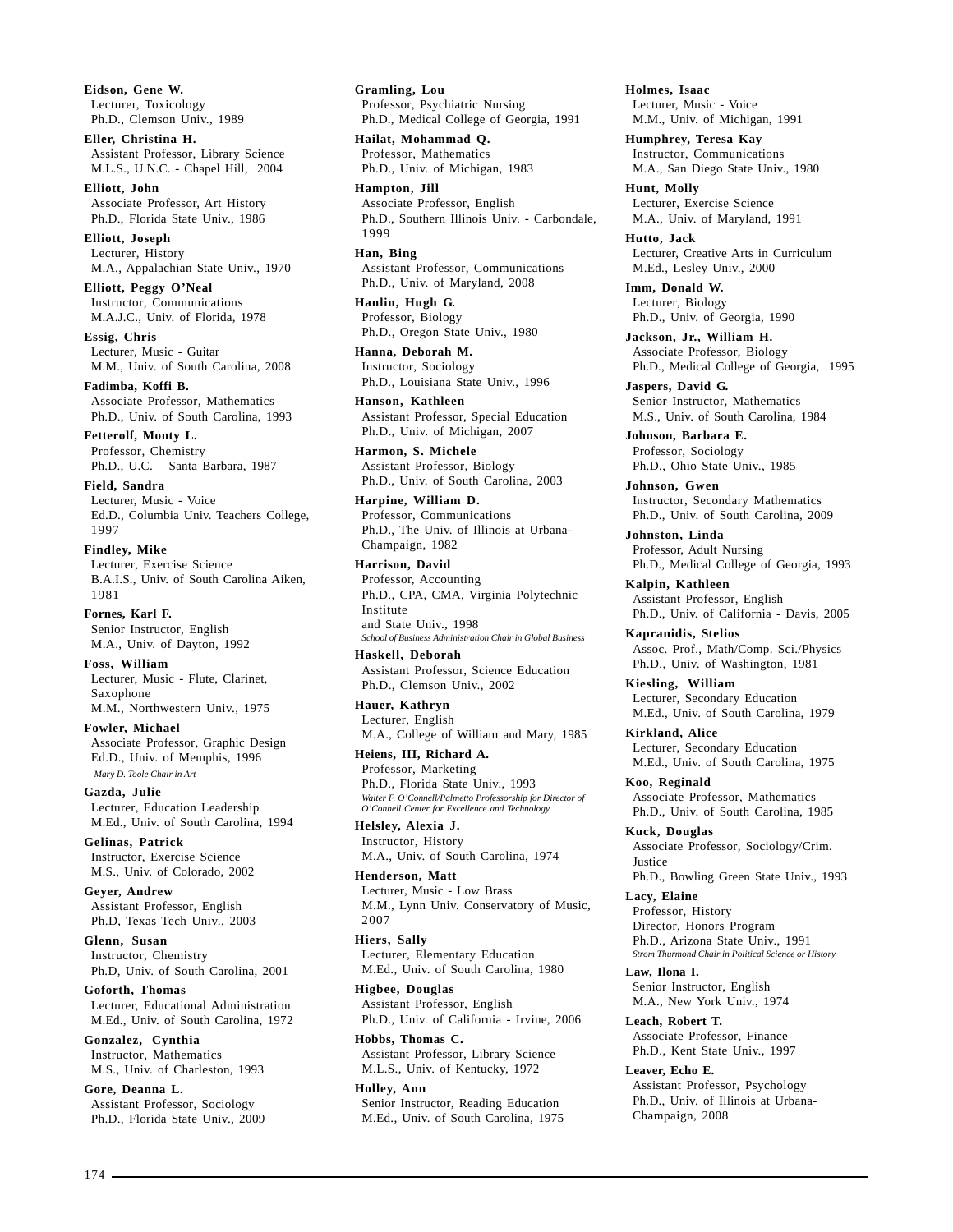**Leverette, Chad L.** Associate Professor, Chemistry Ph.D., Univ. of Georgia, 2000

**Lewis, David** Lecturer, Educational Psychology/ Counseling M.A., Tennessee Technological Univ., 1978

**Lewis, Paul H.** Visiting Asst. Professor, Library Sci.

M.P.A., Univ. of South Carolina, 1986 **Li, Rao**

Associate Professor, Computer Science Ph.D., Univ. of Memphis, 1999 *Bridgestone/Firestone S.C. Endowed Professorship in Mathematics/Computer Science*

**Li, Zenheng**

Assistant Professor, Mathematics and Computer Science Ph.D., Univ. of Western Ontario, 2001

**Lintner, Tim** Associate Professor, Social Sciences and Comparative Education Ph.D., Univ. of California - Los Angeles, 1998

**Lisk, John**

Associate Professor, Health & Phys. Education Ph.D., Texas A. & M. Univ., 1980

**Longley, Paul C.** Associate Professor, Design and Technical Director M.F.A., Univ. of Arkansas, 2000

**Losey, Mary** Lecturer, Music - Piano M.A., Univ. of Michigan, 1978

**Lumans, Valdis O.** Professor, History Ph.D., U.N.C. – Chapel Hill, 1979 *Carolina Trustee Professor Cleora Toole Murray Chair in History*

**Mack, S. Thomas** Professor, English Ph.D., Lehigh Univ., 1976 *Carolina Trustee Professor G.L. Toole Chairin English*

**MacPhee, Deborah** Assistant Professor, Language and Literacy Ph.D., Univ. of South Carolina, 2008

**Mahfoudhi, El-Ayech** Instructor, French M.A., Univ. of South Carolina, 2004

**Maltz, Richard** Associate Professor, Music - Composition/ Theory D.M.A., Univ. of South Carolina, 1991 *Pauline F. O'Connell Chair in Fine Arts*

**Manoly, Bruce** Instructor, Mathematics M.S., California State Polytechnic Univ., 1982

**Marshall, Rose P.** Assistant Professor, Library Science M.L.S., Univ. of Alabama, 1989

**Martin, Deidre M.** Teaching Associate, Communications Ed.D., Univ. of South Carolina, 1995 **Matheny, Margaret** Lecturer, Educational Leadership M.Ed., Univ. of South Carolina, 1992

**Mauks, Gary** Lecturer, Exercise Science B.A., Univ. of Kentucky, 1971

**May, Laura N.** Associate Professor, Psychology Ph.D., Univ. of Tennessee, 2002

**May, Michael D.** Associate Professor, Engineering/Math. M.S., U.S. Naval Postgrad. School, 1970

**McClellan, Sally** Associate Professor, Early Childhood Ph.D., Univ. of South Carolina, 1992

**McDonough, Jo Ellen** Assistant Professor, Community and Psychiatric Nursing Ph.D., Univ. of South Carolina, 2003

**McGahee, Thayer** Assistant Professor, Nursing Ph.D., Medical College of Georgia, 1998

**McGrath, Leanne C.** Professor, Management Ph.D., Univ. of South Carolina, 1983 *John M. Olin/ Palmetto Professorship in Entrepreneurial Development*

**McMurtrie, Deborah** Lecturer, Elementary Education M.Ed., Univ. of South Carolina Aiken, 1996

**Meccia, Lauren** Instructor, Music - Instrumental M.M., Univ. of South Carolina, 2007

**Miller, Judy** Assistant Professor, Education Ed.D., Boston Univ., 1985

**Miller, Matthew** Assistant Professor, English Ph.D., Univ. of South Carolina, 2005

**Miller, Neil** Instructor, Physics M.S., Clemson Univ., 1993

**Millies, Steven P.** Associate Professor, Political Science Ph.D., Catholic Univ. of America, 2003

**Mills, Gary** Lecturer, Chemistry Ph.D., Univ. of Rhode Island, 1981

**Morales, Dawn A.** Assistant Professor, Psychology Ph.D., Univ. of California-San Diego, 2003

**Morehouse, Maggi M.** Associate Professor, History Ph.D., Univ. of California-Berkeley, 2001

**Moseley, Nancy R.** Instructor, Mathematics M.A.T., Univ. of South Carolina, 1975

**Muga, Stephanie J.** Instructor, Biology Ph.D., Univ. of Texas - Austin, 1995

**Murphy, Julie** Lecturer, Educational Psychology Ph.D., Univ. of Georgia, 1986

**Newsom, Paul** Assistant Professor, Finance Ph.D., Univ. of Arkansas, 2003

**O'Dell, Norris L.** Lecturer, Biology Ph.D., Medical College of Georgia, 1972 D.M.D., Medical College of Georgia, 1975

**Ozment, Suzanne** Executive Vice Chancellor for Academic Affairs and Professor, English Ph.D., U.N.C. - Greensboro, 1982

**Pagal, Alena** Lecturer, Music - Piano M.M., Univ. of South Carolina, 2007

**Pariyadath, Kutty** Associate Professor, Chemistry Ph.D., S.U.N.Y – Stony Brook, 1977

**Parr, Brian** Assistant Professor, Exercise Science Ph.D., Univ. of Tennessee, 2001

**Petrie, Michelle A.** Assistant Professor, Sociology Ph.D., Univ. of Georgia - Athens, 2004

**Phillips, Charles** Coordinator, Aiken Elementary Education Program at USC Salkehatchie Lecturer, Education Administration Ed.S., The Citadel, 1981

**Pirkle, William A.** Professor, Geology Ph.D., Univ. of North Carolina, 1972

**Pompey, Joyce** Assistant Professor, Adult Nursing D.N.P., Univ. of South Carolina, 2008

**Porca, Sanela** Associate Professor, Economics Ph.D., Univ. of Tennessee, 2002

**Prichard, Carla Elizabeth Coleman** Assistant Professor, English Ph.D., Univ. of North Carolina - Chapel Hill, 2003

**Priest, Jeffrey M.** Professor, Biology Ph.D., Southern Illinois Univ., 1986 *Bridgestone/Firestone Professorship*

**Ramsey, David** Instructor, Mathematics M.A., State Univ. of New York at Stoneybrook, 1996

**Ramsey, Laura** Lecturer, Music - Bassoon M.M., Eastman School of Music, 2006

**Randall, Karen** Instructor, Communications M.A., Univ. of South Carolina, 1997

**Redd, Ann** Lecturer, Music M.M., Converse College, 2002

**Reid, Thomas F.** Assistant Professor, Mathematics Ph.D., Univ. of North Carolina, 1997

**Reinhart, Bradley D.** Laboratory Manager/Instructor, Biology M.S., Univ. of Georgia, 2003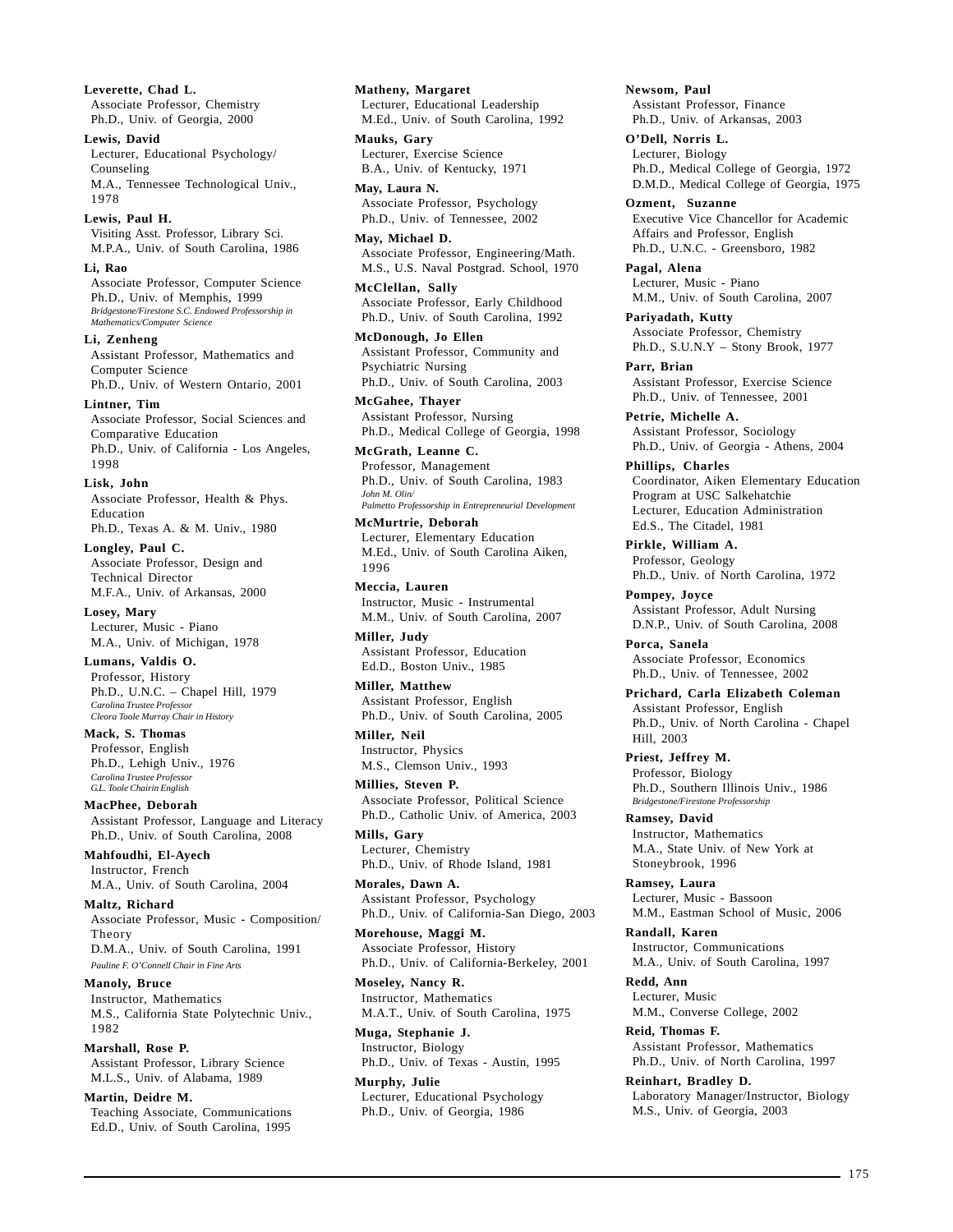**Rhodes, Lynne A.** Associate Professor, English Writing Assessment Director Ph.D., Univ. of South Carolina, 1996

**Riley, Melissa** Lecturer, Educational Psychology Ph.D., Univ. of South Carolina, 2001

**Rish, Melany** Assistant Professor, Elementary Education Ph.D., Univ. of South Carolina, 2003

**Ritchie, C. Michael** Professor, Management Ph.D., Univ. of South Carolina, 1993 *Security Federal Banking Professorship*

**Robertson, Sharon** Lecturer, Elementary Education M.Ed., Univ. of South Carolina, 1987

**Robinson, Marian** Lecturer, Exercise Science B.S., Geneva College, 1959

**Rodin, Jennifer** Instructor, Mathematics M.A., Teachers College at Columbia University, 1990

**Rodriguez, Linda C.** Assistant Professor, Management Ph.D., Univ. of Texas - Pan American, 2008

**Roof, Terry A.** Lecturer, Religion M.Div., Erskine, 2006

**Rudnick, Irene K.** Lecturer, Law LL.B., Univ. of South Carolina, 1952

**Ruszczyk, Ronald J.** Instructor, Chemistry Lecturer, Exercise Science Ph.D., S.U.N.Y. – Buffalo, 1985

**Saine, Jim** Lecturer, English M.A., Univ. of North Carolina - Chapel Hill, 1975

**Sanders, Christine** Lecturer, Elementary Administration & Supervision Ed.S., Clemson Univ., 1984

**Schreiber-Preston, Tracey** Lecturer, Creative Arts in Elementary Education M.Ed., Lesley Univ., 2004

**Schweder, Windy** Assistant Professor, Special Education Ph.D., Univ. of South Carolina, 2004

**Scott-Wiley, Debra** Associate Professor, Theatre M.F.A., Univ. of South Carolina, 1994 *Pauline F. O'Connell Chair in Fine Arts*

**Scraper, Joel** Assistant Professor, Music - Choral D.M.A., Univ. of Missouri - Kansas City, 2006

**Seeger, Roy** Instructor, English M.A., Ohio Univ., 2000; M.F.A., Western Michigan Univ., 2005

**Senn, Amanda** Lecturer, Science Education M.S., Florida Inst. of Technology, 1984

**Senn, Gary J.** Director, Ruth Patrick Science Education Center Associate Professor, Science Education Ph.D., Florida Inst. of Technology, 1992

**Shealy, Jr., Harry E.** Professor, Biology Ph.D., Univ. of South Carolina, 1972

**Simmons, Lisa** Instructor, Child Health Nursing M.S.N., Univ. of Alabama, 1988

**Skrupskelis, Audrey** Assoc. Professor, Elem./Early Childhood Ed.

Ph.D., Univ. of South Carolina, 1989

**Smith, Garriet W.** Professor, Biology Ph.D., Clemson Univ., 1981 *Washington Savannah River Company Chair in Sciences*

**Smyth, Thomas** Professor, Reading/Education Ph.D., Univ. of South Carolina, 1983 *Westinghouse Endowed Professorship in Instructional Technology*

**Southworth, Mary Virginia (Ginny)** Assistant Professor, Photography M.F.A., Univ. of South Carolina, 1996

**Stafford, Jane A.** Assistant Professor, Psychology Ph.D., State Univ. of New York - Binghamton, 2002

**Stangohr, Craig** Instructor, Spanish M.A., Illinois State Univ., 1980 M.B.A., Univ. of Illinois - Chicago, 1984

**Stapleton, Catherine** Lecturer, Music - Voice M.M., Manhattan Sch. of Music, 1982

**Steen, Pam** Lecturer, Biology Ph.D., Medical College of Georgia, 2008

**Steinhaus, Ralph K.** Instructor, Chemistry

Ph.D., Purdue Univ., 1966 **Steinhauser, Michele**

Instructor, Adult Nursing M.S., Univ. of Maryland, 1996 **Stenger, Karl L.**

Associate Professor, German Ph.D., Ohio State Univ., 1984

**Stevens, Sarah B.** Assistant Professor, Psychology Ph.D., West Virginia Univ., 2008

**Strong, Willie** Lecturer, Music - Musicology Ph.D., Univ. of California - Los Angeles, 1994

**Sullivan, Clare** Lecturer, Chemistry M.S., Florida State Univ., 1994

**Syms, Frank H.** Lecturer, Geology Ph.D., Univ. of South Carolina, 2002 **Taylor-Perry, Amy** Lecturer, Chemistry B.S., Univ. of South Carolina Aiken, 2004

**Tomlin, Laura** Lecturer, Music - Violin M.M., Univ. of Southern California, 1986

**Townes, Jeanne F.** Instructor, Community Health Nursing M.S.N., Univ. of South Carolina, 2000

**Tuten, Jane H.** Director, Library Associate Professor, Library Science M.L.S., Pratt Institute, 1975

**Tyler, Vernelle** Associate Professor, Elementary Education Ph.D., Univ. of South Carolina, 1993

**Van Pelt, Robert** Lecturer, Geology Ph.D., City Univ. of New York, 1990

**Vieyra, Michelle L.** Assistant Professor, Biology Ph.D., Univ. of South Carolina, 2006

**Wallace, Jeffrey Bruce** Lecturer, Communications B.A, Univ. of South Carolina, 1970

**Walliser, Iris** Instructor, Adult Nursing M.S.N., Univ. of Alabama Birmingham, 1973

**Wang, Linda Qingling** Associate Professor, Geography Ph.D., Univ. of Wisconsin Madison, 1997

**Warble, Kenneth C.** Lecturer, Philosophy M.A., Univ. of South Carolina, 2007

**Warren, Amanda** Lecturer, English Ph.D., Western Michigan Univ, 2006

**Wates, Kathleen W.** Senior Instructor, Accounting CPA, CMA, M.Acc., Univ. of South Carolina, 1991

**Weed, Keri A.** Professor, Psychology Ph.D., Notre Dame, 1984 *Carolina Trustee Professor*

**Weinstein, Raymond M.** Professor, Sociology Ph.D., U.C.L.A., 1968

**Wernet, Christine** Associate Professor, Sociology Ph.D., Univ. of Akron, 2000

**Whitaker, Mark P.** Professor, Anthropology Ph.D., Princeton Univ., 1986 *Strom Thurmond Endowed Chair in Social and Behavioral Sciences*

**Wike, Lynn D.** Lecturer, Biology Ph.D., Univ. of Illinois, 1987

**Wilcox, H. Dixon** Instructor, Business M.S., Georgia State Univ., 1993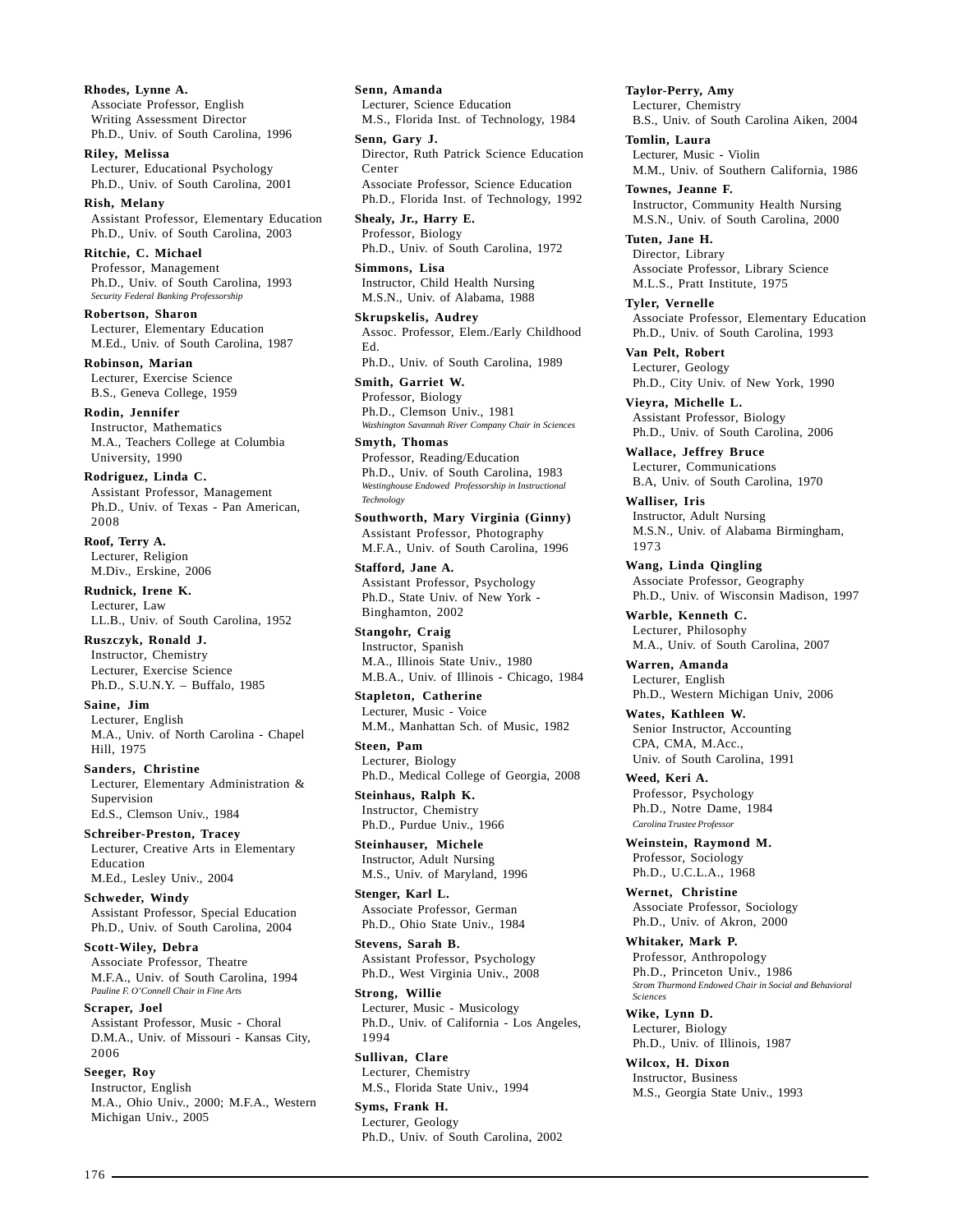**Willoughby, Karin L.** Senior Instructor, Geology M.S., Virginia Polytechnic Inst., 1975

## **Wilson, Charmaine E.**

Professor, Communications Ph.D., Univ. of Washington, 1986

**Wood, Thomas J.** Assistant Professor, Political Science Ph.D., Tufts Univ., 2005

#### **Wood Woeber, Kimberly**

Associate Professor, Exercise Science Ph.D., Univ. of Southern California, 1982

### **Workman, Josh**

Lecturer, Music - Trumpet M.M., Florida State Univ., 2005

## **Wyatt, Douglas E.**

Lecturer, Geology Ph.D., Univ. of South Carolina, 1995

#### **Xie, Frank** Assistant Professor, Marketing Ph.D., Georgia State Univ., 2003

**Yates, James R.** Associate Professor, Biology Ph.D., S.U.N.Y. – Albany, 1988

## **Zakkary, Martha**

Lecturer, Music - Voice M.M., Univ. of South Carolina, 1996

### **Zelmer, Derek A.**

Assistant Professor, Biology Ph.D., Wake Forest Univ., 1998

### **Zhang, Yilian**

Assistant Professor, Mathematics and Computer Science Ph.D., Univ. of Rochester, 2004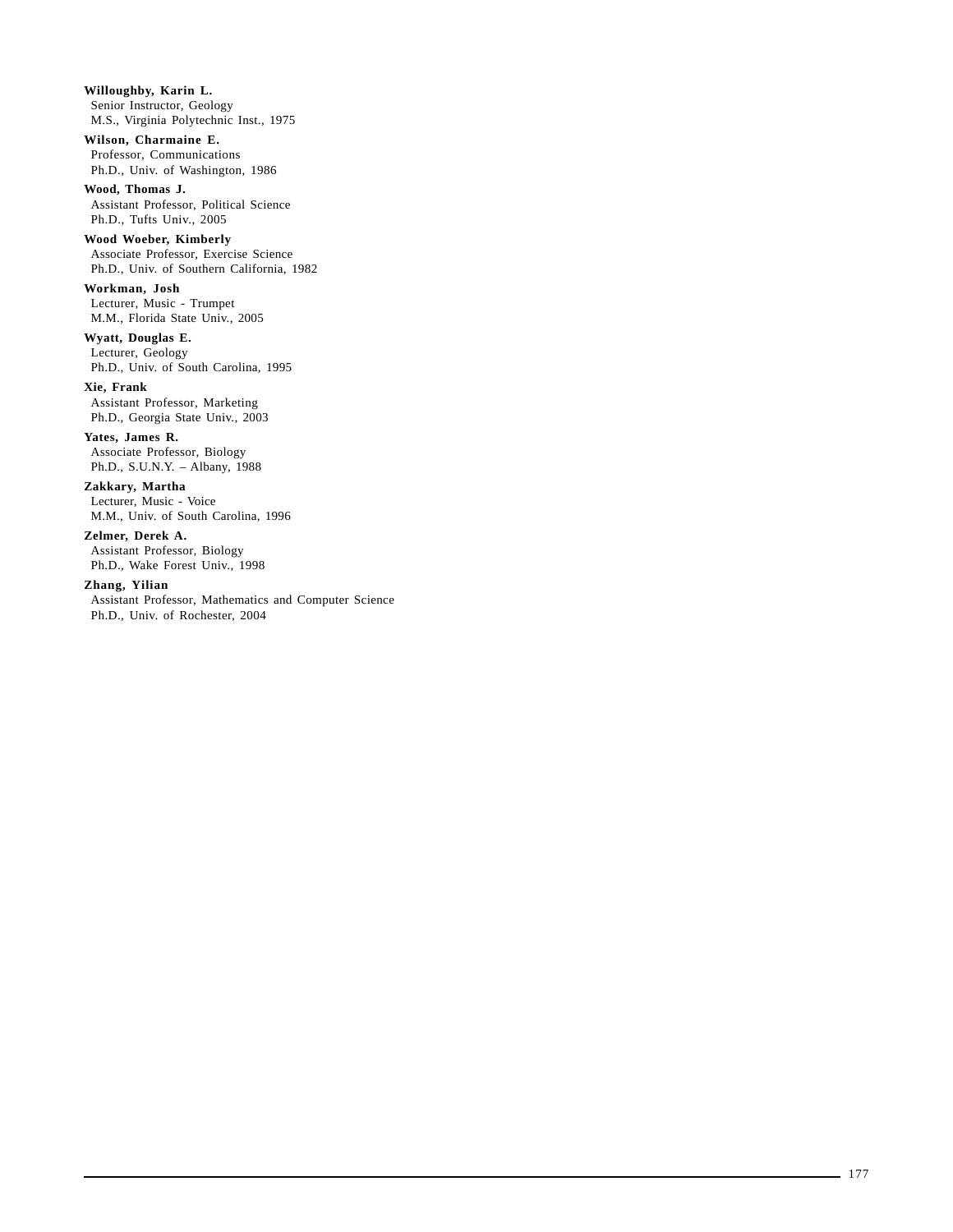# **Professors Emeriti**

**Alexander, Robert E.** Distinguished Chancellor Emeritus and Distinguished Professor Emeritus of Education Ed.D., Univ. of South Carolina, 1977

**Beth, Jr., John L.** Professor Emeritus Anthropology Ph.D., Univ. Interamericana, 1971

**Blount, J. Donald** Distinguished Professor Emeritus English Ph.D., Univ. of South Carolina, 1973

**Bowdler, George** Professor Emeritus Political Science Ph.D., Univ. of South Carolina, 1974

**Boyd, Thomas L.** Distinguished Professor Emeritus Psychology Ph.D., Binghamton University, 1978

**Brockington, Jr., William S.** Distinguished Professor Emeritus History Ph.D., Univ. of South Carolina, 1975

**Chubon, Sandra J.** Professor Emerita Community Health Nursing Ph.D., Univ. of South Carolina, 1986

**Cordahi, Ruth H.** Professor Emerita Educational Psychology Ph.D., Univ. of Oklahoma, 1974

**Cubbedge, Frankie** Dean Emerita of the Library and Distinguished Professor Emerita M.S.L.S., U.N.C. – Chapel Hill, 1969

**Cullen, Janice** Professor Emerita Adult Nursing Ed.D., Univ. of South Carolina, 1994

**Davidson, Phebe E.** Distinguished Professor Emerita English Ph.D., Rutgers Univ., 1991 *Carolina Trustee Professor*

**Farmer, James O.** Distinguished Professor Emeritus History Ph.D., Univ. of South Carolina, 1982

**Farr-Weinstein, Phyllis R.** Professor Emerita Adult Nursing M.S.N., Medical College of Georgia, 1984

**Gardner, Stephen L.** Distinguished Professor Emeritus English Ph.D., Oklahoma State Univ., 1979

#### **Groves, Trudy G.** Distinguished Professor Emerita Gerontological Nursing

Ed.D., Univ. of Georgia, 1985 **Gurr, Henry S.** Distinguished Professor Emeritus Physics

Ph.D., Case Western Reserve, 1966 **Harm, O. Joseph**

Distinguished Professor Emeritus Psychology Ph.D., Vanderbilt Univ., 1975

**Henson, Trudy K.** Distinguished Professor Emerita Sociology Ph.D., Bowling Green State Univ., 1978

**Hochel, Sandra** Distinguished Professor Emerita Communications Ph.D., Purdue University, 1973

**House, William J.** Distinguished Professor Emeritus Joint Appointment, Psychology/Music Ph.D., Univ. of South Carolina, 1974 B.M., North Texas State Univ., 1968

**Huston, III, Frederick P.** Professor Emeritus Computer Science M.A., Emory Univ., 1972

**Kauffman, James F.** Distinguished Professor Emeritus Education Ph.D., Univ. of Denver, 1971

**Key, Janie H.** Professor Emerita Mathematics/Computer Science M.S., Univ. of South Carolina, 1985

M.S., Vanderbilt Univ., 1971 **King, Stephen C.**

Professor Emeritus Mathematics Ph.D., Yale Univ., 1978

**Lee, Ann Adele** Distinguished Professor Emerita Spanish/English Ph.D., Univ. of South Carolina, 1978

**Levine, Stanley F.** Professor Emeritus French/Latin/Yiddish Ph.D., Stanford Univ., 1984

**Lorch, Sue** Distinguished Professor Emerita English Ph.D., Univ. of Louisville, 1976

**Marsh, William H.** Distinguished Professor Emeritus Finance Ph.D., Univ. of South Carolina, 1978 **Miller, Daniel** Professor Emeritus English Ph.D., Univ. of Massachusetts, 1970

**Mitcham, Donald W.** Distinguished Professor Emeritus Management D.B.A., Georgia State Univ., 1974

**Mura, Parivash** Professor Emerita Maternal Child Nursing M.S.N., Medical College of Georgia, 1973

**Negash, Girma** Distinguished Professor Emeritus Political Science Ph.D., Univ. of Colorado, 1982

**Owens, Linda C.** Professor Emerita Communications M.A., Univ. of South Carolina, 1982

**Phillips, Robert G.** Distinguished Professor Emeritus Mathematics Ph.D., U.C.L.A., 1968

**Premo-Hopkins, Blanche** Professor Emerita Philosophy Ph.D., Marquette Univ., 1974

**Rich, J. Stanley** Distinguished Professor Emeritus English Ph.D., Univ. of Alabama, 1979

**Riedell, Margaret** Distinguished Professor Emerita Reading Education Ph.D., Univ. of South Carolina, 1979

**Rogers, Mary Ann** Professor Emerita Psychiatric Nursing Ed.D., Univ. of South Carolina, 1988

**Roy, Emil** Distinguished Professor Emeritus English Ph.D., Univ. of Southern California, 1961

**Sanders, William C.** Distinguished Professor Emeritus Accounting M.S., Univ. of South Carolina, 1964

**Shelburn, Marsha R.** Distinguished Professor Emerita Economics Ph.D., U.N.C. – Chapel Hill, 1980

**Shelburn, William L.** Professor Emeritus Marketing M.B.A., James Madison Univ., 1974

**Smith, W. Calvin** Distinguished Professor Emeritus History Ph.D., U.N.C. – Chapel Hill, 1971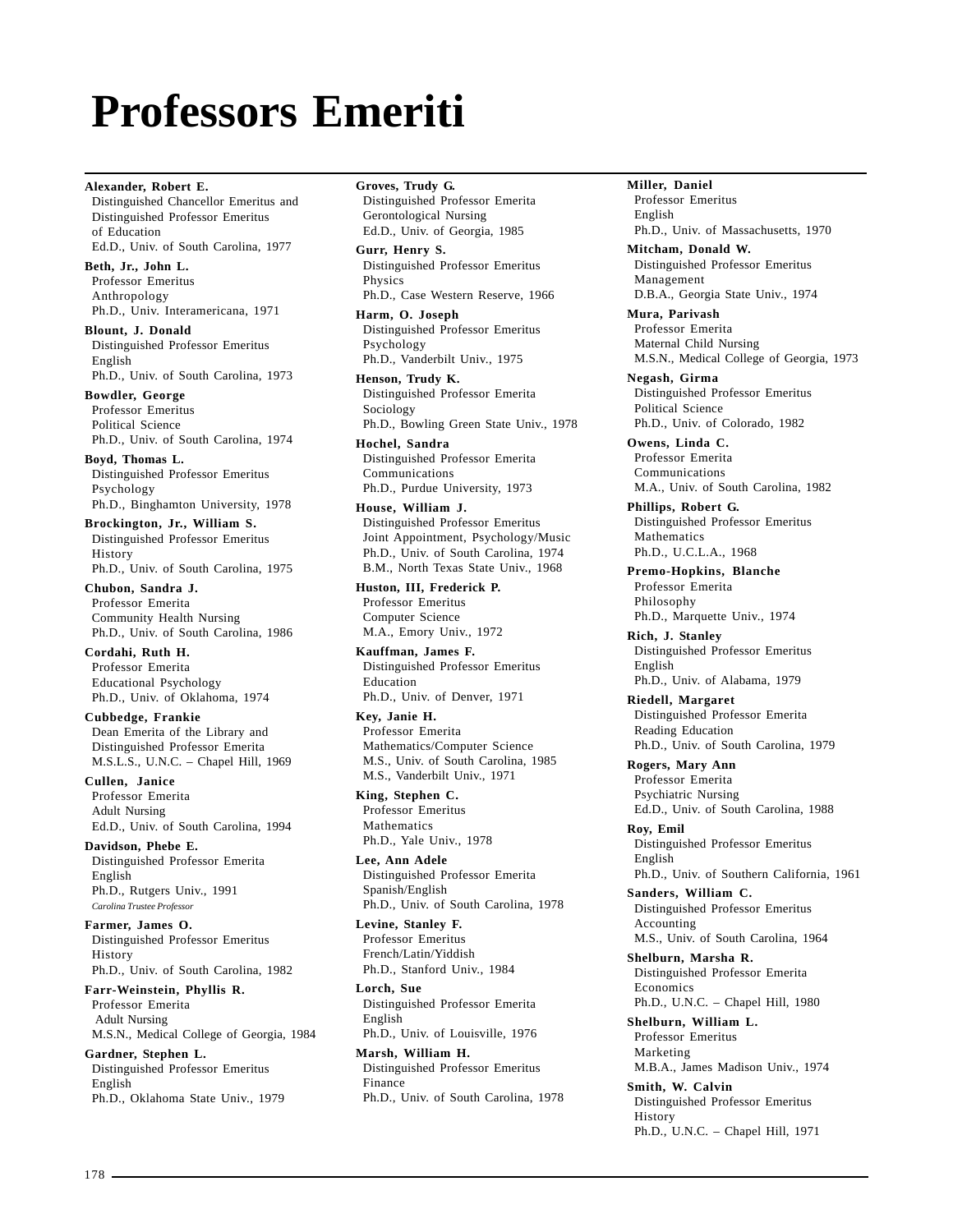# **Professors Emeriti**

**Spooner, John D.** Distinguished Professor Emeritus Biology Ph.D., Univ. of Florida, 1964

**Towler, Emilie** Professor Emerita Psychology M.A., Univ. of Rochester, 1948

**Van Alstyne, Arthur J.** Professor Emeritus Geography Ph.D., Univ. of Pittsburgh, 1967

**Vyas, Niren M.** Distinguished Professor Emeritus Marketing Ph.D., Univ. of South Carolina, 1981

**Westbrook, John B.** Distinguished Professor Emeritus Biology Ph.D., Univ. of Georgia, 1972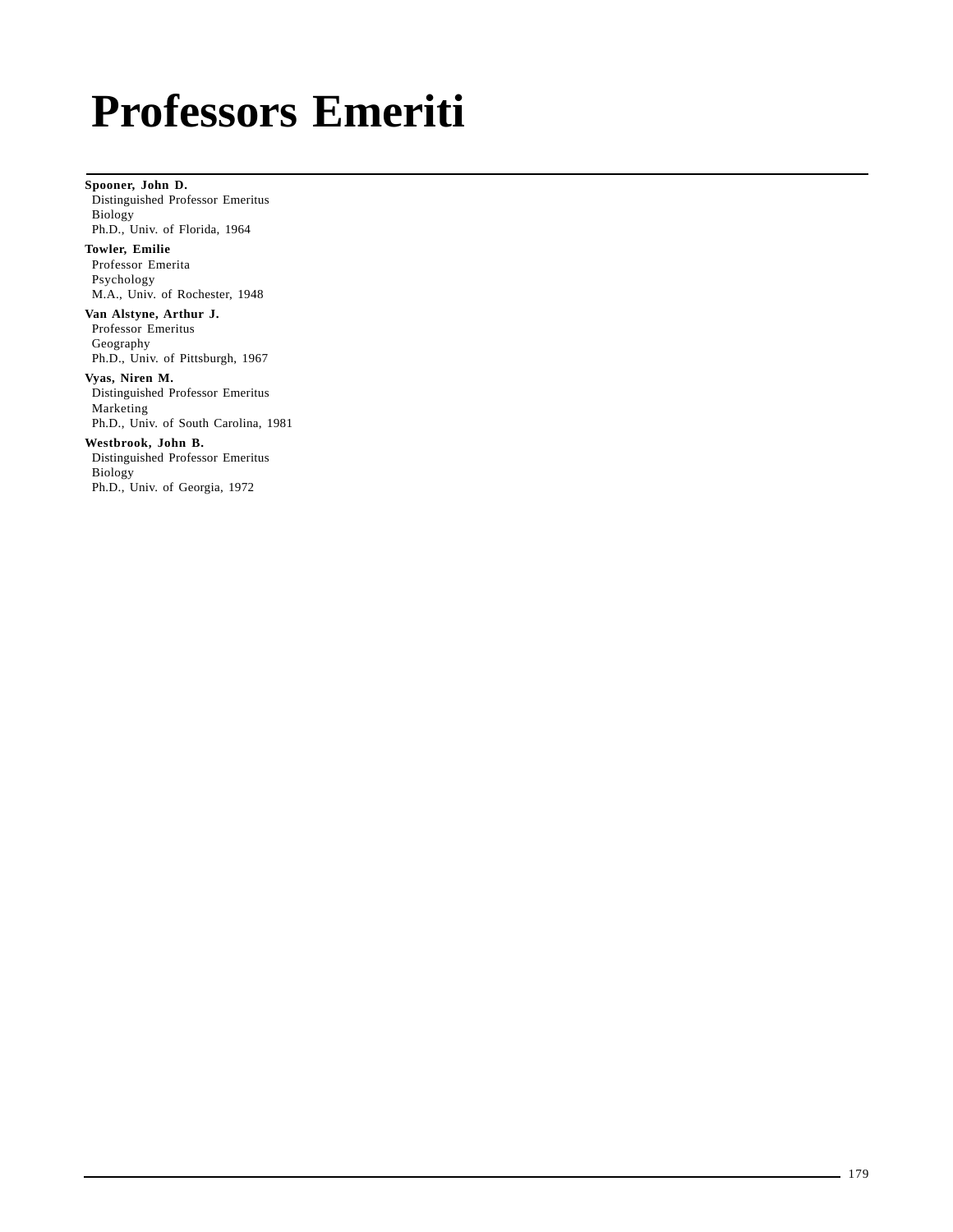# **Index**

| Academic:                                                     |    |
|---------------------------------------------------------------|----|
|                                                               |    |
|                                                               |    |
|                                                               |    |
|                                                               |    |
|                                                               |    |
|                                                               |    |
|                                                               |    |
|                                                               |    |
|                                                               | 15 |
|                                                               | 95 |
|                                                               |    |
|                                                               |    |
|                                                               |    |
|                                                               |    |
|                                                               |    |
|                                                               |    |
|                                                               |    |
| Graduate program in Applied Clinical Psychology  168          |    |
| Graduate program in Educational Technology 166                |    |
| Graduate program in Elementary Education  161                 |    |
|                                                               |    |
|                                                               |    |
|                                                               |    |
| Professional Business Administration program  124             |    |
|                                                               |    |
|                                                               |    |
|                                                               |    |
|                                                               |    |
|                                                               |    |
|                                                               |    |
| College Level Examination Program (CLEP)  11, 40              |    |
|                                                               |    |
|                                                               |    |
|                                                               |    |
| Americans with Disabilities Act (ADA)  20, 156, 157           |    |
|                                                               |    |
|                                                               |    |
| Applied Clinical Psychology, Master of Science Degree in  168 |    |
|                                                               |    |
|                                                               |    |
|                                                               |    |
|                                                               |    |
|                                                               |    |
|                                                               |    |
|                                                               |    |
|                                                               |    |
|                                                               |    |
|                                                               |    |
|                                                               |    |
|                                                               |    |
|                                                               |    |
| Auditing:                                                     |    |
|                                                               |    |
|                                                               |    |
|                                                               |    |
|                                                               |    |
|                                                               |    |
|                                                               |    |
| <b>Biology</b>                                                |    |
|                                                               |    |
|                                                               |    |
|                                                               |    |
|                                                               |    |
|                                                               |    |

| College Board Advanced Placement (AP) examinations 10                                                  |  |
|--------------------------------------------------------------------------------------------------------|--|
|                                                                                                        |  |
|                                                                                                        |  |
| College Level Examination Program (CLEP)  11, 40                                                       |  |
|                                                                                                        |  |
|                                                                                                        |  |
|                                                                                                        |  |
|                                                                                                        |  |
|                                                                                                        |  |
|                                                                                                        |  |
| Concurrent:                                                                                            |  |
|                                                                                                        |  |
|                                                                                                        |  |
|                                                                                                        |  |
|                                                                                                        |  |
|                                                                                                        |  |
|                                                                                                        |  |
|                                                                                                        |  |
| Course:                                                                                                |  |
|                                                                                                        |  |
|                                                                                                        |  |
|                                                                                                        |  |
|                                                                                                        |  |
|                                                                                                        |  |
|                                                                                                        |  |
|                                                                                                        |  |
| Credit, by examination:                                                                                |  |
|                                                                                                        |  |
|                                                                                                        |  |
|                                                                                                        |  |
| Credit, transfer, see Transfer credit                                                                  |  |
|                                                                                                        |  |
|                                                                                                        |  |
|                                                                                                        |  |
|                                                                                                        |  |
|                                                                                                        |  |
|                                                                                                        |  |
|                                                                                                        |  |
| Degree requirements:                                                                                   |  |
| Master of Education in Educational Technology  167<br>Master of Education in Elementary Education  163 |  |
| Master of Science in Applied Clinical Psychology  169                                                  |  |
|                                                                                                        |  |
| Degrees offered:                                                                                       |  |
|                                                                                                        |  |
|                                                                                                        |  |
|                                                                                                        |  |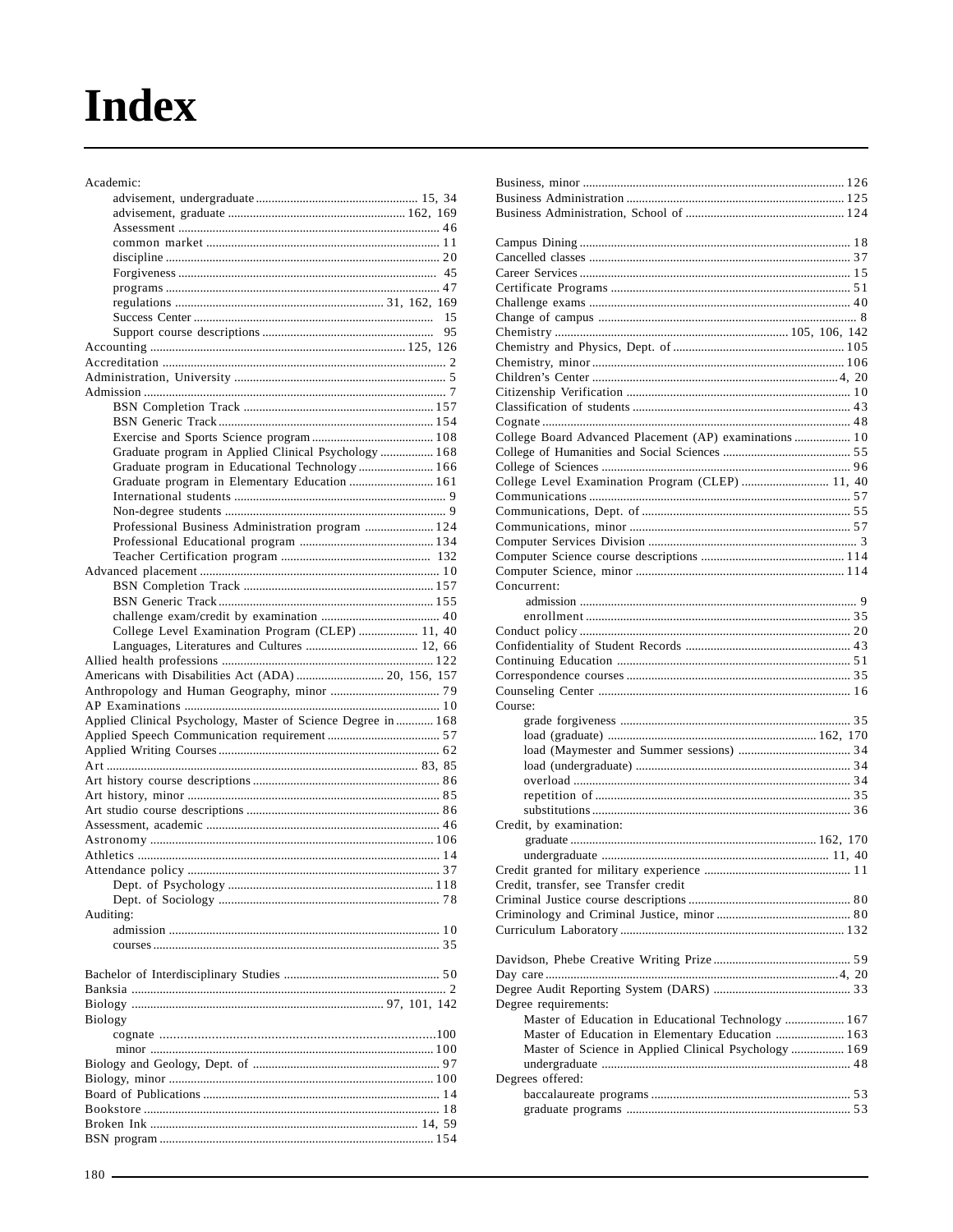| Department of:                                                                                                                                                                                                                                                                                                                               |  |
|----------------------------------------------------------------------------------------------------------------------------------------------------------------------------------------------------------------------------------------------------------------------------------------------------------------------------------------------|--|
|                                                                                                                                                                                                                                                                                                                                              |  |
|                                                                                                                                                                                                                                                                                                                                              |  |
|                                                                                                                                                                                                                                                                                                                                              |  |
|                                                                                                                                                                                                                                                                                                                                              |  |
|                                                                                                                                                                                                                                                                                                                                              |  |
|                                                                                                                                                                                                                                                                                                                                              |  |
|                                                                                                                                                                                                                                                                                                                                              |  |
|                                                                                                                                                                                                                                                                                                                                              |  |
|                                                                                                                                                                                                                                                                                                                                              |  |
|                                                                                                                                                                                                                                                                                                                                              |  |
|                                                                                                                                                                                                                                                                                                                                              |  |
|                                                                                                                                                                                                                                                                                                                                              |  |
|                                                                                                                                                                                                                                                                                                                                              |  |
|                                                                                                                                                                                                                                                                                                                                              |  |
|                                                                                                                                                                                                                                                                                                                                              |  |
|                                                                                                                                                                                                                                                                                                                                              |  |
|                                                                                                                                                                                                                                                                                                                                              |  |
| Distance Education:                                                                                                                                                                                                                                                                                                                          |  |
|                                                                                                                                                                                                                                                                                                                                              |  |
|                                                                                                                                                                                                                                                                                                                                              |  |
|                                                                                                                                                                                                                                                                                                                                              |  |
|                                                                                                                                                                                                                                                                                                                                              |  |
|                                                                                                                                                                                                                                                                                                                                              |  |
|                                                                                                                                                                                                                                                                                                                                              |  |
| $\alpha$ ii $\alpha$ ii $\alpha$ ii $\alpha$ ii $\alpha$ ii $\alpha$ ii $\alpha$ ii $\alpha$ ii $\alpha$ ii $\alpha$ ii $\alpha$ ii $\alpha$ ii $\alpha$ ii $\alpha$ ii $\alpha$ ii $\alpha$ ii $\alpha$ ii $\alpha$ ii $\alpha$ ii $\alpha$ ii $\alpha$ ii $\alpha$ ii $\alpha$ ii $\alpha$ ii $\alpha$ ii $\alpha$ ii $\alpha$ ii $\alpha$ |  |

| Educational Technology, Master of Education Degree in  166     |
|----------------------------------------------------------------|
|                                                                |
|                                                                |
|                                                                |
|                                                                |
|                                                                |
|                                                                |
|                                                                |
|                                                                |
|                                                                |
| Entrepreneurship and Technology, O'Connell Center for (OCET) 4 |
|                                                                |
| Evening Program, School of Business Administration  126        |
|                                                                |
|                                                                |
|                                                                |

| Financial aid: |  |
|----------------|--|
|                |  |
|                |  |
|                |  |
|                |  |
|                |  |
|                |  |
|                |  |
|                |  |

| Grading $\sim$ 41 |  |
|-------------------|--|

| Graduate Programs                                                   |  |
|---------------------------------------------------------------------|--|
| Master of Education Degree in Educational Technology  166           |  |
| Master of Education Degree in Elementary Education  160             |  |
| Master of Science Degree in Applied Clinical Psychology  168        |  |
|                                                                     |  |
|                                                                     |  |
|                                                                     |  |
|                                                                     |  |
|                                                                     |  |
|                                                                     |  |
|                                                                     |  |
| History, Political Science, and Philosophy, Dept. of  70<br>Honors: |  |
|                                                                     |  |
|                                                                     |  |
|                                                                     |  |
|                                                                     |  |
|                                                                     |  |
|                                                                     |  |
|                                                                     |  |
| Humanities General Education Requirement courses  32                |  |
|                                                                     |  |
|                                                                     |  |
|                                                                     |  |
|                                                                     |  |
|                                                                     |  |
|                                                                     |  |
|                                                                     |  |
|                                                                     |  |
|                                                                     |  |
|                                                                     |  |
|                                                                     |  |
|                                                                     |  |
|                                                                     |  |
|                                                                     |  |
|                                                                     |  |
|                                                                     |  |
|                                                                     |  |
| James and Mary Oswald Distinguished Writers Series  57              |  |
|                                                                     |  |
|                                                                     |  |
|                                                                     |  |
|                                                                     |  |
|                                                                     |  |
|                                                                     |  |
|                                                                     |  |
|                                                                     |  |
| Major:                                                              |  |
|                                                                     |  |
|                                                                     |  |
|                                                                     |  |
|                                                                     |  |
|                                                                     |  |
|                                                                     |  |
|                                                                     |  |
|                                                                     |  |
| Master of Education Degree in Educational Technology  166           |  |
| Master of Education Degree in Elementary Education  160             |  |
| Master of Science Degree in Applied Clinical Psychology  168        |  |
|                                                                     |  |
|                                                                     |  |
|                                                                     |  |
|                                                                     |  |
|                                                                     |  |
|                                                                     |  |
|                                                                     |  |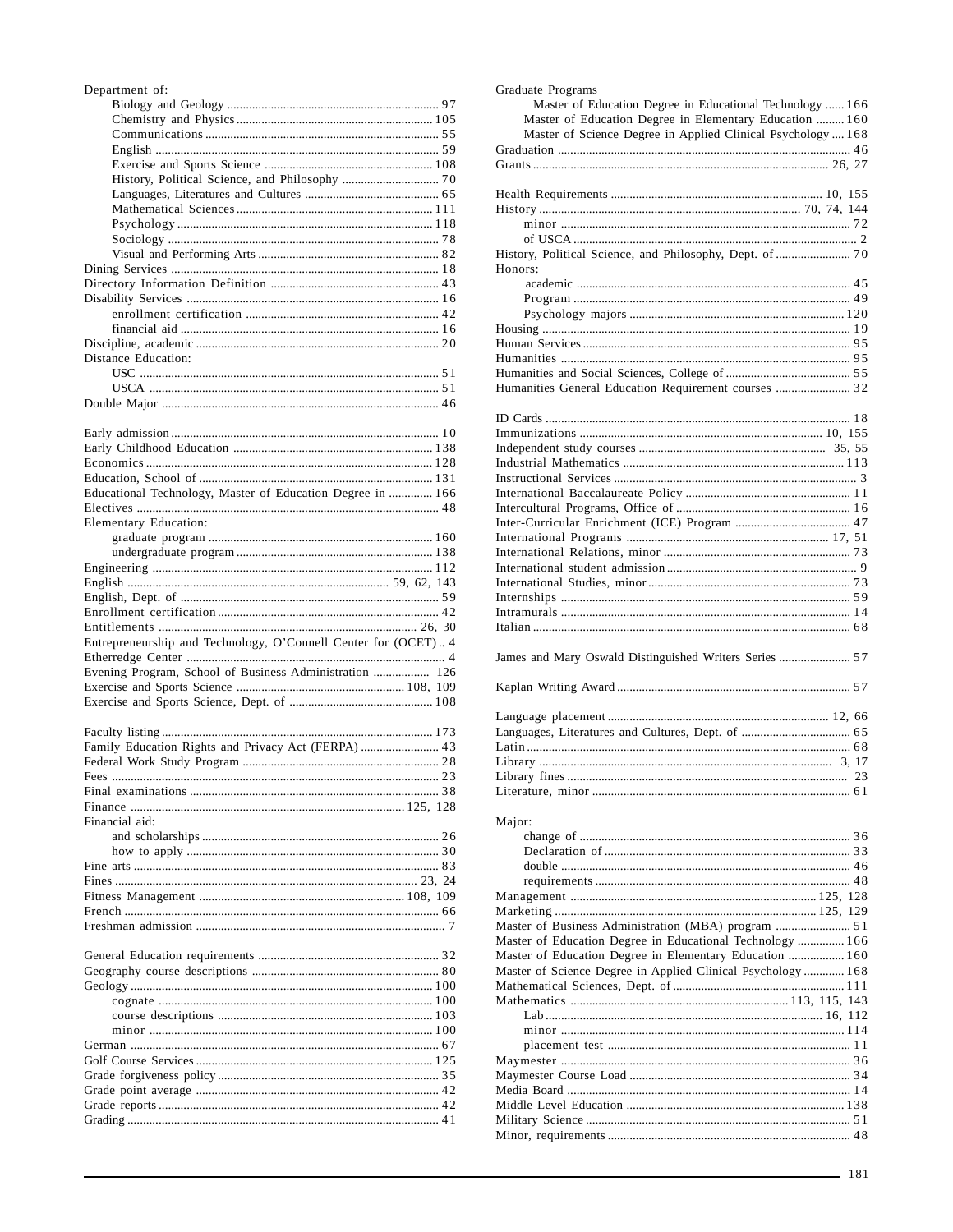| Mission statement:                                                |
|-------------------------------------------------------------------|
|                                                                   |
|                                                                   |
|                                                                   |
|                                                                   |
|                                                                   |
|                                                                   |
|                                                                   |
|                                                                   |
|                                                                   |
| O'Connell, Walter F. Center for Entrepreneurship and Technology 4 |
|                                                                   |
|                                                                   |
|                                                                   |
|                                                                   |
|                                                                   |
|                                                                   |
|                                                                   |
|                                                                   |
|                                                                   |
|                                                                   |
| Pass/Fail:                                                        |
|                                                                   |
|                                                                   |
|                                                                   |
|                                                                   |
| Placement, see Career Services                                    |
|                                                                   |
|                                                                   |
|                                                                   |
|                                                                   |
|                                                                   |
|                                                                   |
|                                                                   |
|                                                                   |
| Program of study:                                                 |
|                                                                   |
|                                                                   |
|                                                                   |
|                                                                   |
|                                                                   |
|                                                                   |
|                                                                   |
|                                                                   |
|                                                                   |
|                                                                   |
| Refunds:                                                          |
|                                                                   |
|                                                                   |
|                                                                   |
|                                                                   |
|                                                                   |
|                                                                   |
|                                                                   |
|                                                                   |
|                                                                   |
|                                                                   |
|                                                                   |

| Right of petition |
|-------------------|
| ROTC              |
| Ruth Patrick Sci  |
|                   |
|                   |
| $182 -$           |

| Sciences:        |                                                       |  |
|------------------|-------------------------------------------------------|--|
|                  |                                                       |  |
|                  |                                                       |  |
|                  |                                                       |  |
|                  |                                                       |  |
|                  |                                                       |  |
|                  |                                                       |  |
|                  |                                                       |  |
|                  |                                                       |  |
|                  |                                                       |  |
|                  |                                                       |  |
|                  |                                                       |  |
|                  |                                                       |  |
|                  |                                                       |  |
|                  |                                                       |  |
|                  |                                                       |  |
|                  |                                                       |  |
| Student:         |                                                       |  |
|                  |                                                       |  |
|                  |                                                       |  |
|                  |                                                       |  |
|                  |                                                       |  |
|                  |                                                       |  |
|                  |                                                       |  |
|                  |                                                       |  |
|                  |                                                       |  |
|                  |                                                       |  |
|                  |                                                       |  |
|                  |                                                       |  |
|                  |                                                       |  |
|                  |                                                       |  |
|                  |                                                       |  |
|                  |                                                       |  |
|                  |                                                       |  |
|                  |                                                       |  |
|                  |                                                       |  |
|                  |                                                       |  |
|                  |                                                       |  |
|                  |                                                       |  |
|                  |                                                       |  |
|                  |                                                       |  |
|                  |                                                       |  |
|                  |                                                       |  |
| Transfer credit: |                                                       |  |
|                  |                                                       |  |
|                  |                                                       |  |
|                  |                                                       |  |
|                  |                                                       |  |
|                  |                                                       |  |
|                  | Master of Science in Applied Clinical Psychology  170 |  |
|                  |                                                       |  |
|                  |                                                       |  |
| Transient:       |                                                       |  |
|                  |                                                       |  |
|                  |                                                       |  |
|                  |                                                       |  |
|                  |                                                       |  |
| University:      |                                                       |  |
|                  |                                                       |  |
|                  |                                                       |  |
|                  |                                                       |  |
|                  |                                                       |  |
|                  |                                                       |  |
|                  |                                                       |  |
|                  |                                                       |  |